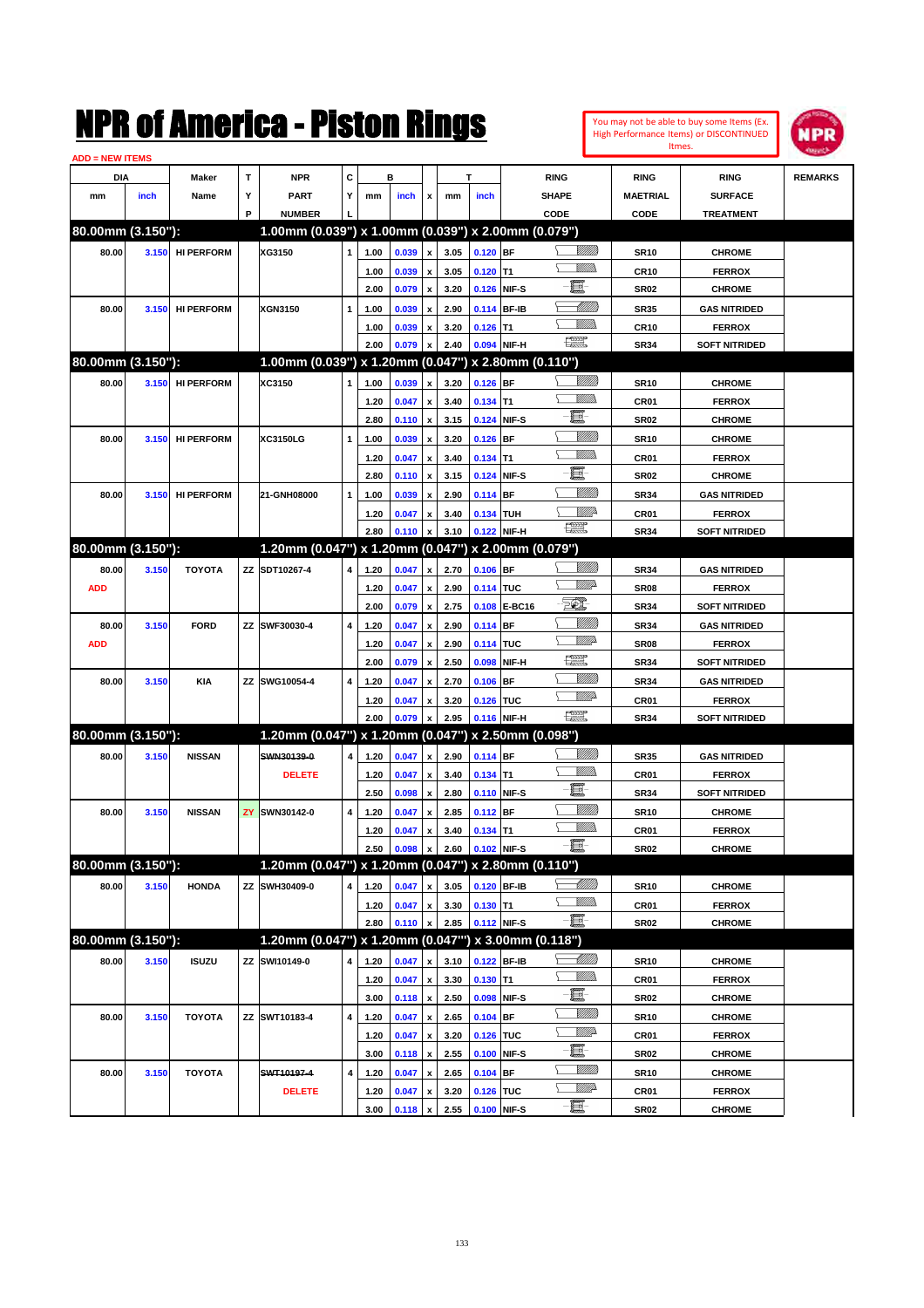|                        |       |                  |    | NMK OI AMCMICA - MISTON KINGS                       |   |      |       |                           |      |             |             |              |                             |                          | You may not be able to buy some Items (Ex.<br>High Performance Items) or DISCONTINUED<br>Itmes. | IPR            |
|------------------------|-------|------------------|----|-----------------------------------------------------|---|------|-------|---------------------------|------|-------------|-------------|--------------|-----------------------------|--------------------------|-------------------------------------------------------------------------------------------------|----------------|
| <b>ADD = NEW ITEMS</b> |       |                  |    |                                                     |   |      |       |                           |      |             |             |              |                             |                          |                                                                                                 |                |
| DIA                    |       | Maker            | T  | <b>NPR</b>                                          | C |      | в     |                           |      | т           |             | <b>RING</b>  |                             | <b>RING</b>              | <b>RING</b>                                                                                     | <b>REMARKS</b> |
| mm                     | inch  | Name             | Υ  | PART                                                | Y | mm   | inch  | x                         | mm   | inch        |             | <b>SHAPE</b> |                             | <b>MAETRIAL</b>          | <b>SURFACE</b>                                                                                  |                |
|                        |       |                  | P  | <b>NUMBER</b>                                       |   |      |       |                           |      |             |             | CODE         |                             | CODE                     | <b>TREATMENT</b>                                                                                |                |
| 80.00mm (3.150"):      |       |                  |    | 1.20mm (0.047") x 1.50mm (0.059") x 2.50mm (0.098") |   |      |       |                           |      |             |             |              |                             |                          |                                                                                                 |                |
| 80.00                  | 3.150 | <b>KIA</b>       | ZZ | SWK30025-0                                          | 4 | 1.20 | 0.047 | $\mathbf{x}$              | 2.90 |             | 0.114 BF-IB |              | <u> UMM</u>                 | <b>SR10</b>              | <b>CHROME</b>                                                                                   |                |
|                        |       |                  |    |                                                     |   | 1.50 | 0.059 | X                         | 3.40 | 0.134 TUC   |             |              | <u>VMD</u>                  | CR01                     | <b>FERROX</b>                                                                                   |                |
|                        |       |                  |    |                                                     |   | 2.50 | 0.098 | X                         | 2.85 |             | 0.112 NIF-S | - 1          |                             | <b>SR02</b>              | <b>CHROME</b>                                                                                   |                |
| 80.00mm (3.150"):      |       |                  |    | 1.20mm (0.047") x 1.50mm (0.059") x 4.00mm (0.157") |   |      |       |                           |      |             |             |              |                             |                          |                                                                                                 |                |
| 80.00                  | 3.150 | <b>MAZDA</b>     | ZZ | SWT20031-0                                          | 4 | 1.20 | 0.047 | X                         | 3.50 | 0.138 BF    |             |              | <u>Millill</u>              | <b>SR10</b>              | <b>CHROME</b>                                                                                   |                |
|                        |       |                  |    |                                                     |   | 1.50 | 0.059 | x                         | 3.60 | 0.142 TUC   |             |              | <u>VMD</u>                  | CR01                     | <b>FERROX</b>                                                                                   |                |
|                        |       |                  |    |                                                     |   | 4.00 | 0.157 | x                         | 3.25 |             | 0.128 NIF-S | e.           |                             | <b>SR02</b>              | <b>CHROME</b>                                                                                   |                |
| 80.00mm (3.150"):      |       |                  |    | 1.50mm (0.059") x 2.80mm (0.110")                   |   |      |       |                           |      |             |             |              |                             |                          |                                                                                                 |                |
| 80.00                  | 3.150 | <b>NISSAN</b>    | ZZ | SWN30126-0                                          | 4 | 1.50 | 0.059 | x                         | 3.10 | 0.122 T1-IB |             |              | MMM                         | <b>SR10</b>              | <b>CHROME</b>                                                                                   |                |
|                        |       |                  |    |                                                     |   |      |       | X                         |      |             |             |              |                             | $\overline{\phantom{a}}$ |                                                                                                 |                |
|                        |       |                  |    |                                                     |   | 2.80 | 0.110 | X                         | 2.55 |             | 0.100 NIF-S | e.           |                             | <b>SR02</b>              | <b>CHROME</b>                                                                                   |                |
| 80.00mm (3.150"):      |       |                  |    | 1.50mm (0.059") x 1.50mm (0.059") x 2.80mm (0.110") |   |      |       |                           |      |             |             |              |                             |                          |                                                                                                 |                |
| 80.00                  | 3.150 | <b>NISSAN</b>    | ZZ | SWN30127-0                                          | 4 | 1.50 | 0.059 | $\mathbf{x}$              | 2.87 | $0.113$ BF  |             |              | <u>Milli</u>                | <b>SR10</b>              | <b>CHROME</b>                                                                                   |                |
|                        |       |                  |    |                                                     |   | 1.50 | 0.059 | x                         | 3.40 | $0.134$ T1  |             |              | <br>Villida                 | CR <sub>02</sub>         | <b>CHROME</b>                                                                                   |                |
|                        |       |                  |    |                                                     |   | 2.80 | 0.110 | X                         | 2.85 |             | 0.112 NIF-S | $-\Xi$ -     |                             | <b>SR02</b>              | <b>CHROME</b>                                                                                   |                |
| 80.00mm (3.150"):      |       |                  |    | 1.50mm (0.059") x 1.50mm (0.059") x 4.00mm (0.157") |   |      |       |                           |      |             |             |              |                             |                          |                                                                                                 |                |
| 80.00                  | 3.150 | <b>HONDA</b>     | ZZ | SWH30251-0                                          | 4 | 1.50 | 0.059 | x                         | 3.05 | $0.120$ BF  |             |              | <u>Millill</u>              | <b>SR10</b>              | <b>CHROME</b>                                                                                   |                |
|                        |       |                  |    |                                                     |   | 1.50 | 0.059 | x                         | 3.40 | 0.134 TUC   |             |              | <u>VMD</u>                  | CR01                     | <b>FERROX</b>                                                                                   |                |
|                        |       |                  |    |                                                     |   | 4.00 | 0.157 | X                         | 3.25 |             | 0.128 NIF-S | - 1          |                             | <b>SR02</b>              | <b>CHROME</b>                                                                                   |                |
| 80.00mm (3.150"):      |       |                  |    | 1.50mm (0.059") x 2.00mm (0.079") x 4.00mm (0.157") |   |      |       |                           |      |             |             |              |                             |                          |                                                                                                 |                |
| 80.00                  | 3.150 | <b>MAZDA</b>     | ZZ | SWT20042-0                                          | 4 | 1.50 | 0.059 | x                         | 3.50 | 0.138 BF    |             |              | <u>Sillilli</u>             | <b>SR10</b>              | <b>CHROME</b>                                                                                   |                |
|                        |       |                  |    |                                                     |   | 2.00 | 0.079 | $\boldsymbol{\mathsf{x}}$ | 3.60 | 0.142 TUC   |             |              | <u>VMD</u>                  | CR01                     | <b>FERROX</b>                                                                                   |                |
|                        |       |                  |    |                                                     |   | 4.00 | 0.157 | $\boldsymbol{\mathsf{x}}$ | 3.25 |             | 0.128 NIF-S | E.           |                             | <b>SR02</b>              | <b>CHROME</b>                                                                                   |                |
| 80.00                  | 3.150 | <b>TOYOTA</b>    | ΖZ | SXT10060-0                                          | 4 | 1.50 | 0.059 | x                         | 3.80 | $0.150$ BF  |             |              | <u>Milli</u>                | CR <sub>02</sub>         | <b>4 CHROME</b>                                                                                 |                |
|                        |       |                  |    |                                                     |   | 2.00 | 0.079 | x                         | 3.80 | $0.150$ T1  |             |              | <u>Millib</u>               | CR01                     | <b>FERROX</b>                                                                                   |                |
|                        |       |                  |    |                                                     |   | 4.00 | 0.157 | X                         | 3.80 |             | 0.150 NIF-S | - 1          |                             | <b>SR02</b>              | <b>CHROME</b>                                                                                   |                |
| 80.00mm (3.150"):      |       |                  |    | 1.75mm (0.069") x 2.00mm (0.079") x 3.00mm (0.118") |   |      |       |                           |      |             |             |              |                             |                          |                                                                                                 |                |
| 80.00                  | 3.150 | <b>NISSAN</b>    |    | SWN30088-0                                          | 4 | 1.75 | 0.069 | x                         | 3.30 |             | 0.130 BF-IB |              | <u> MMM</u>                 | <b>CR10</b>              | <b>TIN PLATED</b>                                                                               |                |
|                        |       |                  |    | <b>DELETE</b>                                       |   | 2.00 |       |                           | 3.30 |             | 0.130 T1-IC |              | <u>MM</u>                   | CR02                     |                                                                                                 |                |
|                        |       |                  |    |                                                     |   | 3.00 | 0.079 | x                         | 3.80 |             | 0.150 E-BC3 | FØ.          |                             | <b>CR02</b>              | <b>TIN PLATED</b>                                                                               |                |
| 80.00mm (3.150"):      |       |                  |    | 1.75mm (0.069") x 2.00mm (0.079") x 4.00mm (0.157") |   |      | 0.118 | x                         |      |             |             |              |                             |                          | <b>CHROME</b>                                                                                   |                |
|                        |       |                  |    |                                                     |   |      |       |                           |      |             |             |              |                             |                          |                                                                                                 |                |
| 80.00                  |       | 3.150 VOLKSWAGEN |    | SWE50174-2                                          | 4 | 1.75 | 0.069 | $\pmb{\mathsf{x}}$        | 2.90 |             | 0.114 BF-IB |              | <u> UMB</u><br><u>WW</u> A  | <b>SR10</b>              | <b>CHROME</b>                                                                                   |                |
|                        |       |                  |    | <b>DELETE</b>                                       |   | 2.00 | 0.079 | $\pmb{\mathsf{x}}$        | 3.30 | 0.130 TUC   |             | e.           |                             | CR01                     | <b>FERROX</b>                                                                                   |                |
|                        |       |                  |    |                                                     |   | 4.00 | 0.157 | $\boldsymbol{\mathsf{x}}$ | 3.00 |             | 0.118 NIF-S |              |                             | SR02                     | <b>CHROME</b>                                                                                   |                |
| 80.00                  |       | 3.150 VOLKSWAGEN |    | SWE50225-2                                          | 5 | 1.75 | 0.069 | $\pmb{\mathsf{x}}$        | 2.90 |             | 0.114 BF-IB |              | <u>-MMM)</u><br><u>WW</u> A | <b>SR10</b>              | <b>CHROME</b>                                                                                   |                |
|                        |       |                  |    | <b>DELETE</b>                                       |   | 2.00 | 0.079 | $\pmb{\mathsf{x}}$        | 3.30 | 0.130 TUC   |             |              |                             | CR01                     | <b>FERROX</b>                                                                                   |                |
|                        |       |                  |    |                                                     |   | 4.00 | 0.157 | $\pmb{\mathsf{x}}$        | 3.00 |             | 0.118 NIF-S | e.           |                             | <b>SR02</b>              | <b>CHROME</b>                                                                                   |                |
| 80.00                  | 3.150 | <b>CHRYSLER</b>  |    | SWL01402-2                                          | 4 | 1.75 | 0.069 | $\pmb{\mathsf{x}}$        | 3.30 | $0.130$ IB  |             |              | <u> Millill</u>             | CR02                     | <b>CHROME</b>                                                                                   |                |
|                        |       |                  |    | <b>DELETE</b>                                       |   | 2.00 | 0.079 | $\pmb{\mathsf{x}}$        | 3.30 | 0.130 TUC   |             |              | <u>WW</u> A                 | CR01                     | <b>FERROX</b>                                                                                   |                |
|                        |       |                  |    |                                                     |   | 4.00 | 0.157 | $\pmb{\mathsf{x}}$        | 3.90 |             | 0.154 NIF-S | $-\Xi$       |                             | <b>SR02</b>              | <b>CHROME</b>                                                                                   |                |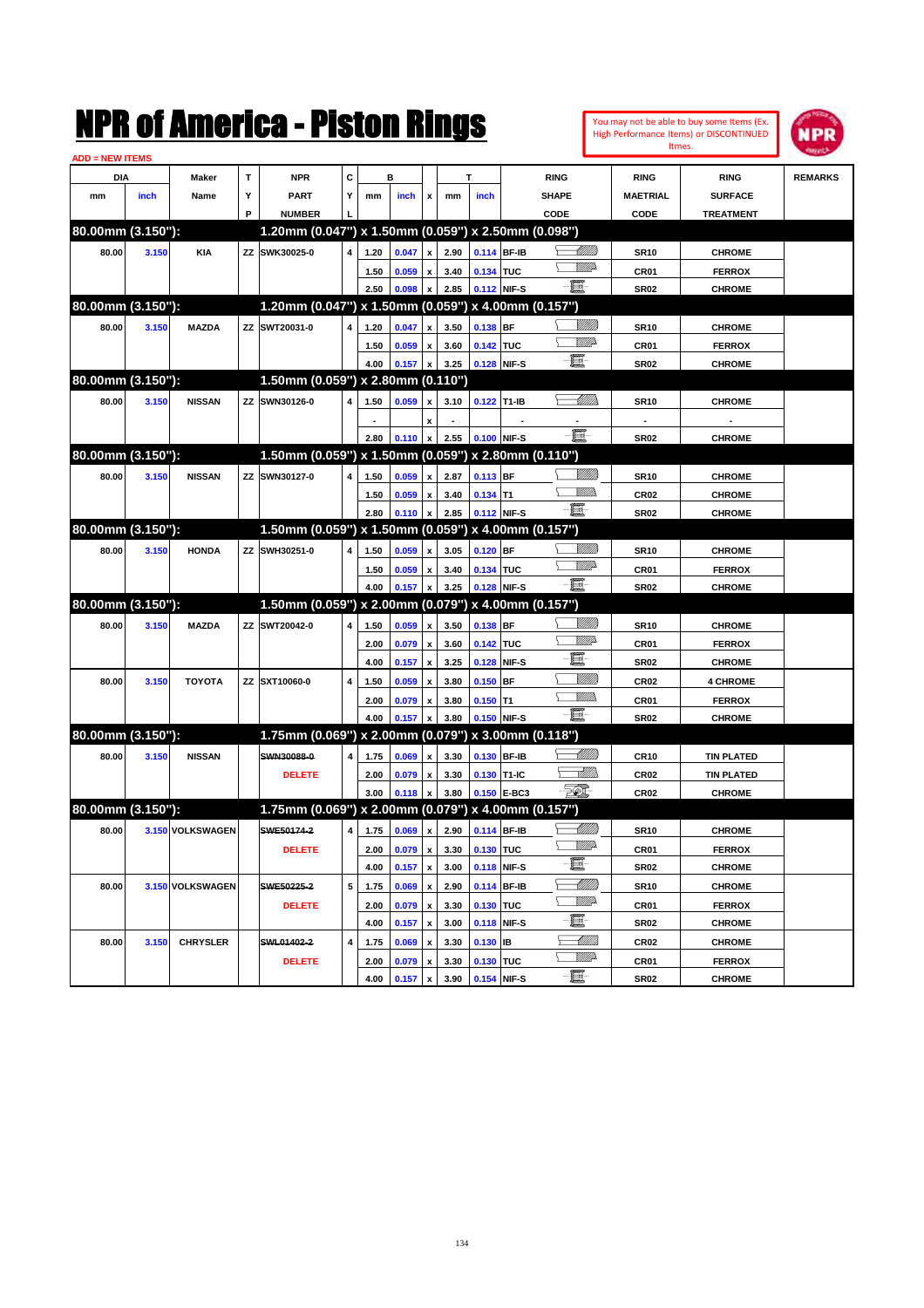| <b>ADD = NEW ITEMS</b> |       |               |    | NMK OI AINCrica - Miston Kings                      |                |                          |       |                                          |              |             |                   |                                                                                                                                                                                                                                                                                                                                                                                                                          |                 |                  | You may not be able to buy some Items (Ex.<br>High Performance Items) or DISCONTINUED<br>Itmes. | IPR            |
|------------------------|-------|---------------|----|-----------------------------------------------------|----------------|--------------------------|-------|------------------------------------------|--------------|-------------|-------------------|--------------------------------------------------------------------------------------------------------------------------------------------------------------------------------------------------------------------------------------------------------------------------------------------------------------------------------------------------------------------------------------------------------------------------|-----------------|------------------|-------------------------------------------------------------------------------------------------|----------------|
| DIA                    |       | Maker         | T  | <b>NPR</b>                                          | C              |                          | в     |                                          |              | т           |                   | <b>RING</b>                                                                                                                                                                                                                                                                                                                                                                                                              |                 | <b>RING</b>      | <b>RING</b>                                                                                     | <b>REMARKS</b> |
| mm                     | inch  | Name          | Υ  | <b>PART</b>                                         | Y              | mm                       | inch  | x                                        | mm           | inch        |                   | <b>SHAPE</b>                                                                                                                                                                                                                                                                                                                                                                                                             |                 | <b>MAETRIAL</b>  | <b>SURFACE</b>                                                                                  |                |
|                        |       |               | P  | <b>NUMBER</b>                                       |                |                          |       |                                          |              |             |                   | CODE                                                                                                                                                                                                                                                                                                                                                                                                                     |                 | CODE             | <b>TREATMENT</b>                                                                                |                |
| 80.00mm (3.150"):      |       |               |    | 2.00mm (0.079") x 2.00mm (0.079") x 4.00mm (0.157") |                |                          |       |                                          |              |             |                   |                                                                                                                                                                                                                                                                                                                                                                                                                          |                 |                  |                                                                                                 |                |
| 80.00                  | 3.150 | <b>MAZDA</b>  | ZZ | SWT20030-0                                          | 4              | 2.00                     | 0.079 | x                                        | 3.60         | $0.142$ BF  |                   |                                                                                                                                                                                                                                                                                                                                                                                                                          |                 | <b>CR10</b>      | <b>CHROME</b>                                                                                   |                |
|                        |       |               |    |                                                     |                | 2.00                     | 0.079 | $\boldsymbol{x}$                         | 3.60         | 0.142       | <b>TUC</b>        |                                                                                                                                                                                                                                                                                                                                                                                                                          | <b>VIII</b> D   | CR01             | <b>FERROX</b>                                                                                   |                |
|                        |       |               |    |                                                     |                | 4.00                     | 0.157 | $\boldsymbol{\mathsf{x}}$                | 3.25         | 0.128       | NIF-S             | E                                                                                                                                                                                                                                                                                                                                                                                                                        |                 | <b>SR02</b>      | <b>CHROME</b>                                                                                   |                |
| 80.00                  | 3.150 | <b>TOYOTA</b> | ΖZ | SWT10039-0                                          | 4              | 2.00                     | 0.079 | x                                        | 3.80         | 0.150       | BF                |                                                                                                                                                                                                                                                                                                                                                                                                                          | <u>VIIII</u> I  | <b>CR02</b>      | <b>CHROME</b>                                                                                   |                |
|                        |       |               |    |                                                     |                | 2.00                     | 0.079 | $\boldsymbol{x}$                         | 3.80         | 0.150       | lT1               | VM)                                                                                                                                                                                                                                                                                                                                                                                                                      |                 | CR01             | <b>FERROX</b>                                                                                   |                |
|                        |       |               |    |                                                     |                | 4.00                     | 0.157 | x                                        | 3.80         | 0.150       | NIF-S             | E                                                                                                                                                                                                                                                                                                                                                                                                                        |                 | <b>SR02</b>      | <b>CHROME</b>                                                                                   |                |
| 80.00                  | 3.150 | <b>TOYOTA</b> |    | ZZ SXT10041-0                                       | 6              | 2.00                     | 0.079 | $\boldsymbol{x}$                         | 3.80         | 0.150       | <b>BF</b>         |                                                                                                                                                                                                                                                                                                                                                                                                                          | .<br>Villin     | <b>CR02</b>      | <b>4 CHROME</b>                                                                                 |                |
|                        |       |               |    |                                                     |                | 2.00                     | 0.079 | x                                        | 3.80         | 0.150       | lT1               | .<br>Villid                                                                                                                                                                                                                                                                                                                                                                                                              |                 | CR01             | <b>FERROX</b>                                                                                   |                |
|                        |       |               |    |                                                     |                | 4.00                     | 0.157 | $\mathbf{x}$                             | 3.85         | 0.152       | NIF-S             | e.                                                                                                                                                                                                                                                                                                                                                                                                                       |                 | <b>SR02</b>      | <b>CHROME</b>                                                                                   |                |
| 80.00mm (3.150"):      |       |               |    | 2.50mm (0.098") x 2.00mm (0.079")                   |                |                          |       |                                          |              |             | x 3.50mm (0.138") |                                                                                                                                                                                                                                                                                                                                                                                                                          |                 |                  |                                                                                                 |                |
| 80.00                  | 3.150 | <b>BMW</b>    |    | SWE07136-0                                          | 6              | 2.50                     | 0.098 | x                                        | 3.40         |             | 0.114 BF-K1       | <u>Tillilli</u>                                                                                                                                                                                                                                                                                                                                                                                                          |                 | <b>SR10</b>      | <b>CHROME</b>                                                                                   |                |
|                        |       |               |    | <b>DELETE</b>                                       |                | 2.00                     | 0.079 | $\mathbf{x}$                             | 3.40         | $0.114$ T1  |                   | .<br>Villid                                                                                                                                                                                                                                                                                                                                                                                                              |                 | CR01             | <b>FERROX</b>                                                                                   |                |
|                        |       |               |    |                                                     |                | 3.50                     | 0.138 | x                                        | 3.90         | 0.154       | E-BC16            | FO)                                                                                                                                                                                                                                                                                                                                                                                                                      |                 | <b>SR10</b>      | <b>CHROME</b>                                                                                   |                |
| 80.20mm (3.159'):      |       |               |    | 1.20mm (0.047") x 1.00mm (0.039")                   |                |                          |       |                                          |              |             | x 2.00mm (0.079") |                                                                                                                                                                                                                                                                                                                                                                                                                          |                 |                  |                                                                                                 |                |
| 80.20                  | 3.157 | <b>NISSAN</b> | ZZ | SWN30186-2                                          | 4              | 1.20                     | 0.047 | x                                        | 2.55         | 0.100       | <b>BF-IB</b>      |                                                                                                                                                                                                                                                                                                                                                                                                                          | <u>UMB</u>      | <b>SR34</b>      | <b>GAS NITRIDED</b>                                                                             |                |
|                        |       |               |    |                                                     |                | 1.00                     | 0.039 | x                                        | 2.70         | 0.106       | <b>TUC</b>        | <u>VM</u> D                                                                                                                                                                                                                                                                                                                                                                                                              |                 | SR <sub>08</sub> | <b>FERROX</b>                                                                                   |                |
|                        |       |               |    |                                                     |                | 2.00                     | 0.079 | x                                        | 2.40         | 0.094       | NIF-H             | $\begin{picture}(20,20) \put(0,0){\dashbox{0.5}(20,0){ }} \thicklines \put(0,0){\dashbox{0.5}(20,0){ }} \thicklines \put(0,0){\dashbox{0.5}(20,0){ }} \thicklines \put(0,0){\dashbox{0.5}(20,0){ }} \thicklines \put(0,0){\dashbox{0.5}(20,0){ }} \thicklines \put(0,0){\dashbox{0.5}(20,0){ }} \thicklines \put(0,0){\dashbox{0.5}(20,0){ }} \thicklines \put(0,0){\dashbox{0.5}(20,0){ }} \thicklines \put(0,0){\dash$ |                 | <b>SR34</b>      | <b>SOFT NITRIDED</b>                                                                            |                |
| 80.25mm (3.159")       |       |               |    | 1.20mm (0.047") x 1.20mm (0.047")                   |                |                          |       |                                          |              |             | x 2.50mm (0.098") |                                                                                                                                                                                                                                                                                                                                                                                                                          |                 |                  |                                                                                                 |                |
| 80.25                  | 3.159 | <b>NISSAN</b> |    | SWN30139-1                                          | 4              | 1.20                     | 0.047 | x                                        | 2.90         | $0.114$ BF  |                   |                                                                                                                                                                                                                                                                                                                                                                                                                          | VIIII)          | <b>SR35</b>      | <b>GAS NITRIDED</b>                                                                             |                |
|                        |       |               |    | <b>DELETE</b>                                       |                | 1.20                     | 0.047 | $\mathbf{x}$                             | 3.40         | 0.134       | lT1               | .<br>Villid                                                                                                                                                                                                                                                                                                                                                                                                              |                 | CR01             | <b>FERROX</b>                                                                                   |                |
|                        |       |               |    |                                                     |                | 2.50                     | 0.098 | x                                        | 2.80         | 0.110       | NIF-S             | E                                                                                                                                                                                                                                                                                                                                                                                                                        |                 | <b>SR34</b>      | <b>SOFT NITRIDED</b>                                                                            |                |
| 80.25                  | 3.159 | <b>NISSAN</b> | ZY | SWN30142-1                                          | $\overline{4}$ | 1.20                     | 0.047 | $\boldsymbol{x}$                         | 2.85         | 0.112       | <b>BF</b>         |                                                                                                                                                                                                                                                                                                                                                                                                                          | VIIII)          | <b>SR10</b>      | <b>CHROME</b>                                                                                   |                |
|                        |       |               |    |                                                     |                | 1.20                     | 0.047 | x                                        | 3.40         | $0.134$ T1  |                   | VM)                                                                                                                                                                                                                                                                                                                                                                                                                      |                 | CR01             | <b>FERROX</b>                                                                                   |                |
|                        |       |               |    |                                                     |                | 2.50                     | 0.098 | $\mathbf{x}$                             | 2.60         |             | 0.102 NIF-S       | E.                                                                                                                                                                                                                                                                                                                                                                                                                       |                 | <b>SR02</b>      | <b>CHROME</b>                                                                                   |                |
| 80.25mm (3.159")       |       |               |    | 1.20mm (0.047") x 1.20mm (0.047")                   |                |                          |       |                                          |              |             | x 2.80mm (0.110") |                                                                                                                                                                                                                                                                                                                                                                                                                          |                 |                  |                                                                                                 |                |
| 80.25                  | 3.159 | <b>HONDA</b>  | ΖZ | SWH30409-1                                          | 4              | 1.20                     | 0.047 | x                                        | 3.05         | 0.120       | <b>BF-IB</b>      |                                                                                                                                                                                                                                                                                                                                                                                                                          | <u>UMB</u>      | <b>SR10</b>      | <b>CHROME</b>                                                                                   |                |
|                        |       |               |    |                                                     |                | 1.20                     | 0.047 | $\mathbf{x}$                             | 3.30         | 0.130       | IT1               | VM)                                                                                                                                                                                                                                                                                                                                                                                                                      |                 | CR01             | <b>FERROX</b>                                                                                   |                |
|                        |       |               |    |                                                     |                | 2.80                     | 0.110 | $\pmb{\mathsf{x}}$                       | 2.85         |             | 0.112 NIF-S       | e.                                                                                                                                                                                                                                                                                                                                                                                                                       |                 | <b>SR02</b>      | <b>CHROME</b>                                                                                   |                |
| 80.25mm (3.159")       |       |               |    | 1.20mm (0.047") x 1.20mm (0.047")                   |                |                          |       |                                          |              |             | x 3.00mm (0.118") |                                                                                                                                                                                                                                                                                                                                                                                                                          |                 |                  |                                                                                                 |                |
| 80.25                  | 3.159 | <b>ISUZU</b>  | ZZ | SWI10149-1                                          | 4              | 1.20                     | 0.047 | x                                        | 3.10         | 0.122 BF-IB |                   |                                                                                                                                                                                                                                                                                                                                                                                                                          | <u>UMB</u>      | <b>SR10</b>      | <b>CHROME</b>                                                                                   |                |
|                        |       |               |    |                                                     |                | 1.20                     | 0.047 | $\mathbf x$                              | 3.30         | $0.130$ T1  |                   | .<br>VMD                                                                                                                                                                                                                                                                                                                                                                                                                 |                 | CR01             | <b>FERROX</b>                                                                                   |                |
|                        |       |               |    |                                                     |                | 3.00                     | 0.118 | $\mathbf{x}$                             | 2.50         |             | 0.098 NIF-S       | $-\Xi$ -                                                                                                                                                                                                                                                                                                                                                                                                                 |                 | <b>SR02</b>      | <b>CHROME</b>                                                                                   |                |
| 80.25mm (3.159")       |       |               |    | 1.20mm (0.047") x 1.50mm (0.059") x 2.50mm (0.098") |                |                          |       |                                          |              |             |                   |                                                                                                                                                                                                                                                                                                                                                                                                                          |                 |                  |                                                                                                 |                |
| 80.25                  | 3.159 | <b>KIA</b>    | ΖZ | SWK30025-1                                          | 4              | 1.20                     | 0.047 | $\pmb{\mathsf{x}}$                       | 2.90         |             | 0.114 BF-IB       |                                                                                                                                                                                                                                                                                                                                                                                                                          | <u> MMM</u>     | <b>SR10</b>      | <b>CHROME</b>                                                                                   |                |
|                        |       |               |    |                                                     |                | 1.50                     | 0.059 | $\pmb{\mathsf{x}}$                       | 3.40         | 0.134 TUC   |                   | <u>VM</u> D                                                                                                                                                                                                                                                                                                                                                                                                              |                 | CR01             | <b>FERROX</b>                                                                                   |                |
|                        |       |               |    |                                                     |                | 2.50                     | 0.098 | $\pmb{\mathsf{x}}$                       | 2.85         |             | 0.112 NIF-S       | E                                                                                                                                                                                                                                                                                                                                                                                                                        |                 | <b>SR02</b>      | <b>CHROME</b>                                                                                   |                |
| 80.25mm (3.159")       |       |               |    | 1.20mm (0.047") x 1.50mm (0.059") x 4.00mm (0.157") |                |                          |       |                                          |              |             |                   |                                                                                                                                                                                                                                                                                                                                                                                                                          |                 |                  |                                                                                                 |                |
|                        |       |               |    |                                                     | 4              |                          |       |                                          |              | 0.138 BF    |                   |                                                                                                                                                                                                                                                                                                                                                                                                                          | <u>Sillilli</u> |                  |                                                                                                 |                |
| 80.25                  | 3.159 | <b>MAZDA</b>  |    | ZZ SWT20031-1                                       |                | 1.20                     | 0.047 | x                                        | 3.50         | 0.142 TUC   |                   |                                                                                                                                                                                                                                                                                                                                                                                                                          | <u>VM</u> D-    | <b>SR10</b>      | <b>CHROME</b>                                                                                   |                |
|                        |       |               |    |                                                     |                | 1.50                     | 0.059 | $\pmb{\mathsf{x}}$<br>$\pmb{\mathsf{x}}$ | 3.60<br>3.25 |             |                   | E                                                                                                                                                                                                                                                                                                                                                                                                                        |                 | CR01             | <b>FERROX</b>                                                                                   |                |
| 80.25mm (3.159")       |       |               |    | 1.50mm (0.059") x 2.80mm (0.110")                   |                | 4.00                     | 0.157 |                                          |              | 0.128 NIF-S |                   |                                                                                                                                                                                                                                                                                                                                                                                                                          |                 | <b>SR02</b>      | <b>CHROME</b>                                                                                   |                |
|                        |       |               |    |                                                     |                |                          |       |                                          |              |             |                   |                                                                                                                                                                                                                                                                                                                                                                                                                          | <u>UMM</u>      |                  |                                                                                                 |                |
| 80.25                  | 3.159 | <b>NISSAN</b> |    | ZZ SWN30126-1                                       | 4              | 1.50                     | 0.059 | x                                        | 3.10         | 0.122 T1-IB |                   |                                                                                                                                                                                                                                                                                                                                                                                                                          |                 | <b>SR10</b>      | <b>CHROME</b>                                                                                   |                |
|                        |       |               |    |                                                     |                | $\overline{\phantom{a}}$ |       | $\pmb{\mathsf{x}}$                       |              |             |                   | e.                                                                                                                                                                                                                                                                                                                                                                                                                       |                 | $\blacksquare$   | $\overline{\phantom{a}}$                                                                        |                |
|                        |       |               |    |                                                     |                | 2.80                     | 0.110 | $\boldsymbol{\mathsf{x}}$                | 2.55         |             | 0.100 NIF-S       |                                                                                                                                                                                                                                                                                                                                                                                                                          |                 | <b>SR02</b>      | <b>CHROME</b>                                                                                   |                |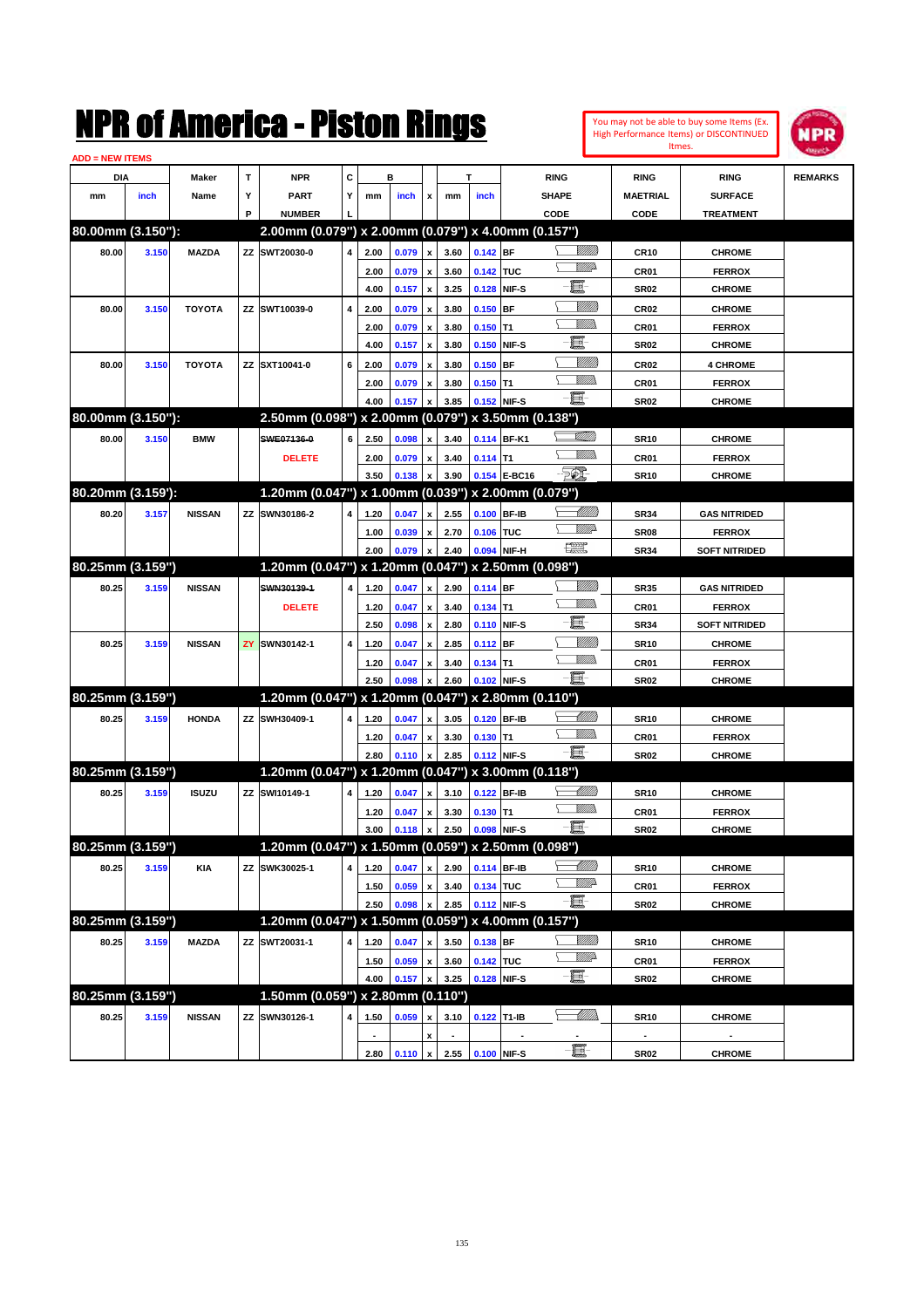|                        |       |                  |   | NMK OI AINCrica - Miston Kings                      |   |      |       |                    |                     |            |              |                                |                 |                  | You may not be able to buy some Items (Ex.<br><b>High Performance Items) or DISCONTINUED</b><br>Itmes. | NPR            |
|------------------------|-------|------------------|---|-----------------------------------------------------|---|------|-------|--------------------|---------------------|------------|--------------|--------------------------------|-----------------|------------------|--------------------------------------------------------------------------------------------------------|----------------|
| <b>ADD = NEW ITEMS</b> |       |                  |   |                                                     |   |      |       |                    |                     |            |              |                                |                 |                  |                                                                                                        |                |
| DIA                    |       | Maker            | T | <b>NPR</b>                                          | c |      | в     |                    |                     | T          |              | <b>RING</b>                    |                 | <b>RING</b>      | <b>RING</b>                                                                                            | <b>REMARKS</b> |
| mm                     | inch  | Name             | Υ | <b>PART</b>                                         | Y | mm   | inch  | x                  | mm                  | inch       |              | SHAPE                          |                 | <b>MAETRIAL</b>  | <b>SURFACE</b>                                                                                         |                |
|                        |       |                  | P | <b>NUMBER</b>                                       |   |      |       |                    |                     |            |              | CODE                           |                 | <b>CODE</b>      | <b>TREATMENT</b>                                                                                       |                |
| 80.25mm (3.159")       |       |                  |   | 1.50mm (0.059") x 1.50mm (0.059") x 2.80mm (0.110") |   |      |       |                    |                     |            |              |                                |                 |                  |                                                                                                        |                |
| 80.25                  | 3.159 | <b>NISSAN</b>    |   | ZZ SWN30127-1                                       | 4 | 1.50 | 0.059 | $\pmb{\mathsf{x}}$ | 2.87                | 0.113 BF   |              |                                | <u>Sillilli</u> | <b>SR10</b>      | <b>CHROME</b>                                                                                          |                |
|                        |       |                  |   |                                                     |   | 1.50 | 0.059 | $\pmb{\mathsf{x}}$ | 3.40                | $0.134$ T1 |              |                                | 7777).          | CR <sub>02</sub> | <b>CHROME</b>                                                                                          |                |
|                        |       |                  |   |                                                     |   | 2.80 | 0.110 | $\pmb{\mathsf{x}}$ | 2.85                |            | 0.112 NIF-S  | e.                             |                 | <b>SR02</b>      | <b>CHROME</b>                                                                                          |                |
| 80.25mm (3.159")       |       |                  |   | 1.50mm (0.059") x 1.50mm (0.059") x 4.00mm (0.157") |   |      |       |                    |                     |            |              |                                |                 |                  |                                                                                                        |                |
| 80.25                  | 3.159 | <b>HONDA</b>     |   | ZZ SWH30251-1                                       | 4 | 1.50 | 0.059 | $\mathbf{x}$       | 3.05                | $0.120$ BF |              |                                | <u>VIIII)</u>   | <b>SR10</b>      | <b>CHROME</b>                                                                                          |                |
|                        |       |                  |   |                                                     |   | 1.50 | 0.059 | $\pmb{\mathsf{x}}$ | 3.40                | 0.134 TUC  |              |                                | <u>MM</u> D     | CR01             | <b>FERROX</b>                                                                                          |                |
|                        |       |                  |   |                                                     |   | 4.00 | 0.157 | X                  | 3.25                |            | 0.128 NIF-S  | e.                             |                 | <b>SR02</b>      | <b>CHROME</b>                                                                                          |                |
| 80.25mm (3.159")       |       |                  |   | 1.50mm (0.059") x 2.00mm (0.079") x 4.00mm (0.157") |   |      |       |                    |                     |            |              |                                |                 |                  |                                                                                                        |                |
| 80.25                  | 3.159 | <b>MAZDA</b>     |   | ZZ SWT20042-1                                       | 4 | 1.50 | 0.059 | X                  | 3.50                | 0.138 BF   |              |                                | <u>VIIII)</u>   | <b>SR10</b>      | <b>CHROME</b>                                                                                          |                |
|                        |       |                  |   |                                                     |   | 2.00 | 0.079 | $\pmb{\mathsf{x}}$ | 3.60                | 0.142 TUC  |              |                                | <u>MM</u> D     | CR01             | <b>FERROX</b>                                                                                          |                |
|                        |       |                  |   |                                                     |   | 4.00 | 0.157 | $\mathbf{x}$       | 3.25                |            | 0.128 NIF-S  | E                              |                 | <b>SR02</b>      | <b>CHROME</b>                                                                                          |                |
| 80.25                  | 3.159 | <b>TOYOTA</b>    |   | ZZ SXT10060-1                                       | 4 | 1.50 | 0.059 | x                  | 3.80                | $0.150$ BF |              |                                | <u>Sillilli</u> | CR <sub>02</sub> | <b>4 CHROME</b>                                                                                        |                |
|                        |       |                  |   |                                                     |   | 2.00 | 0.079 | $\pmb{\mathsf{x}}$ | 3.80                | $0.150$ T1 |              |                                | .<br>VMD        | CR01             | <b>FERROX</b>                                                                                          |                |
|                        |       |                  |   |                                                     |   | 4.00 | 0.157 | X                  | 3.80                |            | 0.150 NIF-S  | e.                             |                 | <b>SR02</b>      | <b>CHROME</b>                                                                                          |                |
| 80.25mm (3.159")       |       |                  |   | 1.75mm (0.069") x 2.00mm (0.079") x 3.00mm (0.118") |   |      |       |                    |                     |            |              |                                |                 |                  |                                                                                                        |                |
| 80.25                  | 3.159 | <b>NISSAN</b>    |   | SWN30088-1                                          | 4 | 1.75 | 0.069 | $\mathbf{x}$       | 3.30                |            | 0.130 BF-IB  |                                | <u> Millitt</u> | <b>CR10</b>      | <b>TIN PLATED</b>                                                                                      |                |
|                        |       |                  |   | <b>DELETE</b>                                       |   | 2.00 | 0.079 | $\pmb{\mathsf{x}}$ | 3.30                |            | 0.130 T1-IC  |                                | <u>MM</u>       | CR <sub>02</sub> | <b>TIN PLATED</b>                                                                                      |                |
|                        |       |                  |   |                                                     |   | 3.00 | 0.118 | X                  | 3.80                |            | 0.150 E-BC3  | <b>Feb.</b>                    |                 | <b>CR02</b>      | <b>CHROME</b>                                                                                          |                |
| 80.25mm (3.159")       |       |                  |   | 1.75mm (0.069") x 2.00mm (0.079") x 4.00mm (0.157") |   |      |       |                    |                     |            |              |                                |                 |                  |                                                                                                        |                |
| 80.25                  |       | 3.159 VOLKSWAGEN |   | SWE50174-3                                          | 4 | 1.75 | 0.069 | $\mathbf{x}$       | 2.90                |            | 0.114 BF-IB  |                                | <u> UMB</u>     | <b>SR10</b>      | <b>CHROME</b>                                                                                          |                |
|                        |       |                  |   | <b>DELETE</b>                                       |   | 2.00 | 0.079 | $\pmb{\mathsf{x}}$ | 3.30                | 0.130 TUC  |              |                                | <u>VMD</u>      | CR01             | <b>FERROX</b>                                                                                          |                |
|                        |       |                  |   |                                                     |   | 4.00 | 0.157 | $\mathbf{x}$       | 3.00                |            | 0.118 NIF-S  | E                              |                 | <b>SR02</b>      | <b>CHROME</b>                                                                                          |                |
| 80.25                  |       | 3.159 VOLKSWAGEN |   | SWE50225-3                                          | 5 | 1.75 | 0.069 | X                  | 2.90                |            | 0.114 BF-IB  |                                | <u> UMM</u>     | <b>SR10</b>      | <b>CHROME</b>                                                                                          |                |
|                        |       |                  |   | <b>DELETE</b>                                       |   | 2.00 | 0.079 | X                  | 3.30                | 0.130      | TUC          |                                | <u>VIII</u> D   | CR01             | <b>FERROX</b>                                                                                          |                |
|                        |       |                  |   |                                                     |   | 4.00 | 0.157 | x                  | 3.00                |            | 0.118 NIF-S  | E                              |                 | <b>SR02</b>      | <b>CHROME</b>                                                                                          |                |
| 80.25                  | 3.159 | <b>CHRYSLER</b>  |   | SWL01402-3                                          | 4 | 1.75 | 0.069 | x                  | 3.30                | $0.130$ IB |              |                                | <u>UMM</u>      | CR <sub>02</sub> | <b>CHROME</b>                                                                                          |                |
|                        |       |                  |   | <b>DELETE</b>                                       |   | 2.00 | 0.079 | $\pmb{\mathsf{x}}$ | 3.30                | 0.130 TUC  |              |                                | <u>Willia</u>   | CR01             | <b>FERROX</b>                                                                                          |                |
|                        |       |                  |   |                                                     |   | 4.00 | 0.157 | x                  | 3.90                |            | 0.154 NIF-S  | $-\mathbf{H}$ -                |                 | <b>SR02</b>      | <b>CHROME</b>                                                                                          |                |
| 80.25mm (3.159")       |       |                  |   | 2.00mm (0.079") x 2.00mm (0.079") x 4.00mm (0.157") |   |      |       |                    |                     |            |              |                                |                 |                  |                                                                                                        |                |
| 80.25                  | 3.159 | <b>MAZDA</b>     |   | ZZ SWT20030-1                                       | 4 | 2.00 | 0.079 | $\pmb{\mathsf{x}}$ | 3.60                | $0.142$ BF |              |                                | <u>Sillilli</u> | <b>CR10</b>      | <b>CHROME</b>                                                                                          |                |
|                        |       |                  |   |                                                     |   | 2.00 | 0.079 | $\pmb{\mathsf{x}}$ | 3.60                | 0.142 TUC  |              |                                | <u>MMA</u>      | CR01             | <b>FERROX</b>                                                                                          |                |
|                        |       |                  |   |                                                     |   | 4.00 | 0.157 | $\pmb{\mathsf{x}}$ | 3.25                |            | 0.128 NIF-S  | E.                             |                 | SR02             | <b>CHROME</b>                                                                                          |                |
| 80.25                  | 3.159 | <b>TOYOTA</b>    |   | ZZ SWT10039-1                                       | 4 | 2.00 | 0.079 | $\pmb{\mathsf{x}}$ | 3.80                | $0.150$ BF |              |                                | <u>VIIII)</u>   | CR02             | <b>CHROME</b>                                                                                          |                |
|                        |       |                  |   |                                                     |   | 2.00 | 0.079 | $\pmb{\mathsf{x}}$ | 3.80                | $0.150$ T1 |              |                                | <u>Villida</u>  | CR01             | <b>FERROX</b>                                                                                          |                |
|                        |       |                  |   |                                                     |   | 4.00 | 0.157 | $\pmb{\mathsf{x}}$ | 3.80                |            | 0.150 NIF-S  | E                              |                 | SR02             | <b>CHROME</b>                                                                                          |                |
| 80.25                  | 3.159 | <b>TOYOTA</b>    |   | ZZ SXT10041-1                                       | 6 | 2.00 | 0.079 | $\pmb{\mathsf{x}}$ | 3.80                | $0.150$ BF |              |                                | <u>VIIII)</u>   | CR02             | <b>4 CHROME</b>                                                                                        |                |
|                        |       |                  |   |                                                     |   | 2.00 | 0.079 | $\pmb{\mathsf{x}}$ | 3.80                | $0.150$ T1 |              |                                | <u>Willib</u>   | CR01             | <b>FERROX</b>                                                                                          |                |
|                        |       |                  |   |                                                     |   | 4.00 | 0.157 | X                  | 3.85                |            | 0.152 NIF-S  | e.                             |                 | SR02             | <b>CHROME</b>                                                                                          |                |
| 80.25mm (3.159")       |       |                  |   | 2.50mm (0.098") x 2.00mm (0.079") x 3.50mm (0.138") |   |      |       |                    |                     |            |              |                                |                 |                  |                                                                                                        |                |
| 80.25                  | 3.159 | <b>BMW</b>       |   | SWE07136-1                                          | 6 | 2.50 | 0.098 | X                  | 3.40                |            | 0.114 BF-K1  | <u>VIII (I)</u>                |                 | <b>SR10</b>      | <b>CHROME</b>                                                                                          |                |
|                        |       |                  |   | <b>DELETE</b>                                       |   | 2.00 | 0.079 | $\pmb{\mathsf{x}}$ | 3.40                | $0.114$ T1 |              |                                | <u>Willib</u>   | CR01             | <b>FERROX</b>                                                                                          |                |
|                        |       |                  |   |                                                     |   | 3.50 | 0.138 | x                  | 3.90                |            | 0.154 E-BC16 | $-50$                          |                 | SR10             | <b>CHROME</b>                                                                                          |                |
| 80.45mm (3.167'):      |       |                  |   | 1.20mm (0.047") x 1.00mm (0.039") x 2.00mm (0.079") |   |      |       |                    |                     |            |              |                                |                 |                  |                                                                                                        |                |
| 80.45                  | 3.167 | <b>NISSAN</b>    |   | ZZ SWN30186-3                                       | 4 | 1.20 | 0.047 | X                  | 2.55                |            | 0.100 BF-IB  |                                | <u> Millito</u> | <b>SR34</b>      | <b>GAS NITRIDED</b>                                                                                    |                |
|                        |       |                  |   |                                                     |   | 1.00 | 0.039 | $\pmb{\mathsf{x}}$ | 2.70                | 0.106 TUC  |              |                                | <u>VM</u> A     | SR08             | <b>FERROX</b>                                                                                          |                |
|                        |       |                  |   |                                                     |   | 2.00 |       |                    | $0.079 \times 2.40$ |            | 0.094 NIF-H  | $f_{\text{max}}^{\text{comp}}$ |                 | <b>SR34</b>      | <b>SOFT NITRIDED</b>                                                                                   |                |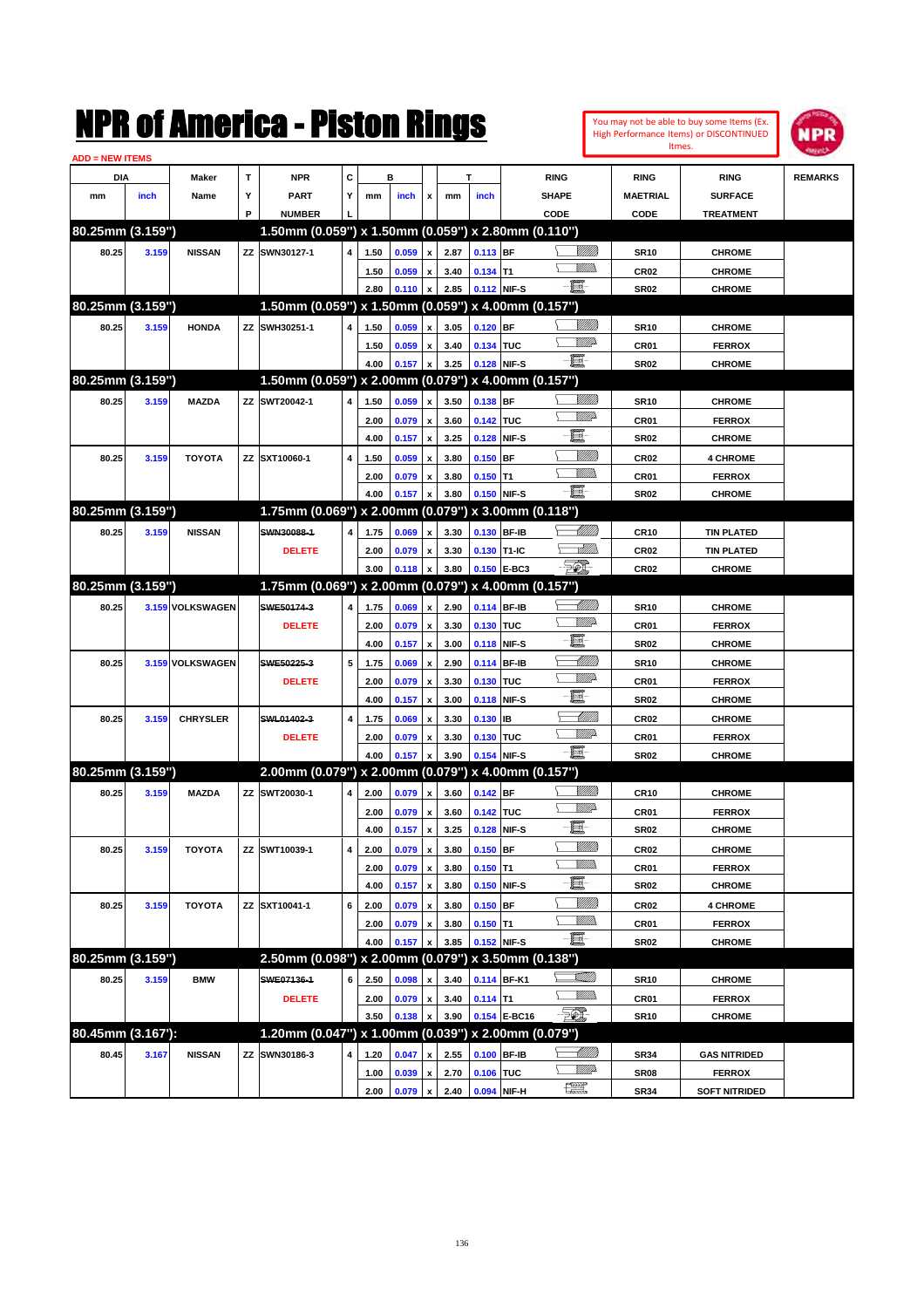|                        |       |                   |     | NMK OI AINCrica - Mislon Kings                      |   |      |                |                           |      |             |              |                               |                                  |                  | You may not be able to buy some Items (Ex.<br>High Performance Items) or DISCONTINUED<br>Itmes. | IPR            |
|------------------------|-------|-------------------|-----|-----------------------------------------------------|---|------|----------------|---------------------------|------|-------------|--------------|-------------------------------|----------------------------------|------------------|-------------------------------------------------------------------------------------------------|----------------|
| <b>ADD = NEW ITEMS</b> |       |                   |     |                                                     |   |      |                |                           |      |             |              |                               |                                  |                  |                                                                                                 |                |
| DIA                    |       | Maker             | T   | <b>NPR</b>                                          | C |      | в              |                           |      | T           |              | <b>RING</b>                   |                                  | <b>RING</b>      | <b>RING</b>                                                                                     | <b>REMARKS</b> |
| mm                     | inch  | Name              | Υ   | PART                                                | Y | mm   | inch           | x                         | mm   | inch        |              | <b>SHAPE</b>                  |                                  | <b>MAETRIAL</b>  | <b>SURFACE</b>                                                                                  |                |
|                        |       |                   | P   | <b>NUMBER</b>                                       |   |      |                |                           |      |             |              | CODE                          |                                  | <b>CODE</b>      | <b>TREATMENT</b>                                                                                |                |
| 80.50mm (3.169"):      |       |                   |     | 1.00mm (0.039") x 1.00mm (0.039") x 1.50mm (0.059") |   |      |                |                           |      |             |              |                               |                                  |                  |                                                                                                 |                |
| 80.50                  | 3.169 | <b>TOYOTA</b>     | ZZ  | SWT10232-0                                          | 4 | 1.00 | 0.039          | x                         | 2.90 |             | 0.114 BF-IB  |                               | <u>UM///</u>                     | <b>SR34</b>      | <b>GAS NITRIDED</b>                                                                             |                |
|                        |       |                   |     |                                                     |   | 1.00 | 0.039          | x                         | 2.50 | 0.098 TUC   |              |                               | <u>VMD</u>                       | SR <sub>08</sub> | <b>FERROX</b>                                                                                   |                |
|                        |       |                   |     |                                                     |   | 1.50 | 0.059          | x                         | 1.95 |             | 0.077 NIF-H  | $f_{\text{max}}^{\text{exp}}$ |                                  | <b>SR02</b>      | <b>CHROME</b>                                                                                   |                |
| 80.50mm (3.169"):      |       |                   |     | 1.00mm (0.039") x 1.00mm (0.039") x 2.00mm (0.079") |   |      |                |                           |      |             |              |                               |                                  |                  |                                                                                                 |                |
| 80.50                  | 3.169 | <b>TOYOTA</b>     |     | ZZ SDT10268-0                                       | 4 | 1.00 | 0.039          | x                         | 2.90 |             | 0.114 BF-IB  |                               | <u> MMW</u>                      | <b>SR34</b>      | <b>GAS NITRIDED</b>                                                                             |                |
| <b>ADD</b>             |       |                   |     |                                                     |   | 1.00 | 0.039          | x                         | 2.50 | 0.098       | <b>TUC</b>   |                               | <u>VMD</u>                       | <b>SR08</b>      | <b>FERROX</b>                                                                                   |                |
|                        |       |                   |     |                                                     |   | 2.00 | 0.079          | $\boldsymbol{\mathsf{x}}$ | 2.75 |             | 0.108 E-BC16 | E                             |                                  | <b>SR34</b>      | <b>GAS NITRIDED</b>                                                                             |                |
| 80.50                  | 3.169 | <b>HI PERFORM</b> |     | XG3170                                              | 1 | 1.00 | 0.039          | x                         | 3.05 | $0.120$ BF  |              |                               | <u>Milli</u>                     | <b>SR10</b>      | <b>CHROME</b>                                                                                   |                |
|                        |       |                   |     |                                                     |   | 1.00 | 0.039          | x                         | 3.05 | $0.120$ T1  |              |                               | .<br>VMD                         | <b>CR10</b>      | <b>FERROX</b>                                                                                   |                |
|                        |       |                   |     |                                                     |   | 2.00 | 0.079          | X                         | 3.20 | 0.126 NIF-S |              | -8                            |                                  | <b>SR02</b>      | <b>CHROME</b>                                                                                   |                |
| 80.50mm (3.169"):      |       |                   |     | 1.00mm (0.039") x 1.20mm (0.047") x 2.80mm (0.110") |   |      |                |                           |      |             |              |                               |                                  |                  |                                                                                                 |                |
| 80.50                  | 3.169 | <b>HI PERFORM</b> |     | XC3169                                              | 1 | 1.00 | 0.039          | $\boldsymbol{x}$          | 3.20 | $0.126$ BF  |              |                               | <u>Sillilli</u>                  | <b>SR10</b>      | <b>CHROME</b>                                                                                   |                |
|                        |       |                   |     |                                                     |   | 1.20 | 0.047          | x                         | 3.40 | $0.134$ T1  |              |                               | .<br>MM                          | CR <sub>01</sub> | <b>FERROX</b>                                                                                   |                |
|                        |       |                   |     |                                                     |   | 2.80 | 0.110          | $\boldsymbol{\mathsf{x}}$ | 3.15 |             | 0.124 NIF-S  | E                             |                                  | <b>SR02</b>      | <b>CHROME</b>                                                                                   |                |
| 80.50                  | 3.169 | <b>HI PERFORM</b> |     | XC3169LG                                            | 1 | 1.00 | 0.039          | x                         | 3.20 | $0.126$ BF  |              |                               | <u>Millil</u>                    | <b>SR10</b>      | <b>CHROME</b>                                                                                   |                |
|                        |       |                   |     |                                                     |   | 1.20 | 0.047          | x                         | 3.40 | $0.134$ T1  |              |                               | VMM)                             | CR <sub>01</sub> | <b>FERROX</b>                                                                                   |                |
|                        |       |                   |     |                                                     |   | 2.80 | 0.110          | $\boldsymbol{\mathsf{x}}$ | 3.15 |             | 0.124 NIF-S  | E                             |                                  | <b>SR02</b>      | <b>CHROME</b>                                                                                   |                |
| 80.50                  | 3.169 | <b>HI PERFORM</b> |     | 21-GNH08050                                         | 1 | 1.00 | 0.039          | x                         | 2.90 | 0.114 BF    |              |                               | <u>VMM</u>                       | <b>SR34</b>      | <b>GAS NITRIDED</b>                                                                             |                |
|                        |       |                   |     |                                                     |   | 1.20 | 0.047          | x                         | 3.40 | 0.134 TUH   |              |                               | ₩₩                               | CR <sub>01</sub> | <b>FERROX</b>                                                                                   |                |
|                        |       |                   |     |                                                     |   | 2.80 | 0.110          | x                         | 3.10 |             | 0.122 NIF-H  | 漂                             |                                  | <b>SR34</b>      | <b>SOFT NITRIDED</b>                                                                            |                |
| 80.50mm (3.169"):      |       |                   |     | 1.20mm (0.047") x 1.00mm (0.039") x 2.00mm (0.079") |   |      |                |                           |      |             |              |                               |                                  |                  |                                                                                                 |                |
| 80.50                  | 3.169 | <b>TOYOTA</b>     | ZZ  | SDT10257-0                                          | 4 | 1.20 | 0.047          | x                         | 2.90 |             | 0.114 BF-IB  |                               | <u> UMM</u>                      | <b>SR35</b>      | <b>GAS NITRIDED</b>                                                                             |                |
|                        |       |                   |     |                                                     |   | 1.00 | 0.039          | x                         | 2.50 | 0.098 TUC   |              |                               | <u>MM</u> D                      | CR <sub>01</sub> | <b>FERROX</b>                                                                                   |                |
|                        |       |                   |     |                                                     |   | 2.00 | 0.079          | x                         | 2.75 |             | 0.108 E-BC16 | FOI.                          |                                  | <b>SR34</b>      | <b>SOFT NITRIDED</b>                                                                            |                |
| 80.50mm (3.169"):      |       |                   |     | 1.20mm (0.047") x 1.20mm (0.047") x 2.00mm (0.079") |   |      |                |                           |      |             |              |                               |                                  |                  |                                                                                                 |                |
|                        |       |                   | ZZ  | SWD20012-0                                          | 4 |      |                |                           |      |             | 0.114 BF-IB  |                               | <u> UMM</u>                      |                  |                                                                                                 |                |
| 80.50                  | 3.169 | <b>DAEWOO</b>     |     |                                                     |   | 1.20 | 0.047          | $\mathbf{x}$              | 2.90 |             |              |                               | <u>MMD</u>                       | <b>SR35</b>      | <b>GAS NITRIDED</b>                                                                             |                |
|                        |       |                   |     |                                                     |   | 1.20 | 0.047          | x                         | 3.20 | 0.126 TUC   |              | 鱱                             |                                  | CR <sub>01</sub> | <b>FERROX</b>                                                                                   |                |
|                        |       |                   |     |                                                     |   | 2.00 | 0.079          | $\boldsymbol{\mathsf{x}}$ | 3.00 |             | 0.118 NIF-H  |                               | <u>Villilli</u>                  | <b>SR02</b>      | <b>CHROME</b>                                                                                   |                |
| 80.50                  | 3.169 | <b>GMC</b>        | ZZ  | SWG10035-0                                          | 4 | 1.20 | 0.047          | x                         | 3.10 | $0.122$ BF  |              |                               | <br>Militar                      | <b>SR35</b>      | <b>GAS NITRIDED</b>                                                                             |                |
|                        |       |                   |     |                                                     |   | 1.20 | 0.047          | x                         | 3.00 | $0.118$ T1  |              | œ                             |                                  | CR <sub>01</sub> | <b>FERROX</b>                                                                                   |                |
|                        |       |                   |     |                                                     |   | 2.00 | 0.079          | $\boldsymbol{\mathsf{x}}$ | 3.00 | 0.118 NIF-H |              |                               |                                  | <b>SR02</b>      | <b>CHROME</b>                                                                                   |                |
| 80.50                  | 3.169 | <b>GMC</b>        | ΖZ  | SWG10056-0                                          | 4 | 1.20 | 0.047          | $\pmb{\mathsf{x}}$        | 3.10 | $0.122$ BF  |              |                               | <u>Sillilli</u><br><u>Willia</u> | <b>SR35</b>      | <b>GAS NITRIDED</b>                                                                             |                |
|                        |       |                   |     |                                                     |   | 1.20 | 0.047          | $\pmb{\mathsf{x}}$        | 3.20 | 0.126 TUC   |              | $\frac{1}{2}$                 |                                  | CR01             | <b>FERROX</b>                                                                                   |                |
|                        |       |                   |     |                                                     |   | 2.00 | 0.079          | $\boldsymbol{\mathsf{x}}$ | 2.75 |             | 0.108 NIF-H  |                               |                                  | <b>SR34</b>      | <b>SOFT NITRIDED</b>                                                                            |                |
| 80.50mm (3.169"):      |       |                   |     | 1.20mm (0.047") x 1.20mm (0.047") x 2.50mm (0.098") |   |      |                |                           |      |             |              |                               |                                  |                  |                                                                                                 |                |
| 80.50                  | 3.169 | <b>NISSAN</b>     |     | SWN30139-2                                          | 4 | 1.20 | 0.047          | X                         | 2.90 | $0.114$ BF  |              |                               | <u>VIII)</u>                     | <b>SR35</b>      | <b>GAS NITRIDED</b>                                                                             |                |
|                        |       |                   |     | <b>DELETE</b>                                       |   | 1.20 | 0.047          | $\pmb{\mathsf{x}}$        | 3.40 | $0.134$ T1  |              |                               | <u>Willi</u> b                   | CR01             | <b>FERROX</b>                                                                                   |                |
|                        |       |                   |     |                                                     |   | 2.50 | 0.098          | $\pmb{\mathsf{x}}$        | 2.80 |             | 0.110 NIF-S  | e.                            |                                  | <b>SR34</b>      | <b>SOFT NITRIDED</b>                                                                            |                |
| 80.50                  | 3.169 | <b>NISSAN</b>     | ZY. | SWN30142-2                                          | 4 | 1.20 | 0.047          | $\pmb{\mathsf{x}}$        | 2.85 | $0.112$ BF  |              |                               | <u>VMM</u>                       | <b>SR10</b>      | <b>CHROME</b>                                                                                   |                |
|                        |       |                   |     |                                                     |   | 1.20 | 0.047          | $\pmb{\mathsf{x}}$        | 3.40 | $0.134$ T1  |              |                               | <u>Willib</u>                    | CR01             | <b>FERROX</b>                                                                                   |                |
|                        |       |                   |     |                                                     |   | 2.50 | 0.098          | X                         | 2.60 |             | 0.102 NIF-S  | $-\Xi$                        |                                  | <b>SR02</b>      | <b>CHROME</b>                                                                                   |                |
| 80.50mm (3.169"):      |       |                   |     | 1.20mm (0.047") x 1.20mm (0.047") x 2.80mm (0.110") |   |      |                |                           |      |             |              |                               |                                  |                  |                                                                                                 |                |
| 80.50                  | 3.169 | <b>HONDA</b>      | ZZ  | SWH30409-2                                          | 4 | 1.20 | 0.047          | X                         | 3.05 |             | 0.120 BF-IB  |                               | <u>-Millito</u>                  | <b>SR10</b>      | <b>CHROME</b>                                                                                   |                |
|                        |       |                   |     |                                                     |   | 1.20 | 0.047          | x                         | 3.30 | $0.130$ T1  |              |                               | <u>Willib</u>                    | CR01             | <b>FERROX</b>                                                                                   |                |
|                        |       |                   |     |                                                     |   | 2.80 | $0.110 \times$ |                           | 2.85 | 0.112 NIF-S |              | $-\Xi$                        |                                  | <b>SR02</b>      | <b>CHROME</b>                                                                                   |                |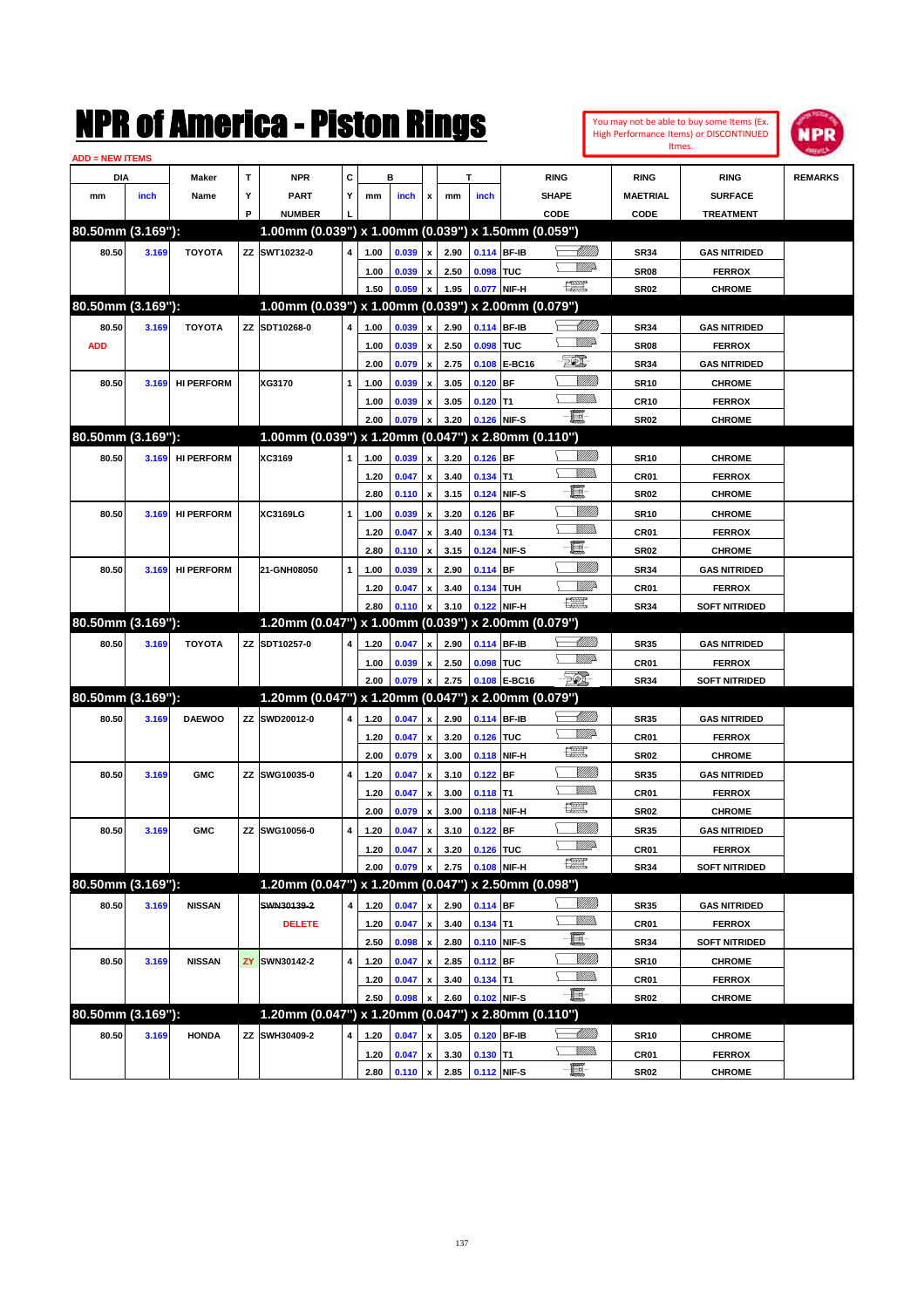|                        |       |               |             | NMK OI AMCMICA - MISTON KINGS                       |   |      |         |                           |      |             |             |                 | Itmes.                   | You may not be able to buy some Items (Ex.<br>High Performance Items) or DISCONTINUED | NPR            |
|------------------------|-------|---------------|-------------|-----------------------------------------------------|---|------|---------|---------------------------|------|-------------|-------------|-----------------|--------------------------|---------------------------------------------------------------------------------------|----------------|
| <b>ADD = NEW ITEMS</b> |       |               |             |                                                     |   |      |         |                           |      |             |             |                 |                          |                                                                                       |                |
| DIA                    |       | Maker         | $\mathbf T$ | <b>NPR</b>                                          | C |      | в       |                           |      | т           | <b>RING</b> |                 | <b>RING</b>              | <b>RING</b>                                                                           | <b>REMARKS</b> |
| mm                     | inch  | Name          | Υ           | <b>PART</b>                                         | Y | mm   | inch    | x                         | mm   | inch        | SHAPE       |                 | <b>MAETRIAL</b>          | <b>SURFACE</b>                                                                        |                |
|                        |       |               | P           | <b>NUMBER</b>                                       |   |      |         |                           |      |             | CODE        |                 | CODE                     | <b>TREATMENT</b>                                                                      |                |
| 80.50mm (3.169"):      |       |               |             | 1.20mm (0.047") x 1.20mm (0.047") x 3.00mm (0.118") |   |      |         |                           |      |             |             |                 |                          |                                                                                       |                |
| 80.50                  | 3.169 | <b>ISUZU</b>  |             | ZZ SWI10149-2                                       | 4 | 1.20 | 0.047   | $\pmb{\mathsf{x}}$        | 3.10 | 0.122 BF-IB |             | <u> UMM</u>     | <b>SR10</b>              | <b>CHROME</b>                                                                         |                |
|                        |       |               |             |                                                     |   | 1.20 | 0.047   | $\pmb{\mathsf{x}}$        | 3.30 | $0.130$ T1  |             | .<br>VMD        | CR01                     | <b>FERROX</b>                                                                         |                |
|                        |       |               |             |                                                     |   | 3.00 | 0.118   | $\pmb{\mathsf{x}}$        | 2.50 | 0.098 NIF-S | E.          |                 | <b>SR02</b>              | <b>CHROME</b>                                                                         |                |
| 80.50mm (3.169"):      |       |               |             | 1.20mm (0.047") x 1.50mm (0.059") x 2.50mm (0.098") |   |      |         |                           |      |             |             |                 |                          |                                                                                       |                |
| 80.50                  | 3.169 | <b>KIA</b>    |             | ZZ SWK30025-2                                       | 4 | 1.20 | 0.047   | $\pmb{\mathsf{x}}$        | 2.90 | 0.114 BF-IB |             | <u> UMU</u>     | <b>SR10</b>              | <b>CHROME</b>                                                                         |                |
|                        |       |               |             |                                                     |   | 1.50 | 0.059   | $\pmb{\mathsf{x}}$        | 3.40 | 0.134 TUC   |             | <u>MM</u> D     | CR01                     | <b>FERROX</b>                                                                         |                |
|                        |       |               |             |                                                     |   | 2.50 | 0.098   | $\boldsymbol{\mathsf{x}}$ | 2.85 | 0.112 NIF-S | E.          |                 | <b>SR02</b>              | <b>CHROME</b>                                                                         |                |
| 80.50mm (3.169"):      |       |               |             | 1.20mm (0.047") x 1.50mm (0.059") x 4.00mm (0.157") |   |      |         |                           |      |             |             |                 |                          |                                                                                       |                |
| 80.50                  | 3.169 | <b>MAZDA</b>  |             | ZZ SWT20031-2                                       | 4 | 1.20 | 0.047   | $\pmb{\mathsf{x}}$        | 3.50 | $0.138$ BF  |             | <u>Millitt</u>  | <b>SR10</b>              | <b>CHROME</b>                                                                         |                |
|                        |       |               |             |                                                     |   | 1.50 | 0.059   | $\pmb{\mathsf{x}}$        | 3.60 | 0.142 TUC   |             | <u>UMB</u>      | CR01                     | <b>FERROX</b>                                                                         |                |
|                        |       |               |             |                                                     |   | 4.00 | 0.157   | $\pmb{\mathsf{x}}$        | 3.25 | 0.128 NIF-S | E.          |                 | <b>SR02</b>              | <b>CHROME</b>                                                                         |                |
| 80.50mm (3.169"):      |       |               |             | 1.50mm (0.059") x 2.80mm (0.110")                   |   |      |         |                           |      |             |             |                 |                          |                                                                                       |                |
| 80.50                  | 3.169 | <b>NISSAN</b> |             | ZZ SWN30126-2                                       | 4 | 1.50 | 0.059   | $\pmb{\mathsf{x}}$        | 3.10 | 0.122 T1-IB |             | <u> MM/h</u>    | <b>SR10</b>              | <b>CHROME</b>                                                                         |                |
|                        |       |               |             |                                                     |   |      |         | $\pmb{\mathsf{x}}$        |      |             |             |                 | $\overline{\phantom{a}}$ |                                                                                       |                |
|                        |       |               |             |                                                     |   | 2.80 | 0.110   | $\pmb{\mathsf{x}}$        | 2.55 | 0.100 NIF-S | E-          |                 | <b>SR02</b>              | <b>CHROME</b>                                                                         |                |
| 80.50mm (3.169"):      |       |               |             | 1.50mm (0.059") x 1.50mm (0.059") x 2.80mm (0.110") |   |      |         |                           |      |             |             |                 |                          |                                                                                       |                |
| 80.50                  | 3.169 | <b>NISSAN</b> |             | ZZ SWN30127-2                                       | 4 | 1.50 | 0.059   | $\pmb{\mathsf{x}}$        | 2.87 | 0.113 BF    |             | <u>VIIII</u> )  | <b>SR10</b>              | <b>CHROME</b>                                                                         |                |
|                        |       |               |             |                                                     |   | 1.50 | 0.059   | $\pmb{\mathsf{x}}$        | 3.40 | $0.134$ T1  |             | .<br>VMD        | CR <sub>02</sub>         | <b>CHROME</b>                                                                         |                |
|                        |       |               |             |                                                     |   | 2.80 | 0.110   | $\pmb{\mathsf{x}}$        | 2.85 | 0.112 NIF-S | e e         |                 | <b>SR02</b>              | <b>CHROME</b>                                                                         |                |
| 80.50mm (3.169"):      |       |               |             | 1.50mm (0.059") x 1.50mm (0.059") x 4.00mm (0.157") |   |      |         |                           |      |             |             |                 |                          |                                                                                       |                |
| 80.50                  | 3.169 | <b>HONDA</b>  |             | ZZ SWH30251-2                                       | 4 | 1.50 | 0.059   | $\pmb{\mathsf{x}}$        | 3.05 | $0.120$ BF  |             | <u>Millitti</u> | <b>SR10</b>              | <b>CHROME</b>                                                                         |                |
|                        |       |               |             |                                                     |   | 1.50 | 0.059   | $\pmb{\mathsf{x}}$        | 3.40 | 0.134 TUC   |             | <u>MM</u> D     | CR01                     | <b>FERROX</b>                                                                         |                |
|                        |       |               |             |                                                     |   | 4.00 | 0.157   | $\boldsymbol{\mathsf{x}}$ | 3.25 | 0.128 NIF-S | E           |                 | <b>SR02</b>              | <b>CHROME</b>                                                                         |                |
| 80.50                  | 3.169 | <b>TOYOTA</b> |             | ZZ SWT10080-0                                       | 4 | 1.50 | 0.059   | $\pmb{\mathsf{x}}$        | 3.25 | $0.128$ BF  |             | <u>Millil</u>   | <b>SR10</b>              | <b>CHROME</b>                                                                         |                |
|                        |       |               |             |                                                     |   | 1.50 | 0.059   | $\pmb{\mathsf{x}}$        | 3.65 | $0.144$ T1  |             | .<br>VMD        | CR01                     | <b>FERROX</b>                                                                         |                |
|                        |       |               |             |                                                     |   | 4.00 | 0.157   | $\pmb{\mathsf{x}}$        | 3.30 | 0.130 NIF-S | E.          |                 | <b>SR10</b>              | <b>CHROME</b>                                                                         |                |
| 80.50                  | 3.169 | <b>TOYOTA</b> |             | ZZ SWT10099-0                                       | 4 | 1.50 | 0.059   | $\pmb{\mathsf{x}}$        | 3.10 | $0.122$ BF  |             | <u>MMM</u>      | <b>SR35</b>              | <b>GAS NITRIDED</b>                                                                   |                |
|                        |       |               |             |                                                     |   | 1.50 | 0.059   | $\pmb{\mathsf{x}}$        | 3.65 | $0.144$ T1  |             | MM)             | CR01                     | <b>FERROX</b>                                                                         |                |
|                        |       |               |             |                                                     |   | 4.00 | 0.157   | $\pmb{\mathsf{x}}$        | 3.25 | 0.128 NIF-S | E.          |                 | <b>SR34</b>              | <b>SOFT NITRIDED</b>                                                                  |                |
| 80.50                  | 3.169 | <b>TOYOTA</b> |             | ZZ SWT10160-0                                       | 4 | 1.50 | 0.059   | $\pmb{\mathsf{x}}$        | 3.10 | 0.122 BF    |             | <u>MMM</u>      | <b>SR35</b>              | <b>GAS NITRIDED</b>                                                                   |                |
|                        |       |               |             |                                                     |   | 1.50 | 0.059   | $\pmb{\mathsf{x}}$        | 3.60 | 0.142 TUC   |             | <u>UMB</u>      | <b>CR02</b>              | <b>CHROME</b>                                                                         |                |
|                        |       |               |             |                                                     |   | 4.00 | 0.157 x |                           | 2.85 | 0.112 NIF-S | e.          |                 | <b>SR34</b>              | <b>SOFT NITRIDED</b>                                                                  |                |
| 80.50                  | 3.169 | <b>TOYOTA</b> |             | SWT10169-0                                          | 4 | 1.50 | 0.059   | $\pmb{\mathsf{x}}$        | 3.10 | $0.122$ BF  |             | <u>VIIII</u> )  | SR35                     | PVD                                                                                   |                |
|                        |       |               |             | <b>DELETE</b>                                       |   | 1.50 | 0.059   | $\pmb{\mathsf{x}}$        | 3.60 | 0.142 TUC   |             | <u>VMP</u>      | CR02                     | <b>CHROME</b>                                                                         |                |
|                        |       |               |             |                                                     |   | 4.00 | 0.157   | $\pmb{\mathsf{x}}$        | 2.55 | 0.100 NIF-S | e-          |                 | <b>SR34</b>              | <b>PVD</b>                                                                            |                |
| 80.50                  | 3.169 | <b>TOYOTA</b> |             | ZY SWT10169-0                                       | 4 | 1.50 | 0.059   | $\pmb{\mathsf{x}}$        | 3.10 | $0.122$ BF  |             | <u>UMB</u>      | SR35                     | <b>GAS NITRIDED</b>                                                                   |                |
|                        |       |               |             |                                                     |   | 1.50 | 0.059   | $\pmb{\mathsf{x}}$        | 3.60 | 0.142 TUC   |             | <u>VMP</u>      | CR02                     | <b>CHROME</b>                                                                         |                |
|                        |       |               |             |                                                     |   | 4.00 | 0.157   | $\mathbf{x}$              | 2.55 | 0.100 NIF-S | e.          |                 | <b>SR34</b>              | <b>SOFT NITRIDED</b>                                                                  |                |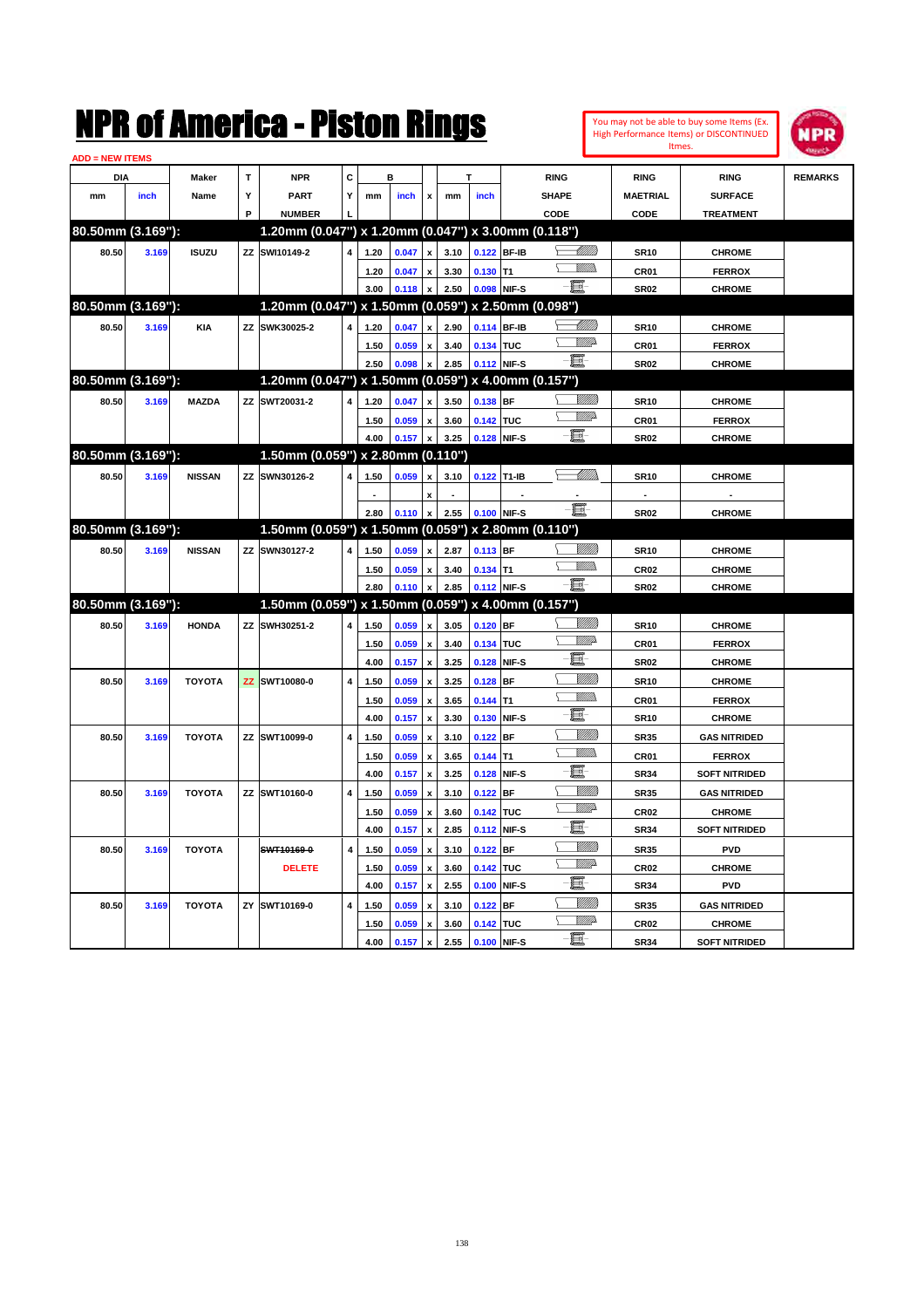| You may not be able to buy some Items (Ex. |
|--------------------------------------------|
| High Performance Items) or DISCONTINUED    |
| Itmes.                                     |



| <b>ADD = NEW ITEMS</b> |       |                  |    |                                                     |   |      |       |                           |      |             |              |                       |                  |                   |                |
|------------------------|-------|------------------|----|-----------------------------------------------------|---|------|-------|---------------------------|------|-------------|--------------|-----------------------|------------------|-------------------|----------------|
| <b>DIA</b>             |       | Maker            | T  | <b>NPR</b>                                          | С |      | в     |                           |      | T           |              | <b>RING</b>           | <b>RING</b>      | <b>RING</b>       | <b>REMARKS</b> |
| mm                     | inch  | Name             | Υ  | <b>PART</b>                                         | Y | mm   | inch  | x                         | mm   | inch        |              | <b>SHAPE</b>          | <b>MAETRIAL</b>  | <b>SURFACE</b>    |                |
|                        |       |                  | P  | <b>NUMBER</b>                                       |   |      |       |                           |      |             |              | CODE                  | CODE             | <b>TREATMENT</b>  |                |
| 80.50mm (3.169"):      |       |                  |    | 1.50mm (0.059") x 2.00mm (0.079") x 4.00mm (0.157") |   |      |       |                           |      |             |              |                       |                  |                   |                |
| 80.50                  | 3.169 | <b>MAZDA</b>     |    | ZZ SWT20042-2                                       | 4 | 1.50 | 0.059 | $\pmb{\mathsf{x}}$        | 3.50 | 0.138 BF    |              |                       | <b>SR10</b>      | <b>CHROME</b>     |                |
|                        |       |                  |    |                                                     |   | 2.00 | 0.079 | $\pmb{\mathsf{x}}$        | 3.60 | 0.142 TUC   |              | <u>WW</u> A           | CR01             | <b>FERROX</b>     |                |
|                        |       |                  |    |                                                     |   | 4.00 | 0.157 | $\pmb{\mathsf{x}}$        | 3.25 | 0.128       | NIF-S        | e                     | <b>SR02</b>      | <b>CHROME</b>     |                |
| 80.50                  | 3.169 | <b>NISSAN</b>    | ZZ | SWN30099-0                                          | 4 | 1.50 | 0.059 | $\boldsymbol{\mathsf{x}}$ | 3.25 | 0.128       | <b>BF</b>    |                       | <b>SR10</b>      | <b>CHROME</b>     |                |
|                        |       |                  |    |                                                     |   | 2.00 | 0.079 | $\boldsymbol{\mathsf{x}}$ | 3.70 | 0.146       | T1           |                       | CR01             | <b>FERROX</b>     |                |
|                        |       |                  |    |                                                     |   | 4.00 | 0.157 | $\pmb{\mathsf{x}}$        | 3.30 | 0.130       | NIF-S        | E                     | <b>SR02</b>      | <b>CHROME</b>     |                |
| 80.50                  | 3.169 | <b>TOYOTA</b>    |    | ZZ SXT10060-2                                       | 4 | 1.50 | 0.059 | $\boldsymbol{\mathsf{x}}$ | 3.80 | 0.150 BF    |              |                       | <b>CR02</b>      | <b>4 CHROME</b>   |                |
|                        |       |                  |    |                                                     |   | 2.00 | 0.079 | x                         | 3.80 | $0.150$ T1  |              |                       | CR01             | <b>FERROX</b>     |                |
|                        |       |                  |    |                                                     |   | 4.00 | 0.157 | $\pmb{\mathsf{x}}$        | 3.80 | 0.150 NIF-S |              | -日                    | <b>SR02</b>      | <b>CHROME</b>     |                |
| 80.50mm (3.169"):      |       |                  |    | 1.75mm (0.069") x 2.00mm (0.079") x 3.00mm (0.118") |   |      |       |                           |      |             |              |                       |                  |                   |                |
| 80.50                  | 3.169 | <b>NISSAN</b>    |    | SWN30088-2                                          | 4 | 1.75 | 0.069 | $\pmb{\mathsf{x}}$        | 3.30 | 0.130 BF-IB |              | <u>UMB</u>            | <b>CR10</b>      | <b>TIN PLATED</b> |                |
|                        |       |                  |    | <b>DELETE</b>                                       |   | 2.00 | 0.079 | x                         | 3.30 | 0.130 T1-IC |              | <u>Alliti</u>         | <b>CR02</b>      | <b>TIN PLATED</b> |                |
|                        |       |                  |    |                                                     |   | 3.00 | 0.118 | $\pmb{\mathsf{x}}$        | 3.80 |             | 0.150 E-BC3  | - TQ.                 | CR <sub>02</sub> | <b>CHROME</b>     |                |
| 80.50mm (3.169"):      |       |                  |    | 1.75mm (0.069") x 2.00mm (0.079") x 4.00mm (0.157") |   |      |       |                           |      |             |              |                       |                  |                   |                |
| 80.50                  |       | 3.169 VOLKSWAGEN |    | SWE50174-4                                          | 4 | 1.75 | 0.069 | $\pmb{\mathsf{x}}$        | 2.90 | 0.114 BF-IB |              | <u> IMM</u> )         | <b>SR10</b>      | <b>CHROME</b>     |                |
|                        |       |                  |    | <b>DELETE</b>                                       |   | 2.00 | 0.079 | $\pmb{\mathsf{x}}$        | 3.30 | 0.130 TUC   |              | <u>WW</u> A           | CR01             | <b>FERROX</b>     |                |
|                        |       |                  |    |                                                     |   | 4.00 | 0.157 | $\pmb{\mathsf{x}}$        | 3.00 | 0.118       | NIF-S        | E                     | <b>SR02</b>      | <b>CHROME</b>     |                |
| 80.50                  |       | 3.169 VOLKSWAGEN |    | SWE50225-4                                          | 5 | 1.75 | 0.069 | x                         | 2.90 | 0.114       | <b>BF-IB</b> | <u>UMB</u>            | <b>SR10</b>      | <b>CHROME</b>     |                |
|                        |       |                  |    | <b>DELETE</b>                                       |   | 2.00 | 0.079 | x                         | 3.30 | 0.130 TUC   |              | <u>WW</u> A           | CR01             | <b>FERROX</b>     |                |
|                        |       |                  |    |                                                     |   | 4.00 | 0.157 | $\pmb{\mathsf{x}}$        | 3.00 | 0.118       | NIF-S        | E                     | <b>SR02</b>      | <b>CHROME</b>     |                |
| 80.50                  | 3.169 | <b>CHRYSLER</b>  |    | SWL01402-4                                          | 4 | 1.75 | 0.069 | $\boldsymbol{\mathsf{x}}$ | 3.30 | 0.130       | IВ           | :Willi                | <b>CR02</b>      | <b>CHROME</b>     |                |
|                        |       |                  |    | <b>DELETE</b>                                       |   | 2.00 | 0.079 | x                         | 3.30 | 0.130 TUC   |              | <u>WW</u> A           | CR01             | <b>FERROX</b>     |                |
|                        |       |                  |    |                                                     |   | 4.00 | 0.157 | $\mathbf{x}$              | 3.90 | 0.154       | NIF-S        | -8                    | <b>SR02</b>      | <b>CHROME</b>     |                |
| 80.50mm (3.169"):      |       |                  |    | 2.00mm (0.079") x 2.00mm (0.079") x 4.00mm (0.157") |   |      |       |                           |      |             |              |                       |                  |                   |                |
| 80.50                  | 3.169 | <b>MAZDA</b>     |    | ZZ SWT20030-2                                       | 4 | 2.00 | 0.079 | $\pmb{\mathsf{x}}$        | 3.60 | $0.142$ BF  |              | <u>Sillilli</u>       | <b>CR10</b>      | <b>CHROME</b>     |                |
|                        |       |                  |    |                                                     |   | 2.00 | 0.079 | x                         | 3.60 | 0.142 TUC   |              | <u>WW</u> A           | CR01             | <b>FERROX</b>     |                |
|                        |       |                  |    |                                                     |   | 4.00 | 0.157 | $\pmb{\mathsf{x}}$        | 3.25 | 0.128       | NIF-S        | e                     | <b>SR02</b>      | <b>CHROME</b>     |                |
| 80.50                  | 3.169 | <b>TOYOTA</b>    |    | ZZ SWT10039-2                                       | 4 | 2.00 | 0.079 | x                         | 3.80 | 0.150       | <b>BF</b>    | <u>VIIII)</u>         | <b>CR02</b>      | <b>CHROME</b>     |                |
|                        |       |                  |    |                                                     |   | 2.00 | 0.079 | x                         | 3.80 | $0.150$ T1  |              | VM))                  | CR01             | <b>FERROX</b>     |                |
|                        |       |                  |    |                                                     |   | 4.00 | 0.157 | $\pmb{\mathsf{x}}$        | 3.80 | 0.150       | NIF-S        | e                     | <b>SR02</b>      | <b>CHROME</b>     |                |
| 80.50                  | 3.169 | <b>TOYOTA</b>    |    | ZZ SXT10041-2                                       | 6 | 2.00 | 0.079 | x                         | 3.80 | 0.150 BF    |              | <u>VIIII)</u>         | <b>CR02</b>      | <b>4 CHROME</b>   |                |
|                        |       |                  |    |                                                     |   | 2.00 | 0.079 | х                         | 3.80 | $0.150$ T1  |              |                       | CR01             | <b>FERROX</b>     |                |
|                        |       |                  |    |                                                     |   | 4.00 | 0.157 | $\pmb{\mathsf{x}}$        | 3.85 | 0.152 NIF-S |              | - 8                   | <b>SR02</b>      | <b>CHROME</b>     |                |
| 80.50                  | 3.169 | <b>TOYOTA</b>    | ZY | SWT10042-0                                          | 4 | 2.00 | 0.079 | $\pmb{\mathsf{x}}$        | 3.90 | $0.154$ BF  |              | <u>Millitt</u>        | <b>CR02</b>      | <b>CHROME</b>     |                |
|                        |       |                  |    |                                                     |   | 2.00 | 0.079 | $\pmb{\mathsf{x}}$        | 3.90 | $0.154$ T1  |              | .<br>VMD              | <b>CR02</b>      | <b>CHROME</b>     |                |
|                        |       |                  |    |                                                     |   | 4.00 | 0.157 | $\pmb{\mathsf{x}}$        | 3.80 | 0.150 NIF-S |              | E                     | <b>SR02</b>      | <b>CHROME</b>     |                |
| 80.50                  | 3.169 | <b>TOYOTA</b>    |    | SXT10042-0                                          | 4 | 2.00 | 0.079 | $\pmb{\mathsf{x}}$        | 3.90 | $0.154$ BF  |              | <u>VIIII)</u>         | CR <sub>02</sub> | <b>4 CHROME</b>   |                |
|                        |       |                  |    | <b>DELETE</b>                                       |   | 2.00 | 0.079 | x                         | 3.90 | $0.154$ T1  |              | <u>Willib</u>         | <b>CR02</b>      | <b>CHROME</b>     |                |
|                        |       |                  |    |                                                     |   | 4.00 | 0.157 | $\pmb{\mathsf{x}}$        | 3.80 |             | 0.150 NIF-S  | -8                    | <b>SR02</b>      | <b>CHROME</b>     |                |
| 80.50mm (3.169"):      |       |                  |    | 2.00mm (0.079") x 2.50mm (0.098") x 4.00mm (0.157") |   |      |       |                           |      |             |              |                       |                  |                   |                |
| 80.50                  | 3.169 | <b>TOYOTA</b>    |    | ZZ SHT10015-0                                       | 4 | 2.00 | 0.079 | x                         | 3.80 | $0.150$ T1  |              | <u>Willib</u>         | <b>CR02</b>      | <b>4 CHROME</b>   |                |
|                        |       |                  |    |                                                     |   | 2.50 | 0.098 | $\pmb{\mathsf{x}}$        | 3.80 | 0.150 TUC   |              | WW                    | <b>CR02</b>      | <b>CHROME</b>     |                |
|                        |       |                  |    |                                                     |   | 4.00 | 0.157 | $\pmb{\mathsf{x}}$        | 3.80 | 0.150 BC3   |              | $\sum_{\ell\!\ell}$   | CR <sub>02</sub> | <b>CHROME</b>     |                |
| 80.50mm (3.169"):      |       |                  |    | 2.50mm (0.098") x 2.00mm (0.079") x 3.50mm (0.138") |   |      |       |                           |      |             |              |                       |                  |                   |                |
| 80.50                  | 3.169 | <b>BMW</b>       |    | SWE07136-2                                          | 6 | 2.50 | 0.098 | $\pmb{\mathsf{x}}$        | 3.40 |             | 0.114 BF-K1  | <u>Villin</u>         | <b>SR10</b>      | <b>CHROME</b>     |                |
|                        |       |                  |    | <b>DELETE</b>                                       |   | 2.00 | 0.079 | x                         | 3.40 | $0.114$ T1  |              | <u>Willib</u>         | CR01             | <b>FERROX</b>     |                |
|                        |       |                  |    |                                                     |   | 3.50 | 0.138 | $\pmb{\mathsf{x}}$        | 3.90 |             | 0.154 E-BC16 | $-\sqrt{\frac{2}{2}}$ | <b>SR10</b>      | <b>CHROME</b>     |                |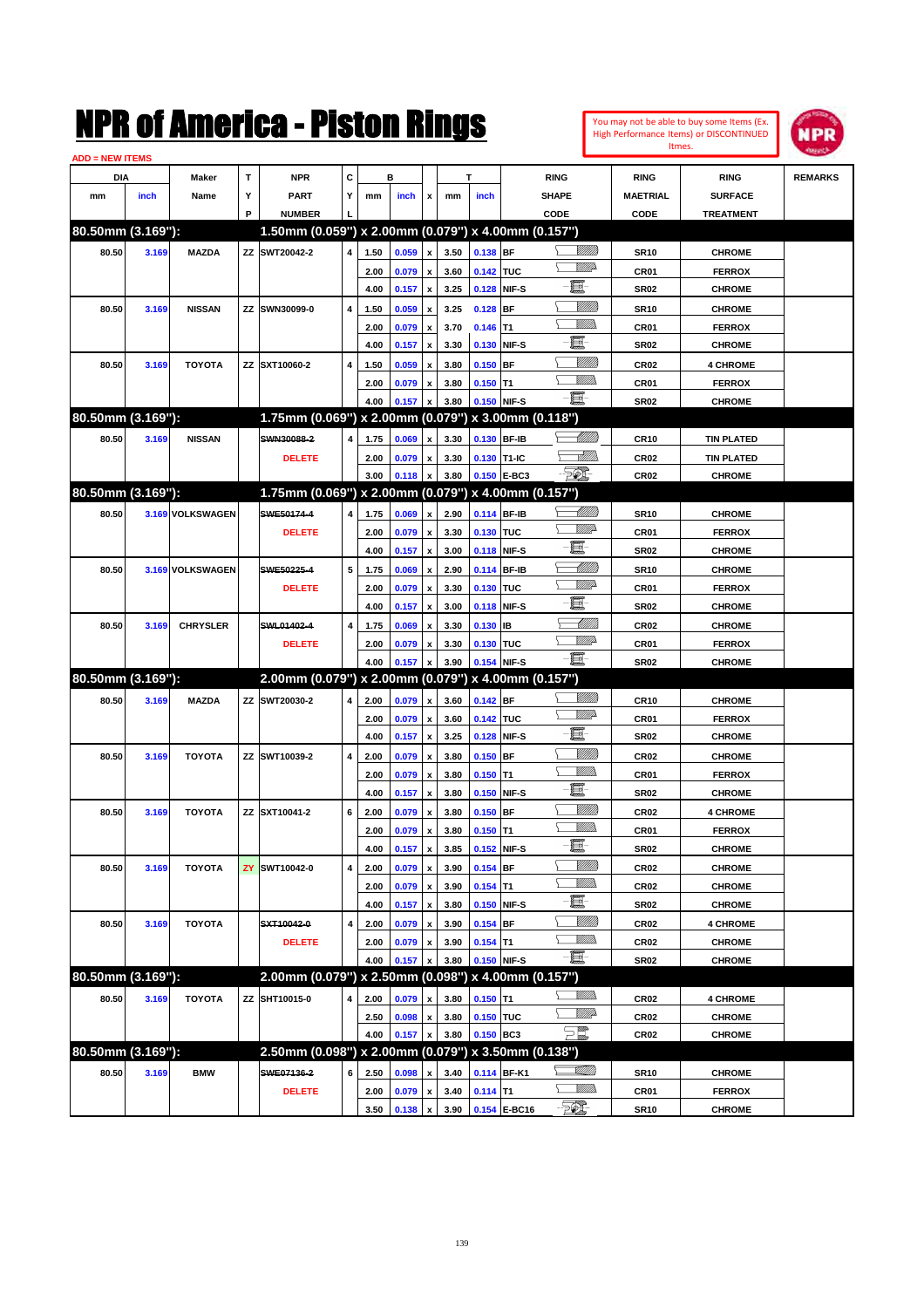| You may not be able to buy some items (Ex.     |  |
|------------------------------------------------|--|
| <b>High Performance Items) or DISCONTINUED</b> |  |
| Itmes.                                         |  |



| <b>ADD = NEW ITEMS</b> |       |                   |   |                                                     |                         |              |                |                           |              |                           |              |                               |                     |                                |                |
|------------------------|-------|-------------------|---|-----------------------------------------------------|-------------------------|--------------|----------------|---------------------------|--------------|---------------------------|--------------|-------------------------------|---------------------|--------------------------------|----------------|
| DIA                    |       | <b>Maker</b>      | T | <b>NPR</b>                                          | C                       |              | в              |                           |              | T                         |              | <b>RING</b>                   | <b>RING</b>         | <b>RING</b>                    | <b>REMARKS</b> |
| mm                     | inch  | Name              | Υ | <b>PART</b>                                         | Y                       | mm           | inch           | x                         | mm           | inch                      |              | <b>SHAPE</b>                  | <b>MAETRIAL</b>     | <b>SURFACE</b>                 |                |
|                        |       |                   | P | <b>NUMBER</b>                                       |                         |              |                |                           |              |                           |              | CODE                          | CODE                | <b>TREATMENT</b>               |                |
| 80.60mm (3.173"):      |       |                   |   | 1.50mm (0.059") x 1.50mm (0.059") x 4.00mm (0.157") |                         |              |                |                           |              |                           |              |                               |                     |                                |                |
| 80.60                  | 3.173 | <b>MITSUBISHI</b> |   | ZZ SWM31041-0                                       | $\overline{4}$          | 1.50         | 0.059          | x                         | 3.50         | 0.138 BF                  |              | <u>Sillilli</u>               | <b>SR10</b>         | <b>CHROME</b>                  |                |
|                        |       |                   |   |                                                     |                         | 1.50         | 0.059          | $\boldsymbol{\mathsf{x}}$ | 3.70         | $0.146$ T1                |              | VM))                          | CR01                | <b>FERROX</b>                  |                |
|                        |       |                   |   |                                                     |                         | 4.00         | 0.157          | $\pmb{\mathsf{x}}$        | 3.25         | 0.128 NIF-S               |              | E                             | <b>SR02</b>         | <b>CHROME</b>                  |                |
| 80.60                  | 3.173 | <b>MITSUBISHI</b> |   | SWM31153-0                                          | $\overline{\mathbf{4}}$ | 1.50         | 0.059          | x                         | <b>TBA</b>   |                           | <b>BF</b>    | <u>Milli</u> k                | <b>SR35</b>         | <b>GAS NITRIDED</b>            |                |
|                        |       |                   |   | <b>DELETE</b>                                       |                         | 1.50         | 0.059          | x                         | <b>TBA</b>   |                           | Т1           | VM))                          | <b>CR02</b>         | <b>CHROME</b>                  |                |
|                        |       |                   |   |                                                     |                         | 4.00         | 0.157          | x                         | <b>TBA</b>   |                           | NIF-S        | $-\Xi$ -                      | <b>SR34</b>         | <b>SOFT NITRIDED</b>           |                |
| 80.60mm (3.173"):      |       |                   |   | 2.00mm (0.079") x 2.00mm (0.079") x 4.00mm (0.157") |                         |              |                |                           |              |                           |              |                               |                     |                                |                |
| 80.60                  | 3.173 | <b>MITSUBISHI</b> |   | ZZ SWM31040-0                                       | 4                       | 2.00         | 0.079          | x                         | 3.50         | 0.138 BF                  |              | <u>MMW</u>                    | <b>CR02</b>         | <b>CHROME</b>                  |                |
|                        |       |                   |   |                                                     |                         | 2.00         | 0.079          | x                         | 3.70         | $0.146$ T1                |              | VM))                          | CR01                | <b>FERROX</b>                  |                |
|                        |       |                   |   |                                                     |                         | 4.00         | 0.157          | x                         | 3.25         | 0.128 NIF-S               |              | - 1                           | <b>SR02</b>         | <b>CHROME</b>                  |                |
| 80.70mm (3.177'):      |       |                   |   | 1.20mm (0.047") x 1.00mm (0.039") x 2.00mm (0.079") |                         |              |                |                           |              |                           |              |                               |                     |                                |                |
| 80.70                  | 3.177 | <b>NISSAN</b>     |   | ZZ SWN30186-4                                       | 4                       | 1.20         | 0.047          | x                         | 2.55         | 0.100 BF-IB               |              | <u>UMB</u>                    | <b>SR34</b>         | <b>GAS NITRIDED</b>            |                |
|                        |       |                   |   |                                                     |                         | 1.00         | 0.039          | x                         | 2.70         | 0.106 TUC                 |              | <u>MMs</u>                    | SR <sub>08</sub>    | <b>FERROX</b>                  |                |
|                        |       |                   |   |                                                     |                         | 2.00         | 0.079          | x                         | 2.40         | 0.094 NIF-H               |              | 環                             | <b>SR34</b>         | <b>SOFT NITRIDED</b>           |                |
| 80.75mm (3.179"):      |       |                   |   | 1.00mm (0.039") x 1.00mm (0.039") x 1.50mm (0.059") |                         |              |                |                           |              |                           |              |                               |                     |                                |                |
| 80.75                  | 3.179 | <b>TOYOTA</b>     |   | ZZ SWT10232-1                                       | 4                       | 1.00         | 0.039          | x                         | 2.90         | 0.114 BF-IB               |              | <u>UMB</u>                    | <b>SR34</b>         | <b>GAS NITRIDED</b>            |                |
|                        |       |                   |   |                                                     |                         | 1.00         | 0.039          | x                         | 2.50         | 0.098 TUC                 |              | VMD-                          | SR <sub>08</sub>    | <b>FERROX</b>                  |                |
|                        |       |                   |   |                                                     |                         | 1.50         | 0.059          | x                         | 1.95         | 0.077 NIF-H               |              | 環                             | <b>SR02</b>         | <b>CHROME</b>                  |                |
| 80.75mm (3.179"):      |       |                   |   | 1.00mm (0.039") x 1.00mm (0.039")                   |                         |              |                |                           |              |                           |              | x 2.00mm (0.079")             |                     |                                |                |
| 80.75                  | 3.179 | <b>TOYOTA</b>     |   | ZZ SDT10268-1                                       | 4                       | 1.00         | 0.039          | x                         | 2.90         | 0.114 BF-IB               |              | <u>UMB</u>                    | <b>SR34</b>         | <b>GAS NITRIDED</b>            |                |
| <b>ADD</b>             |       |                   |   |                                                     |                         | 1.00         | 0.039          | x                         | 2.50         | 0.098 TUC                 |              | <u>WW</u> A                   | SR <sub>08</sub>    | <b>FERROX</b>                  |                |
|                        |       |                   |   |                                                     |                         | 2.00         | 0.079          | x                         | 2.75         |                           | 0.108 E-BC16 | $-50$                         | <b>SR34</b>         | <b>GAS NITRIDED</b>            |                |
| 80.75mm (3.179"):      |       |                   |   | 1.20mm (0.047") x 1.00mm (0.039") x 2.00mm (0.079") |                         |              |                |                           |              |                           |              |                               |                     |                                |                |
| 80.75                  | 3.179 | <b>TOYOTA</b>     |   | ZZ SDT10257-1                                       | 4                       | 1.20         | 0.047          | x                         | 2.90         | 0.114 BF-IB               |              | <u> UMB</u>                   | <b>SR35</b>         | <b>GAS NITRIDED</b>            |                |
|                        |       |                   |   |                                                     |                         | 1.00         | 0.039          | x                         | 2.50         | 0.098 TUC                 |              | <u>WW</u> A                   | CR01                | <b>FERROX</b>                  |                |
|                        |       |                   |   |                                                     |                         | 2.00         | 0.079          | x                         | 2.75         |                           | 0.108 E-BC16 | EQ)                           | <b>SR34</b>         | <b>SOFT NITRIDED</b>           |                |
| 80.75mm (3.179"):      |       |                   |   | 1.20mm (0.047") x 1.20mm (0.047") x 2.00mm (0.079") |                         |              |                |                           |              |                           |              |                               |                     |                                |                |
| 80.75                  | 3.179 | <b>DAEWOO</b>     |   | ZZ SWD20012-1                                       | 4                       | 1.20         | 0.047          | x                         | 2.90         | 0.114 BF-IB               |              | <u> UMB</u>                   | <b>SR35</b>         | <b>GAS NITRIDED</b>            |                |
|                        |       |                   |   |                                                     |                         | 1.20         | 0.047          | x                         | 3.20         | 0.126 TUC                 |              | <u>WW</u> A                   | <b>CR01</b>         | <b>FERROX</b>                  |                |
|                        |       |                   |   |                                                     |                         | 2.00         | 0.079          | $\pmb{\mathsf{x}}$        | 3.00         | 0.118 NIF-H               |              | <b>The Second Second</b>      | <b>SR02</b>         | <b>CHROME</b>                  |                |
| 80.75                  | 3.179 | <b>GMC</b>        |   | ZZ SWG10035-1                                       | 4                       | 1.20         | 0.047          | x                         | 3.10         | 0.122 BF                  |              |                               | <b>SR35</b>         | <b>GAS NITRIDED</b>            |                |
|                        |       |                   |   |                                                     |                         | 1.20         | 0.047          | x                         | 3.00         | $0.118$ T1                |              |                               | CR01                | <b>FERROX</b>                  |                |
|                        |       |                   |   |                                                     |                         | 2.00         | 0.079          | $\pmb{\mathsf{x}}$        | 3.00         | 0.118 NIF-H               |              | $f_{\text{max}}^{\text{max}}$ | SR <sub>02</sub>    | <b>CHROME</b>                  |                |
| 80.75                  | 3.179 | <b>GMC</b>        |   | ZZ SWG10056-1                                       | 4                       | 1.20         | 0.047          | $\pmb{\mathsf{x}}$        | 3.10         | $0.122$ BF                |              | <u>MMM</u>                    | <b>SR35</b>         | <b>GAS NITRIDED</b>            |                |
|                        |       |                   |   |                                                     |                         | 1.20         | 0.047          | x                         | 3.20         | 0.126 TUC                 |              | <u>VMD</u>                    | CR01                | <b>FERROX</b>                  |                |
|                        |       |                   |   |                                                     |                         | 2.00         | 0.079          | x                         | 2.75         | 0.108 NIF-H               |              | H                             | <b>SR34</b>         | <b>SOFT NITRIDED</b>           |                |
| 80.75mm (3.179"):      |       |                   |   | 1.20mm (0.047") x 1.20mm (0.047") x 2.50mm (0.098") |                         |              |                |                           |              |                           |              |                               |                     |                                |                |
| 80.75                  | 3.179 | <b>NISSAN</b>     |   | SWN30139-3                                          | 4                       | 1.20         | 0.047          | x                         | 2.90         | 0.114 BF                  |              | <u>VIII in</u>                | <b>SR35</b>         | <b>GAS NITRIDED</b>            |                |
|                        |       |                   |   | <b>DELETE</b>                                       |                         | 1.20         | 0.047          | x                         | 3.40         | $0.134$ T1                |              | <u>Villida</u>                | CR01                | <b>FERROX</b>                  |                |
|                        |       |                   |   |                                                     |                         | 2.50         | 0.098          | $\pmb{\mathsf{x}}$        | 2.80         | 0.110 NIF-S               |              | e.                            | <b>SR34</b>         | <b>SOFT NITRIDED</b>           |                |
| 80.75                  | 3.179 | <b>NISSAN</b>     |   | ZY SWN30142-3                                       | $\overline{\mathbf{4}}$ | 1.20         | 0.047          | x                         | 2.85         | $0.112$ BF                |              | <u>Milli</u> h                | <b>SR10</b>         | <b>CHROME</b>                  |                |
|                        |       |                   |   |                                                     |                         | 1.20         | 0.047          | x                         | 3.40         | $0.134$ T1                |              | <u>Willib</u>                 | CR01                | <b>FERROX</b>                  |                |
|                        |       |                   |   |                                                     |                         | 2.50         | 0.098          | x                         | 2.60         | 0.102 NIF-S               |              | -8                            | SR <sub>02</sub>    | <b>CHROME</b>                  |                |
|                        |       |                   |   |                                                     |                         |              |                |                           |              |                           |              |                               |                     |                                |                |
|                        |       |                   |   | 1.20mm (0.047") x 1.20mm (0.047") x 2.80mm (0.110") |                         |              |                |                           |              |                           |              |                               |                     |                                |                |
| 80.75mm (3.179"):      |       |                   |   |                                                     |                         |              |                |                           |              |                           |              | <u>- MMB</u>                  |                     |                                |                |
| 80.75                  | 3.179 | <b>HONDA</b>      |   | ZZ SWH30409-3                                       | 4                       | 1.20<br>1.20 | 0.047<br>0.047 | x<br>x                    | 3.05<br>3.30 | 0.120 BF-IB<br>$0.130$ T1 |              | <u>Willis</u>                 | <b>SR10</b><br>CR01 | <b>CHROME</b><br><b>FERROX</b> |                |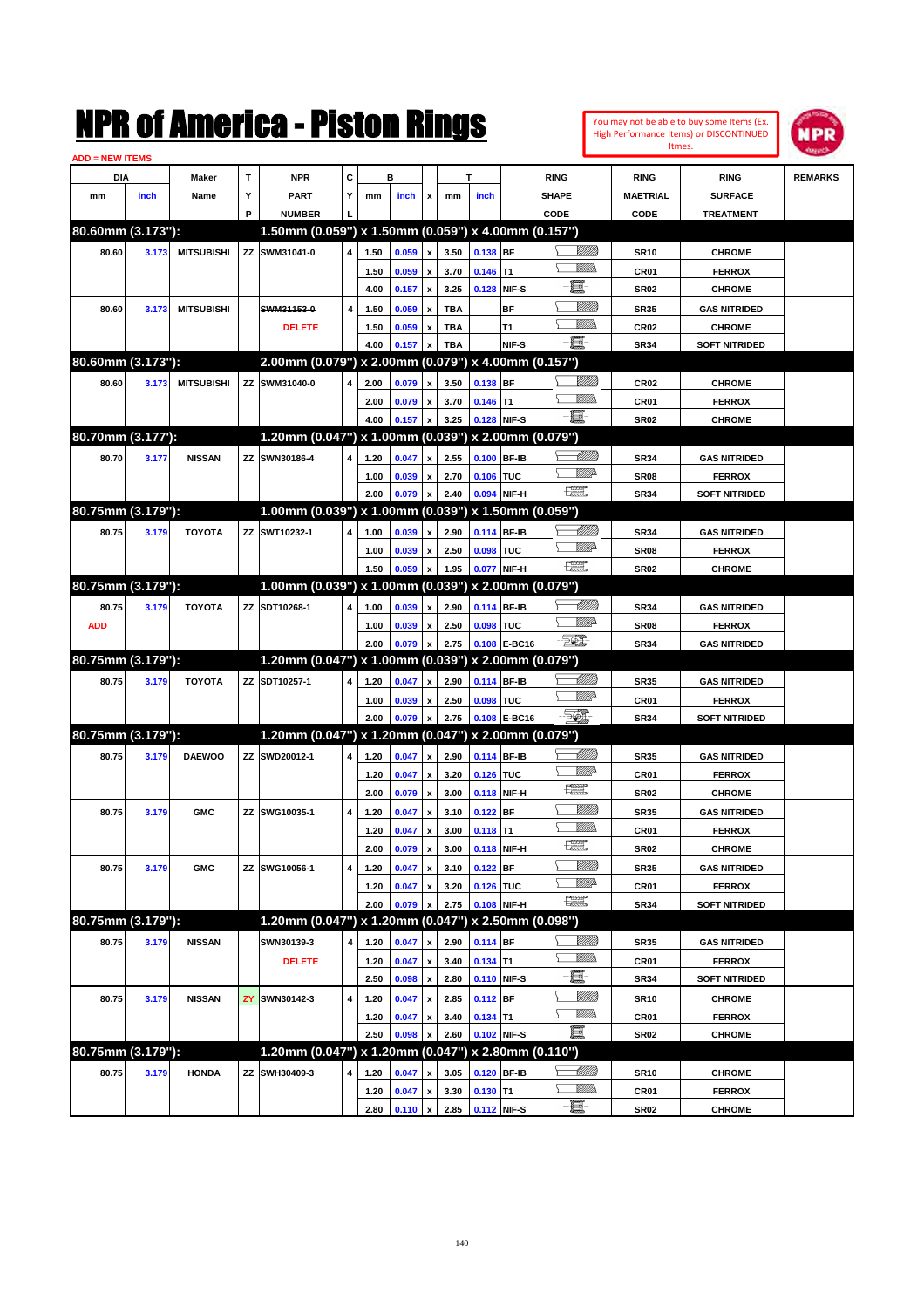| <b>ADD = NEW ITEMS</b> |       |               |   |                                                     |                         |              |                |                                          |              |                           |             |                                                              |                     |                      |                |
|------------------------|-------|---------------|---|-----------------------------------------------------|-------------------------|--------------|----------------|------------------------------------------|--------------|---------------------------|-------------|--------------------------------------------------------------|---------------------|----------------------|----------------|
| <b>DIA</b>             |       | Maker         | т | <b>NPR</b>                                          | С                       |              | в              |                                          |              |                           |             | <b>RING</b>                                                  | <b>RING</b>         | <b>RING</b>          | <b>REMARKS</b> |
| mm                     | inch  | Name          | Y | <b>PART</b>                                         | Y                       | mm           | inch           | x                                        | mm           | inch                      |             | <b>SHAPE</b>                                                 | <b>MAETRIAL</b>     | <b>SURFACE</b>       |                |
|                        |       |               | P | <b>NUMBER</b>                                       |                         |              |                |                                          |              |                           |             | CODE                                                         | CODE                | <b>TREATMENT</b>     |                |
| 80.75mm (3.179"):      |       |               |   | 1.20mm (0.047") x 1.20mm (0.047") x 3.00mm (0.118") |                         |              |                |                                          |              |                           |             |                                                              |                     |                      |                |
| 80.75                  | 3.179 | <b>ISUZU</b>  |   | ZZ SWI10149-3                                       | $\overline{4}$          | 1.20         | 0.047          |                                          | 3.10         | 0.122 BF-IB               |             | <u>UMM)</u>                                                  | <b>SR10</b>         | <b>CHROME</b>        |                |
|                        |       |               |   |                                                     |                         | 1.20         | 0.047          | $\pmb{\mathsf{x}}$                       | 3.30         | $0.130$ T1                |             | <u>MMs</u>                                                   | CR01                | <b>FERROX</b>        |                |
|                        |       |               |   |                                                     |                         | 3.00         | 0.118          | $\mathbf{x}$                             | 2.50         | 0.098 NIF-S               |             | -8                                                           | <b>SR02</b>         | <b>CHROME</b>        |                |
| 80.75mm (3.179"):      |       |               |   | 1.20mm (0.047") x 1.50mm (0.059") x 2.50mm (0.098") |                         |              |                |                                          |              |                           |             |                                                              |                     |                      |                |
| 80.75                  | 3.179 | <b>KIA</b>    |   | ZZ SWK30025-3                                       | 4                       | 1.20         | 0.047          | $\pmb{\mathsf{x}}$                       | 2.90         | 0.114 BF-IB               |             | WMM                                                          | <b>SR10</b>         | <b>CHROME</b>        |                |
|                        |       |               |   |                                                     |                         | 1.50         | 0.059          | $\pmb{\mathsf{x}}$                       | 3.40         | 0.134 TUC                 |             | <b>Willia</b>                                                | CR01                | <b>FERROX</b>        |                |
|                        |       |               |   |                                                     |                         | 2.50         | 0.098          |                                          | 2.85         | 0.112 NIF-S               |             | -8                                                           | <b>SR02</b>         | <b>CHROME</b>        |                |
| 80.75mm (3.179"):      |       |               |   | 1.20mm (0.047") x 1.50mm (0.059") x 4.00mm (0.157") |                         |              |                |                                          |              |                           |             |                                                              |                     |                      |                |
| 80.75                  | 3.179 | <b>MAZDA</b>  |   | ZZ SWT20031-3                                       | $\overline{\mathbf{4}}$ | 1.20         | 0.047          | x                                        | 3.50         | 0.138 BF                  |             | <u>Willib</u>                                                | <b>SR10</b>         | <b>CHROME</b>        |                |
|                        |       |               |   |                                                     |                         | 1.50         | 0.059          | $\pmb{\mathsf{x}}$                       | 3.60         | 0.142 TUC                 |             | <b>W</b>                                                     | CR01                | <b>FERROX</b>        |                |
|                        |       |               |   |                                                     |                         | 4.00         | 0.157          | $\boldsymbol{\mathsf{x}}$                | 3.25         | 0.128 NIF-S               |             | -80                                                          | <b>SR02</b>         | <b>CHROME</b>        |                |
| 80.75mm (3.179"):      |       |               |   | 1.50mm (0.059") x 2.80mm (0.110")                   |                         |              |                |                                          |              |                           |             |                                                              |                     |                      |                |
| 80.75                  | 3.179 | <b>NISSAN</b> |   | ZZ SWN30126-3                                       | $\overline{\mathbf{4}}$ | 1.50         | 0.059          | $\pmb{\mathsf{x}}$                       | 3.10         | 0.122 T1-IB               |             | $\begin{matrix} \begin{matrix} \end{matrix} \\ \end{matrix}$ | <b>SR10</b>         | <b>CHROME</b>        |                |
|                        |       |               |   |                                                     |                         |              |                | $\mathbf{x}$                             |              |                           |             |                                                              |                     |                      |                |
|                        |       |               |   |                                                     |                         | 2.80         | 0.110          | x                                        | 2.55         |                           | 0.100 NIF-S | -6                                                           | <b>SR02</b>         | <b>CHROME</b>        |                |
| 80.75mm (3.179"):      |       |               |   | 1.50mm (0.059") x 1.50mm (0.059") x 2.80mm (0.110") |                         |              |                |                                          |              |                           |             |                                                              |                     |                      |                |
| 80.75                  | 3.179 | <b>NISSAN</b> |   | ZZ SWN30127-3                                       | $\overline{\mathbf{4}}$ | 1.50         | 0.059          | $\pmb{\mathsf{x}}$                       | 2.87         | 0.113 BF                  |             | <u>VMM)</u>                                                  | <b>SR10</b>         | <b>CHROME</b>        |                |
|                        |       |               |   |                                                     |                         | 1.50         | 0.059          | $\pmb{\mathsf{x}}$                       | 3.40         | $0.134$ T1                |             | .<br>VMD<br>Y.                                               | <b>CR02</b>         | <b>CHROME</b>        |                |
|                        |       |               |   |                                                     |                         | 2.80         | 0.110          | x                                        | 2.85         | 0.112 NIF-S               |             | -80                                                          | <b>SR02</b>         | <b>CHROME</b>        |                |
| 80.75mm (3.179"):      |       |               |   | 1.50mm (0.059") x 1.50mm (0.059") x 4.00mm (0.157") |                         |              |                |                                          |              |                           |             |                                                              |                     |                      |                |
| 80.75                  | 3.179 | <b>HONDA</b>  |   | ZZ SWH30251-3                                       | $\overline{\mathbf{4}}$ | 1.50         | 0.059          | x                                        | 3.05         | $0.120$ BF                |             | .<br>Villida                                                 | <b>SR10</b>         | <b>CHROME</b>        |                |
|                        |       |               |   |                                                     |                         | 1.50         | 0.059          | x                                        | 3.40         | 0.134 TUC                 |             | VIIIA                                                        | CR01                | <b>FERROX</b>        |                |
|                        |       |               |   |                                                     |                         | 4.00         | 0.157          | $\pmb{\mathsf{x}}$                       | 3.25         | 0.128 NIF-S               |             | E                                                            | <b>SR02</b>         | <b>CHROME</b>        |                |
| 80.75                  | 3.179 | <b>TOYOTA</b> |   | ZZ SWT10080-1                                       | $\overline{\mathbf{4}}$ | 1.50         | 0.059          |                                          | 3.25         | $0.128$ BF                |             | .<br>Villida                                                 | <b>SR10</b>         | <b>CHROME</b>        |                |
|                        |       |               |   |                                                     |                         |              |                | x                                        |              |                           |             | <u>Willib</u><br>$\sum$                                      |                     |                      |                |
|                        |       |               |   |                                                     |                         | 1.50<br>4.00 | 0.059<br>0.157 | $\pmb{\mathsf{x}}$<br>$\pmb{\mathsf{x}}$ | 3.65<br>3.30 | $0.144$ T1<br>0.130 NIF-S |             | E                                                            | CR01<br><b>SR10</b> | <b>FERROX</b>        |                |
|                        |       |               |   |                                                     |                         |              |                |                                          |              |                           |             | VMM)                                                         |                     | <b>CHROME</b>        |                |
| 80.75                  | 3.179 | <b>TOYOTA</b> |   | ZZ SWT10099-1                                       | 4                       | 1.50         | 0.059          | $\pmb{\mathsf{x}}$                       | 3.10         | $0.122$ BF                |             | <u>MM)</u><br>⊊                                              | <b>SR35</b>         | <b>GAS NITRIDED</b>  |                |
|                        |       |               |   |                                                     |                         | 1.50         | 0.059          | x                                        | 3.65         | $0.144$ T1                |             | e.                                                           | <b>CR01</b>         | <b>FERROX</b>        |                |
|                        |       |               |   |                                                     |                         | 4.00         | 0.157          | $\pmb{\mathsf{x}}$                       | 3.25         |                           | 0.128 NIF-S | <u>VIIII)</u>                                                | <b>SR34</b>         | <b>SOFT NITRIDED</b> |                |
| 80.75                  | 3.179 | <b>TOYOTA</b> |   | ZZ SWT10160-1                                       | 4                       | 1.50         | 0.059          | x                                        | 3.10         | $0.122$ BF                |             | VMD-                                                         | <b>SR35</b>         | <b>GAS NITRIDED</b>  |                |
|                        |       |               |   |                                                     |                         | 1.50         | 0.059          | $\pmb{\mathsf{x}}$                       | 3.60         | 0.142 TUC                 |             | E                                                            | CR <sub>02</sub>    | <b>CHROME</b>        |                |
|                        |       |               |   |                                                     |                         | 4.00         | 0.157          | X                                        | 2.85         | 0.112 NIF-S               |             |                                                              | <b>SR34</b>         | <b>SOFT NITRIDED</b> |                |
| 80.75                  | 3.179 | <b>TOYOTA</b> |   | SWT10169-1                                          | $\overline{4}$          | 1.50         | 0.059          | $\pmb{\mathsf{x}}$                       | 3.10         | $0.122$ BF                |             | <u>Sillita</u><br>VIIIA                                      | <b>SR35</b>         | <b>PVD</b>           |                |
|                        |       |               |   | <b>DELETE</b>                                       |                         | 1.50         | 0.059          | $\pmb{\mathsf{x}}$                       | 3.60         | 0.142 TUC                 |             | E                                                            | <b>CR02</b>         | <b>CHROME</b>        |                |
|                        |       |               |   |                                                     |                         | 4.00         | 0.157          | X                                        | 2.55         |                           | 0.100 NIF-S |                                                              | <b>SR34</b>         | <b>PVD</b>           |                |
| 80.75                  | 3.179 | <b>TOYOTA</b> |   | SWT10169-1                                          | 4                       | 1.50         | 0.059          | x                                        | 3.10         | $0.122$ BF                |             | <u>VIIII)</u><br><u>VM</u> D                                 | <b>SR35</b>         | <b>GAS NITRIDED</b>  |                |
|                        |       |               |   |                                                     |                         | 1.50         | 0.059          | $\pmb{\mathsf{x}}$                       | 3.60         | 0.142 TUC                 |             | e.                                                           | <b>CR02</b>         | <b>CHROME</b>        |                |
|                        |       |               |   |                                                     |                         | 4.00         | 0.157          | $\boldsymbol{\mathsf{x}}$                | 2.55         | 0.100 NIF-S               |             |                                                              | <b>SR34</b>         | <b>SOFT NITRIDED</b> |                |

You may not be able to buy some Items (Ex. High Performance Items) or DISCONTINUED Itmes.

**NPR**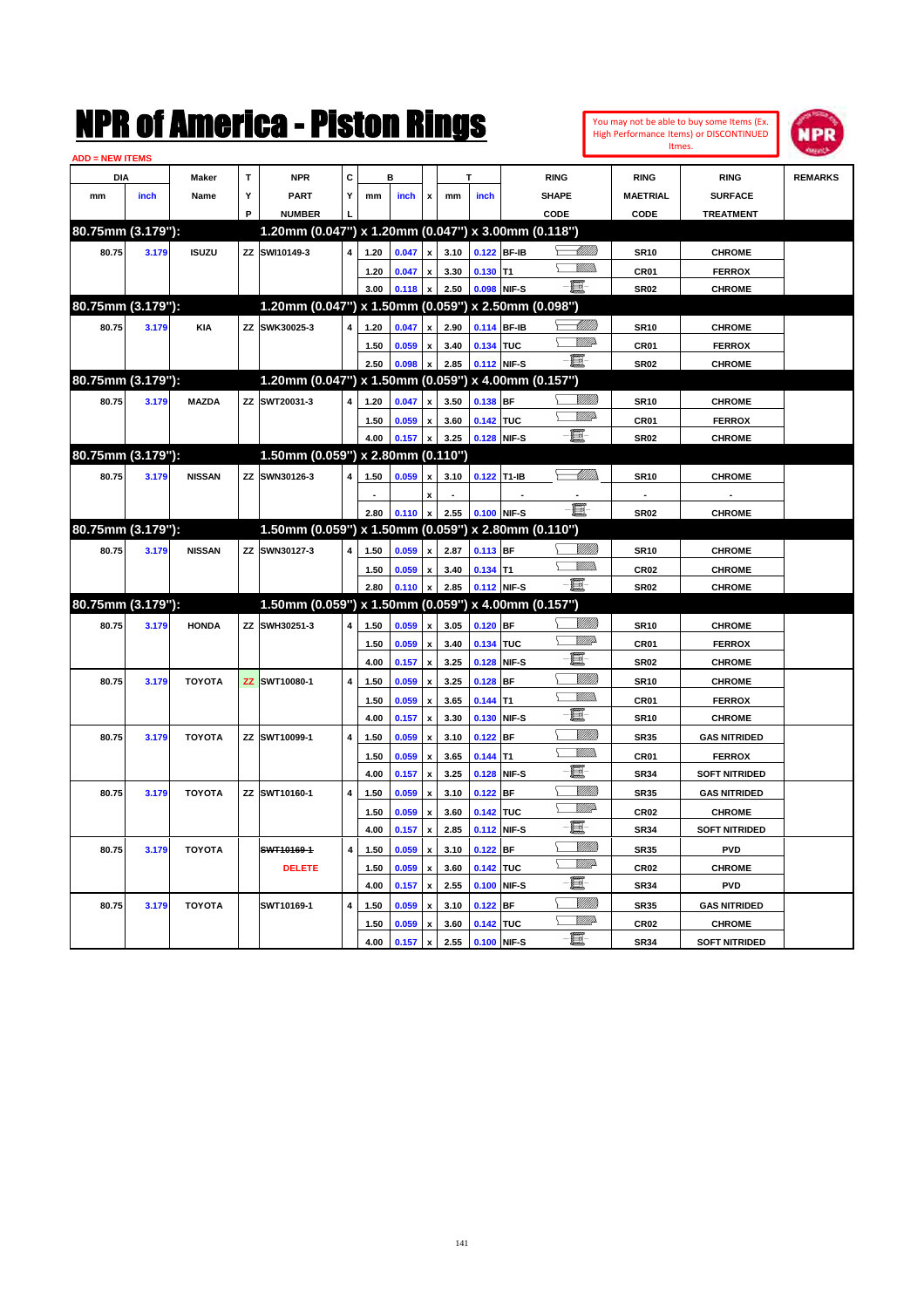| You may not be able to buy some Items (Ex. |
|--------------------------------------------|
| High Performance Items) or DISCONTINUED    |
| Itmes.                                     |



| <b>ADD = NEW ITEMS</b> |       |                   |   |                                                           |   |      |       |                           |            |             |              |                 |                  |                      |                |
|------------------------|-------|-------------------|---|-----------------------------------------------------------|---|------|-------|---------------------------|------------|-------------|--------------|-----------------|------------------|----------------------|----------------|
| DIA                    |       | <b>Maker</b>      | T | NPR                                                       | С |      | в     |                           |            | т           |              | <b>RING</b>     | <b>RING</b>      | <b>RING</b>          | <b>REMARKS</b> |
| mm                     | inch  | Name              | Υ | <b>PART</b>                                               | Y | mm   | inch  | x                         | mm         | inch        |              | <b>SHAPE</b>    | <b>MAETRIAL</b>  | <b>SURFACE</b>       |                |
|                        |       |                   | P | <b>NUMBER</b>                                             |   |      |       |                           |            |             |              | CODE            | CODE             | <b>TREATMENT</b>     |                |
| 80.75mm (3.179"):      |       |                   |   | 1.50mm (0.059") x 2.00mm (0.079") x 4.00mm (0.157")       |   |      |       |                           |            |             |              |                 |                  |                      |                |
| 80.75                  | 3.179 | <b>MAZDA</b>      |   | ZZ SWT20042-3                                             | 4 | 1.50 | 0.059 | x                         | 3.50       | 0.138 BF    |              | <u> UMB</u>     | <b>SR10</b>      | <b>CHROME</b>        |                |
|                        |       |                   |   |                                                           |   | 2.00 | 0.079 | $\boldsymbol{\mathsf{x}}$ | 3.60       | 0.142 TUC   |              | <u>VMD</u>      | CR <sub>01</sub> | <b>FERROX</b>        |                |
|                        |       |                   |   |                                                           |   | 4.00 | 0.157 | x                         | 3.25       | 0.128 NIF-S |              | e               | <b>SR02</b>      | <b>CHROME</b>        |                |
| 80.75                  | 3.179 | <b>NISSAN</b>     |   | ZZ SWN30099-1                                             | 4 | 1.50 | 0.059 | x                         | 3.25       | 0.128 BF    |              | <u>VIIII)</u>   | <b>SR10</b>      | <b>CHROME</b>        |                |
|                        |       |                   |   |                                                           |   | 2.00 | 0.079 | $\boldsymbol{\mathsf{x}}$ | 3.70       | $0.146$ T1  |              | .<br>VMD        | CR <sub>01</sub> | <b>FERROX</b>        |                |
|                        |       |                   |   |                                                           |   | 4.00 | 0.157 | x                         | 3.30       |             | 0.130 NIF-S  | 圓               | <b>SR02</b>      | <b>CHROME</b>        |                |
| 80.75                  | 3.179 | <b>TOYOTA</b>     |   | ZZ SXT10060-3                                             | 4 | 1.50 | 0.059 |                           | 3.80       | $0.150$ BF  |              | <u>VIIII)</u>   | CR <sub>02</sub> | <b>4 CHROME</b>      |                |
|                        |       |                   |   |                                                           |   | 2.00 | 0.079 | x                         | 3.80       | $0.150$ T1  |              | <br>Militar     | CR <sub>01</sub> | <b>FERROX</b>        |                |
|                        |       |                   |   |                                                           |   | 4.00 | 0.157 | x                         | 3.80       |             | 0.150 NIF-S  | -日              | <b>SR02</b>      | <b>CHROME</b>        |                |
| 80.75mm (3.179"):      |       |                   |   | 1.75mm (0.069") x 2.00mm (0.079") x 3.00mm (0.118")       |   |      |       |                           |            |             |              |                 |                  |                      |                |
| 80.75                  | 3.179 | <b>NISSAN</b>     |   | SWN30088-3                                                | 4 | 1.75 | 0.069 | x                         | 3.30       | 0.130 BF-IB |              | <u>UMB</u>      | <b>CR10</b>      | <b>TIN PLATED</b>    |                |
|                        |       |                   |   | <b>DELETE</b>                                             |   | 2.00 | 0.079 | x                         | 3.30       | 0.130 T1-IC |              | <u>Allin</u>    | <b>CR02</b>      | <b>TIN PLATED</b>    |                |
|                        |       |                   |   |                                                           |   | 3.00 | 0.118 | x                         | 3.80       |             | 0.150 E-BC3  | <u> 50)</u>     | CR <sub>02</sub> | <b>CHROME</b>        |                |
| 80.75mm (3.179"):      |       |                   |   | 2.00mm (0.079") x 2.00mm (0.079") x 4.00mm (0.157")       |   |      |       |                           |            |             |              |                 |                  |                      |                |
| 80.75                  | 3.179 | <b>MAZDA</b>      |   | ZZ SWT20030-3                                             | 4 | 2.00 | 0.079 | x                         | 3.60       | 0.142 BF    |              | <u> UMB</u>     | <b>CR10</b>      | <b>CHROME</b>        |                |
|                        |       |                   |   |                                                           |   | 2.00 | 0.079 | x                         | 3.60       | 0.142 TUC   |              | <u>VMD</u>      | CR <sub>01</sub> | <b>FERROX</b>        |                |
|                        |       |                   |   |                                                           |   | 4.00 | 0.157 | $\boldsymbol{\mathsf{x}}$ | 3.25       |             | 0.128 NIF-S  | 圓               | <b>SR02</b>      | <b>CHROME</b>        |                |
| 80.75                  | 3.179 | <b>TOYOTA</b>     |   | ZZ SWT10039-3                                             | 4 | 2.00 | 0.079 | x                         | 3.80       | $0.150$ BF  |              | <u>VIIII)</u>   | CR <sub>02</sub> | <b>CHROME</b>        |                |
|                        |       |                   |   |                                                           |   | 2.00 | 0.079 | x                         | 3.80       | $0.150$ T1  |              | .<br>VMD        | CR <sub>01</sub> | <b>FERROX</b>        |                |
|                        |       |                   |   |                                                           |   | 4.00 | 0.157 | x                         | 3.80       |             | 0.150 NIF-S  | 圓               | <b>SR02</b>      | <b>CHROME</b>        |                |
| 80.75                  | 3.179 | <b>TOYOTA</b>     |   | ZZ SXT10041-3                                             | 6 | 2.00 | 0.079 | x                         | 3.80       | $0.150$ BF  |              | <u>Sillilli</u> | CR <sub>02</sub> | <b>4 CHROME</b>      |                |
|                        |       |                   |   |                                                           |   | 2.00 | 0.079 | x                         | 3.80       | $0.150$ T1  |              | <br>Militar     | CR <sub>01</sub> | <b>FERROX</b>        |                |
|                        |       |                   |   |                                                           |   | 4.00 | 0.157 | x                         | 3.85       |             | 0.152 NIF-S  | 圓               | <b>SR02</b>      | <b>CHROME</b>        |                |
| 80.75                  | 3.179 | <b>TOYOTA</b>     |   | ZY SWT10042-1                                             | 4 | 2.00 | 0.079 | x                         | 3.90       | $0.154$ BF  |              | <u>Sillilli</u> | <b>CR02</b>      | <b>CHROME</b>        |                |
|                        |       |                   |   |                                                           |   | 2.00 | 0.079 | x                         | 3.90       | $0.154$ T1  |              | <br>Militar     | <b>CR02</b>      | <b>CHROME</b>        |                |
|                        |       |                   |   |                                                           |   | 4.00 | 0.157 | x                         | 3.80       |             | 0.150 NIF-S  | E               | <b>SR02</b>      | <b>CHROME</b>        |                |
| 80.75                  | 3.179 | <b>TOYOTA</b>     |   | SXT10042-1                                                | 4 | 2.00 | 0.079 |                           | 3.90       | $0.154$ BF  |              | <u>VIIII)</u>   | <b>CR02</b>      | <b>4 CHROME</b>      |                |
|                        |       |                   |   | <b>DELETE</b>                                             |   | 2.00 | 0.079 | x                         | 3.90       | $0.154$ T1  |              | <br>Militar     | <b>CR02</b>      | <b>CHROME</b>        |                |
|                        |       |                   |   |                                                           |   | 4.00 | 0.157 |                           | 3.80       |             | 0.150 NIF-S  | -日              | SR02             | <b>CHROME</b>        |                |
| 80.75mm (3.179"):      |       |                   |   | 2.00mm (0.079") x 2.50mm (0.098") x 4.00mm (0.157")       |   |      |       |                           |            |             |              |                 |                  |                      |                |
| 80.75                  | 3.179 | <b>TOYOTA</b>     |   | ZZ SHT10015-1                                             | 4 | 2.00 | 0.079 | x                         | 3.80       | $0.150$ T1  |              | UM)             | <b>CR02</b>      | <b>4 CHROME</b>      |                |
|                        |       |                   |   |                                                           |   | 2.50 | 0.098 | x                         | 3.80       | 0.150 TUC   |              | <u>MMP</u>      | CR <sub>02</sub> | <b>CHROME</b>        |                |
|                        |       |                   |   |                                                           |   | 4.00 | 0.157 | $\pmb{\mathsf{x}}$        | 3.80       | 0.150 BC3   |              | )<br>Pilip      | CR02             | <b>CHROME</b>        |                |
| 80.75mm (3.179"):      |       |                   |   | 2.50mm (0.098") x 2.00mm (0.079") x 3.50mm (0.138")       |   |      |       |                           |            |             |              |                 |                  |                      |                |
| 80.75                  | 3.179 | <b>BMW</b>        |   | SWE07136-3                                                | 6 | 2.50 | 0.098 | x                         | 3.40       |             | 0.114 BF-K1  | <u>VMM)</u>     | <b>SR10</b>      | <b>CHROME</b>        |                |
|                        |       |                   |   | <b>DELETE</b>                                             |   | 2.00 | 0.079 | $\pmb{\mathsf{x}}$        | 3.40       | $0.114$ T1  |              | <u>WMWs</u>     | CR01             | <b>FERROX</b>        |                |
|                        |       |                   |   |                                                           |   | 3.50 | 0.138 |                           | 3.90       |             | 0.154 E-BC16 | $\mathbb{Z}$    | <b>SR10</b>      | <b>CHROME</b>        |                |
| 80.85mm (3.183"):      |       |                   |   | 1.50mm $(0.059")$ x 1.50mm $(0.059")$ x 4.00mm $(0.157")$ |   |      |       |                           |            |             |              |                 |                  |                      |                |
| 80.85                  | 3.183 | <b>MITSUBISHI</b> |   | ZZ SWM31041-1                                             | 4 | 1.50 | 0.059 | x                         | 3.50       | 0.138 BF    |              | <u>VIIII</u> )  | <b>SR10</b>      | <b>CHROME</b>        |                |
|                        |       |                   |   |                                                           |   | 1.50 | 0.059 | x                         | 3.70       | $0.146$ T1  |              | <u>MM)</u>      | CR01             | <b>FERROX</b>        |                |
|                        |       |                   |   |                                                           |   | 4.00 | 0.157 | $\pmb{\mathsf{x}}$        | 3.25       |             | 0.128 NIF-S  | E-              | SR02             | <b>CHROME</b>        |                |
| 80.85                  | 3.183 | <b>MITSUBISHI</b> |   | SWM31153-1                                                | 4 | 1.50 | 0.059 | x                         | TBA        |             | <b>BF</b>    | <u>VIII)</u>    | <b>SR35</b>      | <b>GAS NITRIDED</b>  |                |
|                        |       |                   |   | <b>DELETE</b>                                             |   | 1.50 | 0.059 | x                         | TBA        |             | T1           | <u>MM)</u>      | CR <sub>02</sub> | <b>CHROME</b>        |                |
|                        |       |                   |   |                                                           |   | 4.00 | 0.157 | $\pmb{\mathsf{x}}$        | <b>TBA</b> |             | NIF-S        | $-\Xi$ -        | <b>SR34</b>      | <b>SOFT NITRIDED</b> |                |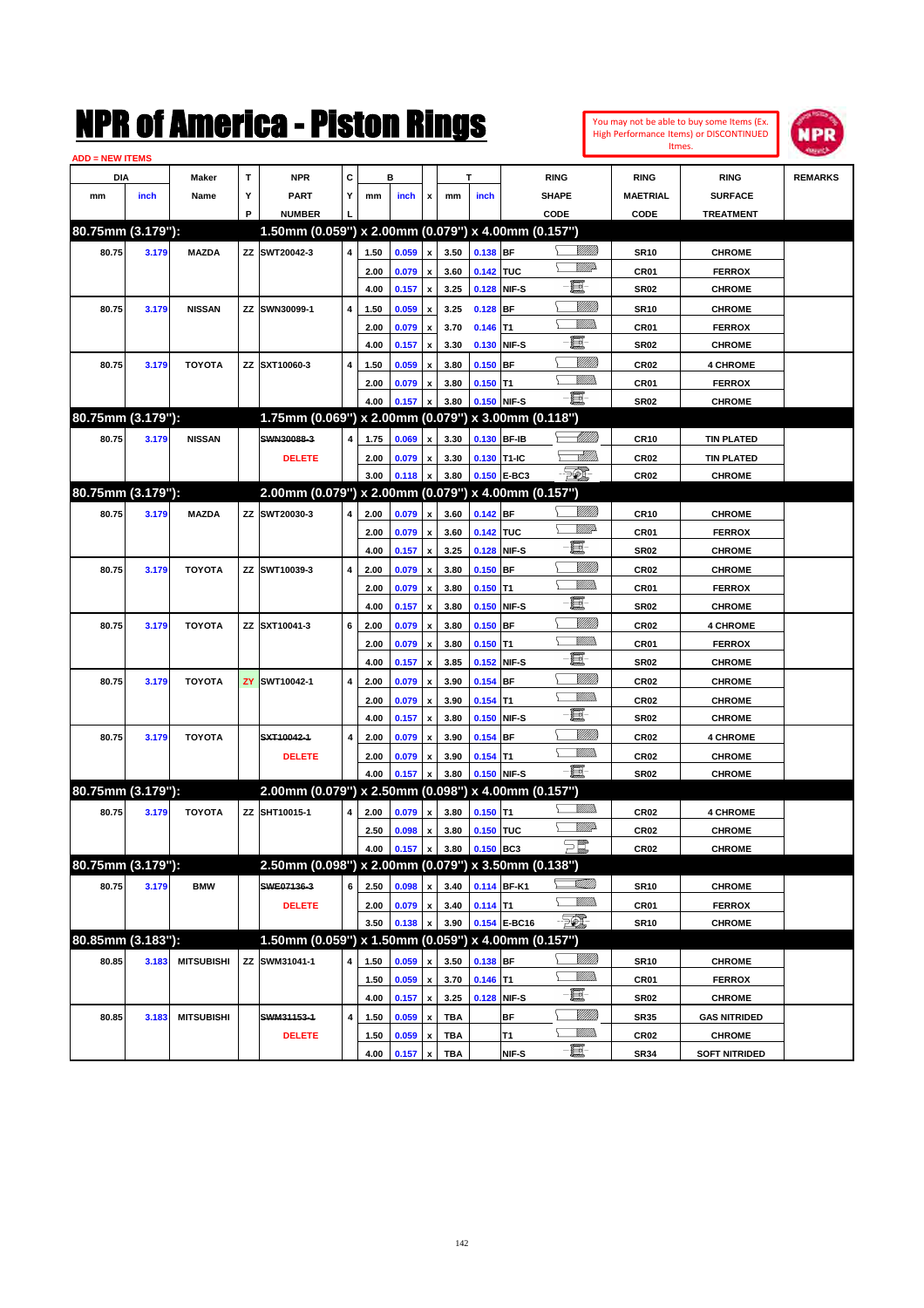|                        |       |                   |   | NMK OI AMCMICA - MISTON KINGS                       |   |      |                |                           |      |             |                             |                                                                                                                                                                                                                                                                                                                                                                                             |                           |                  | You may not be able to buy some Items (Ex.<br>High Performance Items) or DISCONTINUED<br>Itmes. | IPR            |
|------------------------|-------|-------------------|---|-----------------------------------------------------|---|------|----------------|---------------------------|------|-------------|-----------------------------|---------------------------------------------------------------------------------------------------------------------------------------------------------------------------------------------------------------------------------------------------------------------------------------------------------------------------------------------------------------------------------------------|---------------------------|------------------|-------------------------------------------------------------------------------------------------|----------------|
| <b>ADD = NEW ITEMS</b> |       |                   |   |                                                     |   |      |                |                           |      |             |                             |                                                                                                                                                                                                                                                                                                                                                                                             |                           |                  |                                                                                                 |                |
| DIA                    |       | Maker             | T | <b>NPR</b>                                          | C |      | в              |                           |      | т           |                             | <b>RING</b>                                                                                                                                                                                                                                                                                                                                                                                 |                           | <b>RING</b>      | <b>RING</b>                                                                                     | <b>REMARKS</b> |
| mm                     | inch  | Name              | Υ | <b>PART</b>                                         | Υ | mm   | inch           | x                         | mm   | inch        |                             | <b>SHAPE</b>                                                                                                                                                                                                                                                                                                                                                                                |                           | <b>MAETRIAL</b>  | <b>SURFACE</b>                                                                                  |                |
|                        |       |                   | P | <b>NUMBER</b>                                       |   |      |                |                           |      |             |                             | CODE                                                                                                                                                                                                                                                                                                                                                                                        |                           | CODE             | <b>TREATMENT</b>                                                                                |                |
| 80.85mm (3.183"):      |       |                   |   | 2.00mm (0.079") x 2.00mm (0.079") x 4.00mm (0.157") |   |      |                |                           |      |             |                             |                                                                                                                                                                                                                                                                                                                                                                                             |                           |                  |                                                                                                 |                |
| 80.85                  | 3.183 | <b>MITSUBISHI</b> |   | ZZ SWM31040-1                                       | 4 | 2.00 | 0.079          | $\pmb{\mathsf{x}}$        | 3.50 | 0.138 BF    |                             | VMM)                                                                                                                                                                                                                                                                                                                                                                                        | <u>Millitt</u>            | CR <sub>02</sub> | <b>CHROME</b>                                                                                   |                |
|                        |       |                   |   |                                                     |   | 2.00 | 0.079          | $\pmb{\mathsf{x}}$        | 3.70 | $0.146$ T1  |                             | E.                                                                                                                                                                                                                                                                                                                                                                                          |                           | CR <sub>01</sub> | <b>FERROX</b>                                                                                   |                |
|                        |       |                   |   |                                                     |   | 4.00 | 0.157          | $\pmb{\mathsf{x}}$        | 3.25 | 0.128 NIF-S |                             |                                                                                                                                                                                                                                                                                                                                                                                             |                           | <b>SR02</b>      | <b>CHROME</b>                                                                                   |                |
| 81.00mm (3.189"):      |       |                   |   | 1.00mm (0.039") x 1.00mm (0.039") x 1.50mm (0.059") |   |      |                |                           |      |             |                             |                                                                                                                                                                                                                                                                                                                                                                                             |                           |                  |                                                                                                 |                |
| 81.00                  | 3.189 | <b>TOYOTA</b>     |   | ZZ SWT10232-2                                       | 4 | 1.00 | 0.039          | $\pmb{\mathsf{x}}$        | 2.90 | 0.114 BF-IB |                             |                                                                                                                                                                                                                                                                                                                                                                                             | <u> MMM</u><br><u>VMD</u> | <b>SR34</b>      | <b>GAS NITRIDED</b>                                                                             |                |
|                        |       |                   |   |                                                     |   | 1.00 | 0.039          | x                         | 2.50 | 0.098 TUC   |                             | $\begin{picture}(20,20) \put(0,0){\dashbox{0.5}(20,0){ }} \put(15,0){\circle{10}} \put(25,0){\circle{10}} \put(25,0){\circle{10}} \put(25,0){\circle{10}} \put(25,0){\circle{10}} \put(25,0){\circle{10}} \put(25,0){\circle{10}} \put(25,0){\circle{10}} \put(25,0){\circle{10}} \put(25,0){\circle{10}} \put(25,0){\circle{10}} \put(25,0){\circle{10}} \put(25,0){\circle{10}} \put(25,$ |                           | SR <sub>08</sub> | <b>FERROX</b>                                                                                   |                |
|                        |       |                   |   |                                                     |   | 1.50 | 0.059          | $\pmb{\mathsf{x}}$        | 1.95 |             | 0.077 NIF-H                 |                                                                                                                                                                                                                                                                                                                                                                                             |                           | <b>SR02</b>      | <b>CHROME</b>                                                                                   |                |
| 81.00mm (3.189"):      |       |                   |   | 1.00mm (0.039") x 1.00mm (0.039") x 2.00mm (0.079") |   |      |                |                           |      |             |                             |                                                                                                                                                                                                                                                                                                                                                                                             |                           |                  |                                                                                                 |                |
| 81.00                  | 3.189 | <b>TOYOTA</b>     |   | ZZ SDT10268-2                                       | 4 | 1.00 | 0.039          | $\pmb{\mathsf{x}}$        | 2.90 | 0.114 BF-IB |                             |                                                                                                                                                                                                                                                                                                                                                                                             |                           | <b>SR34</b>      | <b>GAS NITRIDED</b>                                                                             |                |
| <b>ADD</b>             |       |                   |   |                                                     |   | 1.00 | 0.039          | $\pmb{\mathsf{x}}$        | 2.50 | 0.098 TUC   |                             |                                                                                                                                                                                                                                                                                                                                                                                             | <u>VMD</u>                | SR <sub>08</sub> | <b>FERROX</b>                                                                                   |                |
|                        |       |                   |   |                                                     |   | 2.00 | 0.079          | $\boldsymbol{\mathsf{x}}$ | 2.75 |             | 0.108 E-BC16                | 201                                                                                                                                                                                                                                                                                                                                                                                         |                           | <b>SR34</b>      | <b>GAS NITRIDED</b>                                                                             |                |
| 81.00                  | 3.189 | <b>HI PERFORM</b> |   | XG3189                                              | 1 | 1.00 | 0.039          | $\pmb{\mathsf{x}}$        | 3.05 | $0.120$ BF  |                             |                                                                                                                                                                                                                                                                                                                                                                                             | <u>MMM</u>                | <b>SR10</b>      | <b>CHROME</b>                                                                                   |                |
|                        |       |                   |   |                                                     |   | 1.00 | 0.039          | $\pmb{\mathsf{x}}$        | 3.25 | $0.128$ T1  |                             |                                                                                                                                                                                                                                                                                                                                                                                             | 9777)                     | <b>CR10</b>      | <b>FERROX</b>                                                                                   |                |
|                        |       |                   |   |                                                     |   | 2.00 | 0.079          | $\boldsymbol{\mathsf{x}}$ | 3.20 | 0.126 NIF-S |                             | E                                                                                                                                                                                                                                                                                                                                                                                           |                           | <b>SR02</b>      | <b>CHROME</b>                                                                                   |                |
| 81.00                  | 3.189 | <b>HI PERFORM</b> |   | <b>XGN3189</b>                                      | 1 | 1.00 | 0.039          | $\pmb{\mathsf{x}}$        | 2.90 |             | 0.114 BF-IB                 |                                                                                                                                                                                                                                                                                                                                                                                             | <u> UMM</u>               | <b>SR35</b>      | <b>GAS NITRIDED</b>                                                                             |                |
|                        |       |                   |   |                                                     |   | 1.00 | 0.039          | $\pmb{\mathsf{x}}$        | 3.20 | $0.126$ T1  |                             | VMM)                                                                                                                                                                                                                                                                                                                                                                                        |                           | <b>CR10</b>      | <b>FERROX</b>                                                                                   |                |
|                        |       |                   |   |                                                     |   | 2.00 | 0.079          | $\boldsymbol{\mathsf{x}}$ | 2.40 |             | 0.094 NIF-H                 | N                                                                                                                                                                                                                                                                                                                                                                                           |                           | <b>SR34</b>      | <b>SOFT NITRIDED</b>                                                                            |                |
| 81.00mm (3.189"):      |       |                   |   | 1.00mm (0.039") x 1.20mm (0.047") x 2.00mm (0.079") |   |      |                |                           |      |             |                             |                                                                                                                                                                                                                                                                                                                                                                                             |                           |                  |                                                                                                 |                |
| 81.00                  | 3.189 | <b>HI PERFORM</b> |   | 21-GRN08100ES                                       |   | 1.00 | 0.039          | $\pmb{\mathsf{x}}$        | 3.10 | $0.122$ BF  |                             |                                                                                                                                                                                                                                                                                                                                                                                             | <u>Millitti</u>           | <b>SR34</b>      | <b>GAS NITRIDED</b>                                                                             |                |
|                        |       |                   |   |                                                     |   | 1.20 | 0.047          | $\pmb{\mathsf{x}}$        | 3.40 |             | 0.134 ES-TUC                | <u>MMR</u>                                                                                                                                                                                                                                                                                                                                                                                  |                           | CR <sub>01</sub> | <b>FERROX</b>                                                                                   |                |
|                        |       |                   |   |                                                     |   | 2.00 | 0.079          | $\boldsymbol{\mathsf{x}}$ | 2.80 |             | 0.110 NIF-H                 | $\begin{picture}(20,20) \put(0,0){\dashbox{0.5}(20,0){ }} \put(15,0){\circle{10}} \put(25,0){\circle{10}} \put(25,0){\circle{10}} \put(25,0){\circle{10}} \put(25,0){\circle{10}} \put(25,0){\circle{10}} \put(25,0){\circle{10}} \put(25,0){\circle{10}} \put(25,0){\circle{10}} \put(25,0){\circle{10}} \put(25,0){\circle{10}} \put(25,0){\circle{10}} \put(25,0){\circle{10}} \put(25,$ |                           | <b>SR34</b>      | <b>SOFT NITRIDED</b>                                                                            |                |
| 81.00                  | 3.189 | <b>HYUNDAI</b>    |   | ZZ SWG30059-0                                       | 4 | 1.00 | 0.039          | $\pmb{\mathsf{x}}$        | 2.70 | 0.106 BF-IB |                             |                                                                                                                                                                                                                                                                                                                                                                                             | <u>UMM</u>                | <b>SR35</b>      | <b>GAS NITRIDED</b>                                                                             |                |
|                        |       |                   |   |                                                     |   | 1.20 | 0.047          | $\pmb{\mathsf{x}}$        | 3.15 |             | 0.124 TUC-RB                |                                                                                                                                                                                                                                                                                                                                                                                             | <u>UMP</u>                | <b>CR10</b>      | <b>FERROX</b>                                                                                   |                |
|                        |       |                   |   |                                                     |   | 2.00 | 0.079          | $\boldsymbol{\mathsf{x}}$ | 2.20 |             | 0.087 NIF-H                 | <b>The Second Second</b>                                                                                                                                                                                                                                                                                                                                                                    |                           | <b>SR34</b>      | <b>SOFT NITRIDED</b>                                                                            |                |
| 81.00                  | 3.189 | <b>HYUNDAI</b>    |   | ZZ SDG30065-0                                       | 4 | 1.00 | 0.039          | $\pmb{\mathsf{x}}$        | 2.70 | 0.106 BF-IB |                             |                                                                                                                                                                                                                                                                                                                                                                                             | <u> UMM)</u>              | <b>SR35</b>      | <b>GAS NITRIDED</b>                                                                             |                |
|                        |       |                   |   |                                                     |   | 1.20 | 0.047          | $\pmb{\mathsf{x}}$        | 3.15 |             | 0.124 TUC-RB                |                                                                                                                                                                                                                                                                                                                                                                                             | <u>UMP</u>                | <b>CR10</b>      | <b>FERROX</b>                                                                                   |                |
|                        |       |                   |   |                                                     |   | 2.00 | 0.079          | x                         | 2.75 |             | 0.108 E-BC16                | <b>FOX</b>                                                                                                                                                                                                                                                                                                                                                                                  |                           | <b>SR34</b>      | <b>SOFT NITRIDED</b>                                                                            |                |
| 81.00mm (3.189"):      |       |                   |   | 1.00mm (0.039") x 1.20mm (0.047") x 2.80mm (0.110") |   |      |                |                           |      |             |                             |                                                                                                                                                                                                                                                                                                                                                                                             |                           |                  |                                                                                                 |                |
| 81.00                  | 3.189 | <b>HI PERFORM</b> |   | 21-GNH08100                                         | 1 | 1.00 | 0.039          | $\pmb{\mathsf{x}}$        | 3.10 | $0.122$ BF  |                             |                                                                                                                                                                                                                                                                                                                                                                                             | <u>MMM</u>                | <b>SR34</b>      | <b>GAS NITRIDED</b>                                                                             |                |
|                        |       |                   |   |                                                     |   |      |                |                           |      |             |                             |                                                                                                                                                                                                                                                                                                                                                                                             | <u>Mille</u>              |                  |                                                                                                 |                |
|                        |       |                   |   |                                                     |   | 1.20 | 0.047          | $\pmb{\mathsf{x}}$        | 3.40 | 0.134 TUH   |                             | <b>The Second Second</b>                                                                                                                                                                                                                                                                                                                                                                    |                           | CR01             | <b>FERROX</b>                                                                                   |                |
|                        |       |                   |   |                                                     |   | 2.80 | $0.110 \times$ |                           | 3.10 | 0.122 NIF-H |                             |                                                                                                                                                                                                                                                                                                                                                                                             |                           | <b>SR34</b>      | <b>SOFT NITRIDED</b>                                                                            |                |
| 81.00                  | 3.189 | <b>HI PERFORM</b> |   | XC3189                                              | 1 | 1.00 | 0.039          | $\pmb{\mathsf{x}}$        | 3.20 | $0.126$ BF  |                             |                                                                                                                                                                                                                                                                                                                                                                                             | <u>MMM</u><br><u>VMM)</u> | <b>SR10</b>      | <b>CHROME</b>                                                                                   |                |
|                        |       |                   |   |                                                     |   | 1.20 | 0.047          | $\pmb{\mathsf{x}}$        | 3.40 | $0.134$ T1  |                             |                                                                                                                                                                                                                                                                                                                                                                                             |                           | CR01             | <b>FERROX</b>                                                                                   |                |
|                        |       |                   |   |                                                     |   | 2.80 | 0.110 x        |                           | 3.15 |             | 0.124 NIF-S                 | e-                                                                                                                                                                                                                                                                                                                                                                                          |                           | SR02             | <b>CHROME</b>                                                                                   |                |
| 81.00                  | 3.189 | <b>HI PERFORM</b> |   | <b>XC3189LG</b>                                     | 1 | 1.00 | 0.039          | $\pmb{\mathsf{x}}$        | 3.20 | $0.126$ BF  |                             |                                                                                                                                                                                                                                                                                                                                                                                             | <u>VIIII)</u>             | <b>SR10</b>      | <b>CHROME</b>                                                                                   |                |
|                        |       |                   |   |                                                     |   | 1.20 | 0.047          | $\pmb{\mathsf{x}}$        | 3.40 | $0.134$ T1  |                             |                                                                                                                                                                                                                                                                                                                                                                                             | <u>Willib</u>             | CR01             | <b>FERROX</b>                                                                                   |                |
|                        |       |                   |   |                                                     |   | 2.80 | 0.110          | $\boldsymbol{\mathsf{x}}$ | 3.15 | 0.124 NIF-S |                             | E                                                                                                                                                                                                                                                                                                                                                                                           |                           | <b>SR02</b>      | <b>CHROME</b>                                                                                   |                |
| 81.00                  | 3.189 | <b>HONDA</b>      |   | ZZ SWH30373-0                                       | 4 | 1.00 | 0.039          | $\pmb{\mathsf{x}}$        | 3.10 |             | 0.122 BF-IB                 |                                                                                                                                                                                                                                                                                                                                                                                             | <u> MMM</u>               | <b>SR10</b>      | <b>CHROME</b>                                                                                   |                |
|                        |       |                   |   |                                                     |   | 1.20 | 0.047          | $\pmb{\mathsf{x}}$        | 3.30 |             | 0.130 ES-TUC                | <u>W//R</u>                                                                                                                                                                                                                                                                                                                                                                                 |                           | CR01             | <b>FERROX</b>                                                                                   |                |
|                        |       |                   |   |                                                     |   | 2.80 | 0.110          | $\boldsymbol{\mathsf{x}}$ | 2.70 |             | 0.106 NIF-S                 | $-\blacksquare$                                                                                                                                                                                                                                                                                                                                                                             |                           | <b>SR02</b>      | <b>CHROME</b>                                                                                   |                |
| 81.00mm (3.189"):      |       |                   |   | 1.20mm (0.047") x 1.00mm (0.039") x 2.00mm (0.079") |   |      |                |                           |      |             |                             |                                                                                                                                                                                                                                                                                                                                                                                             |                           |                  |                                                                                                 |                |
| 81.00                  | 3.189 | <b>TOYOTA</b>     |   | ZZ SDT10257-2                                       | 4 | 1.20 | 0.047          | $\pmb{\mathsf{x}}$        | 2.90 | 0.114 BF-IB |                             |                                                                                                                                                                                                                                                                                                                                                                                             |                           | <b>SR35</b>      | <b>GAS NITRIDED</b>                                                                             |                |
|                        |       |                   |   |                                                     |   | 1.00 | 0.039          | $\pmb{\mathsf{x}}$        | 2.50 | 0.098 TUC   |                             |                                                                                                                                                                                                                                                                                                                                                                                             | <u>VMP</u>                | CR01             | <b>FERROX</b>                                                                                   |                |
|                        |       |                   |   |                                                     |   | 2.00 |                |                           |      |             | $0.079$ x 2.75 0.108 E-BC16 | EO)                                                                                                                                                                                                                                                                                                                                                                                         |                           | <b>SR34</b>      | <b>SOFT NITRIDED</b>                                                                            |                |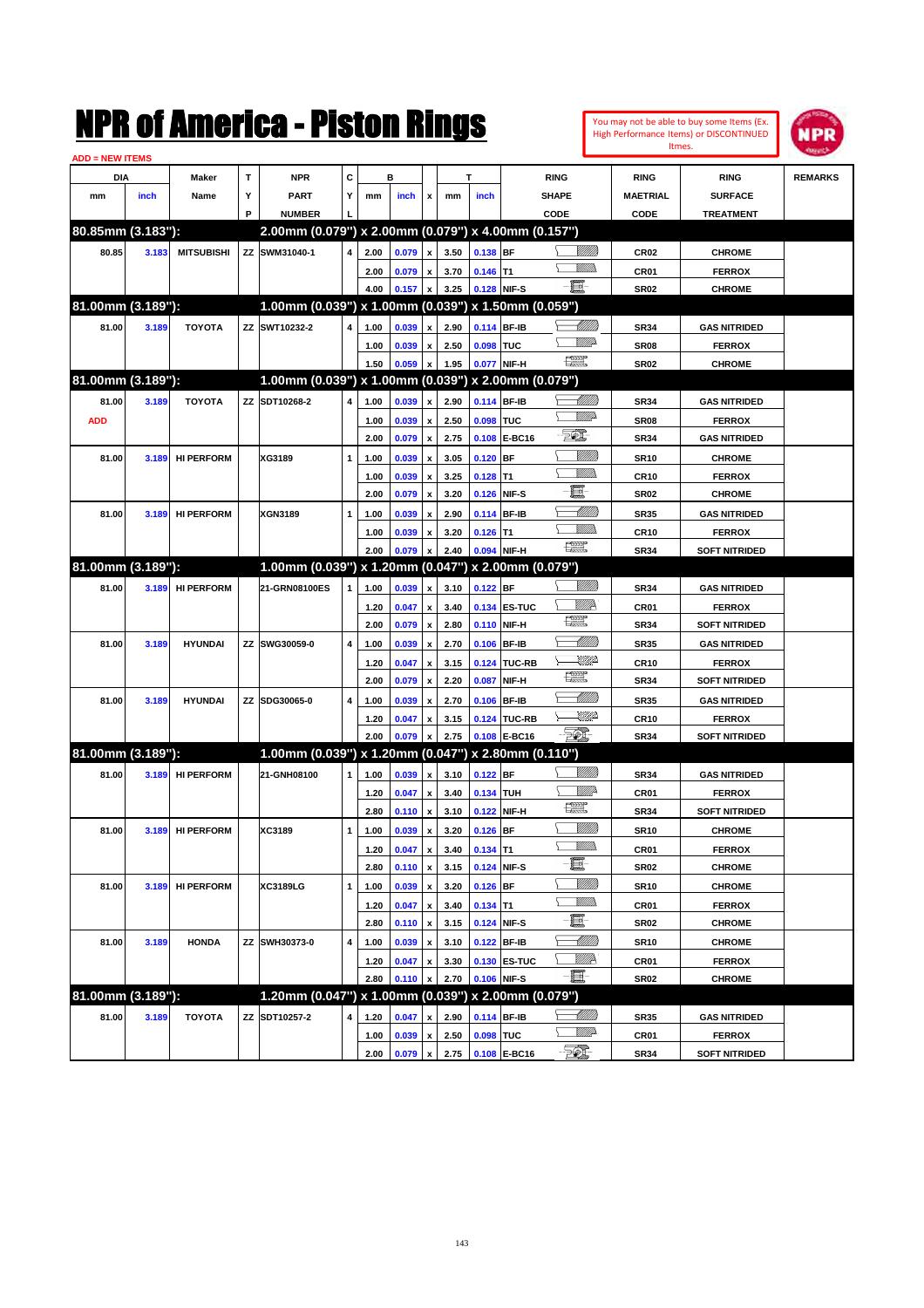#### You may not be able to buy some Items (Ex. High Performance Items) or DISCONTINUED Itmes.



| <b>ADD = NEW ITEMS</b> |       |                   |   |                                                     |              |      |       |                         |      |                  |             |                           |                  |                      |                |
|------------------------|-------|-------------------|---|-----------------------------------------------------|--------------|------|-------|-------------------------|------|------------------|-------------|---------------------------|------------------|----------------------|----------------|
| DIA                    |       | Maker             | т | <b>NPR</b>                                          | C            |      | в     |                         |      | T                |             | <b>RING</b>               | <b>RING</b>      | <b>RING</b>          | <b>REMARKS</b> |
| mm                     | inch  | Name              | Υ | <b>PART</b>                                         | Y            | mm   | inch  | x                       | mm   | inch             |             | <b>SHAPE</b>              | <b>MAETRIAL</b>  | <b>SURFACE</b>       |                |
|                        |       |                   | P | <b>NUMBER</b>                                       |              |      |       |                         |      |                  |             | CODE                      | CODE             | <b>TREATMENT</b>     |                |
| 81.00mm (3.189"):      |       |                   |   | 1.20mm (0.047") x 1.20mm (0.047") x 2.00mm (0.079") |              |      |       |                         |      |                  |             |                           |                  |                      |                |
| 81.00                  | 3.189 | <b>HI PERFORM</b> |   | 21-PVH08100                                         | $\mathbf{1}$ | 1.20 | 0.047 | $\pmb{\mathsf{x}}$      | 2.95 | $0.116$ BF       |             | <u>Sillilli</u>           | <b>SR35</b>      | $GN + PVD$           |                |
|                        |       |                   |   |                                                     |              | 1.20 | 0.047 | x                       | 2.90 | <b>0.114 TUH</b> |             | ₩₩                        | <b>SR08</b>      | <b>FERROX</b>        |                |
|                        |       |                   |   |                                                     |              | 2.00 | 0.079 | $\pmb{\mathsf{x}}$      | 3.05 |                  | 0.120 NIF-H | 瞟                         | <b>SR34</b>      | <b>SOFT NITRIDED</b> |                |
| 81.00                  | 3.189 | <b>HONDA</b>      |   | ZY SWH30484-0                                       | 4            | 1.20 | 0.047 | x                       | 2.45 |                  | 0.096 BF-IB | <u> UMM)</u>              | <b>SR10</b>      | <b>CHROME</b>        |                |
|                        |       |                   |   |                                                     |              | 1.20 | 0.047 | x                       | 3.40 | 0.134 TUC        |             | <u>VMD</u>                | CR01             | <b>FERROX</b>        |                |
|                        |       |                   |   |                                                     |              | 2.00 | 0.079 | $\pmb{\mathsf{x}}$      | 2.50 |                  | 0.098 NIF-H | H                         | <b>SR34</b>      | <b>SOFT NITRIDED</b> |                |
| 81.00                  | 3.189 | <b>DAEWOO</b>     |   | ZZ SWD20012-2                                       | 4            | 1.20 | 0.047 | x                       | 2.90 |                  | 0.114 BF-IB | <u> Millito</u>           | <b>SR35</b>      | <b>GAS NITRIDED</b>  |                |
|                        |       |                   |   |                                                     |              | 1.20 | 0.047 | x                       | 3.20 | 0.126 TUC        |             | <u>VMD</u>                | CR01             | <b>FERROX</b>        |                |
|                        |       |                   |   |                                                     |              | 2.00 | 0.079 | $\pmb{\mathsf{x}}$      | 3.00 |                  | 0.118 NIF-H | H                         | <b>SR02</b>      | <b>CHROME</b>        |                |
| 81.00                  | 3.189 | <b>GMC</b>        |   | ZZ SWG10035-2                                       | 4            | 1.20 | 0.047 | x                       | 3.10 | $0.122$ BF       |             | <u>Sillilli</u>           | <b>SR35</b>      | <b>GAS NITRIDED</b>  |                |
|                        |       |                   |   |                                                     |              | 1.20 | 0.047 | x                       | 3.00 | $0.118$ T1       |             | GMM)                      | CR01             | <b>FERROX</b>        |                |
|                        |       |                   |   |                                                     |              | 2.00 | 0.079 | x                       | 3.00 |                  | 0.118 NIF-H | H                         | <b>SR02</b>      | <b>CHROME</b>        |                |
| 81.00                  | 3.189 | <b>GMC</b>        |   | ZZ SWG10056-2                                       | 4            | 1.20 | 0.047 | x                       | 3.10 | $0.122$ BF       |             | <u>Sillilli</u>           | <b>SR35</b>      | <b>GAS NITRIDED</b>  |                |
|                        |       |                   |   |                                                     |              | 1.20 | 0.047 | x                       | 3.20 | 0.126 TUC        |             | <u>VMD</u>                | CR01             | <b>FERROX</b>        |                |
|                        |       |                   |   |                                                     |              | 2.00 | 0.079 | x                       | 2.75 |                  | 0.108 NIF-H | <b>The Control</b>        | <b>SR34</b>      | <b>SOFT NITRIDED</b> |                |
| 81.00mm (3.189"):      |       |                   |   | 1.20mm (0.047") x 1.20mm (0.047") x 2.50mm (0.098") |              |      |       |                         |      |                  |             |                           |                  |                      |                |
| 81.00                  | 3.189 | <b>HYUNDAI</b>    |   | ZZ SWG30040-0                                       | 4            | 1.20 | 0.047 | $\pmb{\mathsf{x}}$      | 3.30 |                  | 0.130 BF-IB | <u> Millitt</u>           | <b>SR10</b>      | <b>CHROME</b>        |                |
|                        |       |                   |   |                                                     |              | 1.20 | 0.047 |                         | 3.40 | 0.134 TUC        |             | <u>WW</u> A               | CR01             | <b>FERROX</b>        |                |
|                        |       |                   |   |                                                     |              | 2.50 | 0.098 | x<br>$\pmb{\mathsf{x}}$ | 2.85 |                  | 0.112 NIF-S | E                         | <b>SR02</b>      | <b>CHROME</b>        |                |
| 81.00                  | 3.189 | <b>NISSAN</b>     |   | SWN30139-4                                          | 4            | 1.20 | 0.047 |                         | 2.90 | 0.114 BF         |             | <u>Milli</u> k            | <b>SR35</b>      | <b>GAS NITRIDED</b>  |                |
|                        |       |                   |   | <b>DELETE</b>                                       |              | 1.20 | 0.047 | x                       | 3.40 | $0.134$ T1       |             | <br>Mar                   | CR01             | <b>FERROX</b>        |                |
|                        |       |                   |   |                                                     |              | 2.50 | 0.098 | x<br>x                  | 2.80 |                  | 0.110 NIF-S | e                         | <b>SR34</b>      | <b>SOFT NITRIDED</b> |                |
| 81.00                  | 3.189 | <b>NISSAN</b>     |   | <b>ZY SWN30142-4</b>                                | 4            | 1.20 | 0.047 |                         | 2.85 | 0.112 BF         |             | <u>Milli</u> k            | <b>SR10</b>      | <b>CHROME</b>        |                |
|                        |       |                   |   |                                                     |              | 1.20 | 0.047 | x                       | 3.40 | $0.134$ T1       |             | .<br>VMD                  | CR01             | <b>FERROX</b>        |                |
|                        |       |                   |   |                                                     |              | 2.50 | 0.098 | x<br>x                  | 2.60 |                  | 0.102 NIF-S | -8                        | <b>SR02</b>      | <b>CHROME</b>        |                |
| 81.00mm (3.189"):      |       |                   |   | 1.20mm (0.047") x 1.20mm (0.047") x 2.80mm (0.110") |              |      |       |                         |      |                  |             |                           |                  |                      |                |
|                        |       |                   |   |                                                     |              |      |       |                         |      |                  |             | <u> Millitto</u>          |                  |                      |                |
| 81.00                  | 3.189 | <b>HONDA</b>      |   | ZZ SWH30409-4                                       | 4            | 1.20 | 0.047 | $\pmb{\mathsf{x}}$      | 3.05 |                  | 0.120 BF-IB | <br>Mar                   | <b>SR10</b>      | <b>CHROME</b>        |                |
|                        |       |                   |   |                                                     |              | 1.20 | 0.047 | $\pmb{\mathsf{x}}$      | 3.30 | $0.130$ T1       |             | E                         | CR01             | <b>FERROX</b>        |                |
|                        |       |                   |   |                                                     |              | 2.80 | 0.110 | $\pmb{\mathsf{x}}$      | 2.85 |                  | 0.112 NIF-S | <u>Milli</u> k            | <b>SR02</b>      | <b>CHROME</b>        |                |
| 81.00                  | 3.189 | <b>MITSUBISHI</b> |   | ZZ SWM31079-0                                       | 4            | 1.20 | 0.047 | x                       | 3.20 | $0.126$ BF       |             | <br>Mar                   | <b>SR10</b>      | <b>CHROME</b>        |                |
|                        |       |                   |   |                                                     |              | 1.20 | 0.047 | x                       | 3.60 | $0.142$ T1       |             | e                         | CR01             | <b>FERROX</b>        |                |
|                        |       |                   |   |                                                     |              | 2.80 | 0.110 | $\pmb{\mathsf{x}}$      | 2.70 |                  | 0.106 NIF-S | <u>VMM</u>                | <b>SR02</b>      | <b>CHROME</b>        |                |
| 81.00                  | 3.189 | <b>MITSUBISHI</b> |   | ZZ SWM31085-0                                       | 4            | 1.20 | 0.047 | $\pmb{\mathsf{x}}$      | 2.90 | 0.114 BF         |             | <u>Willib</u>             | <b>SR35</b>      | <b>GAS NITRIDED</b>  |                |
|                        |       |                   |   |                                                     |              | 1.20 | 0.047 | $\pmb{\mathsf{x}}$      | 3.60 | $0.142$ T1       |             | E                         | CR <sub>02</sub> | <b>CHROME</b>        |                |
|                        |       |                   |   |                                                     |              | 2.80 | 0.110 | $\pmb{\mathsf{x}}$      | 2.80 |                  | 0.110 NIF-S |                           | <b>SR34</b>      | <b>SOFT NITRIDED</b> |                |
| 81.00                  | 3.189 | <b>MITSUBISHI</b> |   | ZZ SWM31163-0                                       | 6            | 1.20 | 0.047 | $\pmb{\mathsf{x}}$      | 3.20 | 0.114 BF         |             | <u>VMM</u><br><u>VMM)</u> | <b>SR10</b>      | <b>CHROME</b>        |                |
|                        |       |                   |   |                                                     |              | 1.20 | 0.047 | x                       | 3.60 | $0.142$ T1       |             | -E-                       | CR01             | <b>FERROX</b>        |                |
|                        |       |                   |   |                                                     |              | 2.80 | 0.110 | $\pmb{\mathsf{x}}$      | 2.70 |                  | 0.106 NIF-S |                           | SR02             | <b>CHROME</b>        |                |
| 81.00mm (3.189"):      |       |                   |   | 1.20mm (0.047") x 1.20mm (0.047") x 3.00mm (0.118") |              |      |       |                         |      |                  |             |                           |                  |                      |                |
| 81.00                  | 3.189 | <b>ISUZU</b>      |   | ZZ SWI10149-4                                       | 4            | 1.20 | 0.047 |                         | 3.10 |                  | 0.122 BF-IB |                           | <b>SR10</b>      | <b>CHROME</b>        |                |
|                        |       |                   |   |                                                     |              | 1.20 | 0.047 | $\pmb{\mathsf{x}}$      | 3.30 | $0.130$ T1       |             | <u>VMM)</u>               | CR01             | <b>FERROX</b>        |                |
|                        |       |                   |   |                                                     |              | 3.00 | 0.118 | x                       | 2.50 |                  | 0.098 NIF-S | -8                        | SR02             | <b>CHROME</b>        |                |
| 81.00mm (3.189"):      |       |                   |   | 1.20mm (0.047") x 1.50mm (0.059") x 2.00mm (0.079") |              |      |       |                         |      |                  |             |                           |                  |                      |                |
| 81.00                  |       | 3.189 VOLKSWAGEN  |   | SWE50754-0                                          | 4            | 1.20 | 0.047 | x                       | 3.00 |                  | 0.118 BF-IB | <u>- MMB</u>              | SR35             | <b>GAS NITRIDED</b>  |                |
|                        |       |                   |   | <b>DELETE</b>                                       |              | 1.50 | 0.059 | x                       | 3.40 | 0.134 TUC        |             | <u>Willia</u>             | CR01             | <b>FERROX</b>        |                |
|                        |       |                   |   |                                                     |              | 2.00 | 0.079 | $\pmb{\mathsf{x}}$      | 2.80 |                  | 0.110 NIF-S | -8                        | <b>SR34</b>      | <b>SOFT NITRIDED</b> |                |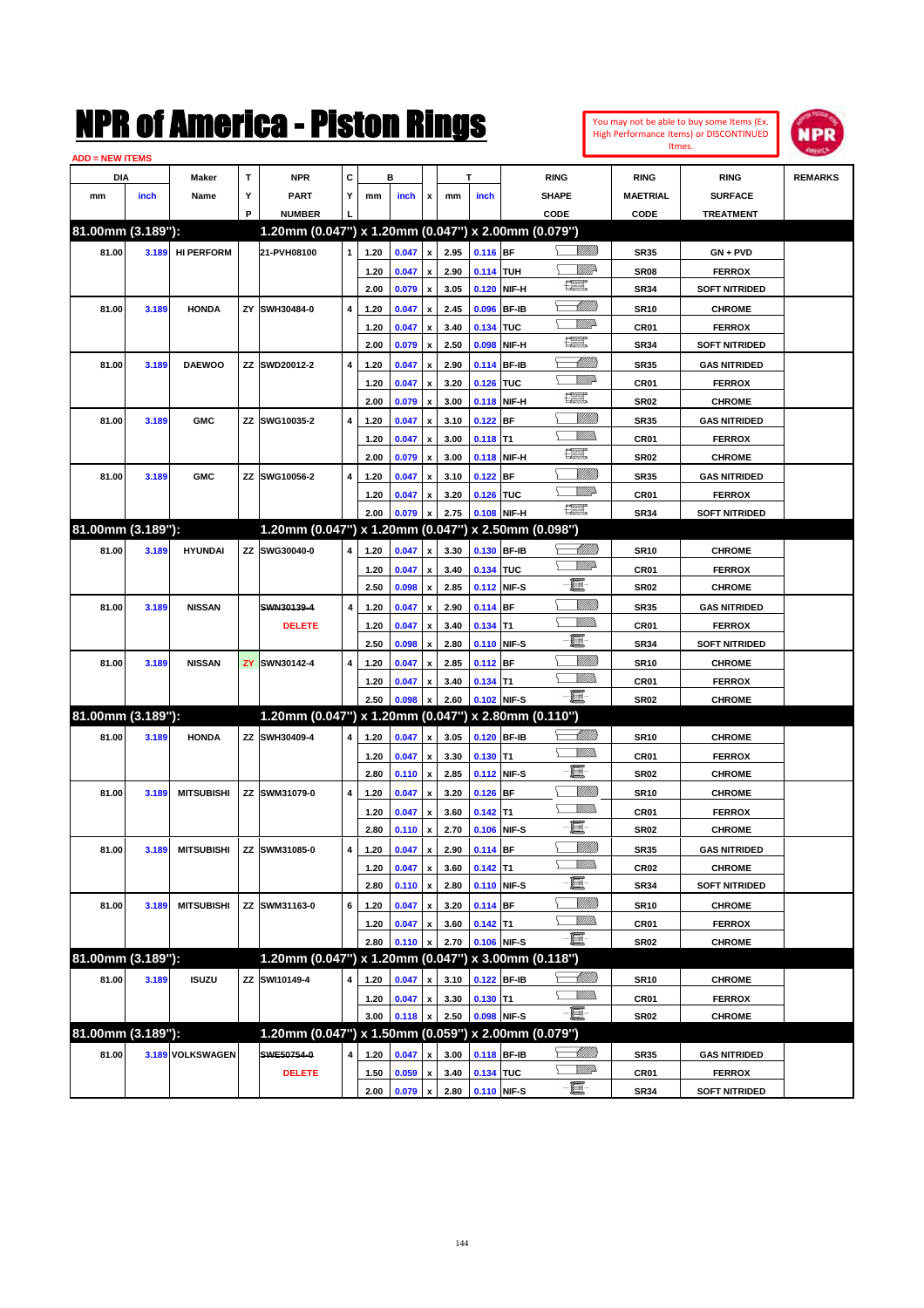| <b>ADD = NEW ITEMS</b> |       |               |    | NMK OI AINCrica - Miston Kings    |   |      |         |                           |              |             |                                                     |                       |                          | You may not be able to buy some Items (Ex.<br>High Performance Items) or DISCONTINUED<br>Itmes. | IPR            |
|------------------------|-------|---------------|----|-----------------------------------|---|------|---------|---------------------------|--------------|-------------|-----------------------------------------------------|-----------------------|--------------------------|-------------------------------------------------------------------------------------------------|----------------|
| DIA                    |       | Maker         | T  | <b>NPR</b>                        | C |      | в       |                           |              | T           | <b>RING</b>                                         |                       | <b>RING</b>              | <b>RING</b>                                                                                     | <b>REMARKS</b> |
| mm                     | inch  | Name          | Υ  | <b>PART</b>                       | Y | mm   | inch    | x                         | mm           | inch        | <b>SHAPE</b>                                        |                       | <b>MAETRIAL</b>          | <b>SURFACE</b>                                                                                  |                |
|                        |       |               | P  | <b>NUMBER</b>                     |   |      |         |                           |              |             | CODE                                                |                       | CODE                     | <b>TREATMENT</b>                                                                                |                |
| 81.00mm (3.189"):      |       |               |    |                                   |   |      |         |                           |              |             | 1.20mm (0.047") x 1.50mm (0.059") x 2.50mm (0.098") |                       |                          |                                                                                                 |                |
| 81.00                  | 3.189 | <b>KIA</b>    | ΖZ | SWK30025-4                        | 4 | 1.20 | 0.047   | $\pmb{\mathsf{x}}$        | 2.90         | 0.114 BF-IB |                                                     | 411111.               | <b>SR10</b>              | <b>CHROME</b>                                                                                   |                |
|                        |       |               |    |                                   |   | 1.50 | 0.059   | $\pmb{\mathsf{x}}$        | 3.40         | 0.134 TUC   |                                                     | <u>MMP</u>            | CR01                     | <b>FERROX</b>                                                                                   |                |
|                        |       |               |    |                                   |   | 2.50 | 0.098   | $\pmb{\mathsf{x}}$        | 2.85         | 0.112 NIF-S | EF-                                                 |                       | <b>SR02</b>              | <b>CHROME</b>                                                                                   |                |
| 81.00mm (3.189"):      |       |               |    |                                   |   |      |         |                           |              |             | 1.20mm (0.047") x 1.50mm (0.059") x 2.80mm (0.110") |                       |                          |                                                                                                 |                |
| 81.00                  | 3.189 | <b>HONDA</b>  | ΖZ | SWH30375-0                        | 4 | 1.20 | 0.047   | $\pmb{\mathsf{x}}$        | 3.10         | 0.122 BF    |                                                     | <u>VIII M</u>         | <b>SR35</b>              | <b>GAS NITRIDED</b>                                                                             |                |
|                        |       |               |    |                                   |   | 1.50 | 0.059   | $\pmb{\mathsf{x}}$        | 3.20         |             | 0.126 ES-TUC                                        | <u>Willik</u>         | <b>CR10</b>              | <b>CHROME</b>                                                                                   |                |
|                        |       |               |    |                                   |   | 2.80 | 0.110   | $\pmb{\mathsf{x}}$        | 2.80         |             | 0.110 NIF-S                                         | E                     | <b>SR34</b>              | <b>SOFT NITRIDED</b>                                                                            |                |
| 81.00                  | 3.189 | <b>HONDA</b>  |    | SWH30396-0                        | 4 | 1.20 | 0.047   | $\pmb{\mathsf{x}}$        | 3.10         | 0.122       | <b>BF</b>                                           | <u>VIIII</u>          | <b>SR35</b>              | <b>GAS NITRIDED</b>                                                                             |                |
|                        |       |               |    | <b>DELETE</b>                     |   | 1.50 | 0.059   | $\pmb{\mathsf{x}}$        | 3.20         | 0.126       | <b>ES-TUC</b>                                       | <u>Willik</u>         | <b>CR10</b>              | <b>CHROME</b>                                                                                   |                |
|                        |       |               |    |                                   |   | 2.80 | 0.110   | $\boldsymbol{\mathsf{x}}$ | 3.05         | 0.120       | NIF-S                                               | E                     | <b>SR02</b>              | <b>CHROME</b>                                                                                   |                |
| 81.00                  | 3.189 | <b>TOYOTA</b> |    | ZZ SWT10150-0                     | 4 | 1.20 | 0.047   | $\pmb{\mathsf{x}}$        | 2.90         | 0.114 BF    |                                                     | <u>VIIII</u>          | <b>SR35</b>              | <b>GAS NITRIDED</b>                                                                             |                |
|                        |       |               |    |                                   |   | 1.50 | 0.059   | $\pmb{\mathsf{x}}$        | 3.40         |             | 0.134 ES-TUC                                        | Willik                | CR <sub>02</sub>         | <b>CHROME</b>                                                                                   |                |
|                        |       |               |    |                                   |   | 2.80 | 0.110   | X                         | 2.80         |             | 0.110 NIF-S                                         | E.                    | <b>SR34</b>              | <b>SOFT NITRIDED</b>                                                                            |                |
| 81.00mm (3.189"):      |       |               |    |                                   |   |      |         |                           |              |             | 1.20mm (0.047") x 1.50mm (0.059") x 3.00mm (0.118") |                       |                          |                                                                                                 |                |
| 81.00                  | 3.189 | <b>TOYOTA</b> |    | ZZ SWT10156-0                     | 4 | 1.20 | 0.047   | $\pmb{\mathsf{x}}$        | 2.90         | 0.114 BF    |                                                     | <u>VIII M</u>         | <b>SR35</b>              | <b>GAS NITRIDED</b>                                                                             |                |
|                        |       |               |    |                                   |   | 1.50 | 0.059   | $\pmb{\mathsf{x}}$        | 3.40         | $0.134$ T1  |                                                     | .<br>VMD              | CR01                     | <b>FERROX</b>                                                                                   |                |
|                        |       |               |    |                                   |   | 3.00 | 0.118   | X                         | 2.85         | 0.112 NIF-S | E.                                                  |                       | <b>SR34</b>              | <b>SOFT NITRIDED</b>                                                                            |                |
| 81.00mm (3.189"):      |       |               |    |                                   |   |      |         |                           |              |             | 1.20mm (0.047") x 1.50mm (0.059") x 4.00mm (0.157") |                       |                          |                                                                                                 |                |
|                        | 3.189 | <b>MAZDA</b>  |    | ZZ SWT20031-4                     | 4 |      | 0.047   |                           | 3.50         | 0.138 BF    |                                                     | <u>VIIIIn</u>         |                          | <b>CHROME</b>                                                                                   |                |
| 81.00                  |       |               |    |                                   |   | 1.20 |         | $\pmb{\mathsf{x}}$        |              |             |                                                     | <u>MMP</u>            | <b>SR10</b>              |                                                                                                 |                |
|                        |       |               |    |                                   |   | 1.50 | 0.059   | $\pmb{\mathsf{x}}$        | 3.60<br>3.25 | 0.142 TUC   | EI-<br>0.128 NIF-S                                  |                       | CR01<br><b>SR02</b>      | <b>FERROX</b>                                                                                   |                |
| 81.00mm (3.189"):      |       |               |    | 1.50mm (0.059") x 2.80mm (0.110") |   | 4.00 | 0.157   | $\pmb{\mathsf{x}}$        |              |             |                                                     |                       |                          | <b>CHROME</b>                                                                                   |                |
|                        |       |               |    |                                   |   |      |         |                           |              |             |                                                     | <u>UMB</u>            |                          |                                                                                                 |                |
| 81.00                  | 3.189 | <b>NISSAN</b> | ΖZ | SWN30126-4                        | 4 | 1.50 | 0.059   | $\pmb{\mathsf{x}}$        | 3.10         | 0.122       | T <sub>1-IB</sub>                                   |                       | <b>SR10</b>              | <b>CHROME</b>                                                                                   |                |
|                        |       |               |    |                                   |   |      |         | $\pmb{\mathsf{x}}$        |              |             |                                                     | E                     | $\overline{\phantom{a}}$ |                                                                                                 |                |
| 81.00mm (3.189"):      |       |               |    |                                   |   | 2.80 | 0.110   | $\pmb{\mathsf{x}}$        | 2.55         | 0.100 NIF-S | 1.50mm (0.059") x 1.50mm (0.059") x 2.80mm (0.110") |                       | <b>SR02</b>              | <b>CHROME</b>                                                                                   |                |
|                        |       |               |    |                                   |   |      |         |                           |              |             |                                                     | <u>VIII M</u>         |                          |                                                                                                 |                |
| 81.00                  | 3.189 | <b>TOYOTA</b> |    | SWT10101-0                        | 4 | 1.50 | 0.059   | $\pmb{\mathsf{x}}$        | 3.10         | 0.122 BF    |                                                     | <u>MMP</u>            | <b>SR10</b>              | <b>CHROME</b>                                                                                   |                |
|                        |       |               |    | <b>DELETE</b>                     |   | 1.50 | 0.059   | $\pmb{\mathsf{x}}$        | 3.50         | 0.138 TUC   | E                                                   |                       | CR01                     | <b>FERROX</b>                                                                                   |                |
|                        |       |               |    |                                   |   | 2.80 | 0.110   | $\pmb{\mathsf{x}}$        | 2.85         | 0.112       | NIF-S                                               |                       | <b>SR02</b>              | <b>CHROME</b>                                                                                   |                |
| 81.00                  | 3.189 | <b>TOYOTA</b> | ΖZ | SWT10108-0                        | 4 | 1.50 | 0.059   | $\pmb{\mathsf{x}}$        | 3.10         | 0.122 BF    |                                                     | <u>MMM</u><br><br>Mar | <b>SR10</b>              | <b>CHROME</b>                                                                                   |                |
|                        |       |               |    |                                   |   | 1.50 | 0.059   | $\pmb{\mathsf{x}}$        | 3.60         | $0.142$ T1  | e.                                                  |                       | CR01                     | <b>FERROX</b>                                                                                   |                |
|                        |       |               |    |                                   |   | 2.80 | 0.110 x |                           | 2.85         |             | 0.112 NIF-S                                         |                       | SR02                     | <b>CHROME</b>                                                                                   |                |
| 81.00                  | 3.189 | <b>TOYOTA</b> |    | ZZ SWT10145-0                     | 4 | 1.50 | 0.059   | $\pmb{\mathsf{x}}$        | 3.10         | $0.122$ BF  |                                                     | Milli                 | <b>SR35</b>              | <b>GAS NITRIDED</b>                                                                             |                |
|                        |       |               |    |                                   |   | 1.50 | 0.059   | $\pmb{\mathsf{x}}$        | 3.40         |             | 0.134 ES-TUC                                        | <u>VIIIA</u><br>E-    | CR <sub>02</sub>         | <b>CHROME</b>                                                                                   |                |
|                        |       |               |    |                                   |   | 2.80 | 0.110   | $\pmb{\mathsf{x}}$        | 2.80         |             | 0.110 NIF-S                                         |                       | <b>SR02</b>              | <b>CHROME</b>                                                                                   |                |
| 80.75                  | 3.179 | <b>NISSAN</b> |    | ZZ SWN30127-4                     | 4 | 1.50 | 0.059   | $\pmb{\mathsf{x}}$        | 2.87         | $0.113$ BF  |                                                     | <u>VIIII</u> )        | SR10                     | <b>CHROME</b>                                                                                   |                |
|                        |       |               |    |                                   |   | 1.50 | 0.059   | $\pmb{\mathsf{x}}$        | 3.40         | $0.134$ T1  |                                                     | <u>Willib</u>         | CR <sub>02</sub>         | <b>CHROME</b>                                                                                   |                |
|                        |       |               |    |                                   |   | 2.80 | 0.110   | $\pmb{\mathsf{x}}$        | 2.85         |             | E<br>0.112 NIF-S                                    |                       | SR02                     | <b>CHROME</b>                                                                                   |                |
| 81.00mm (3.189"):      |       |               |    |                                   |   |      |         |                           |              |             | 1.50mm (0.059") x 1.50mm (0.059") x 3.00mm (0.118") |                       |                          |                                                                                                 |                |
| 81.00                  | 3.189 | <b>KIA</b>    |    | ZZ SWK30030-0                     | 4 | 1.50 | 0.059   | $\pmb{\mathsf{x}}$        | 3.10         | 0.122 BF    |                                                     | <u>VMM</u>            | SR35                     | <b>GAS NITRIDED</b>                                                                             |                |
| <b>ADD</b>             |       |               |    |                                   |   | 1.50 | 0.059   | $\pmb{\mathsf{x}}$        | 3.40         | $0.134$ T1  |                                                     | <u>MM)</u>            | CR01                     | <b>FERROX</b>                                                                                   |                |
|                        |       |               |    |                                   |   | 3.00 | 0.118   | $\pmb{\mathsf{x}}$        | 2.85         |             | E<br>0.112 NIF-S                                    |                       | SR34                     | SOFT NITRIDED                                                                                   |                |
| 81.00                  | 3.189 | <b>TOYOTA</b> |    | ZZ SWT10142-0                     | 4 | 1.50 | 0.059   | $\pmb{\mathsf{x}}$        | 2.70         | 0.106 BF    |                                                     | <u>VMM</u>            | <b>SR35</b>              | <b>GAS NITRIDED</b>                                                                             |                |
|                        |       |               |    |                                   |   | 1.50 | 0.059   | $\pmb{\mathsf{x}}$        | 3.40         | $0.134$ T1  |                                                     | <u>Willib</u>         | CR01                     | <b>FERROX</b>                                                                                   |                |
|                        |       |               |    |                                   |   | 3.00 | 0.118   | $\pmb{\mathsf{x}}$        | 2.85         |             | e.<br>0.112 NIF-S                                   |                       | <b>SR34</b>              | <b>SOFT NITRIDED</b>                                                                            |                |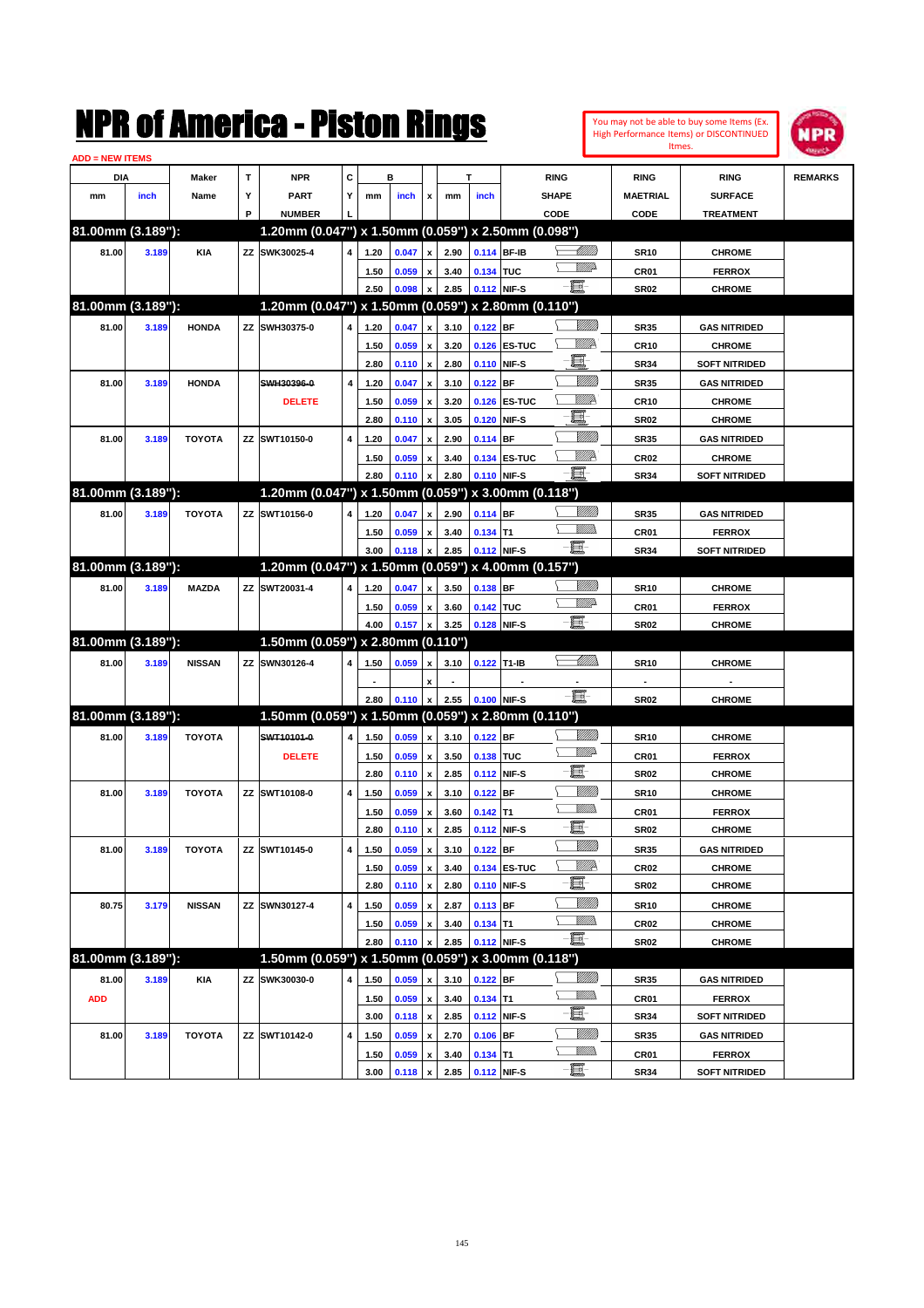| You may not be able to buy some Items (Ex. |
|--------------------------------------------|
| High Performance Items) or DISCONTINUED    |
| Itmes.                                     |



| <b>ADD = NEW ITEMS</b> |       |                  |   |                                                     |   |      |       |                         |      |             |             |                             |                  |                      |                |
|------------------------|-------|------------------|---|-----------------------------------------------------|---|------|-------|-------------------------|------|-------------|-------------|-----------------------------|------------------|----------------------|----------------|
| DIA                    |       | Maker            | T | <b>NPR</b>                                          | C |      | в     |                         |      | T           |             | <b>RING</b>                 | <b>RING</b>      | <b>RING</b>          | <b>REMARKS</b> |
| mm                     | inch  | Name             | Υ | <b>PART</b>                                         | Y | mm   | inch  | x                       | mm   | inch        |             | <b>SHAPE</b>                | <b>MAETRIAL</b>  | <b>SURFACE</b>       |                |
|                        |       |                  | P | <b>NUMBER</b>                                       |   |      |       |                         |      |             |             | CODE                        | CODE             | <b>TREATMENT</b>     |                |
| 81.00mm (3.189"):      |       |                  |   | 1.50mm (0.059") x 1.50mm (0.059") x 4.00mm (0.157") |   |      |       |                         |      |             |             |                             |                  |                      |                |
| 81.00                  | 3.189 | <b>HONDA</b>     |   | ZZ SWH30251-4                                       | 4 | 1.50 | 0.059 | $\pmb{\mathsf{x}}$      | 3.05 | $0.120$ BF  |             | <u>Villida</u>              | <b>SR10</b>      | <b>CHROME</b>        |                |
|                        |       |                  |   |                                                     |   | 1.50 | 0.059 | $\pmb{\mathsf{x}}$      | 3.40 | 0.134 TUC   |             | <u>VMD</u>                  | CR01             | <b>FERROX</b>        |                |
|                        |       |                  |   |                                                     |   | 4.00 | 0.157 | $\pmb{\mathsf{x}}$      | 3.25 |             | 0.128 NIF-S | e                           | <b>SR02</b>      | <b>CHROME</b>        |                |
| 81.00                  | 3.189 | <b>MAZDA</b>     |   | ZZ SWT20054-0                                       | 4 | 1.50 | 0.059 | x                       | 3.30 | 0.130 BF    |             | <u>Sillilli</u>             | <b>SR10</b>      | <b>CHROME</b>        |                |
|                        |       |                  |   |                                                     |   | 1.50 | 0.059 | x                       | 3.50 | 0.138 TUC   |             | <u>VMD</u>                  | CR01             | <b>FERROX</b>        |                |
|                        |       |                  |   |                                                     |   | 4.00 | 0.157 | $\pmb{\mathsf{x}}$      | 3.05 |             | 0.120 NIF-S | e                           | <b>SR02</b>      | <b>CHROME</b>        |                |
| 81.00                  | 3.189 | <b>TOYOTA</b>    |   | ZZ SWT10080-2                                       | 4 | 1.50 | 0.059 | x                       | 3.25 | $0.128$ BF  |             | <u>Sillilli</u>             | <b>SR10</b>      | <b>CHROME</b>        |                |
|                        |       |                  |   |                                                     |   | 1.50 | 0.059 | x                       | 3.65 | $0.144$ T1  |             |                             | CR01             | <b>FERROX</b>        |                |
|                        |       |                  |   |                                                     |   | 4.00 | 0.157 | $\pmb{\mathsf{x}}$      | 3.30 |             | 0.130 NIF-S | e                           | <b>SR10</b>      | <b>CHROME</b>        |                |
| 81.00                  | 3.189 | <b>TOYOTA</b>    |   | ZZ SWT10099-2                                       | 4 | 1.50 | 0.059 | x                       | 3.10 | $0.122$ BF  |             | <u>Sillilli</u>             | <b>SR35</b>      | <b>GAS NITRIDED</b>  |                |
|                        |       |                  |   |                                                     |   | 1.50 | 0.059 | x                       | 3.65 | $0.144$ T1  |             | <br>Mad                     | CR01             | <b>FERROX</b>        |                |
|                        |       |                  |   |                                                     |   | 4.00 | 0.157 | $\pmb{\mathsf{x}}$      | 3.25 |             | 0.128 NIF-S | E                           | <b>SR34</b>      | <b>SOFT NITRIDED</b> |                |
| 81.00                  | 3.189 | <b>TOYOTA</b>    |   | ZZ SWT10160-2                                       | 4 | 1.50 | 0.059 | x                       | 3.10 | $0.122$ BF  |             | <u>Sillilli</u>             | <b>SR35</b>      | <b>GAS NITRIDED</b>  |                |
|                        |       |                  |   |                                                     |   | 1.50 | 0.059 | x                       | 3.60 | 0.142 TUC   |             | <u>VMD</u>                  | CR <sub>02</sub> | <b>CHROME</b>        |                |
|                        |       |                  |   |                                                     |   | 4.00 | 0.157 | $\pmb{\mathsf{x}}$      | 2.85 |             | 0.112 NIF-S | e                           | <b>SR34</b>      | <b>SOFT NITRIDED</b> |                |
| 81.00                  | 3.189 | <b>TOYOTA</b>    |   | SWT10169-2                                          | 4 | 1.50 | 0.059 | x                       | 3.10 | $0.122$ BF  |             | <u>Sillilli</u>             | <b>SR35</b>      | <b>PVD</b>           |                |
|                        |       |                  |   | <b>DELETE</b>                                       |   | 1.50 | 0.059 | x                       | 3.60 | 0.142 TUC   |             | <u>VMD</u>                  | CR <sub>02</sub> | <b>CHROME</b>        |                |
|                        |       |                  |   |                                                     |   | 4.00 | 0.157 | x                       | 2.55 |             | 0.100 NIF-S | e                           | <b>SR34</b>      | PVD                  |                |
| 81.00                  | 3.189 | <b>TOYOTA</b>    |   | SWT10169-2                                          | 4 | 1.50 | 0.059 | x                       | 3.10 | $0.122$ BF  |             | <u>Sillilli</u>             | <b>SR35</b>      | <b>GAS NITRIDED</b>  |                |
|                        |       |                  |   |                                                     |   | 1.50 | 0.059 |                         | 3.60 | 0.142 TUC   |             | <u>VMD</u>                  | CR <sub>02</sub> | <b>CHROME</b>        |                |
|                        |       |                  |   |                                                     |   | 4.00 | 0.157 | x<br>$\pmb{\mathsf{x}}$ | 2.55 |             | 0.100 NIF-S | -8                          | <b>SR34</b>      | <b>SOFT NITRIDED</b> |                |
| 81.00mm (3.189"):      |       |                  |   | 1.50mm (0.059") x 1.75mm (0.069") x 2.00mm (0.079") |   |      |       |                         |      |             |             |                             |                  |                      |                |
|                        |       |                  |   | SWE50744-0                                          |   |      |       |                         |      |             |             | <u> UMB</u>                 |                  |                      |                |
| 81.00                  |       | 3.189 VOLKSWAGEN |   |                                                     | 4 | 1.50 | 0.059 | x                       | 3.10 |             | 0.122 BF-IB | <u>WW</u> A                 | <b>SR10</b>      | <b>CHROME</b>        |                |
|                        |       |                  |   | <b>DELETE</b>                                       |   | 1.75 | 0.069 | x                       | 3.50 | 0.138 TUC   | 0.110 NIF-S | -8                          | CR01             | <b>FERROX</b>        |                |
| 81.00mm (3.189"):      |       |                  |   | 1.50mm (0.059") x 1.75mm (0.069") x 3.00mm (0.118") |   | 2.00 | 0.079 | $\pmb{\mathsf{x}}$      | 2.80 |             |             |                             | <b>SR34</b>      | <b>SOFT NITRIDED</b> |                |
|                        |       |                  |   |                                                     |   |      |       |                         |      |             |             | <u> UMB</u>                 |                  |                      |                |
| 81.00                  |       | 3.189 VOLKSWAGEN |   | SWE50374-0                                          | 4 | 1.50 | 0.059 | $\pmb{\mathsf{x}}$      | 3.10 |             | 0.122 BF-IB | <u>WW</u> A                 | <b>SR10</b>      | <b>CHROME</b>        |                |
|                        |       |                  |   | <b>DELETE</b>                                       |   | 1.75 | 0.069 | $\pmb{\mathsf{x}}$      | 3.30 | 0.130 TUC   |             | e                           | CR01             | <b>FERROX</b>        |                |
|                        |       |                  |   |                                                     |   | 3.00 | 0.118 | $\pmb{\mathsf{x}}$      | 2.90 |             | 0.114 NIF-S |                             | <b>SR02</b>      | <b>CHROME</b>        |                |
| 81.00                  |       | 3.189 VOLKSWAGEN |   | SWE50384-0                                          | 4 | 1.50 | 0.059 | x                       | 3.10 |             | 0.122 BF-IB | MMB<br><u>WW</u> A          | <b>SR10</b>      | <b>CHROME</b>        |                |
|                        |       |                  |   | <b>DELETE</b>                                       |   | 1.75 | 0.069 | x                       | 3.30 | 0.130 TUC   |             | e                           | CR01             | <b>FERROX</b>        |                |
|                        |       |                  |   |                                                     |   | 3.00 | 0.118 | $\pmb{\mathsf{x}}$      | 2.90 |             | 0.114 NIF-S |                             | <b>SR02</b>      | <b>CHROME</b>        |                |
| 81.00                  | 3.189 | VOLVO            |   | SWE51465-0                                          | 5 | 1.50 | 0.059 | $\pmb{\mathsf{x}}$      | 3.10 | 0.122 BF-IB |             | <u> MM))</u><br><u>WW</u> A | <b>SR10</b>      | <b>CHROME</b>        |                |
|                        |       |                  |   | <b>DELETE</b>                                       |   | 1.75 | 0.069 | x                       | 3.50 | 0.138 TUC   |             |                             | CR01             | <b>FERROX</b>        |                |
|                        |       |                  |   |                                                     |   | 3.00 | 0.118 | $\pmb{\mathsf{x}}$      | 3.00 |             | 0.118 NIF-S | -8                          | SR02             | <b>CHROME</b>        |                |
| 81.00mm (3.189"):      |       |                  |   | 1.50mm (0.059") x 2.00mm (0.079") x 4.00mm (0.157") |   |      |       |                         |      |             |             |                             |                  |                      |                |
| 81.00                  | 3.189 | <b>MAZDA</b>     |   | ZZ SWT20042-4                                       | 4 | 1.50 | 0.059 | x                       | 3.50 | $0.138$ BF  |             | <u>VIIII)</u>               | <b>SR10</b>      | <b>CHROME</b>        |                |
|                        |       |                  |   |                                                     |   | 2.00 | 0.079 | $\pmb{\mathsf{x}}$      | 3.60 | 0.142 TUC   |             | <u>VM</u> A                 | CR01             | <b>FERROX</b>        |                |
|                        |       |                  |   |                                                     |   | 4.00 | 0.157 | $\pmb{\mathsf{x}}$      | 3.25 |             | 0.128 NIF-S | e.                          | <b>SR02</b>      | <b>CHROME</b>        |                |
| 81.00                  | 3.189 | <b>NISSAN</b>    |   | ZZ SWN30099-2                                       | 4 | 1.50 | 0.059 | x                       | 3.25 | $0.128$ BF  |             | <u>VIIII</u> )              | <b>SR10</b>      | <b>CHROME</b>        |                |
|                        |       |                  |   |                                                     |   | 2.00 | 0.079 | x                       | 3.70 | $0.146$ T1  |             | <u>Willib</u>               | CR01             | <b>FERROX</b>        |                |
|                        |       |                  |   |                                                     |   | 4.00 | 0.157 | $\pmb{\mathsf{x}}$      | 3.30 |             | 0.130 NIF-S | E-                          | <b>SR02</b>      | <b>CHROME</b>        |                |
| 81.00                  | 3.189 | <b>TOYOTA</b>    |   | ZZ SXT10060-4                                       | 4 | 1.50 | 0.059 | x                       | 3.80 | $0.150$ BF  |             | <u>VIIII)</u>               | CR <sub>02</sub> | <b>4 CHROME</b>      |                |
|                        |       |                  |   |                                                     |   | 2.00 | 0.079 | x                       | 3.80 | $0.150$ T1  |             | <u>VMMs</u>                 | CR01             | <b>FERROX</b>        |                |
|                        |       |                  |   |                                                     |   | 4.00 | 0.157 | $\pmb{\mathsf{x}}$      | 3.80 | 0.150 NIF-S |             | $-\Xi$                      | <b>SR02</b>      | <b>CHROME</b>        |                |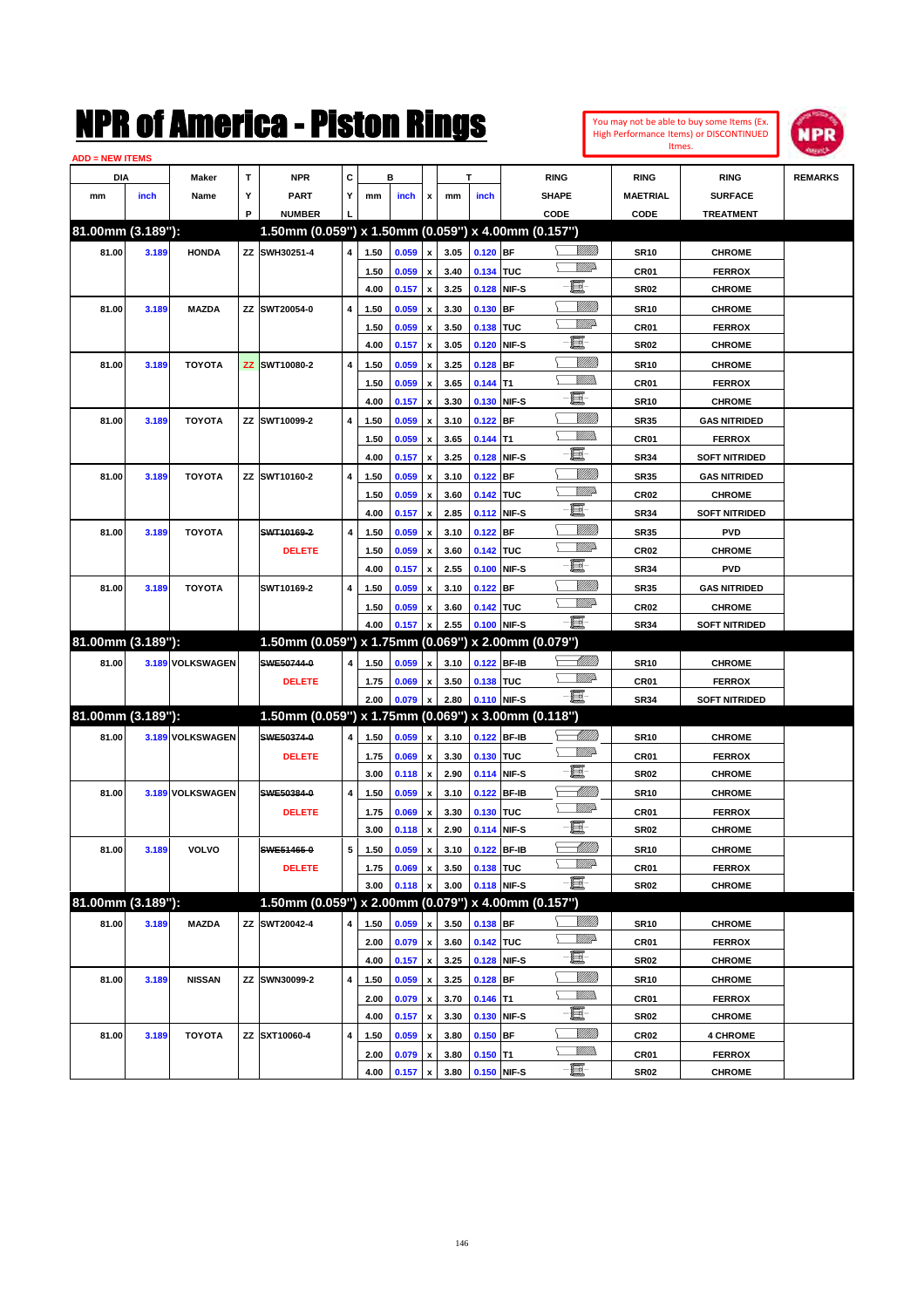| You may not be able to buy some Items (Ex. |
|--------------------------------------------|
| High Performance Items) or DISCONTINUED    |
| Itmes.                                     |



| <b>ADD = NEW ITEMS</b> |       |                   |   |                                                     |   |      |       |                           |      |             |              |                  |                  |                      |                |
|------------------------|-------|-------------------|---|-----------------------------------------------------|---|------|-------|---------------------------|------|-------------|--------------|------------------|------------------|----------------------|----------------|
| DIA                    |       | Maker             | T | <b>NPR</b>                                          | C |      | в     |                           |      | T           |              | <b>RING</b>      | <b>RING</b>      | <b>RING</b>          | <b>REMARKS</b> |
| mm                     | inch  | Name              | Υ | <b>PART</b>                                         | Y | mm   | inch  | x                         | mm   | inch        |              | <b>SHAPE</b>     | <b>MAETRIAL</b>  | <b>SURFACE</b>       |                |
|                        |       |                   | P | <b>NUMBER</b>                                       |   |      |       |                           |      |             |              | CODE             | CODE             | <b>TREATMENT</b>     |                |
| 81.00mm (3.189"):      |       |                   |   | 1.75mm (0.069") x 2.00mm (0.079") x 3.00mm (0.118") |   |      |       |                           |      |             |              |                  |                  |                      |                |
| 81.00                  |       | 3.189 VOLKSWAGEN  |   | SWE50495-0                                          | 5 | 1.75 | 0.069 | x                         | 3.10 | 0.122 BF-IB |              | <u> UMB</u>      | <b>SR10</b>      | <b>CHROME</b>        |                |
|                        |       |                   |   | <b>DELETE</b>                                       |   | 2.00 | 0.079 | x                         | 3.30 | 0.130 TUC   |              | <u>WW</u> A      | CR01             | <b>FERROX</b>        |                |
|                        |       |                   |   |                                                     |   | 3.00 | 0.118 | $\pmb{\mathsf{x}}$        | 3.70 | 0.146 NIF-S |              | e                | <b>SR02</b>      | <b>CHROME</b>        |                |
| 81.00                  | 3.189 | <b>NISSAN</b>     |   | SWN30088-4                                          | 4 | 1.75 | 0.069 | x                         | 3.30 | 0.130 BF-IB |              | <u>UMB</u>       | <b>CR10</b>      | <b>TIN PLATED</b>    |                |
|                        |       |                   |   | <b>DELETE</b>                                       |   | 2.00 | 0.079 | x                         | 3.30 | 0.130 T1-IC |              | <u>Allittiin</u> | CR <sub>02</sub> | <b>TIN PLATED</b>    |                |
|                        |       |                   |   |                                                     |   | 3.00 | 0.118 | x                         | 3.80 |             | 0.150 E-BC3  | EO)              | CR <sub>02</sub> | <b>CHROME</b>        |                |
| 81.00mm (3.189"):      |       |                   |   | 2.00mm (0.079") x 1.75mm (0.069") x 2.50mm (0.098") |   |      |       |                           |      |             |              |                  |                  |                      |                |
| 81.00                  | 3.189 | VOLVO             |   | SWE51575-0                                          | 5 | 2.00 | 0.079 | x                         | 3.00 | 0.118 BF    |              | <u>VIIII)</u>    | <b>SR10</b>      | <b>CHROME</b>        |                |
|                        |       |                   |   | <b>DELETE</b>                                       |   | 1.75 | 0.069 | x                         | 3.50 |             | 0.138 T1-RC  | <u>UMB</u>       | CR01             | <b>FERROX</b>        |                |
|                        |       |                   |   |                                                     |   | 2.50 | 0.098 | x                         | 3.70 |             | 0.146 E-BC16 | - 50)            | <b>SR10</b>      | <b>CHROME</b>        |                |
| 81.00mm (3.189"):      |       |                   |   | 2.00mm (0.079") x 2.00mm (0.079") x 4.00mm (0.157") |   |      |       |                           |      |             |              |                  |                  |                      |                |
| 81.00                  | 3.189 | <b>MAZDA</b>      |   | ZZ SWT20030-4                                       | 4 | 2.00 | 0.079 | x                         | 3.60 | $0.142$ BF  |              | <u>Sillilli</u>  | <b>CR10</b>      | <b>CHROME</b>        |                |
|                        |       |                   |   |                                                     |   | 2.00 | 0.079 | x                         | 3.60 | 0.142 TUC   |              | <u>WW</u> A      | CR01             | <b>FERROX</b>        |                |
|                        |       |                   |   |                                                     |   | 4.00 | 0.157 | $\pmb{\mathsf{x}}$        | 3.25 | 0.128 NIF-S |              | e                | <b>SR02</b>      | <b>CHROME</b>        |                |
| 81.00                  | 3.189 | <b>MITSUBISHI</b> |   | ZZ SWM31025-0                                       | 4 | 2.00 | 0.079 | x                         | 3.50 | $0.138$ BF  |              | <u>Milli</u> k   | <b>CR10</b>      | <b>TIN PLATED</b>    |                |
|                        |       |                   |   |                                                     |   | 2.00 | 0.079 | x                         | 3.70 | $0.146$ T1  |              | VM))             | <b>CR02</b>      | <b>CHROME</b>        |                |
|                        |       |                   |   |                                                     |   | 4.00 | 0.157 | x                         | 3.25 | 0.128 NIF-S |              | e                | <b>SR02</b>      | <b>CHROME</b>        |                |
| 81.00                  | 3.189 | <b>TOYOTA</b>     |   | ZZ SWT10039-4                                       | 4 | 2.00 | 0.079 | x                         | 3.80 | $0.150$ BF  |              | <u>Milli</u>     | <b>CR02</b>      | <b>CHROME</b>        |                |
|                        |       |                   |   |                                                     |   | 2.00 | 0.079 | x                         | 3.80 | $0.150$ T1  |              | VM))             | CR01             | <b>FERROX</b>        |                |
|                        |       |                   |   |                                                     |   | 4.00 | 0.157 | x                         | 3.80 | 0.150 NIF-S |              | E                | <b>SR02</b>      | <b>CHROME</b>        |                |
| 81.00                  | 3.189 | <b>TOYOTA</b>     |   | ZZ SXT10041-4                                       | 6 | 2.00 | 0.079 | x                         | 3.80 | $0.150$ BF  |              |                  | <b>CR02</b>      | <b>4 CHROME</b>      |                |
|                        |       |                   |   |                                                     |   | 2.00 | 0.079 | $\boldsymbol{\mathsf{x}}$ | 3.80 | $0.150$ T1  |              |                  | CR01             | <b>FERROX</b>        |                |
|                        |       |                   |   |                                                     |   | 4.00 | 0.157 | x                         | 3.85 | 0.152 NIF-S |              | e                | <b>SR02</b>      | <b>CHROME</b>        |                |
| 81.00                  | 3.189 | <b>TOYOTA</b>     |   | <b>ZY SWT10042-2</b>                                | 4 | 2.00 | 0.079 | x                         | 3.90 | $0.154$ BF  |              | <u>Sillilli</u>  | <b>CR02</b>      | <b>CHROME</b>        |                |
|                        |       |                   |   |                                                     |   | 2.00 | 0.079 | $\boldsymbol{\mathsf{x}}$ | 3.90 | $0.154$ T1  |              |                  | <b>CR02</b>      | <b>CHROME</b>        |                |
|                        |       |                   |   |                                                     |   | 4.00 | 0.157 | x                         | 3.80 | 0.150 NIF-S |              | e                | <b>SR02</b>      | <b>CHROME</b>        |                |
| 81.00                  | 3.189 | <b>TOYOTA</b>     |   | SXT10042-2                                          | 4 | 2.00 | 0.079 | x                         | 3.90 | $0.154$ BF  |              | <u>Sillilli</u>  | <b>CR02</b>      | <b>4 CHROME</b>      |                |
|                        |       |                   |   | <b>DELETE</b>                                       |   | 2.00 | 0.079 | x                         | 3.90 | $0.154$ T1  |              | <br>Militar      | <b>CR02</b>      | <b>CHROME</b>        |                |
|                        |       |                   |   |                                                     |   | 4.00 | 0.157 | x                         | 3.80 | 0.150 NIF-S |              | -8               | SR <sub>02</sub> | <b>CHROME</b>        |                |
| 81.00mm (3.189"):      |       |                   |   | 2.00mm (0.079") x 2.50mm (0.098") x 4.00mm (0.157") |   |      |       |                           |      |             |              |                  |                  |                      |                |
| 81.00                  | 3.189 | <b>TOYOTA</b>     |   | ZZ SHT10015-2                                       | 4 | 2.00 | 0.079 | x                         | 3.80 | $0.150$ T1  |              |                  | <b>CR02</b>      | <b>4 CHROME</b>      |                |
|                        |       |                   |   |                                                     |   | 2.50 | 0.098 | х                         | 3.80 | 0.150 TUC   |              | <u>VMD</u>       | <b>CR02</b>      | <b>CHROME</b>        |                |
|                        |       |                   |   |                                                     |   | 4.00 | 0.157 | $\pmb{\mathsf{x}}$        | 3.80 | 0.150 BC3   |              | $\supseteq$      | CR <sub>02</sub> | CHROME               |                |
| 81.00mm (3.189"):      |       |                   |   | 2.50mm (0.098") x 2.00mm (0.079") x 3.50mm (0.138") |   |      |       |                           |      |             |              |                  |                  |                      |                |
| 81.00                  | 3.189 | <b>BMW</b>        |   | SWE07136-4                                          | 6 | 2.50 | 0.098 | x                         | 3.40 |             | 0.114 BF-K1  | <u>Villin</u>    | <b>SR10</b>      | <b>CHROME</b>        |                |
|                        |       |                   |   | <b>DELETE</b>                                       |   | 2.00 | 0.079 | $\pmb{\mathsf{x}}$        | 3.40 | $0.114$ T1  |              | <u>Willib</u>    | CR01             | <b>FERROX</b>        |                |
|                        |       |                   |   |                                                     |   | 3.50 | 0.138 | x                         | 3.90 |             | 0.154 E-BC16 | $\mathcal{F}$    | <b>SR10</b>      | <b>CHROME</b>        |                |
| 81.10mm (3.193"):      |       |                   |   | 1.50mm (0.059") x 1.50mm (0.059") x 4.00mm (0.157") |   |      |       |                           |      |             |              |                  |                  |                      |                |
| 81.10                  | 3.193 | <b>MITSUBISHI</b> |   | ZZ SWM31041-2                                       | 4 | 1.50 | 0.059 | x                         | 3.50 | $0.138$ BF  |              | 8/1/11)          | <b>SR10</b>      | <b>CHROME</b>        |                |
|                        |       |                   |   |                                                     |   | 1.50 | 0.059 | $\pmb{\mathsf{x}}$        | 3.70 | $0.146$ T1  |              | <u>Willib</u>    | CR01             | <b>FERROX</b>        |                |
|                        |       |                   |   |                                                     |   | 4.00 | 0.157 | $\pmb{\mathsf{x}}$        | 3.25 |             | 0.128 NIF-S  | e.               | SR <sub>02</sub> | <b>CHROME</b>        |                |
| 81.10                  | 3.193 | <b>MITSUBISHI</b> |   | SWM31153-2                                          | 4 | 1.50 | 0.059 | x                         | TBA  |             | <b>BF</b>    | 8/1/11)          | <b>SR35</b>      | <b>GAS NITRIDED</b>  |                |
|                        |       |                   |   | <b>DELETE</b>                                       |   | 1.50 | 0.059 | x                         | TBA  |             | T1           | <u>Willib</u>    | CR <sub>02</sub> | <b>CHROME</b>        |                |
|                        |       |                   |   |                                                     |   | 4.00 | 0.157 | $\pmb{\mathsf{x}}$        | TBA  |             | NIF-S        | $-\Xi$ -         | <b>SR34</b>      | <b>SOFT NITRIDED</b> |                |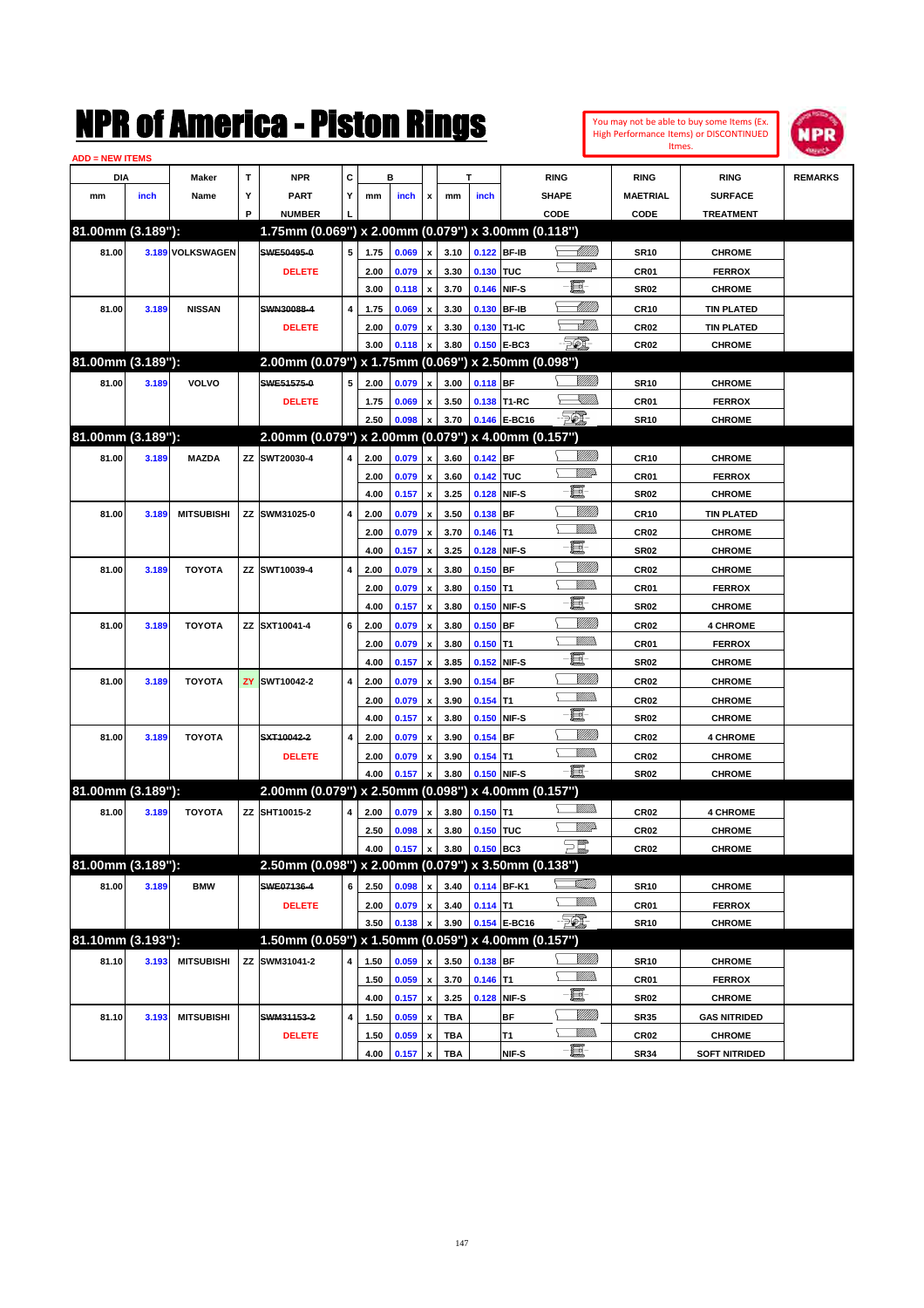|                        |       |                   |   | NMK OI AMCMICA - MISTON KINGS                       |                         |      |       |                           |      |             |                     |                                                                                                                                                                                                                                                                                                                                                                                             |                 |                  | You may not be able to buy some Items (Ex.<br>High Performance Items) or DISCONTINUED<br>Itmes. | NPR            |
|------------------------|-------|-------------------|---|-----------------------------------------------------|-------------------------|------|-------|---------------------------|------|-------------|---------------------|---------------------------------------------------------------------------------------------------------------------------------------------------------------------------------------------------------------------------------------------------------------------------------------------------------------------------------------------------------------------------------------------|-----------------|------------------|-------------------------------------------------------------------------------------------------|----------------|
| <b>ADD = NEW ITEMS</b> |       |                   |   |                                                     |                         |      |       |                           |      |             |                     |                                                                                                                                                                                                                                                                                                                                                                                             |                 |                  |                                                                                                 |                |
| DIA                    |       | Maker             | T | <b>NPR</b>                                          | $\mathbf c$             |      | в     |                           |      | т           |                     | <b>RING</b>                                                                                                                                                                                                                                                                                                                                                                                 |                 | <b>RING</b>      | <b>RING</b>                                                                                     | <b>REMARKS</b> |
| mm                     | inch  | Name              | Υ | <b>PART</b>                                         | Υ                       | mm   | inch  | x                         | mm   | inch        |                     | <b>SHAPE</b>                                                                                                                                                                                                                                                                                                                                                                                |                 | <b>MAETRIAL</b>  | <b>SURFACE</b>                                                                                  |                |
|                        |       |                   | P | <b>NUMBER</b>                                       |                         |      |       |                           |      |             |                     | CODE                                                                                                                                                                                                                                                                                                                                                                                        |                 | CODE             | <b>TREATMENT</b>                                                                                |                |
| 81.10mm (3.193"):      |       |                   |   | 2.00mm (0.079") x 2.00mm (0.079") x 4.00mm (0.157") |                         |      |       |                           |      |             |                     |                                                                                                                                                                                                                                                                                                                                                                                             |                 |                  |                                                                                                 |                |
| 81.10                  | 3.193 | <b>MITSUBISHI</b> |   | ZZ SWM31040-2                                       | 4                       | 2.00 | 0.079 | $\pmb{\mathsf{x}}$        | 3.50 | 0.138 BF    |                     |                                                                                                                                                                                                                                                                                                                                                                                             | <u>Millitt</u>  | CR <sub>02</sub> | <b>CHROME</b>                                                                                   |                |
|                        |       |                   |   |                                                     |                         | 2.00 | 0.079 | $\pmb{\mathsf{x}}$        | 3.70 | $0.146$ T1  |                     | 977777.                                                                                                                                                                                                                                                                                                                                                                                     |                 | CR <sub>01</sub> | <b>FERROX</b>                                                                                   |                |
|                        |       |                   |   |                                                     |                         | 4.00 | 0.157 | $\pmb{\mathsf{x}}$        | 3.25 | 0.128 NIF-S |                     | E.                                                                                                                                                                                                                                                                                                                                                                                          |                 | SR <sub>02</sub> | <b>CHROME</b>                                                                                   |                |
| 81.25mm (3.199"):      |       |                   |   | 1.00mm (0.039") x 1.00mm (0.039") x 1.50mm (0.059") |                         |      |       |                           |      |             |                     |                                                                                                                                                                                                                                                                                                                                                                                             |                 |                  |                                                                                                 |                |
| 81.25                  | 3.199 | <b>TOYOTA</b>     |   | ZZ SWT10232-3                                       | 4                       | 1.00 | 0.039 | $\pmb{\mathsf{x}}$        | 2.90 |             | 0.114 BF-IB         |                                                                                                                                                                                                                                                                                                                                                                                             | <u> UMM</u>     | <b>SR34</b>      | <b>GAS NITRIDED</b>                                                                             |                |
|                        |       |                   |   |                                                     |                         | 1.00 | 0.039 | x                         | 2.50 | 0.098 TUC   |                     | <u>VMD</u>                                                                                                                                                                                                                                                                                                                                                                                  |                 | SR <sub>08</sub> | <b>FERROX</b>                                                                                   |                |
|                        |       |                   |   |                                                     |                         | 1.50 | 0.059 | $\pmb{\mathsf{x}}$        | 1.95 |             | 0.077 NIF-H         | $\begin{picture}(20,20) \put(0,0){\dashbox{0.5}(20,0){ }} \put(15,0){\circle{10}} \put(25,0){\circle{10}} \put(25,0){\circle{10}} \put(25,0){\circle{10}} \put(25,0){\circle{10}} \put(25,0){\circle{10}} \put(25,0){\circle{10}} \put(25,0){\circle{10}} \put(25,0){\circle{10}} \put(25,0){\circle{10}} \put(25,0){\circle{10}} \put(25,0){\circle{10}} \put(25,0){\circle{10}} \put(25,$ |                 | SR <sub>02</sub> | <b>CHROME</b>                                                                                   |                |
| 81.25mm (3.199"):      |       |                   |   | 1.00mm (0.039") x 1.00mm (0.039") x 2.00mm (0.079") |                         |      |       |                           |      |             |                     |                                                                                                                                                                                                                                                                                                                                                                                             |                 |                  |                                                                                                 |                |
| 81.25                  | 3.199 | <b>TOYOTA</b>     |   | ZZ SDT10268-3                                       | 4                       | 1.00 | 0.039 | $\pmb{\mathsf{x}}$        | 2.90 |             | 0.114 BF-IB         |                                                                                                                                                                                                                                                                                                                                                                                             | <u> Millitt</u> | <b>SR34</b>      | <b>GAS NITRIDED</b>                                                                             |                |
| <b>ADD</b>             |       |                   |   |                                                     |                         | 1.00 | 0.039 | $\pmb{\mathsf{x}}$        | 2.50 | 0.098 TUC   |                     | <u>VMD</u>                                                                                                                                                                                                                                                                                                                                                                                  |                 | SR <sub>08</sub> | <b>FERROX</b>                                                                                   |                |
|                        |       |                   |   |                                                     |                         | 2.00 | 0.079 | $\boldsymbol{\mathsf{x}}$ | 2.75 |             | 0.108 E-BC16        | -501                                                                                                                                                                                                                                                                                                                                                                                        |                 | <b>SR34</b>      | <b>GAS NITRIDED</b>                                                                             |                |
| 81.25mm (3.199"):      |       |                   |   | 1.00mm (0.039") x 1.20mm (0.047") x 2.00mm (0.079") |                         |      |       |                           |      |             |                     |                                                                                                                                                                                                                                                                                                                                                                                             |                 |                  |                                                                                                 |                |
| 81.25                  | 3.199 | <b>HYUNDAI</b>    |   | ZZ SWG30059-1                                       | 4                       | 1.00 | 0.039 | $\pmb{\mathsf{x}}$        | 2.70 |             | 0.106 BF-IB         |                                                                                                                                                                                                                                                                                                                                                                                             | <u> MMM</u>     | <b>SR35</b>      | <b>GAS NITRIDED</b>                                                                             |                |
|                        |       |                   |   |                                                     |                         | 1.20 | 0.047 | $\pmb{\mathsf{x}}$        | 3.15 |             | 0.124 TUC-RB        |                                                                                                                                                                                                                                                                                                                                                                                             | <u>UMP</u>      | <b>CR10</b>      | <b>FERROX</b>                                                                                   |                |
|                        |       |                   |   |                                                     |                         | 2.00 | 0.079 | $\boldsymbol{\mathsf{x}}$ | 2.20 | 0.087       | NIF-H               | <b>The Control</b>                                                                                                                                                                                                                                                                                                                                                                          |                 | <b>SR34</b>      | <b>SOFT NITRIDED</b>                                                                            |                |
| 81.25                  | 3.199 | <b>HYUNDAI</b>    |   | ZZ SDG30065-1                                       | 4                       | 1.00 | 0.039 | $\pmb{\mathsf{x}}$        | 2.70 |             | 0.106 BF-IB         |                                                                                                                                                                                                                                                                                                                                                                                             | <u>UMM</u>      | <b>SR35</b>      | <b>GAS NITRIDED</b>                                                                             |                |
|                        |       |                   |   |                                                     |                         | 1.20 | 0.047 | $\pmb{\mathsf{x}}$        | 3.15 |             | 0.124 TUC-RB        |                                                                                                                                                                                                                                                                                                                                                                                             | <u>UMP</u>      | <b>CR10</b>      | <b>FERROX</b>                                                                                   |                |
|                        |       |                   |   |                                                     |                         | 2.00 | 0.079 | $\mathbf{x}$              | 2.75 |             | 0.108 E-BC16        | FØ.                                                                                                                                                                                                                                                                                                                                                                                         |                 | <b>SR34</b>      | <b>SOFT NITRIDED</b>                                                                            |                |
| 81.25mm (3.199"):      |       |                   |   | 1.00mm (0.039") x 1.20mm (0.047") x 2.80mm (0.110") |                         |      |       |                           |      |             |                     |                                                                                                                                                                                                                                                                                                                                                                                             |                 |                  |                                                                                                 |                |
| 81.25                  | 3.199 | <b>HI PERFORM</b> |   | 21-GNH08125                                         | 1                       | 1.00 | 0.039 | $\pmb{\mathsf{x}}$        | 3.10 | $0.122$ BF  |                     |                                                                                                                                                                                                                                                                                                                                                                                             | <u>Millitti</u> | <b>SR34</b>      | <b>GAS NITRIDED</b>                                                                             |                |
|                        |       |                   |   |                                                     |                         | 1.20 | 0.047 | $\pmb{\mathsf{x}}$        | 3.40 | 0.134 TUH   |                     |                                                                                                                                                                                                                                                                                                                                                                                             | <u>Mille</u>    | CR <sub>01</sub> | <b>FERROX</b>                                                                                   |                |
|                        |       |                   |   |                                                     |                         | 2.80 | 0.110 | $\boldsymbol{\mathsf{x}}$ | 3.10 |             | 0.122 NIF-H         | $\begin{picture}(20,20) \put(0,0){\dashbox{0.5}(20,0){ }} \put(15,0){\circle{10}} \put(25,0){\circle{10}} \put(25,0){\circle{10}} \put(25,0){\circle{10}} \put(25,0){\circle{10}} \put(25,0){\circle{10}} \put(25,0){\circle{10}} \put(25,0){\circle{10}} \put(25,0){\circle{10}} \put(25,0){\circle{10}} \put(25,0){\circle{10}} \put(25,0){\circle{10}} \put(25,0){\circle{10}} \put(25,$ |                 | <b>SR34</b>      | <b>SOFT NITRIDED</b>                                                                            |                |
| 81.25                  | 3.199 | <b>HONDA</b>      |   | ZZ SWH30373-1                                       | 4                       | 1.00 | 0.039 | $\pmb{\mathsf{x}}$        | 3.10 |             | 0.122 BF-IB         |                                                                                                                                                                                                                                                                                                                                                                                             | <u> UMM</u>     | <b>SR10</b>      | <b>CHROME</b>                                                                                   |                |
|                        |       |                   |   |                                                     |                         | 1.20 | 0.047 | $\pmb{\mathsf{x}}$        | 3.30 |             | <b>0.130 ES-TUC</b> | <u>VMP</u>                                                                                                                                                                                                                                                                                                                                                                                  |                 | CR <sub>01</sub> | <b>FERROX</b>                                                                                   |                |
|                        |       |                   |   |                                                     |                         | 2.80 | 0.110 | x                         | 2.70 |             | 0.106 NIF-S         | -6                                                                                                                                                                                                                                                                                                                                                                                          |                 | <b>SR02</b>      | <b>CHROME</b>                                                                                   |                |
| 81.25mm (3.199"):      |       |                   |   | 1.20mm (0.047") x 1.00mm (0.039") x 2.00mm (0.079") |                         |      |       |                           |      |             |                     |                                                                                                                                                                                                                                                                                                                                                                                             |                 |                  |                                                                                                 |                |
| 81.25                  | 3.199 | <b>TOYOTA</b>     |   | ZZ SDT10257-3                                       | 4                       | 1.20 | 0.047 | $\pmb{\mathsf{x}}$        | 2.90 |             | 0.114 BF-IB         | <u> UMM</u>                                                                                                                                                                                                                                                                                                                                                                                 |                 | <b>SR35</b>      | <b>GAS NITRIDED</b>                                                                             |                |
|                        |       |                   |   |                                                     |                         | 1.00 | 0.039 | $\pmb{\mathsf{x}}$        | 2.50 | 0.098 TUC   |                     | <u>MM</u>                                                                                                                                                                                                                                                                                                                                                                                   |                 | CR01             | <b>FERROX</b>                                                                                   |                |
|                        |       |                   |   |                                                     |                         | 2.00 | 0.079 | x                         | 2.75 |             | 0.108 E-BC16        | <b>FOX</b>                                                                                                                                                                                                                                                                                                                                                                                  |                 | <b>SR34</b>      | <b>SOFT NITRIDED</b>                                                                            |                |
| 81.25mm (3.199"):      |       |                   |   | 1.20mm (0.047") x 1.20mm (0.047") x 2.00mm (0.079") |                         |      |       |                           |      |             |                     |                                                                                                                                                                                                                                                                                                                                                                                             |                 |                  |                                                                                                 |                |
| 81.25                  | 3.199 | <b>HONDA</b>      |   | ZY SWH30484-1                                       | $\overline{\mathbf{4}}$ | 1.20 | 0.047 | $\mathbf{x}$              | 2.45 | 0.096 BF-IB |                     | <u> UMM</u>                                                                                                                                                                                                                                                                                                                                                                                 |                 | <b>SR10</b>      | <b>CHROME</b>                                                                                   |                |
|                        |       |                   |   |                                                     |                         | 1.20 | 0.047 | $\pmb{\mathsf{x}}$        | 3.40 | 0.134 TUC   |                     | <u>WW</u> A                                                                                                                                                                                                                                                                                                                                                                                 |                 | CR01             | <b>FERROX</b>                                                                                   |                |
|                        |       |                   |   |                                                     |                         | 2.00 | 0.079 | $\pmb{\mathsf{x}}$        | 2.50 |             | 0.098 NIF-H         | æ                                                                                                                                                                                                                                                                                                                                                                                           |                 | SR34             | <b>SOFT NITRIDED</b>                                                                            |                |
| 81.25                  | 3.199 | <b>DAEWOO</b>     |   | ZZ SWD20012-3                                       | 4                       | 1.20 | 0.047 | $\pmb{\mathsf{x}}$        | 2.90 |             | 0.114 BF-IB         | <u> Millitt</u>                                                                                                                                                                                                                                                                                                                                                                             |                 | <b>SR35</b>      | <b>GAS NITRIDED</b>                                                                             |                |
|                        |       |                   |   |                                                     |                         | 1.20 | 0.047 | $\pmb{\mathsf{x}}$        | 3.20 | 0.126 TUC   |                     | <u>Willia</u>                                                                                                                                                                                                                                                                                                                                                                               |                 | CR01             | <b>FERROX</b>                                                                                   |                |
|                        |       |                   |   |                                                     |                         | 2.00 | 0.079 | $\pmb{\mathsf{x}}$        | 3.00 |             | 0.118 NIF-H         | $\frac{1}{2}$                                                                                                                                                                                                                                                                                                                                                                               |                 | SR02             | <b>CHROME</b>                                                                                   |                |
| 81.25                  | 3.199 | <b>GMC</b>        |   | ZZ SWG10035-3                                       | 4                       | 1.20 | 0.047 | $\pmb{\mathsf{x}}$        | 3.10 | $0.122$ BF  |                     |                                                                                                                                                                                                                                                                                                                                                                                             | <u>VIIII)</u>   | <b>SR35</b>      | <b>GAS NITRIDED</b>                                                                             |                |
|                        |       |                   |   |                                                     |                         | 1.20 | 0.047 | $\pmb{\mathsf{x}}$        | 3.00 | $0.118$ T1  |                     | <u>MM)</u>                                                                                                                                                                                                                                                                                                                                                                                  |                 | CR01             | <b>FERROX</b>                                                                                   |                |
|                        |       |                   |   |                                                     |                         | 2.00 | 0.079 | $\pmb{\mathsf{x}}$        | 3.00 |             | 0.118 NIF-H         | $\frac{1}{2}$                                                                                                                                                                                                                                                                                                                                                                               |                 | <b>SR02</b>      | <b>CHROME</b>                                                                                   |                |
| 81.25                  | 3.199 | <b>GMC</b>        |   | ZZ SWG10056-3                                       | 4                       | 1.20 | 0.047 | $\pmb{\mathsf{x}}$        | 3.10 | $0.122$ BF  |                     |                                                                                                                                                                                                                                                                                                                                                                                             | <u>VIIII)</u>   | <b>SR35</b>      | <b>GAS NITRIDED</b>                                                                             |                |
|                        |       |                   |   |                                                     |                         | 1.20 | 0.047 | $\pmb{\mathsf{x}}$        | 3.20 | 0.126 TUC   |                     | <u>Willia</u>                                                                                                                                                                                                                                                                                                                                                                               |                 | CR01             | <b>FERROX</b>                                                                                   |                |
|                        |       |                   |   |                                                     |                         | 2.00 | 0.079 | x                         | 2.75 |             | 0.108 NIF-H         | $\begin{picture}(20,20) \put(0,0){\dashbox{0.5}(20,0){ }} \put(15,0){\circle{10}} \put(25,0){\circle{10}} \put(25,0){\circle{10}} \put(25,0){\circle{10}} \put(25,0){\circle{10}} \put(25,0){\circle{10}} \put(25,0){\circle{10}} \put(25,0){\circle{10}} \put(25,0){\circle{10}} \put(25,0){\circle{10}} \put(25,0){\circle{10}} \put(25,0){\circle{10}} \put(25,0){\circle{10}} \put(25,$ |                 | SR34             | <b>SOFT NITRIDED</b>                                                                            |                |
| 81.25mm (3.199"):      |       |                   |   | 1.20mm (0.047") x 1.20mm (0.047") x 2.50mm (0.098") |                         |      |       |                           |      |             |                     |                                                                                                                                                                                                                                                                                                                                                                                             |                 |                  |                                                                                                 |                |
| 81.25                  | 3.199 | <b>HYUNDAI</b>    |   | ZZ SWG30040-1                                       | 4                       | 1.20 | 0.047 | x                         | 3.30 | 0.130 BF-IB |                     |                                                                                                                                                                                                                                                                                                                                                                                             |                 | <b>SR10</b>      | <b>CHROME</b>                                                                                   |                |
|                        |       |                   |   |                                                     |                         | 1.20 | 0.047 | $\pmb{\mathsf{x}}$        | 3.40 | 0.134 TUC   |                     | <u>WW</u> A                                                                                                                                                                                                                                                                                                                                                                                 |                 | CR01             | <b>FERROX</b>                                                                                   |                |
|                        |       |                   |   |                                                     |                         | 2.50 | 0.098 | $\mathbf{x}$              | 2.85 | 0.112 NIF-S |                     | $-\blacksquare$                                                                                                                                                                                                                                                                                                                                                                             |                 | <b>SR02</b>      | <b>CHROME</b>                                                                                   |                |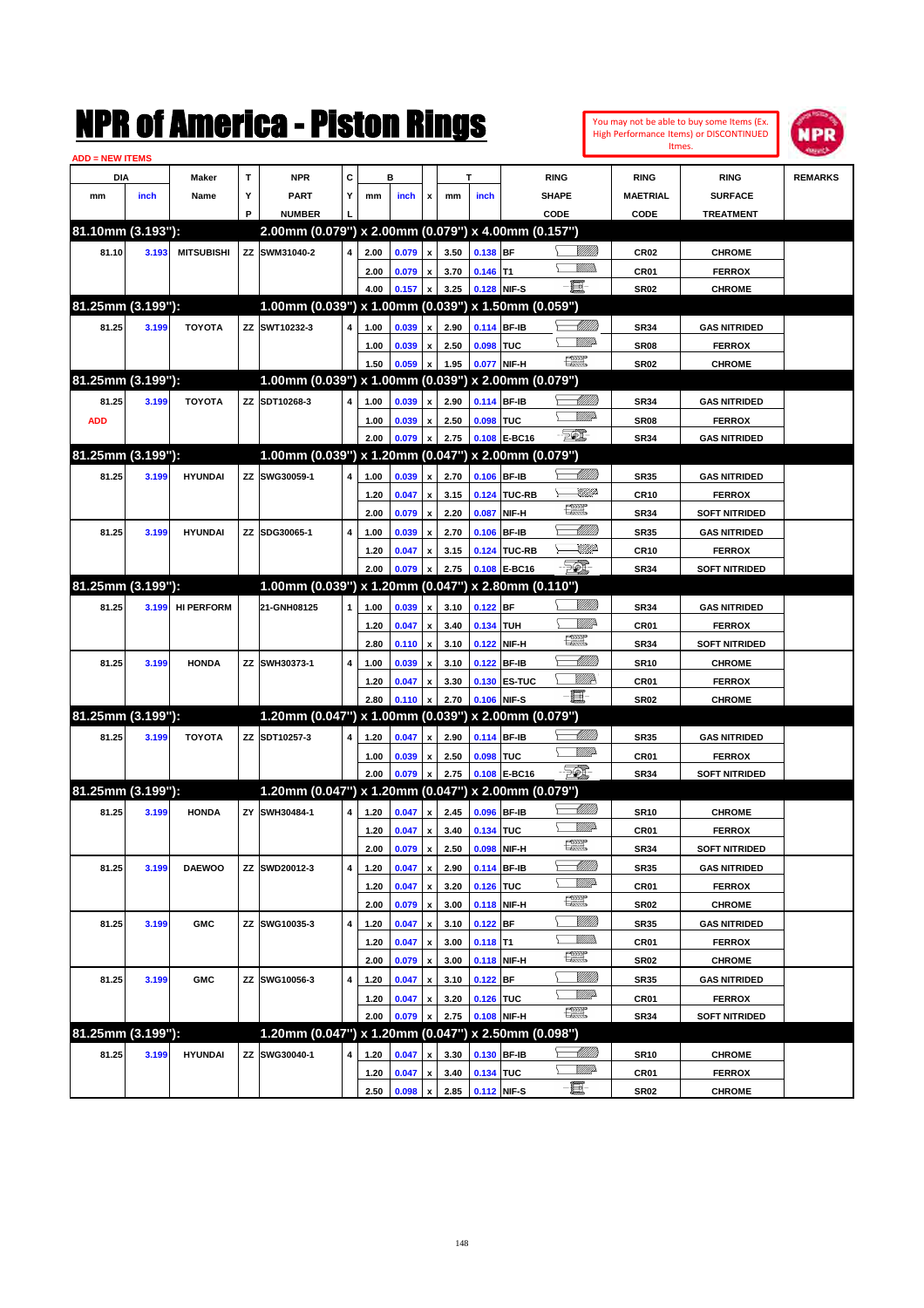| You may not be able to buy some Items (Ex. |
|--------------------------------------------|
| High Performance Items) or DISCONTINUED    |
| Itmes.                                     |



| <b>ADD = NEW ITEMS</b> |       |                   |   |                                                     |                         |      |       |                           |      |             |              |                 |                 |                      |                |
|------------------------|-------|-------------------|---|-----------------------------------------------------|-------------------------|------|-------|---------------------------|------|-------------|--------------|-----------------|-----------------|----------------------|----------------|
| DIA                    |       | <b>Maker</b>      | T | <b>NPR</b>                                          | C                       |      | в     |                           |      | T           |              | <b>RING</b>     | <b>RING</b>     | <b>RING</b>          | <b>REMARKS</b> |
| mm                     | inch  | Name              | Υ | <b>PART</b>                                         | Y                       | mm   | inch  | x                         | mm   | inch        |              | <b>SHAPE</b>    | <b>MAETRIAL</b> | <b>SURFACE</b>       |                |
|                        |       |                   | P | <b>NUMBER</b>                                       |                         |      |       |                           |      |             |              | CODE            | CODE            | <b>TREATMENT</b>     |                |
| 81.25mm (3.199"):      |       |                   |   | 1.20mm (0.047") x 1.20mm (0.047") x 2.80mm (0.110") |                         |      |       |                           |      |             |              |                 |                 |                      |                |
| 81.25                  | 3.199 | <b>MITSUBISHI</b> |   | ZZ SWM31079-1                                       | $\overline{\mathbf{4}}$ | 1.20 | 0.047 | $\pmb{\mathsf{x}}$        | 3.20 | $0.126$ BF  |              | <u>VIIII)</u>   | <b>SR10</b>     | <b>CHROME</b>        |                |
|                        |       |                   |   |                                                     |                         | 1.20 | 0.047 | $\pmb{\mathsf{x}}$        | 3.60 | $0.142$ T1  |              |                 | CR01            | <b>FERROX</b>        |                |
|                        |       |                   |   |                                                     |                         | 2.80 | 0.110 | $\pmb{\mathsf{x}}$        | 2.70 |             | 0.106 NIF-S  | e               | <b>SR02</b>     | <b>CHROME</b>        |                |
| 81.25                  | 3.199 | <b>MITSUBISHI</b> |   | SWM31085-1                                          | $\overline{\mathbf{4}}$ | 1.20 | 0.047 | x                         | 2.90 | 0.114 BF    |              | <u>MMM</u>      | <b>SR35</b>     | <b>GAS NITRIDED</b>  |                |
|                        |       |                   |   |                                                     |                         | 1.20 | 0.047 | x                         | 3.60 | $0.142$ T1  |              | VMM)            | <b>CR02</b>     | <b>CHROME</b>        |                |
|                        |       |                   |   |                                                     |                         | 2.80 | 0.110 | $\pmb{\mathsf{x}}$        | 2.80 | 0.110 NIF-S |              | e               | <b>SR34</b>     | <b>SOFT NITRIDED</b> |                |
| 81.25                  | 3.199 | <b>MITSUBISHI</b> |   | ZZ SWM31163-1                                       | 6                       | 1.20 | 0.047 | x                         | 3.20 | 0.114 BF    |              | <u>MMM</u>      | <b>SR10</b>     | <b>CHROME</b>        |                |
|                        |       |                   |   |                                                     |                         | 1.20 | 0.047 | x                         | 3.60 | $0.142$ T1  |              | .<br>VMD        | CR01            | <b>FERROX</b>        |                |
|                        |       |                   |   |                                                     |                         | 2.80 | 0.110 | x                         | 2.70 | 0.106 NIF-S |              | -E.             | <b>SR02</b>     | <b>CHROME</b>        |                |
| 81.25mm (3.199"):      |       |                   |   | 1.20mm (0.047") x 1.50mm (0.059") x 2.00mm (0.079") |                         |      |       |                           |      |             |              |                 |                 |                      |                |
| 81.25                  |       | 3.199 VOLKSWAGEN  |   | SWE50754-1                                          | $\overline{\mathbf{4}}$ | 1.20 | 0.047 | x                         | 3.00 | 0.118 BF-IB |              | <u> Millito</u> | <b>SR35</b>     | <b>GAS NITRIDED</b>  |                |
|                        |       |                   |   | <b>DELETE</b>                                       |                         | 1.50 | 0.059 | $\pmb{\mathsf{x}}$        | 3.40 | 0.134 TUC   |              | <u>WW</u>       | CR01            | <b>FERROX</b>        |                |
|                        |       |                   |   |                                                     |                         | 2.00 | 0.079 | $\pmb{\mathsf{x}}$        | 2.80 |             | 0.110 NIF-S  | -E.             | <b>SR34</b>     | <b>SOFT NITRIDED</b> |                |
| 81.25mm (3.199"):      |       |                   |   | 1.20mm (0.047") x 1.50mm (0.059") x 2.80mm (0.110") |                         |      |       |                           |      |             |              |                 |                 |                      |                |
| 81.25                  | 3.199 | <b>HONDA</b>      |   | ZZ SWH30375-1                                       | 4                       | 1.20 | 0.047 | $\pmb{\mathsf{x}}$        | 3.10 | $0.122$ BF  |              | <u>Milli</u> k  | <b>SR35</b>     | <b>GAS NITRIDED</b>  |                |
|                        |       |                   |   |                                                     |                         | 1.50 | 0.059 | x                         | 3.20 |             | 0.126 ES-TUC | ₩₩              | <b>CR10</b>     | <b>CHROME</b>        |                |
|                        |       |                   |   |                                                     |                         | 2.80 | 0.110 | $\pmb{\mathsf{x}}$        | 2.80 |             | 0.110 NIF-S  | ·ii             | <b>SR34</b>     | <b>SOFT NITRIDED</b> |                |
| 81.25                  | 3.199 | <b>HONDA</b>      |   | SWH30396-1                                          | 4                       | 1.20 | 0.047 | x                         | 3.10 | $0.122$ BF  |              | <u>MMM</u>      | <b>SR35</b>     | <b>GAS NITRIDED</b>  |                |
|                        |       |                   |   | <b>DELETE</b>                                       |                         | 1.50 | 0.059 | x                         | 3.20 |             | 0.126 ES-TUC | ₩₩              | <b>CR10</b>     | <b>CHROME</b>        |                |
|                        |       |                   |   |                                                     |                         | 2.80 | 0.110 | $\boldsymbol{\mathsf{x}}$ | 3.05 |             | 0.120 NIF-S  | e.              | <b>SR02</b>     | <b>CHROME</b>        |                |
| 81.25                  | 3.199 | <b>TOYOTA</b>     |   | ZZ SWT10150-1                                       | 4                       | 1.20 | 0.047 | x                         | 2.90 | 0.114 BF    |              | <u>MMM</u>      | <b>SR35</b>     | <b>GAS NITRIDED</b>  |                |
|                        |       |                   |   |                                                     |                         | 1.50 | 0.059 | x                         | 3.40 |             | 0.134 ES-TUC | ₩₩              | <b>CR02</b>     | <b>CHROME</b>        |                |
|                        |       |                   |   |                                                     |                         | 2.80 | 0.110 | x                         | 2.80 | 0.110 NIF-S |              | -8              | <b>SR34</b>     | <b>SOFT NITRIDED</b> |                |
| 81.25mm (3.199"):      |       |                   |   | 1.20mm (0.047") x 1.50mm (0.059") x 3.00mm (0.118") |                         |      |       |                           |      |             |              |                 |                 |                      |                |
| 81.25                  | 3.199 | <b>TOYOTA</b>     |   | ZZ SWT10156-1                                       | 4                       | 1.20 | 0.047 | x                         | 2.90 | $0.114$ BF  |              | <u>Milli</u> k  | <b>SR35</b>     | <b>GAS NITRIDED</b>  |                |
|                        |       |                   |   |                                                     |                         | 1.50 | 0.059 | x                         | 3.40 | $0.134$ T1  |              | .<br>VMD        | CR01            | <b>FERROX</b>        |                |
|                        |       |                   |   |                                                     |                         | 3.00 | 0.118 | $\pmb{\mathsf{x}}$        | 2.85 | 0.112 NIF-S |              | -8              | <b>SR34</b>     | <b>SOFT NITRIDED</b> |                |
| 81.25mm (3.199"):      |       |                   |   | 1.50mm (0.059") x 1.50mm (0.059") x 2.80mm (0.110") |                         |      |       |                           |      |             |              |                 |                 |                      |                |
| 81.25                  | 3.199 | <b>TOYOTA</b>     |   | SWT10101-1                                          | 4                       | 1.50 | 0.059 | $\boldsymbol{\mathsf{x}}$ | 3.10 | $0.122$ BF  |              | <u>Milli</u>    | <b>SR10</b>     | <b>CHROME</b>        |                |
|                        |       |                   |   | <b>DELETE</b>                                       |                         | 1.50 | 0.059 | $\pmb{\mathsf{x}}$        | 3.50 | 0.138 TUC   |              | <u>Willia</u>   | CR01            | <b>FERROX</b>        |                |
|                        |       |                   |   |                                                     |                         | 2.80 | 0.110 | $\pmb{\mathsf{x}}$        | 2.85 | 0.112 NIF-S |              | e.              | <b>SR02</b>     | <b>CHROME</b>        |                |
| 81.25                  | 3.199 | <b>TOYOTA</b>     |   | ZZ SWT10108-1                                       | 4                       | 1.50 | 0.059 | $\pmb{\mathsf{x}}$        | 3.10 | $0.122$ BF  |              | V <i>MM</i> )   | <b>SR10</b>     | <b>CHROME</b>        |                |
|                        |       |                   |   |                                                     |                         | 1.50 | 0.059 | $\boldsymbol{\mathsf{x}}$ | 3.60 | $0.142$ T1  |              | UM)             | CR01            | <b>FERROX</b>        |                |
|                        |       |                   |   |                                                     |                         | 2.80 | 0.110 | $\pmb{\mathsf{x}}$        | 2.85 | 0.112 NIF-S |              | E               | <b>SR02</b>     | <b>CHROME</b>        |                |
| 81.25                  | 3.199 | <b>TOYOTA</b>     |   | ZZ SWT10145-1                                       | 4                       | 1.50 | 0.059 | x                         | 3.10 | $0.122$ BF  |              | <u>VIIII)</u>   | <b>SR35</b>     | <b>GAS NITRIDED</b>  |                |
|                        |       |                   |   |                                                     |                         | 1.50 | 0.059 | $\pmb{\mathsf{x}}$        | 3.40 |             | 0.134 ES-TUC | <u>VIIIA</u>    | CR02            | <b>CHROME</b>        |                |
|                        |       |                   |   |                                                     |                         | 2.80 | 0.110 | $\pmb{\mathsf{x}}$        | 2.80 |             | 0.110 NIF-S  | E               | SR02            | <b>CHROME</b>        |                |
| 81.25mm (3.199"):      |       |                   |   | 1.50mm (0.059") x 1.50mm (0.059") x 3.00mm (0.118") |                         |      |       |                           |      |             |              |                 |                 |                      |                |
| 81.25                  | 3.199 | <b>KIA</b>        |   | ZZ SWK30030-1                                       | 4                       | 1.50 | 0.059 | x                         | 3.10 | $0.122$ BF  |              | <u>VMM</u>      | SR35            | <b>GAS NITRIDED</b>  |                |
| <b>ADD</b>             |       |                   |   |                                                     |                         | 1.50 | 0.059 | x                         | 3.40 | $0.134$ T1  |              | <u> VMM)</u>    | CR01            | <b>FERROX</b>        |                |
|                        |       |                   |   |                                                     |                         | 3.00 | 0.118 | $\pmb{\mathsf{x}}$        | 2.85 | 0.112 NIF-S |              | e.              | <b>SR34</b>     | <b>SOFT NITRIDED</b> |                |
| 81.25                  | 3.199 | <b>TOYOTA</b>     |   | ZZ SWT10142-1                                       | 4                       | 1.50 | 0.059 | x                         | 2.70 | $0.106$ BF  |              | <u>Milli</u> h  | SR35            | <b>GAS NITRIDED</b>  |                |
|                        |       |                   |   |                                                     |                         | 1.50 | 0.059 | x                         | 3.40 | $0.134$ T1  |              | <u>VMM)</u>     | CR01            | <b>FERROX</b>        |                |
|                        |       |                   |   |                                                     |                         | 3.00 | 0.118 | $\pmb{\mathsf{x}}$        | 2.85 | 0.112 NIF-S |              | -8              | <b>SR34</b>     | <b>SOFT NITRIDED</b> |                |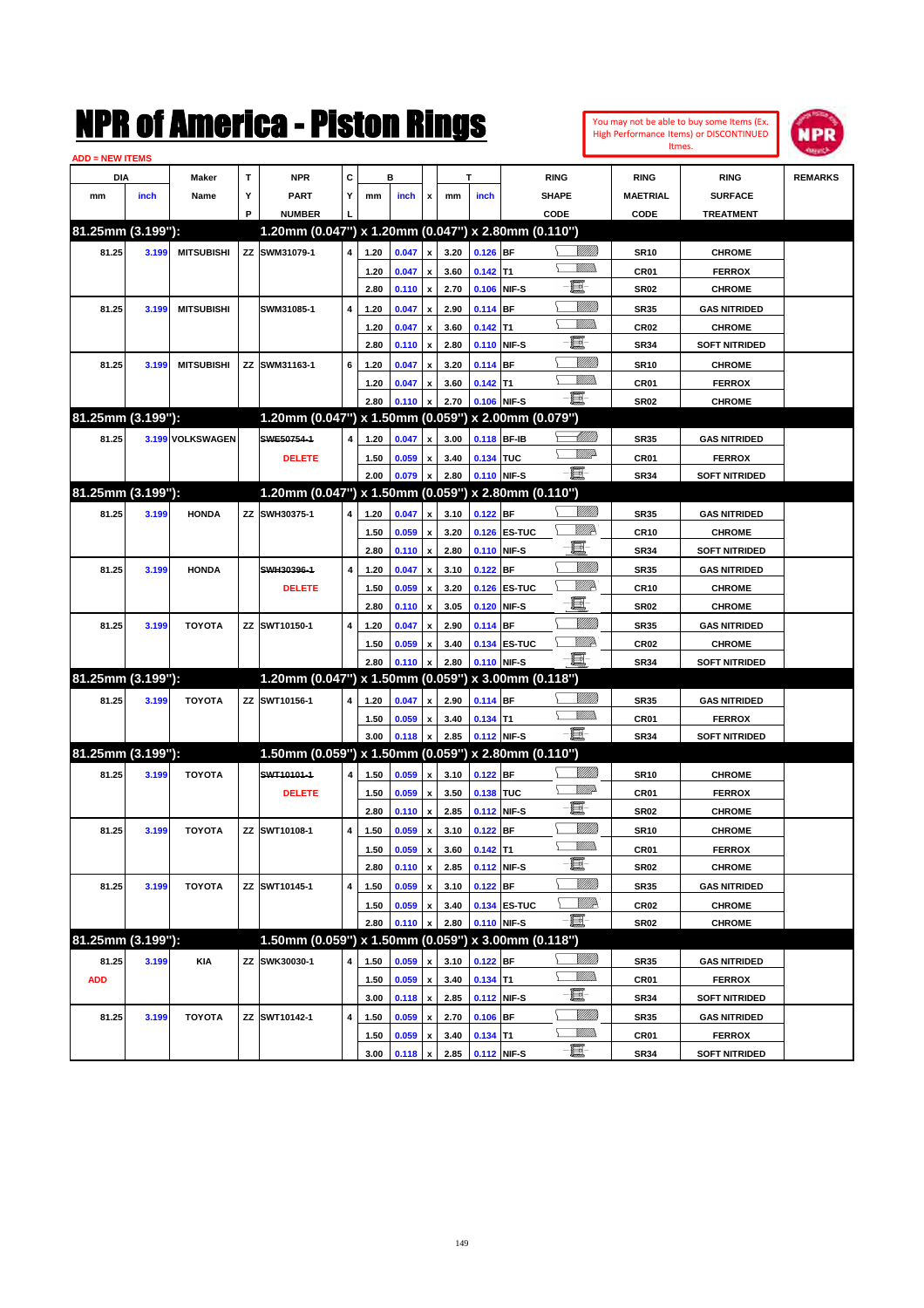| You may not be able to buy some Items (Ex. |
|--------------------------------------------|
| High Performance Items) or DISCONTINUED    |
| Itmes.                                     |



| <b>ADD = NEW ITEMS</b> |       |                  |   |                                                     |   |              |                |                           |              |             |              |                 |                          |                                |                |
|------------------------|-------|------------------|---|-----------------------------------------------------|---|--------------|----------------|---------------------------|--------------|-------------|--------------|-----------------|--------------------------|--------------------------------|----------------|
| DIA                    |       | Maker            | т | <b>NPR</b>                                          | С |              | в              |                           |              | T           |              | <b>RING</b>     | <b>RING</b>              | <b>RING</b>                    | <b>REMARKS</b> |
| mm                     | inch  | Name             | Υ | <b>PART</b>                                         | Y | mm           | inch           | x                         | mm           | inch        |              | <b>SHAPE</b>    | <b>MAETRIAL</b>          | <b>SURFACE</b>                 |                |
|                        |       |                  | P | <b>NUMBER</b>                                       |   |              |                |                           |              |             |              | CODE            | CODE                     | <b>TREATMENT</b>               |                |
| 81.25mm (3.199"):      |       |                  |   | 1.50mm (0.059") x 1.50mm (0.059") x 4.00mm (0.157") |   |              |                |                           |              |             |              |                 |                          |                                |                |
| 81.25                  | 3.199 | <b>MAZDA</b>     |   | ZZ SWT20054-1                                       | 4 | 1.50         | 0.059          | $\pmb{\mathsf{x}}$        | 3.30         | 0.130 BF    |              | <u>Villida</u>  | <b>SR10</b>              | <b>CHROME</b>                  |                |
|                        |       |                  |   |                                                     |   | 1.50         | 0.059          | x                         | 3.50         | 0.138 TUC   |              | <u>VMD</u>      | CR <sub>01</sub>         | <b>FERROX</b>                  |                |
|                        |       |                  |   |                                                     |   | 4.00         | 0.157          | $\pmb{\mathsf{x}}$        | 3.05         | 0.120       | NIF-S        | ·b              | <b>SR02</b>              | <b>CHROME</b>                  |                |
| 81.25                  | 3.199 | <b>TOYOTA</b>    |   | ZZ SWT10080-3                                       | 4 | 1.50         | 0.059          |                           | 3.25         | 0.128       | BF           | <u>Sillilli</u> | <b>SR10</b>              | <b>CHROME</b>                  |                |
|                        |       |                  |   |                                                     |   | 1.50         | 0.059          | $\boldsymbol{\mathsf{x}}$ | 3.65         | 0.144       | T1           |                 | CR <sub>01</sub>         | <b>FERROX</b>                  |                |
|                        |       |                  |   |                                                     |   | 4.00         | 0.157          | x                         | 3.30         | 0.130       | NIF-S        | e.              | <b>SR10</b>              | <b>CHROME</b>                  |                |
| 81.25                  | 3.199 | <b>TOYOTA</b>    |   | ZZ SWT10099-3                                       | 4 | 1.50         | 0.059          | x                         | 3.10         | 0.122       | <b>BF</b>    | <u>Sillilli</u> | <b>SR35</b>              | <b>GAS NITRIDED</b>            |                |
|                        |       |                  |   |                                                     |   | 1.50         | 0.059          | $\boldsymbol{\mathsf{x}}$ | 3.65         | $0.144$ T1  |              |                 | CR <sub>01</sub>         | <b>FERROX</b>                  |                |
|                        |       |                  |   |                                                     |   | 4.00         | 0.157          | x                         | 3.25         | 0.128       | NIF-S        | e.              | <b>SR34</b>              | <b>SOFT NITRIDED</b>           |                |
| 81.25                  | 3.199 | <b>TOYOTA</b>    |   | ZZ SWT10160-3                                       | 4 | 1.50         | 0.059          | x                         | 3.10         | 0.122       | BF           | <u>VIIII)</u>   | <b>SR35</b>              | <b>GAS NITRIDED</b>            |                |
|                        |       |                  |   |                                                     |   | 1.50         | 0.059          | $\boldsymbol{\mathsf{x}}$ | 3.60         | 0.142 TUC   |              | <u>VMD</u>      | CR <sub>02</sub>         | <b>CHROME</b>                  |                |
|                        |       |                  |   |                                                     |   | 4.00         | 0.157          | x                         | 2.85         | 0.112       | NIF-S        | e.              | <b>SR34</b>              | <b>SOFT NITRIDED</b>           |                |
| 81.25                  | 3.199 | <b>TOYOTA</b>    |   | SWT10169-3                                          | 4 | 1.50         | 0.059          | $\boldsymbol{\mathsf{x}}$ | 3.10         | 0.122       | BF           | <u>VIIII)</u>   | <b>SR35</b>              | <b>PVD</b>                     |                |
|                        |       |                  |   | <b>DELETE</b>                                       |   | 1.50         | 0.059          | $\boldsymbol{\mathsf{x}}$ | 3.60         | 0.142 TUC   |              | <u>VMD</u>      | CR <sub>02</sub>         | <b>CHROME</b>                  |                |
|                        |       |                  |   |                                                     |   | 4.00         | 0.157          | $\pmb{\mathsf{x}}$        | 2.55         | 0.100       | NIF-S        | e.              | <b>SR34</b>              | <b>PVD</b>                     |                |
| 81.25                  | 3.199 | <b>TOYOTA</b>    |   | SWT10169-3                                          | 4 | 1.50         | 0.059          | $\boldsymbol{\mathsf{x}}$ | 3.10         | 0.122       | <b>BF</b>    | <u>Villitti</u> | <b>SR35</b>              | <b>GAS NITRIDED</b>            |                |
|                        |       |                  |   |                                                     |   | 1.50         | 0.059          | $\boldsymbol{\mathsf{x}}$ | 3.60         | 0.142 TUC   |              | <u>WW</u> A     | CR <sub>02</sub>         | <b>CHROME</b>                  |                |
|                        |       |                  |   |                                                     |   | 4.00         | 0.157          | $\pmb{\mathsf{x}}$        | 2.55         | 0.100       | NIF-S        | -8              | <b>SR34</b>              | <b>SOFT NITRIDED</b>           |                |
| 81.25mm (3.199"):      |       |                  |   | 1.50mm (0.059") x 1.75mm (0.069") x 2.00mm (0.079") |   |              |                |                           |              |             |              |                 |                          |                                |                |
| 81.25                  |       | 3.199 VOLKSWAGEN |   | SWE50744-1                                          | 4 | 1.50         | 0.059          | x                         | 3.10         | 0.122 BF-IB |              | <u> MM)</u>     | <b>SR10</b>              | <b>CHROME</b>                  |                |
|                        |       |                  |   | <b>DELETE</b>                                       |   | 1.75         | 0.069          | x                         | 3.50         | 0.138 TUC   |              | <u>WW</u> A     | CR <sub>01</sub>         | <b>FERROX</b>                  |                |
|                        |       |                  |   |                                                     |   | 2.00         | 0.079          | $\pmb{\mathsf{x}}$        | 2.80         | 0.110 NIF-S |              | -日              | <b>SR34</b>              | <b>SOFT NITRIDED</b>           |                |
| 81.25mm (3.199"):      |       |                  |   | 1.50mm (0.059") x 1.75mm (0.069") x 3.00mm (0.118") |   |              |                |                           |              |             |              |                 |                          |                                |                |
| 81.25                  |       | 3.199 VOLKSWAGEN |   | SWE50374-1                                          | 4 | 1.50         | 0.059          | $\pmb{\mathsf{x}}$        | 3.10         | 0.122       | <b>BF-IB</b> | <u> MM)</u>     | <b>SR10</b>              | <b>CHROME</b>                  |                |
|                        |       |                  |   | <b>DELETE</b>                                       |   | 1.75         | 0.069          | х                         | 3.30         | 0.130 TUC   |              | <u>WW</u> A     | CR01                     | <b>FERROX</b>                  |                |
|                        |       |                  |   |                                                     |   | 3.00         | 0.118          | $\pmb{\mathsf{x}}$        | 2.90         | 0.114       | NIF-S        | e.              | <b>SR02</b>              | <b>CHROME</b>                  |                |
| 81.25                  |       | 3.199 VOLKSWAGEN |   | SWE50384-1                                          | 4 | 1.50         | 0.059          | $\boldsymbol{\mathsf{x}}$ | 3.10         | 0.122       | <b>BF-IB</b> | <u> UMB</u>     | <b>SR10</b>              | <b>CHROME</b>                  |                |
|                        |       |                  |   | <b>DELETE</b>                                       |   | 1.75         | 0.069          | $\boldsymbol{\mathsf{x}}$ | 3.30         | 0.130       | <b>TUC</b>   | <u>WW</u> A     | CR <sub>01</sub>         | <b>FERROX</b>                  |                |
|                        |       |                  |   |                                                     |   | 3.00         | 0.118          | $\pmb{\mathsf{x}}$        | 2.90         | 0.114       | NIF-S        | e.              | <b>SR02</b>              | <b>CHROME</b>                  |                |
| 81.25                  | 3.199 | VOLVO            |   | SWE51465-1                                          | 5 | 1.50         | 0.059          | $\boldsymbol{\mathsf{x}}$ | 3.10         | 0.122       | <b>BF-IB</b> | <u> UMB</u>     | <b>SR10</b>              | <b>CHROME</b>                  |                |
|                        |       |                  |   | <b>DELETE</b>                                       |   | 1.75         | 0.069          | x                         | 3.50         | 0.138       | <b>TUC</b>   | <u>WW</u> A     | CR <sub>01</sub>         | <b>FERROX</b>                  |                |
|                        |       |                  |   |                                                     |   | 3.00         | 0.118          | $\pmb{\mathsf{x}}$        | 3.00         | 0.118 NIF-S |              | $-\Xi$ -        | SR <sub>02</sub>         | <b>CHROME</b>                  |                |
| 81.25mm (3.199"):      |       |                  |   | 1.50mm (0.059") x 2.00mm (0.079") x 4.00mm (0.157") |   |              |                |                           |              |             |              |                 |                          |                                |                |
| 81.25                  | 3.199 | <b>NISSAN</b>    |   | ZZ SWN30099-3                                       | 4 | 1.50         | 0.059          | x                         | 3.25         | $0.128$ BF  |              | <u>VIIIIn</u>   | <b>SR10</b>              | <b>CHROME</b>                  |                |
|                        |       |                  |   |                                                     |   | 2.00         | 0.079          | x                         | 3.70         | $0.146$ T1  |              | <u>Willida</u>  | CR01                     | <b>FERROX</b>                  |                |
|                        |       |                  |   |                                                     |   | 4.00         | 0.157          | $\pmb{\mathsf{x}}$        | 3.30         | 0.130 NIF-S |              | $-\Xi$          | SR <sub>02</sub>         | <b>CHROME</b>                  |                |
| 81.25mm (3.199"):      |       |                  |   | 1.75mm (0.069") x 2.00mm (0.079") x 3.00mm (0.118") |   |              |                |                           |              |             |              |                 |                          |                                |                |
| 81.25                  |       | 3.199 VOLKSWAGEN |   | SWE50495-1                                          |   | 1.75         |                |                           | 3.10         |             | 0.122 BF-IB  | <u>-MM)</u>     | <b>SR10</b>              |                                |                |
|                        |       |                  |   |                                                     | 5 |              | 0.069          | x                         |              |             |              |                 |                          | <b>CHROME</b>                  |                |
|                        |       |                  |   |                                                     |   | 2.00         |                | $\pmb{\mathsf{x}}$        | 3.30         | 0.130 TUC   |              | <u>WW</u> A     |                          | <b>FERROX</b>                  |                |
|                        |       |                  |   | <b>DELETE</b>                                       |   | 3.00         | 0.079<br>0.118 | x                         | 3.70         | 0.146 NIF-S |              | $-\Xi$          | CR01<br>SR <sub>02</sub> | <b>CHROME</b>                  |                |
| 81.25mm (3.199"):      |       |                  |   | 2.00mm (0.079") x 1.75mm (0.069") x 2.50mm (0.098") |   |              |                |                           |              |             |              |                 |                          |                                |                |
|                        |       | <b>VOLVO</b>     |   | SWE51575-1                                          |   |              |                | x                         |              |             |              | <u>VIIII)</u>   |                          |                                |                |
| 81.25                  | 3.199 |                  |   | <b>DELETE</b>                                       | 5 | 2.00<br>1.75 | 0.079<br>0.069 | $\pmb{\mathsf{x}}$        | 3.00<br>3.50 | $0.118$ BF  | 0.138 T1-RC  | <u>IMM</u>      | <b>SR10</b><br>CR01      | <b>CHROME</b><br><b>FERROX</b> |                |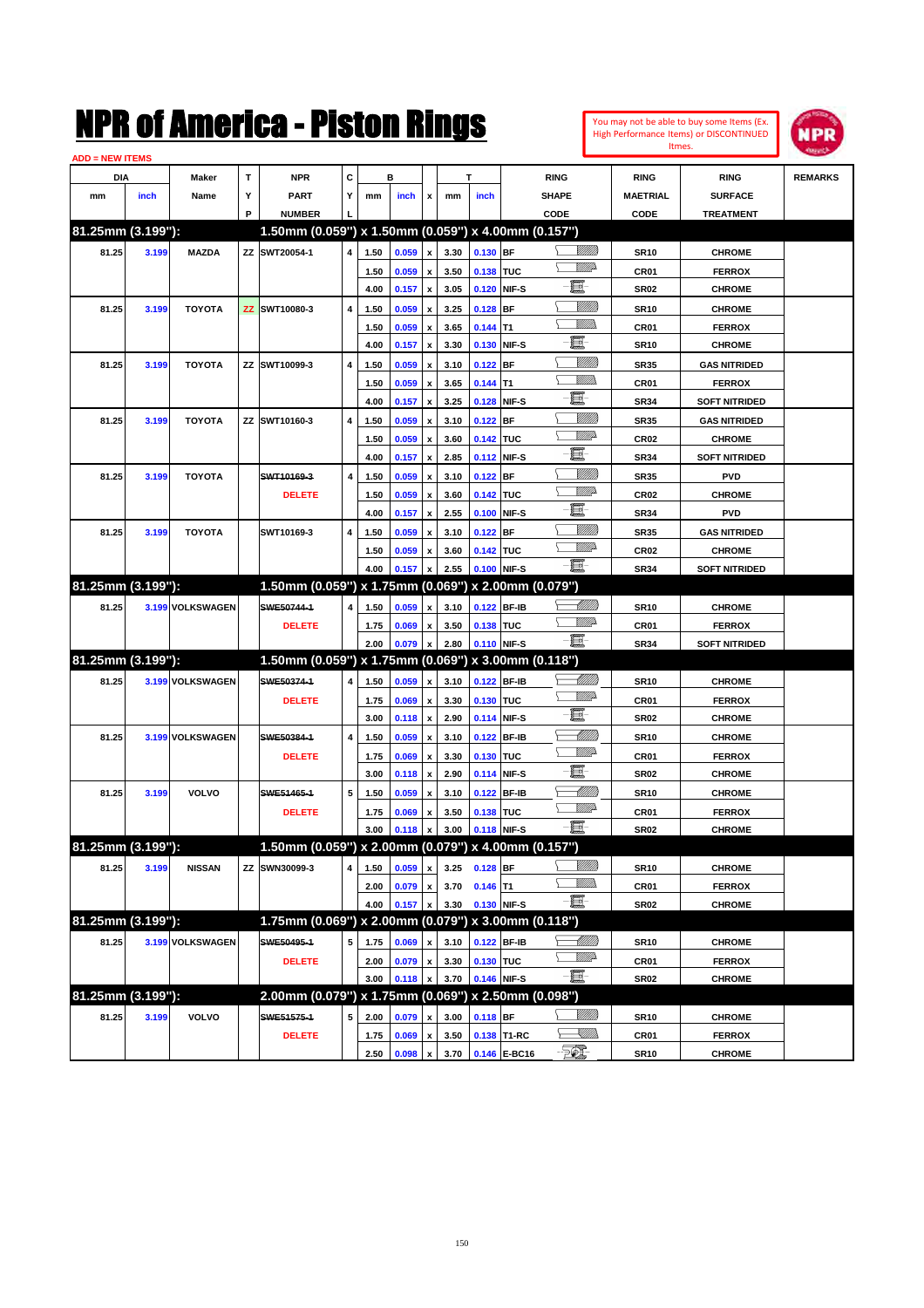|                        |       |                   |           | NMK OI AINCrica - Miston Kings                      |   |      |       |                           |            |             |              |                               |                 |                  | You may not be able to buy some Items (Ex.<br>High Performance Items) or DISCONTINUED | <b>NPR</b>     |
|------------------------|-------|-------------------|-----------|-----------------------------------------------------|---|------|-------|---------------------------|------------|-------------|--------------|-------------------------------|-----------------|------------------|---------------------------------------------------------------------------------------|----------------|
| <b>ADD = NEW ITEMS</b> |       |                   |           |                                                     |   |      |       |                           |            |             |              |                               |                 |                  | Itmes.                                                                                |                |
| DIA                    |       | Maker             | T         | <b>NPR</b>                                          | c |      | в     |                           |            | т           |              | <b>RING</b>                   |                 | <b>RING</b>      | <b>RING</b>                                                                           | <b>REMARKS</b> |
| mm                     | inch  | Name              | Υ         | PART                                                | Y | mm   | inch  | x                         | mm         | inch        |              | <b>SHAPE</b>                  |                 | <b>MAETRIAL</b>  | <b>SURFACE</b>                                                                        |                |
|                        |       |                   | P         | <b>NUMBER</b>                                       |   |      |       |                           |            |             |              | CODE                          |                 | CODE             | <b>TREATMENT</b>                                                                      |                |
| 81.25mm (3.199"):      |       |                   |           | 2.00mm (0.079") x 2.00mm (0.079") x 4.00mm (0.157") |   |      |       |                           |            |             |              |                               |                 |                  |                                                                                       |                |
| 81.25                  | 3.199 | <b>MITSUBISHI</b> |           | ZZ SWM31025-1                                       | 4 | 2.00 | 0.079 | $\mathbf{x}$              | 3.50       | 0.138 BF    |              |                               | <u>Sillilli</u> | <b>CR10</b>      | <b>TIN PLATED</b>                                                                     |                |
|                        |       |                   |           |                                                     |   | 2.00 | 0.079 | $\mathbf{x}$              | 3.70       | $0.146$ T1  |              |                               | <br>Mar         | CR <sub>02</sub> | <b>CHROME</b>                                                                         |                |
|                        |       |                   |           |                                                     |   | 4.00 | 0.157 | x                         | 3.25       | 0.128 NIF-S |              | E                             |                 | <b>SR02</b>      | <b>CHROME</b>                                                                         |                |
| 81.25                  | 3.199 | <b>TOYOTA</b>     | <b>ZY</b> | SWT10042-3                                          | 4 | 2.00 | 0.079 | x                         | 3.90       | $0.154$ BF  |              |                               | <u>Milli</u>    | CR <sub>02</sub> | <b>CHROME</b>                                                                         |                |
|                        |       |                   |           |                                                     |   | 2.00 | 0.079 | x                         | 3.90       | $0.154$ T1  |              |                               | .<br>VMD        | CR <sub>02</sub> | <b>CHROME</b>                                                                         |                |
|                        |       |                   |           |                                                     |   | 4.00 | 0.157 | x                         | 3.80       | 0.150 NIF-S |              | E                             |                 | <b>SR02</b>      | <b>CHROME</b>                                                                         |                |
| 81.25                  | 3.199 | <b>TOYOTA</b>     |           | SXT10042-3                                          | 4 | 2.00 | 0.079 | x                         | 3.90       | $0.154$ BF  |              |                               | <u>Villilli</u> | CR <sub>02</sub> | <b>4 CHROME</b>                                                                       |                |
|                        |       |                   |           | <b>DELETE</b>                                       |   | 2.00 | 0.079 | x                         | 3.90       | $0.154$ T1  |              |                               | <br>Mar         | CR <sub>02</sub> | <b>CHROME</b>                                                                         |                |
|                        |       |                   |           |                                                     |   | 4.00 | 0.157 | x                         | 3.80       | 0.150 NIF-S |              | -8                            |                 | <b>SR02</b>      | <b>CHROME</b>                                                                         |                |
| 81.25mm (3.199"):      |       |                   |           | 2.00mm (0.079") x 2.50mm (0.098") x 4.00mm (0.157") |   |      |       |                           |            |             |              |                               |                 |                  |                                                                                       |                |
| 81.25                  | 3.199 | <b>TOYOTA</b>     |           | ZZ SHT10015-3                                       | 4 | 2.00 | 0.079 | x                         | 3.80       | $0.150$ T1  |              |                               | <br>Villida     | CR <sub>02</sub> | <b>4 CHROME</b>                                                                       |                |
|                        |       |                   |           |                                                     |   | 2.50 | 0.098 | x                         | 3.80       | 0.150 TUC   |              |                               | <u>MM</u> D     | CR <sub>02</sub> | <b>CHROME</b>                                                                         |                |
|                        |       |                   |           |                                                     |   | 4.00 | 0.157 | $\pmb{\mathsf{x}}$        | 3.80       | 0.150 BC3   |              | $\sum_{\ell\ell}$             |                 | <b>CR02</b>      | <b>CHROME</b>                                                                         |                |
| 81.35mm (3.203"):      |       |                   |           | 2.00mm (0.079") x 2.00mm (0.079") x 4.00mm (0.157") |   |      |       |                           |            |             |              |                               |                 |                  |                                                                                       |                |
| 81.35                  | 3.203 | <b>MITSUBISHI</b> |           | ZZ SWM31040-3                                       | 4 | 2.00 | 0.079 | $\mathbf{x}$              | 3.50       | 0.138 BF    |              |                               | <u>MMM</u>      | CR <sub>02</sub> | <b>CHROME</b>                                                                         |                |
|                        |       |                   |           |                                                     |   | 2.00 | 0.079 | $\mathbf{x}$              | 3.70       | $0.146$ T1  |              |                               | <u>MM)</u>      | CR01             | <b>FERROX</b>                                                                         |                |
|                        |       |                   |           |                                                     |   | 4.00 | 0.157 | x                         | 3.25       | 0.128 NIF-S |              | -8                            |                 | <b>SR02</b>      | <b>CHROME</b>                                                                         |                |
| 81.35mm (3.203"):      |       |                   |           | 1.50mm (0.059") x 1.50mm (0.059") x 4.00mm (0.157") |   |      |       |                           |            |             |              |                               |                 |                  |                                                                                       |                |
| 81.35                  | 3.203 | <b>MITSUBISHI</b> | ΖZ        | SWM31041-3                                          | 4 | 1.50 | 0.059 | x                         | 3.50       | $0.138$ BF  |              |                               | <u>Milli</u> k  | <b>SR10</b>      | <b>CHROME</b>                                                                         |                |
|                        |       |                   |           |                                                     |   | 1.50 | 0.059 | x                         | 3.70       | $0.146$ T1  |              |                               | <br>Mar         | CR01             | <b>FERROX</b>                                                                         |                |
|                        |       |                   |           |                                                     |   | 4.00 | 0.157 | $\boldsymbol{\mathsf{x}}$ | 3.25       | 0.128 NIF-S |              | E                             |                 | <b>SR02</b>      | <b>CHROME</b>                                                                         |                |
| 81.35                  | 3.203 | <b>MITSUBISHI</b> |           | SWM31153-3                                          | 4 | 1.50 | 0.059 | x                         | <b>TBA</b> |             | ВF           |                               | <u>VIIII</u>    | <b>SR35</b>      | <b>GAS NITRIDED</b>                                                                   |                |
|                        |       |                   |           | <b>DELETE</b>                                       |   | 1.50 | 0.059 | x                         | <b>TBA</b> |             | Т1           |                               | .<br>VMD        | CR <sub>02</sub> | <b>CHROME</b>                                                                         |                |
|                        |       |                   |           |                                                     |   | 4.00 | 0.157 | X                         | <b>TBA</b> |             | NIF-S        | -8                            |                 | <b>SR34</b>      | <b>SOFT NITRIDED</b>                                                                  |                |
| 81.50mm (3.209"):      |       |                   |           | 1.00mm (0.039") x 1.00mm (0.039") x 1.50mm (0.059") |   |      |       |                           |            |             |              |                               |                 |                  |                                                                                       |                |
| 81.50                  | 3.209 | <b>TOYOTA</b>     | ZZ        | SWT10232-4                                          | 4 | 1.00 | 0.039 | x                         | 2.90       | 0.114 BF-IB |              |                               | <u> UMM</u>     | <b>SR34</b>      | <b>GAS NITRIDED</b>                                                                   |                |
|                        |       |                   |           |                                                     |   | 1.00 | 0.039 | x                         | 2.50       | 0.098 TUC   |              |                               | <u>MMD</u>      | SR <sub>08</sub> | <b>FERROX</b>                                                                         |                |
|                        |       |                   |           |                                                     |   | 1.50 | 0.059 | x                         | 1.95       | 0.077 NIF-H |              | $\frac{1}{2}$                 |                 | <b>SR02</b>      | <b>CHROME</b>                                                                         |                |
| 81.50mm (3.209"):      |       |                   |           | 1.00mm (0.039") x 1.00mm (0.039") x 2.00mm (0.079") |   |      |       |                           |            |             |              |                               |                 |                  |                                                                                       |                |
| 81.50                  | 3.209 | <b>TOYOTA</b>     |           | ZZ SDT10268-4                                       | 4 | 1.00 | 0.039 | x                         | 2.90       | 0.114 BF-IB |              |                               | <u> Milli</u>   | <b>SR34</b>      | <b>GAS NITRIDED</b>                                                                   |                |
| <b>ADD</b>             |       |                   |           |                                                     |   | 1.00 | 0.039 | $\pmb{\mathsf{x}}$        | 2.50       | 0.098 TUC   |              |                               | <u>MM</u>       | <b>SR08</b>      | <b>FERROX</b>                                                                         |                |
|                        |       |                   |           |                                                     |   | 2.00 | 0.079 | x                         | 2.75       |             | 0.108 E-BC16 | -201                          |                 | SR34             | <b>GAS NITRIDED</b>                                                                   |                |
| 81.50                  | 3.209 | <b>HI PERFORM</b> |           | XG3208                                              | 1 | 1.00 | 0.039 | $\pmb{\mathsf{x}}$        | 3.05       | $0.120$ BF  |              |                               | <u>Sillilli</u> | <b>SR10</b>      | <b>CHROME</b>                                                                         |                |
|                        |       |                   |           |                                                     |   | 1.00 | 0.039 | $\pmb{\mathsf{x}}$        | 3.25       | $0.128$ T1  |              | ١                             | <u>Willib</u>   | CR10             | <b>FERROX</b>                                                                         |                |
|                        |       |                   |           |                                                     |   | 2.00 | 0.079 | x                         | 3.20       | 0.126 NIF-S |              | e.                            |                 | <b>SR02</b>      | <b>CHROME</b>                                                                         |                |
| 81.50                  | 3.209 | <b>HI PERFORM</b> |           | <b>XG3208LG</b>                                     | 1 | 1.00 | 0.039 | x                         | 3.05       | $0.120$ BF  |              |                               | <u>Villilli</u> | <b>SR10</b>      | <b>CHROME</b>                                                                         |                |
|                        |       |                   |           |                                                     |   | 1.00 | 0.039 | $\pmb{\mathsf{x}}$        | 3.25       | $0.128$ T1  |              |                               | <u>Willib</u>   | CR10             | <b>FERROX</b>                                                                         |                |
|                        |       |                   |           |                                                     |   | 2.00 | 0.079 | x                         | 3.20       | 0.126 NIF-S |              | e.                            |                 | <b>SR02</b>      | <b>CHROME</b>                                                                         |                |
| 81.50                  | 3.209 | <b>HI PERFORM</b> |           | <b>XGIBN08150</b>                                   | 1 | 1.00 | 0.039 | $\pmb{\mathsf{x}}$        | 3.10       | 0.122 BF-IB |              |                               | <u> Milli</u>   | <b>SR35</b>      | <b>GAS NITRIDED</b>                                                                   |                |
|                        |       |                   |           |                                                     |   | 1.00 | 0.039 | x                         | 3.25       | $0.128$ T1  |              |                               | <u>Willib</u>   | <b>CR10</b>      | <b>FERROX</b>                                                                         |                |
|                        |       |                   |           |                                                     |   | 2.00 | 0.079 | x                         | 2.40       | 0.094 NIF-H |              | $f_{\text{max}}^{\text{max}}$ |                 | SR34             | <b>SOFT NITRIDED</b>                                                                  |                |
| 81.50                  | 3.209 | <b>HI PERFORM</b> |           | <b>XGN3208</b>                                      | 1 | 1.00 | 0.039 | x                         | 3.10       | 0.122 BF-IB |              |                               | <u> Milli</u>   | <b>SR35</b>      | <b>GAS NITRIDED</b>                                                                   |                |
|                        |       |                   |           |                                                     |   | 1.00 | 0.039 | x                         | 3.25       | $0.128$ T1  |              |                               | <u>MMS</u>      | CR10             | <b>FERROX</b>                                                                         |                |
|                        |       |                   |           |                                                     |   | 2.00 | 0.079 | x                         | 2.40       | 0.094 NIF-H |              | æ                             |                 | SR34             | <b>SOFT NITRIDED</b>                                                                  |                |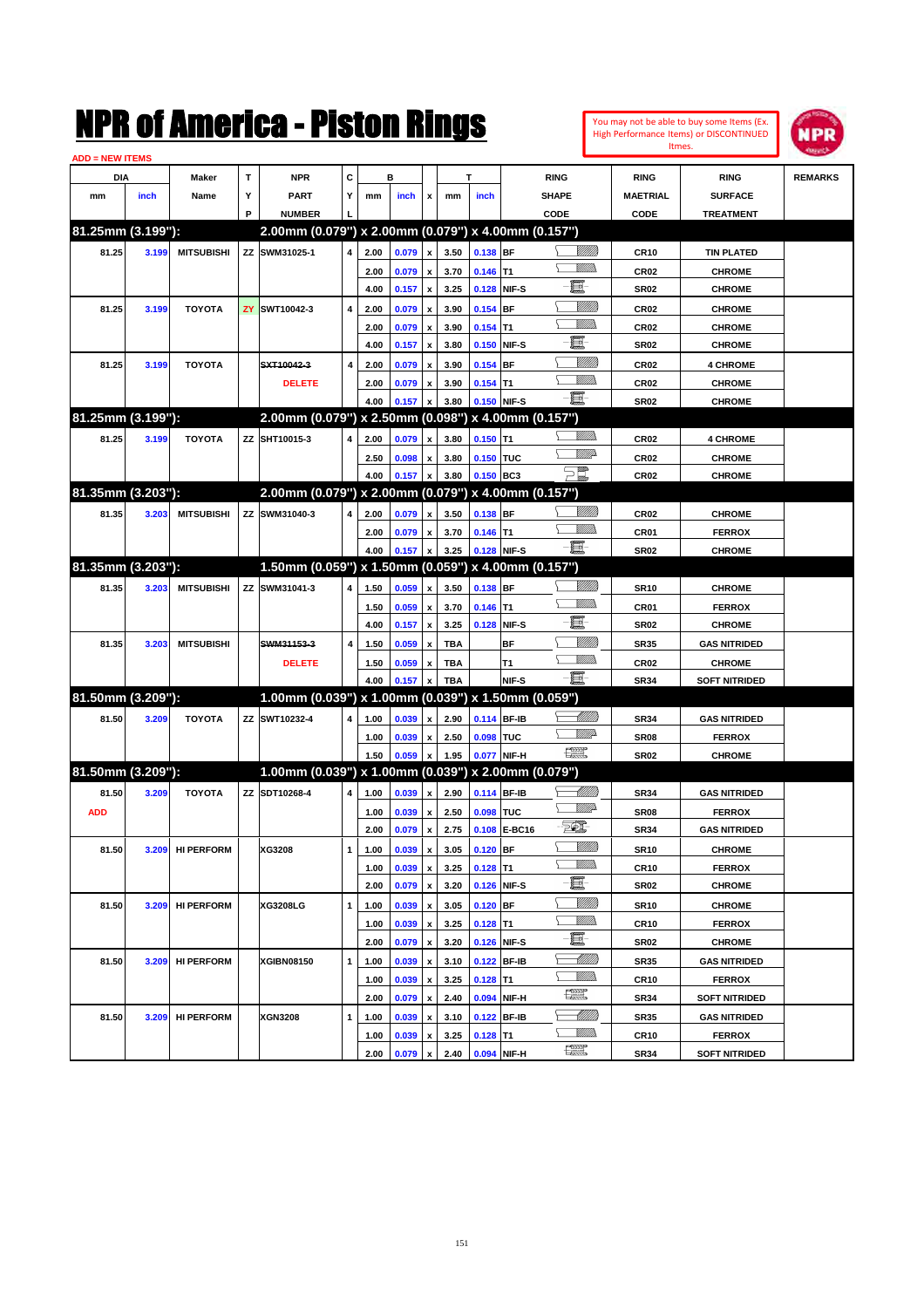| <b>ADD = NEW ITEMS</b> |       |                   |   |                                                     |   |      |                |                    |      |             |                |                   |                  |                      |                |
|------------------------|-------|-------------------|---|-----------------------------------------------------|---|------|----------------|--------------------|------|-------------|----------------|-------------------|------------------|----------------------|----------------|
| DIA                    |       | Maker             | Τ | <b>NPR</b>                                          | С |      | в              |                    | т    |             |                | <b>RING</b>       | <b>RING</b>      | <b>RING</b>          | <b>REMARKS</b> |
| mm                     | inch  | Name              | Υ | <b>PART</b>                                         | Y | mm   | inch           | x                  | mm   | inch        |                | <b>SHAPE</b>      | <b>MAETRIAL</b>  | <b>SURFACE</b>       |                |
|                        |       |                   | P | <b>NUMBER</b>                                       |   |      |                |                    |      |             |                | CODE              | CODE             | <b>TREATMENT</b>     |                |
| 81.50mm (3.209"):      |       |                   |   | 1.00mm (0.039") x 1.20mm (0.047") x 2.00mm (0.079") |   |      |                |                    |      |             |                |                   |                  |                      |                |
| 81.50                  | 3.209 | <b>HYUNDAI</b>    |   | ZZ SWG30059-2                                       |   | 1.00 | 0.039          | $\pmb{\mathsf{x}}$ | 2.70 | 0.106 BF-IB |                | <u>UMB</u>        | <b>SR35</b>      | <b>GAS NITRIDED</b>  |                |
|                        |       |                   |   |                                                     |   | 1.20 | 0.047          |                    | 3.15 | 0.124       | <b>TUC-RB</b>  | <u>UMP</u>        | <b>CR10</b>      | <b>FERROX</b>        |                |
|                        |       |                   |   |                                                     |   | 2.00 | 0.079          | $\boldsymbol{x}$   | 2.20 | 0.087       | NIF-H          | <b>The Second</b> | <b>SR34</b>      | <b>SOFT NITRIDED</b> |                |
| 81.50                  | 3.209 | <b>HYUNDAI</b>    |   | ZZ SDG30065-2                                       | 4 | 1.00 | 0.039          |                    | 2.70 | 0.106       | <b>BF-IB</b>   | <u> Millitt</u>   | <b>SR35</b>      | <b>GAS NITRIDED</b>  |                |
|                        |       |                   |   |                                                     |   |      |                |                    |      |             | 0.124 TUC-RB   | <u>UMP</u>        |                  |                      |                |
|                        |       |                   |   |                                                     |   | 1.20 | 0.047          |                    | 3.15 |             | E-BC16         | $\mathbb{Z}$      | <b>CR10</b>      | <b>FERROX</b>        |                |
| 81.50mm (3.209"):      |       |                   |   | 1.00mm (0.039") x 1.20mm (0.047") x 2.80mm (0.110") |   | 2.00 | 0.079          | x                  | 2.75 | 0.108       |                |                   | <b>SR34</b>      | <b>SOFT NITRIDED</b> |                |
|                        |       |                   |   |                                                     |   |      |                |                    |      |             |                | VIIII)            |                  |                      |                |
| 81.50                  |       | 3.209 HI PERFORM  |   | XC3208                                              |   | 1.00 | 0.039          |                    | 3.20 | $0.126$ BF  |                | <u>Millis</u>     | <b>SR10</b>      | <b>CHROME</b>        |                |
|                        |       |                   |   |                                                     |   | 1.20 | 0.047          |                    | 3.40 | 0.134       | T <sub>1</sub> | e.                | CR <sub>01</sub> | <b>FERROX</b>        |                |
|                        |       |                   |   |                                                     |   | 2.80 | 0.110          | x                  | 3.15 | 0.124       | NIF-S          |                   | <b>SR02</b>      | <b>CHROME</b>        |                |
| 81.50                  |       | 3.209 HI PERFORM  |   | <b>XC3208LG</b>                                     | 1 | 1.00 | 0.039          |                    | 3.20 | $0.126$ BF  |                | VIIII)            | <b>SR10</b>      | <b>CHROME</b>        |                |
|                        |       |                   |   |                                                     |   | 1.20 | 0.047          |                    | 3.40 | $0.134$ T1  |                | <u>Millis</u>     | CR <sub>01</sub> | <b>FERROX</b>        |                |
|                        |       |                   |   |                                                     |   | 2.80 | 0.110          | x                  | 3.15 | 0.124       | NIF-S          | e.                | <b>SR02</b>      | <b>CHROME</b>        |                |
| 81.50                  | 3.209 | <b>HI PERFORM</b> |   | 21-GNH08150                                         | 1 | 1.00 | 0.039          |                    | 3.10 | $0.122$ BF  |                | VIIII)            | <b>SR34</b>      | <b>GAS NITRIDED</b>  |                |
|                        |       |                   |   |                                                     |   | 1.20 | 0.047          |                    | 3.40 | 0.134       | <b>TUH</b>     |                   | CR <sub>01</sub> | <b>FERROX</b>        |                |
|                        |       |                   |   |                                                     |   | 2.80 | 0.110          | x                  | 3.10 | 0.122       | NIF-H          | H                 | <b>SR34</b>      | <b>SOFT NITRIDED</b> |                |
| 81.50                  | 3.209 | <b>HONDA</b>      |   | ZZ SWH30373-2                                       | 4 | 1.00 | 0.039          |                    | 3.10 | 0.122 BF-IB |                | <u>UMB</u>        | <b>SR10</b>      | <b>CHROME</b>        |                |
|                        |       |                   |   |                                                     |   | 1.20 | 0.047          |                    | 3.30 |             | 0.130 ES-TUC   | ₩₩                | CR <sub>01</sub> | <b>FERROX</b>        |                |
|                        |       |                   |   |                                                     |   | 2.80 | 0.110          |                    | 2.70 | 0.106       | NIF-S          | $-\Xi$            | <b>SR02</b>      | <b>CHROME</b>        |                |
| 81.50mm (3.209"):      |       |                   |   | 1.20mm (0.047") x 1.00mm (0.039") x 2.00mm (0.079") |   |      |                |                    |      |             |                |                   |                  |                      |                |
| 81.50                  | 3.209 | <b>TOYOTA</b>     |   | ZZ SDT10257-4                                       |   | 1.20 | 0.047          |                    | 2.90 | 0.114 BF-IB |                | <u> UMM)</u>      | <b>SR35</b>      | <b>GAS NITRIDED</b>  |                |
|                        |       |                   |   |                                                     |   | 1.00 | 0.039          |                    | 2.50 | 0.098       | <b>TUC</b>     | <u>VMD</u>        | CR <sub>01</sub> | <b>FERROX</b>        |                |
|                        |       |                   |   |                                                     |   | 2.00 | 0.079          | $\mathbf{x}$       | 2.75 |             | 0.108 E-BC16   | - 501             | <b>SR34</b>      | <b>SOFT NITRIDED</b> |                |
| 81.50mm (3.209"):      |       |                   |   | 1.20mm (0.047") x 1.20mm (0.047") x 2.00mm (0.079") |   |      |                |                    |      |             |                |                   |                  |                      |                |
| 81.50                  |       | 3.209 HI PERFORM  |   | 21-PVH08150                                         |   | 1.20 | 0.047          | x                  | 2.95 | $0.116$ BF  |                | VIIII)            | <b>SR35</b>      | $GN + PVD$           |                |
|                        |       |                   |   |                                                     |   | 1.20 | 0.047          |                    | 2.90 | 0.114       | <b>TUH</b>     |                   | SR <sub>08</sub> | <b>FERROX</b>        |                |
|                        |       |                   |   |                                                     |   | 2.00 | 0.079          | x                  | 3.05 | 0.120       | NIF-H          | <b>The Second</b> | <b>SR34</b>      | <b>SOFT NITRIDED</b> |                |
| 81.50                  | 3.209 | <b>HONDA</b>      |   | ZY SWH30484-2                                       | 4 | 1.20 | 0.047          |                    | 2.45 | 0.096       | <b>BF-IB</b>   | <u> UMM</u>       | <b>SR10</b>      | <b>CHROME</b>        |                |
|                        |       |                   |   |                                                     |   | 1.20 | 0.047          |                    | 3.40 | 0.134       | <b>TUC</b>     | <u>VMD</u>        | CR <sub>01</sub> | <b>FERROX</b>        |                |
|                        |       |                   |   |                                                     |   | 2.00 | 0.079          | x                  | 2.50 | 0.098       | NIF-H          | <b>The Second</b> | <b>SR34</b>      | <b>SOFT NITRIDED</b> |                |
| 81.50                  | 3.209 | <b>DAEWOO</b>     |   | ZZ SWD20012-4                                       | 4 | 1.20 | 0.047          |                    | 2.90 | 0.114       | <b>BF-IB</b>   | <u>UMM</u>        | <b>SR35</b>      | <b>GAS NITRIDED</b>  |                |
|                        |       |                   |   |                                                     |   | 1.20 | 0.047          | $\pmb{\mathsf{x}}$ | 3.20 | 0.126 TUC   |                | <u>VMD</u>        | CR <sub>01</sub> | <b>FERROX</b>        |                |
|                        |       |                   |   |                                                     |   | 2.00 | 0.079          | $\pmb{\mathsf{x}}$ | 3.00 | 0.118 NIF-H |                | R                 | SR <sub>02</sub> | <b>CHROME</b>        |                |
| 81.50                  | 3.209 | <b>GMC</b>        |   | ZZ SWG10035-4                                       | 4 | 1.20 | 0.047          | $\pmb{\mathsf{x}}$ | 3.10 | $0.122$ BF  |                | <u>UMB</u>        | <b>SR35</b>      | <b>GAS NITRIDED</b>  |                |
|                        |       |                   |   |                                                     |   | 1.20 | 0.047          |                    | 3.00 | $0.118$ T1  |                | <u>MMs</u>        | CR01             | <b>FERROX</b>        |                |
|                        |       |                   |   |                                                     |   | 2.00 | 0.079          | $\pmb{\mathsf{x}}$ | 3.00 | 0.118 NIF-H |                | <b>The Second</b> | <b>SR02</b>      | <b>CHROME</b>        |                |
| 81.50                  | 3.209 | <b>GMC</b>        |   | ZZ SWG10056-4                                       | 4 | 1.20 | 0.047          |                    | 3.10 | $0.122$ BF  |                | <u>Sillilli</u>   | <b>SR35</b>      | <b>GAS NITRIDED</b>  |                |
|                        |       |                   |   |                                                     |   | 1.20 | 0.047          |                    | 3.20 | 0.126 TUC   |                | <u>Willia</u>     | CR01             | <b>FERROX</b>        |                |
|                        |       |                   |   |                                                     |   | 2.00 | 0.079          | x                  | 2.75 | 0.108 NIF-H |                | <b>The Second</b> | <b>SR34</b>      | <b>SOFT NITRIDED</b> |                |
| 81.50mm (3.209"):      |       |                   |   | 1.20mm (0.047") x 1.20mm (0.047") x 2.50mm (0.098") |   |      |                |                    |      |             |                |                   |                  |                      |                |
|                        |       |                   |   |                                                     |   |      |                |                    |      |             |                |                   |                  |                      |                |
| 81.50                  | 3.209 | <b>HYUNDAI</b>    |   | ZZ SWG30040-2                                       | 4 | 1.20 | 0.047          | x                  | 3.30 | 0.130 BF-IB |                | <u>Willi</u> da   | <b>SR10</b>      | <b>CHROME</b>        |                |
|                        |       |                   |   |                                                     |   | 1.20 | 0.047          | $\mathbf x$        | 3.40 | 0.134 TUC   |                | $-\Xi$ -          | CR01             | <b>FERROX</b>        |                |
|                        |       |                   |   |                                                     |   |      | $2.50$ 0.098 x |                    | 2.85 | 0.112 NIF-S |                |                   | <b>SR02</b>      | <b>CHROME</b>        |                |

You may not be able to buy some Items (Ex. High Performance Items) or DISCONTINUED Itmes.

**NPR** 

**1.20 0.047 x 3.40 0.134 TUC CR01 CR01 FERROX**<br>**2.50 0.098 x 2.60 0.102 NIF-H CRU CRO2 CHROME 2.50 0.098 x 2.60 0.102 NIF-H SR02 CHROME**

**81.50 3.209 MITSUBISHI ZZ SWM31164-0 4 1.20 0.047 x 2.70 0.106 BF-IB SR34 GAS NITRIDED**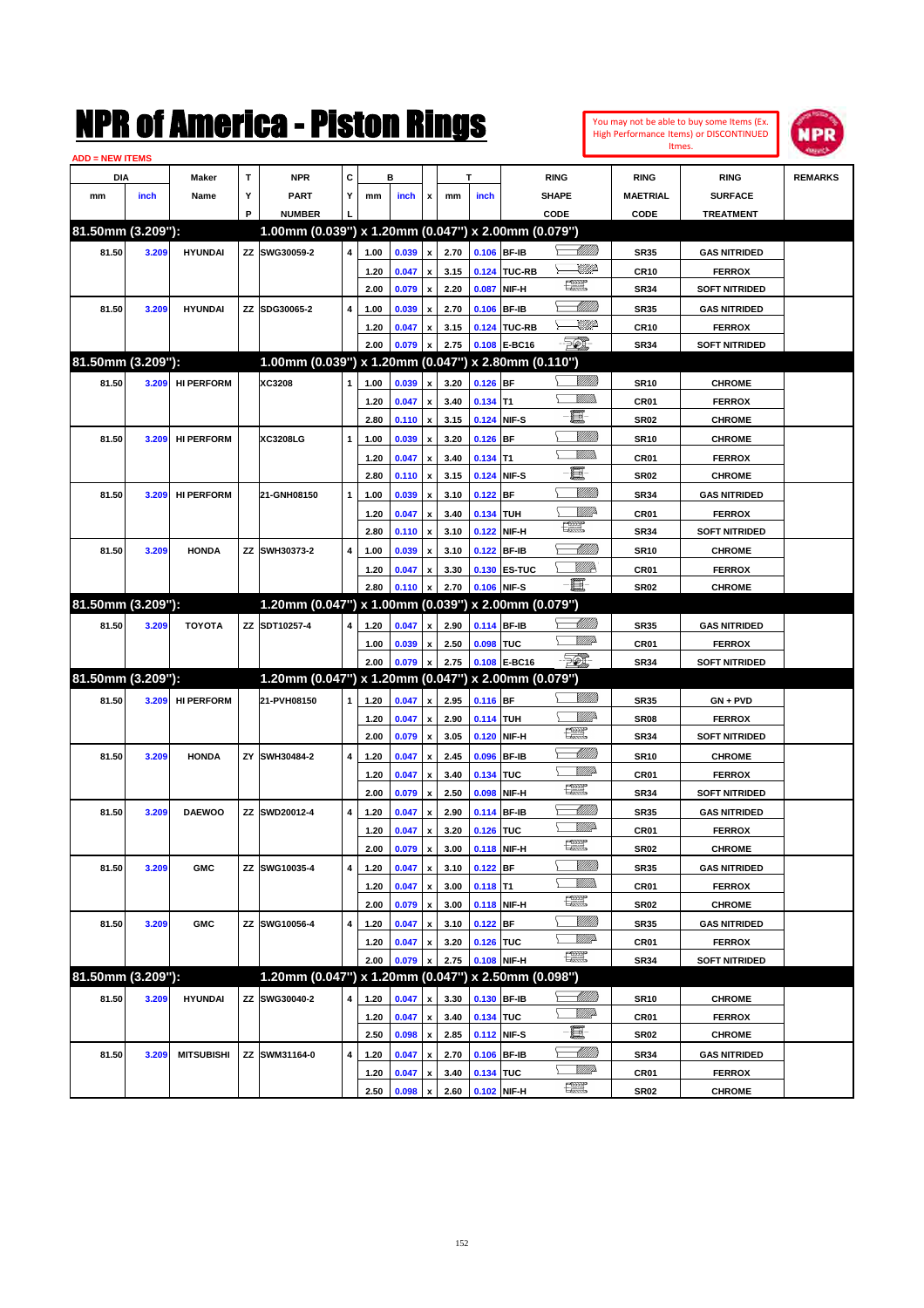| You may not be able to buy some Items (Ex. |
|--------------------------------------------|
| High Performance Items) or DISCONTINUED    |
| Itmes.                                     |



| <b>ADD = NEW ITEMS</b> |       |                   |   |                                                     |   |      |       |                           |      |             |              |                              |                  |                                |                |
|------------------------|-------|-------------------|---|-----------------------------------------------------|---|------|-------|---------------------------|------|-------------|--------------|------------------------------|------------------|--------------------------------|----------------|
| <b>DIA</b>             |       | <b>Maker</b>      | T | <b>NPR</b>                                          | С |      | в     |                           |      | т           |              | <b>RING</b>                  | <b>RING</b>      | <b>RING</b>                    | <b>REMARKS</b> |
| mm                     | inch  | Name              | Υ | <b>PART</b>                                         | Y | mm   | inch  | x                         | mm   | inch        |              | <b>SHAPE</b>                 | <b>MAETRIAL</b>  | <b>SURFACE</b>                 |                |
|                        |       |                   | P | <b>NUMBER</b>                                       |   |      |       |                           |      |             |              | CODE                         | <b>CODE</b>      | <b>TREATMENT</b>               |                |
| 81.50mm (3.209"):      |       |                   |   | 1.20mm (0.047") x 1.20mm (0.047") x 2.80mm (0.110") |   |      |       |                           |      |             |              |                              |                  |                                |                |
| 81.50                  | 3.209 | <b>MITSUBISHI</b> |   | ZZ SWM31079-2                                       | 4 | 1.20 | 0.047 | $\pmb{\mathsf{x}}$        | 3.20 | $0.126$ BF  |              | <u>Villida</u>               | <b>SR10</b>      | <b>CHROME</b>                  |                |
|                        |       |                   |   |                                                     |   | 1.20 | 0.047 | x                         | 3.60 | $0.142$ T1  |              | <br>Mad                      | CR <sub>01</sub> | <b>FERROX</b>                  |                |
|                        |       |                   |   |                                                     |   | 2.80 | 0.110 | $\pmb{\mathsf{x}}$        | 2.70 |             | 0.106 NIF-S  | e                            | <b>SR02</b>      | <b>CHROME</b>                  |                |
| 81.50                  | 3.209 | <b>MITSUBISHI</b> |   | SWM31085-2                                          | 4 | 1.20 | 0.047 | x                         | 2.90 | $0.114$ BF  |              | <u>Milli</u> k               | <b>SR35</b>      | <b>GAS NITRIDED</b>            |                |
|                        |       |                   |   |                                                     |   | 1.20 | 0.047 | x                         | 3.60 | $0.142$ T1  |              | .<br>VMD                     | <b>CR02</b>      | <b>CHROME</b>                  |                |
|                        |       |                   |   |                                                     |   | 2.80 | 0.110 | x                         | 2.80 | 0.110 NIF-S |              | e.                           | <b>SR34</b>      | <b>SOFT NITRIDED</b>           |                |
|                        |       |                   |   |                                                     |   |      |       |                           |      |             |              | VIII))                       |                  | <b>CHROME</b>                  |                |
| 81.50                  | 3.209 | <b>MITSUBISHI</b> |   | ZZ SWM31163-2                                       | 6 | 1.20 | 0.047 |                           | 3.20 | $0.114$ BF  |              | .<br>VMD                     | <b>SR10</b>      |                                |                |
|                        |       |                   |   |                                                     |   | 1.20 | 0.047 |                           | 3.60 | $0.142$ T1  |              | -8                           | CR <sub>01</sub> | <b>FERROX</b>                  |                |
| 81.50mm (3.209"):      |       |                   |   |                                                     |   | 2.80 | 0.110 | x                         | 2.70 | 0.106 NIF-S |              |                              | <b>SR02</b>      | <b>CHROME</b>                  |                |
|                        |       |                   |   | 1.20mm (0.047") x 1.50mm (0.059") x 2.00mm (0.079") |   |      |       |                           |      |             |              |                              |                  |                                |                |
| 81.50                  |       | 3.209 VOLKSWAGEN  |   | SWE50754-2                                          | 4 | 1.20 | 0.047 | x                         | 3.00 | 0.118 BF-IB |              | <u> Millil</u><br><u>VMD</u> | <b>SR35</b>      | <b>GAS NITRIDED</b>            |                |
|                        |       |                   |   | <b>DELETE</b>                                       |   | 1.50 | 0.059 | x                         | 3.40 | 0.134 TUC   |              |                              | <b>CR01</b>      | <b>FERROX</b>                  |                |
|                        |       |                   |   |                                                     |   | 2.00 | 0.079 | x                         | 2.80 | 0.110 NIF-S |              | -8                           | <b>SR34</b>      | <b>SOFT NITRIDED</b>           |                |
| 81.50mm (3.209"):      |       |                   |   | 1.20mm (0.047") x 1.50mm (0.059") x 2.80mm (0.110") |   |      |       |                           |      |             |              |                              |                  |                                |                |
| 81.50                  | 3.209 | <b>HONDA</b>      |   | ZZ SWH30375-2                                       | 4 | 1.20 | 0.047 | x                         | 3.10 | $0.122$ BF  |              | VIII))                       | <b>SR35</b>      | <b>GAS NITRIDED</b>            |                |
|                        |       |                   |   |                                                     |   | 1.50 | 0.059 | x                         | 3.20 |             | 0.126 ES-TUC | <u>VIIID</u>                 | <b>CR10</b>      | <b>CHROME</b>                  |                |
|                        |       |                   |   |                                                     |   | 2.80 | 0.110 | $\boldsymbol{\mathsf{x}}$ | 2.80 |             | 0.110 NIF-S  | e.                           | <b>SR34</b>      | <b>SOFT NITRIDED</b>           |                |
| 81.50                  | 3.209 | <b>HONDA</b>      |   | SWH30396-2                                          | 4 | 1.20 | 0.047 | x                         | 3.10 | $0.122$ BF  |              | <u>Milli</u> k               | <b>SR35</b>      | <b>GAS NITRIDED</b>            |                |
|                        |       |                   |   | <b>DELETE</b>                                       |   | 1.50 | 0.059 | x                         | 3.20 |             | 0.126 ES-TUC | <u>VIIID</u>                 | <b>CR10</b>      | <b>CHROME</b>                  |                |
|                        |       |                   |   |                                                     |   | 2.80 | 0.110 | x                         | 3.05 | 0.120 NIF-S |              | e.                           | <b>SR02</b>      | <b>CHROME</b>                  |                |
| 81.50                  | 3.209 | <b>TOYOTA</b>     |   | ZZ SWT10150-2                                       | 4 | 1.20 | 0.047 |                           | 2.90 | $0.114$ BF  |              | <u>Milli</u> k               | <b>SR35</b>      | <b>GAS NITRIDED</b>            |                |
|                        |       |                   |   |                                                     |   | 1.50 | 0.059 | x                         | 3.40 |             | 0.134 ES-TUC | <u>VIIID</u>                 | <b>CR02</b>      | <b>CHROME</b>                  |                |
|                        |       |                   |   |                                                     |   | 2.80 | 0.110 |                           | 2.80 | 0.110 NIF-S |              | e.                           | <b>SR34</b>      | <b>SOFT NITRIDED</b>           |                |
| 81.50mm (3.209"):      |       |                   |   | 1.20mm (0.047") x 1.50mm (0.059") x 3.00mm (0.118") |   |      |       |                           |      |             |              |                              |                  |                                |                |
| 81.50                  | 3.209 | <b>HYUNDAI</b>    |   | ZZ SWG30032-0                                       | 4 | 1.20 | 0.047 | x                         | 3.10 | $0.122$ BF  |              |                              | <b>SR35</b>      | <b>GAS NITRIDED</b>            |                |
|                        |       |                   |   |                                                     |   | 1.50 | 0.059 | x                         | 3.60 | $0.142$ T1  |              | .<br>VMD                     | <b>CR10</b>      | <b>CHROME</b>                  |                |
|                        |       |                   |   |                                                     |   | 3.00 | 0.118 | $\boldsymbol{\mathsf{x}}$ | 2.55 | 0.100 NIF-S |              | e.                           | <b>SR02</b>      | <b>CHROME</b>                  |                |
| 81.50                  | 3.209 | <b>MITSUBISHI</b> |   | ZZ SWM31058-0                                       | 4 | 1.20 | 0.047 | x                         | 3.10 | $0.122$ BF  |              | VIII))                       | <b>SR10</b>      | <b>CHROME</b>                  |                |
|                        |       |                   |   |                                                     |   | 1.50 | 0.059 | x                         | 3.60 | $0.142$ T1  |              | .<br>VMD                     | <b>CR02</b>      | <b>CHROME</b>                  |                |
|                        |       |                   |   |                                                     |   | 3.00 | 0.118 | x                         | 2.90 | 0.114 NIF-S |              | ti.                          | <b>SR34</b>      | <b>SOFT NITRIDED</b>           |                |
| 81.50                  | 3.209 | <b>TOYOTA</b>     |   | ZZ SWT10156-2                                       | 4 | 1.20 | 0.047 |                           | 2.90 | $0.114$ BF  |              | VIII))                       | <b>SR35</b>      | <b>GAS NITRIDED</b>            |                |
|                        |       |                   |   |                                                     |   | 1.50 | 0.059 | x                         | 3.40 | $0.134$ T1  |              | <br>Mar                      | CR01             | <b>FERROX</b>                  |                |
|                        |       |                   |   |                                                     |   | 3.00 | 0.118 | $\pmb{\mathsf{x}}$        | 2.85 | 0.112 NIF-S |              | -8                           | SR34             | <b>SOFT NITRIDED</b>           |                |
| 81.50mm (3.209"):      |       |                   |   | 1.50mm (0.059") x 1.50mm (0.059") x 2.80mm (0.110") |   |      |       |                           |      |             |              |                              |                  |                                |                |
| 81.50                  | 3.209 | TOYOTA            |   | SWT10101-2                                          | 4 | 1.50 | 0.059 | x                         | 3.10 | $0.122$ BF  |              | <u>MMM</u>                   | <b>SR10</b>      | <b>CHROME</b>                  |                |
|                        |       |                   |   | <b>DELETE</b>                                       |   | 1.50 | 0.059 | $\pmb{\mathsf{x}}$        | 3.50 | 0.138 TUC   |              | <u>WW</u> A                  | CR01             | <b>FERROX</b>                  |                |
|                        |       |                   |   |                                                     |   | 2.80 | 0.110 | $\pmb{\mathsf{x}}$        | 2.85 |             | 0.112 NIF-S  | E                            | SR02             | <b>CHROME</b>                  |                |
| 81.50                  | 3.209 | TOYOTA            |   | ZZ SWT10108-2                                       | 4 |      | 0.059 |                           | 3.10 | $0.122$ BF  |              | VIII))                       | <b>SR10</b>      | <b>CHROME</b>                  |                |
|                        |       |                   |   |                                                     |   | 1.50 |       | x                         |      |             |              | <u>WMW</u>                   |                  |                                |                |
|                        |       |                   |   |                                                     |   | 1.50 | 0.059 | x                         | 3.60 | $0.142$ T1  | 0.112 NIF-S  | e                            | CR01             | <b>FERROX</b><br><b>CHROME</b> |                |
|                        |       |                   |   |                                                     |   | 2.80 | 0.110 | x                         | 2.85 |             |              | <u>MMW</u>                   | SR02             |                                |                |
| 81.50                  | 3.209 | <b>TOYOTA</b>     |   | ZZ SWT10145-2                                       | 4 | 1.50 | 0.059 | x                         | 3.10 | $0.122$ BF  |              | <u>W//P</u>                  | SR35             | <b>GAS NITRIDED</b>            |                |
|                        |       |                   |   |                                                     |   | 1.50 | 0.059 | x                         | 3.40 |             | 0.134 ES-TUC | -E-                          | CR02             | <b>CHROME</b>                  |                |
|                        |       |                   |   |                                                     |   | 2.80 | 0.110 | $\pmb{\mathsf{x}}$        | 2.80 | 0.110 NIF-S |              |                              | <b>SR02</b>      | <b>CHROME</b>                  |                |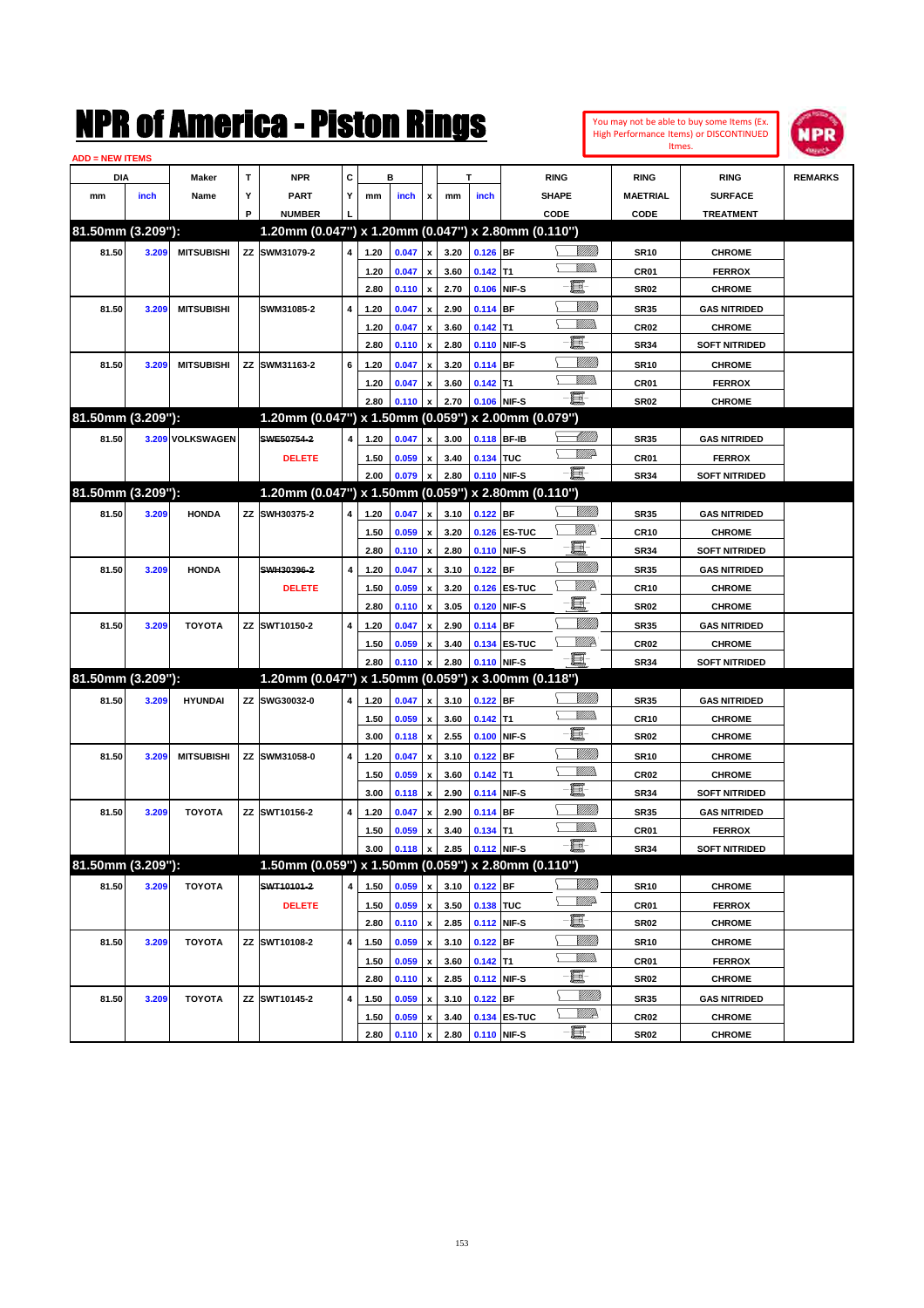| You may not be able to buy some Items (Ex. |
|--------------------------------------------|
| High Performance Items) or DISCONTINUED    |
| Itmes.                                     |



| <b>ADD = NEW ITEMS</b> |       |                   |   |                                                     |   |      |       |                           |      |             |             |                            |                 |                      |                |
|------------------------|-------|-------------------|---|-----------------------------------------------------|---|------|-------|---------------------------|------|-------------|-------------|----------------------------|-----------------|----------------------|----------------|
| DIA                    |       | <b>Maker</b>      | т | <b>NPR</b>                                          | C |      | в     |                           |      | т           |             | <b>RING</b>                | <b>RING</b>     | <b>RING</b>          | <b>REMARKS</b> |
| mm                     | inch  | Name              | Υ | <b>PART</b>                                         | Y | mm   | inch  | x                         | mm   | inch        |             | <b>SHAPE</b>               | <b>MAETRIAL</b> | <b>SURFACE</b>       |                |
|                        |       |                   | P | <b>NUMBER</b>                                       |   |      |       |                           |      |             |             | CODE                       | CODE            | <b>TREATMENT</b>     |                |
| 81.50mm (3.209"):      |       |                   |   | 1.50mm (0.059") x 1.50mm (0.059") x 3.00mm (0.118") |   |      |       |                           |      |             |             |                            |                 |                      |                |
| 81.50                  | 3.209 | <b>KIA</b>        |   | ZZ SWK30030-2                                       | 4 | 1.50 | 0.059 | $\pmb{\mathsf{x}}$        | 3.10 | $0.122$ BF  |             | <u>UMB</u>                 | <b>SR35</b>     | <b>GAS NITRIDED</b>  |                |
| <b>ADD</b>             |       |                   |   |                                                     |   | 1.50 | 0.059 | $\pmb{\mathsf{x}}$        | 3.40 | $0.134$ T1  |             | <br>Mad                    | <b>CR01</b>     | <b>FERROX</b>        |                |
|                        |       |                   |   |                                                     |   | 3.00 | 0.118 | $\boldsymbol{\mathsf{x}}$ | 2.85 |             | 0.112 NIF-S | e                          | <b>SR34</b>     | <b>SOFT NITRIDED</b> |                |
| 81.50                  | 3.209 | <b>TOYOTA</b>     |   | ZZ SWT10142-2                                       | 4 | 1.50 | 0.059 | x                         | 2.70 | $0.106$ BF  |             | VIII))                     | <b>SR35</b>     | <b>GAS NITRIDED</b>  |                |
|                        |       |                   |   |                                                     |   | 1.50 | 0.059 | x                         | 3.40 | $0.134$ T1  |             | .<br>VMD                   | <b>CR01</b>     | <b>FERROX</b>        |                |
|                        |       |                   |   |                                                     |   | 3.00 | 0.118 | $\boldsymbol{\mathsf{x}}$ | 2.85 | 0.112 NIF-S |             | -8                         | <b>SR34</b>     | <b>SOFT NITRIDED</b> |                |
| 81.50mm (3.209"):      |       |                   |   | 1.50mm (0.059") x 1.50mm (0.059") x 4.00mm (0.157") |   |      |       |                           |      |             |             |                            |                 |                      |                |
|                        |       |                   |   |                                                     |   |      |       |                           |      |             |             | <u>Villida</u>             |                 |                      |                |
| 81.50                  | 3.209 | <b>MAZDA</b>      |   | ZZ SWT20054-2                                       | 4 | 1.50 | 0.059 | $\boldsymbol{\mathsf{x}}$ | 3.30 | $0.130$ BF  |             | <u>VMD</u>                 | <b>SR10</b>     | <b>CHROME</b>        |                |
|                        |       |                   |   |                                                     |   | 1.50 | 0.059 | x                         | 3.50 | 0.138 TUC   |             | e                          | CR01            | <b>FERROX</b>        |                |
|                        |       |                   |   |                                                     |   | 4.00 | 0.157 | $\boldsymbol{\mathsf{x}}$ | 3.05 |             | 0.120 NIF-S |                            | <b>SR02</b>     | <b>CHROME</b>        |                |
| 81.50                  | 3.209 | <b>NISSAN</b>     |   | ZZ SWN30199-0                                       | 4 | 1.50 | 0.059 | x                         | 3.10 | $0.122$ BF  |             | <u>Sillilli</u><br><br>Mad | <b>SR35</b>     | <b>GAS NITRIDED</b>  |                |
|                        |       |                   |   |                                                     |   | 1.50 | 0.059 | x                         | 3.60 | $0.142$ T1  |             |                            | <b>CR02</b>     | <b>CHROME</b>        |                |
|                        |       |                   |   |                                                     |   | 4.00 | 0.157 | $\boldsymbol{\mathsf{x}}$ | 3.05 |             | 0.120 NIF-S | e                          | <b>SR34</b>     | <b>SOFT NITRIDED</b> |                |
| 81.50                  | 3.209 | <b>TOYOTA</b>     |   | ZZ SWT10080-4                                       | 4 | 1.50 | 0.059 | x                         | 3.25 | $0.128$ BF  |             | <u>Sillilli</u>            | <b>SR10</b>     | <b>CHROME</b>        |                |
|                        |       |                   |   |                                                     |   | 1.50 | 0.059 | x                         | 3.65 | $0.144$ T1  |             | <br>Mad                    | CR01            | <b>FERROX</b>        |                |
|                        |       |                   |   |                                                     |   | 4.00 | 0.157 | x                         | 3.30 |             | 0.130 NIF-S | e                          | <b>SR10</b>     | <b>CHROME</b>        |                |
| 81.50                  | 3.209 | <b>TOYOTA</b>     |   | ZZ SWT10099-4                                       | 4 | 1.50 | 0.059 | x                         | 3.10 | $0.122$ BF  |             | <u>VIIIIn</u>              | <b>SR35</b>     | <b>GAS NITRIDED</b>  |                |
|                        |       |                   |   |                                                     |   | 1.50 | 0.059 | x                         | 3.65 | $0.144$ T1  |             | UM)                        | <b>CR01</b>     | <b>FERROX</b>        |                |
|                        |       |                   |   |                                                     |   | 4.00 | 0.157 | x                         | 3.25 |             | 0.128 NIF-S | e                          | <b>SR34</b>     | <b>SOFT NITRIDED</b> |                |
| 81.50                  | 3.209 | <b>TOYOTA</b>     |   | ZZ SWT10160-4                                       | 4 | 1.50 | 0.059 | x                         | 3.10 | $0.122$ BF  |             | <u>VIIIIn</u>              | <b>SR35</b>     | <b>GAS NITRIDED</b>  |                |
|                        |       |                   |   |                                                     |   | 1.50 | 0.059 | x                         | 3.60 | 0.142 TUC   |             | <u>VMD</u>                 | <b>CR02</b>     | <b>CHROME</b>        |                |
|                        |       |                   |   |                                                     |   | 4.00 | 0.157 | $\boldsymbol{\mathsf{x}}$ | 2.85 |             | 0.112 NIF-S | e                          | <b>SR34</b>     | <b>SOFT NITRIDED</b> |                |
| 81.50                  | 3.209 | <b>TOYOTA</b>     |   | SWT10169-4                                          | 4 | 1.50 | 0.059 | x                         | 3.10 | $0.122$ BF  |             | <u>Sillilli</u>            | <b>SR35</b>     | <b>PVD</b>           |                |
|                        |       |                   |   | <b>DELETE</b>                                       |   | 1.50 | 0.059 | x                         | 3.60 | 0.142 TUC   |             | <u>VMD</u>                 | <b>CR02</b>     | <b>CHROME</b>        |                |
|                        |       |                   |   |                                                     |   | 4.00 | 0.157 | $\boldsymbol{\mathsf{x}}$ | 2.55 |             | 0.100 NIF-S | e                          | <b>SR34</b>     | <b>PVD</b>           |                |
| 81.50                  | 3.209 | <b>TOYOTA</b>     |   | SWT10169-4                                          | 4 | 1.50 | 0.059 | x                         | 3.10 | $0.122$ BF  |             | <u>Sillilli</u>            | <b>SR35</b>     | <b>GAS NITRIDED</b>  |                |
|                        |       |                   |   |                                                     |   | 1.50 | 0.059 | x                         | 3.60 | 0.142 TUC   |             | <u>VMD</u>                 | <b>CR02</b>     | <b>CHROME</b>        |                |
|                        |       |                   |   |                                                     |   | 4.00 | 0.157 | $\boldsymbol{\mathsf{x}}$ | 2.55 | 0.100 NIF-S |             | -8                         | <b>SR34</b>     | <b>SOFT NITRIDED</b> |                |
| 81.50mm (3.209"):      |       |                   |   | 1.50mm (0.059") x 1.75mm (0.069") x 2.00mm (0.079") |   |      |       |                           |      |             |             |                            |                 |                      |                |
| 81.50                  |       | 3.209 VOLKSWAGEN  |   | SWE50744-2                                          | 4 | 1.50 | 0.059 | $\boldsymbol{\mathsf{x}}$ | 3.10 |             | 0.122 BF-IB | <u> UMB</u>                | <b>SR10</b>     | <b>CHROME</b>        |                |
|                        |       |                   |   | <b>DELETE</b>                                       |   | 1.75 | 0.069 | x                         | 3.50 | 0.138 TUC   |             | <u>WW</u> A                | CR01            | <b>FERROX</b>        |                |
|                        |       |                   |   |                                                     |   | 2.00 | 0.079 | $\pmb{\mathsf{x}}$        | 2.80 |             | 0.110 NIF-S | -日                         | <b>SR34</b>     | <b>SOFT NITRIDED</b> |                |
| 81.50mm (3.209"):      |       |                   |   | 1.50mm (0.059") x 1.75mm (0.069") x 3.00mm (0.118") |   |      |       |                           |      |             |             |                            |                 |                      |                |
|                        |       |                   |   |                                                     |   |      |       |                           |      |             |             |                            |                 |                      |                |
| 81.50                  |       | 3.209 VOLKSWAGEN  |   | SWE50374-2                                          | 4 | 1.50 | 0.059 | $\pmb{\mathsf{x}}$        | 3.10 |             | 0.122 BF-IB | <u> Milli</u> lli<br>₩₩    | <b>SR10</b>     | <b>CHROME</b>        |                |
|                        |       |                   |   | <b>DELETE</b>                                       |   | 1.75 | 0.069 | $\pmb{\mathsf{x}}$        | 3.30 | 0.130 TUC   |             |                            | CR01            | <b>FERROX</b>        |                |
|                        |       |                   |   |                                                     |   | 3.00 | 0.118 | $\pmb{\mathsf{x}}$        | 2.90 |             | 0.114 NIF-S | e.                         | SR02            | <b>CHROME</b>        |                |
| 81.50                  | 3.209 | <b>VOLKSWAGEN</b> |   | SWE50384-2                                          | 4 | 1.50 | 0.059 | x                         | 3.10 |             | 0.122 BF-IB | <u> MMN</u>                | SR10            | <b>CHROME</b>        |                |
|                        |       |                   |   | <b>DELETE</b>                                       |   | 1.75 | 0.069 | x                         | 3.30 | 0.130 TUC   |             | <u>WW</u> A                | CR01            | <b>FERROX</b>        |                |
|                        |       |                   |   |                                                     |   | 3.00 | 0.118 | x                         | 2.90 |             | 0.114 NIF-S | e.                         | SR02            | <b>CHROME</b>        |                |
| 81.50                  | 3.209 | <b>VOLVO</b>      |   | SWE51465-2                                          | 5 | 1.50 | 0.059 | X                         | 3.10 |             | 0.122 BF-IB | <u> MMN</u>                | SR10            | <b>CHROME</b>        |                |
|                        |       |                   |   | <b>DELETE</b>                                       |   | 1.75 | 0.069 | x                         | 3.50 | 0.138 TUC   |             | <u>VM</u> A                | CR01            | <b>FERROX</b>        |                |
|                        |       |                   |   |                                                     |   | 3.00 | 0.118 | x                         | 3.00 | 0.118 NIF-S |             | -夏-                        | SR02            | <b>CHROME</b>        |                |
| 81.50mm (3.209"):      |       |                   |   | 1.50mm (0.059") x 2.00mm (0.079") x 4.00mm (0.157") |   |      |       |                           |      |             |             |                            |                 |                      |                |
| 81.50                  | 3.209 | <b>NISSAN</b>     |   | ZZ SWN30099-4                                       | 4 | 1.50 | 0.059 | x                         | 3.25 | $0.128$ BF  |             | <u>VIIII)</u>              | SR10            | <b>CHROME</b>        |                |
|                        |       |                   |   |                                                     |   | 2.00 | 0.079 | x                         | 3.70 | $0.146$ T1  |             | <u>WMW</u>                 | CR01            | <b>FERROX</b>        |                |
|                        |       |                   |   |                                                     |   | 4.00 | 0.157 | X                         | 3.30 |             | 0.130 NIF-S |                            | SR02            | <b>CHROME</b>        |                |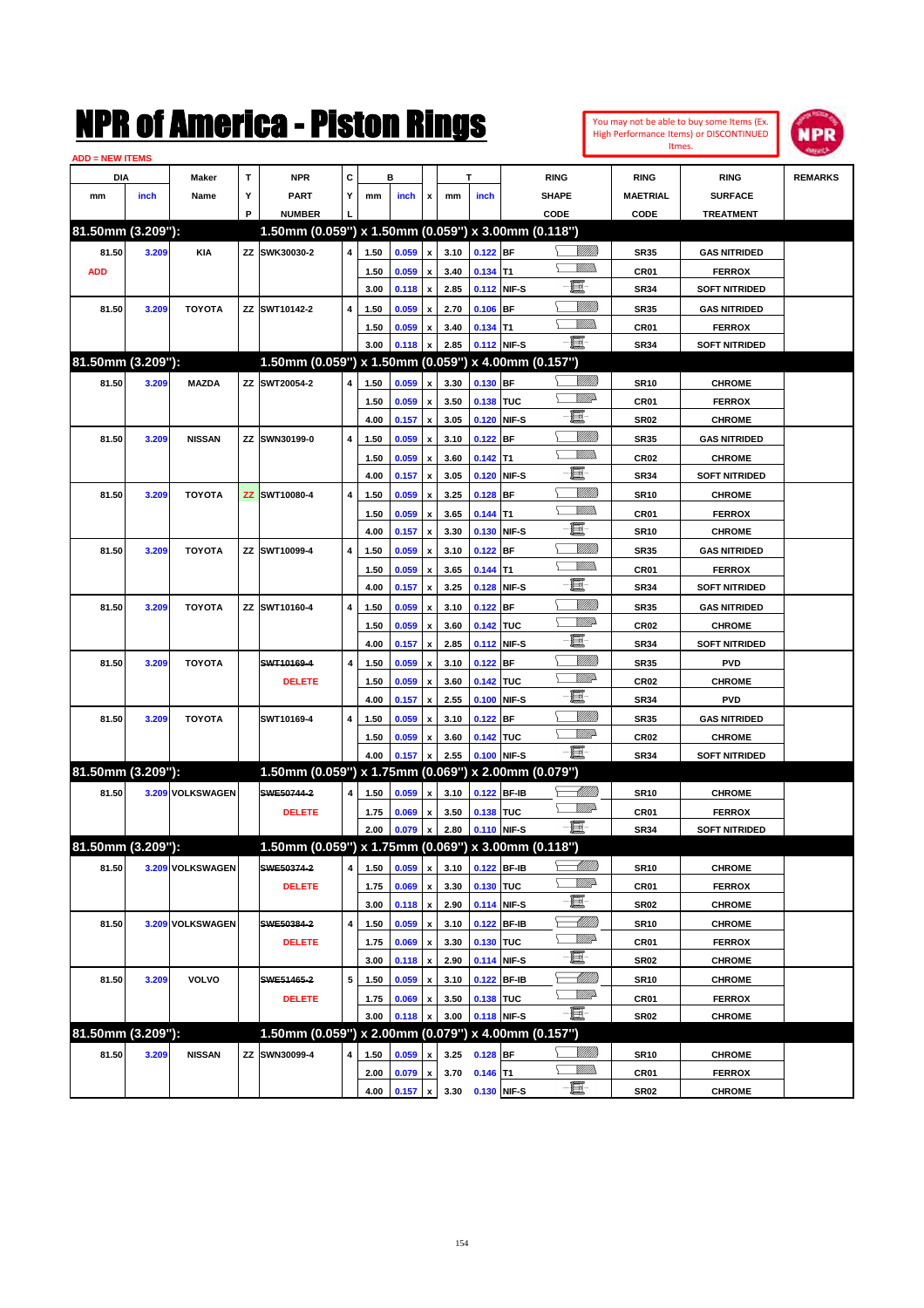| $\mathbf{T}$<br>С<br><b>NPR</b><br>в<br>DIA<br>Maker<br>т<br><b>RING</b><br><b>RING</b><br><b>REMARKS</b><br><b>RING</b><br>Υ<br>Y<br><b>PART</b><br><b>SHAPE</b><br><b>MAETRIAL</b><br><b>SURFACE</b><br>mm<br>inch<br>Name<br>mm<br>inch<br>x<br>mm<br>inch<br>P<br><b>NUMBER</b><br>CODE<br>CODE<br><b>TREATMENT</b><br>81.50mm (3.209"):<br>1.75mm (0.069") x 2.00mm (0.079") x 3.00mm (0.118")<br><u>UMB</u><br>5<br>0.122 BF-IB<br>81.50<br>3.209 VOLKSWAGEN<br>SWE50495-2<br>3.10<br><b>CHROME</b><br>1.75<br>0.069<br><b>SR10</b><br>x<br><u>MM</u> D<br>3.30<br>0.130 TUC<br>CR01<br><b>FERROX</b><br><b>DELETE</b><br>2.00<br>0.079<br>$\mathbf{x}$<br>e.<br>0.146 NIF-S<br>3.70<br><b>SR02</b><br>3.00<br>0.118<br><b>CHROME</b><br>x<br>81.50mm (3.209"):<br>2.00mm (0.079") x 1.75mm (0.069") x 2.50mm (0.098")<br><u>Villida</u><br>5<br>$0.118$ BF<br>81.50<br>3.209<br>VOLVO<br>SWE51575-2<br><b>CHROME</b><br>2.00<br>0.079<br>3.00<br><b>SR10</b><br>$\boldsymbol{\mathsf{x}}$<br><u>s Millip</u><br>3.50<br>0.138 T1-RC<br>CR01<br><b>FERROX</b><br><b>DELETE</b><br>1.75<br>0.069<br>x<br>$\mathbb{Z}$<br>2.50<br>3.70<br>0.146 E-BC16<br><b>SR10</b><br>0.098<br><b>CHROME</b><br>81.50mm (3.209"):<br>2.00mm (0.079") x 2.00mm (0.079") x 4.00mm (0.157")<br>0.138 BF<br>81.50<br>3.209<br><b>MITSUBISHI</b><br><b>ZZ</b><br>SWM31025-2<br>4<br>3.50<br>2.00<br>0.079<br><b>CR10</b><br><b>TIN PLATED</b><br>$\boldsymbol{\mathsf{x}}$<br><br>Mar<br>3.70<br>$0.146$ T1<br>CR <sub>02</sub><br><b>CHROME</b><br>2.00<br>0.079<br>$\mathbf{x}$<br>E-<br>3.25<br>0.128 NIF-S<br><b>SR02</b><br>4.00<br>0.157<br><b>CHROME</b><br>x<br><u>VIIII)</u><br><b>TOYOTA</b><br>ZY<br>SWT10042-4<br>$\overline{4}$<br>0.154 BF<br>CR <sub>02</sub><br><b>CHROME</b><br>81.50<br>3.209<br>2.00<br>0.079<br>3.90<br>x<br><br>Milita<br>0.154<br>lT1<br>CR <sub>02</sub><br><b>CHROME</b><br>2.00<br>0.079<br>3.90<br>$\boldsymbol{\mathsf{x}}$<br>E-<br>3.80<br>0.150 NIF-S<br><b>SR02</b><br>4.00<br>0.157<br><b>CHROME</b><br>x<br><u>Villida</u><br><b>TOYOTA</b><br>SXT10042-4<br>$\overline{4}$<br>0.154<br><b>BF</b><br>CR <sub>02</sub><br><b>4 CHROME</b><br>81.50<br>3.209<br>2.00<br>0.079<br>3.90<br>x<br><br>Milita<br>3.90<br>$0.154$ T1<br>CR <sub>02</sub><br><b>CHROME</b><br><b>DELETE</b><br>2.00<br>0.079<br>x<br>E.<br>0.150 NIF-S<br>3.80<br><b>SR02</b><br><b>CHROME</b><br>4.00<br>0.157<br>$\boldsymbol{\mathsf{x}}$<br>81.50mm (3.209"):<br>2.00mm (0.079") x 2.50mm (0.098") x 4.00mm (0.157")<br><br>Mar<br>$0.150$ T1<br><b>TOYOTA</b><br>SHT10015-4<br>81.50<br>3.209<br>ZZ<br>4<br>2.00<br>0.079<br>$\boldsymbol{x}$<br>3.80<br>CR <sub>02</sub><br><b>4 CHROME</b><br><u>MM</u><br>3.80<br>0.150 TUC<br>CR <sub>02</sub><br><b>CHROME</b><br>2.50<br>0.098<br>x<br>$\sum_{\ell}^{\ell}$<br>3.80<br>0.150 BC3<br><b>CR02</b><br>4.00<br>0.157<br><b>CHROME</b><br>81.60mm (3.213"):<br>1.00mm (0.039") x 1.00mm (0.039") x 2.00mm (0.079")<br><u> UMB</u><br>0.122 BF-IB<br><b>HI PERFORM</b><br>XGIBN08160<br><b>GAS NITRIDED</b><br>81.60<br>3.213<br>1<br>1.00<br>0.039<br>3.10<br><b>SR35</b><br>x<br>.<br>VMD<br>3.25<br>$0.128$ T1<br><b>CR10</b><br>1.00<br>0.039<br><b>FERROX</b><br>x<br>$\begin{picture}(20,20) \put(0,0){\dashbox{0.5}(20,0){ }} \put(15,0){\circle{10}} \put(25,0){\circle{10}} \put(25,0){\circle{10}} \put(25,0){\circle{10}} \put(25,0){\circle{10}} \put(25,0){\circle{10}} \put(25,0){\circle{10}} \put(25,0){\circle{10}} \put(25,0){\circle{10}} \put(25,0){\circle{10}} \put(25,0){\circle{10}} \put(25,0){\circle{10}} \put(25,0){\circle{10}} \put(25,$<br>0.094 NIF-H<br>0.079<br>2.40<br><b>SR34</b><br><b>SOFT NITRIDED</b><br>2.00<br>$\boldsymbol{\mathsf{x}}$<br>81.60mm (3.213"):<br>1.20mm (0.047") x 1.50mm (0.059") x 3.00mm (0.118")<br><u>VIII M</u><br>0.134 BF<br><b>DAEWOO</b><br><b>ZZ</b><br>SWD20009-0<br>0.047<br>3.40<br><b>GAS NITRIDED</b><br>81.60<br>3.213<br>4<br>1.20<br><b>SR35</b><br>$\boldsymbol{\mathsf{x}}$<br><u>MM</u> D<br>3.30<br>0.130 TUC<br>CR01<br><b>FERROX</b><br>1.50<br>0.059<br>x<br>E.<br>0.114 NIF-S<br>2.90<br><b>SR02</b><br>3.00<br>0.118<br><b>CHROME</b><br>81.60mm (3.213"):<br>1.50mm (0.059") x 1.50mm (0.059") x 4.00mm (0.157")<br>VIII))<br>MITSUBISHI ZZ SWM31041-4<br>$\boldsymbol{\mathsf{x}}$<br>$1.50 \t 0.059$<br>4 <sup>1</sup><br>3.50 0.138 BF<br>81.60<br>3.213<br><b>SR10</b><br><b>CHROME</b><br><u>Willib</u><br>$0.146$ T1<br><b>FERROX</b><br>1.50<br>0.059<br>3.70<br>CR01<br>$\pmb{\mathsf{x}}$<br>E<br>0.157<br>3.25<br>0.128 NIF-S<br><b>SR02</b><br><b>CHROME</b><br>4.00<br>$\pmb{\mathsf{x}}$<br><u>VIIII</u> )<br><b>BF</b><br>81.60<br><b>MITSUBISHI</b><br>SWM31153-4<br>4<br>0.059<br><b>TBA</b><br><b>SR35</b><br><b>GAS NITRIDED</b><br>3.213<br>1.50<br>$\pmb{\mathsf{x}}$<br><u>Willib</u><br>0.059<br>T1<br>CR <sub>02</sub><br><b>CHROME</b><br><b>DELETE</b><br>1.50<br>$\pmb{\mathsf{x}}$<br><b>TBA</b><br>e.<br>NIF-S<br><b>TBA</b><br><b>SR34</b><br><b>SOFT NITRIDED</b><br>4.00<br>0.157<br>81.60mm (3.213"):<br>2.00mm (0.079") x 2.00mm (0.079") x 4.00mm (0.157")<br><u>VIIII</u> )<br><b>MITSUBISHI</b><br>0.138 BF<br>81.60<br>3.213<br>SWM31040-4<br>4<br>0.079<br>3.50<br><b>CHROME</b><br>ΖZ<br>2.00<br>CR02<br>x<br><u>Willib</u><br>$0.146$ T1<br>0.079<br>3.70<br>CR01<br><b>FERROX</b><br>2.00<br>$\pmb{\mathsf{x}}$<br>E<br>0.128 NIF-S<br>0.157<br>3.25<br><b>SR02</b><br><b>CHROME</b><br>4.00<br>$\boldsymbol{\mathsf{x}}$<br>81.75mm (3.219"):<br>1.00mm (0.039") x 1.00mm (0.039") x 2.00mm (0.079")<br><u>VIIII)</u><br><b>HI PERFORM</b><br>$0.120$ BF<br>81.75<br>3.219<br>XG3218LG<br>$\mathbf{1}$<br>0.039<br>3.05<br><b>SR10</b><br><b>CHROME</b><br>1.00<br>x<br><u>MM)</u><br>$0.128$ T1<br>0.039<br>3.25<br><b>CR10</b><br><b>FERROX</b><br>1.00<br>$\pmb{\mathsf{x}}$<br>e.<br>$2.00 \quad 0.079$<br>3.20 0.126 NIF-S<br>$\boldsymbol{\mathsf{x}}$<br><b>SR02</b><br><b>CHROME</b> | <b>ADD = NEW ITEMS</b> |  | NMK OT AINCFICA - MISTON KINGS |  |  |  |  |  | You may not be able to buy some Items (Ex.<br>High Performance Items) or DISCONTINUED<br>Itmes. | <b>NPR</b> |
|----------------------------------------------------------------------------------------------------------------------------------------------------------------------------------------------------------------------------------------------------------------------------------------------------------------------------------------------------------------------------------------------------------------------------------------------------------------------------------------------------------------------------------------------------------------------------------------------------------------------------------------------------------------------------------------------------------------------------------------------------------------------------------------------------------------------------------------------------------------------------------------------------------------------------------------------------------------------------------------------------------------------------------------------------------------------------------------------------------------------------------------------------------------------------------------------------------------------------------------------------------------------------------------------------------------------------------------------------------------------------------------------------------------------------------------------------------------------------------------------------------------------------------------------------------------------------------------------------------------------------------------------------------------------------------------------------------------------------------------------------------------------------------------------------------------------------------------------------------------------------------------------------------------------------------------------------------------------------------------------------------------------------------------------------------------------------------------------------------------------------------------------------------------------------------------------------------------------------------------------------------------------------------------------------------------------------------------------------------------------------------------------------------------------------------------------------------------------------------------------------------------------------------------------------------------------------------------------------------------------------------------------------------------------------------------------------------------------------------------------------------------------------------------------------------------------------------------------------------------------------------------------------------------------------------------------------------------------------------------------------------------------------------------------------------------------------------------------------------------------------------------------------------------------------------------------------------------------------------------------------------------------------------------------------------------------------------------------------------------------------------------------------------------------------------------------------------------------------------------------------------------------------------------------------------------------------------------------------------------------------------------------------------------------------------------------------------------------------------------------------------------------------------------------------------------------------------------------------------------------------------------------------------------------------------------------------------------------------------------------------------------------------------------------------------------------------------------------------------------------------------------------------------------------------------------------------------------------------------------------------------------------------------------------------------------------------------------------------------------------------------------------------------------------------------------------------------------------------------------------------------------------------------------------------------------------------------------------------------------------------------------------------------------------------------------------------------------------------------------------------------------------------------------------------------------------------------------------------------------------------------------------------------------------------------------------------------------------------------------------------------------------------------------------------------------------------------------------------------------------------------------------------------------------------------------------------------------------------------------------------------------------------------------------------------------------------------------------------------------------------------------------------------------------------------------------------------------------------------------------------------------------------------------------------------------------------------------------------------------------------------------------------------------------------------------------------------------------------------------------------------------------------------------------------------------------------------------------------------------------------------------------------------------------------------------------------------------------------------------------|------------------------|--|--------------------------------|--|--|--|--|--|-------------------------------------------------------------------------------------------------|------------|
|                                                                                                                                                                                                                                                                                                                                                                                                                                                                                                                                                                                                                                                                                                                                                                                                                                                                                                                                                                                                                                                                                                                                                                                                                                                                                                                                                                                                                                                                                                                                                                                                                                                                                                                                                                                                                                                                                                                                                                                                                                                                                                                                                                                                                                                                                                                                                                                                                                                                                                                                                                                                                                                                                                                                                                                                                                                                                                                                                                                                                                                                                                                                                                                                                                                                                                                                                                                                                                                                                                                                                                                                                                                                                                                                                                                                                                                                                                                                                                                                                                                                                                                                                                                                                                                                                                                                                                                                                                                                                                                                                                                                                                                                                                                                                                                                                                                                                                                                                                                                                                                                                                                                                                                                                                                                                                                                                                                                                                                                                                                                                                                                                                                                                                                                                                                                                                                                                                                                                                                              |                        |  |                                |  |  |  |  |  |                                                                                                 |            |
|                                                                                                                                                                                                                                                                                                                                                                                                                                                                                                                                                                                                                                                                                                                                                                                                                                                                                                                                                                                                                                                                                                                                                                                                                                                                                                                                                                                                                                                                                                                                                                                                                                                                                                                                                                                                                                                                                                                                                                                                                                                                                                                                                                                                                                                                                                                                                                                                                                                                                                                                                                                                                                                                                                                                                                                                                                                                                                                                                                                                                                                                                                                                                                                                                                                                                                                                                                                                                                                                                                                                                                                                                                                                                                                                                                                                                                                                                                                                                                                                                                                                                                                                                                                                                                                                                                                                                                                                                                                                                                                                                                                                                                                                                                                                                                                                                                                                                                                                                                                                                                                                                                                                                                                                                                                                                                                                                                                                                                                                                                                                                                                                                                                                                                                                                                                                                                                                                                                                                                                              |                        |  |                                |  |  |  |  |  |                                                                                                 |            |
|                                                                                                                                                                                                                                                                                                                                                                                                                                                                                                                                                                                                                                                                                                                                                                                                                                                                                                                                                                                                                                                                                                                                                                                                                                                                                                                                                                                                                                                                                                                                                                                                                                                                                                                                                                                                                                                                                                                                                                                                                                                                                                                                                                                                                                                                                                                                                                                                                                                                                                                                                                                                                                                                                                                                                                                                                                                                                                                                                                                                                                                                                                                                                                                                                                                                                                                                                                                                                                                                                                                                                                                                                                                                                                                                                                                                                                                                                                                                                                                                                                                                                                                                                                                                                                                                                                                                                                                                                                                                                                                                                                                                                                                                                                                                                                                                                                                                                                                                                                                                                                                                                                                                                                                                                                                                                                                                                                                                                                                                                                                                                                                                                                                                                                                                                                                                                                                                                                                                                                                              |                        |  |                                |  |  |  |  |  |                                                                                                 |            |
|                                                                                                                                                                                                                                                                                                                                                                                                                                                                                                                                                                                                                                                                                                                                                                                                                                                                                                                                                                                                                                                                                                                                                                                                                                                                                                                                                                                                                                                                                                                                                                                                                                                                                                                                                                                                                                                                                                                                                                                                                                                                                                                                                                                                                                                                                                                                                                                                                                                                                                                                                                                                                                                                                                                                                                                                                                                                                                                                                                                                                                                                                                                                                                                                                                                                                                                                                                                                                                                                                                                                                                                                                                                                                                                                                                                                                                                                                                                                                                                                                                                                                                                                                                                                                                                                                                                                                                                                                                                                                                                                                                                                                                                                                                                                                                                                                                                                                                                                                                                                                                                                                                                                                                                                                                                                                                                                                                                                                                                                                                                                                                                                                                                                                                                                                                                                                                                                                                                                                                                              |                        |  |                                |  |  |  |  |  |                                                                                                 |            |
|                                                                                                                                                                                                                                                                                                                                                                                                                                                                                                                                                                                                                                                                                                                                                                                                                                                                                                                                                                                                                                                                                                                                                                                                                                                                                                                                                                                                                                                                                                                                                                                                                                                                                                                                                                                                                                                                                                                                                                                                                                                                                                                                                                                                                                                                                                                                                                                                                                                                                                                                                                                                                                                                                                                                                                                                                                                                                                                                                                                                                                                                                                                                                                                                                                                                                                                                                                                                                                                                                                                                                                                                                                                                                                                                                                                                                                                                                                                                                                                                                                                                                                                                                                                                                                                                                                                                                                                                                                                                                                                                                                                                                                                                                                                                                                                                                                                                                                                                                                                                                                                                                                                                                                                                                                                                                                                                                                                                                                                                                                                                                                                                                                                                                                                                                                                                                                                                                                                                                                                              |                        |  |                                |  |  |  |  |  |                                                                                                 |            |
|                                                                                                                                                                                                                                                                                                                                                                                                                                                                                                                                                                                                                                                                                                                                                                                                                                                                                                                                                                                                                                                                                                                                                                                                                                                                                                                                                                                                                                                                                                                                                                                                                                                                                                                                                                                                                                                                                                                                                                                                                                                                                                                                                                                                                                                                                                                                                                                                                                                                                                                                                                                                                                                                                                                                                                                                                                                                                                                                                                                                                                                                                                                                                                                                                                                                                                                                                                                                                                                                                                                                                                                                                                                                                                                                                                                                                                                                                                                                                                                                                                                                                                                                                                                                                                                                                                                                                                                                                                                                                                                                                                                                                                                                                                                                                                                                                                                                                                                                                                                                                                                                                                                                                                                                                                                                                                                                                                                                                                                                                                                                                                                                                                                                                                                                                                                                                                                                                                                                                                                              |                        |  |                                |  |  |  |  |  |                                                                                                 |            |
|                                                                                                                                                                                                                                                                                                                                                                                                                                                                                                                                                                                                                                                                                                                                                                                                                                                                                                                                                                                                                                                                                                                                                                                                                                                                                                                                                                                                                                                                                                                                                                                                                                                                                                                                                                                                                                                                                                                                                                                                                                                                                                                                                                                                                                                                                                                                                                                                                                                                                                                                                                                                                                                                                                                                                                                                                                                                                                                                                                                                                                                                                                                                                                                                                                                                                                                                                                                                                                                                                                                                                                                                                                                                                                                                                                                                                                                                                                                                                                                                                                                                                                                                                                                                                                                                                                                                                                                                                                                                                                                                                                                                                                                                                                                                                                                                                                                                                                                                                                                                                                                                                                                                                                                                                                                                                                                                                                                                                                                                                                                                                                                                                                                                                                                                                                                                                                                                                                                                                                                              |                        |  |                                |  |  |  |  |  |                                                                                                 |            |
|                                                                                                                                                                                                                                                                                                                                                                                                                                                                                                                                                                                                                                                                                                                                                                                                                                                                                                                                                                                                                                                                                                                                                                                                                                                                                                                                                                                                                                                                                                                                                                                                                                                                                                                                                                                                                                                                                                                                                                                                                                                                                                                                                                                                                                                                                                                                                                                                                                                                                                                                                                                                                                                                                                                                                                                                                                                                                                                                                                                                                                                                                                                                                                                                                                                                                                                                                                                                                                                                                                                                                                                                                                                                                                                                                                                                                                                                                                                                                                                                                                                                                                                                                                                                                                                                                                                                                                                                                                                                                                                                                                                                                                                                                                                                                                                                                                                                                                                                                                                                                                                                                                                                                                                                                                                                                                                                                                                                                                                                                                                                                                                                                                                                                                                                                                                                                                                                                                                                                                                              |                        |  |                                |  |  |  |  |  |                                                                                                 |            |
|                                                                                                                                                                                                                                                                                                                                                                                                                                                                                                                                                                                                                                                                                                                                                                                                                                                                                                                                                                                                                                                                                                                                                                                                                                                                                                                                                                                                                                                                                                                                                                                                                                                                                                                                                                                                                                                                                                                                                                                                                                                                                                                                                                                                                                                                                                                                                                                                                                                                                                                                                                                                                                                                                                                                                                                                                                                                                                                                                                                                                                                                                                                                                                                                                                                                                                                                                                                                                                                                                                                                                                                                                                                                                                                                                                                                                                                                                                                                                                                                                                                                                                                                                                                                                                                                                                                                                                                                                                                                                                                                                                                                                                                                                                                                                                                                                                                                                                                                                                                                                                                                                                                                                                                                                                                                                                                                                                                                                                                                                                                                                                                                                                                                                                                                                                                                                                                                                                                                                                                              |                        |  |                                |  |  |  |  |  |                                                                                                 |            |
|                                                                                                                                                                                                                                                                                                                                                                                                                                                                                                                                                                                                                                                                                                                                                                                                                                                                                                                                                                                                                                                                                                                                                                                                                                                                                                                                                                                                                                                                                                                                                                                                                                                                                                                                                                                                                                                                                                                                                                                                                                                                                                                                                                                                                                                                                                                                                                                                                                                                                                                                                                                                                                                                                                                                                                                                                                                                                                                                                                                                                                                                                                                                                                                                                                                                                                                                                                                                                                                                                                                                                                                                                                                                                                                                                                                                                                                                                                                                                                                                                                                                                                                                                                                                                                                                                                                                                                                                                                                                                                                                                                                                                                                                                                                                                                                                                                                                                                                                                                                                                                                                                                                                                                                                                                                                                                                                                                                                                                                                                                                                                                                                                                                                                                                                                                                                                                                                                                                                                                                              |                        |  |                                |  |  |  |  |  |                                                                                                 |            |
|                                                                                                                                                                                                                                                                                                                                                                                                                                                                                                                                                                                                                                                                                                                                                                                                                                                                                                                                                                                                                                                                                                                                                                                                                                                                                                                                                                                                                                                                                                                                                                                                                                                                                                                                                                                                                                                                                                                                                                                                                                                                                                                                                                                                                                                                                                                                                                                                                                                                                                                                                                                                                                                                                                                                                                                                                                                                                                                                                                                                                                                                                                                                                                                                                                                                                                                                                                                                                                                                                                                                                                                                                                                                                                                                                                                                                                                                                                                                                                                                                                                                                                                                                                                                                                                                                                                                                                                                                                                                                                                                                                                                                                                                                                                                                                                                                                                                                                                                                                                                                                                                                                                                                                                                                                                                                                                                                                                                                                                                                                                                                                                                                                                                                                                                                                                                                                                                                                                                                                                              |                        |  |                                |  |  |  |  |  |                                                                                                 |            |
|                                                                                                                                                                                                                                                                                                                                                                                                                                                                                                                                                                                                                                                                                                                                                                                                                                                                                                                                                                                                                                                                                                                                                                                                                                                                                                                                                                                                                                                                                                                                                                                                                                                                                                                                                                                                                                                                                                                                                                                                                                                                                                                                                                                                                                                                                                                                                                                                                                                                                                                                                                                                                                                                                                                                                                                                                                                                                                                                                                                                                                                                                                                                                                                                                                                                                                                                                                                                                                                                                                                                                                                                                                                                                                                                                                                                                                                                                                                                                                                                                                                                                                                                                                                                                                                                                                                                                                                                                                                                                                                                                                                                                                                                                                                                                                                                                                                                                                                                                                                                                                                                                                                                                                                                                                                                                                                                                                                                                                                                                                                                                                                                                                                                                                                                                                                                                                                                                                                                                                                              |                        |  |                                |  |  |  |  |  |                                                                                                 |            |
|                                                                                                                                                                                                                                                                                                                                                                                                                                                                                                                                                                                                                                                                                                                                                                                                                                                                                                                                                                                                                                                                                                                                                                                                                                                                                                                                                                                                                                                                                                                                                                                                                                                                                                                                                                                                                                                                                                                                                                                                                                                                                                                                                                                                                                                                                                                                                                                                                                                                                                                                                                                                                                                                                                                                                                                                                                                                                                                                                                                                                                                                                                                                                                                                                                                                                                                                                                                                                                                                                                                                                                                                                                                                                                                                                                                                                                                                                                                                                                                                                                                                                                                                                                                                                                                                                                                                                                                                                                                                                                                                                                                                                                                                                                                                                                                                                                                                                                                                                                                                                                                                                                                                                                                                                                                                                                                                                                                                                                                                                                                                                                                                                                                                                                                                                                                                                                                                                                                                                                                              |                        |  |                                |  |  |  |  |  |                                                                                                 |            |
|                                                                                                                                                                                                                                                                                                                                                                                                                                                                                                                                                                                                                                                                                                                                                                                                                                                                                                                                                                                                                                                                                                                                                                                                                                                                                                                                                                                                                                                                                                                                                                                                                                                                                                                                                                                                                                                                                                                                                                                                                                                                                                                                                                                                                                                                                                                                                                                                                                                                                                                                                                                                                                                                                                                                                                                                                                                                                                                                                                                                                                                                                                                                                                                                                                                                                                                                                                                                                                                                                                                                                                                                                                                                                                                                                                                                                                                                                                                                                                                                                                                                                                                                                                                                                                                                                                                                                                                                                                                                                                                                                                                                                                                                                                                                                                                                                                                                                                                                                                                                                                                                                                                                                                                                                                                                                                                                                                                                                                                                                                                                                                                                                                                                                                                                                                                                                                                                                                                                                                                              |                        |  |                                |  |  |  |  |  |                                                                                                 |            |
|                                                                                                                                                                                                                                                                                                                                                                                                                                                                                                                                                                                                                                                                                                                                                                                                                                                                                                                                                                                                                                                                                                                                                                                                                                                                                                                                                                                                                                                                                                                                                                                                                                                                                                                                                                                                                                                                                                                                                                                                                                                                                                                                                                                                                                                                                                                                                                                                                                                                                                                                                                                                                                                                                                                                                                                                                                                                                                                                                                                                                                                                                                                                                                                                                                                                                                                                                                                                                                                                                                                                                                                                                                                                                                                                                                                                                                                                                                                                                                                                                                                                                                                                                                                                                                                                                                                                                                                                                                                                                                                                                                                                                                                                                                                                                                                                                                                                                                                                                                                                                                                                                                                                                                                                                                                                                                                                                                                                                                                                                                                                                                                                                                                                                                                                                                                                                                                                                                                                                                                              |                        |  |                                |  |  |  |  |  |                                                                                                 |            |
|                                                                                                                                                                                                                                                                                                                                                                                                                                                                                                                                                                                                                                                                                                                                                                                                                                                                                                                                                                                                                                                                                                                                                                                                                                                                                                                                                                                                                                                                                                                                                                                                                                                                                                                                                                                                                                                                                                                                                                                                                                                                                                                                                                                                                                                                                                                                                                                                                                                                                                                                                                                                                                                                                                                                                                                                                                                                                                                                                                                                                                                                                                                                                                                                                                                                                                                                                                                                                                                                                                                                                                                                                                                                                                                                                                                                                                                                                                                                                                                                                                                                                                                                                                                                                                                                                                                                                                                                                                                                                                                                                                                                                                                                                                                                                                                                                                                                                                                                                                                                                                                                                                                                                                                                                                                                                                                                                                                                                                                                                                                                                                                                                                                                                                                                                                                                                                                                                                                                                                                              |                        |  |                                |  |  |  |  |  |                                                                                                 |            |
|                                                                                                                                                                                                                                                                                                                                                                                                                                                                                                                                                                                                                                                                                                                                                                                                                                                                                                                                                                                                                                                                                                                                                                                                                                                                                                                                                                                                                                                                                                                                                                                                                                                                                                                                                                                                                                                                                                                                                                                                                                                                                                                                                                                                                                                                                                                                                                                                                                                                                                                                                                                                                                                                                                                                                                                                                                                                                                                                                                                                                                                                                                                                                                                                                                                                                                                                                                                                                                                                                                                                                                                                                                                                                                                                                                                                                                                                                                                                                                                                                                                                                                                                                                                                                                                                                                                                                                                                                                                                                                                                                                                                                                                                                                                                                                                                                                                                                                                                                                                                                                                                                                                                                                                                                                                                                                                                                                                                                                                                                                                                                                                                                                                                                                                                                                                                                                                                                                                                                                                              |                        |  |                                |  |  |  |  |  |                                                                                                 |            |
|                                                                                                                                                                                                                                                                                                                                                                                                                                                                                                                                                                                                                                                                                                                                                                                                                                                                                                                                                                                                                                                                                                                                                                                                                                                                                                                                                                                                                                                                                                                                                                                                                                                                                                                                                                                                                                                                                                                                                                                                                                                                                                                                                                                                                                                                                                                                                                                                                                                                                                                                                                                                                                                                                                                                                                                                                                                                                                                                                                                                                                                                                                                                                                                                                                                                                                                                                                                                                                                                                                                                                                                                                                                                                                                                                                                                                                                                                                                                                                                                                                                                                                                                                                                                                                                                                                                                                                                                                                                                                                                                                                                                                                                                                                                                                                                                                                                                                                                                                                                                                                                                                                                                                                                                                                                                                                                                                                                                                                                                                                                                                                                                                                                                                                                                                                                                                                                                                                                                                                                              |                        |  |                                |  |  |  |  |  |                                                                                                 |            |
|                                                                                                                                                                                                                                                                                                                                                                                                                                                                                                                                                                                                                                                                                                                                                                                                                                                                                                                                                                                                                                                                                                                                                                                                                                                                                                                                                                                                                                                                                                                                                                                                                                                                                                                                                                                                                                                                                                                                                                                                                                                                                                                                                                                                                                                                                                                                                                                                                                                                                                                                                                                                                                                                                                                                                                                                                                                                                                                                                                                                                                                                                                                                                                                                                                                                                                                                                                                                                                                                                                                                                                                                                                                                                                                                                                                                                                                                                                                                                                                                                                                                                                                                                                                                                                                                                                                                                                                                                                                                                                                                                                                                                                                                                                                                                                                                                                                                                                                                                                                                                                                                                                                                                                                                                                                                                                                                                                                                                                                                                                                                                                                                                                                                                                                                                                                                                                                                                                                                                                                              |                        |  |                                |  |  |  |  |  |                                                                                                 |            |
|                                                                                                                                                                                                                                                                                                                                                                                                                                                                                                                                                                                                                                                                                                                                                                                                                                                                                                                                                                                                                                                                                                                                                                                                                                                                                                                                                                                                                                                                                                                                                                                                                                                                                                                                                                                                                                                                                                                                                                                                                                                                                                                                                                                                                                                                                                                                                                                                                                                                                                                                                                                                                                                                                                                                                                                                                                                                                                                                                                                                                                                                                                                                                                                                                                                                                                                                                                                                                                                                                                                                                                                                                                                                                                                                                                                                                                                                                                                                                                                                                                                                                                                                                                                                                                                                                                                                                                                                                                                                                                                                                                                                                                                                                                                                                                                                                                                                                                                                                                                                                                                                                                                                                                                                                                                                                                                                                                                                                                                                                                                                                                                                                                                                                                                                                                                                                                                                                                                                                                                              |                        |  |                                |  |  |  |  |  |                                                                                                 |            |
|                                                                                                                                                                                                                                                                                                                                                                                                                                                                                                                                                                                                                                                                                                                                                                                                                                                                                                                                                                                                                                                                                                                                                                                                                                                                                                                                                                                                                                                                                                                                                                                                                                                                                                                                                                                                                                                                                                                                                                                                                                                                                                                                                                                                                                                                                                                                                                                                                                                                                                                                                                                                                                                                                                                                                                                                                                                                                                                                                                                                                                                                                                                                                                                                                                                                                                                                                                                                                                                                                                                                                                                                                                                                                                                                                                                                                                                                                                                                                                                                                                                                                                                                                                                                                                                                                                                                                                                                                                                                                                                                                                                                                                                                                                                                                                                                                                                                                                                                                                                                                                                                                                                                                                                                                                                                                                                                                                                                                                                                                                                                                                                                                                                                                                                                                                                                                                                                                                                                                                                              |                        |  |                                |  |  |  |  |  |                                                                                                 |            |
|                                                                                                                                                                                                                                                                                                                                                                                                                                                                                                                                                                                                                                                                                                                                                                                                                                                                                                                                                                                                                                                                                                                                                                                                                                                                                                                                                                                                                                                                                                                                                                                                                                                                                                                                                                                                                                                                                                                                                                                                                                                                                                                                                                                                                                                                                                                                                                                                                                                                                                                                                                                                                                                                                                                                                                                                                                                                                                                                                                                                                                                                                                                                                                                                                                                                                                                                                                                                                                                                                                                                                                                                                                                                                                                                                                                                                                                                                                                                                                                                                                                                                                                                                                                                                                                                                                                                                                                                                                                                                                                                                                                                                                                                                                                                                                                                                                                                                                                                                                                                                                                                                                                                                                                                                                                                                                                                                                                                                                                                                                                                                                                                                                                                                                                                                                                                                                                                                                                                                                                              |                        |  |                                |  |  |  |  |  |                                                                                                 |            |
|                                                                                                                                                                                                                                                                                                                                                                                                                                                                                                                                                                                                                                                                                                                                                                                                                                                                                                                                                                                                                                                                                                                                                                                                                                                                                                                                                                                                                                                                                                                                                                                                                                                                                                                                                                                                                                                                                                                                                                                                                                                                                                                                                                                                                                                                                                                                                                                                                                                                                                                                                                                                                                                                                                                                                                                                                                                                                                                                                                                                                                                                                                                                                                                                                                                                                                                                                                                                                                                                                                                                                                                                                                                                                                                                                                                                                                                                                                                                                                                                                                                                                                                                                                                                                                                                                                                                                                                                                                                                                                                                                                                                                                                                                                                                                                                                                                                                                                                                                                                                                                                                                                                                                                                                                                                                                                                                                                                                                                                                                                                                                                                                                                                                                                                                                                                                                                                                                                                                                                                              |                        |  |                                |  |  |  |  |  |                                                                                                 |            |
|                                                                                                                                                                                                                                                                                                                                                                                                                                                                                                                                                                                                                                                                                                                                                                                                                                                                                                                                                                                                                                                                                                                                                                                                                                                                                                                                                                                                                                                                                                                                                                                                                                                                                                                                                                                                                                                                                                                                                                                                                                                                                                                                                                                                                                                                                                                                                                                                                                                                                                                                                                                                                                                                                                                                                                                                                                                                                                                                                                                                                                                                                                                                                                                                                                                                                                                                                                                                                                                                                                                                                                                                                                                                                                                                                                                                                                                                                                                                                                                                                                                                                                                                                                                                                                                                                                                                                                                                                                                                                                                                                                                                                                                                                                                                                                                                                                                                                                                                                                                                                                                                                                                                                                                                                                                                                                                                                                                                                                                                                                                                                                                                                                                                                                                                                                                                                                                                                                                                                                                              |                        |  |                                |  |  |  |  |  |                                                                                                 |            |
|                                                                                                                                                                                                                                                                                                                                                                                                                                                                                                                                                                                                                                                                                                                                                                                                                                                                                                                                                                                                                                                                                                                                                                                                                                                                                                                                                                                                                                                                                                                                                                                                                                                                                                                                                                                                                                                                                                                                                                                                                                                                                                                                                                                                                                                                                                                                                                                                                                                                                                                                                                                                                                                                                                                                                                                                                                                                                                                                                                                                                                                                                                                                                                                                                                                                                                                                                                                                                                                                                                                                                                                                                                                                                                                                                                                                                                                                                                                                                                                                                                                                                                                                                                                                                                                                                                                                                                                                                                                                                                                                                                                                                                                                                                                                                                                                                                                                                                                                                                                                                                                                                                                                                                                                                                                                                                                                                                                                                                                                                                                                                                                                                                                                                                                                                                                                                                                                                                                                                                                              |                        |  |                                |  |  |  |  |  |                                                                                                 |            |
|                                                                                                                                                                                                                                                                                                                                                                                                                                                                                                                                                                                                                                                                                                                                                                                                                                                                                                                                                                                                                                                                                                                                                                                                                                                                                                                                                                                                                                                                                                                                                                                                                                                                                                                                                                                                                                                                                                                                                                                                                                                                                                                                                                                                                                                                                                                                                                                                                                                                                                                                                                                                                                                                                                                                                                                                                                                                                                                                                                                                                                                                                                                                                                                                                                                                                                                                                                                                                                                                                                                                                                                                                                                                                                                                                                                                                                                                                                                                                                                                                                                                                                                                                                                                                                                                                                                                                                                                                                                                                                                                                                                                                                                                                                                                                                                                                                                                                                                                                                                                                                                                                                                                                                                                                                                                                                                                                                                                                                                                                                                                                                                                                                                                                                                                                                                                                                                                                                                                                                                              |                        |  |                                |  |  |  |  |  |                                                                                                 |            |
|                                                                                                                                                                                                                                                                                                                                                                                                                                                                                                                                                                                                                                                                                                                                                                                                                                                                                                                                                                                                                                                                                                                                                                                                                                                                                                                                                                                                                                                                                                                                                                                                                                                                                                                                                                                                                                                                                                                                                                                                                                                                                                                                                                                                                                                                                                                                                                                                                                                                                                                                                                                                                                                                                                                                                                                                                                                                                                                                                                                                                                                                                                                                                                                                                                                                                                                                                                                                                                                                                                                                                                                                                                                                                                                                                                                                                                                                                                                                                                                                                                                                                                                                                                                                                                                                                                                                                                                                                                                                                                                                                                                                                                                                                                                                                                                                                                                                                                                                                                                                                                                                                                                                                                                                                                                                                                                                                                                                                                                                                                                                                                                                                                                                                                                                                                                                                                                                                                                                                                                              |                        |  |                                |  |  |  |  |  |                                                                                                 |            |
|                                                                                                                                                                                                                                                                                                                                                                                                                                                                                                                                                                                                                                                                                                                                                                                                                                                                                                                                                                                                                                                                                                                                                                                                                                                                                                                                                                                                                                                                                                                                                                                                                                                                                                                                                                                                                                                                                                                                                                                                                                                                                                                                                                                                                                                                                                                                                                                                                                                                                                                                                                                                                                                                                                                                                                                                                                                                                                                                                                                                                                                                                                                                                                                                                                                                                                                                                                                                                                                                                                                                                                                                                                                                                                                                                                                                                                                                                                                                                                                                                                                                                                                                                                                                                                                                                                                                                                                                                                                                                                                                                                                                                                                                                                                                                                                                                                                                                                                                                                                                                                                                                                                                                                                                                                                                                                                                                                                                                                                                                                                                                                                                                                                                                                                                                                                                                                                                                                                                                                                              |                        |  |                                |  |  |  |  |  |                                                                                                 |            |
|                                                                                                                                                                                                                                                                                                                                                                                                                                                                                                                                                                                                                                                                                                                                                                                                                                                                                                                                                                                                                                                                                                                                                                                                                                                                                                                                                                                                                                                                                                                                                                                                                                                                                                                                                                                                                                                                                                                                                                                                                                                                                                                                                                                                                                                                                                                                                                                                                                                                                                                                                                                                                                                                                                                                                                                                                                                                                                                                                                                                                                                                                                                                                                                                                                                                                                                                                                                                                                                                                                                                                                                                                                                                                                                                                                                                                                                                                                                                                                                                                                                                                                                                                                                                                                                                                                                                                                                                                                                                                                                                                                                                                                                                                                                                                                                                                                                                                                                                                                                                                                                                                                                                                                                                                                                                                                                                                                                                                                                                                                                                                                                                                                                                                                                                                                                                                                                                                                                                                                                              |                        |  |                                |  |  |  |  |  |                                                                                                 |            |
|                                                                                                                                                                                                                                                                                                                                                                                                                                                                                                                                                                                                                                                                                                                                                                                                                                                                                                                                                                                                                                                                                                                                                                                                                                                                                                                                                                                                                                                                                                                                                                                                                                                                                                                                                                                                                                                                                                                                                                                                                                                                                                                                                                                                                                                                                                                                                                                                                                                                                                                                                                                                                                                                                                                                                                                                                                                                                                                                                                                                                                                                                                                                                                                                                                                                                                                                                                                                                                                                                                                                                                                                                                                                                                                                                                                                                                                                                                                                                                                                                                                                                                                                                                                                                                                                                                                                                                                                                                                                                                                                                                                                                                                                                                                                                                                                                                                                                                                                                                                                                                                                                                                                                                                                                                                                                                                                                                                                                                                                                                                                                                                                                                                                                                                                                                                                                                                                                                                                                                                              |                        |  |                                |  |  |  |  |  |                                                                                                 |            |
|                                                                                                                                                                                                                                                                                                                                                                                                                                                                                                                                                                                                                                                                                                                                                                                                                                                                                                                                                                                                                                                                                                                                                                                                                                                                                                                                                                                                                                                                                                                                                                                                                                                                                                                                                                                                                                                                                                                                                                                                                                                                                                                                                                                                                                                                                                                                                                                                                                                                                                                                                                                                                                                                                                                                                                                                                                                                                                                                                                                                                                                                                                                                                                                                                                                                                                                                                                                                                                                                                                                                                                                                                                                                                                                                                                                                                                                                                                                                                                                                                                                                                                                                                                                                                                                                                                                                                                                                                                                                                                                                                                                                                                                                                                                                                                                                                                                                                                                                                                                                                                                                                                                                                                                                                                                                                                                                                                                                                                                                                                                                                                                                                                                                                                                                                                                                                                                                                                                                                                                              |                        |  |                                |  |  |  |  |  |                                                                                                 |            |
|                                                                                                                                                                                                                                                                                                                                                                                                                                                                                                                                                                                                                                                                                                                                                                                                                                                                                                                                                                                                                                                                                                                                                                                                                                                                                                                                                                                                                                                                                                                                                                                                                                                                                                                                                                                                                                                                                                                                                                                                                                                                                                                                                                                                                                                                                                                                                                                                                                                                                                                                                                                                                                                                                                                                                                                                                                                                                                                                                                                                                                                                                                                                                                                                                                                                                                                                                                                                                                                                                                                                                                                                                                                                                                                                                                                                                                                                                                                                                                                                                                                                                                                                                                                                                                                                                                                                                                                                                                                                                                                                                                                                                                                                                                                                                                                                                                                                                                                                                                                                                                                                                                                                                                                                                                                                                                                                                                                                                                                                                                                                                                                                                                                                                                                                                                                                                                                                                                                                                                                              |                        |  |                                |  |  |  |  |  |                                                                                                 |            |
|                                                                                                                                                                                                                                                                                                                                                                                                                                                                                                                                                                                                                                                                                                                                                                                                                                                                                                                                                                                                                                                                                                                                                                                                                                                                                                                                                                                                                                                                                                                                                                                                                                                                                                                                                                                                                                                                                                                                                                                                                                                                                                                                                                                                                                                                                                                                                                                                                                                                                                                                                                                                                                                                                                                                                                                                                                                                                                                                                                                                                                                                                                                                                                                                                                                                                                                                                                                                                                                                                                                                                                                                                                                                                                                                                                                                                                                                                                                                                                                                                                                                                                                                                                                                                                                                                                                                                                                                                                                                                                                                                                                                                                                                                                                                                                                                                                                                                                                                                                                                                                                                                                                                                                                                                                                                                                                                                                                                                                                                                                                                                                                                                                                                                                                                                                                                                                                                                                                                                                                              |                        |  |                                |  |  |  |  |  |                                                                                                 |            |
|                                                                                                                                                                                                                                                                                                                                                                                                                                                                                                                                                                                                                                                                                                                                                                                                                                                                                                                                                                                                                                                                                                                                                                                                                                                                                                                                                                                                                                                                                                                                                                                                                                                                                                                                                                                                                                                                                                                                                                                                                                                                                                                                                                                                                                                                                                                                                                                                                                                                                                                                                                                                                                                                                                                                                                                                                                                                                                                                                                                                                                                                                                                                                                                                                                                                                                                                                                                                                                                                                                                                                                                                                                                                                                                                                                                                                                                                                                                                                                                                                                                                                                                                                                                                                                                                                                                                                                                                                                                                                                                                                                                                                                                                                                                                                                                                                                                                                                                                                                                                                                                                                                                                                                                                                                                                                                                                                                                                                                                                                                                                                                                                                                                                                                                                                                                                                                                                                                                                                                                              |                        |  |                                |  |  |  |  |  |                                                                                                 |            |
|                                                                                                                                                                                                                                                                                                                                                                                                                                                                                                                                                                                                                                                                                                                                                                                                                                                                                                                                                                                                                                                                                                                                                                                                                                                                                                                                                                                                                                                                                                                                                                                                                                                                                                                                                                                                                                                                                                                                                                                                                                                                                                                                                                                                                                                                                                                                                                                                                                                                                                                                                                                                                                                                                                                                                                                                                                                                                                                                                                                                                                                                                                                                                                                                                                                                                                                                                                                                                                                                                                                                                                                                                                                                                                                                                                                                                                                                                                                                                                                                                                                                                                                                                                                                                                                                                                                                                                                                                                                                                                                                                                                                                                                                                                                                                                                                                                                                                                                                                                                                                                                                                                                                                                                                                                                                                                                                                                                                                                                                                                                                                                                                                                                                                                                                                                                                                                                                                                                                                                                              |                        |  |                                |  |  |  |  |  |                                                                                                 |            |
|                                                                                                                                                                                                                                                                                                                                                                                                                                                                                                                                                                                                                                                                                                                                                                                                                                                                                                                                                                                                                                                                                                                                                                                                                                                                                                                                                                                                                                                                                                                                                                                                                                                                                                                                                                                                                                                                                                                                                                                                                                                                                                                                                                                                                                                                                                                                                                                                                                                                                                                                                                                                                                                                                                                                                                                                                                                                                                                                                                                                                                                                                                                                                                                                                                                                                                                                                                                                                                                                                                                                                                                                                                                                                                                                                                                                                                                                                                                                                                                                                                                                                                                                                                                                                                                                                                                                                                                                                                                                                                                                                                                                                                                                                                                                                                                                                                                                                                                                                                                                                                                                                                                                                                                                                                                                                                                                                                                                                                                                                                                                                                                                                                                                                                                                                                                                                                                                                                                                                                                              |                        |  |                                |  |  |  |  |  |                                                                                                 |            |
|                                                                                                                                                                                                                                                                                                                                                                                                                                                                                                                                                                                                                                                                                                                                                                                                                                                                                                                                                                                                                                                                                                                                                                                                                                                                                                                                                                                                                                                                                                                                                                                                                                                                                                                                                                                                                                                                                                                                                                                                                                                                                                                                                                                                                                                                                                                                                                                                                                                                                                                                                                                                                                                                                                                                                                                                                                                                                                                                                                                                                                                                                                                                                                                                                                                                                                                                                                                                                                                                                                                                                                                                                                                                                                                                                                                                                                                                                                                                                                                                                                                                                                                                                                                                                                                                                                                                                                                                                                                                                                                                                                                                                                                                                                                                                                                                                                                                                                                                                                                                                                                                                                                                                                                                                                                                                                                                                                                                                                                                                                                                                                                                                                                                                                                                                                                                                                                                                                                                                                                              |                        |  |                                |  |  |  |  |  |                                                                                                 |            |
|                                                                                                                                                                                                                                                                                                                                                                                                                                                                                                                                                                                                                                                                                                                                                                                                                                                                                                                                                                                                                                                                                                                                                                                                                                                                                                                                                                                                                                                                                                                                                                                                                                                                                                                                                                                                                                                                                                                                                                                                                                                                                                                                                                                                                                                                                                                                                                                                                                                                                                                                                                                                                                                                                                                                                                                                                                                                                                                                                                                                                                                                                                                                                                                                                                                                                                                                                                                                                                                                                                                                                                                                                                                                                                                                                                                                                                                                                                                                                                                                                                                                                                                                                                                                                                                                                                                                                                                                                                                                                                                                                                                                                                                                                                                                                                                                                                                                                                                                                                                                                                                                                                                                                                                                                                                                                                                                                                                                                                                                                                                                                                                                                                                                                                                                                                                                                                                                                                                                                                                              |                        |  |                                |  |  |  |  |  |                                                                                                 |            |
|                                                                                                                                                                                                                                                                                                                                                                                                                                                                                                                                                                                                                                                                                                                                                                                                                                                                                                                                                                                                                                                                                                                                                                                                                                                                                                                                                                                                                                                                                                                                                                                                                                                                                                                                                                                                                                                                                                                                                                                                                                                                                                                                                                                                                                                                                                                                                                                                                                                                                                                                                                                                                                                                                                                                                                                                                                                                                                                                                                                                                                                                                                                                                                                                                                                                                                                                                                                                                                                                                                                                                                                                                                                                                                                                                                                                                                                                                                                                                                                                                                                                                                                                                                                                                                                                                                                                                                                                                                                                                                                                                                                                                                                                                                                                                                                                                                                                                                                                                                                                                                                                                                                                                                                                                                                                                                                                                                                                                                                                                                                                                                                                                                                                                                                                                                                                                                                                                                                                                                                              |                        |  |                                |  |  |  |  |  |                                                                                                 |            |
|                                                                                                                                                                                                                                                                                                                                                                                                                                                                                                                                                                                                                                                                                                                                                                                                                                                                                                                                                                                                                                                                                                                                                                                                                                                                                                                                                                                                                                                                                                                                                                                                                                                                                                                                                                                                                                                                                                                                                                                                                                                                                                                                                                                                                                                                                                                                                                                                                                                                                                                                                                                                                                                                                                                                                                                                                                                                                                                                                                                                                                                                                                                                                                                                                                                                                                                                                                                                                                                                                                                                                                                                                                                                                                                                                                                                                                                                                                                                                                                                                                                                                                                                                                                                                                                                                                                                                                                                                                                                                                                                                                                                                                                                                                                                                                                                                                                                                                                                                                                                                                                                                                                                                                                                                                                                                                                                                                                                                                                                                                                                                                                                                                                                                                                                                                                                                                                                                                                                                                                              |                        |  |                                |  |  |  |  |  |                                                                                                 |            |
|                                                                                                                                                                                                                                                                                                                                                                                                                                                                                                                                                                                                                                                                                                                                                                                                                                                                                                                                                                                                                                                                                                                                                                                                                                                                                                                                                                                                                                                                                                                                                                                                                                                                                                                                                                                                                                                                                                                                                                                                                                                                                                                                                                                                                                                                                                                                                                                                                                                                                                                                                                                                                                                                                                                                                                                                                                                                                                                                                                                                                                                                                                                                                                                                                                                                                                                                                                                                                                                                                                                                                                                                                                                                                                                                                                                                                                                                                                                                                                                                                                                                                                                                                                                                                                                                                                                                                                                                                                                                                                                                                                                                                                                                                                                                                                                                                                                                                                                                                                                                                                                                                                                                                                                                                                                                                                                                                                                                                                                                                                                                                                                                                                                                                                                                                                                                                                                                                                                                                                                              |                        |  |                                |  |  |  |  |  |                                                                                                 |            |
|                                                                                                                                                                                                                                                                                                                                                                                                                                                                                                                                                                                                                                                                                                                                                                                                                                                                                                                                                                                                                                                                                                                                                                                                                                                                                                                                                                                                                                                                                                                                                                                                                                                                                                                                                                                                                                                                                                                                                                                                                                                                                                                                                                                                                                                                                                                                                                                                                                                                                                                                                                                                                                                                                                                                                                                                                                                                                                                                                                                                                                                                                                                                                                                                                                                                                                                                                                                                                                                                                                                                                                                                                                                                                                                                                                                                                                                                                                                                                                                                                                                                                                                                                                                                                                                                                                                                                                                                                                                                                                                                                                                                                                                                                                                                                                                                                                                                                                                                                                                                                                                                                                                                                                                                                                                                                                                                                                                                                                                                                                                                                                                                                                                                                                                                                                                                                                                                                                                                                                                              |                        |  |                                |  |  |  |  |  |                                                                                                 |            |
|                                                                                                                                                                                                                                                                                                                                                                                                                                                                                                                                                                                                                                                                                                                                                                                                                                                                                                                                                                                                                                                                                                                                                                                                                                                                                                                                                                                                                                                                                                                                                                                                                                                                                                                                                                                                                                                                                                                                                                                                                                                                                                                                                                                                                                                                                                                                                                                                                                                                                                                                                                                                                                                                                                                                                                                                                                                                                                                                                                                                                                                                                                                                                                                                                                                                                                                                                                                                                                                                                                                                                                                                                                                                                                                                                                                                                                                                                                                                                                                                                                                                                                                                                                                                                                                                                                                                                                                                                                                                                                                                                                                                                                                                                                                                                                                                                                                                                                                                                                                                                                                                                                                                                                                                                                                                                                                                                                                                                                                                                                                                                                                                                                                                                                                                                                                                                                                                                                                                                                                              |                        |  |                                |  |  |  |  |  |                                                                                                 |            |
|                                                                                                                                                                                                                                                                                                                                                                                                                                                                                                                                                                                                                                                                                                                                                                                                                                                                                                                                                                                                                                                                                                                                                                                                                                                                                                                                                                                                                                                                                                                                                                                                                                                                                                                                                                                                                                                                                                                                                                                                                                                                                                                                                                                                                                                                                                                                                                                                                                                                                                                                                                                                                                                                                                                                                                                                                                                                                                                                                                                                                                                                                                                                                                                                                                                                                                                                                                                                                                                                                                                                                                                                                                                                                                                                                                                                                                                                                                                                                                                                                                                                                                                                                                                                                                                                                                                                                                                                                                                                                                                                                                                                                                                                                                                                                                                                                                                                                                                                                                                                                                                                                                                                                                                                                                                                                                                                                                                                                                                                                                                                                                                                                                                                                                                                                                                                                                                                                                                                                                                              |                        |  |                                |  |  |  |  |  |                                                                                                 |            |
|                                                                                                                                                                                                                                                                                                                                                                                                                                                                                                                                                                                                                                                                                                                                                                                                                                                                                                                                                                                                                                                                                                                                                                                                                                                                                                                                                                                                                                                                                                                                                                                                                                                                                                                                                                                                                                                                                                                                                                                                                                                                                                                                                                                                                                                                                                                                                                                                                                                                                                                                                                                                                                                                                                                                                                                                                                                                                                                                                                                                                                                                                                                                                                                                                                                                                                                                                                                                                                                                                                                                                                                                                                                                                                                                                                                                                                                                                                                                                                                                                                                                                                                                                                                                                                                                                                                                                                                                                                                                                                                                                                                                                                                                                                                                                                                                                                                                                                                                                                                                                                                                                                                                                                                                                                                                                                                                                                                                                                                                                                                                                                                                                                                                                                                                                                                                                                                                                                                                                                                              |                        |  |                                |  |  |  |  |  |                                                                                                 |            |
|                                                                                                                                                                                                                                                                                                                                                                                                                                                                                                                                                                                                                                                                                                                                                                                                                                                                                                                                                                                                                                                                                                                                                                                                                                                                                                                                                                                                                                                                                                                                                                                                                                                                                                                                                                                                                                                                                                                                                                                                                                                                                                                                                                                                                                                                                                                                                                                                                                                                                                                                                                                                                                                                                                                                                                                                                                                                                                                                                                                                                                                                                                                                                                                                                                                                                                                                                                                                                                                                                                                                                                                                                                                                                                                                                                                                                                                                                                                                                                                                                                                                                                                                                                                                                                                                                                                                                                                                                                                                                                                                                                                                                                                                                                                                                                                                                                                                                                                                                                                                                                                                                                                                                                                                                                                                                                                                                                                                                                                                                                                                                                                                                                                                                                                                                                                                                                                                                                                                                                                              |                        |  |                                |  |  |  |  |  |                                                                                                 |            |
|                                                                                                                                                                                                                                                                                                                                                                                                                                                                                                                                                                                                                                                                                                                                                                                                                                                                                                                                                                                                                                                                                                                                                                                                                                                                                                                                                                                                                                                                                                                                                                                                                                                                                                                                                                                                                                                                                                                                                                                                                                                                                                                                                                                                                                                                                                                                                                                                                                                                                                                                                                                                                                                                                                                                                                                                                                                                                                                                                                                                                                                                                                                                                                                                                                                                                                                                                                                                                                                                                                                                                                                                                                                                                                                                                                                                                                                                                                                                                                                                                                                                                                                                                                                                                                                                                                                                                                                                                                                                                                                                                                                                                                                                                                                                                                                                                                                                                                                                                                                                                                                                                                                                                                                                                                                                                                                                                                                                                                                                                                                                                                                                                                                                                                                                                                                                                                                                                                                                                                                              |                        |  |                                |  |  |  |  |  |                                                                                                 |            |
|                                                                                                                                                                                                                                                                                                                                                                                                                                                                                                                                                                                                                                                                                                                                                                                                                                                                                                                                                                                                                                                                                                                                                                                                                                                                                                                                                                                                                                                                                                                                                                                                                                                                                                                                                                                                                                                                                                                                                                                                                                                                                                                                                                                                                                                                                                                                                                                                                                                                                                                                                                                                                                                                                                                                                                                                                                                                                                                                                                                                                                                                                                                                                                                                                                                                                                                                                                                                                                                                                                                                                                                                                                                                                                                                                                                                                                                                                                                                                                                                                                                                                                                                                                                                                                                                                                                                                                                                                                                                                                                                                                                                                                                                                                                                                                                                                                                                                                                                                                                                                                                                                                                                                                                                                                                                                                                                                                                                                                                                                                                                                                                                                                                                                                                                                                                                                                                                                                                                                                                              |                        |  |                                |  |  |  |  |  |                                                                                                 |            |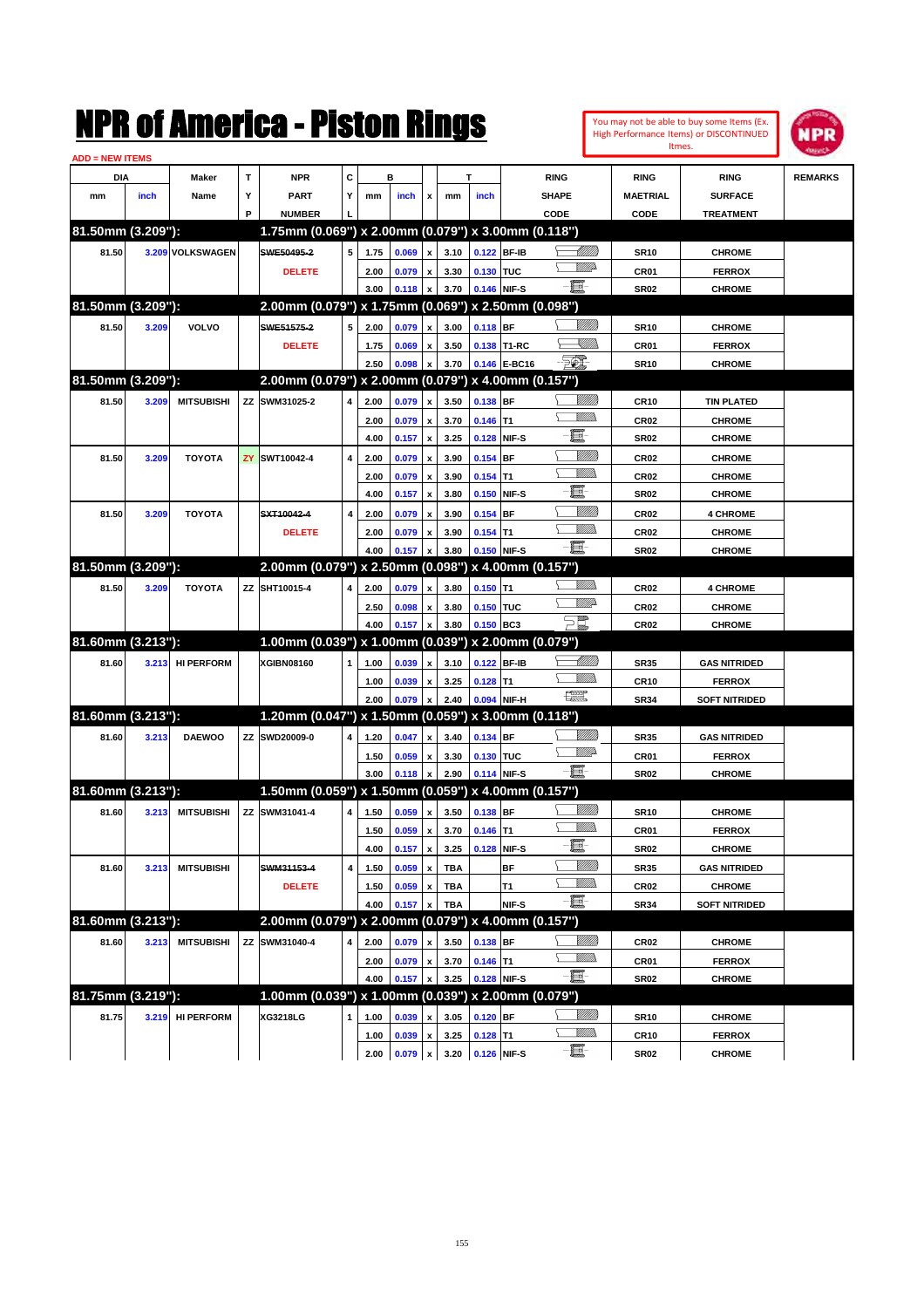| You may not be able to buy some Items (Ex. |
|--------------------------------------------|
| High Performance Items) or DISCONTINUED    |
| Itmes.                                     |



| <b>ADD = NEW ITEMS</b> |       |                   |   |                                                     |                         |                                 |       |                    |      |             |              |                    |                  |                      |                |
|------------------------|-------|-------------------|---|-----------------------------------------------------|-------------------------|---------------------------------|-------|--------------------|------|-------------|--------------|--------------------|------------------|----------------------|----------------|
| DIA                    |       | Maker             | Т | <b>NPR</b>                                          | С                       |                                 | в     |                    |      | T           |              | <b>RING</b>        | <b>RING</b>      | <b>RING</b>          | <b>REMARKS</b> |
| mm                     | inch  | Name              | Υ | <b>PART</b>                                         | Y                       | mm                              | inch  | x                  | mm   | inch        |              | <b>SHAPE</b>       | <b>MAETRIAL</b>  | <b>SURFACE</b>       |                |
|                        |       |                   | P | <b>NUMBER</b>                                       |                         |                                 |       |                    |      |             |              | CODE               | CODE             | <b>TREATMENT</b>     |                |
| 81.75mm (3.219"):      |       |                   |   | 1.00mm (0.039") x 1.20mm (0.047") x 2.00mm (0.079") |                         |                                 |       |                    |      |             |              |                    |                  |                      |                |
| 81.75                  | 3.219 | <b>HYUNDAI</b>    |   | ZZ SWG30059-3                                       | 4                       | 1.00                            | 0.039 | x                  | 2.70 | 0.106 BF-IB |              | <u> Millitt</u>    | <b>SR35</b>      | <b>GAS NITRIDED</b>  |                |
|                        |       |                   |   |                                                     |                         | 1.20                            | 0.047 | x                  | 3.15 |             | 0.124 TUC-RB | <u>UMP</u>         | <b>CR10</b>      | <b>FERROX</b>        |                |
|                        |       |                   |   |                                                     |                         | 2.00                            | 0.079 | x                  | 2.20 | 0.087       | NIF-H        | H                  | <b>SR34</b>      | <b>SOFT NITRIDED</b> |                |
| 81.75                  | 3.219 | <b>HYUNDAI</b>    |   | ZZ SDG30065-3                                       | 4                       | 1.00                            | 0.039 | x                  | 2.70 | 0.106       | <b>BF-IB</b> | <u> Millitt</u>    | <b>SR35</b>      | <b>GAS NITRIDED</b>  |                |
|                        |       |                   |   |                                                     |                         | 1.20                            | 0.047 | x                  | 3.15 |             | 0.124 TUC-RB | <u>UMP</u>         | <b>CR10</b>      | <b>FERROX</b>        |                |
|                        |       |                   |   |                                                     |                         | 2.00                            | 0.079 | x                  | 2.75 |             | 0.108 E-BC16 | EO)                | <b>SR34</b>      | <b>SOFT NITRIDED</b> |                |
| 81.75mm (3.219"):      |       |                   |   | 1.00mm (0.039") x 1.20mm (0.047") x 2.80mm (0.110") |                         |                                 |       |                    |      |             |              |                    |                  |                      |                |
| 81.75                  | 3.219 | <b>HONDA</b>      |   | ZZ SWH30373-3                                       | 4                       | 1.00                            | 0.039 | x                  | 3.10 | 0.122 BF-IB |              | <u>UMB</u>         | <b>SR10</b>      | <b>CHROME</b>        |                |
|                        |       |                   |   |                                                     |                         | 1.20                            | 0.047 |                    | 3.30 |             | 0.130 ES-TUC | <u>Willik</u>      | CR01             | <b>FERROX</b>        |                |
|                        |       |                   |   |                                                     |                         | 2.80                            | 0.110 | x                  | 2.70 |             | 0.106 NIF-S  | -8                 | <b>SR02</b>      | <b>CHROME</b>        |                |
| 81.75mm (3.219"):      |       |                   |   | 1.20mm (0.047") x 1.20mm (0.047") x 2.00mm (0.079") |                         |                                 |       |                    |      |             |              |                    |                  |                      |                |
| 81.75                  | 3.219 | <b>HONDA</b>      |   | ZY SWH30484-3                                       | 4                       | 1.20                            | 0.047 | x                  | 2.45 | 0.096 BF-IB |              | <u> Milli</u> lli  | <b>SR10</b>      | <b>CHROME</b>        |                |
|                        |       |                   |   |                                                     |                         | 1.20                            | 0.047 | x                  | 3.40 | 0.134 TUC   |              | <u>WW</u> A        | CR01             | <b>FERROX</b>        |                |
|                        |       |                   |   |                                                     |                         | 2.00                            | 0.079 | x                  | 2.50 |             | 0.098 NIF-H  | <b>The Control</b> | <b>SR34</b>      | <b>SOFT NITRIDED</b> |                |
| 81.75mm (3.219"):      |       |                   |   | 1.20mm (0.047") x 1.20mm (0.047") x 2.50mm (0.098") |                         |                                 |       |                    |      |             |              |                    |                  |                      |                |
| 81.75                  | 3.219 | <b>HYUNDAI</b>    |   | ZZ SWG30040-3                                       | 4                       | 1.20                            | 0.047 | x                  | 3.30 |             | 0.130 BF-IB  |                    | <b>SR10</b>      | <b>CHROME</b>        |                |
|                        |       |                   |   |                                                     |                         | 1.20                            | 0.047 | x                  | 3.40 | 0.134 TUC   |              | <u>WW</u> A        | CR01             | <b>FERROX</b>        |                |
|                        |       |                   |   |                                                     |                         | 2.50                            | 0.098 | x                  | 2.85 |             | 0.112 NIF-S  | e                  | <b>SR02</b>      | <b>CHROME</b>        |                |
| 81.75                  | 3.219 | <b>MITSUBISHI</b> |   | ZZ SWM31164-1                                       | 4                       | 1.20                            | 0.047 | x                  | 2.70 |             | 0.106 BF-IB  | <u>UMB</u>         | <b>SR34</b>      | <b>GAS NITRIDED</b>  |                |
|                        |       |                   |   |                                                     |                         | 1.20                            | 0.047 | x                  | 3.40 | 0.134 TUC   |              | <u>Willia</u>      | CR01             | <b>FERROX</b>        |                |
|                        |       |                   |   |                                                     |                         | 2.50                            | 0.098 |                    | 2.60 |             | 0.102 NIF-H  | <b>The Control</b> | <b>SR02</b>      | <b>CHROME</b>        |                |
| 81.75mm (3.219"):      |       |                   |   | 1.20mm (0.047") x 1.20mm (0.047") x 2.80mm (0.110") |                         |                                 |       |                    |      |             |              |                    |                  |                      |                |
| 81.75                  | 3.219 | <b>MITSUBISHI</b> |   | ZZ SWM31079-3                                       | 4                       | 1.20                            | 0.047 | x                  | 3.20 | $0.126$ BF  |              | <u>MMM</u>         | <b>SR10</b>      | <b>CHROME</b>        |                |
|                        |       |                   |   |                                                     |                         | 1.20                            | 0.047 | x                  | 3.60 | $0.142$ T1  |              | <br>Militar        | CR01             | <b>FERROX</b>        |                |
|                        |       |                   |   |                                                     |                         | 2.80                            | 0.110 | $\pmb{\mathsf{x}}$ | 2.70 |             | 0.106 NIF-S  | E                  | <b>SR02</b>      | <b>CHROME</b>        |                |
| 81.75                  | 3.219 | <b>MITSUBISHI</b> |   | SWM31085-3                                          | 4                       | 1.20                            | 0.047 | x                  | 2.90 | $0.114$ BF  |              | <u>Milli</u> k     | <b>SR35</b>      | <b>GAS NITRIDED</b>  |                |
|                        |       |                   |   |                                                     |                         | 1.20                            | 0.047 | x                  | 3.60 | $0.142$ T1  |              |                    | CR <sub>02</sub> | <b>CHROME</b>        |                |
|                        |       |                   |   |                                                     |                         | 2.80                            | 0.110 | x                  | 2.80 |             | 0.110 NIF-S  | e                  | <b>SR34</b>      | <b>SOFT NITRIDED</b> |                |
| 81.75                  | 3.219 | <b>MITSUBISHI</b> |   | ZZ SWM31163-3                                       | 6                       | 1.20                            | 0.047 | x                  | 3.20 | 0.114 BF    |              | <u>Milli</u> k     | <b>SR10</b>      | <b>CHROME</b>        |                |
|                        |       |                   |   |                                                     |                         | 1.20                            | 0.047 | x                  | 3.60 | $0.142$ T1  |              | VM).               | CR01             | <b>FERROX</b>        |                |
|                        |       |                   |   |                                                     |                         | 2.80                            | 0.110 | x                  | 2.70 |             | 0.106 NIF-S  | -8                 | <b>SR02</b>      | <b>CHROME</b>        |                |
| 81.75mm (3.219"):      |       |                   |   | 1.20mm (0.047") x 1.50mm (0.059") x 2.00mm (0.079") |                         |                                 |       |                    |      |             |              |                    |                  |                      |                |
| 81.75                  |       | 3.219 VOLKSWAGEN  |   | SWE50754-3                                          |                         | 4 1.20 0.047 x 3.00 0.118 BF-IB |       |                    |      |             |              | <u> Millito</u>    | <b>SR35</b>      | <b>GAS NITRIDED</b>  |                |
|                        |       |                   |   | <b>DELETE</b>                                       |                         | 1.50                            | 0.059 | x                  | 3.40 | 0.134 TUC   |              | <u>WW</u> A        | CR01             | <b>FERROX</b>        |                |
|                        |       |                   |   |                                                     |                         | 2.00                            | 0.079 | x                  | 2.80 |             | 0.110 NIF-S  | -8                 | <b>SR34</b>      | <b>SOFT NITRIDED</b> |                |
| 81.75mm (3.219"):      |       |                   |   | 1.20mm (0.047") x 1.50mm (0.059") x 2.80mm (0.110") |                         |                                 |       |                    |      |             |              |                    |                  |                      |                |
| 81.75                  | 3.219 | <b>HONDA</b>      |   | ZZ SWH30375-3                                       | 4                       | 1.20                            | 0.047 | x                  | 3.10 | $0.122$ BF  |              | <u>VIII in</u>     | <b>SR35</b>      | <b>GAS NITRIDED</b>  |                |
|                        |       |                   |   |                                                     |                         | 1.50                            | 0.059 | x                  | 3.20 |             | 0.126 ES-TUC | <u>W//A</u>        | <b>CR10</b>      | <b>CHROME</b>        |                |
|                        |       |                   |   |                                                     |                         | 2.80                            | 0.110 | $\pmb{\mathsf{x}}$ | 2.80 |             | 0.110 NIF-S  | e                  | <b>SR34</b>      | <b>SOFT NITRIDED</b> |                |
| 81.75                  | 3.219 | <b>HONDA</b>      |   | SWH30396-3                                          | $\overline{\mathbf{4}}$ | 1.20                            | 0.047 | x                  | 3.10 | $0.122$ BF  |              | <u>Milli</u> h     | <b>SR35</b>      | <b>GAS NITRIDED</b>  |                |
|                        |       |                   |   | <b>DELETE</b>                                       |                         | 1.50                            | 0.059 | x                  | 3.20 |             | 0.126 ES-TUC | <u>W//A</u>        | <b>CR10</b>      | <b>CHROME</b>        |                |
|                        |       |                   |   |                                                     |                         | 2.80                            | 0.110 | $\pmb{\mathsf{x}}$ | 3.05 |             | 0.120 NIF-S  | e                  | <b>SR02</b>      | <b>CHROME</b>        |                |
| 81.75                  | 3.219 | <b>TOYOTA</b>     |   | ZZ SWT10150-3                                       | 4                       | 1.20                            | 0.047 | x                  | 2.90 | $0.114$ BF  |              | <u>MMM</u>         | <b>SR35</b>      | <b>GAS NITRIDED</b>  |                |
|                        |       |                   |   |                                                     |                         | 1.50                            | 0.059 | x                  | 3.40 |             | 0.134 ES-TUC | <u>Willia</u>      | CR <sub>02</sub> | <b>CHROME</b>        |                |
|                        |       |                   |   |                                                     |                         | 2.80                            | 0.110 | $\pmb{\mathsf{x}}$ | 2.80 |             | 0.110 NIF-S  | <u>-et</u>         | <b>SR34</b>      | <b>SOFT NITRIDED</b> |                |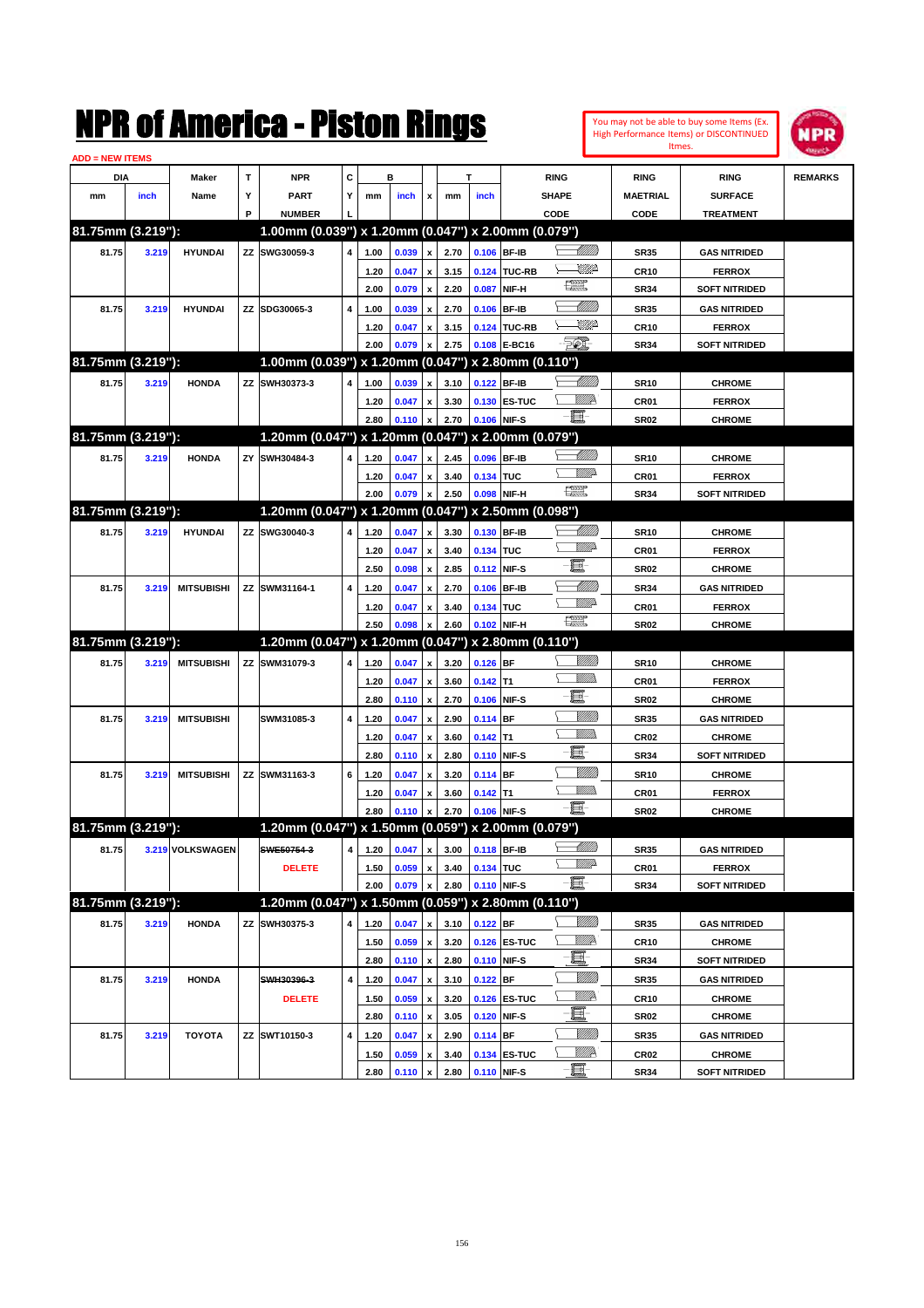| You may not be able to buy some Items (Ex. |
|--------------------------------------------|
| High Performance Items) or DISCONTINUED    |
| Itmes.                                     |



| <b>ADD = NEW ITEMS</b> |       |                   |   |                                                     |                         |              |                |                         |              |             |              |                 |                  |                                |                |
|------------------------|-------|-------------------|---|-----------------------------------------------------|-------------------------|--------------|----------------|-------------------------|--------------|-------------|--------------|-----------------|------------------|--------------------------------|----------------|
| DIA                    |       | Maker             | т | <b>NPR</b>                                          | С                       |              | в              |                         |              | T           |              | <b>RING</b>     | <b>RING</b>      | <b>RING</b>                    | <b>REMARKS</b> |
| mm                     | inch  | Name              | Υ | <b>PART</b>                                         | Y                       | mm           | inch           | x                       | mm           | inch        |              | <b>SHAPE</b>    | <b>MAETRIAL</b>  | <b>SURFACE</b>                 |                |
|                        |       |                   | P | <b>NUMBER</b>                                       |                         |              |                |                         |              |             |              | CODE            | CODE             | <b>TREATMENT</b>               |                |
| 81.75mm (3.219"):      |       |                   |   | 1.20mm (0.047") x 1.50mm (0.059") x 3.00mm (0.118") |                         |              |                |                         |              |             |              |                 |                  |                                |                |
| 81.75                  | 3.219 | <b>HYUNDAI</b>    |   | ZZ SWG30032-1                                       | 4                       | 1.20         | 0.047          | $\pmb{\mathsf{x}}$      | 3.10         | $0.122$ BF  |              | <u>Sillilli</u> | <b>SR35</b>      | <b>GAS NITRIDED</b>            |                |
|                        |       |                   |   |                                                     |                         | 1.50         | 0.059          | $\pmb{\mathsf{x}}$      | 3.60         | $0.142$ T1  |              |                 | CR10             | <b>CHROME</b>                  |                |
|                        |       |                   |   |                                                     |                         | 3.00         | 0.118          | $\pmb{\mathsf{x}}$      | 2.55         |             | 0.100 NIF-S  | E               | <b>SR02</b>      | <b>CHROME</b>                  |                |
| 81.75                  | 3.219 | <b>MITSUBISHI</b> |   | ZZ SWM31058-1                                       | 4                       | 1.20         | 0.047          | $\pmb{\mathsf{x}}$      | 3.10         | $0.122$ BF  |              | <u>MMM</u>      | <b>SR10</b>      | <b>CHROME</b>                  |                |
|                        |       |                   |   |                                                     |                         | 1.50         | 0.059          | x                       | 3.60         | $0.142$ T1  |              | <br>Mar         | CR <sub>02</sub> | <b>CHROME</b>                  |                |
|                        |       |                   |   |                                                     |                         | 3.00         | 0.118          | $\pmb{\mathsf{x}}$      | 2.90         |             | 0.114 NIF-S  | e               | <b>SR34</b>      | <b>SOFT NITRIDED</b>           |                |
| 81.75                  | 3.219 | <b>TOYOTA</b>     |   | ZZ SWT10156-3                                       | 4                       | 1.20         | 0.047          | x                       | 2.90         | 0.114 BF    |              | <u>Milli</u> k  | <b>SR35</b>      | <b>GAS NITRIDED</b>            |                |
|                        |       |                   |   |                                                     |                         | 1.50         | 0.059          | x                       | 3.40         | $0.134$ T1  |              | .<br>VMD        | CR01             | <b>FERROX</b>                  |                |
|                        |       |                   |   |                                                     |                         | 3.00         | 0.118          | $\pmb{\mathsf{x}}$      | 2.85         | 0.112 NIF-S |              | -E.             | <b>SR34</b>      | <b>SOFT NITRIDED</b>           |                |
| 81.75mm (3.219"):      |       |                   |   | 1.50mm (0.059") x 1.50mm (0.059") x 2.80mm (0.110") |                         |              |                |                         |              |             |              |                 |                  |                                |                |
| 81.75                  | 3.219 | <b>TOYOTA</b>     |   | SWT10101-3                                          | 4                       | 1.50         | 0.059          | $\pmb{\mathsf{x}}$      | 3.10         | $0.122$ BF  |              | <u>Milli</u> h  | <b>SR10</b>      | <b>CHROME</b>                  |                |
|                        |       |                   |   | <b>DELETE</b>                                       |                         | 1.50         | 0.059          | $\pmb{\mathsf{x}}$      | 3.50         | 0.138 TUC   |              | <u>WW</u> A     | CR01             | <b>FERROX</b>                  |                |
|                        |       |                   |   |                                                     |                         | 2.80         | 0.110          | $\pmb{\mathsf{x}}$      | 2.85         |             | 0.112 NIF-S  | E               | <b>SR02</b>      | <b>CHROME</b>                  |                |
| 81.75                  | 3.219 | <b>TOYOTA</b>     |   | ZZ SWT10108-3                                       | 4                       | 1.50         | 0.059          | x                       | 3.10         | $0.122$ BF  |              | <u>MMM</u>      | <b>SR10</b>      | <b>CHROME</b>                  |                |
|                        |       |                   |   |                                                     |                         | 1.50         | 0.059          | x                       | 3.60         | $0.142$ T1  |              | <br>Mar         | CR01             | <b>FERROX</b>                  |                |
|                        |       |                   |   |                                                     |                         | 2.80         | 0.110          | $\pmb{\mathsf{x}}$      | 2.85         |             | 0.112 NIF-S  | e               | <b>SR02</b>      | <b>CHROME</b>                  |                |
| 81.75                  | 3.219 | <b>TOYOTA</b>     |   | ZZ SWT10145-3                                       | 4                       | 1.50         | 0.059          | x                       | 3.10         | $0.122$ BF  |              | <u>Milli</u>    | <b>SR35</b>      | <b>GAS NITRIDED</b>            |                |
|                        |       |                   |   |                                                     |                         | 1.50         | 0.059          | x                       | 3.40         |             | 0.134 ES-TUC | <u>WW</u> A     | CR <sub>02</sub> | <b>CHROME</b>                  |                |
|                        |       |                   |   |                                                     |                         | 2.80         | 0.110          | $\pmb{\mathsf{x}}$      | 2.80         |             | 0.110 NIF-S  | - EF            | <b>SR02</b>      | <b>CHROME</b>                  |                |
| 81.75mm (3.219"):      |       |                   |   | 1.50mm (0.059") x 1.50mm (0.059") x 3.00mm (0.118") |                         |              |                |                         |              |             |              |                 |                  |                                |                |
| 81.75                  | 3.219 | <b>KIA</b>        |   | ZZ SWK30030-3                                       | 4                       | 1.50         | 0.059          | $\pmb{\mathsf{x}}$      | 3.10         | $0.122$ BF  |              | <u>Milli</u> h  | <b>SR35</b>      | <b>GAS NITRIDED</b>            |                |
| <b>ADD</b>             |       |                   |   |                                                     |                         | 1.50         | 0.059          | $\pmb{\mathsf{x}}$      | 3.40         | $0.134$ T1  |              | <br>Mar         | CR01             | <b>FERROX</b>                  |                |
|                        |       |                   |   |                                                     |                         | 3.00         | 0.118          | $\pmb{\mathsf{x}}$      | 2.85         |             | 0.112 NIF-S  | E               | <b>SR34</b>      | <b>SOFT NITRIDED</b>           |                |
| 81.75                  | 3.219 | <b>TOYOTA</b>     |   | ZZ SWT10142-3                                       | 4                       | 1.50         | 0.059          | x                       | 2.70         | $0.106$ BF  |              | <u>Milli</u> k  | <b>SR35</b>      | <b>GAS NITRIDED</b>            |                |
|                        |       |                   |   |                                                     |                         | 1.50         | 0.059          | x                       | 3.40         | $0.134$ T1  |              | <br>Mar         | CR01             | <b>FERROX</b>                  |                |
|                        |       |                   |   |                                                     |                         | 3.00         | 0.118          | $\pmb{\mathsf{x}}$      | 2.85         |             | 0.112 NIF-S  | E               | <b>SR34</b>      | <b>SOFT NITRIDED</b>           |                |
| 81.75                  | 3.219 | <b>MAZDA</b>      |   | ZZ SWT20054-3                                       | 4                       | 1.50         | 0.059          | x                       | 3.30         | 0.130 BF    |              | <u>VIIII)</u>   | <b>SR10</b>      | <b>CHROME</b>                  |                |
|                        |       |                   |   |                                                     |                         | 1.50         | 0.059          | x                       | 3.50         | 0.138 TUC   |              | <u>VMD</u>      | CR01             | <b>FERROX</b>                  |                |
|                        |       |                   |   |                                                     |                         | 4.00         | 0.157          | x                       | 3.05         |             | 0.120 NIF-S  | E               | <b>SR02</b>      | <b>CHROME</b>                  |                |
| 81.75                  | 3.219 | <b>NISSAN</b>     |   | ZZ SWN30199-1                                       | 4                       | 1.50         | 0.059          | x                       | 3.10         | $0.122$ BF  |              | <u>VIIII)</u>   | <b>SR35</b>      | <b>GAS NITRIDED</b>            |                |
|                        |       |                   |   |                                                     |                         | 1.50         | 0.059          | x                       | 3.60         | $0.142$ T1  |              |                 | CR <sub>02</sub> | <b>CHROME</b>                  |                |
|                        |       |                   |   |                                                     |                         | 4.00         | 0.157          | $\pmb{\mathsf{x}}$      | 3.05         |             | 0.120 NIF-S  | - 8             | <b>SR34</b>      | <b>SOFT NITRIDED</b>           |                |
| 81.75mm (3.219"):      |       |                   |   | 1.50mm (0.059") x 1.75mm (0.069") x 2.00mm (0.079") |                         |              |                |                         |              |             |              |                 |                  |                                |                |
| 81.75                  |       | 3.219 VOLKSWAGEN  |   | SWE50744-3                                          | 4                       | 1.50         | 0.059          | $\pmb{\mathsf{x}}$      | 3.10         |             | 0.122 BF-IB  | <u> MMM</u>     | <b>SR10</b>      | <b>CHROME</b>                  |                |
|                        |       |                   |   | <b>DELETE</b>                                       |                         | 1.75         | 0.069          | x                       | 3.50         | 0.138 TUC   |              | ₩₩              | CR01             | <b>FERROX</b>                  |                |
|                        |       |                   |   |                                                     |                         | 2.00         | 0.079          | x                       | 2.80         |             | 0.110 NIF-S  | -8              | SR34             | <b>SOFT NITRIDED</b>           |                |
| 81.75mm (3.219"):      |       |                   |   | 1.50mm (0.059") x 1.75mm (0.069") x 3.00mm (0.118") |                         |              |                |                         |              |             |              |                 |                  |                                |                |
| 81.75                  |       | 3.219 VOLKSWAGEN  |   | SWE50374-3                                          | 4                       | 1.50         | 0.059          | x                       | 3.10         |             | 0.122 BF-IB  |                 | <b>SR10</b>      | <b>CHROME</b>                  |                |
|                        |       |                   |   | <b>DELETE</b>                                       |                         | 1.75         | 0.069          | $\pmb{\mathsf{x}}$      | 3.30         | 0.130 TUC   |              | <u>WW</u> A     | CR01             | <b>FERROX</b>                  |                |
|                        |       |                   |   |                                                     |                         | 3.00         | 0.118          | $\pmb{\mathsf{x}}$      | 2.90         |             | 0.114 NIF-S  | E.              | SR02             | <b>CHROME</b>                  |                |
| 81.75                  |       | 3.219 VOLKSWAGEN  |   | SWE50384-3                                          | $\overline{\mathbf{4}}$ | 1.50         | 0.059          | x                       | 3.10         |             | 0.122 BF-IB  | <u> MMM</u>     | SR10             | <b>CHROME</b>                  |                |
|                        |       |                   |   | <b>DELETE</b>                                       |                         | 1.75         | 0.069          |                         | 3.30         | 0.130 TUC   |              | <u>WW</u> A     | CR01             | <b>FERROX</b>                  |                |
|                        |       |                   |   |                                                     |                         | 3.00         | 0.118          | x<br>$\pmb{\mathsf{x}}$ | 2.90         |             | 0.114 NIF-S  | E-              | SR02             | <b>CHROME</b>                  |                |
| 81.75                  | 3.219 | <b>VOLVO</b>      |   | SWE51465-3                                          | 5                       | 1.50         | 0.059          |                         |              |             | 0.122 BF-IB  |                 |                  | <b>CHROME</b>                  |                |
|                        |       |                   |   |                                                     |                         |              |                | x                       | 3.10<br>3.50 | 0.138 TUC   |              | <u>WW</u> A     | SR10             |                                |                |
|                        |       |                   |   | <b>DELETE</b>                                       |                         | 1.75<br>3.00 | 0.069<br>0.118 |                         | 3.00         | 0.118 NIF-S |              | -0              | CR01<br>SR02     | <b>FERROX</b><br><b>CHROME</b> |                |
|                        |       |                   |   |                                                     |                         |              |                | $\pmb{\mathsf{x}}$      |              |             |              |                 |                  |                                |                |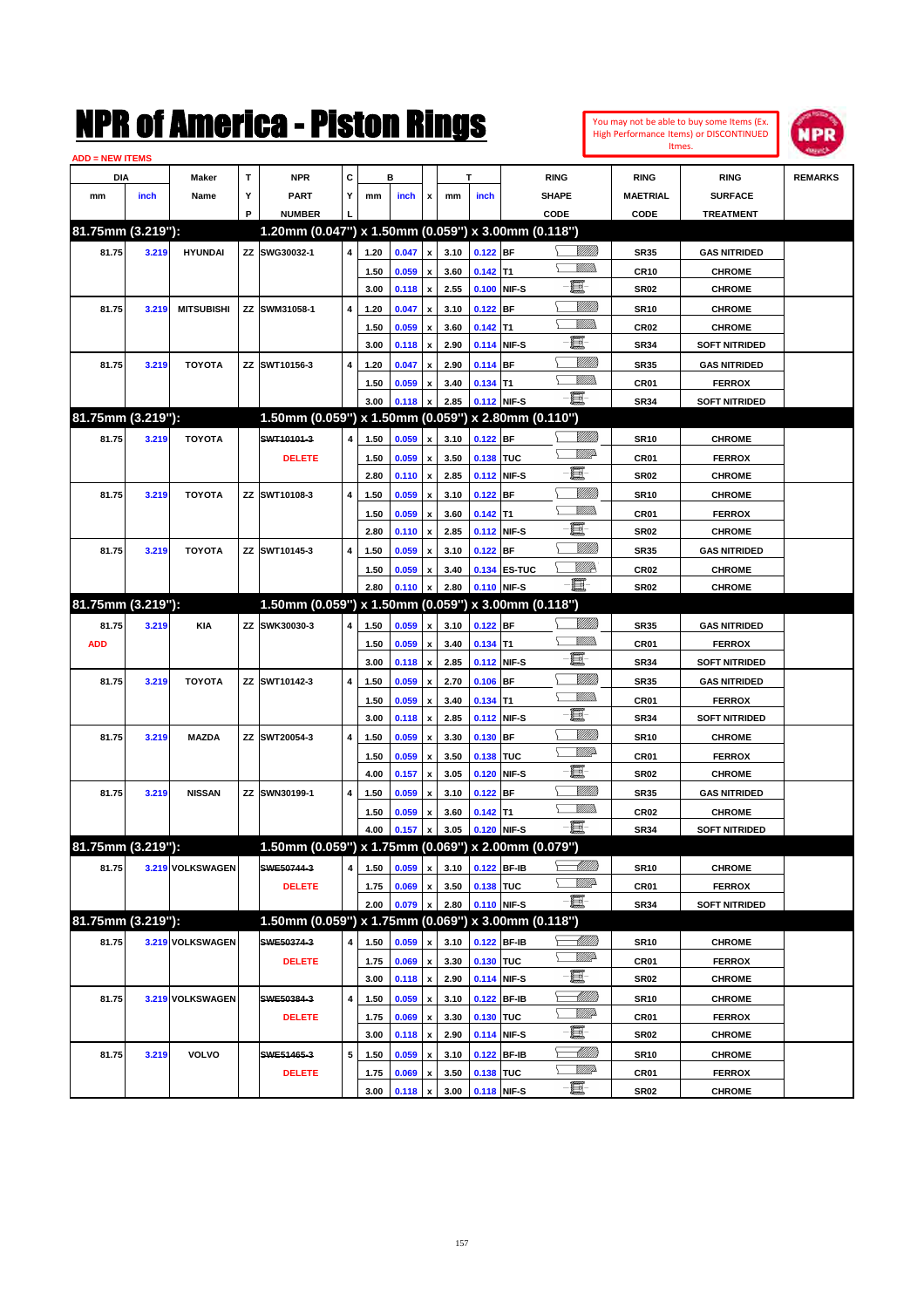You may not be able to buy some Items (Ex. High Performance Items) or DISCONTINUED Itmes.



| <b>ADD = NEW ITEMS</b> |       |                   |   |                                                           |              |              |                |                         |              |            |                              |                   |                          |                                       |                |
|------------------------|-------|-------------------|---|-----------------------------------------------------------|--------------|--------------|----------------|-------------------------|--------------|------------|------------------------------|-------------------|--------------------------|---------------------------------------|----------------|
| DIA                    |       | Maker             | T | <b>NPR</b>                                                | c            |              | в              |                         |              | т          |                              | <b>RING</b>       | <b>RING</b>              | <b>RING</b>                           | <b>REMARKS</b> |
| mm                     | inch  | Name              | Υ | <b>PART</b>                                               | Y            | mm           | inch           | x                       | mm           | inch       |                              | <b>SHAPE</b>      | <b>MAETRIAL</b>          | <b>SURFACE</b>                        |                |
|                        |       |                   | P | <b>NUMBER</b>                                             |              |              |                |                         |              |            |                              | CODE              | CODE                     | <b>TREATMENT</b>                      |                |
| 81.75mm (3.219"):      |       |                   |   | 1.75mm (0.069") x 2.00mm (0.079") x 3.00mm (0.118")       |              |              |                |                         |              |            |                              |                   |                          |                                       |                |
| 81.75                  |       | 3.219 VOLKSWAGEN  |   | SWE50495-3                                                | 5            | 1.75         | 0.069          | $\pmb{\mathsf{x}}$      | 3.10         |            | 0.122 BF-IB                  | <u> UMB</u>       | <b>SR10</b>              | <b>CHROME</b>                         |                |
|                        |       |                   |   | <b>DELETE</b>                                             |              | 2.00         | 0.079          | x                       | 3.30         | 0.130 TUC  |                              | <u>VMD</u>        | CR01                     | <b>FERROX</b>                         |                |
|                        |       |                   |   |                                                           |              | 3.00         | 0.118          | $\pmb{\mathsf{x}}$      | 3.70         |            | 0.146 NIF-S                  | -8                | <b>SR02</b>              | <b>CHROME</b>                         |                |
| 81.75mm (3.219"):      |       |                   |   | 2.00mm (0.079") x 1.75mm (0.069") x 2.50mm (0.098")       |              |              |                |                         |              |            |                              |                   |                          |                                       |                |
| 81.75                  | 3.219 | VOLVO             |   | SWE51575-3                                                | 5            | 2.00         | 0.079          | x                       | 3.00         | $0.118$ BF |                              | <u>VIIIIn</u>     | <b>SR10</b>              | <b>CHROME</b>                         |                |
|                        |       |                   |   | <b>DELETE</b>                                             |              | 1.75         | 0.069          | x                       | 3.50         |            | 0.138 T1-RC                  | <u>Sillin</u>     | CR01                     | <b>FERROX</b>                         |                |
|                        |       |                   |   |                                                           |              | 2.50         | 0.098          | $\pmb{\mathsf{x}}$      | 3.70         |            | 0.146 E-BC16                 | - 501             | <b>SR10</b>              | <b>CHROME</b>                         |                |
| 81.75mm (3.219"):      |       |                   |   | 2.00mm (0.079") x 2.00mm (0.079") x 4.00mm (0.157")       |              |              |                |                         |              |            |                              |                   |                          |                                       |                |
| 81.75                  | 3.219 | <b>MITSUBISHI</b> |   | ZZ SWM31025-3                                             | 4            | 2.00         | 0.079          |                         | 3.50         | 0.138 BF   |                              |                   |                          |                                       |                |
|                        |       |                   |   |                                                           |              |              |                | x                       |              |            |                              | UM)               | <b>CR10</b>              | <b>TIN PLATED</b>                     |                |
|                        |       |                   |   |                                                           |              | 2.00<br>4.00 | 0.079          | x                       | 3.70<br>3.25 | $0.146$ T1 | 0.128 NIF-S                  | -8                | <b>CR02</b>              | <b>CHROME</b>                         |                |
| 81.85mm (3.222"):      |       |                   |   | 1.20mm (0.047") x 1.50mm (0.059") x 3.00mm (0.118")       |              |              | 0.157          | x                       |              |            |                              |                   | <b>SR02</b>              | <b>CHROME</b>                         |                |
|                        |       |                   |   |                                                           |              |              |                |                         |              |            |                              |                   |                          |                                       |                |
| 81.85                  | 3.222 | <b>DAEWOO</b>     |   | ZZ SWD20009-1                                             | 4            | 1.20         | 0.047          | x                       | 3.40         | 0.134 BF   |                              | <u>WW</u> A       | <b>SR35</b>              | <b>GAS NITRIDED</b>                   |                |
|                        |       |                   |   |                                                           |              | 1.50         | 0.059          | x                       | 3.30         | 0.130 TUC  |                              | -日                | CR01                     | <b>FERROX</b>                         |                |
|                        |       |                   |   |                                                           |              | 3.00         | 0.118          | $\pmb{\mathsf{x}}$      | 2.90         |            | 0.114 NIF-S                  |                   | <b>SR02</b>              | <b>CHROME</b>                         |                |
| 81.94mm (3.226"):      |       |                   |   | 1.50mm (0.059") x 1.50mm (0.059") x 3.00mm (0.118")       |              |              |                |                         |              |            |                              |                   |                          |                                       |                |
| 81.94                  | 3.226 | <b>FORD</b>       |   | ZX SWF30010-0                                             | 4            | 1.50         | 0.059          | x                       | 2.90         | 0.114 BF   |                              | <u>UMB</u>        | <b>SR35</b>              | <b>GAS NITRIDED</b>                   |                |
|                        |       |                   |   | (SWL03224-0)                                              |              | 1.50         | 0.059          | x                       | 3.20         | 0.126 TUC  |                              | <u>VMD</u>        | CR01                     | <b>FERROX</b>                         |                |
|                        |       |                   |   |                                                           |              | 3.00         | 0.118          | x                       | 2.95         |            | 0.116 NIF-S                  | -8                | <b>SR02</b>              | <b>CHROME</b>                         |                |
| 82.00mm (3.228"):      |       |                   |   | 1.00mm (0.039") x 1.00mm (0.039") x 2.00mm (0.079")       |              |              |                |                         |              |            |                              |                   |                          |                                       |                |
| 82.00                  | 3.228 | <b>HI PERFORM</b> |   | XG3228                                                    | 1            | 1.00         | 0.039          | x                       | 3.05         | $0.120$ BF |                              | <u>UMB</u>        | <b>SR10</b>              | <b>CHROME</b>                         |                |
|                        |       |                   |   |                                                           |              | 1.00         | 0.039          | $\pmb{\mathsf{x}}$      | 3.25         | $0.128$ T1 |                              |                   | <b>CR10</b>              | <b>FERROX</b>                         |                |
|                        |       |                   |   |                                                           |              | 2.00         | 0.079          | x                       | 3.20         |            | 0.126 NIF-S                  | E                 | <b>SR02</b>              | <b>CHROME</b>                         |                |
| 82.00                  | 3.228 | <b>HI PERFORM</b> |   | <b>XG3228LG</b>                                           | 1            | 1.00         | 0.039          | x                       | 3.05         | $0.120$ BF |                              | <u>Sillilli</u>   | <b>SR10</b>              | <b>CHROME</b>                         |                |
|                        |       |                   |   |                                                           |              | 1.00         | 0.039          | x                       | 3.25         | $0.128$ T1 |                              | <br>VM)           | <b>CR10</b>              | <b>FERROX</b>                         |                |
|                        |       |                   |   |                                                           |              | 2.00         | 0.079          | x                       | 3.20         |            | 0.126 NIF-S                  | E                 | <b>SR02</b>              | <b>CHROME</b>                         |                |
| 82.00                  | 3.228 | <b>HI PERFORM</b> |   | <b>XGIBN08200</b>                                         | 1            | 1.00         | 0.039          | x                       | 3.10         |            | 0.122 BF-IB                  | <u>UMM</u>        | <b>SR35</b>              | <b>GAS NITRIDED</b>                   |                |
|                        |       |                   |   |                                                           |              | 1.00         | 0.039          | x                       | 3.25         | $0.128$ T1 |                              | <br>Mad           | <b>CR10</b>              | <b>FERROX</b>                         |                |
|                        |       |                   |   |                                                           |              | 2.00         | 0.079          | x                       | 2.40         |            | 0.094 NIF-H                  | 鱱                 | <b>SR34</b>              | <b>SOFT NITRIDED</b>                  |                |
| 82.00                  | 3.228 | <b>HI PERFORM</b> |   | <b>XGN3228</b>                                            | 1            | 1.00         | 0.039          | x                       | 3.10         |            | 0.122 BF-IB                  | MMB               | <b>SR35</b>              | <b>GAS NITRIDED</b>                   |                |
|                        |       |                   |   |                                                           |              | 1.00         | 0.039          | x                       | 3.25         | $0.128$ T1 |                              | <br>Mad           | <b>CR10</b>              | <b>FERROX</b>                         |                |
|                        |       |                   |   |                                                           |              | 2.00         | 0.079          | x                       | 2.40         |            | 0.094 NIF-H                  | $\frac{1}{2}$     | <b>SR34</b>              | <b>SOFT NITRIDED</b>                  |                |
| 82.00mm (3.228"):      |       |                   |   | 1.00mm $(0.039")$ x 1.20mm $(0.047")$ x 2.00mm $(0.079")$ |              |              |                |                         |              |            |                              |                   |                          |                                       |                |
| 82.00                  |       |                   |   |                                                           |              |              |                |                         |              |            |                              |                   |                          |                                       |                |
|                        |       |                   |   |                                                           |              |              |                |                         |              |            |                              | <u>UMB</u>        |                          |                                       |                |
|                        | 3.228 | <b>HI PERFORM</b> |   | 21-GRN08200ES                                             | $\mathbf{1}$ | 1.00         | 0.039          | $\pmb{\mathsf{x}}$      | 3.10         | $0.122$ BF |                              | ₩₩                | <b>SR34</b>              | <b>GAS NITRIDED</b>                   |                |
|                        |       |                   |   |                                                           |              | 1.20         | 0.047          | $\pmb{\mathsf{x}}$      | 3.40         |            | 0.134 ES-TUC                 | <b>The Second</b> | CR01                     | <b>FERROX</b>                         |                |
|                        |       |                   |   |                                                           |              | 2.00         | 0.079          | $\pmb{\mathsf{x}}$      | 2.80         |            | 0.110 NIF-H                  |                   | SR34                     | <b>SOFT NITRIDED</b>                  |                |
| 82.00                  | 3.228 | <b>HYUNDAI</b>    |   | ZZ SWG30059-4                                             | 4            | 1.00         | 0.039          | x                       | 2.70         |            | 0.106 BF-IB                  | <u> MMM)</u>      | <b>SR35</b>              | <b>GAS NITRIDED</b>                   |                |
|                        |       |                   |   |                                                           |              | 1.20         | 0.047          | x                       | 3.15         |            | 0.124 TUC-RB                 | <u>UMP</u>        | <b>CR10</b>              | <b>FERROX</b>                         |                |
|                        |       |                   |   |                                                           |              | 2.00         | 0.079          | $\pmb{\mathsf{x}}$      | 2.20         |            | 0.087 NIF-H                  | R                 | SR34                     | <b>SOFT NITRIDED</b>                  |                |
| 82.00                  | 3.228 | <b>HYUNDAI</b>    |   | ZZ SDG30065-4                                             | 4            | 1.00         | 0.039          | x                       | 2.70         |            | 0.106 BF-IB                  | <u> MMM)</u>      | SR35                     | <b>GAS NITRIDED</b>                   |                |
|                        |       |                   |   |                                                           |              | 1.20<br>2.00 | 0.047<br>0.079 | x<br>$\pmb{\mathsf{x}}$ | 3.15<br>2.75 |            | 0.124 TUC-RB<br>0.108 E-BC16 | <u>UMP</u><br>EQ, | CR <sub>10</sub><br>SR34 | <b>FERROX</b><br><b>SOFT NITRIDED</b> |                |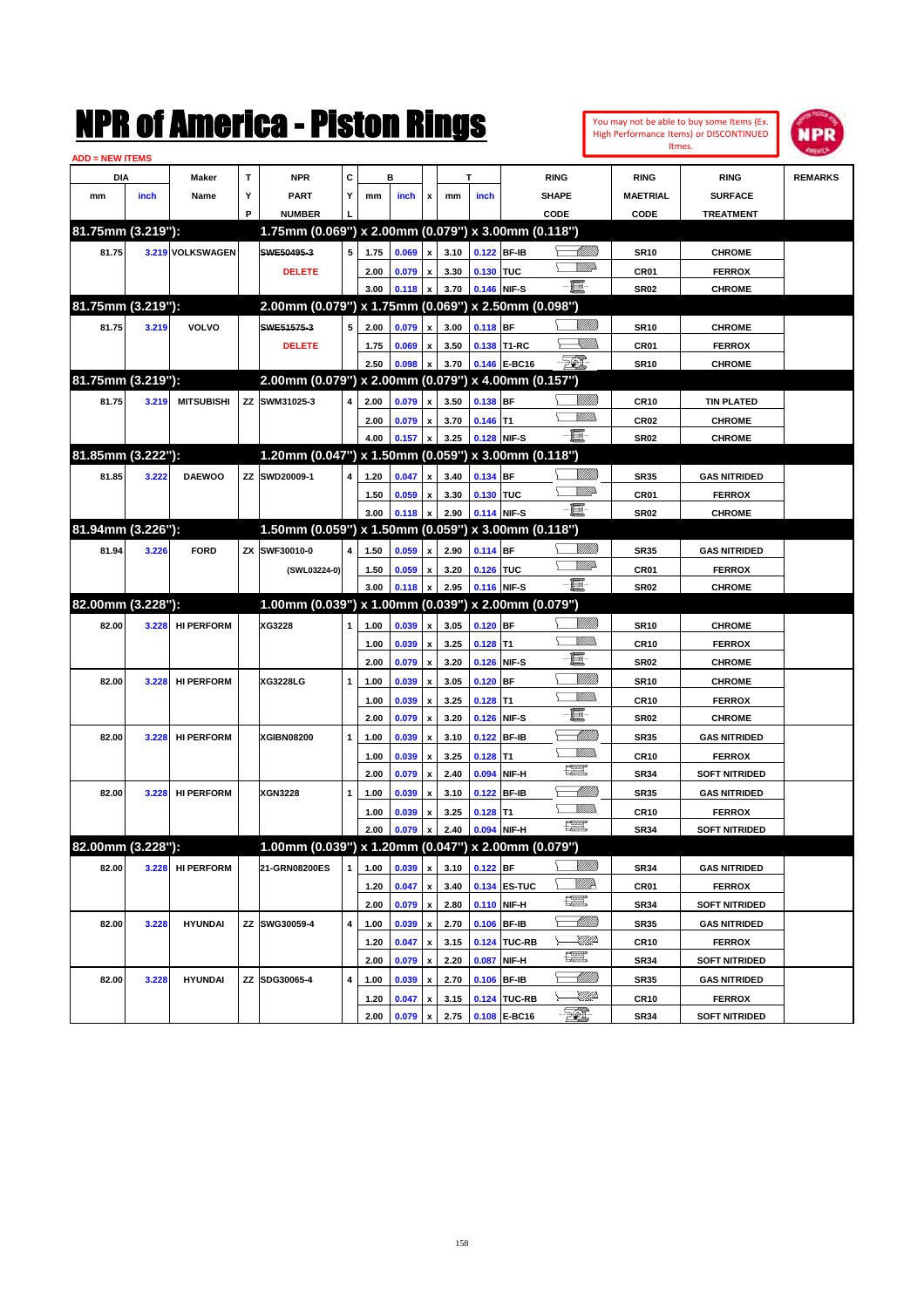#### You may not be able to buy some Items (Ex. High Performance Items) or DISCONTINUED Itmes.



| <b>ADD = NEW ITEMS</b> |       |                   |    |                                                     |   |      |       |                    |      |                  |              |                         |                  |                      |                |
|------------------------|-------|-------------------|----|-----------------------------------------------------|---|------|-------|--------------------|------|------------------|--------------|-------------------------|------------------|----------------------|----------------|
| DIA                    |       | Maker             | т  | NPR                                                 | С |      | в     |                    |      | т                |              | <b>RING</b>             | <b>RING</b>      | <b>RING</b>          | <b>REMARKS</b> |
| mm                     | inch  | Name              | Υ  | <b>PART</b>                                         | Y | mm   | inch  | x                  | mm   | inch             |              | <b>SHAPE</b>            | <b>MAETRIAL</b>  | <b>SURFACE</b>       |                |
|                        |       |                   | P  | <b>NUMBER</b>                                       |   |      |       |                    |      |                  |              | CODE                    | CODE             | <b>TREATMENT</b>     |                |
| 82.00mm (3.228"):      |       |                   |    | 1.00mm (0.039") x 1.20mm (0.047") x 2.80mm (0.110") |   |      |       |                    |      |                  |              |                         |                  |                      |                |
| 82.00                  | 3.228 | <b>HI PERFORM</b> |    | XC3228                                              | 1 | 1.00 | 0.039 | $\pmb{\mathsf{x}}$ | 3.20 | $0.126$ BF       |              | <u>Villida</u>          | <b>SR10</b>      | <b>CHROME</b>        |                |
|                        |       |                   |    |                                                     |   | 1.20 | 0.047 | x                  | 3.50 | $0.138$ T1       |              | <br>Mad                 | CR01             | <b>FERROX</b>        |                |
|                        |       |                   |    |                                                     |   | 2.80 | 0.110 | $\pmb{\mathsf{x}}$ | 3.15 |                  | 0.124 NIF-S  | e                       | <b>SR02</b>      | <b>CHROME</b>        |                |
| 82.00                  | 3.228 | <b>HI PERFORM</b> |    | <b>XC3228LG</b>                                     | 1 | 1.00 | 0.039 | x                  | 3.20 | $0.126$ BF       |              | <u>VIIII)</u>           | <b>SR10</b>      | <b>CHROME</b>        |                |
|                        |       |                   |    |                                                     |   | 1.20 | 0.047 | x                  | 3.50 | $0.138$ T1       |              | <br>Mar                 | CR01             | <b>FERROX</b>        |                |
|                        |       |                   |    |                                                     |   | 2.80 | 0.110 | x                  | 3.15 |                  | 0.124 NIF-S  | e                       | <b>SR02</b>      | <b>CHROME</b>        |                |
| 82.00                  | 3.228 | <b>HI PERFORM</b> |    | 21-GNH08200                                         | 1 | 1.00 | 0.039 | x                  | 3.10 | $0.122$ BF       |              | <u>VIIII)</u>           | <b>SR34</b>      | <b>GAS NITRIDED</b>  |                |
|                        |       |                   |    |                                                     |   | 1.20 | 0.047 | x                  | 3.40 | 0.134 TUH        |              | ₩₩                      | CR01             | <b>FERROX</b>        |                |
|                        |       |                   |    |                                                     |   | 2.80 | 0.110 | x                  | 3.10 |                  | 0.122 NIF-H  | R                       | <b>SR34</b>      | <b>SOFT NITRIDED</b> |                |
| 82.00                  | 3.228 | <b>HONDA</b>      |    | ZZ SWH30373-4                                       | 4 | 1.00 | 0.039 |                    | 3.10 |                  | 0.122 BF-IB  | MMB                     | <b>SR10</b>      | <b>CHROME</b>        |                |
|                        |       |                   |    |                                                     |   | 1.20 | 0.047 | x                  | 3.30 |                  | 0.130 ES-TUC | <u>VIIID</u>            | CR01             | <b>FERROX</b>        |                |
|                        |       |                   |    |                                                     |   | 2.80 | 0.110 |                    | 2.70 |                  | 0.106 NIF-S  | E                       | SR02             | <b>CHROME</b>        |                |
| 82.00mm (3.228"):      |       |                   |    | 1.20mm (0.047") x 1.20mm (0.047") x 2.00mm (0.079") |   |      |       |                    |      |                  |              |                         |                  |                      |                |
| 82.00                  | 3.228 | <b>HI PERFORM</b> |    | 21-PVH08200                                         | 1 | 1.20 | 0.047 | x                  | 2.95 | 0.116 BF         |              | <u>Villida</u>          | <b>SR35</b>      | $GN + PVD$           |                |
|                        |       |                   |    |                                                     |   | 1.20 | 0.047 | x                  | 2.90 | <b>0.114 TUH</b> |              | <u>Mille</u>            | <b>SR08</b>      | <b>FERROX</b>        |                |
|                        |       |                   |    |                                                     |   | 2.00 | 0.079 | x                  | 3.05 |                  | 0.120 NIF-H  | 鱱                       | <b>SR34</b>      | <b>SOFT NITRIDED</b> |                |
| 82.00                  | 3.228 | <b>HONDA</b>      | ZY | SWH30484-4                                          | 4 | 1.20 | 0.047 | x                  | 2.45 |                  | 0.096 BF-IB  | <u> UMM</u>             | <b>SR10</b>      | <b>CHROME</b>        |                |
|                        |       |                   |    |                                                     |   | 1.20 | 0.047 | x                  | 3.40 | 0.134 TUC        |              | <u>VMD</u>              | CR01             | <b>FERROX</b>        |                |
|                        |       |                   |    |                                                     |   | 2.00 | 0.079 | x                  | 2.50 | 0.098            | NIF-H        | 鱱                       | <b>SR34</b>      | <b>SOFT NITRIDED</b> |                |
| 82.00                  | 3.228 | <b>HYUNDAI</b>    |    | ZZ SWG30054-0                                       | 4 | 1.20 | 0.047 | x                  | 2.85 | $0.112$ BF       |              | <u>Villitti</u>         | <b>SR10</b>      | <b>CHROME</b>        |                |
|                        |       |                   |    |                                                     |   | 1.20 | 0.047 |                    | 3.05 | 0.120 TUC        |              | <u>VMD</u>              | CR <sub>01</sub> | <b>FERROX</b>        |                |
|                        |       |                   |    |                                                     |   | 2.00 | 0.079 |                    | 2.45 |                  | 0.096 NIF-H  | 鱱                       | <b>SR34</b>      | <b>SOFT NITRIDED</b> |                |
| 82.00mm (3.228"):      |       |                   |    | 1.20mm (0.047") x 1.20mm (0.047") x 2.50mm (0.098") |   |      |       |                    |      |                  |              |                         |                  |                      |                |
| 82.00                  | 3.228 | <b>HYUNDAI</b>    | ZY | SWG30028-0                                          | 4 | 1.20 | 0.047 | x                  | 3.05 |                  | 0.120 BF-IB  | <u> UMB</u>             | <b>SR10</b>      | <b>CHROME</b>        |                |
|                        |       |                   |    | (SWL03151-0)                                        |   | 1.20 | 0.047 | x                  | 3.50 | $0.138$ T1       |              | <br>Militar             | CR01             | <b>FERROX</b>        |                |
|                        |       |                   |    |                                                     |   | 2.50 | 0.098 | x                  | 2.85 |                  | 0.112 NIF-S  | e                       | <b>SR02</b>      | <b>CHROME</b>        |                |
| 82.00                  | 3.228 | <b>HYUNDAI</b>    |    | ZZ SWG30040-4                                       | 4 | 1.20 | 0.047 | x                  | 3.30 |                  | 0.130 BF-IB  | MMB                     | <b>SR10</b>      | <b>CHROME</b>        |                |
|                        |       |                   |    |                                                     |   | 1.20 | 0.047 | x                  | 3.40 | 0.134 TUC        |              | <u>VMD</u>              | CR01             | <b>FERROX</b>        |                |
|                        |       |                   |    |                                                     |   | 2.50 | 0.098 | x                  | 2.85 |                  | 0.112 NIF-S  | e.                      | <b>SR02</b>      | <b>CHROME</b>        |                |
| 82.00                  | 3.228 | <b>MITSUBISHI</b> |    | ZZ SWM31164-2                                       | 4 | 1.20 | 0.047 |                    | 2.70 |                  | 0.106 BF-IB  | MMB                     | <b>SR34</b>      | <b>GAS NITRIDED</b>  |                |
|                        |       |                   |    |                                                     |   | 1.20 | 0.047 | x                  | 3.40 | 0.134 TUC        |              | <u>VMD</u>              | CR01             | <b>FERROX</b>        |                |
|                        |       |                   |    |                                                     |   | 2.50 | 0.098 | x                  | 2.60 |                  | 0.102 NIF-H  | $f_{\rm max}^{\rm exp}$ | <b>SR02</b>      | <b>CHROME</b>        |                |
| 82.00mm (3.228"):      |       |                   |    | 1.20mm (0.047") x 1.20mm (0.047") x 2.80mm (0.110") |   |      |       |                    |      |                  |              |                         |                  |                      |                |
| 82.00                  | 3.228 | <b>HONDA</b>      |    | ZZ SWH30449-0                                       | 4 | 1.20 | 0.047 | $\pmb{\mathsf{x}}$ | 3.20 |                  | 0.126 BF-IB  | <u> MMM</u>             | <b>SR10</b>      | <b>CHROME</b>        |                |
|                        |       |                   |    |                                                     |   | 1.20 | 0.047 | x                  | 3.60 | $0.142$ T1       |              | <u>Millib</u>           | CR01             | <b>FERROX</b>        |                |
|                        |       |                   |    |                                                     |   | 2.80 | 0.110 | $\pmb{\mathsf{x}}$ | 2.70 |                  | 0.106 NIF-S  | E                       | SR02             | <b>CHROME</b>        |                |
| 82.00                  | 3.228 | <b>HONDA</b>      |    | ZZ SWH33001-0                                       | 5 | 1.20 | 0.047 | x                  | 3.05 |                  | 0.120 BF-IB  | <u> MMM)</u>            | <b>SR10</b>      | <b>CHROME</b>        |                |
|                        |       |                   |    |                                                     |   | 1.20 | 0.047 | x                  | 3.30 | $0.130$ T1       |              | <u>WMW</u>              | CR01             | <b>FERROX</b>        |                |
|                        |       |                   |    |                                                     |   | 2.80 | 0.110 | $\pmb{\mathsf{x}}$ | 2.85 |                  | 0.112 NIF-S  | e.                      | SR02             | <b>CHROME</b>        |                |
| 82.00                  | 3.228 | <b>MITSUBISHI</b> |    | ZZ SWM31079-4                                       | 4 | 1.20 | 0.047 | x                  | 3.20 | $0.126$ BF       |              | <u>MMM</u>              | <b>SR10</b>      | <b>CHROME</b>        |                |
|                        |       |                   |    |                                                     |   | 1.20 | 0.047 | x                  | 3.60 | $0.142$ T1       |              | <u>WMW</u>              | CR01             | <b>FERROX</b>        |                |
|                        |       |                   |    |                                                     |   | 2.80 | 0.110 | x                  | 2.70 |                  | 0.106 NIF-S  | e.                      | SR02             | <b>CHROME</b>        |                |
| 82.00                  | 3.228 | <b>MITSUBISHI</b> |    | SWM31085-4                                          | 4 | 1.20 | 0.047 | x                  | 2.90 | $0.114$ BF       |              | <u>MMM</u>              | SR35             | <b>GAS NITRIDED</b>  |                |
|                        |       |                   |    |                                                     |   | 1.20 | 0.047 | x                  | 3.60 | $0.142$ T1       |              | <u>WMWs</u>             | CR <sub>02</sub> | <b>CHROME</b>        |                |
|                        |       |                   |    |                                                     |   | 2.80 | 0.110 | $\pmb{\mathsf{x}}$ | 2.80 | 0.110 NIF-S      |              | e                       | <b>SR34</b>      | <b>SOFT NITRIDED</b> |                |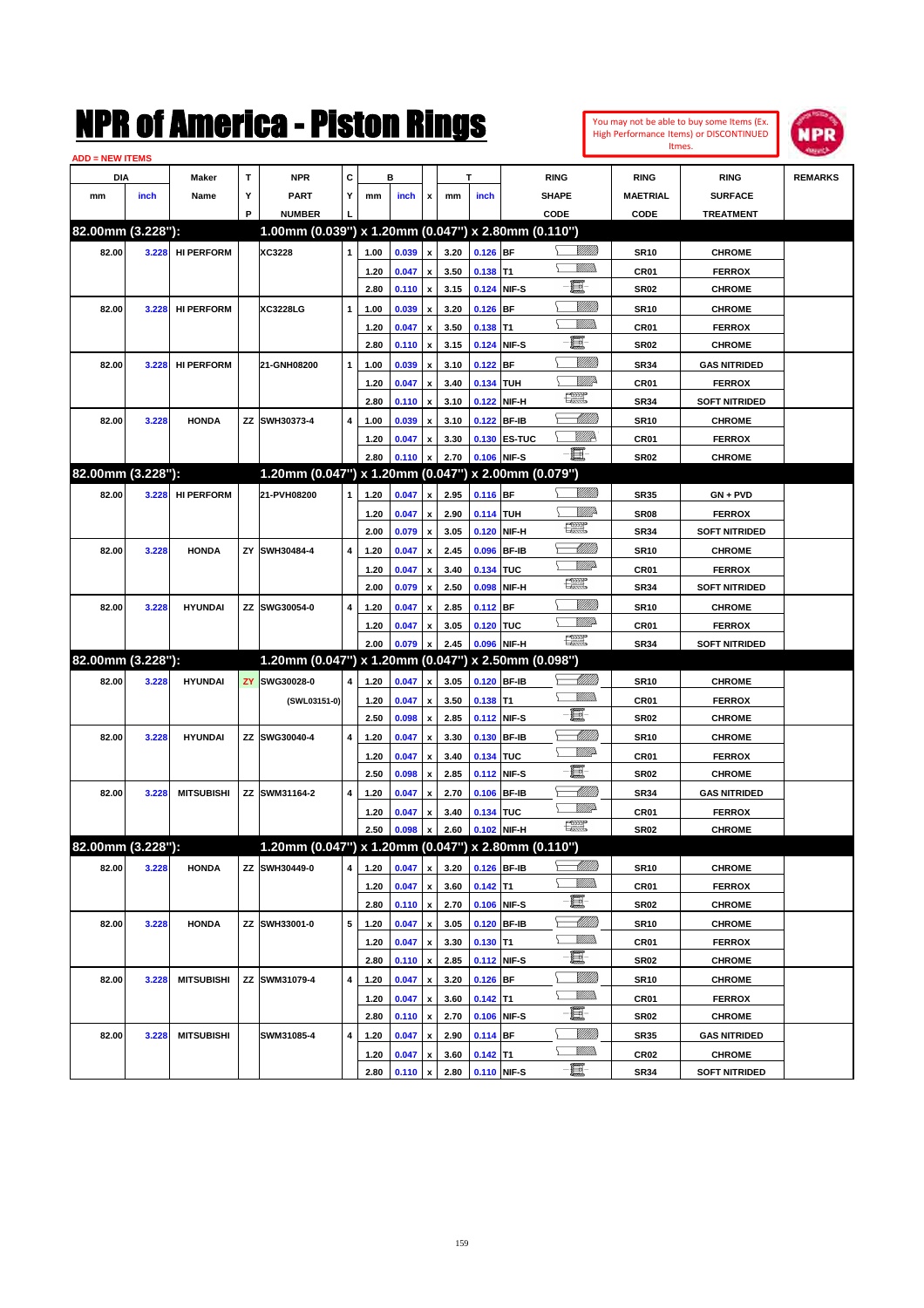|                        |       |                   |    | NMK OI AMCMICA - MISTON KINGS                       |    |      |                |                           |      |             |                        |                 |                  | You may not be able to buy some Items (Ex.<br>High Performance Items) or DISCONTINUED | IPR            |
|------------------------|-------|-------------------|----|-----------------------------------------------------|----|------|----------------|---------------------------|------|-------------|------------------------|-----------------|------------------|---------------------------------------------------------------------------------------|----------------|
| <b>ADD = NEW ITEMS</b> |       |                   |    |                                                     |    |      |                |                           |      |             |                        |                 |                  | Itmes.                                                                                |                |
| <b>DIA</b>             |       | Maker             | T  | <b>NPR</b>                                          | C  |      | в              |                           |      | T           | <b>RING</b>            |                 | <b>RING</b>      | <b>RING</b>                                                                           | <b>REMARKS</b> |
| mm                     | inch  | Name              | Υ  | <b>PART</b>                                         | Y  | mm   | inch           | x                         | mm   | inch        | <b>SHAPE</b>           |                 | <b>MAETRIAL</b>  | <b>SURFACE</b>                                                                        |                |
|                        |       |                   | P  | <b>NUMBER</b>                                       |    |      |                |                           |      |             | CODE                   |                 | CODE             | <b>TREATMENT</b>                                                                      |                |
| 82.00                  | 3.228 | <b>MITSUBISHI</b> | ΖZ | SWM31163-4                                          | 6  | 1.20 | 0.047          | $\pmb{\mathsf{x}}$        | 3.20 | $0.114$ BF  |                        | <u>Villilli</u> | <b>SR10</b>      | <b>CHROME</b>                                                                         |                |
|                        |       |                   |    |                                                     |    | 1.20 | 0.047          | $\pmb{\mathsf{x}}$        | 3.60 | $0.142$ T1  |                        | <br>Villida     | CR01             | <b>FERROX</b>                                                                         |                |
|                        |       |                   |    |                                                     |    | 2.80 | 0.110          | $\pmb{\mathsf{x}}$        | 2.70 | 0.106 NIF-S | e.                     |                 | <b>SR02</b>      | <b>CHROME</b>                                                                         |                |
| 82.00mm (3.228"):      |       |                   |    | 1.20mm (0.047") x 1.20mm (0.047") x 3.00mm (0.118") |    |      |                |                           |      |             |                        |                 |                  |                                                                                       |                |
| 82.00                  | 3.228 | <b>TOYOTA</b>     |    | ZZ SWT10196-0                                       | 4  | 1.20 | 0.047          | $\boldsymbol{x}$          | 2.85 | 0.112 BF    |                        | <u>VIII M</u>   | <b>SR10</b>      | <b>CHROME</b>                                                                         |                |
|                        |       |                   |    |                                                     |    | 1.20 | 0.047          | $\pmb{\mathsf{x}}$        | 3.05 | 0.120 TUC   |                        | <u>VMD</u>      | CR01             | <b>FERROX</b>                                                                         |                |
|                        |       |                   |    |                                                     |    | 3.00 | 0.118          | $\pmb{\mathsf{x}}$        | 3.20 | 0.126 NIF-S | E                      |                 | <b>SR02</b>      | <b>CHROME</b>                                                                         |                |
| 82.00mm (3.228"):      |       |                   |    | 1.20mm (0.047") x 1.50mm (0.059") x 2.00mm (0.079") |    |      |                |                           |      |             |                        |                 |                  |                                                                                       |                |
| 82.00                  | 3.228 | <b>BMW</b>        |    | SWE07396-0                                          | 6  | 1.20 | 0.047          | $\pmb{\mathsf{x}}$        | 3.00 | 0.118 BF-IB |                        | <u> IMM)</u>    | <b>SR35</b>      | <b>GAS NITRIDED</b>                                                                   |                |
|                        |       |                   |    | <b>DELETE</b>                                       |    | 1.50 | 0.059          | $\pmb{\mathsf{x}}$        | 3.10 | 0.122       | <b>TUC</b>             | <u>MMP</u>      | CR01             | <b>FERROX</b>                                                                         |                |
|                        |       |                   |    |                                                     |    | 2.00 | 0.079          | $\pmb{\mathsf{x}}$        | 2.50 | 0.098       | E<br>NIF-S             |                 | <b>SR34</b>      | <b>SOFT NITRIDED</b>                                                                  |                |
| 82.00                  | 3.228 | <b>FORD</b>       | ZZ | SWF30017-0                                          | 4  | 1.20 | 0.047          | $\pmb{\mathsf{x}}$        | 2.85 | 0.112       | <b>BF</b>              | <u>VIII M</u>   | <b>SR35</b>      | <b>GAS NITRIDED</b>                                                                   |                |
|                        |       |                   |    |                                                     |    | 1.50 | 0.059          | $\pmb{\mathsf{x}}$        | 3.50 | 0.138       | <b>TUC</b>             | <u>MMP</u>      | CR01             | <b>FERROX</b>                                                                         |                |
|                        |       |                   |    |                                                     |    | 2.00 | 0.079          | X                         | 3.05 | 0.120       | $\frac{1}{2}$<br>NIF-H |                 | <b>SR02</b>      | <b>CHROME</b>                                                                         |                |
| 82.00mm (3.228"):      |       |                   |    | 1.20mm (0.047") x 1.50mm (0.059") x 2.00mm (0.079") |    |      |                |                           |      |             |                        |                 |                  |                                                                                       |                |
| 82.00                  |       | 3.228 VOLKSWAGEN  |    | SWE50754-4                                          | 4  | 1.20 | 0.047          | $\pmb{\mathsf{x}}$        | 3.00 | 0.118 BF-IB |                        | <u> UMM</u>     | <b>SR35</b>      | <b>GAS NITRIDED</b>                                                                   |                |
|                        |       |                   |    | <b>DELETE</b>                                       |    | 1.50 | 0.059          | $\pmb{\mathsf{x}}$        | 3.40 | 0.134 TUC   |                        | <u>MM</u> D     | CR01             | <b>FERROX</b>                                                                         |                |
|                        |       |                   |    |                                                     |    | 2.00 | 0.079          | X                         | 2.80 | 0.110 NIF-S | e.                     |                 | <b>SR34</b>      | <b>SOFT NITRIDED</b>                                                                  |                |
| 82.00mm (3.228"):      |       |                   |    | 1.20mm (0.047") x 1.50mm (0.059") x 2.50mm (0.098") |    |      |                |                           |      |             |                        |                 |                  |                                                                                       |                |
| 82.00                  | 3.228 | <b>BENZ</b>       |    | SWE109812-0                                         | 12 | 1.20 | 0.047          | $\pmb{\mathsf{x}}$        | 3.00 | 0.118 BF-IB |                        | <u>UMB</u>      | <b>SR35</b>      | <b>GAS NITRIDED</b>                                                                   |                |
|                        |       |                   |    | <b>DELETE</b>                                       |    | 1.50 | 0.059          | $\pmb{\mathsf{x}}$        | 3.40 | $0.134$ T1  |                        | .<br>VMD        | CR01             | <b>FERROX</b>                                                                         |                |
|                        |       |                   |    |                                                     |    | 2.50 | 0.098          | $\boldsymbol{x}$          | 2.80 | 0.110 NIF-S | E                      |                 | <b>SR34</b>      | <b>SOFT NITRIDED</b>                                                                  |                |
| 82.00mm (3.228"):      |       |                   |    | 1.20mm (0.047") x 1.50mm (0.059") x 2.80mm (0.110") |    |      |                |                           |      |             |                        |                 |                  |                                                                                       |                |
| 82.00                  | 3.228 | <b>HONDA</b>      | ZZ | SWH30375-4                                          | 4  | 1.20 | 0.047          | $\pmb{\mathsf{x}}$        | 3.10 | $0.122$ BF  |                        | <u>VIII M</u>   | <b>SR35</b>      | <b>GAS NITRIDED</b>                                                                   |                |
|                        |       |                   |    |                                                     |    | 1.50 | 0.059          | $\pmb{\mathsf{x}}$        | 3.20 |             | 0.126 ES-TUC           | Willik          | <b>CR10</b>      | <b>CHROME</b>                                                                         |                |
|                        |       |                   |    |                                                     |    | 2.80 | 0.110          | $\pmb{\mathsf{x}}$        | 2.80 | 0.110 NIF-S | E.                     |                 | <b>SR34</b>      | <b>SOFT NITRIDED</b>                                                                  |                |
| 82.00                  | 3.228 | <b>HONDA</b>      |    | SWH30396-4                                          | 4  | 1.20 | 0.047          | $\pmb{\mathsf{x}}$        | 3.10 | $0.122$ BF  |                        | <u>VIIII</u>    | <b>SR35</b>      | <b>GAS NITRIDED</b>                                                                   |                |
|                        |       |                   |    | <b>DELETE</b>                                       |    | 1.50 | 0.059          | $\pmb{\mathsf{x}}$        | 3.20 | 0.126       | <b>ES-TUC</b>          | Willik          | <b>CR10</b>      | <b>CHROME</b>                                                                         |                |
|                        |       |                   |    |                                                     |    | 2.80 | 0.110          | $\boldsymbol{\mathsf{x}}$ | 3.05 | 0.120       | E.<br>NIF-S            |                 | <b>SR02</b>      | <b>CHROME</b>                                                                         |                |
| 82.00                  | 3.228 | <b>TOYOTA</b>     |    | ZZ SWT10150-4                                       | 4  | 1.20 | 0.047          | $\pmb{\mathsf{x}}$        | 2.90 | 0.114 BF    |                        | VIII))          | <b>SR35</b>      | <b>GAS NITRIDED</b>                                                                   |                |
|                        |       |                   |    |                                                     |    | 1.50 | 0.059          | $\pmb{\mathsf{x}}$        | 3.40 |             | 0.134 ES-TUC           | <u>VMP</u>      | CR <sub>02</sub> | <b>CHROME</b>                                                                         |                |
|                        |       |                   |    |                                                     |    | 2.80 | $0.110 \times$ |                           | 2.80 | 0.110 NIF-S | e.                     |                 | <b>SR34</b>      | <b>SOFT NITRIDED</b>                                                                  |                |
| 82.00mm (3.228"):      |       |                   |    | 1.20mm (0.047") x 1.50mm (0.059") x 3.00mm (0.118") |    |      |                |                           |      |             |                        |                 |                  |                                                                                       |                |
| 82.00                  | 3.228 | <b>HYUNDAI</b>    |    | ZZ SWG30032-2                                       | 4  | 1.20 | 0.047          | $\pmb{\mathsf{x}}$        | 3.10 | $0.122$ BF  |                        | <u>VIIII</u> )  | <b>SR35</b>      | <b>GAS NITRIDED</b>                                                                   |                |
|                        |       |                   |    |                                                     |    | 1.50 | 0.059          | $\pmb{\mathsf{x}}$        | 3.60 | $0.142$ T1  | ↘                      | <u>MM)</u>      | CR10             | <b>CHROME</b>                                                                         |                |
|                        |       |                   |    |                                                     |    | 3.00 | 0.118          | $\pmb{\mathsf{x}}$        | 2.55 |             | e e<br>0.100 NIF-S     |                 | <b>SR02</b>      | <b>CHROME</b>                                                                         |                |
| 82.00                  | 3.228 | <b>GMC</b>        |    | ZY SWG10021-0                                       | 4  | 1.20 | 0.047          | $\pmb{\mathsf{x}}$        | 2.85 | $0.112$ BF  |                        | <u>Milli</u> n  | SR10             | <b>CHROME</b>                                                                         |                |
|                        |       |                   |    | (SWL03216-0)                                        |    | 1.50 | 0.059          | $\pmb{\mathsf{x}}$        | 3.50 | 0.138 TUC   |                        | <u>Willi</u> b  | CR01             | <b>FERROX</b>                                                                         |                |
|                        |       |                   |    |                                                     |    | 3.00 | 0.118          | $\pmb{\mathsf{x}}$        | 3.20 |             | e.<br>0.126 NIF-S      |                 | <b>SR02</b>      | <b>CHROME</b>                                                                         |                |
| 82.00                  | 3.228 | <b>MITSUBISHI</b> |    | ZZ SWM31058-2                                       | 4  | 1.20 | 0.047          | $\pmb{\mathsf{x}}$        | 3.10 | $0.122$ BF  |                        | <u>VIIII</u> )  | <b>SR10</b>      | <b>CHROME</b>                                                                         |                |
|                        |       |                   |    |                                                     |    | 1.50 | 0.059          | $\pmb{\mathsf{x}}$        | 3.60 | $0.142$ T1  |                        | <u>MM)</u>      | CR02             | CHROME                                                                                |                |
|                        |       |                   |    |                                                     |    | 3.00 | 0.118          | X                         | 2.90 |             | e.<br>0.114 NIF-S      |                 | <b>SR34</b>      | SOFT NITRIDED                                                                         |                |
| 82.00                  | 3.228 | TOYOTA            |    | ZZ SWT10156-4                                       | 4  | 1.20 | 0.047          | $\pmb{\mathsf{x}}$        | 2.90 | $0.114$ BF  |                        | <u>VIII)</u>    | SR35             | <b>GAS NITRIDED</b>                                                                   |                |
|                        |       |                   |    |                                                     |    | 1.50 | 0.059          | $\pmb{\mathsf{x}}$        | 3.40 | $0.134$ T1  |                        | <u>Willib</u>   | CR01             | <b>FERROX</b>                                                                         |                |
|                        |       |                   |    |                                                     |    | 3.00 | 0.118          | $\pmb{\mathsf{x}}$        | 2.85 | 0.112 NIF-S | e.                     |                 | SR34             | <b>SOFT NITRIDED</b>                                                                  |                |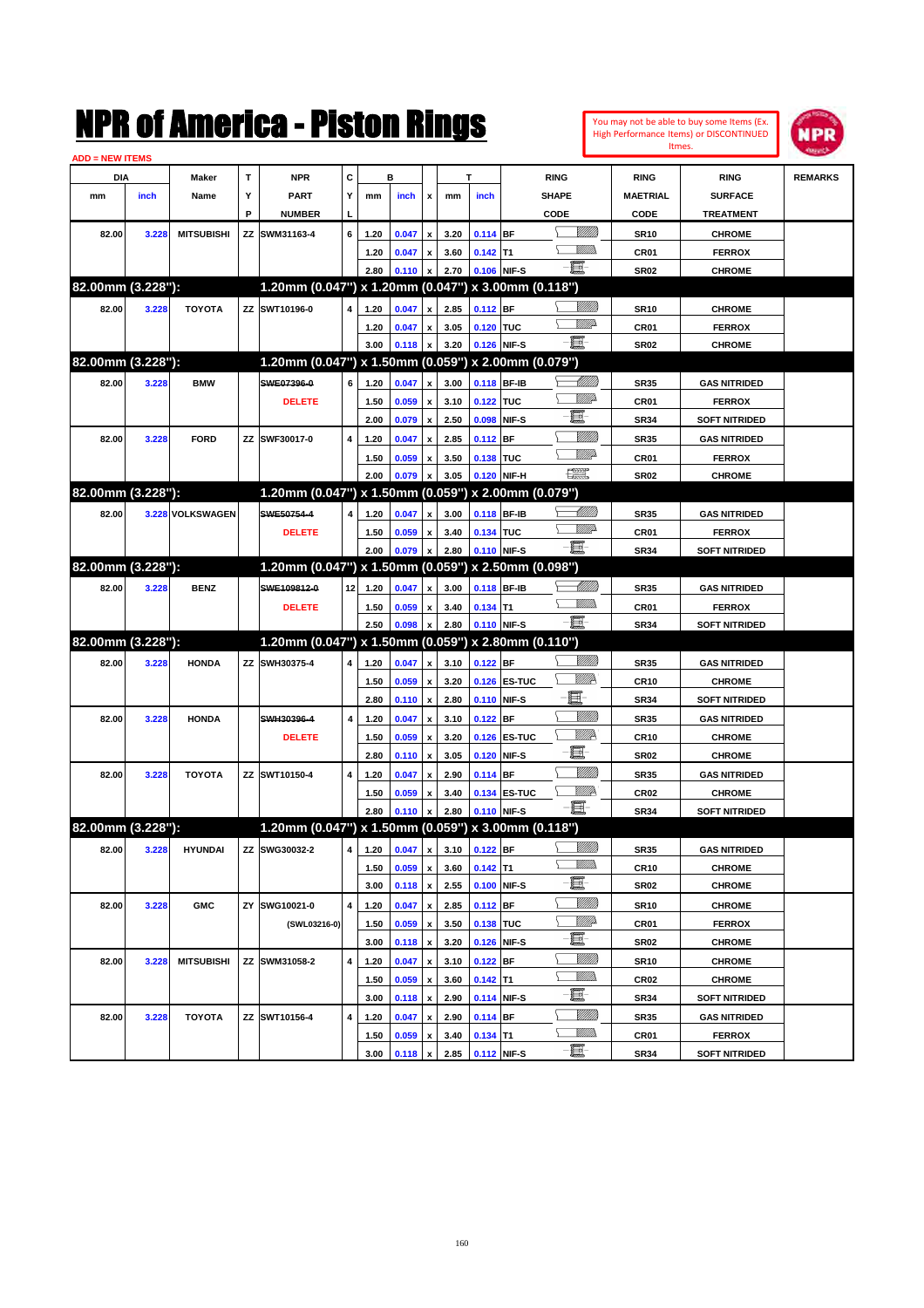| You may not be able to buy some Items (Ex. |
|--------------------------------------------|
| High Performance Items) or DISCONTINUED    |
| Itmes.                                     |



| <b>ADD = NEW ITEMS</b> |       |                  |   |                                                     |   |      |       |                    |      |             |              |                 |                 |                      |                |
|------------------------|-------|------------------|---|-----------------------------------------------------|---|------|-------|--------------------|------|-------------|--------------|-----------------|-----------------|----------------------|----------------|
| DIA                    |       | <b>Maker</b>     | T | <b>NPR</b>                                          | c |      | в     |                    |      | T           |              | <b>RING</b>     | <b>RING</b>     | <b>RING</b>          | <b>REMARKS</b> |
| mm                     | inch  | Name             | Υ | <b>PART</b>                                         | Y | mm   | inch  | x                  | mm   | inch        |              | <b>SHAPE</b>    | <b>MAETRIAL</b> | <b>SURFACE</b>       |                |
|                        |       |                  | P | <b>NUMBER</b>                                       |   |      |       |                    |      |             |              | CODE            | CODE            | <b>TREATMENT</b>     |                |
| 82.00mm (3.228"):      |       |                  |   | 1.50mm (0.059") x 1.50mm (0.059") x 2.80mm (0.110") |   |      |       |                    |      |             |              |                 |                 |                      |                |
| 82.00                  | 3.228 | <b>TOYOTA</b>    |   | SWT10101-4                                          | 4 | 1.50 | 0.059 | $\pmb{\mathsf{x}}$ | 3.10 | $0.122$ BF  |              | <u>UMB</u>      | <b>SR10</b>     | <b>CHROME</b>        |                |
|                        |       |                  |   | <b>DELETE</b>                                       |   | 1.50 | 0.059 | $\pmb{\mathsf{x}}$ | 3.50 | 0.138 TUC   |              | <u>MMP</u>      | CR01            | <b>FERROX</b>        |                |
|                        |       |                  |   |                                                     |   | 2.80 | 0.110 | $\pmb{\mathsf{x}}$ | 2.85 |             | 0.112 NIF-S  | E               | <b>SR02</b>     | <b>CHROME</b>        |                |
| 82.00                  | 3.228 | <b>TOYOTA</b>    |   | ZZ SWT10108-4                                       | 4 | 1.50 | 0.059 | $\pmb{\mathsf{x}}$ | 3.10 | $0.122$ BF  |              | <u>Milli</u>    | <b>SR10</b>     | <b>CHROME</b>        |                |
|                        |       |                  |   |                                                     |   | 1.50 | 0.059 | x                  | 3.60 | $0.142$ T1  |              | <br>Mar         | CR01            | <b>FERROX</b>        |                |
|                        |       |                  |   |                                                     |   | 2.80 | 0.110 | $\pmb{\mathsf{x}}$ | 2.85 |             | 0.112 NIF-S  | E               | <b>SR02</b>     | <b>CHROME</b>        |                |
| 82.00                  | 3.228 | <b>TOYOTA</b>    |   | ZZ SWT10145-4                                       | 4 | 1.50 | 0.059 | x                  | 3.10 | $0.122$ BF  |              | <u>Milli</u> k  | <b>SR35</b>     | <b>GAS NITRIDED</b>  |                |
|                        |       |                  |   |                                                     |   | 1.50 | 0.059 | x                  | 3.40 |             | 0.134 ES-TUC | ₩₩              | <b>CR02</b>     | <b>CHROME</b>        |                |
|                        |       |                  |   |                                                     |   | 2.80 | 0.110 | $\pmb{\mathsf{x}}$ | 2.80 |             | 0.110 NIF-S  | - E             | <b>SR02</b>     | <b>CHROME</b>        |                |
| 82.00mm (3.228"):      |       |                  |   | 1.50mm (0.059") x 1.50mm (0.059") x 3.00mm (0.118") |   |      |       |                    |      |             |              |                 |                 |                      |                |
| 82.00                  | 3.228 | <b>KIA</b>       |   | ZZ SWK30030-4                                       | 4 | 1.50 | 0.059 | x                  | 3.10 | $0.122$ BF  |              |                 | <b>SR35</b>     | <b>GAS NITRIDED</b>  |                |
| <b>ADD</b>             |       |                  |   |                                                     |   | 1.50 | 0.059 | $\pmb{\mathsf{x}}$ | 3.40 | $0.134$ T1  |              | <br>Mar         | CR01            | <b>FERROX</b>        |                |
|                        |       |                  |   |                                                     |   | 3.00 | 0.118 | $\pmb{\mathsf{x}}$ | 2.85 |             | 0.112 NIF-S  | e               | <b>SR34</b>     | <b>SOFT NITRIDED</b> |                |
| 82.00                  | 3.228 | <b>GMC</b>       |   | ZX SWG10020-0                                       | 4 | 1.50 | 0.059 | x                  | 3.05 | $0.120$ BF  |              | VIIII)          | <b>SR10</b>     | <b>CHROME</b>        |                |
|                        |       |                  |   | (SWL03217-0)                                        |   | 1.50 | 0.059 | x                  | 3.50 | 0.138 TUC   |              | MMD             | CR01            | <b>FERROX</b>        |                |
|                        |       |                  |   |                                                     |   | 3.00 | 0.118 | $\pmb{\mathsf{x}}$ | 3.20 |             | 0.126 NIF-S  | e               | <b>SR02</b>     | <b>CHROME</b>        |                |
| 82.00                  | 3.228 | <b>TOYOTA</b>    |   | ZZ SWT10142-4                                       | 4 | 1.50 | 0.059 | x                  | 2.70 | $0.106$ BF  |              | VIII))          | <b>SR35</b>     | <b>GAS NITRIDED</b>  |                |
|                        |       |                  |   |                                                     |   | 1.50 | 0.059 | x                  | 3.40 | $0.134$ T1  |              | .<br>VMD        | CR01            | <b>FERROX</b>        |                |
|                        |       |                  |   |                                                     |   | 3.00 | 0.118 | x                  | 2.85 |             | 0.112 NIF-S  | -8              | <b>SR34</b>     | <b>SOFT NITRIDED</b> |                |
| 82.00mm (3.228"):      |       |                  |   | 1.50mm (0.059") x 1.50mm (0.059") x 4.00mm (0.157") |   |      |       |                    |      |             |              |                 |                 |                      |                |
| 82.00                  | 3.228 | <b>ISUZU</b>     |   | ZZ SWI10097-0                                       | 4 | 1.50 | 0.059 | $\pmb{\mathsf{x}}$ | 3.50 | 0.138 BF    |              |                 | <b>SR10</b>     | <b>CHROME</b>        |                |
|                        |       |                  |   |                                                     |   | 1.50 | 0.059 | $\pmb{\mathsf{x}}$ | 3.80 | $0.150$ T1  |              | .<br>VMD        | <b>CR02</b>     | <b>CHROME</b>        |                |
|                        |       |                  |   |                                                     |   | 4.00 | 0.157 | $\pmb{\mathsf{x}}$ | 3.25 |             | 0.128 NIF-S  | E               | <b>SR02</b>     | <b>CHROME</b>        |                |
| 82.00                  | 3.228 | <b>MAZDA</b>     |   | ZZ SWT20054-4                                       | 4 | 1.50 | 0.059 | x                  | 3.30 | 0.130 BF    |              | <u>Sillilli</u> | <b>SR10</b>     | <b>CHROME</b>        |                |
|                        |       |                  |   |                                                     |   | 1.50 | 0.059 | x                  | 3.50 | 0.138 TUC   |              | <u>VMD</u>      | CR01            | <b>FERROX</b>        |                |
|                        |       |                  |   |                                                     |   | 4.00 | 0.157 | $\pmb{\mathsf{x}}$ | 3.05 |             | 0.120 NIF-S  | e               | <b>SR02</b>     | <b>CHROME</b>        |                |
| 82.00                  | 3.228 | <b>NISSAN</b>    |   | ZZ SWN30199-2                                       | 4 | 1.50 | 0.059 | x                  | 3.10 | $0.122$ BF  |              | <u>Sillilli</u> | <b>SR35</b>     | <b>GAS NITRIDED</b>  |                |
|                        |       |                  |   |                                                     |   | 1.50 | 0.059 | x                  | 3.60 | $0.142$ T1  |              | <br>Militar     | <b>CR02</b>     | <b>CHROME</b>        |                |
|                        |       |                  |   |                                                     |   | 4.00 | 0.157 | x                  | 3.05 |             | 0.120 NIF-S  | -8              | <b>SR34</b>     | <b>SOFT NITRIDED</b> |                |
| 82.00mm (3.228"):      |       |                  |   | 1.50mm (0.059") x 1.75mm (0.069") x 2.00mm (0.079") |   |      |       |                    |      |             |              |                 |                 |                      |                |
| 82.00                  |       | 3.228 VOLKSWAGEN |   | SWE50744-4                                          | 4 | 1.50 | 0.059 | x                  | 3.10 |             | 0.122 BF-IB  | MMB             | <b>SR10</b>     | <b>CHROME</b>        |                |
|                        |       |                  |   | <b>DELETE</b>                                       |   | 1.75 | 0.069 | x                  | 3.50 | 0.138 TUC   |              | <u>MMP</u>      | CR01            | <b>FERROX</b>        |                |
|                        |       |                  |   |                                                     |   | 2.00 | 0.079 | $\pmb{\mathsf{x}}$ | 2.80 | 0.110 NIF-S |              | - 8             | <b>SR34</b>     | SOFT NITRIDED        |                |
| 82.00mm (3.228"):      |       |                  |   | 1.50mm (0.059") x 1.75mm (0.069") x 3.00mm (0.118") |   |      |       |                    |      |             |              |                 |                 |                      |                |
| 82.00                  |       | 3.228 VOLKSWAGEN |   | SWE50374-4                                          | 4 | 1.50 | 0.059 | $\pmb{\mathsf{x}}$ | 3.10 |             | 0.122 BF-IB  | <u> UMB</u>     | <b>SR10</b>     | <b>CHROME</b>        |                |
|                        |       |                  |   | <b>DELETE</b>                                       |   | 1.75 | 0.069 | $\pmb{\mathsf{x}}$ | 3.30 | 0.130 TUC   |              | <u>Villid</u> a | CR01            | <b>FERROX</b>        |                |
|                        |       |                  |   |                                                     |   | 3.00 | 0.118 | $\pmb{\mathsf{x}}$ | 2.90 |             | 0.114 NIF-S  | e.              | SR02            | <b>CHROME</b>        |                |
| 82.00                  |       | 3.228 VOLKSWAGEN |   | SWE50384-4                                          | 4 | 1.50 | 0.059 | x                  | 3.10 |             | 0.122 BF-IB  | <u> MMM)</u>    | <b>SR10</b>     | <b>CHROME</b>        |                |
|                        |       |                  |   | <b>DELETE</b>                                       |   | 1.75 | 0.069 | x                  | 3.30 | 0.130 TUC   |              | <u>WW</u> A     | CR01            | <b>FERROX</b>        |                |
|                        |       |                  |   |                                                     |   | 3.00 | 0.118 | $\pmb{\mathsf{x}}$ | 2.90 |             | 0.114 NIF-S  | e               | SR02            | <b>CHROME</b>        |                |
| 82.00                  | 3.228 | <b>VOLVO</b>     |   | SWE51465-4                                          | 5 | 1.50 | 0.059 | x                  | 3.10 |             | 0.122 BF-IB  | <u> MMM)</u>    | <b>SR10</b>     | <b>CHROME</b>        |                |
|                        |       |                  |   | <b>DELETE</b>                                       |   | 1.75 | 0.069 | x                  | 3.50 | 0.138 TUC   |              | <u>WW</u> A     | CR01            | <b>FERROX</b>        |                |
|                        |       |                  |   |                                                     |   | 3.00 | 0.118 | x                  | 3.00 |             | 0.118 NIF-S  | -8              | SR02            | <b>CHROME</b>        |                |
| 82.00mm (3.228"):      |       |                  |   | 1.75mm (0.069") x 2.00mm (0.079") x 3.00mm (0.118") |   |      |       |                    |      |             |              |                 |                 |                      |                |
| 82.00                  |       | 3.228 VOLKSWAGEN |   | SWE50495-4                                          | 5 | 1.75 | 0.069 | x                  | 3.10 |             | 0.122 BF-IB  |                 | SR10            | <b>CHROME</b>        |                |
|                        |       |                  |   | <b>DELETE</b>                                       |   | 2.00 | 0.079 | x                  | 3.30 | 0.130 TUC   |              | <u>Willia</u>   | CR01            | <b>FERROX</b>        |                |
|                        |       |                  |   |                                                     |   | 3.00 | 0.118 | $\pmb{\mathsf{x}}$ | 3.70 |             | 0.146 NIF-S  | -8              | <b>SR02</b>     | <b>CHROME</b>        |                |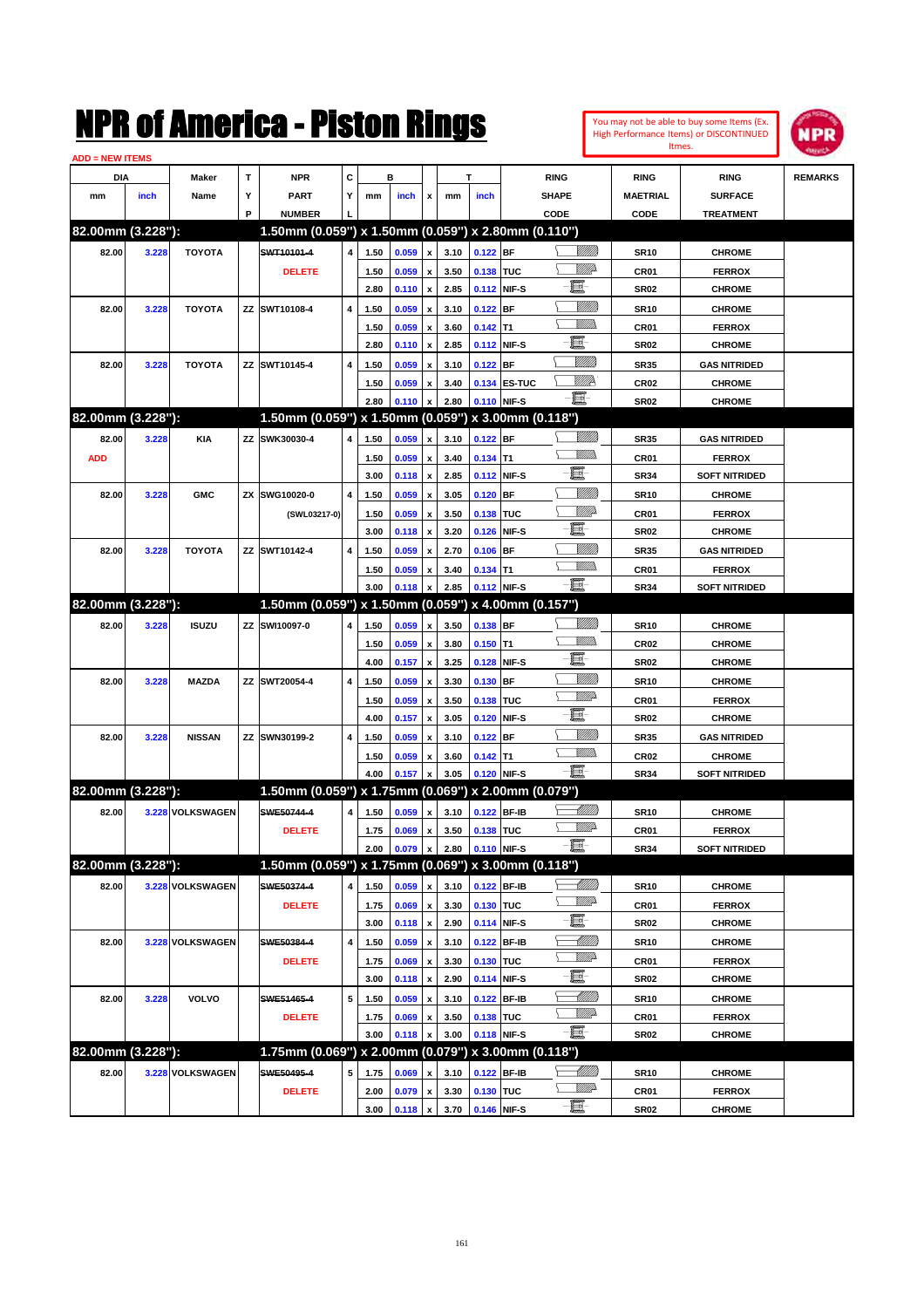You may not be able to buy some Items (Ex. High Performance Items) or DISCONTINUED Itmes.



| <b>ADD = NEW ITEMS</b> |       |                   |   |                                                     |   |      |       |                           |                                |            |              |                          |                  |                      |                |
|------------------------|-------|-------------------|---|-----------------------------------------------------|---|------|-------|---------------------------|--------------------------------|------------|--------------|--------------------------|------------------|----------------------|----------------|
| <b>DIA</b>             |       | Maker             | т | <b>NPR</b>                                          | С |      | в     |                           |                                | т          |              | <b>RING</b>              | <b>RING</b>      | <b>RING</b>          | <b>REMARKS</b> |
| mm                     | inch  | Name              | Υ | <b>PART</b>                                         | Y | mm   | inch  | x                         | mm                             | inch       |              | <b>SHAPE</b>             | <b>MAETRIAL</b>  | <b>SURFACE</b>       |                |
|                        |       |                   | P | <b>NUMBER</b>                                       |   |      |       |                           |                                |            |              | CODE                     | <b>CODE</b>      | <b>TREATMENT</b>     |                |
| 82.00mm (3.228"):      |       |                   |   | 2.00mm (0.079") x 1.75mm (0.069") x 2.50mm (0.098") |   |      |       |                           |                                |            |              |                          |                  |                      |                |
| 82.00                  | 3.228 | <b>VOLVO</b>      |   | SWE51575-4                                          | 5 | 2.00 | 0.079 | $\pmb{\mathsf{x}}$        | 3.00                           | $0.118$ BF |              | VIII D                   | <b>SR10</b>      | <b>CHROME</b>        |                |
|                        |       |                   |   | <b>DELETE</b>                                       |   | 1.75 | 0.069 | x                         | 3.50                           |            | 0.138 T1-RC  | <u>UMB</u>               | <b>CR01</b>      | <b>FERROX</b>        |                |
|                        |       |                   |   |                                                     |   | 2.50 | 0.098 |                           | 3.70                           |            | 0.146 E-BC16 | $-\frac{1}{2}$           | <b>SR10</b>      | <b>CHROME</b>        |                |
| 82.00mm (3.228"):      |       |                   |   | 2.00mm (0.079") x 2.00mm (0.079") x 4.00mm (0.157") |   |      |       |                           |                                |            |              |                          |                  |                      |                |
| 82.00                  | 3.228 | <b>SUBARU</b>     |   | ZZ SWF20010-0                                       | 4 | 2.00 | 0.079 | $\boldsymbol{\mathsf{x}}$ | 3.80                           | $0.150$ T1 |              | <u>MMS</u>               | <b>CR02</b>      | <b>CHROME</b>        |                |
|                        |       |                   |   |                                                     |   | 2.00 | 0.079 | x                         | 3.60                           | $0.142$ T1 |              | <u>MMs</u>               | CR01             | <b>FERROX</b>        |                |
|                        |       |                   |   |                                                     |   | 4.00 | 0.157 | x                         | 3.80                           |            | 0.150 NIF-S  | 量                        | <b>SR02</b>      | <b>CHROME</b>        |                |
| 82.00                  | 3.228 | <b>ISUZU</b>      |   | SWI10012-0                                          | 4 | 2.00 | 0.079 | x                         | 3.80                           | $0.150$ T1 |              | <u>MM)</u>               | <b>CR02</b>      | <b>UNIFRON</b>       |                |
|                        |       |                   |   | <b>DELETE</b>                                       |   | 2.00 | 0.079 | x                         | 3.80                           | $0.150$ T1 |              | <u>MMs</u>               | <b>CR01</b>      | <b>FERROX</b>        |                |
|                        |       |                   |   |                                                     |   | 4.00 | 0.157 | x                         | 3.80                           |            | 0.150 NIF-S  | 量                        | <b>SR02</b>      | <b>CHROME</b>        |                |
| 82.00                  | 3.228 | <b>ISUZU</b>      |   | ZX SWI10012-0                                       | 4 | 2.00 | 0.079 | x                         | 3.05                           | $0.120$ BF |              | <u>VIIII)</u>            | <b>SR10</b>      | <b>CHROME</b>        |                |
|                        |       |                   |   |                                                     |   | 2.00 | 0.079 | x                         | 3.80                           | $0.150$ T1 |              | <u>MMD</u>               | <b>CR01</b>      | <b>FERROX</b>        |                |
|                        |       |                   |   |                                                     |   | 4.00 | 0.157 | x                         | 3.80                           |            | 0.150 NIF-S  | ■                        | <b>SR02</b>      | <b>CHROME</b>        |                |
| 82.00                  | 3.228 | <b>MITSUBISHI</b> |   | ZZ SWM31025-4                                       | 4 | 2.00 | 0.079 | x                         | 3.50                           | $0.138$ BF |              |                          | <b>CR10</b>      | <b>TIN PLATED</b>    |                |
|                        |       |                   |   |                                                     |   | 2.00 | 0.079 |                           | 3.70                           | $0.146$ T1 |              | <u>MMD</u>               | <b>CR02</b>      | <b>CHROME</b>        |                |
|                        |       |                   |   |                                                     |   | 4.00 | 0.157 | x                         | 3.25                           |            | 0.128 NIF-S  | 圓−                       | <b>SR02</b>      | <b>CHROME</b>        |                |
|                        |       |                   |   |                                                     |   |      |       | x                         |                                |            |              | <u>VIII M</u>            |                  |                      |                |
| 82.00                  | 3.228 | <b>NISSAN</b>     |   | SXN30032-0                                          | 6 | 2.00 | 0.079 | x                         | 4.00                           | $0.157$ BF |              | <u>MMD</u>               | <b>CR10</b>      | <b>4 CHROME</b>      |                |
|                        |       |                   |   | <b>DELETE</b>                                       |   | 2.00 | 0.079 | x                         | 4.10                           | $0.161$ T1 |              | -日                       | <b>CR01</b>      | <b>FERROX</b>        |                |
| 82.00mm (3.228"):      |       |                   |   | 2.00mm (0.079") x 2.00mm (0.079") x 4.50mm (0.177") |   | 4.00 | 0.157 |                           | 3.80                           |            | 0.150 NIF-S  |                          | <b>SR02</b>      | <b>CHROME</b>        |                |
|                        |       |                   |   |                                                     |   |      |       |                           |                                |            |              |                          |                  |                      |                |
| 82.00                  | 3.228 | <b>MAZDA</b>      |   | ZZ SWT20021-0                                       | 4 | 2.00 | 0.079 | x                         | 3.60                           | $0.142$ BF |              | <u>MMS</u><br><u>MMD</u> | <b>CR10</b>      | <b>CHROME</b>        |                |
|                        |       |                   |   |                                                     |   | 2.00 | 0.079 | x                         | 3.60                           | $0.142$ T1 |              | -日                       | <b>CR01</b>      | <b>FERROX</b>        |                |
|                        |       |                   |   |                                                     |   | 4.50 | 0.177 |                           | 3.30                           |            | 0.130 NIF-S  |                          | <b>SR02</b>      | <b>CHROME</b>        |                |
| 82.00mm (3.228"):      |       |                   |   | 2.50mm (0.098") x 2.50mm (0.098") x 4.50mm (0.177") |   |      |       |                           |                                |            |              | <u>MMS</u>               |                  |                      |                |
| 82.00                  | 3.228 | <b>MAZDA</b>      |   | ZZ SCT20012-0                                       | 4 | 2.50 | 0.098 | x                         | 3.60                           | $0.142$ T1 |              | <u>MMs</u>               | <b>CR02</b>      | <b>CHROME</b>        |                |
|                        |       |                   |   |                                                     |   | 2.50 | 0.098 | x                         | 3.60                           | $0.142$ T1 |              |                          | <b>CR01</b>      | <b>FERROX</b>        |                |
|                        |       |                   |   |                                                     |   | 4.50 | 0.177 |                           | 3.60                           |            | 0.142 BC16   | $\Xi^{\!\!\#}$           | <b>CR02</b>      | <b>CHROME</b>        |                |
| 82.10mm (3.232"):      |       |                   |   | 1.20mm (0.047") x 1.50mm (0.059") x 3.00mm (0.118") |   |      |       |                           |                                |            |              |                          |                  |                      |                |
| 82.10                  | 3.232 | <b>DAEWOO</b>     |   | ZZ SWD20009-2                                       | 4 | 1.20 | 0.047 | x                         | 3.40                           | 0.134 BF   |              | <u>MMS</u>               | <b>SR35</b>      | <b>GAS NITRIDED</b>  |                |
|                        |       |                   |   |                                                     |   | 1.50 | 0.059 | x                         | 3.30                           | 0.130 TUC  |              | <u>VMD</u>               | <b>CR01</b>      | <b>FERROX</b>        |                |
|                        |       |                   |   |                                                     |   | 3.00 | 0.118 |                           | 2.90                           |            | 0.114 NIF-S  | -日                       | <b>SR02</b>      | <b>CHROME</b>        |                |
| 82.15mm (3.234"):      |       |                   |   | 1.00mm (0.039") x 1.20mm (0.047") x 2.80mm (0.110") |   |      |       |                           |                                |            |              |                          |                  |                      |                |
| 82.15                  |       | 3.234 HI PERFORM  |   | 21-GNH08215                                         |   |      |       |                           | $1$ 1.00 0.039 x 3.10 0.122 BF |            |              | <u>UMB</u>               | <b>SR34</b>      | <b>GAS NITRIDED</b>  |                |
| <b>ADD</b>             |       |                   |   |                                                     |   | 1.20 | 0.047 | x                         | 3.40                           | 0.134 TUH  |              | <u>Willi</u> r           | CR01             | <b>FERROX</b>        |                |
|                        |       |                   |   |                                                     |   | 2.80 | 0.110 |                           | 3.10                           |            | 0.122 NIF-H  | 環                        | <b>SR34</b>      | <b>SOFT NITRIDED</b> |                |
| 82.19mm (3.236"):      |       |                   |   | 1.50mm (0.059") x 1.50mm (0.059") x 3.00mm (0.118") |   |      |       |                           |                                |            |              |                          |                  |                      |                |
| 82.19                  | 3.236 | <b>FORD</b>       |   | ZX SWF30010-1                                       | 4 | 1.50 | 0.059 | x                         | 2.90                           | $0.114$ BF |              | <u>Villida</u>           | <b>SR35</b>      | <b>GAS NITRIDED</b>  |                |
|                        |       |                   |   | (SWL03224-1)                                        |   | 1.50 | 0.059 | x                         | 3.20                           | 0.126 TUC  |              | <u>VMP</u>               | <b>CR01</b>      | <b>FERROX</b>        |                |
|                        |       |                   |   |                                                     |   | 3.00 | 0.118 |                           | 2.95                           |            | 0.116 NIF-S  | -日                       | <b>SR02</b>      | <b>CHROME</b>        |                |
| 82.25mm (3.238"):      |       |                   |   | 1.00mm (0.039") x 1.20mm (0.047") x 2.80mm (0.110") |   |      |       |                           |                                |            |              |                          |                  |                      |                |
| 82.25                  | 3.234 | <b>HI PERFORM</b> |   | 21-GNH08225                                         | 1 | 1.00 | 0.039 | $\boldsymbol{\mathsf{x}}$ | 3.10                           | $0.122$ BF |              |                          | <b>SR34</b>      | <b>GAS NITRIDED</b>  |                |
| <b>ADD</b>             |       |                   |   |                                                     |   | 1.20 | 0.047 | $\pmb{\mathsf{x}}$        | 3.40                           | 0.134 TUH  |              | <u>WW</u> A              | CR01             | <b>FERROX</b>        |                |
|                        |       |                   |   |                                                     |   | 2.80 | 0.110 | x                         | 3.10                           |            | 0.122 NIF-H  | 讓                        | <b>SR34</b>      | <b>SOFT NITRIDED</b> |                |
| 82.25mm (3.238"):      |       |                   |   | 1.20mm (0.047") x 1.20mm (0.047") x 2.00mm (0.079") |   |      |       |                           |                                |            |              |                          |                  |                      |                |
| 82.25                  | 3.238 | <b>HYUNDAI</b>    |   | ZZ SWG30054-1                                       | 4 | 1.20 | 0.047 | x                         | 2.85                           | $0.112$ BF |              | <u>Villida</u>           | SR10             | <b>CHROME</b>        |                |
|                        |       |                   |   |                                                     |   | 1.20 | 0.047 | x                         | 3.05                           | 0.120 TUC  |              | <u>VMP</u>               | CR <sub>01</sub> | <b>FERROX</b>        |                |
|                        |       |                   |   |                                                     |   | 2.00 | 0.079 | $\pmb{\mathsf{x}}$        | 2.45                           |            | 0.096 NIF-H  | æ                        | <b>SR34</b>      | <b>SOFT NITRIDED</b> |                |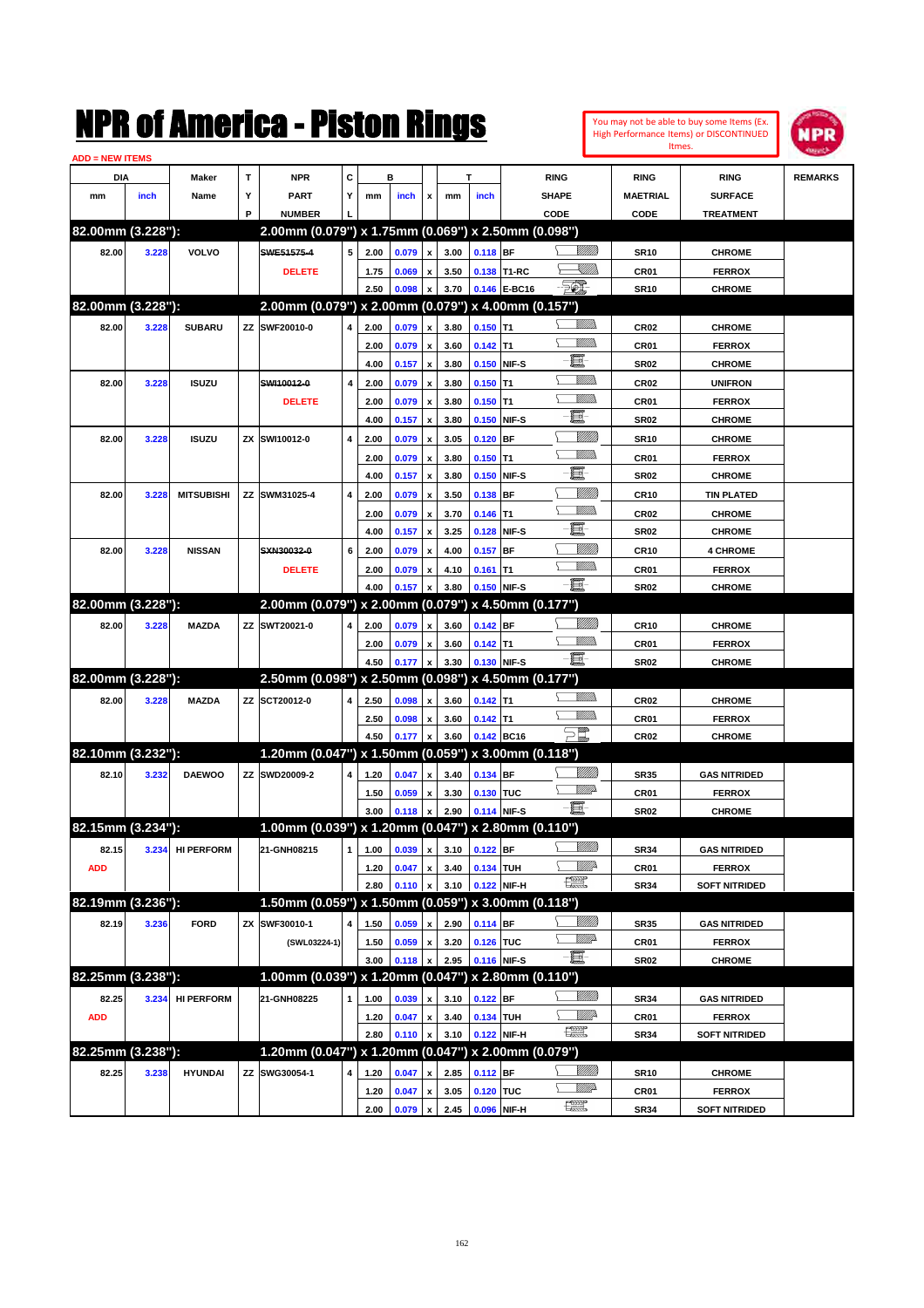| You may not be able to buy some Items (Ex. |
|--------------------------------------------|
| High Performance Items) or DISCONTINUED    |
| Itmes.                                     |



| <b>ADD = NEW ITEMS</b> |       |                   |     |                                                     |    |      |       |                    |      |             |                 |                                                                                                                                                                                                                                                                                                                                                     |                          |                      |                |
|------------------------|-------|-------------------|-----|-----------------------------------------------------|----|------|-------|--------------------|------|-------------|-----------------|-----------------------------------------------------------------------------------------------------------------------------------------------------------------------------------------------------------------------------------------------------------------------------------------------------------------------------------------------------|--------------------------|----------------------|----------------|
| DIA                    |       | Maker             | т   | <b>NPR</b>                                          | С  |      | в     |                    |      | т           |                 | <b>RING</b>                                                                                                                                                                                                                                                                                                                                         | <b>RING</b>              | <b>RING</b>          | <b>REMARKS</b> |
| mm                     | inch  | Name              | Υ   | <b>PART</b>                                         | Y  | mm   | inch  | x                  | mm   | inch        |                 | <b>SHAPE</b>                                                                                                                                                                                                                                                                                                                                        | <b>MAETRIAL</b>          | <b>SURFACE</b>       |                |
|                        |       |                   | P   | <b>NUMBER</b>                                       |    |      |       |                    |      |             |                 | CODE                                                                                                                                                                                                                                                                                                                                                | CODE                     | <b>TREATMENT</b>     |                |
| 82.25mm (3.238"):      |       |                   |     | 1.20mm (0.047") x 1.20mm (0.047") x 2.50mm (0.098") |    |      |       |                    |      |             |                 |                                                                                                                                                                                                                                                                                                                                                     |                          |                      |                |
| 82.25                  | 3.238 | <b>HYUNDAI</b>    | ZY. | SWG30028-1                                          | 4  | 1.20 | 0.047 | $\pmb{\mathsf{x}}$ | 3.05 | 0.120       | <b>BF-IB</b>    |                                                                                                                                                                                                                                                                                                                                                     | <b>SR10</b>              | <b>CHROME</b>        |                |
|                        |       |                   |     | (SWL03151-1)                                        |    | 1.20 | 0.047 | x                  | 3.50 | 0.138       | T <sub>1</sub>  | VMM)                                                                                                                                                                                                                                                                                                                                                | <b>CR01</b>              | <b>FERROX</b>        |                |
|                        |       |                   |     |                                                     |    | 2.50 | 0.098 | $\pmb{\mathsf{x}}$ | 2.85 | 0.112       | NIF-S           | e                                                                                                                                                                                                                                                                                                                                                   | <b>SR02</b>              | <b>CHROME</b>        |                |
| 82.25                  | 3.238 | <b>MITSUBISHI</b> |     | ZZ SWM31164-3                                       | 4  | 1.20 | 0.047 | x                  | 2.70 | 0.106       | <b>BF-IB</b>    | MMB                                                                                                                                                                                                                                                                                                                                                 | <b>SR34</b>              | <b>GAS NITRIDED</b>  |                |
|                        |       |                   |     |                                                     |    | 1.20 | 0.047 | x                  | 3.40 | 0.134 TUC   |                 | <u>VMD</u>                                                                                                                                                                                                                                                                                                                                          | CR <sub>01</sub>         | <b>FERROX</b>        |                |
|                        |       |                   |     |                                                     |    | 2.50 | 0.098 |                    | 2.60 | 0.102       | NIF-H           | 鱱                                                                                                                                                                                                                                                                                                                                                   | SR <sub>02</sub>         | <b>CHROME</b>        |                |
| 82.25mm (3.238"):      |       |                   |     | 1.20mm (0.047") x 1.20mm (0.047") x 2.80mm (0.110") |    |      |       |                    |      |             |                 |                                                                                                                                                                                                                                                                                                                                                     |                          |                      |                |
| 82.25                  | 3.238 | <b>HONDA</b>      |     | ZZ SWH30449-1                                       | 4  | 1.20 | 0.047 | x                  | 3.20 | 0.126       | <b>BF-IB</b>    | <u> IMM</u> )                                                                                                                                                                                                                                                                                                                                       | <b>SR10</b>              | <b>CHROME</b>        |                |
|                        |       |                   |     |                                                     |    | 1.20 | 0.047 | x                  | 3.60 | $0.142$ T1  |                 |                                                                                                                                                                                                                                                                                                                                                     | <b>CR01</b>              | <b>FERROX</b>        |                |
|                        |       |                   |     |                                                     |    | 2.80 | 0.110 | $\pmb{\mathsf{x}}$ | 2.70 | 0.106       | NIF-S           | e.                                                                                                                                                                                                                                                                                                                                                  | <b>SR02</b>              | <b>CHROME</b>        |                |
| 82.25                  | 3.238 | <b>HONDA</b>      |     | ZZ SWH33001-1                                       | 5  | 1.20 | 0.047 |                    | 3.05 | 0.120       | <b>BF-IB</b>    | MMB                                                                                                                                                                                                                                                                                                                                                 | <b>SR10</b>              | <b>CHROME</b>        |                |
|                        |       |                   |     |                                                     |    | 1.20 | 0.047 |                    | 3.30 | 0.130       | IT <sub>1</sub> |                                                                                                                                                                                                                                                                                                                                                     | <b>CR01</b>              | <b>FERROX</b>        |                |
|                        |       |                   |     |                                                     |    | 2.80 | 0.110 | x                  | 2.85 | 0.112       | NIF-S           | -8                                                                                                                                                                                                                                                                                                                                                  | SR <sub>02</sub>         | <b>CHROME</b>        |                |
| 82.25mm (3.238"):      |       |                   |     | 1.20mm (0.047") x 1.20mm (0.047") x 3.00mm (0.118") |    |      |       |                    |      |             |                 |                                                                                                                                                                                                                                                                                                                                                     |                          |                      |                |
|                        |       |                   |     |                                                     |    |      |       |                    |      |             |                 |                                                                                                                                                                                                                                                                                                                                                     |                          |                      |                |
| 82.25                  | 3.238 | <b>TOYOTA</b>     |     | ZZ SWT10196-1                                       | 4  | 1.20 | 0.047 | x                  | 2.85 | 0.112 BF    |                 | <u>WW</u> A                                                                                                                                                                                                                                                                                                                                         | <b>SR10</b>              | <b>CHROME</b>        |                |
|                        |       |                   |     |                                                     |    | 1.20 | 0.047 | x                  | 3.05 | 0.120 TUC   |                 | $-\blacksquare$                                                                                                                                                                                                                                                                                                                                     | <b>CR01</b>              | <b>FERROX</b>        |                |
| 82.25mm (3.238"):      |       |                   |     |                                                     |    | 3.00 | 0.118 |                    | 3.20 | 0.126       | NIF-S           |                                                                                                                                                                                                                                                                                                                                                     | SR <sub>02</sub>         | <b>CHROME</b>        |                |
|                        |       |                   |     | 1.20mm (0.047") x 1.50mm (0.059") x 2.00mm (0.079") |    |      |       |                    |      |             |                 |                                                                                                                                                                                                                                                                                                                                                     |                          |                      |                |
| 82.25                  | 3.238 | <b>BMW</b>        |     | SWE07396-1                                          | 6  | 1.20 | 0.047 | $\pmb{\mathsf{x}}$ | 3.00 | 0.118 BF-IB |                 |                                                                                                                                                                                                                                                                                                                                                     | <b>SR35</b>              | <b>GAS NITRIDED</b>  |                |
|                        |       |                   |     | <b>DELETE</b>                                       |    | 1.50 | 0.059 | x                  | 3.10 | 0.122       | <b>TUC</b>      | VMD                                                                                                                                                                                                                                                                                                                                                 | <b>CR01</b>              | <b>FERROX</b>        |                |
|                        |       |                   |     |                                                     |    | 2.00 | 0.079 | $\pmb{\mathsf{x}}$ | 2.50 | 0.098       | NIF-S           | E                                                                                                                                                                                                                                                                                                                                                   | <b>SR34</b>              | <b>SOFT NITRIDED</b> |                |
| 82.25                  | 3.238 | <b>FORD</b>       |     | ZZ SWF30017-1                                       | 4  | 1.20 | 0.047 | x                  | 2.85 | 0.112       | <b>BF</b>       | <u>Milli</u> k                                                                                                                                                                                                                                                                                                                                      | <b>SR35</b>              | <b>GAS NITRIDED</b>  |                |
|                        |       |                   |     |                                                     |    | 1.50 | 0.059 | x                  | 3.50 | 0.138       | <b>TUC</b>      | <u>VMP</u>                                                                                                                                                                                                                                                                                                                                          | <b>CR01</b>              | <b>FERROX</b>        |                |
|                        |       |                   |     |                                                     |    | 2.00 | 0.079 |                    | 3.05 | 0.120       | NIF-H           | $\begin{picture}(20,20) \put(0,0){\line(1,0){10}} \put(15,0){\line(1,0){10}} \put(15,0){\line(1,0){10}} \put(15,0){\line(1,0){10}} \put(15,0){\line(1,0){10}} \put(15,0){\line(1,0){10}} \put(15,0){\line(1,0){10}} \put(15,0){\line(1,0){10}} \put(15,0){\line(1,0){10}} \put(15,0){\line(1,0){10}} \put(15,0){\line(1,0){10}} \put(15,0){\line(1$ | SR <sub>02</sub>         | <b>CHROME</b>        |                |
| 82.25mm (3.238"):      |       |                   |     | 1.20mm (0.047") x 1.50mm (0.059") x 2.50mm (0.098") |    |      |       |                    |      |             |                 |                                                                                                                                                                                                                                                                                                                                                     |                          |                      |                |
| 82.25                  | 3.238 | <b>BENZ</b>       |     | SWE109812-1                                         | 12 | 1.20 | 0.047 | x                  | 3.00 | 0.118 BF-IB |                 | <u> MM)</u>                                                                                                                                                                                                                                                                                                                                         | <b>SR35</b>              | <b>GAS NITRIDED</b>  |                |
|                        |       |                   |     | <b>DELETE</b>                                       |    | 1.50 | 0.059 | x                  | 3.40 | 0.134       | T1              | <br>Milita                                                                                                                                                                                                                                                                                                                                          | <b>CR01</b>              | <b>FERROX</b>        |                |
|                        |       |                   |     |                                                     |    | 2.50 | 0.098 | $\boldsymbol{x}$   | 2.80 |             | 0.110 NIF-S     | -8                                                                                                                                                                                                                                                                                                                                                  | <b>SR34</b>              | <b>SOFT NITRIDED</b> |                |
| 82.25mm (3.238"):      |       |                   |     | 1.20mm (0.047") x 1.50mm (0.059") x 3.00mm (0.118") |    |      |       |                    |      |             |                 |                                                                                                                                                                                                                                                                                                                                                     |                          |                      |                |
| 82.25                  | 3.238 | <b>HYUNDAI</b>    |     | ZZ SWG30032-3                                       | 4  | 1.20 | 0.047 | $\pmb{\mathsf{x}}$ | 3.10 | $0.122$ BF  |                 |                                                                                                                                                                                                                                                                                                                                                     | <b>SR35</b>              | <b>GAS NITRIDED</b>  |                |
|                        |       |                   |     |                                                     |    | 1.50 | 0.059 | x                  | 3.60 | $0.142$ T1  |                 | VM))                                                                                                                                                                                                                                                                                                                                                | <b>CR10</b>              | <b>CHROME</b>        |                |
|                        |       |                   |     |                                                     |    | 3.00 | 0.118 | $\pmb{\mathsf{x}}$ | 2.55 | 0.100       | NIF-S           | e.                                                                                                                                                                                                                                                                                                                                                  | SR <sub>02</sub>         | <b>CHROME</b>        |                |
| 82.25                  | 3.238 | <b>GMC</b>        |     | ZY SWG10021-1                                       | 4  | 1.20 | 0.047 | $\pmb{\mathsf{x}}$ | 2.85 | $0.112$ BF  |                 | <u>Milli</u>                                                                                                                                                                                                                                                                                                                                        | <b>SR10</b>              | <b>CHROME</b>        |                |
|                        |       |                   |     | (SWL03216-1)                                        |    | 1.50 | 0.059 | $\pmb{\mathsf{x}}$ | 3.50 | 0.138 TUC   |                 | <u>Willi</u> b                                                                                                                                                                                                                                                                                                                                      | CR01                     | <b>FERROX</b>        |                |
|                        |       |                   |     |                                                     |    | 3.00 | 0.118 | $\pmb{\mathsf{x}}$ | 3.20 | 0.126       | NIF-S           | E                                                                                                                                                                                                                                                                                                                                                   | <b>SR02</b>              | <b>CHROME</b>        |                |
| 82.25                  | 3.238 | <b>MITSUBISHI</b> |     | ZZ SWM31058-3                                       | 4  | 1.20 | 0.047 | $\pmb{\mathsf{x}}$ | 3.10 | 0.122 BF    |                 | <u>MMM</u>                                                                                                                                                                                                                                                                                                                                          | <b>SR10</b>              | <b>CHROME</b>        |                |
|                        |       |                   |     |                                                     |    | 1.50 | 0.059 | x                  | 3.60 | $0.142$ T1  |                 | <u>Willib</u>                                                                                                                                                                                                                                                                                                                                       | CR02                     | <b>CHROME</b>        |                |
|                        |       |                   |     |                                                     |    | 3.00 | 0.118 | x                  | 2.90 | 0.114 NIF-S |                 | -8                                                                                                                                                                                                                                                                                                                                                  | <b>SR34</b>              | <b>SOFT NITRIDED</b> |                |
| 82.25mm (3.238"):      |       |                   |     | 1.50mm (0.059") x 1.50mm (0.059") x 3.00mm (0.118") |    |      |       |                    |      |             |                 |                                                                                                                                                                                                                                                                                                                                                     |                          |                      |                |
| 82.25                  | 3.238 | <b>GMC</b>        |     | ZX SWG10020-1                                       | 4  | 1.50 | 0.059 | $\pmb{\mathsf{x}}$ | 3.05 | $0.120$ BF  |                 | <u>MMM</u>                                                                                                                                                                                                                                                                                                                                          | <b>SR10</b>              | <b>CHROME</b>        |                |
|                        |       |                   |     | (SWL03217-1)                                        |    | 1.50 | 0.059 | $\pmb{\mathsf{x}}$ | 3.50 | 0.138 TUC   |                 | <u>WW</u>                                                                                                                                                                                                                                                                                                                                           |                          | <b>FERROX</b>        |                |
|                        |       |                   |     |                                                     |    | 3.00 | 0.118 | $\pmb{\mathsf{x}}$ | 3.20 | 0.126 NIF-S |                 | $-\Xi$ -                                                                                                                                                                                                                                                                                                                                            | CR01<br>SR <sub>02</sub> | <b>CHROME</b>        |                |
|                        |       |                   |     |                                                     |    |      |       |                    |      |             |                 |                                                                                                                                                                                                                                                                                                                                                     |                          |                      |                |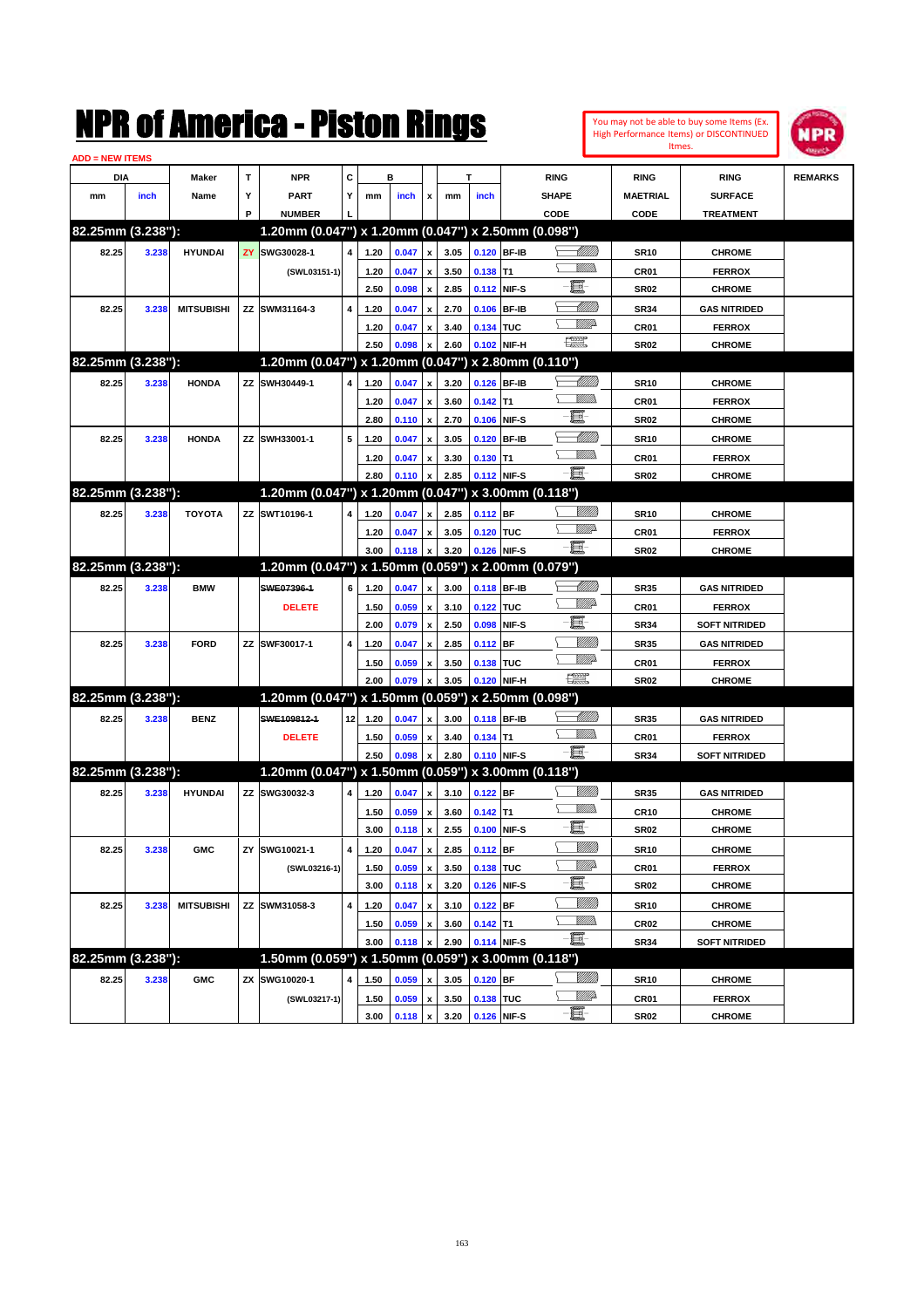| You may not be able to buy some Items (Ex. |
|--------------------------------------------|
| High Performance Items) or DISCONTINUED    |
| Itmes.                                     |



| <b>ADD = NEW ITEMS</b> |       |                   |    |                                                     |   |      |       |                    |      |             |             |                                         |                  |                      |                |
|------------------------|-------|-------------------|----|-----------------------------------------------------|---|------|-------|--------------------|------|-------------|-------------|-----------------------------------------|------------------|----------------------|----------------|
| DIA                    |       | Maker             | T  | <b>NPR</b>                                          | С |      | в     |                    |      | T           |             | <b>RING</b>                             | <b>RING</b>      | <b>RING</b>          | <b>REMARKS</b> |
| mm                     | inch  | Name              | Υ  | <b>PART</b>                                         | Y | mm   | inch  | x                  | mm   | inch        |             | <b>SHAPE</b>                            | <b>MAETRIAL</b>  | <b>SURFACE</b>       |                |
|                        |       |                   | P  | <b>NUMBER</b>                                       |   |      |       |                    |      |             |             | CODE                                    | CODE             | <b>TREATMENT</b>     |                |
| 82.25mm (3.238"):      |       |                   |    | 1.50mm (0.059") x 1.50mm (0.059") x 4.00mm (0.157") |   |      |       |                    |      |             |             |                                         |                  |                      |                |
| 82.25                  | 3.238 | <b>ISUZU</b>      |    | ZZ SWI10097-1                                       | 4 | 1.50 | 0.059 | $\pmb{\mathsf{x}}$ | 3.50 | 0.138 BF    |             | <u>Villida</u>                          | <b>SR10</b>      | <b>CHROME</b>        |                |
|                        |       |                   |    |                                                     |   | 1.50 | 0.059 | $\pmb{\mathsf{x}}$ | 3.80 | $0.150$ T1  |             |                                         | CR <sub>02</sub> | <b>CHROME</b>        |                |
|                        |       |                   |    |                                                     |   | 4.00 | 0.157 | $\pmb{\mathsf{x}}$ | 3.25 |             | 0.128 NIF-S | E                                       | <b>SR02</b>      | <b>CHROME</b>        |                |
| 82.25                  | 3.238 | <b>NISSAN</b>     |    | ZZ SWN30199-3                                       | 4 | 1.50 | 0.059 | x                  | 3.10 | $0.122$ BF  |             |                                         | <b>SR35</b>      | <b>GAS NITRIDED</b>  |                |
|                        |       |                   |    |                                                     |   | 1.50 | 0.059 | x                  | 3.60 | $0.142$ T1  |             | UM)                                     | <b>CR02</b>      | <b>CHROME</b>        |                |
|                        |       |                   |    |                                                     |   | 4.00 | 0.157 | x                  | 3.05 | 0.120 NIF-S |             | -8                                      | <b>SR34</b>      | <b>SOFT NITRIDED</b> |                |
| 82.25mm (3.238"):      |       |                   |    | 2.00mm (0.079") x 2.00mm (0.079") x 4.00mm (0.157") |   |      |       |                    |      |             |             |                                         |                  |                      |                |
| 82.25                  | 3.238 | <b>SUBARU</b>     |    | ZZ SWF20010-1                                       | 4 | 2.00 | 0.079 | x                  | 3.80 | $0.150$ T1  |             | <br>Villida                             | CR <sub>02</sub> | <b>CHROME</b>        |                |
|                        |       |                   |    |                                                     |   | 2.00 | 0.079 | $\pmb{\mathsf{x}}$ | 3.60 | $0.142$ T1  |             | UM)                                     | CR01             | <b>FERROX</b>        |                |
|                        |       |                   |    |                                                     |   | 4.00 | 0.157 | $\pmb{\mathsf{x}}$ | 3.80 |             | 0.150 NIF-S | 圓                                       | <b>SR02</b>      | <b>CHROME</b>        |                |
| 82.25                  | 3.238 | <b>ISUZU</b>      |    | SWI10012-1                                          | 4 | 2.00 | 0.079 | x                  | 3.80 | $0.150$ T1  |             | <br>Mad                                 | CR <sub>02</sub> | <b>UNIFRON</b>       |                |
|                        |       |                   |    | <b>DELETE</b>                                       |   | 2.00 | 0.079 | x                  | 3.80 | $0.150$ T1  |             | UM)                                     | CR01             | <b>FERROX</b>        |                |
|                        |       |                   |    |                                                     |   | 4.00 | 0.157 | $\pmb{\mathsf{x}}$ | 3.80 |             | 0.150 NIF-S | 僵                                       | <b>SR02</b>      | <b>CHROME</b>        |                |
| 82.25                  | 3.238 | <b>ISUZU</b>      |    | ZX SWI10012-1                                       | 4 | 2.00 | 0.079 | x                  | 3.05 | $0.120$ BF  |             | VIIII)                                  | <b>SR10</b>      | <b>CHROME</b>        |                |
|                        |       |                   |    |                                                     |   | 2.00 | 0.079 | x                  | 3.80 | $0.150$ T1  |             | <br>Mar                                 | CR01             | <b>FERROX</b>        |                |
|                        |       |                   |    |                                                     |   | 4.00 | 0.157 | x                  | 3.80 |             | 0.150 NIF-S | 圓                                       | <b>SR02</b>      | <b>CHROME</b>        |                |
| 82.25                  | 3.238 | <b>NISSAN</b>     |    | SXN30032-1                                          | 6 | 2.00 | 0.079 | x                  | 4.00 | $0.157$ BF  |             | VIII))                                  | <b>CR10</b>      | <b>4 CHROME</b>      |                |
|                        |       |                   |    | <b>DELETE</b>                                       |   | 2.00 | 0.079 | x                  | 4.10 | $0.161$ T1  |             | .<br>VMD                                | CR01             | <b>FERROX</b>        |                |
|                        |       |                   |    |                                                     |   | 4.00 | 0.157 | x                  | 3.80 | 0.150 NIF-S |             | -8                                      | <b>SR02</b>      | <b>CHROME</b>        |                |
| 82.25mm (3.238"):      |       |                   |    | 2.00mm (0.079") x 2.00mm (0.079") x 4.50mm (0.177") |   |      |       |                    |      |             |             |                                         |                  |                      |                |
|                        |       |                   |    |                                                     |   |      |       |                    |      |             |             |                                         |                  |                      |                |
| 82.25                  | 3.238 | <b>MAZDA</b>      |    | ZZ SWT20021-1                                       | 4 | 2.00 | 0.079 | x                  | 3.60 | $0.142$ BF  |             | UM)                                     | <b>CR10</b>      | <b>CHROME</b>        |                |
|                        |       |                   |    |                                                     |   | 2.00 | 0.079 | $\pmb{\mathsf{x}}$ | 3.60 | $0.142$ T1  |             | -8                                      | CR01             | <b>FERROX</b>        |                |
| 82.25mm (3.238"):      |       |                   |    |                                                     |   | 4.50 | 0.177 | $\pmb{\mathsf{x}}$ | 3.30 | 0.130 NIF-S |             |                                         | <b>SR02</b>      | <b>CHROME</b>        |                |
|                        |       |                   |    | 2.50mm (0.098") x 2.50mm (0.098") x 4.50mm (0.177") |   |      |       |                    |      |             |             |                                         |                  |                      |                |
| 82.25                  | 3.238 | <b>MAZDA</b>      |    | ZZ SCT20012-1                                       | 4 | 2.50 | 0.098 | x                  | 3.60 | $0.142$ T1  |             |                                         | <b>CR02</b>      | <b>CHROME</b>        |                |
|                        |       |                   |    |                                                     |   | 2.50 | 0.098 | x                  | 3.60 | $0.142$ T1  |             | UMB                                     | CR01             | <b>FERROX</b>        |                |
|                        |       |                   |    |                                                     |   | 4.50 | 0.177 | $\pmb{\mathsf{x}}$ | 3.60 | 0.142 BC16  |             | $\Xi^{\hspace{-0.4mm}[\hspace{0.3mm}]}$ | CR <sub>02</sub> | <b>CHROME</b>        |                |
| 82.30mm (3.240"):      |       |                   |    | 1.20mm (0.047") x 1.50mm (0.059") x 3.00mm (0.118") |   |      |       |                    |      |             |             |                                         |                  |                      |                |
| 82.30                  | 3.240 | <b>HYUNDAI</b>    |    | ZZ SWG30021-0                                       | 4 | 1.20 | 0.047 | x                  | 3.10 | $0.122$ BF  |             | <u>VIIII)</u>                           | <b>SR35</b>      | <b>GAS NITRIDED</b>  |                |
|                        |       |                   |    | (SWL03067-0)                                        |   | 1.50 | 0.059 | $\pmb{\mathsf{x}}$ | 3.80 | $0.150$ T1  |             | <br>Militar                             | CR01             | <b>FERROX</b>        |                |
|                        |       |                   |    |                                                     |   | 3.00 | 0.118 | $\pmb{\mathsf{x}}$ | 2.85 |             | 0.112 NIF-S | E                                       | <b>SR34</b>      | <b>SOFT NITRIDED</b> |                |
| 82.30                  | 3.240 | <b>MITSUBISHI</b> |    | ZZ SWM31049-0                                       | 4 | 1.20 | 0.047 | x                  | 3.10 | $0.122$ BF  |             |                                         | <b>SR35</b>      | <b>GAS NITRIDED</b>  |                |
|                        |       |                   |    |                                                     |   | 1.50 | 0.059 | $\pmb{\mathsf{x}}$ | 3.80 | $0.150$ T1  |             | <br>Mad                                 | CR <sub>02</sub> | <b>CHROME</b>        |                |
|                        |       |                   |    |                                                     |   | 3.00 | 0.118 | $\pmb{\mathsf{x}}$ | 2.85 | 0.112 NIF-S |             | -8                                      | <b>SR34</b>      | <b>SOFT NITRIDED</b> |                |
| 82.35mm (3.242"):      |       |                   |    | 1.20mm (0.047") x 1.50mm (0.059") x 3.00mm (0.118") |   |      |       |                    |      |             |             |                                         |                  |                      |                |
| 82.35                  | 3.242 | <b>DAEWOO</b>     |    | ZZ SWD20009-3                                       | 4 | 1.20 | 0.047 | $\pmb{\mathsf{x}}$ | 3.40 | 0.134 BF    |             | <u>Milli</u> n                          | <b>SR35</b>      | <b>GAS NITRIDED</b>  |                |
|                        |       |                   |    |                                                     |   | 1.50 | 0.059 | $\pmb{\mathsf{x}}$ | 3.30 | 0.130 TUC   |             | <u>VMP</u>                              | CR01             | <b>FERROX</b>        |                |
|                        |       |                   |    |                                                     |   | 3.00 | 0.118 | $\pmb{\mathsf{x}}$ | 2.90 |             | 0.114 NIF-S | -夏-                                     | SR <sub>02</sub> | <b>CHROME</b>        |                |
| 82.40mm (3.244"):      |       |                   |    | 1.20mm (0.047") x 1.50mm (0.059") x 3.00mm (0.118") |   |      |       |                    |      |             |             |                                         |                  |                      |                |
| 82.40                  | 3.244 | <b>FORD</b>       |    | ZZ SWF30003-0                                       | 6 | 1.20 | 0.047 | x                  | 3.05 | $0.120$ BF  |             | <u>MMM</u>                              | <b>SR35</b>      | <b>GAS NITRIDED</b>  |                |
|                        |       |                   |    | (SWL03095-0)                                        |   | 1.50 | 0.059 | $\pmb{\mathsf{x}}$ | 3.60 | 0.142 TUC   |             | <u>VM</u> A                             | CR01             | <b>FERROX</b>        |                |
|                        |       |                   |    |                                                     |   | 3.00 | 0.118 | $\pmb{\mathsf{x}}$ | 2.85 |             | 0.112 NIF-S | E-                                      | <b>SR34</b>      | <b>SOFT NITRIDED</b> |                |
| 82.40                  | 3.244 | <b>FORD</b>       | ΖY | SWF30003AM-0                                        | 6 | 1.20 | 0.047 | x                  | 3.05 | 0.120 BF    |             | <u>Milli</u>                            | <b>SR10</b>      | <b>CHROME</b>        |                |
|                        |       |                   |    | (SWL03095AM-0)                                      |   | 1.50 | 0.059 | x                  | 3.60 | 0.142 TUC   |             | <u>VM</u> A                             | CR01             | <b>FERROX</b>        |                |
|                        |       |                   |    |                                                     |   | 3.00 | 0.118 | $\pmb{\mathsf{x}}$ | 3.00 |             | 0.118 NIF-S | $-\Xi$                                  | <b>SR02</b>      | <b>CHROME</b>        |                |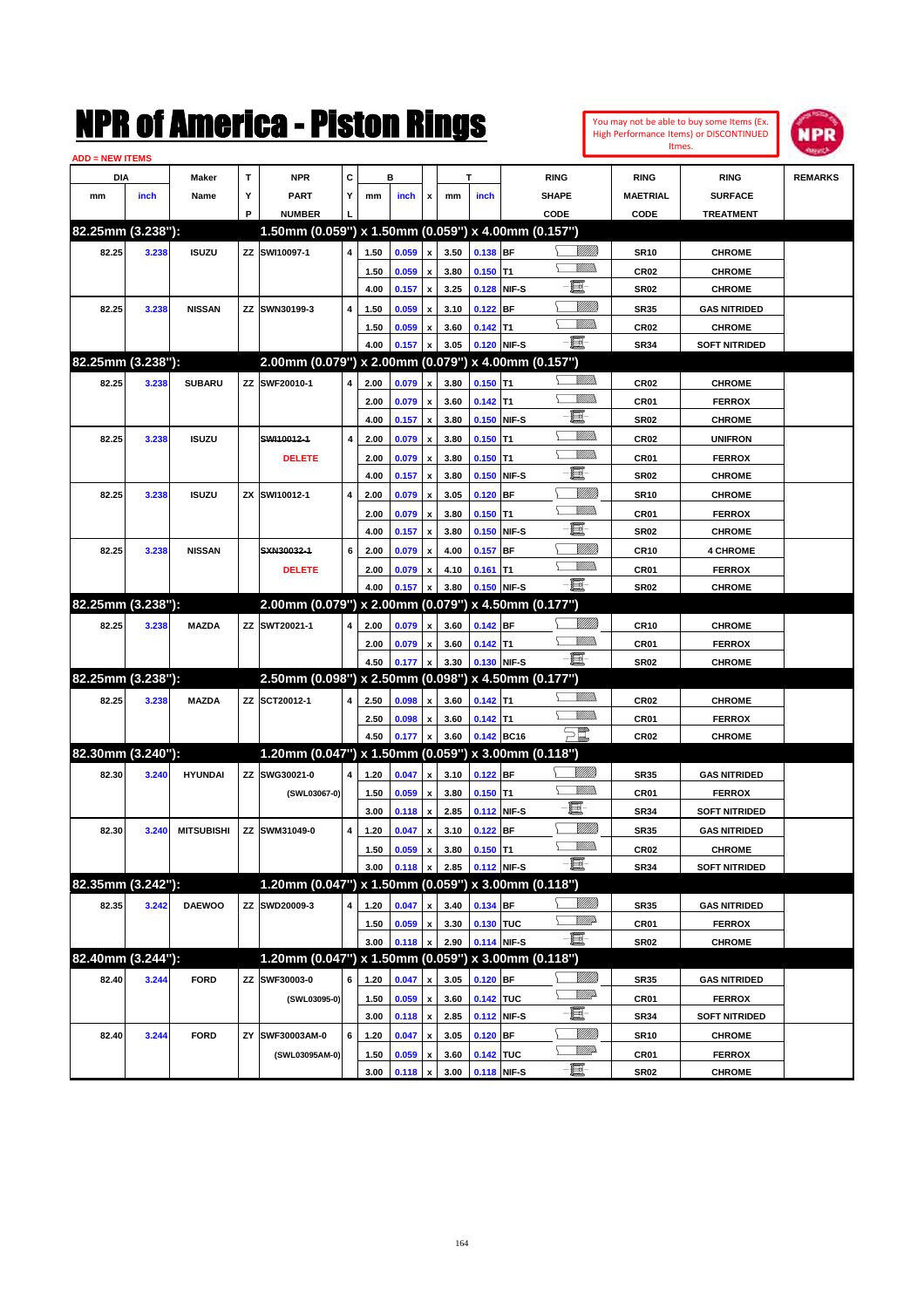|                         |       |                   |   | NMK OI AMCMICA - MISTON KINGS                       |                 |              |                |                           |              |             |             |                                |                               |                                | You may not be able to buy some Items (Ex.<br><b>High Performance Items) or DISCONTINUED</b><br>Itmes. | MPR            |
|-------------------------|-------|-------------------|---|-----------------------------------------------------|-----------------|--------------|----------------|---------------------------|--------------|-------------|-------------|--------------------------------|-------------------------------|--------------------------------|--------------------------------------------------------------------------------------------------------|----------------|
| <u> ADD = NEW ITEMS</u> |       |                   | т | <b>NPR</b>                                          | C               |              | в              |                           |              | т           |             |                                |                               |                                |                                                                                                        |                |
| DIA<br>mm               | inch  | Maker<br>Name     | Υ | <b>PART</b>                                         | Y               | mm           | inch           | x                         | mm           | inch        |             | <b>RING</b><br><b>SHAPE</b>    |                               | <b>RING</b><br><b>MAETRIAL</b> | <b>RING</b><br><b>SURFACE</b>                                                                          | <b>REMARKS</b> |
|                         |       |                   | P | <b>NUMBER</b>                                       |                 |              |                |                           |              |             |             | CODE                           |                               | CODE                           | <b>TREATMENT</b>                                                                                       |                |
| 82.44mm (3.246"):       |       |                   |   | 1.50mm (0.059") x 1.50mm (0.059") x 3.00mm (0.118") |                 |              |                |                           |              |             |             |                                |                               |                                |                                                                                                        |                |
| 82.44                   | 3.246 | <b>FORD</b>       |   | ZX SWF30010-2                                       | 4               | 1.50         | 0.059          | x                         | 2.90         | $0.114$ BF  |             |                                | <u>Sillilli</u>               | <b>SR35</b>                    | <b>GAS NITRIDED</b>                                                                                    |                |
|                         |       |                   |   | (SWL03224-2)                                        |                 | 1.50         | 0.059          | x                         | 3.20         | 0.126 TUC   |             |                                | <u>MM</u> D                   | CR01                           | <b>FERROX</b>                                                                                          |                |
|                         |       |                   |   |                                                     |                 | 3.00         | 0.118          | x                         | 2.95         |             | 0.116 NIF-S | e et                           |                               | <b>SR02</b>                    | <b>CHROME</b>                                                                                          |                |
| 82.50mm (3.248"):       |       |                   |   | 1.00mm (0.039") x 1.20mm (0.047") x 2.80mm (0.110") |                 |              |                |                           |              |             |             |                                |                               |                                |                                                                                                        |                |
| 82.50                   | 3.248 | <b>HI PERFORM</b> |   | XC3248                                              | 1               | 1.00         | 0.039          | X                         | 3.20         | $0.126$ BF  |             |                                | <u>Sillilli</u>               | <b>SR10</b>                    | <b>CHROME</b>                                                                                          |                |
|                         |       |                   |   |                                                     |                 | 1.20         | 0.047          | x                         | 3.50         | $0.138$ T1  |             |                                | <br>Mar                       | CR01                           | <b>FERROX</b>                                                                                          |                |
|                         |       |                   |   |                                                     |                 | 2.80         | 0.110          | $\boldsymbol{\mathsf{x}}$ | 3.15         |             | 0.124 NIF-S | E                              |                               | <b>SR02</b>                    | <b>CHROME</b>                                                                                          |                |
| 82.50                   | 3.248 | <b>HI PERFORM</b> |   | XC3248LG                                            | 1               | 1.00         | 0.039          | X                         | 3.20         | $0.126$ BF  |             |                                | <u>VIIII)</u>                 | <b>SR10</b>                    | <b>CHROME</b>                                                                                          |                |
|                         |       |                   |   |                                                     |                 | 1.20         | 0.047          | x                         | 3.50         | 0.138       | T1          |                                | <br>Mar                       | CR01                           | <b>FERROX</b>                                                                                          |                |
|                         |       |                   |   |                                                     |                 | 2.80         | 0.110          | $\boldsymbol{\mathsf{x}}$ | 3.15         |             | 0.124 NIF-S | E.                             |                               | <b>SR02</b>                    | <b>CHROME</b>                                                                                          |                |
| 82.50                   | 3.248 | <b>HI PERFORM</b> |   | 21-GNH08250                                         | 1               | 1.00         | 0.039          | X                         | 3.10         | $0.122$ BF  |             |                                | <u>VIIII)</u>                 | <b>SR34</b>                    | <b>GAS NITRIDED</b>                                                                                    |                |
|                         |       |                   |   |                                                     |                 | 1.20         | 0.047          | x                         | 3.40         | 0.134 TUH   |             |                                | <u>Mille</u>                  | CR01                           | <b>FERROX</b>                                                                                          |                |
|                         |       |                   |   |                                                     |                 | 2.80         | 0.110          | x                         | 3.10         |             | 0.122 NIF-H | $f_{\rm max}^{\rm exp}$        |                               | <b>SR34</b>                    | <b>SOFT NITRIDED</b>                                                                                   |                |
| 82.50mm (3.248"):       |       |                   |   | 1.20mm (0.047") x 1.20mm (0.047") x 2.00mm (0.079") |                 |              |                |                           |              |             |             |                                |                               |                                |                                                                                                        |                |
| 82.50                   | 3.248 | <b>HYUNDAI</b>    |   | ZZ SWG30054-2                                       | 4               | 1.20         | 0.047          | X                         | 2.85         | $0.112$ BF  |             |                                | <u>Sillilli</u><br><u>MMD</u> | <b>SR10</b>                    | <b>CHROME</b>                                                                                          |                |
|                         |       |                   |   |                                                     |                 | 1.20         | 0.047          | x                         | 3.05         | 0.120 TUC   |             | $\mathbb{R}^n$                 |                               | CR01                           | <b>FERROX</b>                                                                                          |                |
|                         |       |                   |   |                                                     |                 | 2.00         | 0.079          | X                         | 2.45         |             | 0.096 NIF-H |                                |                               | <b>SR34</b>                    | <b>SOFT NITRIDED</b>                                                                                   |                |
| 82.50mm (3.248"):       |       |                   |   | 1.20mm (0.047") x 1.20mm (0.047")                   |                 |              |                |                           |              |             |             | x 2.50mm (0.098")              |                               |                                |                                                                                                        |                |
| 82.50                   | 3.248 | <b>HYUNDAI</b>    |   | <b>ZY SWG30028-2</b>                                | 4               | 1.20         | 0.047          | X                         | 3.05         |             | 0.120 BF-IB |                                | <u> MMW</u> )<br><br>Mar      | <b>SR10</b>                    | <b>CHROME</b>                                                                                          |                |
|                         |       |                   |   | (SWL03151-2)                                        |                 | 1.20<br>2.50 | 0.047<br>0.098 | X                         | 3.50<br>2.85 | $0.138$ T1  | 0.112 NIF-S | -8                             |                               | CR01<br><b>SR02</b>            | <b>FERROX</b>                                                                                          |                |
| 82.50mm (3.248"):       |       |                   |   | 1.20mm (0.047") x 1.20mm (0.047") x 2.80mm (0.110") |                 |              |                | x                         |              |             |             |                                |                               |                                | <b>CHROME</b>                                                                                          |                |
| 82.50                   | 3.248 | <b>HONDA</b>      |   | ZZ SWH30449-2                                       | 4               | 1.20         | 0.047          | x                         | 3.20         |             | 0.126 BF-IB |                                | <u> MM</u> ).                 | <b>SR10</b>                    | <b>CHROME</b>                                                                                          |                |
|                         |       |                   |   |                                                     |                 | 1.20         | 0.047          | x                         | 3.60         | $0.142$ T1  |             |                                | CM)                           | CR01                           | <b>FERROX</b>                                                                                          |                |
|                         |       |                   |   |                                                     |                 | 2.80         | 0.110          | $\boldsymbol{\mathsf{x}}$ | 2.70         |             | 0.106 NIF-S | E                              |                               | <b>SR02</b>                    | <b>CHROME</b>                                                                                          |                |
| 82.50                   | 3.248 | <b>HONDA</b>      |   | ZZ SWH33001-2                                       | 5               | 1.20         | 0.047          | X                         | 3.05         |             | 0.120 BF-IB |                                | <u>UMB</u>                    | <b>SR10</b>                    | <b>CHROME</b>                                                                                          |                |
|                         |       |                   |   |                                                     |                 | 1.20         | 0.047          | x                         | 3.30         | $0.130$ T1  |             |                                | <br>Villida                   | CR01                           | <b>FERROX</b>                                                                                          |                |
|                         |       |                   |   |                                                     |                 | 2.80         | 0.110          | x                         | 2.85         |             | 0.112 NIF-S | e et                           |                               | <b>SR02</b>                    | <b>CHROME</b>                                                                                          |                |
| 82.50mm (3.248"):       |       |                   |   | 1.20mm (0.047") x 1.20mm (0.047") x 3.00mm (0.118") |                 |              |                |                           |              |             |             |                                |                               |                                |                                                                                                        |                |
| 82.50                   | 3.248 | <b>TOYOTA</b>     |   | ZZ SWT10196-2                                       | 4               | 1.20         | 0.047          | x                         | 2.85         | $0.112$ BF  |             |                                |                               | <b>SR10</b>                    | <b>CHROME</b>                                                                                          |                |
|                         |       |                   |   |                                                     |                 | 1.20         | 0.047 x        |                           | 3.05         | 0.120 TUC   |             |                                | <u>MM</u>                     | CR01                           | <b>FERROX</b>                                                                                          |                |
|                         |       |                   |   |                                                     |                 | 3.00         | 0.118 x        |                           | 3.20         | 0.126 NIF-S |             |                                |                               | <b>SR02</b>                    | <b>CHROME</b>                                                                                          |                |
| 82.50mm (3.248"):       |       |                   |   | 1.20mm (0.047") x 1.50mm (0.059") x 2.00mm (0.079") |                 |              |                |                           |              |             |             |                                |                               |                                |                                                                                                        |                |
| 82.50                   | 3.248 | BMW               |   | SWE07396-2                                          | 6               | 1.20         | 0.047          | x                         | 3.00         |             | 0.118 BF-IB |                                | <u> Millito</u>               | <b>SR35</b>                    | <b>GAS NITRIDED</b>                                                                                    |                |
|                         |       |                   |   | <b>DELETE</b>                                       |                 | 1.50         | 0.059          | $\pmb{\mathsf{x}}$        | 3.10         | 0.122 TUC   |             |                                | <u>Willi</u> da               | CR01                           | <b>FERROX</b>                                                                                          |                |
|                         |       |                   |   |                                                     |                 | 2.00         | 0.079          | $\boldsymbol{\mathsf{x}}$ | 2.50         |             | 0.098 NIF-S | E                              |                               | <b>SR34</b>                    | <b>SOFT NITRIDED</b>                                                                                   |                |
| 82.50                   |       | 3.248 VOLKSWAGEN  |   | SWE50524-0                                          | 4               | 1.20         | 0.047          | $\pmb{\mathsf{x}}$        | 3.10         |             | 0.122 BF-IB |                                | <u> UMB</u>                   | <b>SR35</b>                    | <b>GAS NITRIDED</b>                                                                                    |                |
|                         |       |                   |   | <b>DELETE</b>                                       |                 | 1.50         | 0.059          | $\pmb{\mathsf{x}}$        | 3.50         |             | 0.138 T1-IB |                                | <u> UMB</u>                   | CR01                           | <b>FERROX</b>                                                                                          |                |
|                         |       |                   |   |                                                     |                 | 2.00         | 0.079          | $\pmb{\mathsf{x}}$        | 2.80         |             | 0.110 NIF-S | E                              |                               | SR34                           | SOFT NITRIDED                                                                                          |                |
| 82.50                   | 3.248 | <b>FORD</b>       |   | ZZ SWF30017-2                                       | 4               | 1.20         | 0.047          | $\pmb{\mathsf{x}}$        | 2.85         | $0.112$ BF  |             |                                | <u>Milli</u> h                | <b>SR35</b>                    | <b>GAS NITRIDED</b>                                                                                    |                |
|                         |       |                   |   |                                                     |                 | 1.50         | 0.059          | $\pmb{\mathsf{x}}$        | 3.50         | 0.138 TUC   |             |                                | ₩₩                            | CR01                           | <b>FERROX</b>                                                                                          |                |
|                         |       |                   |   |                                                     |                 | 2.00         | 0.079          | $\boldsymbol{\mathsf{x}}$ | 3.05         |             | 0.120 NIF-H | $f_{\text{max}}^{\text{comp}}$ |                               | SR02                           | <b>CHROME</b>                                                                                          |                |
| 82.50mm (3.248"):       |       |                   |   | 1.20mm (0.047") x 1.50mm (0.059") x 2.50mm (0.098") |                 |              |                |                           |              |             |             |                                |                               |                                |                                                                                                        |                |
| 82.50                   | 3.248 | <b>BENZ</b>       |   | SWE109812-2                                         | 12 <sub>1</sub> | 1.20         | 0.047          | x                         | 3.00         |             | 0.118 BF-IB | <u>— Milli</u> b               |                               | SR35                           | <b>GAS NITRIDED</b>                                                                                    |                |
|                         |       |                   |   | <b>DELETE</b>                                       |                 | 1.50         | 0.059          | $\pmb{\mathsf{x}}$        | 3.40         | $0.134$ T1  |             | ≻                              | <u>Willib</u>                 | CR01                           | <b>FERROX</b>                                                                                          |                |
|                         |       |                   |   |                                                     |                 | 2.50         | 0.098          | $\mathbf{x}$              | 2.80         | 0.110 NIF-S |             | $-\blacksquare$                |                               | <b>SR34</b>                    | SOFT NITRIDED                                                                                          |                |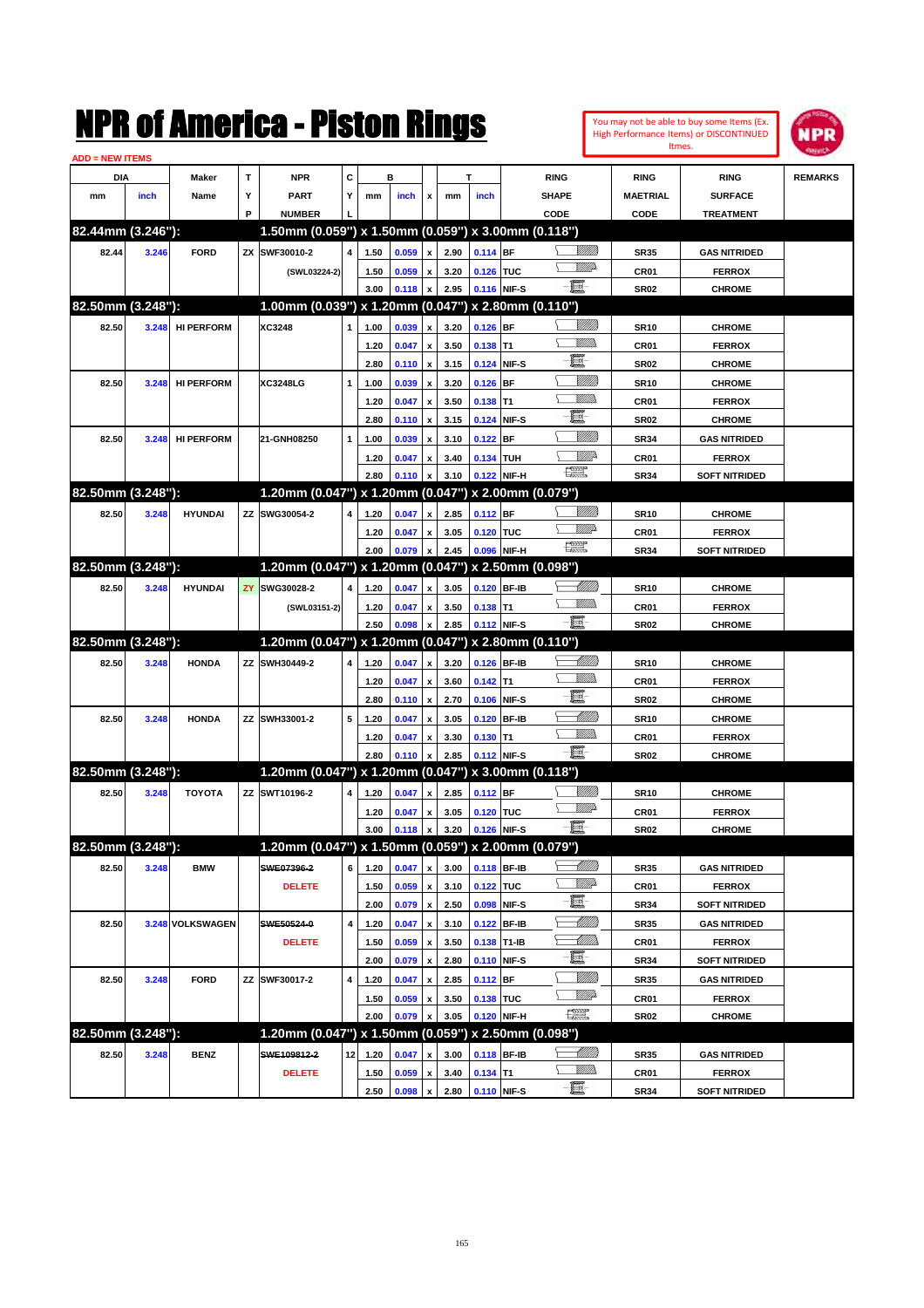|                        |       |                   |   | NMK OI AINCrica - Miston Kings                      |   |      |         |                           |      |             |              |                               |                 | Itmes.           | You may not be able to buy some Items (Ex.<br><b>High Performance Items) or DISCONTINUED</b> | NPR            |
|------------------------|-------|-------------------|---|-----------------------------------------------------|---|------|---------|---------------------------|------|-------------|--------------|-------------------------------|-----------------|------------------|----------------------------------------------------------------------------------------------|----------------|
| <b>ADD = NEW ITEMS</b> |       |                   |   |                                                     |   |      |         |                           |      |             |              |                               |                 |                  |                                                                                              |                |
| DIA                    |       | Maker             | T | <b>NPR</b>                                          | c |      | в       |                           |      | T           |              | <b>RING</b>                   |                 | <b>RING</b>      | <b>RING</b>                                                                                  | <b>REMARKS</b> |
| mm                     | inch  | Name              | Υ | <b>PART</b>                                         | Y | mm   | inch    | X                         | mm   | inch        |              | <b>SHAPE</b>                  |                 | <b>MAETRIAL</b>  | <b>SURFACE</b>                                                                               |                |
|                        |       |                   | P | <b>NUMBER</b>                                       |   |      |         |                           |      |             |              | CODE                          |                 | CODE             | <b>TREATMENT</b>                                                                             |                |
| 82.50mm (3.248"):      |       |                   |   | 1.20mm (0.047") x 1.50mm (0.059") x 3.00mm (0.118") |   |      |         |                           |      |             |              |                               |                 |                  |                                                                                              |                |
| 82.50                  | 3.248 | <b>HYUNDAI</b>    |   | ZZ SWG30032-4                                       | 4 | 1.20 | 0.047   | x                         | 3.10 | 0.122       | <b>BF</b>    |                               | <u>Sillilli</u> | <b>SR35</b>      | <b>GAS NITRIDED</b>                                                                          |                |
|                        |       |                   |   |                                                     |   | 1.50 | 0.059   | x                         | 3.60 | 0.142       | lT1          |                               | <br>Mar         | <b>CR10</b>      | <b>CHROME</b>                                                                                |                |
|                        |       |                   |   |                                                     |   | 3.00 | 0.118   | x                         | 2.55 | 0.100       | NIF-S        | E                             |                 | <b>SR02</b>      | <b>CHROME</b>                                                                                |                |
| 82.50                  | 3.248 | <b>GMC</b>        |   | ZY SWG10021-2                                       | 4 | 1.20 | 0.047   | X                         | 2.85 | 0.112       | <b>BF</b>    |                               | <u>VIIII</u>    | <b>SR10</b>      | <b>CHROME</b>                                                                                |                |
|                        |       |                   |   | (SWL03216-2)                                        |   | 1.50 | 0.059   | x                         | 3.50 | 0.138       | TUC          |                               | <u>VIII p</u>   | CR01             | <b>FERROX</b>                                                                                |                |
|                        |       |                   |   |                                                     |   | 3.00 | 0.118   | X                         | 3.20 | 0.126       | NIF-S        | E                             |                 | <b>SR02</b>      | <b>CHROME</b>                                                                                |                |
| 82.50                  | 3.248 | <b>MITSUBISHI</b> |   | ZZ SWM31058-4                                       | 4 | 1.20 | 0.047   | X                         | 3.10 | 0.122       | BF           |                               | <u>VIIII</u>    | <b>SR10</b>      | <b>CHROME</b>                                                                                |                |
|                        |       |                   |   |                                                     |   | 1.50 | 0.059   | x                         | 3.60 | 0.142       | lT1          |                               | <br>Mar         | CR <sub>02</sub> | <b>CHROME</b>                                                                                |                |
|                        |       |                   |   |                                                     |   | 3.00 | 0.118   | X                         | 2.90 | 0.114       | NIF-S        | E                             |                 | <b>SR34</b>      | <b>SOFT NITRIDED</b>                                                                         |                |
| 82.50                  | 3.248 | <b>MITSUBISHI</b> |   | ZZ SWM31164-4                                       | 4 | 1.20 | 0.047   | X                         | 2.70 | 0.106       | <b>BF-IB</b> |                               | <u> UMM</u>     | <b>SR34</b>      | <b>GAS NITRIDED</b>                                                                          |                |
|                        |       |                   |   |                                                     |   | 1.20 | 0.047   | X                         | 3.40 | 0.134       | TUC          |                               | <u>MM</u> D     | CR01             | <b>FERROX</b>                                                                                |                |
|                        |       |                   |   |                                                     |   | 2.50 | 0.098   | X                         | 2.60 | 0.102       | NIF-H        | $f_{\text{max}}^{\text{max}}$ |                 | <b>SR02</b>      | <b>CHROME</b>                                                                                |                |
| 82.50mm (3.248"):      |       |                   |   | 1.20mm (0.047") x 1.50mm (0.059") x 2.50mm (0.098") |   |      |         |                           |      |             |              |                               |                 |                  |                                                                                              |                |
| 82.50                  |       | 3.248 VOLKSWAGEN  |   | SWE50555-0                                          | 5 | 1.20 | 0.047   | X                         | 3.20 | 0.126       | <b>BF-IB</b> |                               | <u> UMB</u>     | <b>SR35</b>      | <b>GAS NITRIDED</b>                                                                          |                |
|                        |       |                   |   | <b>DELETE</b>                                       |   | 1.75 | 0.069   | x                         | 3.40 | 0.134       | TUC          |                               | <u>MMP</u>      | CR01             | <b>FERROX</b>                                                                                |                |
|                        |       |                   |   |                                                     |   | 3.00 | 0.118   | X                         | 2.90 |             | 0.114 E-BC16 | FOX.                          |                 | <b>SR10</b>      | <b>CHROME</b>                                                                                |                |
| 82.50mm (3.248"):      |       |                   |   | 1.50mm (0.059") x 1.50mm (0.059") x 2.00mm (0.079") |   |      |         |                           |      |             |              |                               |                 |                  |                                                                                              |                |
| 82.50                  |       | 3.248 VOLKSWAGEN  |   | SWE50544-0                                          | 4 | 1.50 | 0.059   | X                         | 3.10 | 0.122       | <b>BF-IB</b> |                               | <u> IMM</u> )   | <b>SR10</b>      | <b>CHROME</b>                                                                                |                |
|                        |       |                   |   | <b>DELETE</b>                                       |   | 1.50 | 0.059   | X                         | 3.50 | 0.138       | TUC          |                               | <u>VIII p</u>   | CR01             | <b>FERROX</b>                                                                                |                |
|                        |       |                   |   |                                                     |   | 2.00 | 0.079   | X                         | 2.80 | 0.110 NIF-S |              | e.                            |                 | <b>SR02</b>      | <b>CHROME</b>                                                                                |                |
| 82.50mm (3.248"):      |       |                   |   | 1.50mm (0.059") x 1.50mm (0.059") x 3.00mm (0.118") |   |      |         |                           |      |             |              |                               |                 |                  |                                                                                              |                |
| 82.50                  | 3.248 | <b>GMC</b>        |   | <b>ZX SWG10020-2</b>                                | 4 | 1.50 | 0.059   | x                         | 3.05 | 0.120       | <b>BF</b>    |                               | <u>VIII M</u>   | <b>SR10</b>      | <b>CHROME</b>                                                                                |                |
|                        |       |                   |   |                                                     |   |      |         |                           |      |             |              |                               | <u>VIII p</u>   |                  |                                                                                              |                |
|                        |       |                   |   | (SWL03217-2)                                        |   | 1.50 | 0.059   | x                         | 3.50 | 0.138       | TUC          | E                             |                 | CR01             | <b>FERROX</b>                                                                                |                |
|                        |       |                   |   |                                                     |   | 3.00 | 0.118   | X                         | 3.20 | 0.126       | NIF-S        |                               | <u> UMM</u>     | <b>SR02</b>      | <b>CHROME</b>                                                                                |                |
| 82.50                  | 3.248 | <b>NISSAN</b>     |   | ZZ SWN30105-0                                       | 4 | 1.50 | 0.059   | X                         | 2.90 | 0.114       | <b>BF-IB</b> |                               | VM))            | <b>SR35</b>      | <b>GAS NITRIDED</b>                                                                          |                |
|                        |       |                   |   |                                                     |   | 1.50 | 0.059   | X                         | 3.50 | 0.138       | lT1          | E.                            |                 | CR <sub>02</sub> | <b>CHROME</b>                                                                                |                |
|                        |       |                   |   |                                                     |   | 3.00 | 0.118   | x                         | 2.85 | 0.112 NIF-S |              |                               |                 | <b>SR34</b>      | <b>SOFT NITRIDED</b>                                                                         |                |
| 82.50mm (3.248"):      |       |                   |   | 1.50mm (0.059") x 1.50mm (0.059") x 4.00mm (0.157") |   |      |         |                           |      |             |              |                               |                 |                  |                                                                                              |                |
| 82.50                  | 3.248 | <b>ISUZU</b>      |   | ZZ SWI10097-2                                       | 4 | 1.50 | 0.059   | x                         | 3.50 | 0.138       | <b>BF</b>    |                               | VIII))          | <b>SR10</b>      | <b>CHROME</b>                                                                                |                |
|                        |       |                   |   |                                                     |   | 1.50 | 0.059   | $\pmb{\mathsf{x}}$        | 3.80 | 0.150       | lT1          |                               | <br>Mar         | CR <sub>02</sub> | <b>CHROME</b>                                                                                |                |
|                        |       |                   |   |                                                     |   | 4.00 | 0.157 x |                           | 3.25 | 0.128 NIF-S |              | E.                            |                 | <b>SR02</b>      | <b>CHROME</b>                                                                                |                |
| 82.50                  | 3.248 | <b>NISSAN</b>     |   | ZZ SWN30199-4                                       | 4 | 1.50 | 0.059   | $\pmb{\mathsf{x}}$        | 3.10 | $0.122$ BF  |              |                               | <u>VIIII)</u>   | SR35             | <b>GAS NITRIDED</b>                                                                          |                |
|                        |       |                   |   |                                                     |   | 1.50 | 0.059   | $\pmb{\mathsf{x}}$        | 3.60 | $0.142$ T1  |              |                               | <u>MMs</u>      | CR <sub>02</sub> | <b>CHROME</b>                                                                                |                |
|                        |       |                   |   |                                                     |   | 4.00 | 0.157   | $\boldsymbol{\mathsf{x}}$ | 3.05 |             | 0.120 NIF-S  | e-                            |                 | <b>SR34</b>      | <b>SOFT NITRIDED</b>                                                                         |                |
| 82.50                  | 3.248 | <b>TOYOTA</b>     |   | ZZ SWT10123-0                                       | 4 | 1.50 | 0.059   | X                         | 3.10 | $0.122$ BF  |              |                               | <u>VIIII</u> )  | <b>SR10</b>      | <b>CHROME</b>                                                                                |                |
|                        |       |                   |   |                                                     |   | 1.50 | 0.059   | $\pmb{\mathsf{x}}$        | 3.80 | $0.150$ T1  |              |                               | <u>WMWs</u>     | CR01             | <b>FERROX</b>                                                                                |                |
|                        |       |                   |   |                                                     |   | 4.00 | 0.157   | X                         | 2.90 |             | 0.114 NIF-S  | E                             |                 | <b>SR02</b>      | <b>CHROME</b>                                                                                |                |
| 82.50mm (3.248"):      |       |                   |   | 1.50mm (0.059") x 1.75mm (0.069") x 3.00mm (0.118") |   |      |         |                           |      |             |              |                               |                 |                  |                                                                                              |                |
| 82.50                  |       | 3.248 VOLKSWAGEN  |   | SWE50535-0                                          | 5 | 1.50 | 0.059   | X                         | 3.10 | 0.122 BF-IB |              |                               | <u>-M////)</u>  | SR10             | <b>CHROME</b>                                                                                |                |
|                        |       |                   |   | <b>DELETE</b>                                       |   | 1.75 | 0.069   | $\pmb{\mathsf{x}}$        | 3.50 | 0.138 TUC   |              |                               | <u>Willi</u> b  | CR01             | <b>FERROX</b>                                                                                |                |
|                        |       |                   |   |                                                     |   | 3.00 | 0.118   | $\pmb{\mathsf{x}}$        | 3.00 |             | 0.118 NIF-S  | e.                            |                 | <b>SR02</b>      | <b>CHROME</b>                                                                                |                |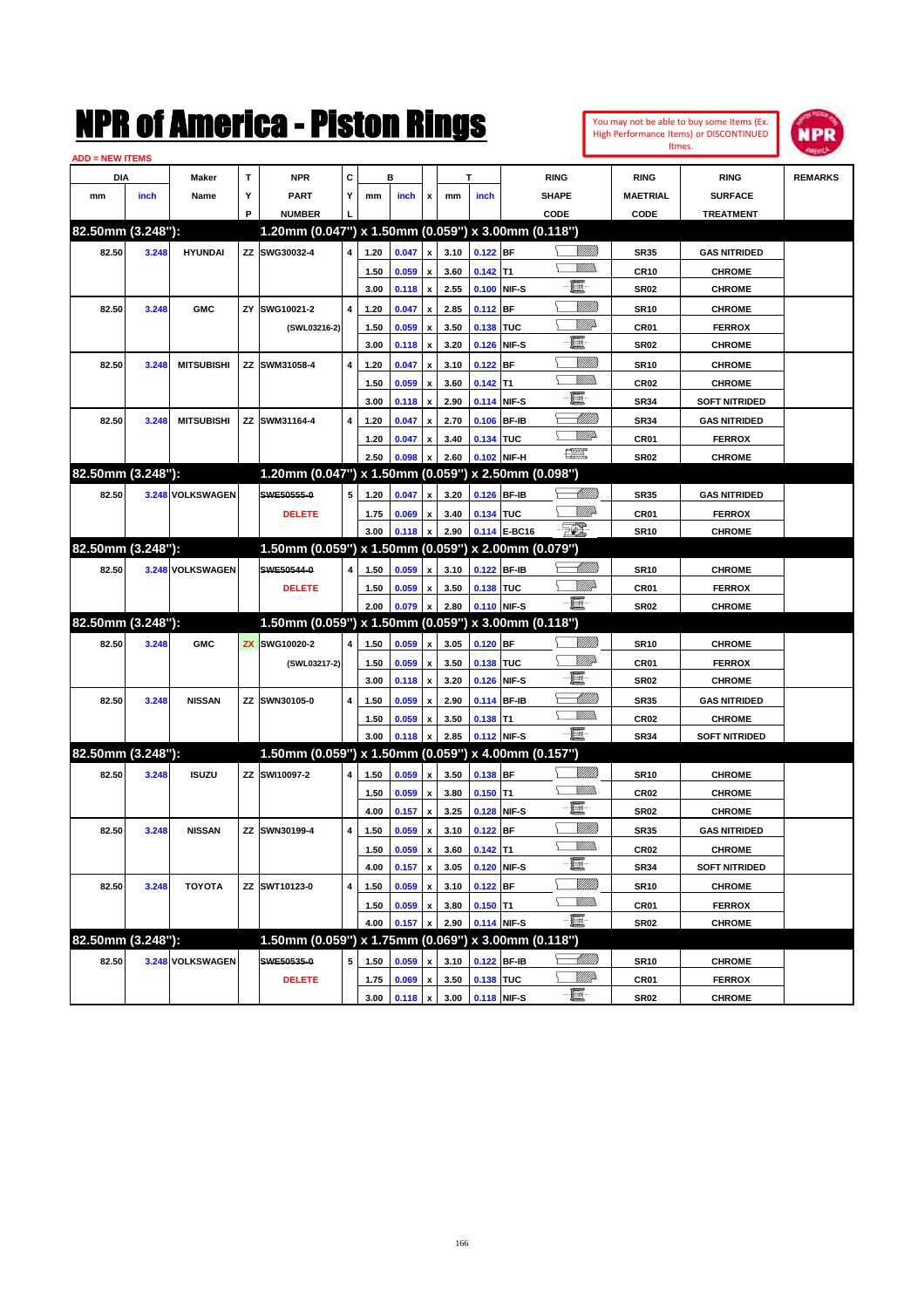| You may not be able to buy some Items (Ex. |  |
|--------------------------------------------|--|
| High Performance Items) or DISCONTINUED    |  |
| Itmes.                                     |  |



| <b>ADD = NEW ITEMS</b> |       |                   |   |                                                     |    |      |         |                           |      |             |             |                    |                  |                      |                |
|------------------------|-------|-------------------|---|-----------------------------------------------------|----|------|---------|---------------------------|------|-------------|-------------|--------------------|------------------|----------------------|----------------|
| DIA                    |       | Maker             | т | <b>NPR</b>                                          | С  |      | в       |                           |      | т           |             | <b>RING</b>        | <b>RING</b>      | <b>RING</b>          | <b>REMARKS</b> |
| mm                     | inch  | Name              | Υ | <b>PART</b>                                         | Y  | mm   | inch    | x                         | mm   | inch        |             | <b>SHAPE</b>       | <b>MAETRIAL</b>  | <b>SURFACE</b>       |                |
|                        |       |                   | P | <b>NUMBER</b>                                       |    |      |         |                           |      |             |             | CODE               | <b>CODE</b>      | <b>TREATMENT</b>     |                |
| 82.50mm (3.248"):      |       |                   |   | 2.00mm (0.079") x 2.00mm (0.079") x 4.00mm (0.157") |    |      |         |                           |      |             |             |                    |                  |                      |                |
| 82.50                  | 3.248 | <b>SUBARU</b>     |   | ZZ SWF20010-2                                       | 4  | 2.00 | 0.079   | $\pmb{\mathsf{x}}$        | 3.80 | $0.150$ T1  |             | <br>Villida        | <b>CR02</b>      | <b>CHROME</b>        |                |
|                        |       |                   |   |                                                     |    | 2.00 | 0.079   | $\pmb{\mathsf{x}}$        | 3.60 | $0.142$ T1  |             |                    | CR01             | <b>FERROX</b>        |                |
|                        |       |                   |   |                                                     |    | 4.00 | 0.157   | $\pmb{\mathsf{x}}$        | 3.80 |             | 0.150 NIF-S | e                  | <b>SR02</b>      | <b>CHROME</b>        |                |
| 82.50                  | 3.248 | <b>ISUZU</b>      |   | SWI10012-2                                          | 4  | 2.00 | 0.079   | x                         | 3.80 | $0.150$ T1  |             |                    | CR <sub>02</sub> | <b>UNIFRON</b>       |                |
|                        |       |                   |   | <b>DELETE</b>                                       |    | 2.00 | 0.079   | x                         | 3.80 | $0.150$ T1  |             |                    | CR01             | <b>FERROX</b>        |                |
|                        |       |                   |   |                                                     |    | 4.00 | 0.157   | $\pmb{\mathsf{x}}$        | 3.80 | 0.150       | NIF-S       | e                  | <b>SR02</b>      | <b>CHROME</b>        |                |
| 82.50                  | 3.248 | <b>ISUZU</b>      |   | ZX SWI10012-2                                       | 4  | 2.00 | 0.079   | x                         | 3.05 | 0.120       | <b>BF</b>   | <u>MMM</u>         | <b>SR10</b>      | <b>CHROME</b>        |                |
|                        |       |                   |   |                                                     |    | 2.00 | 0.079   | x                         | 3.80 | $0.150$ T1  |             | VM)                | CR01             | <b>FERROX</b>        |                |
|                        |       |                   |   |                                                     |    | 4.00 | 0.157   | $\pmb{\mathsf{x}}$        | 3.80 | 0.150       | NIF-S       | E                  | <b>SR02</b>      | <b>CHROME</b>        |                |
| 82.50                  | 3.248 | <b>NISSAN</b>     |   | SXN30032-2                                          | 6  | 2.00 | 0.079   | x                         | 4.00 | 0.157       | <b>BF</b>   | <u>MMM</u>         | CR <sub>10</sub> | <b>4 CHROME</b>      |                |
|                        |       |                   |   | <b>DELETE</b>                                       |    | 2.00 | 0.079   | x                         | 4.10 | $0.161$ T1  |             | VM)                | CR01             | <b>FERROX</b>        |                |
|                        |       |                   |   |                                                     |    | 4.00 | 0.157   | $\boldsymbol{\mathsf{x}}$ | 3.80 |             | 0.150 NIF-S | -8                 | <b>SR02</b>      | <b>CHROME</b>        |                |
| 82.50mm (3.248"):      |       |                   |   | 2.00mm (0.079") x 2.00mm (0.079") x 4.50mm (0.177") |    |      |         |                           |      |             |             |                    |                  |                      |                |
| 82.50                  | 3.248 | <b>MAZDA</b>      |   | ZZ SWT20021-2                                       | 4  | 2.00 | 0.079   | $\pmb{\mathsf{x}}$        | 3.60 | 0.142 BF    |             | <u>UMM</u>         | <b>CR10</b>      | <b>CHROME</b>        |                |
|                        |       |                   |   |                                                     |    | 2.00 | 0.079   | x                         | 3.60 | $0.142$ T1  |             |                    | CR01             | <b>FERROX</b>        |                |
|                        |       |                   |   |                                                     |    | 4.50 | 0.177   | $\pmb{\mathsf{x}}$        | 3.30 |             | 0.130 NIF-S | -8                 | <b>SR02</b>      | <b>CHROME</b>        |                |
| 82.50mm (3.248"):      |       |                   |   | 2.50mm (0.098") x 2.50mm (0.098") x 4.50mm (0.177") |    |      |         |                           |      |             |             |                    |                  |                      |                |
| 82.50                  | 3.248 | <b>MAZDA</b>      |   | ZZ SCT20012-2                                       | 4  | 2.50 | 0.098   | $\pmb{\mathsf{x}}$        | 3.60 | $0.142$ T1  |             |                    | CR <sub>02</sub> | <b>CHROME</b>        |                |
|                        |       |                   |   |                                                     |    | 2.50 | 0.098   | x                         | 3.60 | $0.142$ T1  |             |                    | CR01             | <b>FERROX</b>        |                |
|                        |       |                   |   |                                                     |    | 4.50 | 0.177   | $\pmb{\mathsf{x}}$        | 3.60 |             | 0.142 BC16  | $\sum_{mn}$        | CR <sub>02</sub> | <b>CHROME</b>        |                |
| 82.55mm (3.250"):      |       |                   |   | 1.00mm (0.039") x 1.20mm (0.047") x 2.80mm (0.110") |    |      |         |                           |      |             |             |                    |                  |                      |                |
| 82.55                  | 3.250 | <b>HI PERFORM</b> |   | XC3250                                              | 1  | 1.00 | 0.039   | $\pmb{\mathsf{x}}$        | 3.25 | 0.128 BF    |             | <u>Sillilli</u>    | <b>SR10</b>      | <b>CHROME</b>        |                |
|                        |       |                   |   |                                                     |    | 1.20 | 0.047   | x                         | 3.60 | $0.142$ T1  |             | GMM)               | CR01             | <b>FERROX</b>        |                |
|                        |       |                   |   |                                                     |    | 2.80 | 0.110   | $\pmb{\mathsf{x}}$        | 3.15 | 0.124       | NIF-S       | e                  | <b>SR02</b>      | <b>CHROME</b>        |                |
| 82.55                  | 3.250 | <b>HI PERFORM</b> |   | 21-GNH08255                                         | 1  | 1.00 | 0.039   | $\boldsymbol{\mathsf{x}}$ | 3.10 | $0.122$ BF  |             | VIIII)             | <b>SR34</b>      | <b>GAS NITRIDED</b>  |                |
|                        |       |                   |   |                                                     |    | 1.20 | 0.047   | x                         | 3.40 | 0.134 TUH   |             | ₩₩                 | CR01             | <b>FERROX</b>        |                |
|                        |       |                   |   |                                                     |    | 2.80 | 0.110   | $\pmb{\mathsf{x}}$        | 3.10 |             | 0.122 NIF-H | <b>The Control</b> | <b>SR34</b>      | <b>SOFT NITRIDED</b> |                |
| 82.55mm (3.250"):      |       |                   |   | 1.20mm (0.047") x 1.50mm (0.059") x 3.00mm (0.118") |    |      |         |                           |      |             |             |                    |                  |                      |                |
| 82.55                  | 3.250 | <b>HYUNDAI</b>    |   | ZZ SWG30021-1                                       | 4  | 1.20 | 0.047   | $\pmb{\mathsf{x}}$        | 3.10 | 0.122 BF    |             | <u>VIIII</u> )     | <b>SR35</b>      | <b>GAS NITRIDED</b>  |                |
|                        |       |                   |   | (SWL03067-1)                                        |    | 1.50 | 0.059   | x                         | 3.80 | $0.150$ T1  |             | .<br>Milli         | CR01             | <b>FERROX</b>        |                |
|                        |       |                   |   |                                                     |    | 3.00 | 0.118   | $\pmb{\mathsf{x}}$        | 2.85 | 0.112       | NIF-S       | E                  | <b>SR34</b>      | <b>SOFT NITRIDED</b> |                |
| 82.55                  | 3.250 | <b>MITSUBISHI</b> |   | ZZ SWM31049-1                                       | 4  | 1.20 | 0.047   | x                         | 3.10 | $0.122$ BF  |             | <u>UMM</u>         | <b>SR35</b>      | <b>GAS NITRIDED</b>  |                |
|                        |       |                   |   |                                                     |    | 1.50 | 0.059   | $\pmb{\mathsf{x}}$        | 3.80 | $0.150$ T1  |             | UM)                | CR <sub>02</sub> | <b>CHROME</b>        |                |
|                        |       |                   |   |                                                     |    | 3.00 | 0.118 x |                           | 2.85 | 0.112 NIF-S |             | -8                 | <b>SR34</b>      | <b>SOFT NITRIDED</b> |                |
| 82.60mm (3.252"):      |       |                   |   | 1.20mm (0.047") x 1.00mm (0.039") x 2.00mm (0.079") |    |      |         |                           |      |             |             |                    |                  |                      |                |
| 82.60                  | 3.252 | <b>BENZ</b>       |   | SWE125412-0                                         | 12 | 1.20 | 0.047   | $\pmb{\mathsf{x}}$        | 3.00 |             | 0.118 BF-IB | <u> Millito</u>    | <b>SR35</b>      | <b>GAS NITRIDED</b>  |                |
|                        |       |                   |   | <b>DELETE</b>                                       |    | 1.00 | 0.039   | $\pmb{\mathsf{x}}$        | 3.10 | $0.122$ T1  |             | <u>MMs</u>         | CR01             | <b>FERROX</b>        |                |
|                        |       |                   |   |                                                     |    | 2.00 | 0.079   | $\pmb{\mathsf{x}}$        | 2.90 |             | 0.114 NIF-S | $-\Xi$             | <b>SR34</b>      | <b>SOFT NITRIDED</b> |                |
| 82.60mm (3.252"):      |       |                   |   | 1.20mm (0.047") x 1.50mm (0.059") x 3.00mm (0.118") |    |      |         |                           |      |             |             |                    |                  |                      |                |
| 82.60                  | 3.252 | <b>DAEWOO</b>     |   | ZZ SWD20009-4                                       | 4  | 1.20 | 0.047   | x                         | 3.40 | 0.134 BF    |             | <u>MMM</u>         | <b>SR35</b>      | <b>GAS NITRIDED</b>  |                |
|                        |       |                   |   |                                                     |    | 1.50 | 0.059   | $\pmb{\mathsf{x}}$        | 3.30 | 0.130 TUC   |             | <u>Villid</u> a    | CR01             | <b>FERROX</b>        |                |
|                        |       |                   |   |                                                     |    | 3.00 | 0.118   | $\pmb{\mathsf{x}}$        | 2.90 |             | 0.114 NIF-S | $-\Xi$ -           | <b>SR02</b>      | <b>CHROME</b>        |                |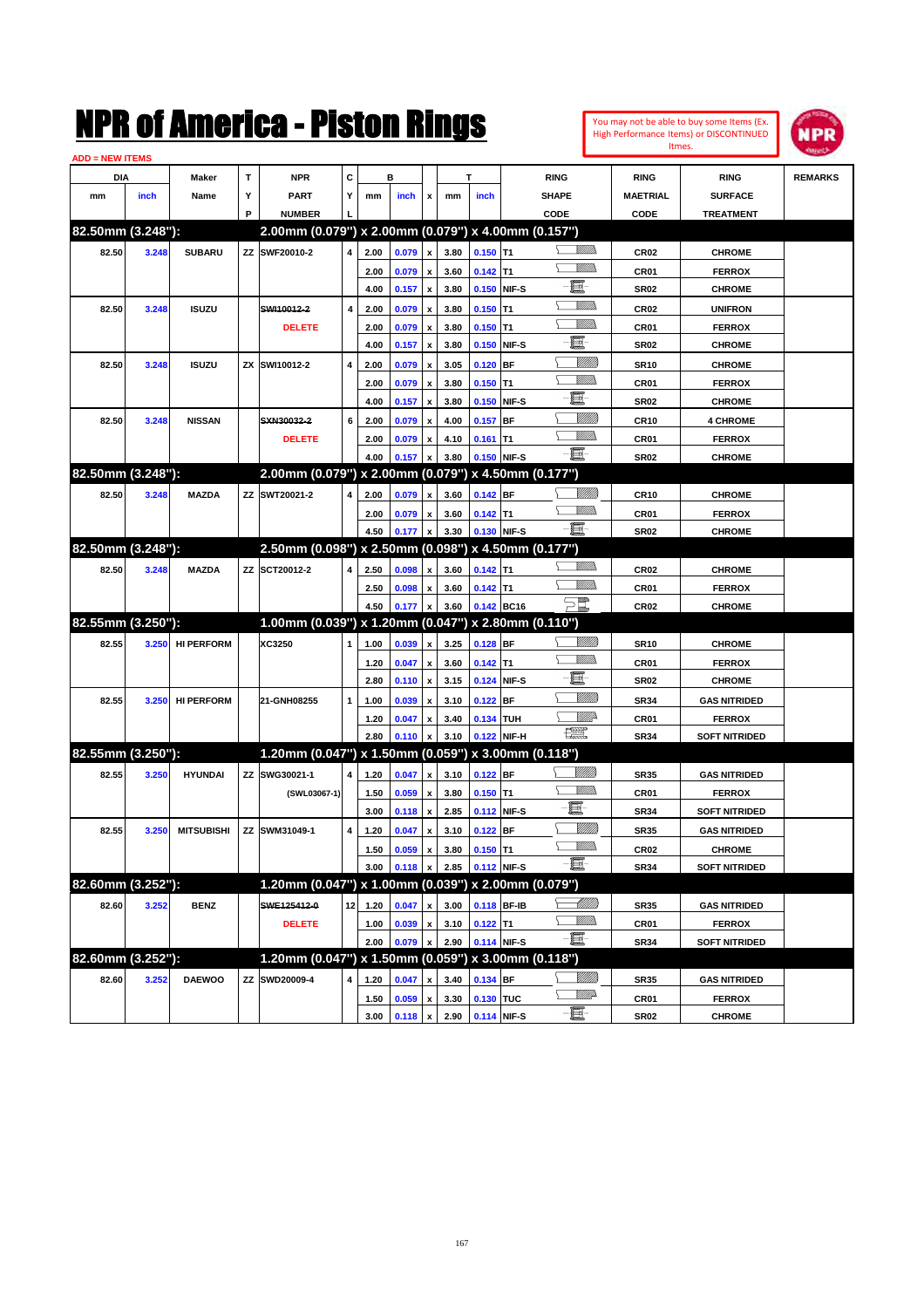You may not be able to buy some Items (Ex. High Performance Items) or DISCONTINUED Itmes.



| <b>ADD = NEW ITEMS</b>         |       |                   |    |                                                     |              |      |       |                           |      |             |       |                    |                  |                      |                |
|--------------------------------|-------|-------------------|----|-----------------------------------------------------|--------------|------|-------|---------------------------|------|-------------|-------|--------------------|------------------|----------------------|----------------|
| DIA                            |       | <b>Maker</b>      | T  | <b>NPR</b>                                          | c            |      | в     |                           |      | T           |       | <b>RING</b>        | <b>RING</b>      | <b>RING</b>          | <b>REMARKS</b> |
| mm                             | inch  | Name              | Υ  | <b>PART</b>                                         | Y            | mm   | inch  | x                         | mm   | inch        |       | <b>SHAPE</b>       | <b>MAETRIAL</b>  | <b>SURFACE</b>       |                |
|                                |       |                   | P  | <b>NUMBER</b>                                       |              |      |       |                           |      |             |       | CODE               | CODE             | <b>TREATMENT</b>     |                |
| 82.65mm (3.254"):              |       |                   |    | 1.20mm (0.047") x 1.50mm (0.059") x 3.00mm (0.118") |              |      |       |                           |      |             |       |                    |                  |                      |                |
| 82.65                          | 3.254 | <b>FORD</b>       |    | ZZ SWF30003-1                                       | 6            | 1.20 | 0.047 | x                         | 3.05 | $0.120$ BF  |       | <u>Sillilli</u>    | <b>SR35</b>      | <b>GAS NITRIDED</b>  |                |
|                                |       |                   |    | (SWL03095-1)                                        |              | 1.50 | 0.059 | x                         | 3.60 | 0.142 TUC   |       | <u>WW</u> A        | CR01             | <b>FERROX</b>        |                |
|                                |       |                   |    |                                                     |              | 3.00 | 0.118 | $\boldsymbol{\mathsf{x}}$ | 2.85 | 0.112 NIF-S |       | e                  | <b>SR34</b>      | <b>SOFT NITRIDED</b> |                |
| 82.65                          | 3.254 | <b>FORD</b>       | ZY | SWF30003AM-1                                        | 6            | 1.20 | 0.047 | x                         | 3.05 | $0.120$ BF  |       | <u>Milli</u> k     | <b>SR10</b>      | <b>CHROME</b>        |                |
|                                |       |                   |    | (SWL03095AM-1)                                      |              | 1.50 | 0.059 | x                         | 3.60 | 0.142 TUC   |       | <u>VM</u> D        | CR01             | <b>FERROX</b>        |                |
|                                |       |                   |    |                                                     |              | 3.00 | 0.118 | X                         | 3.00 | 0.118 NIF-S |       | -8                 | <b>SR02</b>      | <b>CHROME</b>        |                |
| 82.69mm (3.256"):              |       |                   |    | 1.50mm (0.059") x 1.50mm (0.059") x 3.00mm (0.118") |              |      |       |                           |      |             |       |                    |                  |                      |                |
| 82.69                          | 3.256 | <b>FORD</b>       |    | ZX SWF30010-3                                       | 4            | 1.50 | 0.059 | x                         | 2.90 | 0.114 BF    |       | <u>VIIII)</u>      | <b>SR35</b>      | <b>GAS NITRIDED</b>  |                |
|                                |       |                   |    | (SWL03224-3)                                        |              | 1.50 | 0.059 | x                         | 3.20 | 0.126 TUC   |       | <u>WW</u> A        | CR01             | <b>FERROX</b>        |                |
|                                |       |                   |    |                                                     |              | 3.00 | 0.118 | x                         | 2.95 | 0.116 NIF-S |       | -8                 | <b>SR02</b>      | <b>CHROME</b>        |                |
| 82.70mm (3.256"):              |       |                   |    | 1.50mm (0.059") x 1.50mm (0.059") x 3.00mm (0.118") |              |      |       |                           |      |             |       |                    |                  |                      |                |
| 82.70                          | 3.256 | <b>NISSAN</b>     |    | ZZ SWN30106-0                                       | 4            | 1.50 | 0.059 | x                         | 2.90 | 0.114 BF-IB |       | <u>UMB</u>         | <b>SR35</b>      | <b>GAS NITRIDED</b>  |                |
| <b>WARNING!!!: NO OVERSIZE</b> |       |                   |    |                                                     |              | 1.50 | 0.059 | x                         | 3.50 | $0.138$ T1  |       |                    | <b>CR02</b>      | <b>CHROME</b>        |                |
|                                |       |                   |    |                                                     |              | 3.00 | 0.118 | x                         | 2.85 | 0.112 NIF-S |       | -8                 | <b>SR34</b>      | <b>SOFT NITRIDED</b> |                |
| 82.70mm (3.256"):              |       |                   |    | 1.50mm (0.059") x 1.50mm (0.059") x 4.00mm (0.157") |              |      |       |                           |      |             |       |                    |                  |                      |                |
| 82.70                          | 3.256 | <b>HONDA</b>      |    | ZZ SWH30366-0                                       | 4            | 1.50 | 0.059 | x                         | 3.10 | $0.122$ BF  |       | WMM)               | <b>SR35</b>      | <b>GAS NITRIDED</b>  |                |
|                                |       |                   |    |                                                     |              | 1.50 | 0.059 | x                         | 3.20 | $0.126$ T1  |       | .<br>VMD           | CR01             | <b>FERROX</b>        |                |
|                                |       |                   |    |                                                     |              | 4.00 | 0.157 | $\boldsymbol{\mathsf{x}}$ | 3.25 | 0.128       | NIF-S | e                  | <b>SR02</b>      | <b>CHROME</b>        |                |
| 82.70                          | 3.256 | <b>HONDA</b>      |    | ZZ SWH30386-0                                       | 4            | 1.50 | 0.059 | x                         | 3.10 | $0.122$ BF  |       | <u>Milli</u> k     | <b>SR35</b>      | <b>GAS NITRIDED</b>  |                |
|                                |       |                   |    |                                                     |              | 1.50 | 0.059 | x                         | 3.50 | 0.138 TUC   |       | <u>VM</u> D        | CR01             | <b>FERROX</b>        |                |
|                                |       |                   |    |                                                     |              | 4.00 | 0.157 | X                         | 3.20 | 0.126 NIF-S |       | -8                 | <b>SR02</b>      | <b>CHROME</b>        |                |
| 82.75mm (3.258"):              |       |                   |    | 1.20mm (0.047") x 1.20mm (0.047")                   |              |      |       |                           |      |             |       | x 2.00mm (0.098")  |                  |                      |                |
| 82.75                          | 3.258 | <b>HI PERFORM</b> |    | 21-GNRS08275                                        | $\mathbf{1}$ | 1.00 | 0.039 | x                         | 3.10 | 0.122 BF    |       | VIIII)             | <b>SR34</b>      | <b>GAS NITRIDED</b>  |                |
|                                |       |                   |    |                                                     |              | 1.20 | 0.047 | x                         | 3.40 | 0.134 TUH   |       | ₩₩                 | CR01             | <b>FERROX</b>        |                |
|                                |       |                   |    |                                                     |              | 2.50 | 0.098 | x                         | 2.75 | 0.108 NIF-H |       | <b>The Control</b> | <b>SR34</b>      | <b>SOFT NITRIDED</b> |                |
| 82.75mm (3.258"):              |       |                   |    | 1.20mm (0.047") x 1.20mm (0.047") x 2.00mm (0.079") |              |      |       |                           |      |             |       |                    |                  |                      |                |
| 82.75                          | 3.258 | <b>HYUNDAI</b>    |    | ZZ SWG30054-3                                       | 4            | 1.20 | 0.047 | x                         | 2.85 | 0.112 BF    |       | <u>VIIIIn</u>      | <b>SR10</b>      | <b>CHROME</b>        |                |
|                                |       |                   |    |                                                     |              | 1.20 | 0.047 | x                         | 3.05 | 0.120 TUC   |       | <u>VMD</u>         | CR01             | <b>FERROX</b>        |                |
|                                |       |                   |    |                                                     |              | 2.00 | 0.079 | x                         | 2.45 | 0.096 NIF-H |       | <b>The Control</b> | <b>SR34</b>      | <b>SOFT NITRIDED</b> |                |
| 82.75mm (3.258"):              |       |                   |    | 1.20mm (0.047") x 1.20mm (0.047") x 2.50mm (0.098") |              |      |       |                           |      |             |       |                    |                  |                      |                |
| 82.75                          | 3.258 | <b>HYUNDAI</b>    |    | ZY SWG30028-3                                       | 4            | 1.20 | 0.047 | x                         | 3.05 | 0.120 BF-IB |       | <u>UMB</u>         | <b>SR10</b>      | <b>CHROME</b>        |                |
|                                |       |                   |    | (SWL03151-3)                                        |              | 1.20 | 0.047 | x                         | 3.50 | $0.138$ T1  |       |                    | CR01             | <b>FERROX</b>        |                |
|                                |       |                   |    |                                                     |              | 2.50 | 0.098 | $\pmb{\mathsf{x}}$        | 2.85 | 0.112 NIF-S |       | Ð.                 | SR <sub>02</sub> | <b>CHROME</b>        |                |
| 82.75mm (3.258"):              |       |                   |    | 1.20mm (0.047") x 1.20mm (0.047") x 2.80mm (0.110") |              |      |       |                           |      |             |       |                    |                  |                      |                |
| 82.75                          | 3.258 | <b>HONDA</b>      |    | ZZ SWH30449-3                                       | 4            | 1.20 | 0.047 | x                         | 3.20 | 0.126 BF-IB |       | <u> UMB</u>        | <b>SR10</b>      | <b>CHROME</b>        |                |
|                                |       |                   |    |                                                     |              | 1.20 | 0.047 | $\pmb{\mathsf{x}}$        | 3.60 | $0.142$ T1  |       | <u>MMs</u>         | CR01             | <b>FERROX</b>        |                |
|                                |       |                   |    |                                                     |              | 2.80 | 0.110 | $\pmb{\mathsf{x}}$        | 2.70 | 0.106 NIF-S |       | e                  | <b>SR02</b>      | <b>CHROME</b>        |                |
| 82.75                          | 3.258 | <b>HONDA</b>      |    | ZZ SWH33001-3                                       | 5            | 1.20 | 0.047 | x                         | 3.05 | 0.120 BF-IB |       | <u>-M/////</u> )   | <b>SR10</b>      | <b>CHROME</b>        |                |
|                                |       |                   |    |                                                     |              | 1.20 | 0.047 | x                         | 3.30 | $0.130$ T1  |       | <u>Willib</u>      | CR01             | <b>FERROX</b>        |                |
|                                |       |                   |    |                                                     |              | 2.80 | 0.110 | x                         | 2.85 | 0.112 NIF-S |       | -E-                | SR <sub>02</sub> | <b>CHROME</b>        |                |
| 82.75mm (3.258"):              |       |                   |    | 1.20mm (0.047") x 1.20mm (0.047") x 3.00mm (0.118") |              |      |       |                           |      |             |       |                    |                  |                      |                |
| 82.75                          | 3.258 | <b>TOYOTA</b>     |    | ZZ SWT10196-3                                       | 4            | 1.20 | 0.047 | X                         | 2.85 | $0.112$ BF  |       | 8/1/11)            | <b>SR10</b>      | <b>CHROME</b>        |                |
|                                |       |                   |    |                                                     |              | 1.20 | 0.047 | x                         | 3.05 | 0.120 TUC   |       | <u>Villid</u> a    | CR01             | <b>FERROX</b>        |                |
|                                |       |                   |    |                                                     |              | 3.00 | 0.118 | $\pmb{\mathsf{x}}$        | 3.20 | 0.126 NIF-S |       | -8                 | <b>SR02</b>      | <b>CHROME</b>        |                |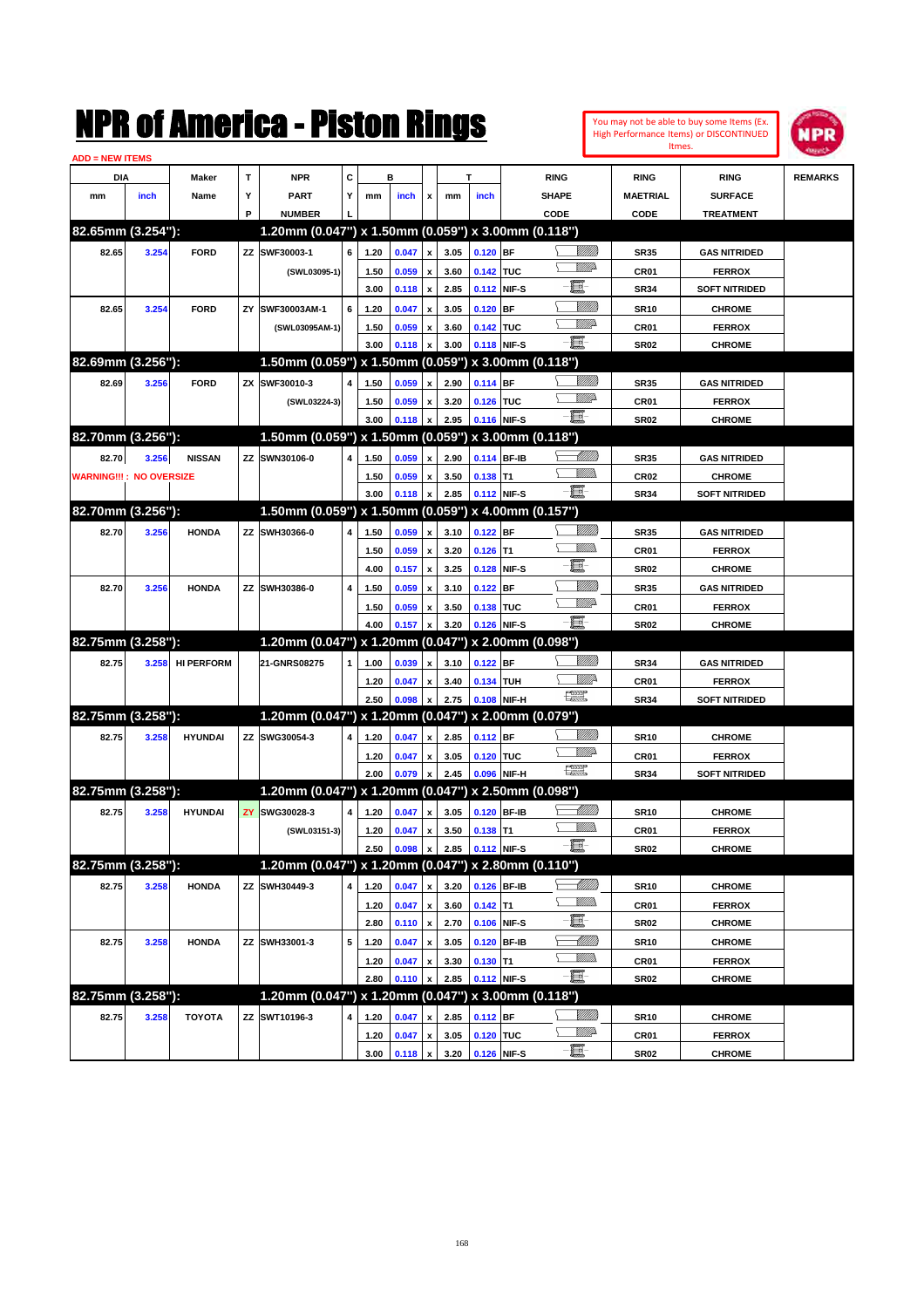| You may not be able to buy some Items (Ex. |
|--------------------------------------------|
| High Performance Items) or DISCONTINUED    |
| Itmes.                                     |



| <b>ADD = NEW ITEMS</b> |       |                  |   |                                                     |                         |              |                |                         |      |             |              |                                    |                            |                                      |                |
|------------------------|-------|------------------|---|-----------------------------------------------------|-------------------------|--------------|----------------|-------------------------|------|-------------|--------------|------------------------------------|----------------------------|--------------------------------------|----------------|
| DIA                    |       | Maker            | т | <b>NPR</b>                                          | С                       |              | в              |                         |      | т           |              | <b>RING</b>                        | <b>RING</b>                | <b>RING</b>                          | <b>REMARKS</b> |
| mm                     | inch  | Name             | Υ | <b>PART</b>                                         | Y                       | mm           | inch           | x                       | mm   | inch        |              | <b>SHAPE</b>                       | <b>MAETRIAL</b>            | <b>SURFACE</b>                       |                |
|                        |       |                  | P | <b>NUMBER</b>                                       |                         |              |                |                         |      |             |              | CODE                               | CODE                       | <b>TREATMENT</b>                     |                |
| 82.75mm (3.258"):      |       |                  |   | 1.20mm (0.047") x 1.50mm (0.059") x 2.00mm (0.079") |                         |              |                |                         |      |             |              |                                    |                            |                                      |                |
| 82.75                  | 3.258 | <b>BMW</b>       |   | SWE07396-3                                          | 6                       | 1.20         | 0.047          | $\pmb{\mathsf{x}}$      | 3.00 |             | 0.118 BF-IB  | <u>UMWs</u>                        | <b>SR35</b>                | <b>GAS NITRIDED</b>                  |                |
|                        |       |                  |   | <b>DELETE</b>                                       |                         | 1.50         | 0.059          | x                       | 3.10 | 0.122 TUC   |              | WW.                                | CR01                       | <b>FERROX</b>                        |                |
|                        |       |                  |   |                                                     |                         | 2.00         | 0.079          | $\pmb{\mathsf{x}}$      | 2.50 |             | 0.098 NIF-S  | 且                                  | <b>SR34</b>                | <b>SOFT NITRIDED</b>                 |                |
| 82.75                  |       | 3.258 VOLKSWAGEN |   | SWE50524-1                                          | $\overline{\mathbf{4}}$ | 1.20         | 0.047          | x                       | 3.10 |             | 0.122 BF-IB  | <u> UMB</u>                        | <b>SR35</b>                | <b>GAS NITRIDED</b>                  |                |
|                        |       |                  |   | <b>DELETE</b>                                       |                         | 1.50         | 0.059          | x                       | 3.50 | 0.138 T1-IB |              | <u>UMM</u>                         | CR01                       | <b>FERROX</b>                        |                |
|                        |       |                  |   |                                                     |                         | 2.00         | 0.079          | $\pmb{\mathsf{x}}$      | 2.80 |             | 0.110 NIF-S  | e.                                 | <b>SR34</b>                | <b>SOFT NITRIDED</b>                 |                |
| 82.75                  | 3.258 | <b>FORD</b>      |   | ZZ SWF30017-3                                       | 4                       | 1.20         | 0.047          | x                       | 2.85 | $0.112$ BF  |              | VIII))                             | <b>SR35</b>                | <b>GAS NITRIDED</b>                  |                |
|                        |       |                  |   |                                                     |                         | 1.50         | 0.059          | x                       | 3.50 | 0.138 TUC   |              | <u>MMP</u>                         | <b>CR01</b>                | <b>FERROX</b>                        |                |
|                        |       |                  |   |                                                     |                         | 2.00         | 0.079          | x                       | 3.05 |             | 0.120 NIF-H  | $f_{\rm max}^{\rm comp}$           | <b>SR02</b>                | <b>CHROME</b>                        |                |
| 82.75mm (3.258"):      |       |                  |   | 1.20mm (0.047") x 1.50mm (0.059") x 2.50mm (0.098") |                         |              |                |                         |      |             |              |                                    |                            |                                      |                |
| 82.75                  | 3.258 | <b>BENZ</b>      |   | SWE109812-3                                         | 12 <sub>1</sub>         | 1.20         | 0.047          | X                       | 3.00 |             | 0.118 BF-IB  | <u> Millito</u>                    | <b>SR35</b>                | <b>GAS NITRIDED</b>                  |                |
|                        |       |                  |   | <b>DELETE</b>                                       |                         | 1.50         | 0.059          | x                       | 3.40 | $0.134$ T1  |              | <u>Willib</u>                      | CR01                       | <b>FERROX</b>                        |                |
|                        |       |                  |   |                                                     |                         | 2.50         | 0.098          | X                       | 2.80 |             | 0.110 NIF-S  | -日                                 | <b>SR34</b>                | <b>SOFT NITRIDED</b>                 |                |
| 82.75mm (3.258"):      |       |                  |   | 1.20mm (0.047") x 1.50mm (0.059") x 3.00mm (0.118") |                         |              |                |                         |      |             |              |                                    |                            |                                      |                |
| 82.75                  | 3.258 | <b>GMC</b>       |   | ZY SWG10021-3                                       | 4                       | 1.20         | 0.047          | X                       | 2.85 | $0.112$ BF  |              |                                    | <b>SR10</b>                | <b>CHROME</b>                        |                |
|                        |       |                  |   | (SWL03216-3)                                        |                         | 1.50         | 0.059          | x                       | 3.50 | 0.138 TUC   |              | <u>MM</u> D                        | CR01                       | <b>FERROX</b>                        |                |
|                        |       |                  |   |                                                     |                         | 3.00         | 0.118          | X                       | 3.20 |             | 0.126 NIF-S  | 圓                                  | <b>SR02</b>                | <b>CHROME</b>                        |                |
| 82.75mm (3.258"):      |       |                  |   | 1.20mm (0.047") x 1.50mm (0.059") x 2.50mm (0.098") |                         |              |                |                         |      |             |              |                                    |                            |                                      |                |
| 82.75                  |       | 3.258 VOLKSWAGEN |   | SWE50555-1                                          | 5                       | 1.20         | 0.047          | x                       | 3.20 | 0.126 BF-IB |              | <u> UMB</u>                        | <b>SR35</b>                | <b>GAS NITRIDED</b>                  |                |
|                        |       |                  |   | <b>DELETE</b>                                       |                         | 1.75         | 0.069          | x                       | 3.40 | 0.134 TUC   |              | <u>MMA</u>                         | CR01                       | <b>FERROX</b>                        |                |
|                        |       |                  |   |                                                     |                         | 3.00         | 0.118          | X                       | 2.90 |             | 0.114 E-BC16 | $\mathbb{Z}$                       | <b>SR10</b>                | <b>CHROME</b>                        |                |
| 82.75mm (3.258"):      |       |                  |   | 1.50mm (0.059") x 1.50mm (0.059") x 2.00mm (0.079") |                         |              |                |                         |      |             |              |                                    |                            |                                      |                |
| 82.75                  |       | 3.258 VOLKSWAGEN |   | SWE50544-1                                          | 4                       | 1.50         | 0.059          | x                       | 3.10 |             | 0.122 BF-IB  | <u> Millito</u>                    | <b>SR10</b>                | <b>CHROME</b>                        |                |
|                        |       |                  |   | <b>DELETE</b>                                       |                         | 1.50         | 0.059          | x                       | 3.50 | 0.138 TUC   |              | MMD                                | CR01                       | <b>FERROX</b>                        |                |
|                        |       |                  |   |                                                     |                         | 2.00         | 0.079          | X                       | 2.80 |             | 0.110 NIF-S  | - 0                                | <b>SR02</b>                | <b>CHROME</b>                        |                |
| 82.75mm (3.258"):      |       |                  |   | 1.50mm (0.059") x 1.50mm (0.059") x 3.00mm (0.118") |                         |              |                |                         |      |             |              |                                    |                            |                                      |                |
| 82.75                  | 3.258 | <b>GMC</b>       |   | ZX SWG10020-3                                       | 4                       | 1.50         | 0.059          |                         | 3.05 | $0.120$ BF  |              |                                    |                            | <b>CHROME</b>                        |                |
|                        |       |                  |   |                                                     |                         | 1.50         | 0.059          | x                       | 3.50 | 0.138 TUC   |              | <u>MMP</u>                         | <b>SR10</b><br>CR01        | <b>FERROX</b>                        |                |
|                        |       |                  |   | (SWL03217-3)                                        |                         | 3.00         | 0.118          | x<br>$\pmb{\mathsf{x}}$ | 3.20 |             | 0.126 NIF-S  | e.                                 | <b>SR02</b>                | <b>CHROME</b>                        |                |
| 82.75                  | 3.258 | <b>NISSAN</b>    |   | ZZ SWN30105-1                                       | $\overline{4}$          |              |                |                         | 2.90 |             |              | <u> UMB</u>                        |                            |                                      |                |
|                        |       |                  |   |                                                     |                         | 1.50<br>1.50 | 0.059<br>0.059 | x                       | 3.50 | $0.138$ T1  | 0.114 BF-IB  | <u>MMs</u>                         | <b>SR35</b><br><b>CR02</b> | <b>GAS NITRIDED</b><br><b>CHROME</b> |                |
|                        |       |                  |   |                                                     |                         | 3.00         | 0.118          | x                       | 2.85 |             | 0.112 NIF-S  | Ð.                                 | <b>SR34</b>                | <b>SOFT NITRIDED</b>                 |                |
| 82.75mm (3.258"):      |       |                  |   | 1.50mm (0.059") x 1.50mm (0.059") x 4.00mm (0.157") |                         |              |                | x                       |      |             |              |                                    |                            |                                      |                |
|                        |       |                  |   |                                                     |                         |              |                |                         |      |             |              | <u>VIIII</u> )                     |                            |                                      |                |
| 82.75                  | 3.258 | <b>ISUZU</b>     |   | ZZ SWI10097-3                                       | 4                       | 1.50         | 0.059          | $\pmb{\mathsf{x}}$      | 3.50 | 0.138 BF    |              | <u>Willib</u>                      | <b>SR10</b>                | <b>CHROME</b>                        |                |
|                        |       |                  |   |                                                     |                         | 1.50         | 0.059          | x                       | 3.80 | $0.150$ T1  |              | E-                                 | <b>CR02</b>                | <b>CHROME</b>                        |                |
|                        |       |                  |   |                                                     |                         | 4.00         | 0.157          | $\pmb{\mathsf{x}}$      | 3.25 |             | 0.128 NIF-S  | <u>VIIII</u> )                     | <b>SR02</b>                | <b>CHROME</b>                        |                |
| 82.75                  | 3.258 | <b>TOYOTA</b>    |   | ZZ SWT10123-1                                       | 4                       | 1.50         | 0.059          | x                       | 3.10 | $0.122$ BF  |              | <u>Willib</u>                      | <b>SR10</b>                | <b>CHROME</b>                        |                |
|                        |       |                  |   |                                                     |                         | 1.50         | 0.059          | x                       | 3.80 | $0.150$ T1  |              | -8                                 | CR01                       | <b>FERROX</b>                        |                |
| 82.75mm (3.258"):      |       |                  |   | 1.50mm (0.059") x 1.75mm (0.069") x 3.00mm (0.118") |                         | 4.00         | 0.157          | X                       | 2.90 |             | 0.114 NIF-S  |                                    | <b>SR02</b>                | <b>CHROME</b>                        |                |
|                        |       |                  |   |                                                     |                         |              |                |                         |      |             |              |                                    |                            |                                      |                |
| 82.75                  |       | 3.258 VOLKSWAGEN |   | SWE50535-1                                          | 5                       | 1.50         | 0.059          | x                       | 3.10 |             | 0.122 BF-IB  | <u>- Millito</u><br><u>Willi</u> b | <b>SR10</b>                | <b>CHROME</b>                        |                |
|                        |       |                  |   | <b>DELETE</b>                                       |                         | 1.75         | 0.069          | $\pmb{\mathsf{x}}$      | 3.50 | 0.138 TUC   |              | e.                                 | CR01                       | <b>FERROX</b>                        |                |
|                        |       |                  |   |                                                     |                         | 3.00         | 0.118 x        |                         | 3.00 | 0.118 NIF-S |              |                                    | <b>SR02</b>                | <b>CHROME</b>                        |                |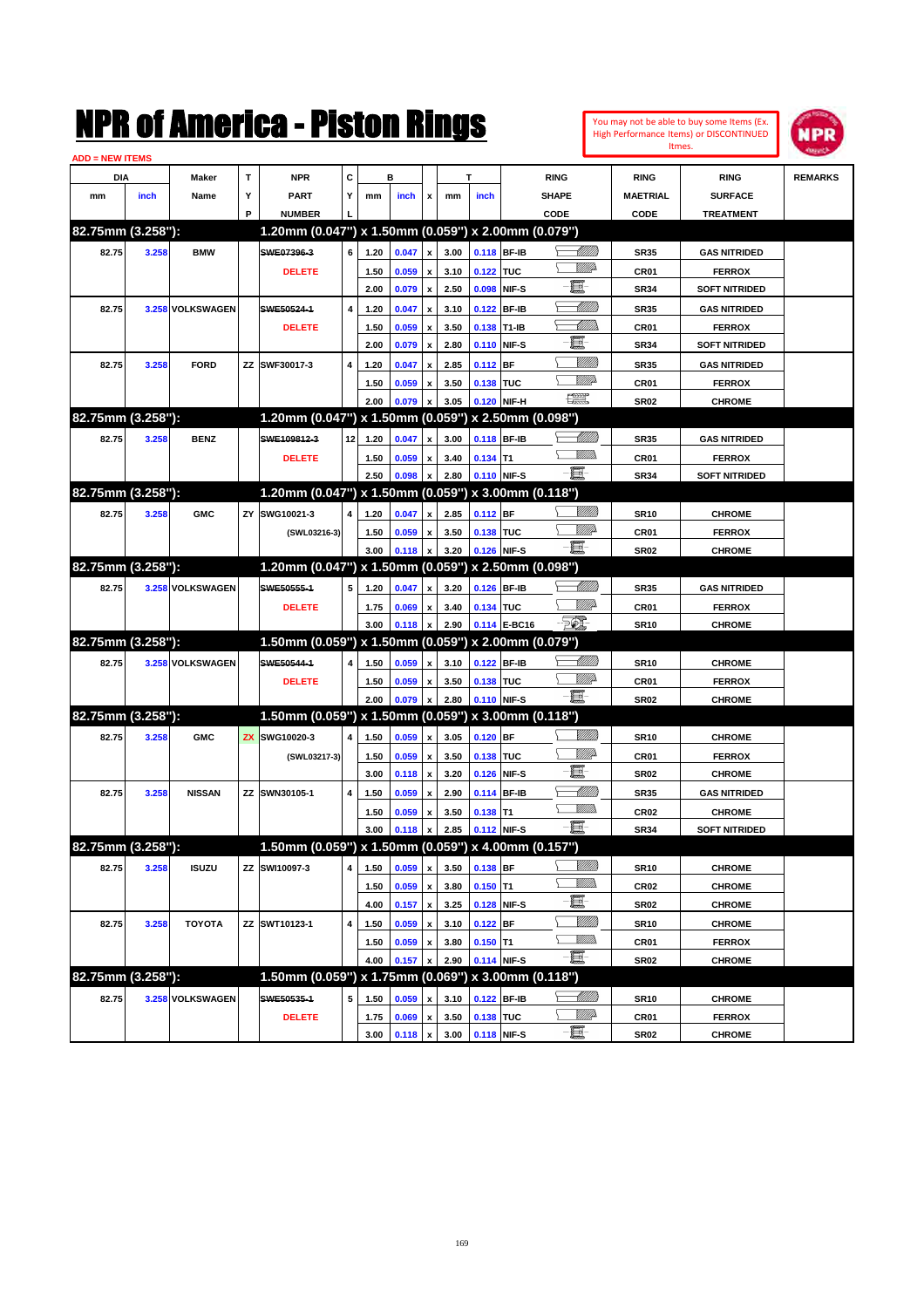#### You may not be able to buy some Items (Ex. High Performance Items) or DISCONTINUED Itmes.



| <b>ADD = NEW ITEMS</b> |       |                   |    |                                                     |                 |              |                              |                    |      |            |              |                    |                  |                      |                |
|------------------------|-------|-------------------|----|-----------------------------------------------------|-----------------|--------------|------------------------------|--------------------|------|------------|--------------|--------------------|------------------|----------------------|----------------|
| DIA                    |       | Maker             | т  | NPR                                                 | С               |              | в                            |                    |      | т          |              | <b>RING</b>        | <b>RING</b>      | <b>RING</b>          | <b>REMARKS</b> |
| mm                     | inch  | Name              | Υ  | PART                                                | Y               | mm           | inch                         | x                  | mm   | inch       |              | <b>SHAPE</b>       | <b>MAETRIAL</b>  | <b>SURFACE</b>       |                |
|                        |       |                   | P  | <b>NUMBER</b>                                       |                 |              |                              |                    |      |            |              | CODE               | CODE             | <b>TREATMENT</b>     |                |
| 82.75mm (3.258"):      |       |                   |    | 2.00mm (0.079") x 2.00mm (0.079") x 4.00mm (0.157") |                 |              |                              |                    |      |            |              |                    |                  |                      |                |
| 82.75                  | 3.258 | <b>SUBARU</b>     |    | ZZ SWF20010-3                                       | 4               | 2.00         | 0.079                        | $\pmb{\mathsf{x}}$ | 3.80 | $0.150$ T1 |              | UM)                | <b>CR02</b>      | <b>CHROME</b>        |                |
|                        |       |                   |    |                                                     |                 | 2.00         | 0.079                        | x                  | 3.60 | $0.142$ T1 |              |                    | CR01             | <b>FERROX</b>        |                |
|                        |       |                   |    |                                                     |                 | 4.00         | 0.157                        | x                  | 3.80 |            | 0.150 NIF-S  | e                  | <b>SR02</b>      | <b>CHROME</b>        |                |
| 82.75                  | 3.258 | <b>ISUZU</b>      |    | SWI10012-3                                          | 4               | 2.00         | 0.079                        | x                  | 3.80 | $0.150$ T1 |              | <br>Mar            | CR <sub>02</sub> | <b>UNIFRON</b>       |                |
|                        |       |                   |    | <b>DELETE</b>                                       |                 | 2.00         | 0.079                        | x                  | 3.80 | $0.150$ T1 |              | UM)                | CR01             | <b>FERROX</b>        |                |
|                        |       |                   |    |                                                     |                 | 4.00         | 0.157                        | x                  | 3.80 |            | 0.150 NIF-S  | E                  | <b>SR02</b>      | <b>CHROME</b>        |                |
| 82.75                  | 3.258 | <b>ISUZU</b>      | ZΧ | SWI10012-3                                          | 4               | 2.00         | 0.079                        |                    | 3.05 | $0.120$ BF |              | <u>Milli</u> k     | <b>SR10</b>      | <b>CHROME</b>        |                |
|                        |       |                   |    |                                                     |                 | 2.00         | 0.079                        | x                  | 3.80 | $0.150$ T1 |              | <br>Mar            | CR01             | <b>FERROX</b>        |                |
|                        |       |                   |    |                                                     |                 | 4.00         | 0.157                        | x                  | 3.80 |            | 0.150 NIF-S  | E                  | <b>SR02</b>      | <b>CHROME</b>        |                |
| 82.75                  | 3.258 | <b>NISSAN</b>     |    | SXN30032-3                                          | 6               | 2.00         | 0.079                        |                    | 4.00 | $0.157$ BF |              | <u>Milli</u> k     | CR10             | <b>4 CHROME</b>      |                |
|                        |       |                   |    |                                                     |                 |              |                              |                    | 4.10 |            |              | .<br>VMD           |                  |                      |                |
|                        |       |                   |    | <b>DELETE</b>                                       |                 | 2.00<br>4.00 | 0.079<br>0.157               | x                  | 3.80 | $0.161$ T1 | 0.150 NIF-S  | -8                 | CR <sub>01</sub> | <b>FERROX</b>        |                |
| 82.75mm (3.258"):      |       |                   |    | 2.00mm (0.079") x 2.00mm (0.079") x 4.50mm (0.177") |                 |              |                              |                    |      |            |              |                    | <b>SR02</b>      | <b>CHROME</b>        |                |
|                        |       |                   |    |                                                     |                 |              |                              |                    |      |            |              |                    |                  |                      |                |
| 82.75                  | 3.258 | <b>MAZDA</b>      |    | ZZ SWT20021-3                                       | 4               | 2.00         | 0.079                        | x                  | 3.60 | 0.142 BF   |              | <br>Mar            | <b>CR10</b>      | <b>CHROME</b>        |                |
|                        |       |                   |    |                                                     |                 | 2.00         | 0.079                        | x                  | 3.60 | $0.142$ T1 |              | -日                 | CR01             | <b>FERROX</b>        |                |
| 82.75mm (3.258"):      |       |                   |    | 2.50mm (0.098") x 2.50mm (0.098") x 4.50mm (0.177") |                 | 4.50         | 0.177                        | x                  | 3.30 |            | 0.130 NIF-S  |                    | <b>SR02</b>      | <b>CHROME</b>        |                |
|                        |       |                   |    |                                                     |                 |              |                              |                    |      |            |              | UM)                |                  |                      |                |
| 82.75                  | 3.258 | <b>MAZDA</b>      |    | ZZ SCT20012-3                                       | 4               | 2.50         | 0.098                        | x                  | 3.60 | $0.142$ T1 |              |                    | CR <sub>02</sub> | <b>CHROME</b>        |                |
|                        |       |                   |    |                                                     |                 | 2.50         | 0.098                        | x                  | 3.60 | $0.142$ T1 |              |                    | CR01             | <b>FERROX</b>        |                |
|                        |       |                   |    |                                                     |                 | 4.50         | 0.177                        |                    | 3.60 |            | 0.142 BC16   | $\Xi^{\mathbb{Z}}$ | CR <sub>02</sub> | <b>CHROME</b>        |                |
| 82.80mm (3.260"):      |       |                   |    | 1.20mm (0.047") x 1.50mm (0.059") x 3.00mm (0.118") |                 |              |                              |                    |      |            |              |                    |                  |                      |                |
| 82.80                  | 3.260 | <b>HYUNDAI</b>    | ΖZ | SWG30021-2                                          | 4               | 1.20         | 0.047                        | x                  | 3.10 | $0.122$ BF |              | <u>Milli</u> k     | <b>SR35</b>      | <b>GAS NITRIDED</b>  |                |
|                        |       |                   |    | (SWL03067-2)                                        |                 | 1.50         | 0.059                        | x                  | 3.80 | $0.150$ T1 |              |                    | CR01             | <b>FERROX</b>        |                |
|                        |       |                   |    |                                                     |                 | 3.00         | 0.118                        | x                  | 2.85 |            | 0.112 NIF-S  | E                  | <b>SR34</b>      | <b>SOFT NITRIDED</b> |                |
| 82.80                  | 3.260 | <b>MITSUBISHI</b> | ΖZ | SWM31049-2                                          | 4               | 1.20         | 0.047                        | x                  | 3.10 | $0.122$ BF |              | <u>Milli</u> k     | <b>SR35</b>      | <b>GAS NITRIDED</b>  |                |
|                        |       |                   |    |                                                     |                 | 1.50         | 0.059                        |                    | 3.80 | $0.150$ T1 |              | <u>Villida</u>     | <b>CR02</b>      | <b>CHROME</b>        |                |
|                        |       |                   |    |                                                     |                 | 3.00         | 0.118                        |                    | 2.85 |            | 0.112 NIF-S  | -日                 | <b>SR34</b>      | <b>SOFT NITRIDED</b> |                |
| 82.85mm (3.262"):      |       |                   |    | 1.20mm (0.047") x 1.00mm (0.039") x 2.00mm (0.079") |                 |              |                              |                    |      |            |              |                    |                  |                      |                |
| 82.85                  | 3.262 | <b>BENZ</b>       |    | SWE125412-1                                         | 12 <sub>1</sub> | 1.20         | 0.047                        | x                  | 3.00 |            | 0.118 BF-IB  | <u> UMB</u>        | <b>SR35</b>      | <b>GAS NITRIDED</b>  |                |
|                        |       |                   |    | <b>DELETE</b>                                       |                 | 1.00         | 0.047                        | x                  | 3.10 | $0.122$ T1 |              | <br>Militar        | <b>CR01</b>      | <b>FERROX</b>        |                |
|                        |       |                   |    |                                                     |                 | 2.00         | 0.079                        |                    | 2.90 |            | 0.114 NIF-S  | -8                 | <b>SR34</b>      | <b>SOFT NITRIDED</b> |                |
| 82.90mm (3.264"):      |       |                   |    | 1.20mm (0.047") x 1.50mm (0.059") x 3.00mm (0.118") |                 |              |                              |                    |      |            |              |                    |                  |                      |                |
| 82.90                  | 3.264 | <b>FORD</b>       |    | ZZ SWF30003-2                                       |                 |              | 6 1.20 0.047 x 3.05 0.120 BF |                    |      |            |              | <u>MMB</u>         | <b>SR35</b>      | <b>GAS NITRIDED</b>  |                |
|                        |       |                   |    | (SWL03095-2)                                        |                 | 1.50         | 0.059                        | $\pmb{\mathsf{x}}$ | 3.60 | 0.142 TUC  |              | ₩₩                 | CR01             | <b>FERROX</b>        |                |
|                        |       |                   |    |                                                     |                 | 3.00         | 0.118                        | $\pmb{\mathsf{x}}$ | 2.85 |            | 0.112 NIF-S  | e                  | <b>SR34</b>      | <b>SOFT NITRIDED</b> |                |
| 82.90                  | 3.264 | <b>FORD</b>       | ΖY | SWF30003AM-2                                        | 6               | 1.20         | 0.047                        | x                  | 3.05 | $0.120$ BF |              | <u>VIIII</u> )     | <b>SR10</b>      | <b>CHROME</b>        |                |
|                        |       |                   |    | (SWL03095AM-2)                                      |                 | 1.50         | 0.059                        | x                  | 3.60 | 0.142 TUC  |              | <u>VMP</u>         | CR01             | <b>FERROX</b>        |                |
|                        |       |                   |    |                                                     |                 | 3.00         | 0.118                        |                    | 3.00 |            | 0.118 NIF-S  | -8                 | SR02             | <b>CHROME</b>        |                |
| 82.90mm (3.264"):      |       |                   |    | 1.50mm (0.059") x 1.75mm (0.069") x 3.00mm (0.118") |                 |              |                              |                    |      |            |              |                    |                  |                      |                |
| 82.90                  | 3.264 | <b>BENZ</b>       |    | SWE10536-0                                          | 6               | 1.50         | 0.059                        |                    | 3.10 |            | 0.122 BF-IB  | <u> UMB</u>        | SR10             | <b>CHROME</b>        |                |
|                        |       |                   |    | <b>DELETE</b>                                       |                 | 1.75         | 0.069                        | x                  | 3.50 | 0.138 TUC  |              | ₩₩                 | CR01             | <b>FERROX</b>        |                |
|                        |       |                   |    |                                                     |                 | 3.00         | 0.118                        |                    | 3.60 |            | 0.142 E-BC16 | EO)                | <b>SR10</b>      | <b>CHROME</b>        |                |
| 82.94mm (3.265"):      |       |                   |    | 1.50mm (0.059") x 1.50mm (0.059") x 3.00mm (0.118") |                 |              |                              |                    |      |            |              |                    |                  |                      |                |
| 82.94                  | 3.265 | <b>FORD</b>       |    | ZX SWF30010-4                                       | 4               | 1.50         | 0.059                        | x                  | 2.90 | $0.114$ BF |              | <u>VIIII)</u>      | SR35             | <b>GAS NITRIDED</b>  |                |
|                        |       |                   |    | (SWL03224-4)                                        |                 | 1.50         | 0.059                        | x                  | 3.20 | 0.126 TUC  |              | <u>Willid</u> h    | CR01             | <b>FERROX</b>        |                |
|                        |       |                   |    |                                                     |                 | 3.00         | 0.118                        | x                  | 2.95 |            | 0.116 NIF-S  | e                  | SR02             | <b>CHROME</b>        |                |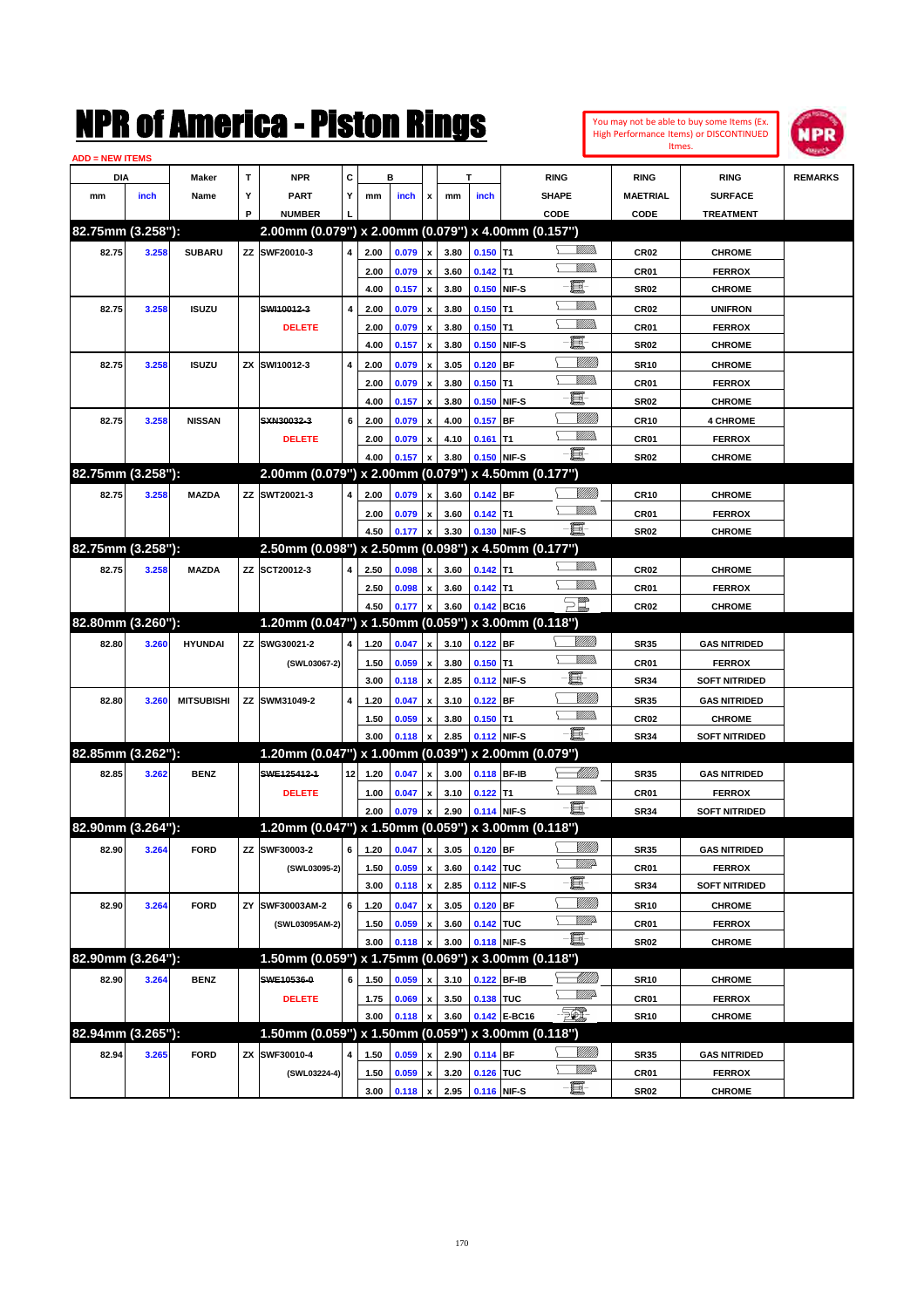**ADD = NEW ITEMS**

82.95mm (3.266"):

**83.00mm (3.268"):** 

|                    |                |                   |    | IPK OI AMCFICA - PISLON KINGS                       |   |      |             |              |      |             |               |                  | You may not be able to buy some Items (Ex.<br>High Performance Items) or DISCONTINUED | <b>NPR</b>     |
|--------------------|----------------|-------------------|----|-----------------------------------------------------|---|------|-------------|--------------|------|-------------|---------------|------------------|---------------------------------------------------------------------------------------|----------------|
| <b>= NEW ITEMS</b> |                |                   |    |                                                     |   |      |             |              |      |             |               | Itmes.           |                                                                                       |                |
| <b>DIA</b>         |                | <b>Maker</b>      | T. | <b>NPR</b>                                          | С |      | в           |              |      |             | <b>RING</b>   | <b>RING</b>      | <b>RING</b>                                                                           | <b>REMARKS</b> |
| mm                 | inch           | Name              | Y  | <b>PART</b>                                         | Y | mm   | <b>inch</b> | x            | mm   | inch        | <b>SHAPE</b>  | <b>MAETRIAL</b>  | <b>SURFACE</b>                                                                        |                |
|                    |                |                   | P  | <b>NUMBER</b>                                       |   |      |             |              |      |             | CODE          | CODE             | <b>TREATMENT</b>                                                                      |                |
|                    | 95mm (3.266"): |                   |    | 1.50mm (0.059") x 1.50mm (0.059") x 4.00mm (0.157") |   |      |             |              |      |             |               |                  |                                                                                       |                |
| 82.95              | 3.266          | <b>HONDA</b>      |    | ZZ SWH30366-1                                       | 4 | 1.50 | 0.059       | $\mathbf{x}$ | 3.10 | $0.122$ BF  | VIIII)        | <b>SR35</b>      | <b>GAS NITRIDED</b>                                                                   |                |
|                    |                |                   |    |                                                     |   | 1.50 | 0.059       | $\mathbf{x}$ | 3.20 | $0.126$ T1  | VM).          | CR <sub>01</sub> | <b>FERROX</b>                                                                         |                |
|                    |                |                   |    |                                                     |   | 4.00 | 0.157       | $\mathbf{x}$ | 3.25 | 0.128 NIF-S | e.            | <b>SR02</b>      | <b>CHROME</b>                                                                         |                |
| 82.95              | 3.266          | <b>HONDA</b>      |    | ZZ SWH30386-1                                       | 4 | 1.50 | 0.059       | $\mathbf{x}$ | 3.10 | $0.122$ BF  | <u>VIII M</u> | <b>SR35</b>      | <b>GAS NITRIDED</b>                                                                   |                |
|                    |                |                   |    |                                                     |   | 1.50 | 0.059       | $\mathbf{x}$ | 3.50 | 0.138 TUC   | <u>VM</u> D   | CR <sub>01</sub> | <b>FERROX</b>                                                                         |                |
|                    |                |                   |    |                                                     |   | 4.00 | 0.157       | $\mathbf{x}$ | 3.20 | 0.126 NIF-S | e.            | <b>SR02</b>      | <b>CHROME</b>                                                                         |                |
|                    | 00mm (3.268"): |                   |    | 1.00mm (0.039") x 1.00mm (0.039") x 2.00mm (0.079") |   |      |             |              |      |             |               |                  |                                                                                       |                |
| 83.00              | 3.268          | <b>HI PERFORM</b> |    | XG3268                                              | 1 | 1.00 | 0.039       | $\mathbf{x}$ | 3.05 | $0.120$ BF  | <u>VIIII)</u> | <b>SR10</b>      | <b>CHROME</b>                                                                         |                |
|                    |                |                   |    |                                                     |   | 1.00 | 0.039       | x            | 3.25 | $0.128$ T1  | <u>VMM)</u>   | <b>CR10</b>      | <b>FERROX</b>                                                                         |                |
|                    |                |                   |    |                                                     |   | 2.00 | 0.079       | $\mathbf{x}$ | 3.20 | 0.126 NIF-S | e.            | <b>SR02</b>      | <b>CHROME</b>                                                                         |                |
| 83.00              | 3.268          | <b>HI PERFORM</b> |    | <b>XG3268LG</b>                                     | 1 | 1.00 | 0.039       | $\mathbf{x}$ | 3.05 | $0.120$ BF  | VIIIID        | <b>SR10</b>      | <b>CHROME</b>                                                                         |                |
|                    |                |                   |    |                                                     |   | 1.00 | 0.039       | $\mathbf{x}$ | 3.25 | $0.128$ T1  | VM))          | <b>CR10</b>      | <b>FERROX</b>                                                                         |                |
|                    |                |                   |    |                                                     |   | 2.00 | 0.079       | $\mathbf{x}$ | 3.20 | 0.126 NIF-S | e.            | <b>SR02</b>      | <b>CHROME</b>                                                                         |                |
| 83.00              | 3.268          | <b>HI PERFORM</b> |    | <b>XGN3268</b>                                      | 1 | 1.00 | 0.039       | x            | 3.10 | 0.122 BF-IB | <u> UMM)</u>  | <b>SR35</b>      | <b>GAS NITRIDED</b>                                                                   |                |
|                    |                |                   |    |                                                     |   | 1.00 | 0.039       | x            | 3.25 | $0.128$ T1  | VM)           | <b>CR10</b>      | <b>FERROX</b>                                                                         |                |
|                    |                |                   |    |                                                     |   | 2.00 | 0.079       | $\mathbf{x}$ | 2.40 | 0.094 NIF-H | æ             | <b>SR34</b>      | <b>SOFT NITRIDED</b>                                                                  |                |
|                    | 00mm (3.268"): |                   |    | 1.00mm (0.039") x 1.20mm (0.047") x 2.00mm (0.079") |   |      |             |              |      |             |               |                  |                                                                                       |                |
|                    |                |                   |    |                                                     |   |      |             |              |      |             | VIIIII)       |                  |                                                                                       |                |

|                   |       |                   |                                                     |              |      |       |                           | 2.00 0.079 x 2.40 0.094 NIF-H |                  |              | ماتستها         | <b>SR34</b>      | <b>SOFT NITRIDED</b> |  |
|-------------------|-------|-------------------|-----------------------------------------------------|--------------|------|-------|---------------------------|-------------------------------|------------------|--------------|-----------------|------------------|----------------------|--|
| 83.00mm (3.268"): |       |                   | 1.00mm (0.039") x 1.20mm (0.047") x 2.00mm (0.079") |              |      |       |                           |                               |                  |              |                 |                  |                      |  |
| 83.00             | 3.268 | <b>HI PERFORM</b> | 21-GRN08300ES                                       | $\mathbf 1$  | 1.00 | 0.039 | $\mathbf{x}$              | 3.10                          | $0.122$ BF       |              | VIIII)          | <b>SR34</b>      | <b>GAS NITRIDED</b>  |  |
|                   |       |                   |                                                     |              | 1.20 | 0.047 | $\mathbf{x}$              | 3.40                          |                  | 0.134 ES-TUC | W////p          | CR <sub>01</sub> | <b>FERROX</b>        |  |
|                   |       |                   |                                                     |              | 2.00 | 0.079 | $\mathbf{x}$              | 2.80                          |                  | 0.110 NIF-H  | M               | <b>SR34</b>      | <b>SOFT NITRIDED</b> |  |
| 83.00mm (3.268"): |       |                   | 1.00mm (0.039") x 1.20mm (0.047") x 2.80mm (0.110") |              |      |       |                           |                               |                  |              |                 |                  |                      |  |
| 83.00             | 3.268 | <b>HI PERFORM</b> | XC3268                                              | $\mathbf{1}$ | 1.00 | 0.039 | $\mathbf{x}$              | 3.20                          | $0.126$ BF       |              | VIIIIs          | <b>SR10</b>      | <b>CHROME</b>        |  |
|                   |       |                   |                                                     |              | 1.20 | 0.047 | $\mathbf{x}$              | 3.50                          | $0.138$ T1       |              | 7777).          | CR01             | <b>FERROX</b>        |  |
|                   |       |                   |                                                     |              | 2.80 | 0.110 | $\mathbf{x}$              | 3.10                          | 0.122 NIF-S      |              | Ò.              | <b>SR02</b>      | <b>CHROME</b>        |  |
| 83.00             | 3.268 | <b>HI PERFORM</b> | <b>XC3268LG</b>                                     | 1            | 1.00 | 0.039 | $\boldsymbol{\mathsf{x}}$ | 3.20                          | $0.126$ BF       |              | VMM)            | <b>SR10</b>      | <b>CHROME</b>        |  |
|                   |       |                   |                                                     |              | 1.20 | 0.047 | $\mathbf{x}$              | 3.50                          | $0.138$ T1       |              | <u>Villida</u>  | CR01             | <b>FERROX</b>        |  |
|                   |       |                   |                                                     |              | 2.80 | 0.110 | $\mathbf{x}$              | 3.10                          | 0.122 NIF-S      |              | đ.              | <b>SR02</b>      | <b>CHROME</b>        |  |
| 83.00             | 3.268 | <b>HI PERFORM</b> | 21-GNH08300                                         | $\mathbf{1}$ | 1.00 | 0.039 | $\mathbf{x}$              | 3.10                          | $0.122$ BF       |              | VIIII)          | <b>SR34</b>      | <b>GAS NITRIDED</b>  |  |
|                   |       |                   |                                                     |              | 1.20 | 0.047 | x                         | 3.40                          | 0.134 TUH        |              | W//2            | CR <sub>01</sub> | <b>FERROX</b>        |  |
|                   |       |                   |                                                     |              | 2.80 | 0.110 | l x I                     | 3.10                          | 0.122 NIF-H      |              | €               | <b>SR34</b>      | <b>SOFT NITRIDED</b> |  |
| 83.00mm (3.268"): |       |                   | 1.20mm (0.047") x 1.20mm (0.047") x 2.00mm (0.079") |              |      |       |                           |                               |                  |              |                 |                  |                      |  |
| 83.00             | 3.268 | <b>HI PERFORM</b> | 21-PVH08300                                         | 1            | 1.20 | 0.047 | $\mathbf{x}$              | 2.95                          | $0.116$ BF       |              | <u>Villida</u>  | <b>SR35</b>      | $GN + PVD$           |  |
|                   |       |                   |                                                     |              | 1.20 | 0.047 | $\mathbf{x}$              | 2.90                          | <b>0.114 TUH</b> |              | W///2           | SR <sub>08</sub> | <b>FERROX</b>        |  |
|                   |       |                   |                                                     |              | 2.00 | 0.079 | $\mathbf{x}$              | 3.05                          | 0.120 NIF-H      |              | æ               | <b>SR34</b>      | <b>SOFT NITRIDED</b> |  |
| 83.00             | 3.268 | <b>TOYOTA</b>     | ZZ SDT10225-0                                       | 6            | 1.20 | 0.047 | $\mathbf{x}$              | 3.05                          | $0.120$ BF       |              | VIIII)          | <b>SR34</b>      | <b>GAS NITRIDED</b>  |  |
|                   |       |                   |                                                     |              | 1.20 | 0.047 | $\mathbf{x}$              | 3.50                          |                  | 0.138 B1-TUC | <u>Willi</u> da | <b>SR08</b>      | <b>CHROME</b>        |  |
|                   |       |                   |                                                     |              | 2.00 | 0.079 | x                         | 2.85                          |                  | 0.112 E-BC16 | E.              | <b>SR34</b>      | <b>SOFT NITRIDED</b> |  |
| 83.00             | 3.268 | <b>FORD</b>       | ZZ SWF30031-0                                       | 6            | 1.20 | 0.047 | $\boldsymbol{\mathsf{x}}$ | 2.70                          | $0.106$ BF       |              | VMM)            | <b>SR34</b>      | <b>GAS NITRIDED</b>  |  |
| <b>ADD</b>        |       |                   |                                                     |              | 1.20 | 0.047 | $\mathbf{x}$              | 3.10                          | 0.122 TUH        |              | W///2           | CR01             | <b>FERROX</b>        |  |
|                   |       |                   |                                                     |              | 2.00 | 0.079 | $\mathbf{x}$              | 2.20                          | 0.087 NIF-H      |              | N               | <b>SR34</b>      | <b>SOFT NITRIDED</b> |  |
| 83.00             | 3.268 | <b>HYUNDAI</b>    | ZZ SWG30054-4                                       | 4            | 1.20 | 0.047 | $\mathbf{x}$              | 2.85                          | $0.112$ BF       |              | VIIII)          | <b>SR10</b>      | <b>CHROME</b>        |  |
|                   |       |                   |                                                     |              | 1.20 | 0.047 | $\mathbf{x}$              | 3.05                          | 0.120            | <b>TUC</b>   | VIIIA           | CR01             | <b>FERROX</b>        |  |
|                   |       |                   |                                                     |              | 2.00 | 0.079 | $\mathbf{x}$              | 2.45                          | 0.096 NIF-H      |              | œ               | <b>SR34</b>      | <b>SOFT NITRIDED</b> |  |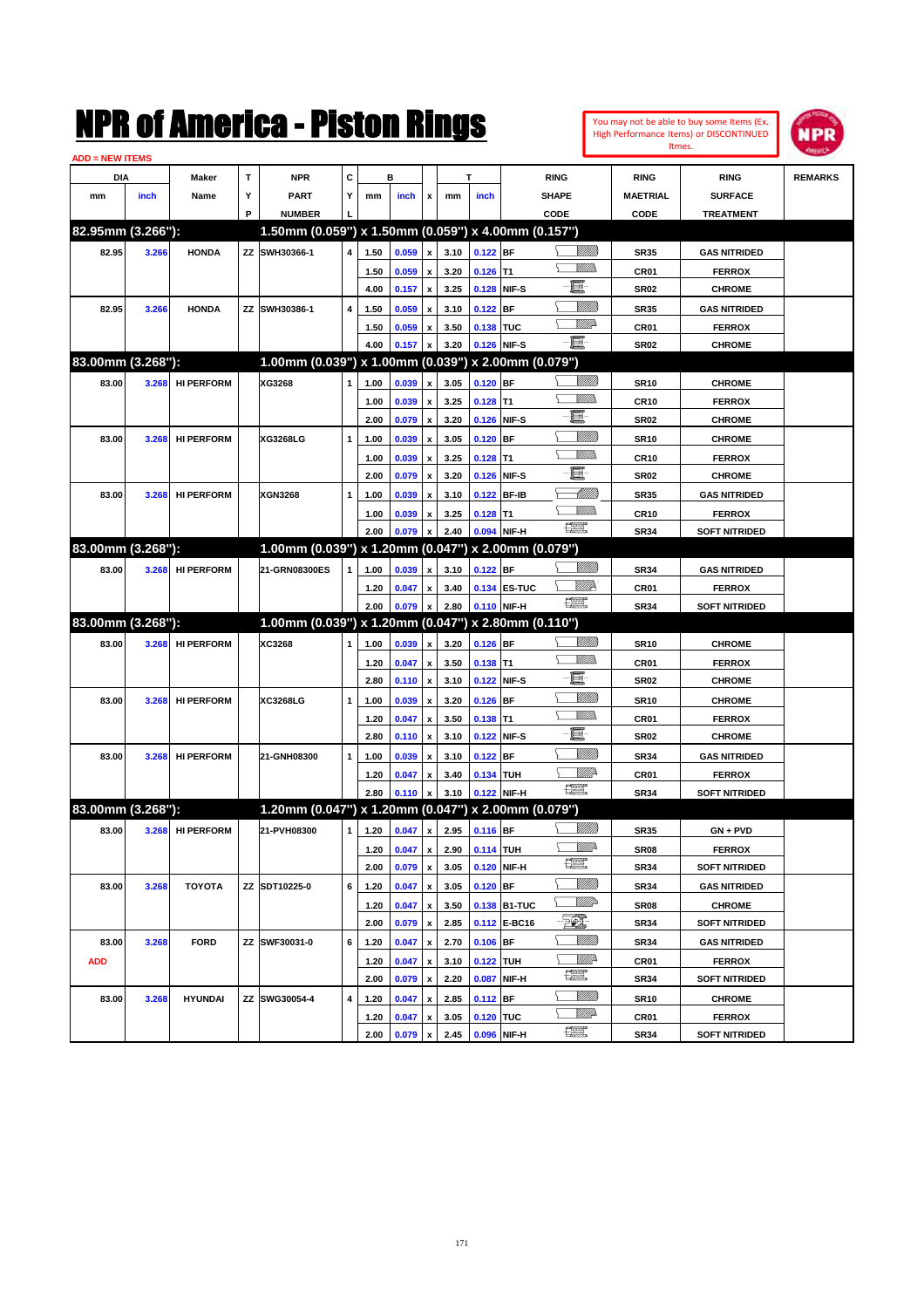You may not be able to buy some Items (Ex. High Performance Items) or DISCONTINUED Itmes.



| <b>ADD = NEW ITEMS</b> |       |                  |   |                                                     |                         |              |       |                           |      |               |              |                 |                  |                      |                |
|------------------------|-------|------------------|---|-----------------------------------------------------|-------------------------|--------------|-------|---------------------------|------|---------------|--------------|-----------------|------------------|----------------------|----------------|
| DIA                    |       | Maker            | Т | <b>NPR</b>                                          | С                       |              | в     |                           |      | т             |              | <b>RING</b>     | <b>RING</b>      | <b>RING</b>          | <b>REMARKS</b> |
| mm                     | inch  | Name             | Υ | <b>PART</b>                                         | Y                       | mm           | inch  | x                         | mm   | inch          |              | <b>SHAPE</b>    | <b>MAETRIAL</b>  | <b>SURFACE</b>       |                |
|                        |       |                  | P | <b>NUMBER</b>                                       |                         |              |       |                           |      |               |              | CODE            | <b>CODE</b>      | <b>TREATMENT</b>     |                |
| 83.00mm (3.268"):      |       |                  |   | 1.20mm (0.047") x 1.20mm (0.047") x 2.50mm (0.098") |                         |              |       |                           |      |               |              |                 |                  |                      |                |
| 83.00                  | 3.268 | <b>HYUNDAI</b>   |   | ZY SWG30028-4                                       | $\overline{\mathbf{4}}$ | 1.20         | 0.047 | $\pmb{\mathsf{x}}$        | 3.05 |               | 0.120 BF-IB  | <u> UMB</u>     | <b>SR10</b>      | <b>CHROME</b>        |                |
|                        |       |                  |   | (SWL03151-3)                                        |                         | 1.20         | 0.047 | x                         | 3.50 | $0.138$ T1    |              | <u>MMs</u>      | CR <sub>01</sub> | <b>FERROX</b>        |                |
|                        |       |                  |   |                                                     |                         | 2.50         | 0.098 | $\pmb{\mathsf{x}}$        | 2.85 |               | 0.112 NIF-S  | e.              | <b>SR02</b>      | <b>CHROME</b>        |                |
| 83.00                  | 3.268 | <b>MAZDA</b>     |   | ZZ SWT20101-0                                       | $\overline{4}$          | 1.20         | 0.047 | x                         | 2.85 | $0.112$ BF    |              |                 | <b>SR10</b>      | <b>CHROME</b>        |                |
| <b>ADD</b>             |       |                  |   |                                                     |                         | 1.20         | 0.047 | x                         | 3.30 | 0.130 TUC     |              | <u>MMD</u>      | CR <sub>01</sub> | <b>FERROX</b>        |                |
|                        |       |                  |   |                                                     |                         | 2.50         | 0.098 | x                         | 2.70 |               | 0.106 NIF-H  | $\frac{1}{2}$   | <b>SR34</b>      | <b>SOFT NITRIDED</b> |                |
| 83.00mm (3.268"):      |       |                  |   | 1.20mm (0.047") x 1.20mm (0.047") x 2.80mm (0.110") |                         |              |       |                           |      |               |              |                 |                  |                      |                |
| 83.00                  | 3.268 | <b>HONDA</b>     |   | ZZ SWH30448-0                                       | 4                       | 1.20         | 0.047 | X                         | 3.05 |               | 0.120 BF-IB  |                 | <b>SR10</b>      | <b>CHROME</b>        |                |
|                        |       |                  |   |                                                     |                         | 1.20         | 0.047 | $\pmb{\mathsf{x}}$        | 3.10 | $0.122$ T1    |              | <u>MMD</u>      | CR <sub>01</sub> | <b>FERROX</b>        |                |
|                        |       |                  |   |                                                     |                         | 2.80         | 0.110 | $\pmb{\mathsf{x}}$        | 2.80 |               | 0.110 NIF-S  | 圓               | <b>SR34</b>      | <b>SOFT NITRIDED</b> |                |
| 83.00                  | 3.268 | <b>HONDA</b>     |   | ZZ SWH30449-4                                       | $\overline{4}$          | 1.20         | 0.047 | x                         | 3.20 | 0.126         | <b>BF-IB</b> | <u> Millitt</u> | <b>SR10</b>      | <b>CHROME</b>        |                |
|                        |       |                  |   |                                                     |                         | 1.20         | 0.047 | x                         | 3.60 | $0.142$ T1    |              | <u>MMD</u>      | CR <sub>01</sub> | <b>FERROX</b>        |                |
|                        |       |                  |   |                                                     |                         | 2.80         | 0.110 | $\pmb{\mathsf{x}}$        | 2.70 | 0.106         | NIF-S        | e.              | <b>SR02</b>      | <b>CHROME</b>        |                |
| 83.00                  | 3.268 | <b>HONDA</b>     |   | ZZ SWH33001-4                                       | 5                       | 1.20         | 0.047 | x                         | 3.05 |               | 0.120 BF-IB  | <u> Millitt</u> | <b>SR10</b>      | <b>CHROME</b>        |                |
|                        |       |                  |   |                                                     |                         | 1.20         | 0.047 | x                         | 3.30 | $0.130$ T1    |              | <u>MMD</u>      | CR <sub>01</sub> | <b>FERROX</b>        |                |
|                        |       |                  |   |                                                     |                         | 2.80         | 0.110 | x                         | 2.85 |               | 0.112 NIF-S  | E.              | <b>SR02</b>      | <b>CHROME</b>        |                |
| 83.00mm (3.268"):      |       |                  |   | 1.20mm (0.047") x 1.20mm (0.047") x 3.00mm (0.118") |                         |              |       |                           |      |               |              |                 |                  |                      |                |
| 83.00                  | 3.268 | <b>TOYOTA</b>    |   | ZZ SWT10196-4                                       | 4                       | 1.20         | 0.047 | X                         | 2.85 | $0.112$ BF    |              | <u>MMS</u>      | <b>SR10</b>      | <b>CHROME</b>        |                |
|                        |       |                  |   |                                                     |                         | 1.20         | 0.047 | x                         | 3.05 | 0.120 TUC     |              | <u>Willia</u>   | CR <sub>01</sub> | <b>FERROX</b>        |                |
|                        |       |                  |   |                                                     |                         | 3.00         | 0.118 | X                         | 3.20 |               | 0.126 NIF-S  | -日              | <b>SR02</b>      | <b>CHROME</b>        |                |
| 83.00mm (3.268"):      |       |                  |   | 1.20mm (0.047") x 1.50mm (0.059") x 2.00mm (0.079") |                         |              |       |                           |      |               |              |                 |                  |                      |                |
| 83.00                  | 3.268 | <b>BMW</b>       |   | SWE07396-4                                          | 6                       | 1.20         | 0.047 | x                         | 3.00 |               | 0.118 BF-IB  |                 | <b>SR35</b>      | <b>GAS NITRIDED</b>  |                |
|                        |       |                  |   | <b>DELETE</b>                                       |                         | 1.50         | 0.059 | x                         | 3.10 | 0.122 TUC     |              | <u>MM</u>       | CR <sub>01</sub> | <b>FERROX</b>        |                |
|                        |       |                  |   |                                                     |                         | 2.00         | 0.079 | $\pmb{\mathsf{x}}$        | 2.50 | 0.098         | NIF-S        | e.              | <b>SR34</b>      | <b>SOFT NITRIDED</b> |                |
| 83.00                  |       | 3.268 VOLKSWAGEN |   | SWE50524-2                                          | $\overline{\mathbf{4}}$ | 1.20         | 0.047 | x                         | 3.10 | 0.122         | BF-IB        | <u> Millitt</u> | <b>SR35</b>      | <b>GAS NITRIDED</b>  |                |
|                        |       |                  |   | <b>DELETE</b>                                       |                         | 1.50         | 0.059 | x                         | 3.50 | 0.138 T1-IB   |              | <u> MM)</u>     | CR <sub>01</sub> | <b>FERROX</b>        |                |
|                        |       |                  |   |                                                     |                         | 2.00         | 0.079 | x                         | 2.80 |               | 0.110 NIF-S  | E.              | <b>SR34</b>      | <b>SOFT NITRIDED</b> |                |
| 83.00                  | 3.268 | <b>FORD</b>      |   | ZZ SWF30017-4                                       | $\overline{4}$          | 1.20         | 0.047 | x                         | 2.85 | $0.112$ BF    |              | <u>VIIII)</u>   | <b>SR35</b>      | <b>GAS NITRIDED</b>  |                |
|                        |       |                  |   |                                                     |                         | 1.50         | 0.059 | x                         | 3.50 | 0.138 TUC     |              | MMP             | CR <sub>01</sub> | <b>FERROX</b>        |                |
|                        |       |                  |   |                                                     |                         | 2.00         | 0.079 | x                         | 3.05 |               | 0.120 NIF-H  | $\frac{1}{2}$   | <b>SR02</b>      | <b>CHROME</b>        |                |
| 83.00mm (3.268"):      |       |                  |   | 1.20mm (0.047") x 1.50mm (0.059") x 2.50mm (0.098") |                         |              |       |                           |      |               |              |                 |                  |                      |                |
| 83.00                  | 3.268 | <b>BENZ</b>      |   | SWE109812-4                                         | 12                      | 1.20         | 0.047 | x                         | 3.00 | 0.118 BF-IB   |              | <u> UMB</u>     | SR35             | <b>GAS NITRIDED</b>  |                |
|                        |       |                  |   | <b>DELETE</b>                                       |                         | 1.50         | 0.059 | $\boldsymbol{x}$          |      | 3.40 0.134 T1 |              | <u>UMB</u>      | CR01             | <b>FERROX</b>        |                |
|                        |       |                  |   |                                                     |                         | 2.50         | 0.098 | $\pmb{\mathsf{x}}$        | 2.80 |               | 0.110 NIF-S  | E               | SR34             | <b>SOFT NITRIDED</b> |                |
| 83.00                  | 3.268 | <b>VOLVO</b>     |   | SWE51524-0                                          | $\pmb{4}$               | 1.20         | 0.047 | x                         | 3.10 |               | 0.122 BF-IB  | <u> UMB</u>     | <b>SR35</b>      | <b>GAS NITRIDED</b>  |                |
|                        |       |                  |   | <b>DELETE</b>                                       |                         |              | 0.059 |                           | 3.60 | 0.142 TUC     |              | <u>MM</u> A     | CR01             | <b>FERROX</b>        |                |
|                        |       |                  |   |                                                     |                         | 1.50<br>2.50 | 0.098 | $\pmb{\mathsf{x}}$<br>x   | 2.70 |               | 0.106 NIF-S  | e.              | <b>SR34</b>      | <b>SOFT NITRIDED</b> |                |
| 83.00mm (3.268"):      |       |                  |   | 1.20mm (0.047") x 1.50mm (0.059") x 3.00mm (0.118") |                         |              |       |                           |      |               |              |                 |                  |                      |                |
|                        |       |                  |   |                                                     |                         |              |       |                           |      |               |              |                 |                  |                      |                |
| 83.00                  | 3.268 | <b>FORD</b>      |   | ZZ SWF30001-0                                       | 4                       | 1.20         | 0.047 | x                         | 3.10 |               | 0.122 BF-IB  | <u>MMP</u>      | <b>SR35</b>      | <b>GAS NITRIDED</b>  |                |
|                        |       |                  |   | (SWL02311-0)                                        |                         | 1.50         | 0.059 | x                         | 3.60 | 0.142 TUC     |              | e.              | CR01             | <b>FERROX</b>        |                |
|                        |       |                  |   |                                                     |                         | 3.00         | 0.118 | $\pmb{\mathsf{x}}$        | 3.20 |               | 0.126 NIF-S  | <u>Millit</u>   | <b>SR02</b>      | <b>CHROME</b>        |                |
| 83.00                  | 3.268 | <b>GMC</b>       |   | ZY SWG10021-4                                       | 4                       | 1.20         | 0.047 | $\pmb{\mathsf{x}}$        | 2.85 | 0.112 BF      |              | <u>MM</u>       | <b>SR10</b>      | <b>CHROME</b>        |                |
|                        |       |                  |   | (SWL03216-4)                                        |                         | 1.50         | 0.059 | x                         | 3.50 | 0.138 TUC     |              | e.              | CR01             | <b>FERROX</b>        |                |
|                        |       |                  |   |                                                     |                         | 3.00         | 0.118 | $\pmb{\mathsf{x}}$        | 3.20 |               | 0.126 NIF-S  | <u> Millitt</u> | <b>SR02</b>      | <b>CHROME</b>        |                |
| 83.00                  | 3.268 | <b>MAZDA</b>     |   | ZZ SWT20078-0                                       | 4                       | 1.20         | 0.047 | x                         | 3.10 |               | 0.122 BF-IB  | <u>MM</u> D     | <b>SR10</b>      | <b>CHROME</b>        |                |
|                        |       |                  |   |                                                     |                         | 1.50         | 0.059 | $\boldsymbol{\mathsf{x}}$ | 3.60 | 0.142 TUC     |              | 圓               | CR01             | <b>FERROX</b>        |                |
|                        |       |                  |   |                                                     |                         | 3.00         | 0.118 | $\pmb{\mathsf{x}}$        | 3.20 |               | 0.126 NIF-S  |                 | <b>SR02</b>      | <b>CHROME</b>        |                |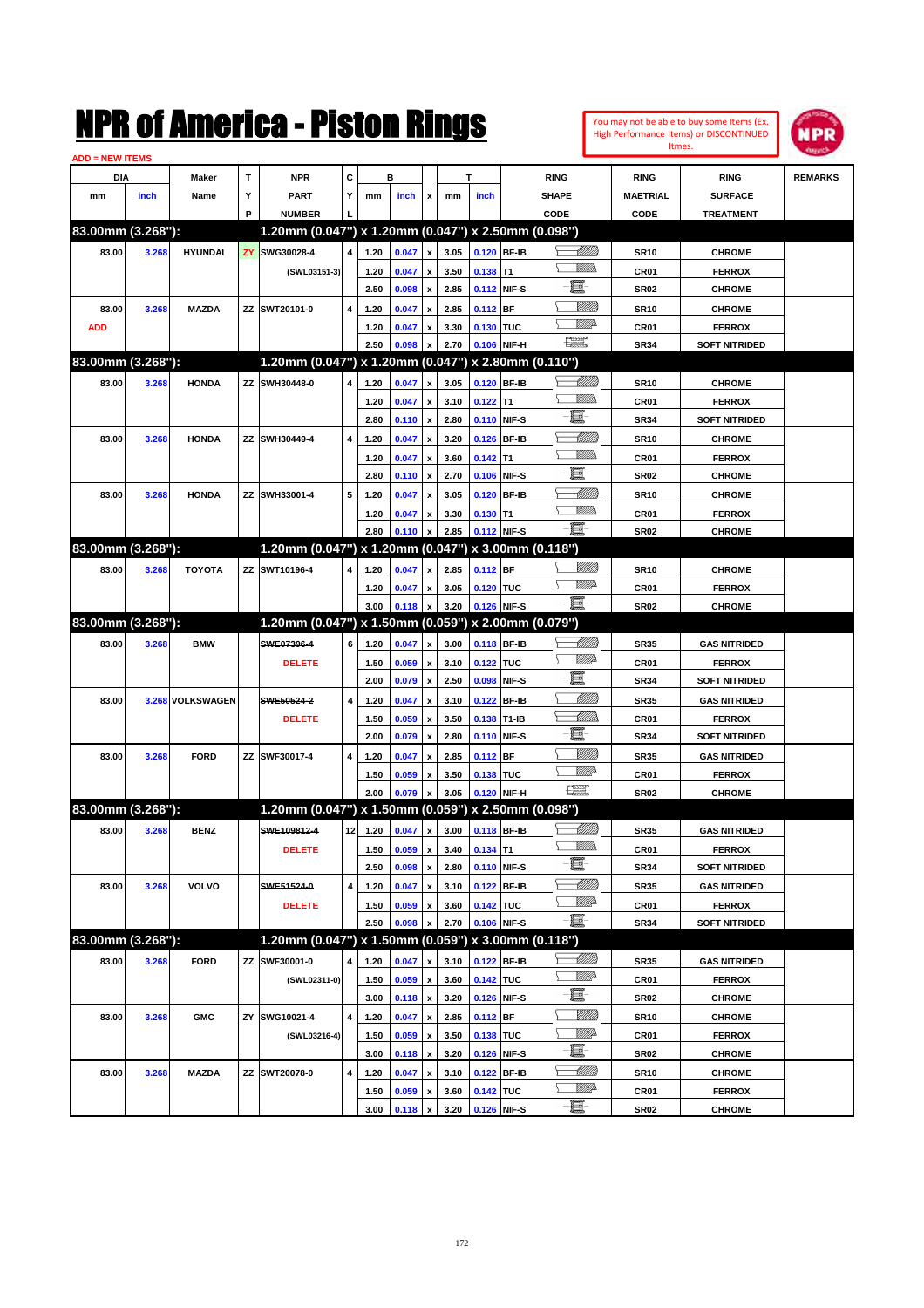| <b>ADD = NEW ITEMS</b> |       |                  |           | NMK OI AINCrica - Miston Kings                      |   |              |                |                                          |              |                          |              |                 |                        |                  | You may not be able to buy some Items (Ex.<br>High Performance Items) or DISCONTINUED<br>Itmes. | NPR            |
|------------------------|-------|------------------|-----------|-----------------------------------------------------|---|--------------|----------------|------------------------------------------|--------------|--------------------------|--------------|-----------------|------------------------|------------------|-------------------------------------------------------------------------------------------------|----------------|
| DIA                    |       | Maker            | T         | <b>NPR</b>                                          | C |              | в              |                                          |              | T                        |              | <b>RING</b>     |                        | <b>RING</b>      | <b>RING</b>                                                                                     | <b>REMARKS</b> |
| mm                     | inch  | Name             | Υ         | <b>PART</b>                                         | Υ | mm           | inch           | x                                        | mm           | inch                     |              | <b>SHAPE</b>    |                        | <b>MAETRIAL</b>  | <b>SURFACE</b>                                                                                  |                |
|                        |       |                  | P         | <b>NUMBER</b>                                       |   |              |                |                                          |              |                          |              | CODE            |                        | CODE             | <b>TREATMENT</b>                                                                                |                |
| 83.00mm (3.268"):      |       |                  |           | 1.20mm (0.047") x 1.50mm (0.059") x 4.00mm (0.157") |   |              |                |                                          |              |                          |              |                 |                        |                  |                                                                                                 |                |
| 83.00                  | 3.268 | <b>SUBARU</b>    |           | ZZ SWF20032-0                                       | 4 | 1.20         | 0.047          | $\pmb{\mathsf{x}}$                       | 3.30         | $0.130$ BF               |              |                 | <u>UMB</u>             | <b>SR10</b>      | <b>CHROME</b>                                                                                   |                |
|                        |       |                  |           |                                                     |   | 1.50         | 0.059          | $\pmb{\mathsf{x}}$                       | 3.60         | $0.142$ T1               |              |                 | <br>Mar                | CR01             | <b>FERROX</b>                                                                                   |                |
|                        |       |                  |           |                                                     |   | 4.00         | 0.157          | $\pmb{\mathsf{x}}$                       | 3.60         |                          | 0.142 NIF-S  | E               |                        | <b>SR02</b>      | <b>CHROME</b>                                                                                   |                |
| 83.00mm (3.268"):      |       |                  |           | 1.20mm (0.047") x 1.50mm (0.059") x 2.50mm (0.098") |   |              |                |                                          |              |                          |              |                 |                        |                  |                                                                                                 |                |
| 83.00                  |       | 3.268 VOLKSWAGEN |           | SWE50555-2                                          | 5 | 1.20         | 0.047          | $\pmb{\mathsf{x}}$                       | 3.20         |                          | 0.126 BF-IB  |                 | <u> Millitt</u>        | <b>SR35</b>      | <b>GAS NITRIDED</b>                                                                             |                |
|                        |       |                  |           | <b>DELETE</b>                                       |   | 1.75         | 0.069          | $\pmb{\mathsf{x}}$                       | 3.40         | 0.134 TUC                |              |                 | <u>MM</u>              | CR01             | <b>FERROX</b>                                                                                   |                |
|                        |       |                  |           |                                                     |   | 3.00         | 0.118          | $\pmb{\mathsf{x}}$                       | 2.90         |                          | 0.114 E-BC16 | <b>FOX</b>      |                        | <b>SR10</b>      | <b>CHROME</b>                                                                                   |                |
| 83.00mm (3.268"):      |       |                  |           | 1.50mm (0.059") x 1.50mm (0.059") x 2.00mm (0.079") |   |              |                |                                          |              |                          |              |                 |                        |                  |                                                                                                 |                |
| 83.00                  |       | 3.268 VOLKSWAGEN |           | SWE50544-2                                          | 4 | 1.50         | 0.059          | $\pmb{\mathsf{x}}$                       | 3.10         | 0.122 BF-IB              |              |                 | <u> MMM)</u>           | <b>SR10</b>      | <b>CHROME</b>                                                                                   |                |
|                        |       |                  |           | <b>DELETE</b>                                       |   | 1.50         | 0.059          | $\pmb{\mathsf{x}}$                       | 3.50         | 0.138 TUC                |              |                 | <u>VIIItti</u> d       | CR01             | <b>FERROX</b>                                                                                   |                |
|                        |       |                  |           |                                                     |   | 2.00         | 0.079          | $\pmb{\mathsf{x}}$                       | 2.80         |                          | 0.110 NIF-S  | E               |                        | <b>SR02</b>      | <b>CHROME</b>                                                                                   |                |
| 83.00mm (3.268"):      |       |                  |           | 1.50mm (0.059") x 1.50mm (0.059") x 2.80mm (0.110") |   |              |                |                                          |              |                          |              |                 |                        |                  |                                                                                                 |                |
| 83.00                  | 3.268 | <b>NISSAN</b>    |           | SWN30077-0                                          | 4 | 1.50         | 0.059          | $\pmb{\mathsf{x}}$                       | 2.90         | 0.114 BF                 |              |                 | <u>Milli</u> k         | <b>SR10</b>      | <b>CHROME</b>                                                                                   |                |
|                        |       |                  |           | <b>DELETE</b>                                       |   | 1.50         | 0.059          | $\pmb{\mathsf{x}}$                       | 3.60         | $0.142$ T1               |              |                 | <br>Mar                | CR <sub>02</sub> | <b>CHROME</b>                                                                                   |                |
|                        |       |                  |           |                                                     |   | 2.80         | 0.110          | $\pmb{\mathsf{x}}$                       | 3.10         |                          | 0.122 NIF-S  | E               |                        | <b>SR02</b>      | <b>CHROME</b>                                                                                   |                |
| 83.00                  | 3.268 | <b>NISSAN</b>    |           | <b>ZZ SWN30090-0</b>                                | 4 | 1.50         | 0.059          | $\pmb{\mathsf{x}}$                       | 2.90         | $0.114$ BF               |              |                 | <u>Milli</u> k         | <b>SR10</b>      | <b>CHROME</b>                                                                                   |                |
|                        |       |                  |           |                                                     |   | 1.50         | 0.059          | $\pmb{\mathsf{x}}$                       | 3.60         | $0.142$ T1               |              |                 | <br>Villida            | CR <sub>02</sub> | <b>CHROME</b>                                                                                   |                |
|                        |       |                  |           |                                                     |   | 2.80         | 0.110          | x                                        | 2.80         |                          | 0.110 NIF-S  | $-\mathbf{H}$ - |                        | <b>SR34</b>      | <b>SOFT NITRIDED</b>                                                                            |                |
| 83.00mm (3.268"):      |       |                  |           | 1.50mm (0.059") x 1.50mm (0.059") x 3.00mm (0.118") |   |              |                |                                          |              |                          |              |                 |                        |                  |                                                                                                 |                |
| 83.00                  | 3.268 | <b>GMC</b>       | <b>ZX</b> | SWG10020-4                                          | 4 | 1.50         | 0.059          | $\pmb{\mathsf{x}}$                       | 3.05         | $0.120$ BF               |              |                 | <u>Milli</u> k         | <b>SR10</b>      | <b>CHROME</b>                                                                                   |                |
|                        |       |                  |           | (SWL03217-4)                                        |   | 1.50         | 0.059          | $\pmb{\mathsf{x}}$                       | 3.50         | 0.138 TUC                |              |                 | <u>VIII p</u>          | CR01             | <b>FERROX</b>                                                                                   |                |
|                        |       |                  |           |                                                     |   | 3.00         | 0.118          | $\pmb{\mathsf{x}}$                       | 3.20         |                          | 0.126 NIF-S  | E               |                        | <b>SR02</b>      | <b>CHROME</b>                                                                                   |                |
| 83.00                  | 3.268 | <b>NISSAN</b>    |           | ZZ SWN30105-2                                       | 4 | 1.50         | 0.059          | $\pmb{\mathsf{x}}$                       | 2.90         |                          | 0.114 BF-IB  |                 | <u> UMM</u>            | <b>SR35</b>      | <b>GAS NITRIDED</b>                                                                             |                |
|                        |       |                  |           |                                                     |   | 1.50         | 0.059          | $\pmb{\mathsf{x}}$                       | 3.50         | 0.138                    | lT1          |                 | .<br>Villid            | CR <sub>02</sub> | <b>CHROME</b>                                                                                   |                |
|                        |       |                  |           |                                                     |   | 3.00         | 0.118          | $\pmb{\mathsf{x}}$                       | 2.85         |                          | 0.112 NIF-S  | E.              |                        | <b>SR34</b>      | <b>SOFT NITRIDED</b>                                                                            |                |
| 83.00                  | 3.268 | <b>MAZDA</b>     |           | ZZ SWT20066-0                                       | 4 | 1.50         | 0.059          | $\pmb{\mathsf{x}}$                       | 3.30         | 0.130                    | <b>BF-IB</b> |                 | <u> UMM</u>            | <b>SR10</b>      | <b>CHROME</b>                                                                                   |                |
|                        |       |                  |           |                                                     |   | 1.50         | 0.059          | $\pmb{\mathsf{x}}$                       | 3.60         | 0.142 TUC                |              |                 | <u>VM</u> D            | CR01             | <b>FERROX</b>                                                                                   |                |
|                        |       |                  |           |                                                     |   | 3.00         | 0.118          | x                                        | 2.80         |                          | 0.110 NIF-S  | $-\mathbf{E}$   |                        | <b>SR34</b>      | <b>SOFT NITRIDED</b>                                                                            |                |
| 83.00mm (3.268"):      |       |                  |           | 1.50mm (0.059") x 1.50mm (0.059") x 4.00mm (0.157") |   |              |                |                                          |              |                          |              |                 |                        |                  |                                                                                                 |                |
| 83.00                  | 3.268 | <b>ISUZU</b>     |           | ZZ SWI10097-4                                       | 4 | 1.50         | 0.059          | $\pmb{\mathsf{x}}$                       | 3.50         | $0.138$ BF               |              |                 | VIII))                 | SR10             | <b>CHROME</b>                                                                                   |                |
|                        |       |                  |           |                                                     |   | 1.50         | $0.059 \times$ |                                          | 3.80         | $0.150$ T1               |              |                 | <br>Mar                | CR <sub>02</sub> | <b>CHROME</b>                                                                                   |                |
|                        |       |                  |           |                                                     |   | 4.00         | 0.157          | $\pmb{\mathsf{x}}$                       | 3.25         |                          | 0.128 NIF-S  | E               |                        | SR02             | <b>CHROME</b>                                                                                   |                |
| 83.00                  | 3.268 | <b>NISSAN</b>    |           | ZZ SWN30056-0                                       | 4 | 1.50         | 0.059          | $\pmb{\mathsf{x}}$                       | 2.90         | $0.114$ BF               |              |                 | <u>Millit</u>          | SR35             | <b>GAS NITRIDED</b>                                                                             |                |
|                        |       |                  |           |                                                     |   | 1.50         | 0.059          | $\pmb{\mathsf{x}}$                       | 3.60         | $0.142$ T1               |              |                 | <u>Willib</u>          | CR <sub>02</sub> | <b>CHROME</b>                                                                                   |                |
|                        |       |                  |           |                                                     |   | 4.00         | 0.157          | $\pmb{\mathsf{x}}$                       | 3.05         |                          | 0.120 NIF-S  | e.              |                        | SR02             | <b>CHROME</b>                                                                                   |                |
| 83.00                  | 3.268 | <b>NISSAN</b>    |           | SWN30065-0                                          | 6 | 1.50         | 0.059          | $\pmb{\mathsf{x}}$                       | 3.60         | $0.142$ T1               |              |                 | <u>Willib</u>          | CR01             | <b>FERROX</b>                                                                                   |                |
|                        |       |                  |           | <b>DELETE</b>                                       |   | 1.50         | 0.059          | $\pmb{\mathsf{x}}$                       | 3.60         | $0.142$ T1               |              |                 | <u>Willib</u>          | CR01             | <b>FERROX</b>                                                                                   |                |
|                        |       |                  |           |                                                     |   | 4.00         | 0.157          | $\pmb{\mathsf{x}}$                       | 3.05         |                          | 0.120 NIF-S  | e.              |                        | SR02             | <b>CHROME</b>                                                                                   |                |
| 83.00                  | 3.268 | <b>TOYOTA</b>    |           | ZZ SWT10123-2                                       | 4 |              |                |                                          |              |                          |              |                 | <u>Millit</u>          | <b>SR10</b>      | <b>CHROME</b>                                                                                   |                |
|                        |       |                  |           |                                                     |   | 1.50         | 0.059          | $\pmb{\mathsf{x}}$                       | 3.10         | $0.122$ BF<br>$0.150$ T1 |              |                 | <u>Willib</u>          |                  |                                                                                                 |                |
|                        |       |                  |           |                                                     |   | 1.50<br>4.00 | 0.059          | $\pmb{\mathsf{x}}$<br>$\pmb{\mathsf{x}}$ | 3.80<br>2.90 |                          | 0.114 NIF-S  | E               |                        | CR01<br>SR02     | <b>FERROX</b><br><b>CHROME</b>                                                                  |                |
|                        |       |                  |           |                                                     |   |              | 0.157          |                                          |              |                          |              |                 | <u>VIIII)</u>          |                  |                                                                                                 |                |
| 83.00                  | 3.268 | <b>TOYOTA</b>    |           | ZZ SWT10079-0                                       | 6 | 1.50         | 0.059          | $\pmb{\mathsf{x}}$                       | 3.30         | 0.130 BF                 |              |                 | <u>Willib</u>          | <b>SR10</b>      | <b>CHROME</b>                                                                                   |                |
|                        |       |                  |           |                                                     |   | 1.50         | 0.059          | $\pmb{\mathsf{x}}$                       | 3.80         | $0.150$ T1               |              | E               |                        | CR01             | <b>FERROX</b>                                                                                   |                |
|                        |       |                  |           |                                                     |   | 4.00         | 0.157          | x                                        | 2.90         |                          | 0.114 NIF-S  |                 |                        | SR02             | <b>CHROME</b>                                                                                   |                |
| 83.00                  | 3.268 | <b>TOYOTA</b>    |           | ZZ SWT10115-0                                       | 6 | 1.50         | 0.059          | x                                        | 3.30         | 0.130 BF                 |              |                 | <u>Millit</u>          | <b>SR10</b>      | <b>CHROME</b>                                                                                   |                |
|                        |       |                  |           |                                                     |   | 1.50         | 0.059          | x                                        | 3.70         |                          | 0.146 ES-TUC | e.              | <i><u>Willie</u></i> r | CR10             | <b>CHROME</b>                                                                                   |                |
|                        |       |                  |           |                                                     |   | 4.00         | 0.157          | $\boldsymbol{\mathsf{x}}$                | 2.85         |                          | 0.112 NIF-S  |                 |                        | SR34             | <b>SOFT NITRIDED</b>                                                                            |                |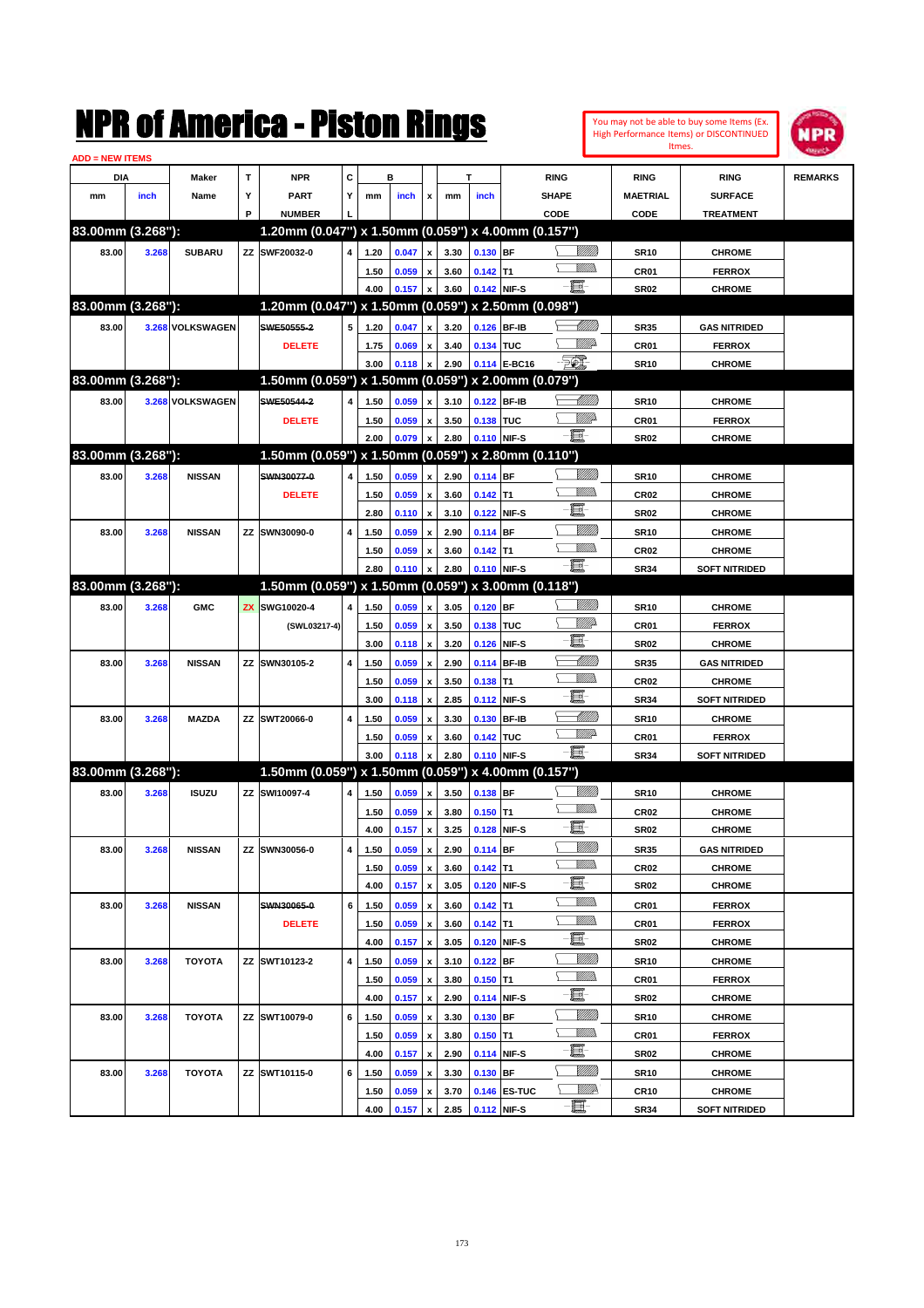| <b>ADD = NEW ITEMS</b> |       |                  |             | NMK OI AMCMICA - MISTON KINGS                       |   |      |         |                           |      |             |              |             |                | Itmes.           | You may not be able to buy some Items (Ex.<br>High Performance Items) or DISCONTINUED | NPR            |
|------------------------|-------|------------------|-------------|-----------------------------------------------------|---|------|---------|---------------------------|------|-------------|--------------|-------------|----------------|------------------|---------------------------------------------------------------------------------------|----------------|
| DIA                    |       | Maker            | $\mathbf T$ | <b>NPR</b>                                          | C |      | в       |                           |      | T           |              | <b>RING</b> |                | <b>RING</b>      | <b>RING</b>                                                                           | <b>REMARKS</b> |
| mm                     | inch  | Name             | Υ           | <b>PART</b>                                         | Y | mm   | inch    | x                         | mm   | inch        |              | SHAPE       |                | <b>MAETRIAL</b>  | <b>SURFACE</b>                                                                        |                |
|                        |       |                  | P           | <b>NUMBER</b>                                       |   |      |         |                           |      |             |              | CODE        |                | CODE             | <b>TREATMENT</b>                                                                      |                |
| 83.00mm (3.268"):      |       |                  |             | 1.50mm (0.059") x 1.75mm (0.069") x 3.00mm (0.118") |   |      |         |                           |      |             |              |             |                |                  |                                                                                       |                |
| 83.00                  |       | 3.268 VOLKSWAGEN |             | SWE50535-2                                          | 5 | 1.50 | 0.059   | $\pmb{\mathsf{x}}$        | 3.10 |             | 0.122 BF-IB  |             | <u>UMB</u>     | <b>SR10</b>      | <b>CHROME</b>                                                                         |                |
|                        |       |                  |             | <b>DELETE</b>                                       |   | 1.75 | 0.069   | $\pmb{\mathsf{x}}$        | 3.50 | 0.138 TUC   |              |             | <u>VIIItä</u>  | CR01             | <b>FERROX</b>                                                                         |                |
|                        |       |                  |             |                                                     |   | 3.00 | 0.118   | $\pmb{\mathsf{x}}$        | 3.00 | 0.118 NIF-S |              | E.          |                | <b>SR02</b>      | <b>CHROME</b>                                                                         |                |
| 83.00mm (3.268"):      |       |                  |             | 1.50mm (0.059") x 2.00mm (0.079") x 4.00mm (0.157") |   |      |         |                           |      |             |              |             |                |                  |                                                                                       |                |
| 83.00                  | 3.268 | <b>NISSAN</b>    |             | ZZ SWN30064-0                                       | 6 | 1.50 | 0.059   | $\pmb{\mathsf{x}}$        | 3.60 | $0.142$ T1  |              |             | <br>Militar    | <b>CR10</b>      | <b>CHROME</b>                                                                         |                |
|                        |       |                  |             |                                                     |   | 2.00 | 0.079   | $\pmb{\mathsf{x}}$        | 3.90 |             | 0.154 ES-TUC |             | <u>VMR</u>     | CR01             | <b>FERROX</b>                                                                         |                |
|                        |       |                  |             |                                                     |   | 4.00 | 0.157   | $\boldsymbol{\mathsf{x}}$ | 3.05 | 0.120 NIF-S |              | -E-         |                | <b>SR02</b>      | <b>CHROME</b>                                                                         |                |
| 83.00mm (3.268"):      |       |                  |             | 1.75mm (0.069") x 2.00mm (0.079") x 3.00mm (0.118") |   |      |         |                           |      |             |              |             |                |                  |                                                                                       |                |
| 83.00                  | 3.268 | <b>AUDI</b>      |             | SWE50906-0                                          | 6 | 1.75 | 0.069   | $\pmb{\mathsf{x}}$        | 3.30 | $0.130$ BF  |              |             | <u>VIIII</u> ) | <b>SR10</b>      | <b>CHROME</b>                                                                         |                |
|                        |       |                  |             | <b>DELETE</b>                                       |   | 2.00 | 0.079   | $\pmb{\mathsf{x}}$        | 3.40 |             | 0.134 T1-RC  |             | <u>sillin</u>  | CR01             | <b>FERROX</b>                                                                         |                |
|                        |       |                  |             |                                                     |   | 3.00 | 0.118   | $\pmb{\mathsf{x}}$        | 3.70 |             | 0.146 E-BC16 | <b>Feb.</b> |                | <b>SR10</b>      | <b>CHROME</b>                                                                         |                |
| 83.00mm (3.268"):      |       |                  |             | 2.00mm (0.079") x 1.50mm (0.059") x 3.00mm (0.118") |   |      |         |                           |      |             |              |             |                |                  |                                                                                       |                |
| 83.00                  | 3.268 | <b>NISSAN</b>    |             | ZZ SWN30083-0                                       | 4 | 2.00 | 0.079   | $\pmb{\mathsf{x}}$        | 2.90 | 0.114 BF-IB |              |             | <u> UMB</u>    | <b>SR10</b>      | <b>TIN PLATED</b>                                                                     |                |
|                        |       |                  |             |                                                     |   | 1.50 | 0.059   | $\pmb{\mathsf{x}}$        | 3.60 | $0.142$ T1  |              |             | .<br>VMD       | CR <sub>02</sub> | <b>CHROME</b>                                                                         |                |
|                        |       |                  |             |                                                     |   | 3.00 | 0.118   | $\pmb{\mathsf{x}}$        | 3.00 | 0.118 NIF-S |              | e.          |                | <b>SR02</b>      | <b>CHROME</b>                                                                         |                |
| 83.00mm (3.268"):      |       |                  |             | 2.00mm (0.079") x 2.00mm (0.079") x 3.00mm (0.118") |   |      |         |                           |      |             |              |             |                |                  |                                                                                       |                |
| 83.00                  | 3.268 | <b>TOYOTA</b>    |             | ZZ SWT10110-0                                       | 4 | 2.00 | 0.079   | $\pmb{\mathsf{x}}$        | 3.10 |             | 0.122 BF-K2  |             | <u>Milli</u>   | <b>SR35</b>      | <b>GAS NITRIDED</b>                                                                   |                |
|                        |       |                  |             |                                                     |   | 2.00 | 0.079   | $\pmb{\mathsf{x}}$        | 3.50 | 0.138 TUC   |              |             | <u>MM</u>      | CR <sub>02</sub> | <b>CHROME</b>                                                                         |                |
|                        |       |                  |             |                                                     |   | 3.00 |         | $\pmb{\mathsf{x}}$        | 3.25 | 0.128 NIF-S |              | -00         |                | <b>SR34</b>      | <b>SOFT NITRIDED</b>                                                                  |                |
| 83.00mm (3.268"):      |       |                  |             | 2.00mm (0.079") x 2.00mm (0.079") x 4.00mm (0.157") |   |      | 0.118   |                           |      |             |              |             |                |                  |                                                                                       |                |
|                        |       |                  |             | ZZ SWF20010-4                                       |   |      |         |                           |      |             |              |             | .<br>VMD       |                  |                                                                                       |                |
| 83.00                  | 3.268 | <b>SUBARU</b>    |             |                                                     | 4 | 2.00 | 0.079   | $\pmb{\mathsf{x}}$        | 3.80 | $0.150$ T1  |              |             | .<br>VMD       | CR <sub>02</sub> | <b>CHROME</b>                                                                         |                |
|                        |       |                  |             |                                                     |   | 2.00 | 0.079   | $\pmb{\mathsf{x}}$        | 3.60 | $0.142$ T1  |              | E           |                | CR01             | <b>FERROX</b>                                                                         |                |
|                        |       |                  |             |                                                     |   | 4.00 | 0.157   | $\boldsymbol{\mathsf{x}}$ | 3.80 | 0.150 NIF-S |              |             | .<br>Villid    | <b>SR02</b>      | <b>CHROME</b>                                                                         |                |
| 83.00                  | 3.268 | <b>ISUZU</b>     |             | SWI10012-4                                          | 4 | 2.00 | 0.079   | $\pmb{\mathsf{x}}$        | 3.80 | $0.150$ T1  |              |             | .<br>VMD       | CR <sub>02</sub> | <b>UNIFRON</b>                                                                        |                |
|                        |       |                  |             | <b>DELETE</b>                                       |   | 2.00 | 0.079   | $\pmb{\mathsf{x}}$        | 3.80 | $0.150$ T1  |              | E           |                | CR01             | <b>FERROX</b>                                                                         |                |
|                        |       |                  |             |                                                     |   | 4.00 | 0.157   | $\boldsymbol{\mathsf{x}}$ | 3.80 | 0.150 NIF-S |              |             |                | <b>SR02</b>      | <b>CHROME</b>                                                                         |                |
| 83.00                  | 3.268 | <b>ISUZU</b>     |             | ZX SWI10012-4                                       | 4 | 2.00 | 0.079   | $\pmb{\mathsf{x}}$        | 3.05 | $0.120$ BF  |              |             | WM)<br>VM))    | <b>SR10</b>      | <b>CHROME</b>                                                                         |                |
|                        |       |                  |             |                                                     |   | 2.00 | 0.079   | $\pmb{\mathsf{x}}$        | 3.80 | $0.150$ T1  |              | E           |                | CR01             | <b>FERROX</b>                                                                         |                |
|                        |       |                  |             |                                                     |   | 4.00 | 0.157   | $\boldsymbol{\mathsf{x}}$ | 3.80 | 0.150 NIF-S |              |             |                | <b>SR02</b>      | <b>CHROME</b>                                                                         |                |
| 83.00                  | 3.268 | <b>NISSAN</b>    | ΖZ          | SWN30014-0                                          | 4 | 2.00 | 0.079   | $\pmb{\mathsf{x}}$        | 3.60 | $0.142$ T1  |              |             | .<br>VMD       | CR <sub>02</sub> | <b>CHROME</b>                                                                         |                |
|                        |       |                  |             |                                                     |   | 2.00 | 0.079   | $\pmb{\mathsf{x}}$        | 3.80 | $0.150$ T1  |              |             | <br>Villida    | CR01             | <b>FERROX</b>                                                                         |                |
|                        |       |                  |             |                                                     |   | 4.00 | 0.157 x |                           | 3.75 |             | 0.148 NIF-S  | e.          |                | SR02             | <b>CHROME</b>                                                                         |                |
| 83.00                  | 3.268 | <b>NISSAN</b>    |             | ZZ SWN30034-0                                       | 6 | 2.00 | 0.079   | $\pmb{\mathsf{x}}$        | 3.50 | $0.138$ T1  |              |             | <u>MMS</u>     | CR <sub>10</sub> | <b>CHROME</b>                                                                         |                |
|                        |       |                  |             |                                                     |   | 2.00 | 0.079   | $\pmb{\mathsf{x}}$        | 3.80 | $0.150$ T1  |              |             | <u>Willib</u>  | CR01             | <b>FERROX</b>                                                                         |                |
|                        |       |                  |             |                                                     |   | 4.00 | 0.157   | $\pmb{\mathsf{x}}$        | 3.75 |             | 0.148 NIF-S  | e.          |                | <b>SR02</b>      | <b>CHROME</b>                                                                         |                |
| 83.00                  | 3.268 | <b>NISSAN</b>    |             | SXN30032-4                                          | 6 | 2.00 | 0.079   | $\pmb{\mathsf{x}}$        | 4.00 | $0.157$ BF  |              |             | <u>MMS</u>     | CR <sub>10</sub> | <b>4 CHROME</b>                                                                       |                |
|                        |       |                  |             | <b>DELETE</b>                                       |   | 2.00 | 0.079   | $\pmb{\mathsf{x}}$        | 4.10 | $0.161$ T1  |              |             | <u>Willib</u>  | CR01             | <b>FERROX</b>                                                                         |                |
|                        |       |                  |             |                                                     |   | 4.00 | 0.157   | $\pmb{\mathsf{x}}$        | 3.80 |             | 0.150 NIF-S  | e.          |                | <b>SR02</b>      | <b>CHROME</b>                                                                         |                |
| 83.00                  | 3.268 | <b>TOYOTA</b>    |             | SXT10017-0                                          | 2 | 2.00 | 0.079   | $\pmb{\mathsf{x}}$        | 3.80 | $0.150$ T1  |              |             | <u>Willib</u>  | CR <sub>02</sub> | <b>4 CHROME</b>                                                                       |                |
|                        |       |                  |             | <b>DELETE</b>                                       |   | 2.00 | 0.079   | $\pmb{\mathsf{x}}$        | 3.80 | 0.150 TUC   |              |             | <u>WW</u> A    | CR <sub>02</sub> | <b>CHROME</b>                                                                         |                |
|                        |       |                  |             |                                                     |   | 4.00 | 0.157   | $\pmb{\mathsf{x}}$        | 3.75 |             | 0.148 NIF-S  | e.          |                | SR02             | <b>CHROME</b>                                                                         |                |
| 83.00                  | 3.268 | <b>TOYOTA</b>    |             | SXT10072-0                                          | 6 | 2.00 | 0.079   | $\pmb{\mathsf{x}}$        | 3.80 | $0.150$ BF  |              |             | <u>MMS</u>     | CR <sub>02</sub> | <b>4 CHROME</b>                                                                       |                |
|                        |       |                  |             | <b>DELETE</b>                                       |   | 2.00 | 0.079   | $\pmb{\mathsf{x}}$        | 3.80 | $0.150$ T1  |              |             | <u>Willib</u>  | CR01             | <b>FERROX</b>                                                                         |                |
|                        |       |                  |             |                                                     |   | 4.00 | 0.157   | $\pmb{\mathsf{x}}$        | 3.80 |             | 0.150 NIF-S  | e.          |                | <b>SR02</b>      | <b>CHROME</b>                                                                         |                |
| 83.00                  | 3.268 | <b>TOYOTA</b>    |             | ZX SWT10072-0                                       | 6 | 2.00 | 0.079   | $\pmb{\mathsf{x}}$        | 3.05 | $0.120$ BF  |              |             | <u>MMS</u>     | <b>SR10</b>      | <b>CHROME</b>                                                                         |                |
|                        |       |                  |             |                                                     |   | 2.00 | 0.079   | x                         | 3.80 | $0.150$ T1  |              |             | <u>MMs</u>     | CR01             | <b>FERROX</b>                                                                         |                |
|                        |       |                  |             |                                                     |   | 4.00 | 0.157   | $\mathbf{x}$              | 3.30 | 0.130 NIF-S |              | e.          |                | SR02             | <b>CHROME</b>                                                                         |                |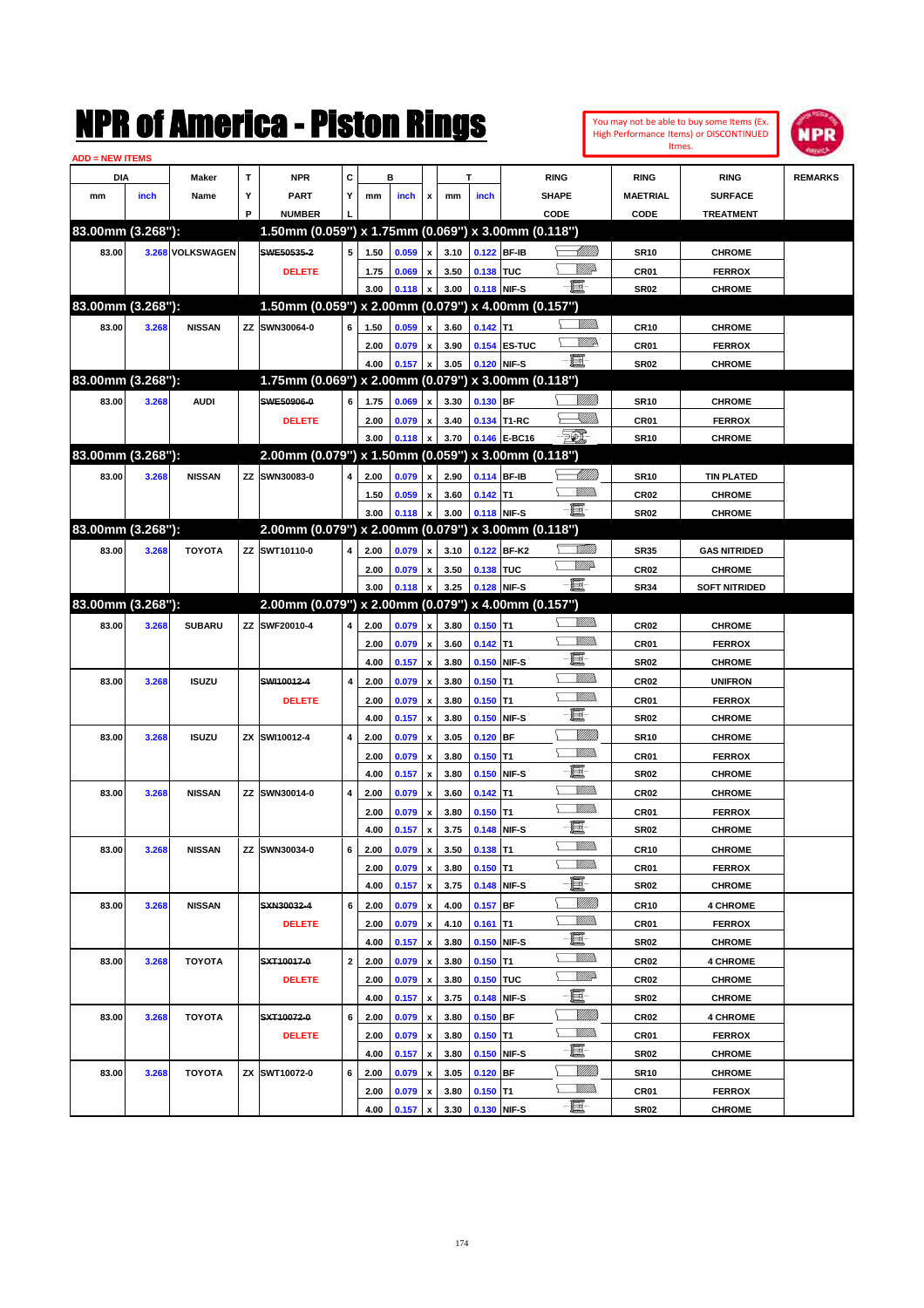|                               |       |                   |    | NMK OI AINCrica - Miston Kings                      |                         |              |                |                                          |              |                  |              |                               |                 |                  | You may not be able to buy some Items (Ex.<br><b>High Performance Items) or DISCONTINUED</b><br>Itmes. | <b>MPR</b>     |
|-------------------------------|-------|-------------------|----|-----------------------------------------------------|-------------------------|--------------|----------------|------------------------------------------|--------------|------------------|--------------|-------------------------------|-----------------|------------------|--------------------------------------------------------------------------------------------------------|----------------|
| <b>ADD = NEW ITEMS</b><br>DIA |       | Maker             | T  | <b>NPR</b>                                          | C                       |              | в              |                                          |              | T                |              | <b>RING</b>                   |                 | <b>RING</b>      | <b>RING</b>                                                                                            | <b>REMARKS</b> |
| mm                            | inch  | Name              | Υ  | <b>PART</b>                                         | Υ                       | mm           | inch           | x                                        | mm           | inch             |              | <b>SHAPE</b>                  |                 | <b>MAETRIAL</b>  | <b>SURFACE</b>                                                                                         |                |
|                               |       |                   | P  | <b>NUMBER</b>                                       |                         |              |                |                                          |              |                  |              | CODE                          |                 | CODE             | <b>TREATMENT</b>                                                                                       |                |
| 83.00mm (3.268"):             |       |                   |    | 2.00mm (0.079") x 2.00mm (0.079") x 4.50mm (0.177") |                         |              |                |                                          |              |                  |              |                               |                 |                  |                                                                                                        |                |
| 83.00                         | 3.268 | <b>MAZDA</b>      |    | ZZ SWT20021-4                                       | 4                       | 2.00         | 0.079          | $\pmb{\mathsf{x}}$                       | 3.60         | $0.142$ BF       |              |                               | <u>Sillilli</u> | <b>CR10</b>      | <b>CHROME</b>                                                                                          |                |
|                               |       |                   |    |                                                     |                         | 2.00         | 0.079          | $\pmb{\mathsf{x}}$                       | 3.60         | $0.142$ T1       |              |                               | <br>Mar         | CR01             | <b>FERROX</b>                                                                                          |                |
|                               |       |                   |    |                                                     |                         | 4.50         | 0.177          | $\pmb{\mathsf{x}}$                       | 3.30         |                  | 0.130 NIF-S  | E-                            |                 | <b>SR02</b>      | <b>CHROME</b>                                                                                          |                |
| 83.00mm (3.268"):             |       |                   |    | 2.50mm (0.098") x 2.50mm (0.098") x 4.50mm (0.177") |                         |              |                |                                          |              |                  |              |                               |                 |                  |                                                                                                        |                |
| 83.00                         | 3.268 | <b>MAZDA</b>      |    | ZZ SCT20012-4                                       | 4                       | 2.50         | 0.098          | $\pmb{\mathsf{x}}$                       | 3.60         | $0.142$ T1       |              |                               | <br>Mar         | CR <sub>02</sub> | <b>CHROME</b>                                                                                          |                |
|                               |       |                   |    |                                                     |                         | 2.50         | 0.098          | $\pmb{\mathsf{x}}$                       | 3.60         | $0.142$ T1       |              |                               | <br>Mar         | CR01             | <b>FERROX</b>                                                                                          |                |
|                               |       |                   |    |                                                     |                         | 4.50         | 0.177          | $\pmb{\mathsf{x}}$                       | 3.60         |                  | 0.142 BC16   |                               |                 | CR <sub>02</sub> | <b>CHROME</b>                                                                                          |                |
| 83.05mm (3.270"):             |       |                   |    | 1.20mm (0.047") x 1.50mm (0.059") x 3.00mm (0.118") |                         |              |                |                                          |              |                  |              |                               |                 |                  |                                                                                                        |                |
| 83.05                         | 3.270 | <b>HYUNDAI</b>    |    | ZZ SWG30021-3                                       | 4                       | 1.20         | 0.047          | $\pmb{\mathsf{x}}$                       | 3.10         | $0.122$ BF       |              |                               | <u>Milli</u> h  | <b>SR35</b>      | <b>GAS NITRIDED</b>                                                                                    |                |
|                               |       |                   |    | (SWL03067-3)                                        |                         | 1.50         | 0.059          | $\pmb{\mathsf{x}}$                       | 3.80         | $0.150$ T1       |              |                               | <br>Mar         | CR01             | <b>FERROX</b>                                                                                          |                |
|                               |       |                   |    |                                                     |                         | 3.00         | 0.118          | $\pmb{\mathsf{x}}$                       | 2.85         |                  | 0.112 NIF-S  | E.                            |                 | <b>SR34</b>      | <b>SOFT NITRIDED</b>                                                                                   |                |
| 83.05                         | 3.270 | <b>MITSUBISHI</b> |    | ZZ SWM31049-3                                       | 4                       | 1.20         | 0.047          | $\pmb{\mathsf{x}}$                       | 3.10         | $0.122$ BF       |              |                               | <u>VMM)</u>     | <b>SR35</b>      | <b>GAS NITRIDED</b>                                                                                    |                |
|                               |       |                   |    |                                                     |                         | 1.50         | 0.059          | $\pmb{\mathsf{x}}$                       | 3.80         | $0.150$ T1       |              |                               | <br>Villida     | CR <sub>02</sub> | <b>CHROME</b>                                                                                          |                |
|                               |       |                   |    |                                                     |                         | 3.00         | 0.118          | x                                        | 2.85         |                  | 0.112 NIF-S  | e et                          |                 | <b>SR34</b>      | <b>SOFT NITRIDED</b>                                                                                   |                |
| 83.10mm (3.272"):             |       |                   |    | 1.20mm (0.047") x 1.00mm (0.039") x 2.00mm (0.079") |                         |              |                |                                          |              |                  |              |                               |                 |                  |                                                                                                        |                |
| 83.10                         | 3.272 | <b>BENZ</b>       |    | SWE125412-2                                         | 12                      | 1.20         | 0.047          | $\pmb{\mathsf{x}}$                       | 3.00         | 0.118 BF-IB      |              |                               | <u> UMB</u>     | <b>SR35</b>      | <b>GAS NITRIDED</b>                                                                                    |                |
|                               |       |                   |    | <b>DELETE</b>                                       |                         | 1.00         | 0.039          | $\pmb{\mathsf{x}}$                       | 3.10         | $0.122$ T1       |              |                               | <br>Mar         | CR01             | <b>FERROX</b>                                                                                          |                |
|                               |       |                   |    |                                                     |                         | 2.00         | 0.079          | $\pmb{\mathsf{x}}$                       | 2.90         | 0.114 NIF-S      |              | $-\mathbf{H}$                 |                 | <b>SR34</b>      | <b>SOFT NITRIDED</b>                                                                                   |                |
| 83.15mm (3.274"):             |       |                   |    | 1.20mm (0.047") x 1.50mm (0.059") x 3.00mm (0.118") |                         |              |                |                                          |              |                  |              |                               |                 |                  |                                                                                                        |                |
| 83.15                         | 3.274 | <b>FORD</b>       |    | ZZ SWF30003-3                                       | 6                       | 1.20         | 0.047          | $\pmb{\mathsf{x}}$                       | 3.05         | $0.120$ BF       |              |                               | <u>Milli</u> k  | <b>SR35</b>      | <b>GAS NITRIDED</b>                                                                                    |                |
|                               |       |                   |    | (SWL03095-3)                                        |                         | 1.50         | 0.059          | $\pmb{\mathsf{x}}$                       | 3.60         | 0.142 TUC        |              |                               | <u>MM</u> D     | CR01             | <b>FERROX</b>                                                                                          |                |
|                               |       |                   |    |                                                     |                         | 3.00         | 0.118          | $\pmb{\mathsf{x}}$                       | 2.85         |                  | 0.112 NIF-S  | E                             |                 | <b>SR34</b>      | <b>SOFT NITRIDED</b>                                                                                   |                |
| 83.15                         | 3.274 | <b>FORD</b>       | ZY | SWF30003AM-3                                        | 6                       | 1.20         | 0.047          | $\pmb{\mathsf{x}}$                       | 3.05         | $0.120$ BF       |              |                               | <u>VMM)</u>     | <b>SR10</b>      | <b>CHROME</b>                                                                                          |                |
|                               |       |                   |    | (SWL03095AM-3)                                      |                         | 1.50         | 0.059          | $\pmb{\mathsf{x}}$                       | 3.60         | 0.142 TUC        |              |                               | <u>MM</u> D     | CR01             | <b>FERROX</b>                                                                                          |                |
|                               |       |                   |    |                                                     |                         | 3.00         | 0.118          | x                                        | 3.00         |                  | 0.118 NIF-S  | -8                            |                 | <b>SR02</b>      | <b>CHROME</b>                                                                                          |                |
| 83.15mm (3.274"):             |       |                   |    | 1.50mm (0.059") x 1.75mm (0.069") x 3.00mm (0.118") |                         |              |                |                                          |              |                  |              |                               |                 |                  |                                                                                                        |                |
| 83.15                         | 3.274 | <b>BENZ</b>       |    | SWE10536-1                                          | 6                       | 1.50         | 0.059          | $\pmb{\mathsf{x}}$                       | 3.10         | 0.122 BF-IB      |              |                               | MMM)            | <b>SR10</b>      | <b>CHROME</b>                                                                                          |                |
|                               |       |                   |    | <b>DELETE</b>                                       |                         | 1.75         | 0.069          | $\pmb{\mathsf{x}}$                       | 3.50         | 0.138 TUC        |              |                               | <u>VM</u> D     | CR01             | <b>FERROX</b>                                                                                          |                |
|                               |       |                   |    |                                                     |                         | 3.00         | 0.118          | x                                        | 3.60         |                  | 0.142 E-BC16 | EO)                           |                 | <b>SR10</b>      | <b>CHROME</b>                                                                                          |                |
| 83.20mm (3.276"):             |       |                   |    | 1.50mm (0.059") x 1.50mm (0.059") x 4.00mm (0.157") |                         |              |                |                                          |              |                  |              |                               |                 |                  |                                                                                                        |                |
| 83.20                         | 3.276 | <b>HONDA</b>      |    | ZZ SWH30366-2                                       | $\overline{\mathbf{4}}$ | 1.50         | 0.059          | $\boldsymbol{\mathsf{x}}$                |              | 3.10 0.122 BF    |              |                               |                 | <b>SR35</b>      | <b>GAS NITRIDED</b>                                                                                    |                |
|                               |       |                   |    |                                                     |                         | 1.50         | 0.059          | $\pmb{\mathsf{x}}$                       | 3.20         | $0.126$ T1       |              |                               | <u>Willib</u>   | CR01             | <b>FERROX</b>                                                                                          |                |
|                               |       |                   |    |                                                     |                         | 4.00         | 0.157          | $\pmb{\mathsf{x}}$                       | 3.25         |                  | 0.128 NIF-S  | E                             |                 | <b>SR02</b>      | <b>CHROME</b>                                                                                          |                |
| 83.20                         | 3.276 | <b>HONDA</b>      |    | ZZ SWH30386-2                                       | 4                       | 1.50         | 0.059          | $\pmb{\mathsf{x}}$                       | 3.10         | $0.122$ BF       |              |                               | <u>VIIII)</u>   | SR35             | <b>GAS NITRIDED</b>                                                                                    |                |
|                               |       |                   |    |                                                     |                         | 1.50         | 0.059          | x                                        | 3.50         | 0.138 TUC        |              |                               | <u>WW</u> A     | CR01             | <b>FERROX</b>                                                                                          |                |
|                               |       |                   |    |                                                     |                         | 4.00         | 0.157          | X                                        | 3.20         |                  | 0.126 NIF-S  | E                             |                 | <b>SR02</b>      | <b>CHROME</b>                                                                                          |                |
| 83.25mm (3.278"):             |       |                   |    | 1.20mm (0.047") x 1.20mm (0.047") x 2.00mm (0.079") |                         |              |                |                                          |              |                  |              |                               |                 |                  |                                                                                                        |                |
| 83.25                         | 3.278 | <b>FORD</b>       |    | ZZ SWF30031-1                                       | 6                       | 1.20         | 0.047          | $\pmb{\mathsf{x}}$                       | 2.70         | $0.106$ BF       |              |                               | <u>UMB</u>      | SR34             | <b>GAS NITRIDED</b>                                                                                    |                |
|                               |       |                   |    |                                                     |                         |              |                |                                          |              |                  |              |                               | <u>Willi</u>    |                  | <b>FERROX</b>                                                                                          |                |
| <b>ADD</b>                    |       |                   |    |                                                     |                         | 1.20<br>2.00 | 0.047<br>0.079 | $\pmb{\mathsf{x}}$<br>$\pmb{\mathsf{x}}$ | 3.10<br>2.20 | <b>0.122 TUH</b> | 0.087 NIF-H  | $f_{\text{max}}^{\text{max}}$ |                 | CR01<br>SR34     | <b>SOFT NITRIDED</b>                                                                                   |                |
|                               |       |                   |    |                                                     |                         |              |                |                                          |              |                  |              |                               | <u>VIIII)</u>   |                  |                                                                                                        |                |
| 83.25                         | 3.278 | <b>TOYOTA</b>     |    | ZZ SDT10225-1                                       | 6                       | 1.20         | 0.047          | $\pmb{\mathsf{x}}$                       | 3.05         | $0.120$ BF       |              |                               | ₩₩              | <b>SR34</b>      | <b>GAS NITRIDED</b>                                                                                    |                |
|                               |       |                   |    |                                                     |                         | 1.20         | 0.047          | $\pmb{\mathsf{x}}$                       | 3.50         |                  | 0.138 B1-TUC | EQ,                           |                 | <b>SR08</b>      | CHROME                                                                                                 |                |
| 83.25mm (3.278"):             |       |                   |    | 1.20mm (0.047") x 1.20mm (0.047") x 2.50mm (0.106") |                         | 2.00         | 0.079          | x                                        | 2.85         |                  | 0.112 E-BC16 |                               |                 | SR34             | <b>SOFT NITRIDED</b>                                                                                   |                |
|                               |       |                   |    |                                                     |                         |              |                |                                          |              |                  |              |                               | <u>UMB</u>      |                  |                                                                                                        |                |
| 83.25                         | 3.278 | <b>MAZDA</b>      |    | ZZ SWT20101-1                                       | 4                       | 1.20         | 0.047          | x                                        | 2.85         | $0.112$ BF       |              |                               | <u>VMD</u>      | <b>SR10</b>      | <b>CHROME</b>                                                                                          |                |
| <b>ADD</b>                    |       |                   |    |                                                     |                         | 1.20         | 0.047          | $\pmb{\mathsf{x}}$                       | 3.30         | 0.130 TUC        |              | æ                             |                 | CR01             | <b>FERROX</b>                                                                                          |                |
|                               |       |                   |    |                                                     |                         | 2.50         | 0.098          | $\boldsymbol{x}$                         |              | 2.70 0.106 NIF-H |              |                               |                 | SR34             | <b>SOFT NITRIDED</b>                                                                                   |                |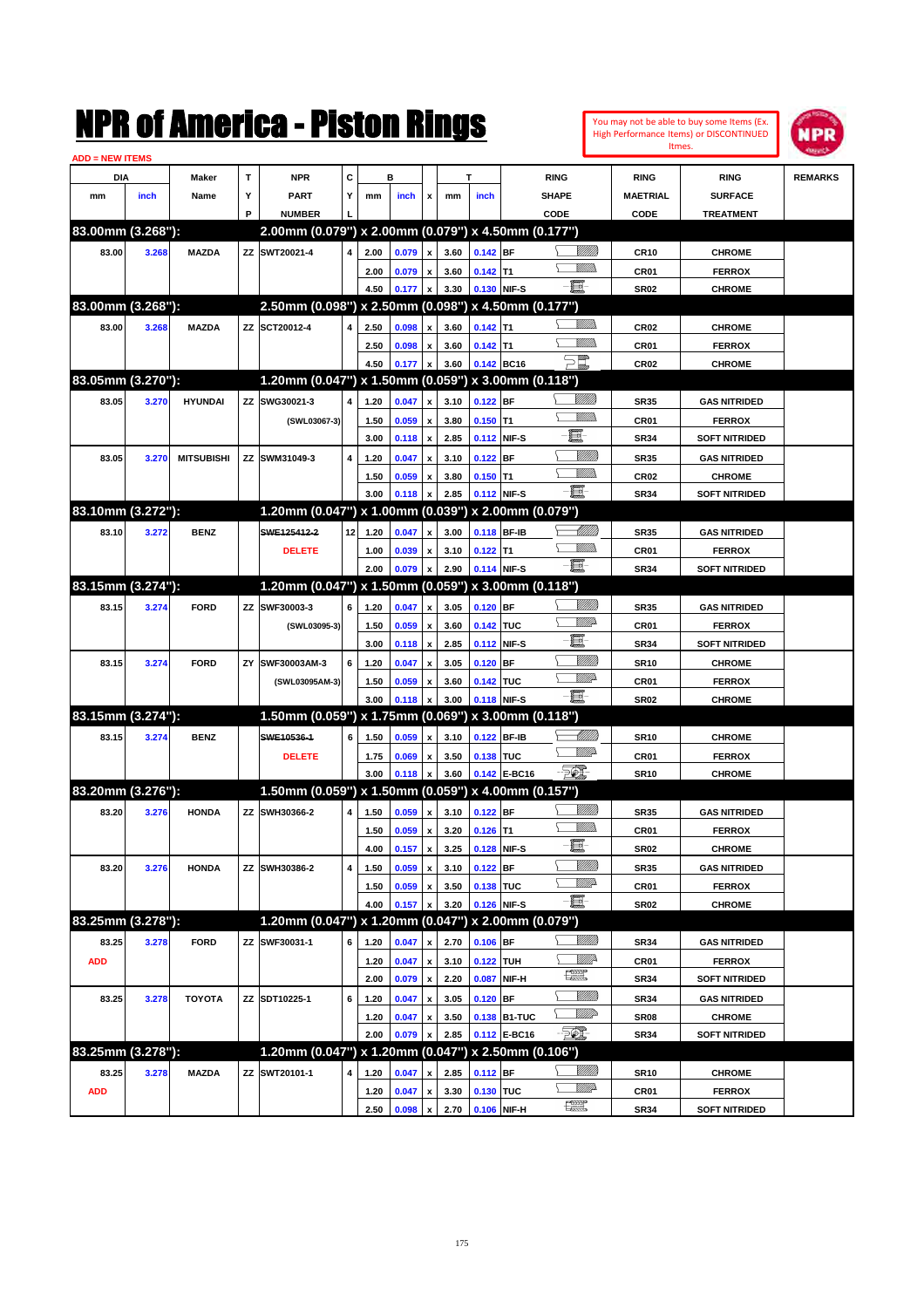|                        |       |                  |    | NMK OI AINCrica - Miston Kings                      |   |      |       |                           |      |             |              |                 |                   |                  | You may not be able to buy some Items (Ex.<br>High Performance Items) or DISCONTINUED | IPR            |
|------------------------|-------|------------------|----|-----------------------------------------------------|---|------|-------|---------------------------|------|-------------|--------------|-----------------|-------------------|------------------|---------------------------------------------------------------------------------------|----------------|
| <b>ADD = NEW ITEMS</b> |       |                  |    |                                                     |   |      |       |                           |      |             |              |                 |                   | Itmes.           |                                                                                       |                |
| DIA                    |       | Maker            | T  | <b>NPR</b>                                          | C |      | в     |                           |      | T           |              | <b>RING</b>     |                   | <b>RING</b>      | <b>RING</b>                                                                           | <b>REMARKS</b> |
| mm                     | inch  | Name             | Υ  | PART                                                | Y | mm   | inch  | x                         | mm   | inch        |              | <b>SHAPE</b>    |                   | <b>MAETRIAL</b>  | <b>SURFACE</b>                                                                        |                |
|                        |       |                  | P  | <b>NUMBER</b>                                       |   |      |       |                           |      |             |              | CODE            |                   | CODE             | <b>TREATMENT</b>                                                                      |                |
| 83.25mm (3.278"):      |       |                  |    | 1.20mm (0.047") x 1.20mm (0.047") x 2.80mm (0.110") |   |      |       |                           |      |             |              |                 |                   |                  |                                                                                       |                |
| 83.25                  | 3.278 | <b>HONDA</b>     | ZZ | SWH30448-1                                          | 4 | 1.20 | 0.047 | x                         | 3.05 | 0.120 BF-IB |              |                 | <u>UM///</u>      | <b>SR10</b>      | <b>CHROME</b>                                                                         |                |
|                        |       |                  |    |                                                     |   | 1.20 | 0.047 | X                         | 3.10 | $0.122$ T1  |              |                 | <br>Militar       | CR <sub>01</sub> | <b>FERROX</b>                                                                         |                |
|                        |       |                  |    |                                                     |   | 2.80 | 0.110 | $\boldsymbol{\mathsf{x}}$ | 2.80 | 0.110 NIF-S |              | -8              |                   | <b>SR34</b>      | <b>SOFT NITRIDED</b>                                                                  |                |
| 83.25mm (3.278"):      |       |                  |    | 1.20mm (0.047") x 1.50mm (0.059") x 2.00mm (0.079") |   |      |       |                           |      |             |              |                 |                   |                  |                                                                                       |                |
| 83.25                  |       | 3.278 VOLKSWAGEN |    | SWE50524-3                                          | 4 | 1.20 | 0.047 | x                         | 3.10 |             | 0.122 BF-IB  |                 | <u> Milli</u> lli | <b>SR35</b>      | <b>GAS NITRIDED</b>                                                                   |                |
|                        |       |                  |    | <b>DELETE</b>                                       |   | 1.50 | 0.059 | X                         | 3.50 | 0.138 T1-IB |              |                 | <u>UMM</u>        | CR <sub>01</sub> | <b>FERROX</b>                                                                         |                |
|                        |       |                  |    |                                                     |   | 2.00 | 0.079 | $\boldsymbol{\mathsf{x}}$ | 2.80 | 0.110 NIF-S |              | E.              |                   | <b>SR34</b>      | <b>SOFT NITRIDED</b>                                                                  |                |
| 83.25mm (3.278"):      |       |                  |    | 1.20mm (0.047") x 1.50mm (0.059") x 2.50mm (0.098") |   |      |       |                           |      |             |              |                 |                   |                  |                                                                                       |                |
| 83.25                  | 3.278 | VOLVO            |    | SWE51524-1                                          | 4 | 1.20 | 0.047 | x                         | 3.10 |             | 0.122 BF-IB  |                 | <u> MMW</u>       | <b>SR35</b>      | <b>GAS NITRIDED</b>                                                                   |                |
|                        |       |                  |    | <b>DELETE</b>                                       |   | 1.50 | 0.059 | X                         | 3.60 | 0.142 TUC   |              |                 | WMD-              | CR <sub>01</sub> | <b>FERROX</b>                                                                         |                |
|                        |       |                  |    |                                                     |   | 2.50 | 0.098 | X                         | 2.70 | 0.106 NIF-S |              | -8              |                   | <b>SR34</b>      | <b>SOFT NITRIDED</b>                                                                  |                |
| 83.25mm (3.278"):      |       |                  |    | 1.20mm (0.047") x 1.50mm (0.059") x 3.00mm (0.118") |   |      |       |                           |      |             |              |                 |                   |                  |                                                                                       |                |
| 83.25                  | 3.278 | <b>FORD</b>      | ZZ | SWF30001-1                                          | 4 | 1.20 | 0.047 | X                         | 3.10 |             | 0.122 BF-IB  |                 | <u> UMM</u>       | <b>SR35</b>      | <b>GAS NITRIDED</b>                                                                   |                |
|                        |       |                  |    | (SWL02311-1)                                        |   | 1.50 | 0.059 | x                         | 3.60 | 0.142 TUC   |              |                 | <u>MM</u> D       | CR <sub>01</sub> | <b>FERROX</b>                                                                         |                |
|                        |       |                  |    |                                                     |   | 3.00 | 0.118 | $\boldsymbol{\mathsf{x}}$ | 3.20 |             | 0.126 NIF-S  | E               |                   | <b>SR02</b>      | <b>CHROME</b>                                                                         |                |
| 83.25                  | 3.278 | <b>MAZDA</b>     | ΖZ | SWT20078-1                                          | 4 | 1.20 | 0.047 | X                         | 3.10 |             | 0.122 BF-IB  |                 | <u> UMM</u>       | <b>SR10</b>      | <b>CHROME</b>                                                                         |                |
|                        |       |                  |    |                                                     |   | 1.50 | 0.059 | x                         | 3.60 | 0.142 TUC   |              |                 | <u>Willia</u>     | CR <sub>01</sub> | <b>FERROX</b>                                                                         |                |
|                        |       |                  |    |                                                     |   | 3.00 | 0.118 | X                         | 3.20 | 0.126 NIF-S |              | -8              |                   | <b>SR02</b>      | <b>CHROME</b>                                                                         |                |
| 83.25mm (3.278"):      |       |                  |    | 1.20mm (0.047") x 1.50mm (0.059") x 4.00mm (0.157") |   |      |       |                           |      |             |              |                 |                   |                  |                                                                                       |                |
| 83.25                  | 3.278 | <b>SUBARU</b>    | ZZ | SWF20032-1                                          | 4 | 1.20 | 0.047 | x                         | 3.30 | 0.130 BF    |              |                 | <u>Milli</u>      | <b>SR10</b>      | <b>CHROME</b>                                                                         |                |
|                        |       |                  |    |                                                     |   | 1.50 | 0.059 | x                         | 3.60 | $0.142$ T1  |              | .<br>Villid     |                   | CR <sub>01</sub> | <b>FERROX</b>                                                                         |                |
|                        |       |                  |    |                                                     |   | 4.00 | 0.157 | X                         | 3.60 | 0.142 NIF-S |              | -00             |                   | <b>SR02</b>      | <b>CHROME</b>                                                                         |                |
| 83.25mm (3.278"):      |       |                  |    | 1.20mm (0.047") x 1.50mm (0.059") x 2.50mm (0.098") |   |      |       |                           |      |             |              |                 |                   |                  |                                                                                       |                |
| 83.25                  |       | 3.278 VOLKSWAGEN |    | SWE50555-3                                          | 5 | 1.20 | 0.047 | x                         | 3.20 | 0.126 BF-IB |              |                 | <u> MMM</u>       | <b>SR35</b>      | <b>GAS NITRIDED</b>                                                                   |                |
|                        |       |                  |    | <b>DELETE</b>                                       |   | 1.75 | 0.069 | X                         | 3.40 | 0.134 TUC   |              |                 | <u>MM</u>         | CR <sub>01</sub> | <b>FERROX</b>                                                                         |                |
|                        |       |                  |    |                                                     |   | 3.00 | 0.118 | $\boldsymbol{\mathsf{x}}$ | 2.90 |             | 0.114 E-BC16 | FO)             |                   | <b>SR10</b>      | <b>CHROME</b>                                                                         |                |
| 83.25mm (3.278"):      |       |                  |    | 1.50mm (0.059") x 1.50mm (0.059") x 2.00mm (0.079") |   |      |       |                           |      |             |              |                 |                   |                  |                                                                                       |                |
| 83.25                  |       | 3.278 VOLKSWAGEN |    | SWE50544-3                                          | 4 | 1.50 | 0.059 | x                         | 3.10 | 0.122 BF-IB |              |                 | <u> Millitt</u>   | <b>SR10</b>      | <b>CHROME</b>                                                                         |                |
|                        |       |                  |    | <b>DELETE</b>                                       |   | 1.50 | 0.059 | x                         | 3.50 | 0.138 TUC   |              | 耳               | <u>Willia</u>     | CR <sub>01</sub> | <b>FERROX</b>                                                                         |                |
|                        |       |                  |    |                                                     |   | 2.00 | 0.079 | x                         | 2.80 | 0.110 NIF-S |              |                 |                   | <b>SR02</b>      | <b>CHROME</b>                                                                         |                |
| 83.25mm (3.278"):      |       |                  |    | 1.50mm (0.059") x 1.50mm (0.059") x 2.80mm (0.110") |   |      |       |                           |      |             |              |                 |                   |                  |                                                                                       |                |
| 83.25                  | 3.278 | <b>NISSAN</b>    |    | SWN30077-1                                          | 4 | 1.50 | 0.059 | $\pmb{\mathsf{x}}$        | 2.90 | $0.114$ BF  |              | <u>VMM)</u>     | <u>Milli</u> h    | <b>SR10</b>      | <b>CHROME</b>                                                                         |                |
|                        |       |                  |    | <b>DELETE</b>                                       |   | 1.50 | 0.059 | $\pmb{\mathsf{x}}$        | 3.60 | $0.142$ T1  |              | e.              |                   | CR02             | <b>CHROME</b>                                                                         |                |
|                        |       |                  |    |                                                     |   | 2.80 | 0.110 | $\boldsymbol{\mathsf{x}}$ | 3.10 |             | 0.122 NIF-S  |                 | <u>VMM</u>        | <b>SR02</b>      | <b>CHROME</b>                                                                         |                |
| 83.25                  | 3.278 | <b>NISSAN</b>    | ΖZ | SWN30090-1                                          | 4 | 1.50 | 0.059 | $\pmb{\mathsf{x}}$        | 2.90 | 0.114 BF    |              |                 | <u>Willib</u>     | <b>SR10</b>      | <b>CHROME</b>                                                                         |                |
|                        |       |                  |    |                                                     |   | 1.50 | 0.059 | X                         | 3.60 | $0.142$ T1  |              | $-\Xi$          |                   | CR02             | <b>CHROME</b>                                                                         |                |
| 83.25mm (3.278"):      |       |                  |    | 1.50mm (0.059") x 1.50mm (0.059") x 3.00mm (0.118") |   | 2.80 | 0.110 | X                         | 2.80 | 0.110 NIF-S |              |                 |                   | <b>SR34</b>      | <b>SOFT NITRIDED</b>                                                                  |                |
| 83.25                  | 3.278 | <b>NISSAN</b>    | ΖZ | SWN30105-3                                          | 4 | 1.50 | 0.059 | X                         | 2.90 | 0.114 BF-IB |              | <u>-Milli</u> b |                   | <b>SR35</b>      | <b>GAS NITRIDED</b>                                                                   |                |
|                        |       |                  |    |                                                     |   | 1.50 | 0.059 | $\pmb{\mathsf{x}}$        | 3.50 | $0.138$ T1  |              | <u>Willib</u>   |                   | CR02             | <b>CHROME</b>                                                                         |                |
|                        |       |                  |    |                                                     |   | 3.00 | 0.118 | $\pmb{\mathsf{x}}$        | 2.85 |             | 0.112 NIF-S  | e-              |                   | <b>SR34</b>      | <b>SOFT NITRIDED</b>                                                                  |                |
| 83.25                  | 3.278 | <b>MAZDA</b>     | ΖZ | SWT20066-1                                          | 4 | 1.50 | 0.059 | x                         | 3.30 |             | 0.130 BF-IB  |                 | <u> Milli</u> ll  | <b>SR10</b>      | <b>CHROME</b>                                                                         |                |
|                        |       |                  |    |                                                     |   | 1.50 | 0.059 | $\pmb{\mathsf{x}}$        | 3.60 | 0.142 TUC   |              |                 | <u>WW</u> A       | CR01             | <b>FERROX</b>                                                                         |                |
|                        |       |                  |    |                                                     |   | 3.00 | 0.118 | $\pmb{\mathsf{x}}$        | 2.80 | 0.110 NIF-S |              | -8              |                   | <b>SR34</b>      | <b>SOFT NITRIDED</b>                                                                  |                |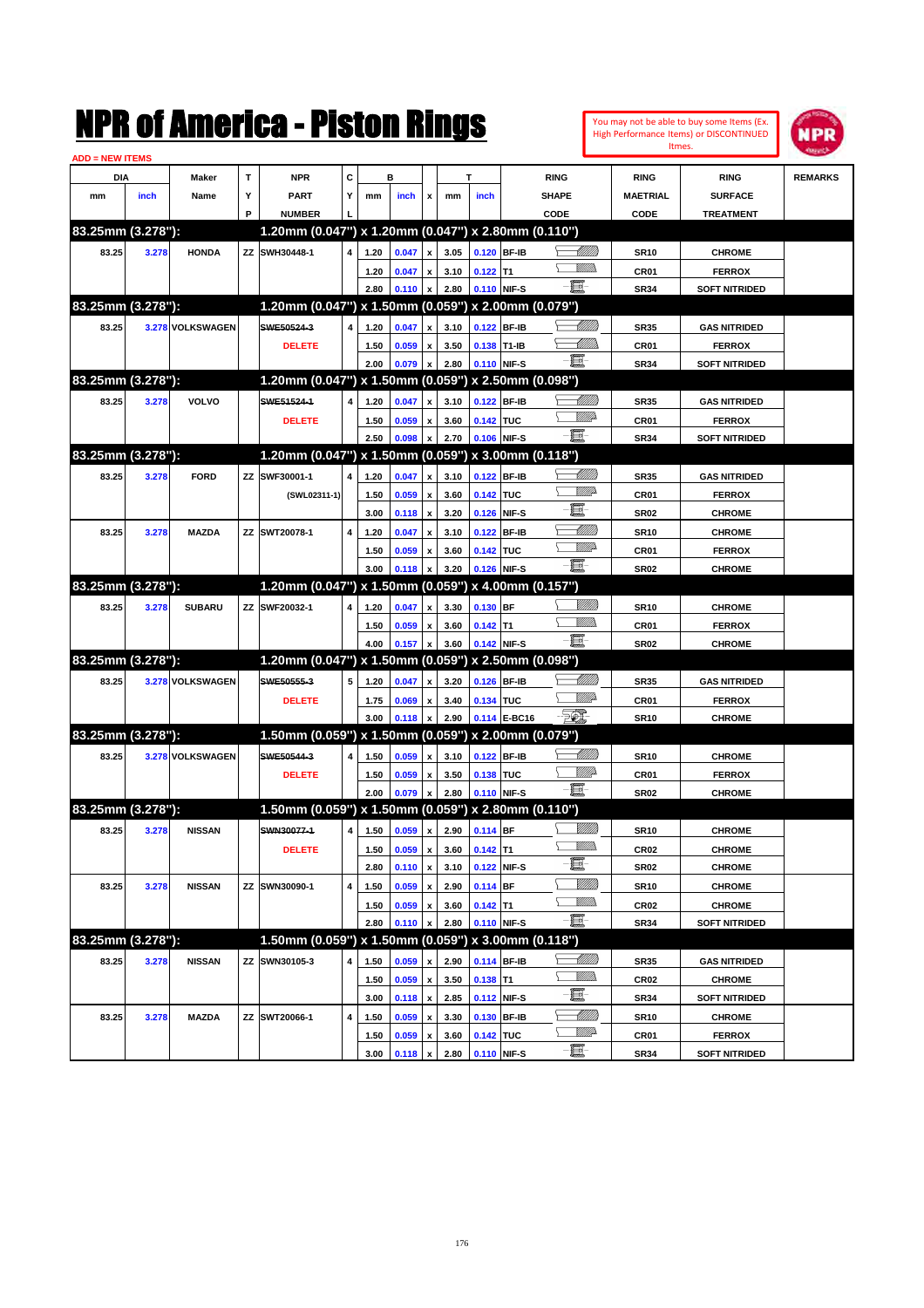| You may not be able to buy some Items (Ex. |
|--------------------------------------------|
| High Performance Items) or DISCONTINUED    |
| Itmes.                                     |



| <b>ADD = NEW ITEMS</b> |       |                  |    |                                                      |              |      |       |                    |                                 |             |              |                       |                  |                      |                |
|------------------------|-------|------------------|----|------------------------------------------------------|--------------|------|-------|--------------------|---------------------------------|-------------|--------------|-----------------------|------------------|----------------------|----------------|
| DIA                    |       | Maker            | т  | NPR                                                  | С            |      | в     |                    |                                 | т           |              | <b>RING</b>           | <b>RING</b>      | <b>RING</b>          | <b>REMARKS</b> |
| mm                     | inch  | Name             | Υ  | <b>PART</b>                                          | Y            | mm   | inch  | x                  | mm                              | inch        |              | <b>SHAPE</b>          | <b>MAETRIAL</b>  | <b>SURFACE</b>       |                |
|                        |       |                  | P  | <b>NUMBER</b>                                        |              |      |       |                    |                                 |             |              | CODE                  | CODE             | <b>TREATMENT</b>     |                |
| 83.25mm (3.278"):      |       |                  |    | 1.50mm (0.059") x 1.50mm (0.059") x 4.00mm (0.157")  |              |      |       |                    |                                 |             |              |                       |                  |                      |                |
| 83.25                  | 3.278 | <b>NISSAN</b>    |    | ZZ SWN30056-1                                        | 4            | 1.50 | 0.059 | x                  | 2.90                            | 0.114 BF    |              | <u> UMB</u>           | <b>SR35</b>      | <b>GAS NITRIDED</b>  |                |
|                        |       |                  |    |                                                      |              | 1.50 | 0.059 |                    | 3.60                            | $0.142$ T1  |              | <br>Mad               | <b>CR02</b>      | <b>CHROME</b>        |                |
|                        |       |                  |    |                                                      |              | 4.00 | 0.157 | x                  | 3.05                            |             | 0.120 NIF-S  | e                     | <b>SR02</b>      | <b>CHROME</b>        |                |
| 83.25                  | 3.278 | <b>NISSAN</b>    |    | SWN30065-1                                           | 6            | 1.50 | 0.059 |                    | 3.60                            | $0.142$ T1  |              | <br>Mar               | CR01             | <b>FERROX</b>        |                |
|                        |       |                  |    | <b>DELETE</b>                                        |              | 1.50 | 0.059 |                    | 3.60                            | $0.142$ T1  |              | UM)                   | CR <sub>01</sub> | <b>FERROX</b>        |                |
|                        |       |                  |    |                                                      |              | 4.00 | 0.157 | x                  | 3.05                            |             | 0.120 NIF-S  | e                     | <b>SR02</b>      | <b>CHROME</b>        |                |
| 83.25                  | 3.278 | <b>TOYOTA</b>    |    | ZZ SWT10123-3                                        | 4            | 1.50 | 0.059 |                    | 3.10                            | $0.122$ BF  |              | <u>Milli</u> k        | <b>SR10</b>      | <b>CHROME</b>        |                |
|                        |       |                  |    |                                                      |              | 1.50 | 0.059 |                    | 3.80                            | $0.150$ T1  |              | .<br>VMD              | CR <sub>01</sub> | <b>FERROX</b>        |                |
|                        |       |                  |    |                                                      |              | 4.00 | 0.157 | x                  | 2.90                            |             | 0.114 NIF-S  | e                     | <b>SR02</b>      | <b>CHROME</b>        |                |
| 83.25                  | 3.278 | <b>TOYOTA</b>    |    | ZZ SWT10079-1                                        | 6            | 1.50 | 0.059 |                    | 3.30                            | $0.130$ BF  |              | <u>Milli</u>          | <b>SR10</b>      | <b>CHROME</b>        |                |
|                        |       |                  |    |                                                      |              | 1.50 | 0.059 |                    | 3.80                            | $0.150$ T1  |              | <br>Mar               | CR <sub>01</sub> | <b>FERROX</b>        |                |
|                        |       |                  |    |                                                      |              | 4.00 | 0.157 | x                  | 2.90                            |             | 0.114 NIF-S  | E                     | <b>SR02</b>      | <b>CHROME</b>        |                |
| 83.25                  | 3.278 | <b>TOYOTA</b>    |    | ZZ SWT10115-1                                        | 6            | 1.50 | 0.059 |                    | 3.30                            | $0.130$ BF  |              | <u>Milli</u>          | <b>SR10</b>      | <b>CHROME</b>        |                |
|                        |       |                  |    |                                                      |              | 1.50 | 0.059 | x                  | 3.70                            |             | 0.146 ES-TUC | <u>VIIID</u>          | <b>CR10</b>      | <b>CHROME</b>        |                |
|                        |       |                  |    |                                                      |              | 4.00 | 0.157 |                    | 2.85                            | 0.112 NIF-S |              | - E                   | <b>SR34</b>      | <b>SOFT NITRIDED</b> |                |
| 83.25mm (3.278"):      |       |                  |    | 1.50mm (0.059") x 1.75mm (0.069") x 3.00mm (0.118")  |              |      |       |                    |                                 |             |              |                       |                  |                      |                |
| 83.25                  |       | 3.278 VOLKSWAGEN |    | SWE50535-3                                           | 5            | 1.50 | 0.059 | x                  | 3.10                            | 0.122 BF-IB |              | <u> MM)</u>           | <b>SR10</b>      | <b>CHROME</b>        |                |
|                        |       |                  |    | <b>DELETE</b>                                        |              | 1.75 | 0.069 |                    | 3.50                            | 0.138 TUC   |              | <u>MMP</u>            | <b>CR01</b>      | <b>FERROX</b>        |                |
|                        |       |                  |    |                                                      |              | 3.00 | 0.118 | x                  | 3.00                            |             | 0.118 NIF-S  | -E.                   | <b>SR02</b>      | <b>CHROME</b>        |                |
| 83.25mm (3.278"):      |       |                  |    | 1.50mm (0.059") x 2.00mm (0.079") x 4.00mm (0.157")  |              |      |       |                    |                                 |             |              |                       |                  |                      |                |
| 83.25                  | 3.278 | <b>NISSAN</b>    | ΖZ | SWN30064-1                                           | 6            | 1.50 | 0.059 |                    | 3.60                            | $0.142$ T1  |              | <br>Mar               | <b>CR10</b>      | <b>CHROME</b>        |                |
|                        |       |                  |    |                                                      |              | 2.00 | 0.079 | x                  | 3.90                            |             | 0.154 ES-TUC | <u>VM</u> D           | CR <sub>01</sub> | <b>FERROX</b>        |                |
|                        |       |                  |    |                                                      |              | 4.00 | 0.157 |                    | 3.05                            |             | 0.120 NIF-S  | $-\Xi$ -              | <b>SR02</b>      | <b>CHROME</b>        |                |
| 83.25mm (3.278"):      |       |                  |    | 1.75mm (0.069") x 2.00mm (0.079") x 3.00mm (0.118")  |              |      |       |                    |                                 |             |              |                       |                  |                      |                |
| 83.25                  | 3.278 | <b>AUDI</b>      |    | SWE50906-1                                           | 6            | 1.75 | 0.069 | x                  | 3.30                            | 0.130 BF    |              |                       | <b>SR10</b>      | <b>CHROME</b>        |                |
|                        |       |                  |    | <b>DELETE</b>                                        |              | 2.00 | 0.079 | x                  | 3.40                            |             | 0.134 T1-RC  | <u> Killib</u>        | CR01             | <b>FERROX</b>        |                |
|                        |       |                  |    |                                                      |              | 3.00 | 0.118 | $\boldsymbol{x}$   | 3.70                            |             | 0.146 E-BC16 | $-\sqrt{\frac{2}{m}}$ | <b>SR10</b>      | <b>CHROME</b>        |                |
| 83.25mm (3.278"):      |       |                  |    | 2.00mm (0.079") x 1.50mm (0.059") x 3.00mm (0.118")  |              |      |       |                    |                                 |             |              |                       |                  |                      |                |
| 83.25                  | 3.278 | <b>NISSAN</b>    |    | ZZ SWN30083-1                                        | 4            | 2.00 | 0.079 | x                  | 2.90                            | 0.114 BF-IB |              | <u> UMB</u>           | <b>SR10</b>      | <b>TIN PLATED</b>    |                |
|                        |       |                  |    |                                                      |              | 1.50 | 0.059 | x                  | 3.60                            | $0.142$ T1  |              | <br>Militar           | <b>CR02</b>      | <b>CHROME</b>        |                |
|                        |       |                  |    |                                                      |              | 3.00 | 0.118 | $\boldsymbol{x}$   | 3.00                            | 0.118 NIF-S |              | -8                    | <b>SR02</b>      | <b>CHROME</b>        |                |
| 83.25mm (3.278"):      |       |                  |    | 2.00mm (0.079") x 2.00mm (0.079"") x 3.00mm (0.118") |              |      |       |                    |                                 |             |              |                       |                  |                      |                |
| 83.25                  | 3.278 | <b>TOYOTA</b>    |    | ZZ SWT10110-1                                        |              |      |       |                    | 4 2.00 0.079 x 3.10 0.122 BF-K2 |             |              | <u>Milli</u> b        | SR35             | <b>GAS NITRIDED</b>  |                |
|                        |       |                  |    |                                                      |              | 2.00 | 0.079 | х                  | 3.50                            | 0.138 TUC   |              | <i><u>Villito</u></i> | CR02             | <b>CHROME</b>        |                |
|                        |       |                  |    |                                                      |              | 3.00 | 0.118 | x                  | 3.25                            |             | 0.128 NIF-S  | e.                    | SR34             | <b>SOFT NITRIDED</b> |                |
| 83.25mm (3.278"):      |       |                  |    | 2.00mm (0.079") x 2.00mm (0.079") x 4.00mm (0.157")  |              |      |       |                    |                                 |             |              |                       |                  |                      |                |
| 83.25                  | 3.278 | <b>NISSAN</b>    |    | ZZ SWN30014-1                                        | 4            | 2.00 | 0.079 | x                  | 3.60                            | $0.142$ T1  |              | <u>Willib</u>         | CR02             | <b>CHROME</b>        |                |
|                        |       |                  |    |                                                      |              | 2.00 | 0.079 | $\pmb{\mathsf{x}}$ | 3.80                            | $0.150$ T1  |              | <u>Willib</u>         | CR <sub>01</sub> | <b>FERROX</b>        |                |
|                        |       |                  |    |                                                      |              | 4.00 | 0.157 | $\pmb{\mathsf{x}}$ | 3.75                            |             | 0.148 NIF-S  | e.<br><u>Villida</u>  | SR02             | <b>CHROME</b>        |                |
| 83.25                  | 3.278 | <b>NISSAN</b>    |    | ZZ SWN30034-1                                        | 6            | 2.00 | 0.079 | x                  | 3.50                            | $0.138$ T1  |              | <u>Villida</u>        | <b>CR10</b>      | <b>CHROME</b>        |                |
|                        |       |                  |    |                                                      |              | 2.00 | 0.079 | x                  | 3.80                            | $0.150$ T1  |              | E-                    | CR01             | <b>FERROX</b>        |                |
|                        |       |                  |    |                                                      |              | 4.00 | 0.157 | $\pmb{\mathsf{x}}$ | 3.75                            |             | 0.148 NIF-S  | <u>Willib</u>         | SR02             | <b>CHROME</b>        |                |
| 83.25                  | 3.278 | <b>TOYOTA</b>    |    | SXT10017-1                                           | $\mathbf{2}$ | 2.00 | 0.079 | x                  | 3.80                            | $0.150$ T1  |              | <u>VMB</u>            | CR <sub>02</sub> | <b>4 CHROME</b>      |                |
|                        |       |                  |    | <b>DELETE</b>                                        |              | 2.00 | 0.079 | x                  | 3.80                            | 0.150 TUC   |              | -et                   | CR <sub>02</sub> | <b>CHROME</b>        |                |
|                        |       |                  |    |                                                      |              | 4.00 | 0.157 | $\pmb{\mathsf{x}}$ | 3.75                            | 0.148 NIF-S |              |                       | <b>SR02</b>      | <b>CHROME</b>        |                |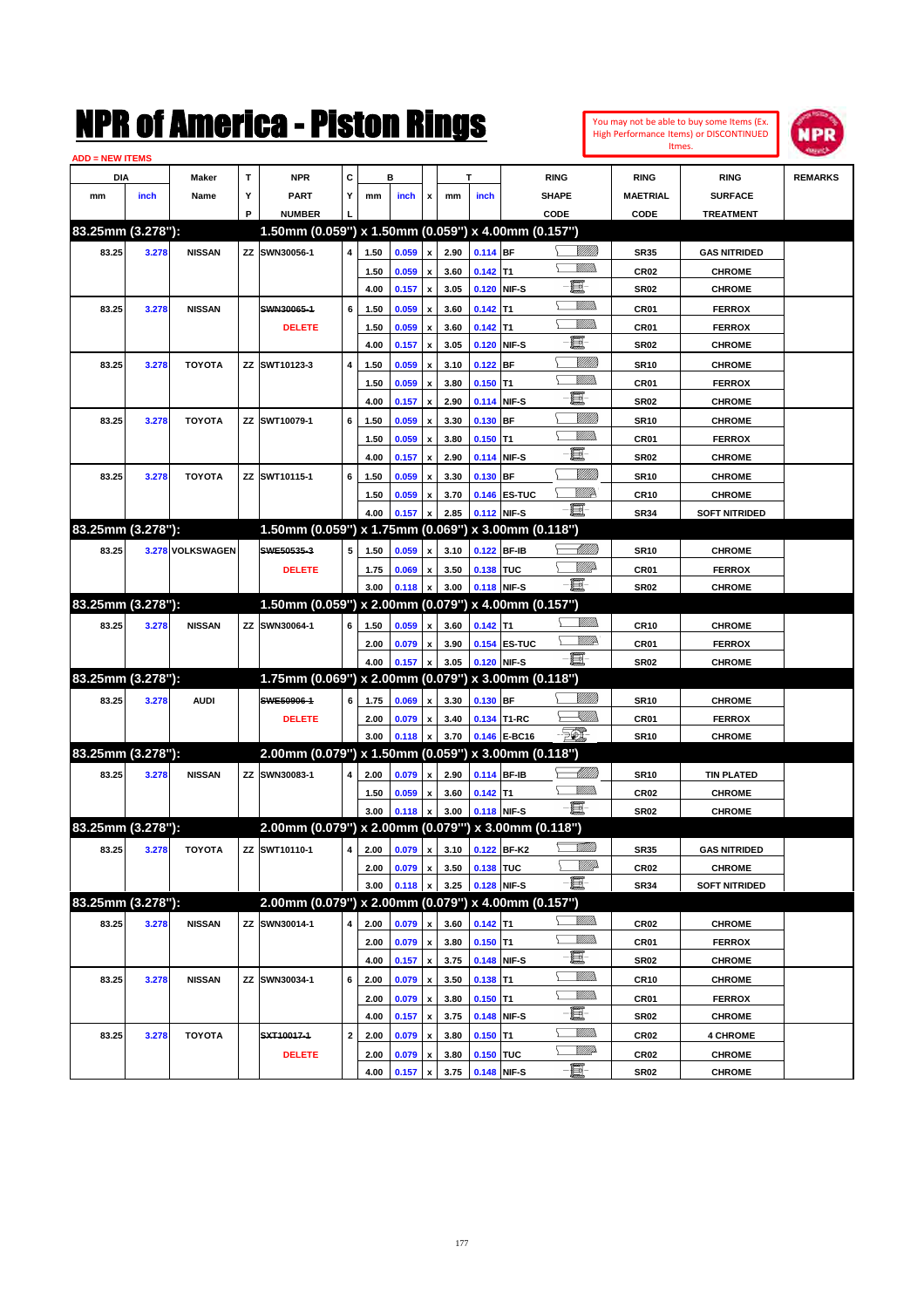| $\mathbf{T}$<br><b>NPR</b><br>С<br>в<br><b>RING</b><br><b>DIA</b><br>Maker<br>т<br><b>RING</b><br><b>RING</b><br><b>REMARKS</b><br>inch<br>Name<br>Y<br><b>PART</b><br>Y<br>inch<br>inch<br><b>SHAPE</b><br><b>MAETRIAL</b><br><b>SURFACE</b><br>mm<br>mm<br>mm<br>x<br>P<br><b>NUMBER</b><br>CODE<br>CODE<br><b>TREATMENT</b><br><u>Milli</u> k<br>SXT10072-1<br>6<br>0.079<br>$0.150$ BF<br>83.25<br><b>TOYOTA</b><br>2.00<br>3.80<br><b>CR02</b><br><b>4 CHROME</b><br>3.278<br>$\pmb{\mathsf{x}}$<br>VM)<br>0.079<br>$0.150$ T1<br><b>DELETE</b><br>2.00<br>3.80<br>CR01<br><b>FERROX</b><br>$\mathbf{x}$<br>E<br>0.150<br>NIF-S<br>4.00<br>0.157<br>3.80<br><b>SR02</b><br><b>CHROME</b><br>x<br>VIII)<br>ZX SWT10072-1<br>6<br>0.079<br>3.05<br>0.120<br><b>BF</b><br>83.25<br>3.278<br><b>TOYOTA</b><br>2.00<br><b>SR10</b><br><b>CHROME</b><br>x<br><u>MMD</u><br>⊾<br><b>FERROX</b><br>2.00<br>0.079<br>3.80<br>0.150<br>lT1<br>CR01<br>x<br>圓<br>0.130 NIF-S<br>4.00<br>0.157<br>3.30<br><b>SR02</b><br><b>CHROME</b><br>x<br>83.30mm (3.280"):<br>1.20mm (0.047") x 1.50mm (0.059") x 3.00mm (0.118")<br>WM di<br>3.280<br><b>HYUNDAI</b><br>ZZ SWG30021-4<br>0.047<br>3.10<br>0.122<br><b>BF</b><br>83.30<br>$\overline{\mathbf{4}}$<br>1.20<br><b>GAS NITRIDED</b><br><b>SR35</b><br><u>MMs</u><br>⊾<br>0.059<br>0.150<br>T1<br>CR01<br>(SWL03067-4)<br>1.50<br>3.80<br><b>FERROX</b><br>x<br>E<br>3.00<br>0.118<br>2.85<br>0.112<br>NIF-S<br><b>SR34</b><br>$\mathbf{x}$<br><b>SOFT NITRIDED</b><br><u>VIIII)</u><br>83.30<br><b>MITSUBISHI</b><br>ZZ SWM31049-4<br>$\overline{\mathbf{4}}$<br>$0.122$ BF<br>3.280<br>1.20<br>0.047<br>3.10<br><b>SR35</b><br><b>GAS NITRIDED</b><br>x<br>*MM)<br>N.<br>0.059<br>3.80<br>0.150<br>T1<br><b>CHROME</b><br>1.50<br><b>CR02</b><br>- 1<br>3.00<br>2.85<br>0.112 NIF-S<br><b>SR34</b><br><b>SOFT NITRIDED</b><br>0.118<br>$\mathbf{x}$<br>83.35mm (3.281"):<br>1.20mm (0.047") x 1.00mm (0.039") x 2.00mm (0.079")<br><u> MM)</u><br>0.118 BF-IB<br>SWE125412-3<br>12<br>0.047<br>3.00<br>83.35<br>3.281<br><b>BENZ</b><br>1.20<br><b>SR35</b><br><b>GAS NITRIDED</b><br>x<br><u>MMs</u><br>↸<br>3.10<br>$0.122$ T1<br><b>DELETE</b><br>1.00<br>0.039<br>CR01<br><b>FERROX</b><br>- 8<br>2.00<br>0.079<br>2.90<br>0.114 NIF-S<br><b>SR34</b><br><b>SOFT NITRIDED</b><br>$\mathbf{x}$<br>83.40mm (3.283"):<br>1.20mm (0.047") x 1.50mm (0.059") x 3.00mm (0.118")<br><u>VIIII)</u><br>0.120 BF<br><b>FORD</b><br>ZZ SWF30003-4<br>0.047<br>3.05<br>83.40<br>3.283<br>6<br>1.20<br><b>GAS NITRIDED</b><br>x<br><b>SR35</b><br><u>VM</u> D<br>0.059<br>3.60<br>0.142<br><b>TUC</b><br>(SWL03095-4)<br>1.50<br>CR01<br><b>FERROX</b><br>$\pmb{\mathsf{x}}$<br>E<br>0.112 NIF-S<br><b>SOFT NITRIDED</b><br>3.00<br>0.118<br>2.85<br><b>SR34</b><br>$\pmb{\mathsf{x}}$<br>VIIII)<br>6<br>0.047<br>3.05<br>0.120<br><b>IBF</b><br>83.40<br>3.283<br><b>FORD</b><br>ZY<br>SWF30003AM-4<br>1.20<br><b>SR10</b><br><b>CHROME</b><br>$\mathbf{x}$<br><u>VM</u> D<br>0.059<br>3.60<br>0.142 TUC<br>(SWL03095AM-4)<br>1.50<br>x<br>CR01<br><b>FERROX</b><br>- 1<br>3.00<br>3.00<br>0.118<br>NIF-S<br><b>SR02</b><br>0.118<br><b>CHROME</b><br>83.40mm (3.283"):<br>1.50mm (0.059")<br>x 1.75mm (0.069") x 3.00mm (0.118")<br><u>UMB</u><br>0.122 BF-IB<br>83.40<br>3.283<br>SWE10536-2<br>0.059<br><b>BENZ</b><br>6<br>1.50<br>3.10<br><b>SR10</b><br><b>CHROME</b><br>VMA<br><b>DELETE</b><br>3.50<br>0.138 TUC<br>1.75<br>0.069<br>$\pmb{\mathsf{x}}$<br>CR <sub>01</sub><br><b>FERROX</b><br>-501<br>3.60<br>0.142 E-BC16<br>3.00<br>0.118<br><b>SR10</b><br><b>CHROME</b><br>83.45mm (3.285"):<br>1.50mm (0.059") x 1.50mm (0.059") x 4.00mm (0.157")<br>ZZ SWH30366-3<br>$0.122$ BF<br>83.45<br>3.285<br><b>HONDA</b><br>1.50<br>0.059<br>3.10<br><b>SR35</b><br>4<br><b>GAS NITRIDED</b><br><b>MM</b><br>1.50<br>0.059<br>3.20<br>0.126<br>lT1<br>CR01<br><b>FERROX</b><br>x<br>E<br>NIF-S<br>3.25<br>0.128<br>4.00<br>0.157<br><b>SR02</b><br><b>CHROME</b><br>ZZ SWH30386-3<br>$\overline{\mathbf{4}}$<br>0.122<br><b>BF</b><br><b>GAS NITRIDED</b><br>83.45<br>3.285<br><b>HONDA</b><br>1.50<br>0.059<br>$\mathbf{x}$<br>3.10<br><b>SR35</b><br>VMA<br>3.50<br>0.138 TUC<br>1.50<br>0.059<br>CR01<br><b>FERROX</b><br>$\pmb{\mathsf{x}}$<br>E<br>0.126 NIF-S<br>4.00<br>0.157<br>3.20<br><b>SR02</b><br><b>CHROME</b><br>x<br>83.50mm (3.287"):<br>1.00mm (0.039") x 1.00mm (0.039") x 2.00mm (0.079")<br><u> UMB</u><br>0.098 BF-IB<br><b>MAZDA</b><br>ZZ SWT20102-0<br>0.039<br>83.50<br>3.287<br>1.00<br>$\mathbf{x}$<br>2.50<br><b>SR34</b><br><b>GAS NITRIDED</b><br>WMA<br>0.098 TUC<br>0.039<br>2.50<br><b>ADD</b><br>1.00<br><b>SR08</b><br><b>FERROX</b><br>x<br>$f_{\text{max}}^{\text{max}}$<br>0.096 NIF-H<br>2.00<br>0.079<br>2.45<br><b>SR02</b><br><b>CHROME</b><br>$\pmb{\mathsf{x}}$ | <b>ADD = NEW ITEMS</b> |  |  |  |  |  |  |  |  |
|-------------------------------------------------------------------------------------------------------------------------------------------------------------------------------------------------------------------------------------------------------------------------------------------------------------------------------------------------------------------------------------------------------------------------------------------------------------------------------------------------------------------------------------------------------------------------------------------------------------------------------------------------------------------------------------------------------------------------------------------------------------------------------------------------------------------------------------------------------------------------------------------------------------------------------------------------------------------------------------------------------------------------------------------------------------------------------------------------------------------------------------------------------------------------------------------------------------------------------------------------------------------------------------------------------------------------------------------------------------------------------------------------------------------------------------------------------------------------------------------------------------------------------------------------------------------------------------------------------------------------------------------------------------------------------------------------------------------------------------------------------------------------------------------------------------------------------------------------------------------------------------------------------------------------------------------------------------------------------------------------------------------------------------------------------------------------------------------------------------------------------------------------------------------------------------------------------------------------------------------------------------------------------------------------------------------------------------------------------------------------------------------------------------------------------------------------------------------------------------------------------------------------------------------------------------------------------------------------------------------------------------------------------------------------------------------------------------------------------------------------------------------------------------------------------------------------------------------------------------------------------------------------------------------------------------------------------------------------------------------------------------------------------------------------------------------------------------------------------------------------------------------------------------------------------------------------------------------------------------------------------------------------------------------------------------------------------------------------------------------------------------------------------------------------------------------------------------------------------------------------------------------------------------------------------------------------------------------------------------------------------------------------------------------------------------------------------------------------------------------------------------------------------------------------------------------------------------------------------------------------------------------------------------------------------------------------------------------------------------------------------------------------------------------------------------------------------------------------------------------------------------------------------------------------------------------------------------------------------------------------------------------------------------------------------------------------------------------------------------------------------------------------------------------------------------------------------------------------------------------------------------------------------------------------------------------------------------------------------------------------------------------------------------------------------------------------------------------------------------------------------------------------------------------------------------------------------------------------------------|------------------------|--|--|--|--|--|--|--|--|
|                                                                                                                                                                                                                                                                                                                                                                                                                                                                                                                                                                                                                                                                                                                                                                                                                                                                                                                                                                                                                                                                                                                                                                                                                                                                                                                                                                                                                                                                                                                                                                                                                                                                                                                                                                                                                                                                                                                                                                                                                                                                                                                                                                                                                                                                                                                                                                                                                                                                                                                                                                                                                                                                                                                                                                                                                                                                                                                                                                                                                                                                                                                                                                                                                                                                                                                                                                                                                                                                                                                                                                                                                                                                                                                                                                                                                                                                                                                                                                                                                                                                                                                                                                                                                                                                                                                                                                                                                                                                                                                                                                                                                                                                                                                                                                                                                                                             |                        |  |  |  |  |  |  |  |  |
|                                                                                                                                                                                                                                                                                                                                                                                                                                                                                                                                                                                                                                                                                                                                                                                                                                                                                                                                                                                                                                                                                                                                                                                                                                                                                                                                                                                                                                                                                                                                                                                                                                                                                                                                                                                                                                                                                                                                                                                                                                                                                                                                                                                                                                                                                                                                                                                                                                                                                                                                                                                                                                                                                                                                                                                                                                                                                                                                                                                                                                                                                                                                                                                                                                                                                                                                                                                                                                                                                                                                                                                                                                                                                                                                                                                                                                                                                                                                                                                                                                                                                                                                                                                                                                                                                                                                                                                                                                                                                                                                                                                                                                                                                                                                                                                                                                                             |                        |  |  |  |  |  |  |  |  |
|                                                                                                                                                                                                                                                                                                                                                                                                                                                                                                                                                                                                                                                                                                                                                                                                                                                                                                                                                                                                                                                                                                                                                                                                                                                                                                                                                                                                                                                                                                                                                                                                                                                                                                                                                                                                                                                                                                                                                                                                                                                                                                                                                                                                                                                                                                                                                                                                                                                                                                                                                                                                                                                                                                                                                                                                                                                                                                                                                                                                                                                                                                                                                                                                                                                                                                                                                                                                                                                                                                                                                                                                                                                                                                                                                                                                                                                                                                                                                                                                                                                                                                                                                                                                                                                                                                                                                                                                                                                                                                                                                                                                                                                                                                                                                                                                                                                             |                        |  |  |  |  |  |  |  |  |
|                                                                                                                                                                                                                                                                                                                                                                                                                                                                                                                                                                                                                                                                                                                                                                                                                                                                                                                                                                                                                                                                                                                                                                                                                                                                                                                                                                                                                                                                                                                                                                                                                                                                                                                                                                                                                                                                                                                                                                                                                                                                                                                                                                                                                                                                                                                                                                                                                                                                                                                                                                                                                                                                                                                                                                                                                                                                                                                                                                                                                                                                                                                                                                                                                                                                                                                                                                                                                                                                                                                                                                                                                                                                                                                                                                                                                                                                                                                                                                                                                                                                                                                                                                                                                                                                                                                                                                                                                                                                                                                                                                                                                                                                                                                                                                                                                                                             |                        |  |  |  |  |  |  |  |  |
|                                                                                                                                                                                                                                                                                                                                                                                                                                                                                                                                                                                                                                                                                                                                                                                                                                                                                                                                                                                                                                                                                                                                                                                                                                                                                                                                                                                                                                                                                                                                                                                                                                                                                                                                                                                                                                                                                                                                                                                                                                                                                                                                                                                                                                                                                                                                                                                                                                                                                                                                                                                                                                                                                                                                                                                                                                                                                                                                                                                                                                                                                                                                                                                                                                                                                                                                                                                                                                                                                                                                                                                                                                                                                                                                                                                                                                                                                                                                                                                                                                                                                                                                                                                                                                                                                                                                                                                                                                                                                                                                                                                                                                                                                                                                                                                                                                                             |                        |  |  |  |  |  |  |  |  |
|                                                                                                                                                                                                                                                                                                                                                                                                                                                                                                                                                                                                                                                                                                                                                                                                                                                                                                                                                                                                                                                                                                                                                                                                                                                                                                                                                                                                                                                                                                                                                                                                                                                                                                                                                                                                                                                                                                                                                                                                                                                                                                                                                                                                                                                                                                                                                                                                                                                                                                                                                                                                                                                                                                                                                                                                                                                                                                                                                                                                                                                                                                                                                                                                                                                                                                                                                                                                                                                                                                                                                                                                                                                                                                                                                                                                                                                                                                                                                                                                                                                                                                                                                                                                                                                                                                                                                                                                                                                                                                                                                                                                                                                                                                                                                                                                                                                             |                        |  |  |  |  |  |  |  |  |
|                                                                                                                                                                                                                                                                                                                                                                                                                                                                                                                                                                                                                                                                                                                                                                                                                                                                                                                                                                                                                                                                                                                                                                                                                                                                                                                                                                                                                                                                                                                                                                                                                                                                                                                                                                                                                                                                                                                                                                                                                                                                                                                                                                                                                                                                                                                                                                                                                                                                                                                                                                                                                                                                                                                                                                                                                                                                                                                                                                                                                                                                                                                                                                                                                                                                                                                                                                                                                                                                                                                                                                                                                                                                                                                                                                                                                                                                                                                                                                                                                                                                                                                                                                                                                                                                                                                                                                                                                                                                                                                                                                                                                                                                                                                                                                                                                                                             |                        |  |  |  |  |  |  |  |  |
|                                                                                                                                                                                                                                                                                                                                                                                                                                                                                                                                                                                                                                                                                                                                                                                                                                                                                                                                                                                                                                                                                                                                                                                                                                                                                                                                                                                                                                                                                                                                                                                                                                                                                                                                                                                                                                                                                                                                                                                                                                                                                                                                                                                                                                                                                                                                                                                                                                                                                                                                                                                                                                                                                                                                                                                                                                                                                                                                                                                                                                                                                                                                                                                                                                                                                                                                                                                                                                                                                                                                                                                                                                                                                                                                                                                                                                                                                                                                                                                                                                                                                                                                                                                                                                                                                                                                                                                                                                                                                                                                                                                                                                                                                                                                                                                                                                                             |                        |  |  |  |  |  |  |  |  |
|                                                                                                                                                                                                                                                                                                                                                                                                                                                                                                                                                                                                                                                                                                                                                                                                                                                                                                                                                                                                                                                                                                                                                                                                                                                                                                                                                                                                                                                                                                                                                                                                                                                                                                                                                                                                                                                                                                                                                                                                                                                                                                                                                                                                                                                                                                                                                                                                                                                                                                                                                                                                                                                                                                                                                                                                                                                                                                                                                                                                                                                                                                                                                                                                                                                                                                                                                                                                                                                                                                                                                                                                                                                                                                                                                                                                                                                                                                                                                                                                                                                                                                                                                                                                                                                                                                                                                                                                                                                                                                                                                                                                                                                                                                                                                                                                                                                             |                        |  |  |  |  |  |  |  |  |
|                                                                                                                                                                                                                                                                                                                                                                                                                                                                                                                                                                                                                                                                                                                                                                                                                                                                                                                                                                                                                                                                                                                                                                                                                                                                                                                                                                                                                                                                                                                                                                                                                                                                                                                                                                                                                                                                                                                                                                                                                                                                                                                                                                                                                                                                                                                                                                                                                                                                                                                                                                                                                                                                                                                                                                                                                                                                                                                                                                                                                                                                                                                                                                                                                                                                                                                                                                                                                                                                                                                                                                                                                                                                                                                                                                                                                                                                                                                                                                                                                                                                                                                                                                                                                                                                                                                                                                                                                                                                                                                                                                                                                                                                                                                                                                                                                                                             |                        |  |  |  |  |  |  |  |  |
|                                                                                                                                                                                                                                                                                                                                                                                                                                                                                                                                                                                                                                                                                                                                                                                                                                                                                                                                                                                                                                                                                                                                                                                                                                                                                                                                                                                                                                                                                                                                                                                                                                                                                                                                                                                                                                                                                                                                                                                                                                                                                                                                                                                                                                                                                                                                                                                                                                                                                                                                                                                                                                                                                                                                                                                                                                                                                                                                                                                                                                                                                                                                                                                                                                                                                                                                                                                                                                                                                                                                                                                                                                                                                                                                                                                                                                                                                                                                                                                                                                                                                                                                                                                                                                                                                                                                                                                                                                                                                                                                                                                                                                                                                                                                                                                                                                                             |                        |  |  |  |  |  |  |  |  |
|                                                                                                                                                                                                                                                                                                                                                                                                                                                                                                                                                                                                                                                                                                                                                                                                                                                                                                                                                                                                                                                                                                                                                                                                                                                                                                                                                                                                                                                                                                                                                                                                                                                                                                                                                                                                                                                                                                                                                                                                                                                                                                                                                                                                                                                                                                                                                                                                                                                                                                                                                                                                                                                                                                                                                                                                                                                                                                                                                                                                                                                                                                                                                                                                                                                                                                                                                                                                                                                                                                                                                                                                                                                                                                                                                                                                                                                                                                                                                                                                                                                                                                                                                                                                                                                                                                                                                                                                                                                                                                                                                                                                                                                                                                                                                                                                                                                             |                        |  |  |  |  |  |  |  |  |
|                                                                                                                                                                                                                                                                                                                                                                                                                                                                                                                                                                                                                                                                                                                                                                                                                                                                                                                                                                                                                                                                                                                                                                                                                                                                                                                                                                                                                                                                                                                                                                                                                                                                                                                                                                                                                                                                                                                                                                                                                                                                                                                                                                                                                                                                                                                                                                                                                                                                                                                                                                                                                                                                                                                                                                                                                                                                                                                                                                                                                                                                                                                                                                                                                                                                                                                                                                                                                                                                                                                                                                                                                                                                                                                                                                                                                                                                                                                                                                                                                                                                                                                                                                                                                                                                                                                                                                                                                                                                                                                                                                                                                                                                                                                                                                                                                                                             |                        |  |  |  |  |  |  |  |  |
|                                                                                                                                                                                                                                                                                                                                                                                                                                                                                                                                                                                                                                                                                                                                                                                                                                                                                                                                                                                                                                                                                                                                                                                                                                                                                                                                                                                                                                                                                                                                                                                                                                                                                                                                                                                                                                                                                                                                                                                                                                                                                                                                                                                                                                                                                                                                                                                                                                                                                                                                                                                                                                                                                                                                                                                                                                                                                                                                                                                                                                                                                                                                                                                                                                                                                                                                                                                                                                                                                                                                                                                                                                                                                                                                                                                                                                                                                                                                                                                                                                                                                                                                                                                                                                                                                                                                                                                                                                                                                                                                                                                                                                                                                                                                                                                                                                                             |                        |  |  |  |  |  |  |  |  |
|                                                                                                                                                                                                                                                                                                                                                                                                                                                                                                                                                                                                                                                                                                                                                                                                                                                                                                                                                                                                                                                                                                                                                                                                                                                                                                                                                                                                                                                                                                                                                                                                                                                                                                                                                                                                                                                                                                                                                                                                                                                                                                                                                                                                                                                                                                                                                                                                                                                                                                                                                                                                                                                                                                                                                                                                                                                                                                                                                                                                                                                                                                                                                                                                                                                                                                                                                                                                                                                                                                                                                                                                                                                                                                                                                                                                                                                                                                                                                                                                                                                                                                                                                                                                                                                                                                                                                                                                                                                                                                                                                                                                                                                                                                                                                                                                                                                             |                        |  |  |  |  |  |  |  |  |
|                                                                                                                                                                                                                                                                                                                                                                                                                                                                                                                                                                                                                                                                                                                                                                                                                                                                                                                                                                                                                                                                                                                                                                                                                                                                                                                                                                                                                                                                                                                                                                                                                                                                                                                                                                                                                                                                                                                                                                                                                                                                                                                                                                                                                                                                                                                                                                                                                                                                                                                                                                                                                                                                                                                                                                                                                                                                                                                                                                                                                                                                                                                                                                                                                                                                                                                                                                                                                                                                                                                                                                                                                                                                                                                                                                                                                                                                                                                                                                                                                                                                                                                                                                                                                                                                                                                                                                                                                                                                                                                                                                                                                                                                                                                                                                                                                                                             |                        |  |  |  |  |  |  |  |  |
|                                                                                                                                                                                                                                                                                                                                                                                                                                                                                                                                                                                                                                                                                                                                                                                                                                                                                                                                                                                                                                                                                                                                                                                                                                                                                                                                                                                                                                                                                                                                                                                                                                                                                                                                                                                                                                                                                                                                                                                                                                                                                                                                                                                                                                                                                                                                                                                                                                                                                                                                                                                                                                                                                                                                                                                                                                                                                                                                                                                                                                                                                                                                                                                                                                                                                                                                                                                                                                                                                                                                                                                                                                                                                                                                                                                                                                                                                                                                                                                                                                                                                                                                                                                                                                                                                                                                                                                                                                                                                                                                                                                                                                                                                                                                                                                                                                                             |                        |  |  |  |  |  |  |  |  |
|                                                                                                                                                                                                                                                                                                                                                                                                                                                                                                                                                                                                                                                                                                                                                                                                                                                                                                                                                                                                                                                                                                                                                                                                                                                                                                                                                                                                                                                                                                                                                                                                                                                                                                                                                                                                                                                                                                                                                                                                                                                                                                                                                                                                                                                                                                                                                                                                                                                                                                                                                                                                                                                                                                                                                                                                                                                                                                                                                                                                                                                                                                                                                                                                                                                                                                                                                                                                                                                                                                                                                                                                                                                                                                                                                                                                                                                                                                                                                                                                                                                                                                                                                                                                                                                                                                                                                                                                                                                                                                                                                                                                                                                                                                                                                                                                                                                             |                        |  |  |  |  |  |  |  |  |
|                                                                                                                                                                                                                                                                                                                                                                                                                                                                                                                                                                                                                                                                                                                                                                                                                                                                                                                                                                                                                                                                                                                                                                                                                                                                                                                                                                                                                                                                                                                                                                                                                                                                                                                                                                                                                                                                                                                                                                                                                                                                                                                                                                                                                                                                                                                                                                                                                                                                                                                                                                                                                                                                                                                                                                                                                                                                                                                                                                                                                                                                                                                                                                                                                                                                                                                                                                                                                                                                                                                                                                                                                                                                                                                                                                                                                                                                                                                                                                                                                                                                                                                                                                                                                                                                                                                                                                                                                                                                                                                                                                                                                                                                                                                                                                                                                                                             |                        |  |  |  |  |  |  |  |  |
|                                                                                                                                                                                                                                                                                                                                                                                                                                                                                                                                                                                                                                                                                                                                                                                                                                                                                                                                                                                                                                                                                                                                                                                                                                                                                                                                                                                                                                                                                                                                                                                                                                                                                                                                                                                                                                                                                                                                                                                                                                                                                                                                                                                                                                                                                                                                                                                                                                                                                                                                                                                                                                                                                                                                                                                                                                                                                                                                                                                                                                                                                                                                                                                                                                                                                                                                                                                                                                                                                                                                                                                                                                                                                                                                                                                                                                                                                                                                                                                                                                                                                                                                                                                                                                                                                                                                                                                                                                                                                                                                                                                                                                                                                                                                                                                                                                                             |                        |  |  |  |  |  |  |  |  |
|                                                                                                                                                                                                                                                                                                                                                                                                                                                                                                                                                                                                                                                                                                                                                                                                                                                                                                                                                                                                                                                                                                                                                                                                                                                                                                                                                                                                                                                                                                                                                                                                                                                                                                                                                                                                                                                                                                                                                                                                                                                                                                                                                                                                                                                                                                                                                                                                                                                                                                                                                                                                                                                                                                                                                                                                                                                                                                                                                                                                                                                                                                                                                                                                                                                                                                                                                                                                                                                                                                                                                                                                                                                                                                                                                                                                                                                                                                                                                                                                                                                                                                                                                                                                                                                                                                                                                                                                                                                                                                                                                                                                                                                                                                                                                                                                                                                             |                        |  |  |  |  |  |  |  |  |
|                                                                                                                                                                                                                                                                                                                                                                                                                                                                                                                                                                                                                                                                                                                                                                                                                                                                                                                                                                                                                                                                                                                                                                                                                                                                                                                                                                                                                                                                                                                                                                                                                                                                                                                                                                                                                                                                                                                                                                                                                                                                                                                                                                                                                                                                                                                                                                                                                                                                                                                                                                                                                                                                                                                                                                                                                                                                                                                                                                                                                                                                                                                                                                                                                                                                                                                                                                                                                                                                                                                                                                                                                                                                                                                                                                                                                                                                                                                                                                                                                                                                                                                                                                                                                                                                                                                                                                                                                                                                                                                                                                                                                                                                                                                                                                                                                                                             |                        |  |  |  |  |  |  |  |  |
|                                                                                                                                                                                                                                                                                                                                                                                                                                                                                                                                                                                                                                                                                                                                                                                                                                                                                                                                                                                                                                                                                                                                                                                                                                                                                                                                                                                                                                                                                                                                                                                                                                                                                                                                                                                                                                                                                                                                                                                                                                                                                                                                                                                                                                                                                                                                                                                                                                                                                                                                                                                                                                                                                                                                                                                                                                                                                                                                                                                                                                                                                                                                                                                                                                                                                                                                                                                                                                                                                                                                                                                                                                                                                                                                                                                                                                                                                                                                                                                                                                                                                                                                                                                                                                                                                                                                                                                                                                                                                                                                                                                                                                                                                                                                                                                                                                                             |                        |  |  |  |  |  |  |  |  |
|                                                                                                                                                                                                                                                                                                                                                                                                                                                                                                                                                                                                                                                                                                                                                                                                                                                                                                                                                                                                                                                                                                                                                                                                                                                                                                                                                                                                                                                                                                                                                                                                                                                                                                                                                                                                                                                                                                                                                                                                                                                                                                                                                                                                                                                                                                                                                                                                                                                                                                                                                                                                                                                                                                                                                                                                                                                                                                                                                                                                                                                                                                                                                                                                                                                                                                                                                                                                                                                                                                                                                                                                                                                                                                                                                                                                                                                                                                                                                                                                                                                                                                                                                                                                                                                                                                                                                                                                                                                                                                                                                                                                                                                                                                                                                                                                                                                             |                        |  |  |  |  |  |  |  |  |
|                                                                                                                                                                                                                                                                                                                                                                                                                                                                                                                                                                                                                                                                                                                                                                                                                                                                                                                                                                                                                                                                                                                                                                                                                                                                                                                                                                                                                                                                                                                                                                                                                                                                                                                                                                                                                                                                                                                                                                                                                                                                                                                                                                                                                                                                                                                                                                                                                                                                                                                                                                                                                                                                                                                                                                                                                                                                                                                                                                                                                                                                                                                                                                                                                                                                                                                                                                                                                                                                                                                                                                                                                                                                                                                                                                                                                                                                                                                                                                                                                                                                                                                                                                                                                                                                                                                                                                                                                                                                                                                                                                                                                                                                                                                                                                                                                                                             |                        |  |  |  |  |  |  |  |  |
|                                                                                                                                                                                                                                                                                                                                                                                                                                                                                                                                                                                                                                                                                                                                                                                                                                                                                                                                                                                                                                                                                                                                                                                                                                                                                                                                                                                                                                                                                                                                                                                                                                                                                                                                                                                                                                                                                                                                                                                                                                                                                                                                                                                                                                                                                                                                                                                                                                                                                                                                                                                                                                                                                                                                                                                                                                                                                                                                                                                                                                                                                                                                                                                                                                                                                                                                                                                                                                                                                                                                                                                                                                                                                                                                                                                                                                                                                                                                                                                                                                                                                                                                                                                                                                                                                                                                                                                                                                                                                                                                                                                                                                                                                                                                                                                                                                                             |                        |  |  |  |  |  |  |  |  |
|                                                                                                                                                                                                                                                                                                                                                                                                                                                                                                                                                                                                                                                                                                                                                                                                                                                                                                                                                                                                                                                                                                                                                                                                                                                                                                                                                                                                                                                                                                                                                                                                                                                                                                                                                                                                                                                                                                                                                                                                                                                                                                                                                                                                                                                                                                                                                                                                                                                                                                                                                                                                                                                                                                                                                                                                                                                                                                                                                                                                                                                                                                                                                                                                                                                                                                                                                                                                                                                                                                                                                                                                                                                                                                                                                                                                                                                                                                                                                                                                                                                                                                                                                                                                                                                                                                                                                                                                                                                                                                                                                                                                                                                                                                                                                                                                                                                             |                        |  |  |  |  |  |  |  |  |
|                                                                                                                                                                                                                                                                                                                                                                                                                                                                                                                                                                                                                                                                                                                                                                                                                                                                                                                                                                                                                                                                                                                                                                                                                                                                                                                                                                                                                                                                                                                                                                                                                                                                                                                                                                                                                                                                                                                                                                                                                                                                                                                                                                                                                                                                                                                                                                                                                                                                                                                                                                                                                                                                                                                                                                                                                                                                                                                                                                                                                                                                                                                                                                                                                                                                                                                                                                                                                                                                                                                                                                                                                                                                                                                                                                                                                                                                                                                                                                                                                                                                                                                                                                                                                                                                                                                                                                                                                                                                                                                                                                                                                                                                                                                                                                                                                                                             |                        |  |  |  |  |  |  |  |  |
|                                                                                                                                                                                                                                                                                                                                                                                                                                                                                                                                                                                                                                                                                                                                                                                                                                                                                                                                                                                                                                                                                                                                                                                                                                                                                                                                                                                                                                                                                                                                                                                                                                                                                                                                                                                                                                                                                                                                                                                                                                                                                                                                                                                                                                                                                                                                                                                                                                                                                                                                                                                                                                                                                                                                                                                                                                                                                                                                                                                                                                                                                                                                                                                                                                                                                                                                                                                                                                                                                                                                                                                                                                                                                                                                                                                                                                                                                                                                                                                                                                                                                                                                                                                                                                                                                                                                                                                                                                                                                                                                                                                                                                                                                                                                                                                                                                                             |                        |  |  |  |  |  |  |  |  |
|                                                                                                                                                                                                                                                                                                                                                                                                                                                                                                                                                                                                                                                                                                                                                                                                                                                                                                                                                                                                                                                                                                                                                                                                                                                                                                                                                                                                                                                                                                                                                                                                                                                                                                                                                                                                                                                                                                                                                                                                                                                                                                                                                                                                                                                                                                                                                                                                                                                                                                                                                                                                                                                                                                                                                                                                                                                                                                                                                                                                                                                                                                                                                                                                                                                                                                                                                                                                                                                                                                                                                                                                                                                                                                                                                                                                                                                                                                                                                                                                                                                                                                                                                                                                                                                                                                                                                                                                                                                                                                                                                                                                                                                                                                                                                                                                                                                             |                        |  |  |  |  |  |  |  |  |
|                                                                                                                                                                                                                                                                                                                                                                                                                                                                                                                                                                                                                                                                                                                                                                                                                                                                                                                                                                                                                                                                                                                                                                                                                                                                                                                                                                                                                                                                                                                                                                                                                                                                                                                                                                                                                                                                                                                                                                                                                                                                                                                                                                                                                                                                                                                                                                                                                                                                                                                                                                                                                                                                                                                                                                                                                                                                                                                                                                                                                                                                                                                                                                                                                                                                                                                                                                                                                                                                                                                                                                                                                                                                                                                                                                                                                                                                                                                                                                                                                                                                                                                                                                                                                                                                                                                                                                                                                                                                                                                                                                                                                                                                                                                                                                                                                                                             |                        |  |  |  |  |  |  |  |  |
|                                                                                                                                                                                                                                                                                                                                                                                                                                                                                                                                                                                                                                                                                                                                                                                                                                                                                                                                                                                                                                                                                                                                                                                                                                                                                                                                                                                                                                                                                                                                                                                                                                                                                                                                                                                                                                                                                                                                                                                                                                                                                                                                                                                                                                                                                                                                                                                                                                                                                                                                                                                                                                                                                                                                                                                                                                                                                                                                                                                                                                                                                                                                                                                                                                                                                                                                                                                                                                                                                                                                                                                                                                                                                                                                                                                                                                                                                                                                                                                                                                                                                                                                                                                                                                                                                                                                                                                                                                                                                                                                                                                                                                                                                                                                                                                                                                                             |                        |  |  |  |  |  |  |  |  |
|                                                                                                                                                                                                                                                                                                                                                                                                                                                                                                                                                                                                                                                                                                                                                                                                                                                                                                                                                                                                                                                                                                                                                                                                                                                                                                                                                                                                                                                                                                                                                                                                                                                                                                                                                                                                                                                                                                                                                                                                                                                                                                                                                                                                                                                                                                                                                                                                                                                                                                                                                                                                                                                                                                                                                                                                                                                                                                                                                                                                                                                                                                                                                                                                                                                                                                                                                                                                                                                                                                                                                                                                                                                                                                                                                                                                                                                                                                                                                                                                                                                                                                                                                                                                                                                                                                                                                                                                                                                                                                                                                                                                                                                                                                                                                                                                                                                             |                        |  |  |  |  |  |  |  |  |
|                                                                                                                                                                                                                                                                                                                                                                                                                                                                                                                                                                                                                                                                                                                                                                                                                                                                                                                                                                                                                                                                                                                                                                                                                                                                                                                                                                                                                                                                                                                                                                                                                                                                                                                                                                                                                                                                                                                                                                                                                                                                                                                                                                                                                                                                                                                                                                                                                                                                                                                                                                                                                                                                                                                                                                                                                                                                                                                                                                                                                                                                                                                                                                                                                                                                                                                                                                                                                                                                                                                                                                                                                                                                                                                                                                                                                                                                                                                                                                                                                                                                                                                                                                                                                                                                                                                                                                                                                                                                                                                                                                                                                                                                                                                                                                                                                                                             |                        |  |  |  |  |  |  |  |  |
|                                                                                                                                                                                                                                                                                                                                                                                                                                                                                                                                                                                                                                                                                                                                                                                                                                                                                                                                                                                                                                                                                                                                                                                                                                                                                                                                                                                                                                                                                                                                                                                                                                                                                                                                                                                                                                                                                                                                                                                                                                                                                                                                                                                                                                                                                                                                                                                                                                                                                                                                                                                                                                                                                                                                                                                                                                                                                                                                                                                                                                                                                                                                                                                                                                                                                                                                                                                                                                                                                                                                                                                                                                                                                                                                                                                                                                                                                                                                                                                                                                                                                                                                                                                                                                                                                                                                                                                                                                                                                                                                                                                                                                                                                                                                                                                                                                                             |                        |  |  |  |  |  |  |  |  |
|                                                                                                                                                                                                                                                                                                                                                                                                                                                                                                                                                                                                                                                                                                                                                                                                                                                                                                                                                                                                                                                                                                                                                                                                                                                                                                                                                                                                                                                                                                                                                                                                                                                                                                                                                                                                                                                                                                                                                                                                                                                                                                                                                                                                                                                                                                                                                                                                                                                                                                                                                                                                                                                                                                                                                                                                                                                                                                                                                                                                                                                                                                                                                                                                                                                                                                                                                                                                                                                                                                                                                                                                                                                                                                                                                                                                                                                                                                                                                                                                                                                                                                                                                                                                                                                                                                                                                                                                                                                                                                                                                                                                                                                                                                                                                                                                                                                             |                        |  |  |  |  |  |  |  |  |
|                                                                                                                                                                                                                                                                                                                                                                                                                                                                                                                                                                                                                                                                                                                                                                                                                                                                                                                                                                                                                                                                                                                                                                                                                                                                                                                                                                                                                                                                                                                                                                                                                                                                                                                                                                                                                                                                                                                                                                                                                                                                                                                                                                                                                                                                                                                                                                                                                                                                                                                                                                                                                                                                                                                                                                                                                                                                                                                                                                                                                                                                                                                                                                                                                                                                                                                                                                                                                                                                                                                                                                                                                                                                                                                                                                                                                                                                                                                                                                                                                                                                                                                                                                                                                                                                                                                                                                                                                                                                                                                                                                                                                                                                                                                                                                                                                                                             |                        |  |  |  |  |  |  |  |  |
|                                                                                                                                                                                                                                                                                                                                                                                                                                                                                                                                                                                                                                                                                                                                                                                                                                                                                                                                                                                                                                                                                                                                                                                                                                                                                                                                                                                                                                                                                                                                                                                                                                                                                                                                                                                                                                                                                                                                                                                                                                                                                                                                                                                                                                                                                                                                                                                                                                                                                                                                                                                                                                                                                                                                                                                                                                                                                                                                                                                                                                                                                                                                                                                                                                                                                                                                                                                                                                                                                                                                                                                                                                                                                                                                                                                                                                                                                                                                                                                                                                                                                                                                                                                                                                                                                                                                                                                                                                                                                                                                                                                                                                                                                                                                                                                                                                                             |                        |  |  |  |  |  |  |  |  |
|                                                                                                                                                                                                                                                                                                                                                                                                                                                                                                                                                                                                                                                                                                                                                                                                                                                                                                                                                                                                                                                                                                                                                                                                                                                                                                                                                                                                                                                                                                                                                                                                                                                                                                                                                                                                                                                                                                                                                                                                                                                                                                                                                                                                                                                                                                                                                                                                                                                                                                                                                                                                                                                                                                                                                                                                                                                                                                                                                                                                                                                                                                                                                                                                                                                                                                                                                                                                                                                                                                                                                                                                                                                                                                                                                                                                                                                                                                                                                                                                                                                                                                                                                                                                                                                                                                                                                                                                                                                                                                                                                                                                                                                                                                                                                                                                                                                             |                        |  |  |  |  |  |  |  |  |
|                                                                                                                                                                                                                                                                                                                                                                                                                                                                                                                                                                                                                                                                                                                                                                                                                                                                                                                                                                                                                                                                                                                                                                                                                                                                                                                                                                                                                                                                                                                                                                                                                                                                                                                                                                                                                                                                                                                                                                                                                                                                                                                                                                                                                                                                                                                                                                                                                                                                                                                                                                                                                                                                                                                                                                                                                                                                                                                                                                                                                                                                                                                                                                                                                                                                                                                                                                                                                                                                                                                                                                                                                                                                                                                                                                                                                                                                                                                                                                                                                                                                                                                                                                                                                                                                                                                                                                                                                                                                                                                                                                                                                                                                                                                                                                                                                                                             |                        |  |  |  |  |  |  |  |  |
|                                                                                                                                                                                                                                                                                                                                                                                                                                                                                                                                                                                                                                                                                                                                                                                                                                                                                                                                                                                                                                                                                                                                                                                                                                                                                                                                                                                                                                                                                                                                                                                                                                                                                                                                                                                                                                                                                                                                                                                                                                                                                                                                                                                                                                                                                                                                                                                                                                                                                                                                                                                                                                                                                                                                                                                                                                                                                                                                                                                                                                                                                                                                                                                                                                                                                                                                                                                                                                                                                                                                                                                                                                                                                                                                                                                                                                                                                                                                                                                                                                                                                                                                                                                                                                                                                                                                                                                                                                                                                                                                                                                                                                                                                                                                                                                                                                                             |                        |  |  |  |  |  |  |  |  |
|                                                                                                                                                                                                                                                                                                                                                                                                                                                                                                                                                                                                                                                                                                                                                                                                                                                                                                                                                                                                                                                                                                                                                                                                                                                                                                                                                                                                                                                                                                                                                                                                                                                                                                                                                                                                                                                                                                                                                                                                                                                                                                                                                                                                                                                                                                                                                                                                                                                                                                                                                                                                                                                                                                                                                                                                                                                                                                                                                                                                                                                                                                                                                                                                                                                                                                                                                                                                                                                                                                                                                                                                                                                                                                                                                                                                                                                                                                                                                                                                                                                                                                                                                                                                                                                                                                                                                                                                                                                                                                                                                                                                                                                                                                                                                                                                                                                             |                        |  |  |  |  |  |  |  |  |

You may not be able to buy some Items (Ex. High Performance Items) or DISCONTINUED Itmes.

**NPR**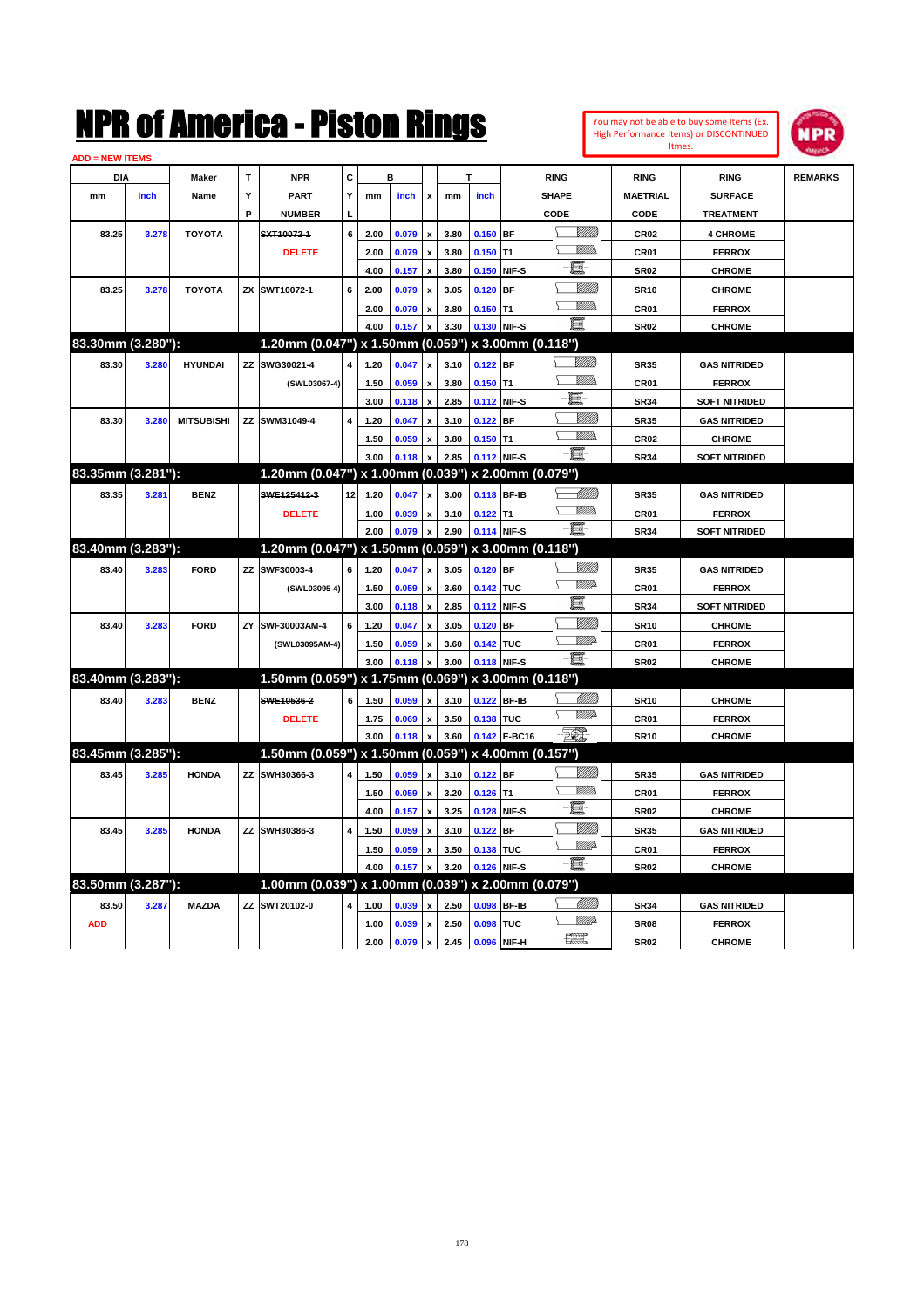**ADD = NEW ITEMS**

**83.50mm (3.287"):** 

**83.50mm (3.287"):** 

|                      |                 | I II VI AIIIVI IVU |   | I IULUII IIIIIYU                                    |             |      |                      |              |      |                  |              |                |                  | High Performance Items) or DISCONTINUED | <b>NPR</b>     |
|----------------------|-----------------|--------------------|---|-----------------------------------------------------|-------------|------|----------------------|--------------|------|------------------|--------------|----------------|------------------|-----------------------------------------|----------------|
| <b>D</b> = NEW ITEMS |                 |                    |   |                                                     |             |      |                      |              |      |                  |              |                | Itmes.           |                                         | <b>Harath</b>  |
| <b>DIA</b>           |                 | Maker              | т | <b>NPR</b>                                          | C           | в    |                      |              |      |                  | <b>RING</b>  |                | <b>RING</b>      | <b>RING</b>                             | <b>REMARKS</b> |
| mm                   | inch            | Name               | Υ | <b>PART</b>                                         | Y           | mm   | <i>inch</i>          | $\mathbf{x}$ | mm   | inch             | <b>SHAPE</b> |                | <b>MAETRIAL</b>  | <b>SURFACE</b>                          |                |
|                      |                 |                    | Р | <b>NUMBER</b>                                       |             |      |                      |              |      |                  | CODE         |                | CODE             | <b>TREATMENT</b>                        |                |
|                      | .50mm (3.287"): |                    |   | 1.00mm (0.039") x 1.20mm (0.047") x 2.80mm (0.110") |             |      |                      |              |      |                  |              |                |                  |                                         |                |
| 83.50                | 3.287           | <b>HI PERFORM</b>  |   | XC3287                                              |             | 1.00 | 0.039                | $\mathbf{x}$ | 3.20 | $0.126$ BF       |              | VM))           | <b>SR10</b>      | <b>CHROME</b>                           |                |
|                      |                 |                    |   |                                                     |             | 1.20 | 0.047                | $\mathbf{x}$ | 3.50 | 0.138 11         |              | <u>Villida</u> | CR <sub>01</sub> | <b>FERROX</b>                           |                |
|                      |                 |                    |   |                                                     |             | 2.80 | $0.110 \times$       |              | 3.10 | 0.122 NIF-S      |              | - 8            | <b>SR02</b>      | <b>CHROME</b>                           |                |
| 83.50                | 3.287           | <b>HI PERFORM</b>  |   | <b>XC3287LG</b>                                     | $\mathbf 1$ | 1.00 | 0.039                | $\mathbf{x}$ | 3.20 | $0.126$ BF       |              | VMM)           | <b>SR10</b>      | <b>CHROME</b>                           |                |
|                      |                 |                    |   |                                                     |             | 1.20 | 0.047                | $\mathbf{x}$ | 3.50 | 0.138 T1         |              | <u>Willib</u>  | CR <sub>01</sub> | <b>FERROX</b>                           |                |
|                      |                 |                    |   |                                                     |             | 2.80 | $0.110 \times$       |              | 3.10 | 0.122 NIF-S      |              | E              | <b>SR02</b>      | <b>CHROME</b>                           |                |
| 83.50                | 3.287           | <b>HI PERFORM</b>  |   | 21-GNH08350                                         |             | 1.00 | 0.039                | l x          | 3.10 | $0.122$ BF       |              | VMM)           | <b>SR34</b>      | <b>GAS NITRIDED</b>                     |                |
|                      |                 |                    |   |                                                     |             | 1.20 | 0.047                | $\mathbf{x}$ | 3.50 | <b>0.138 TUH</b> |              | WMP-           | CR <sub>01</sub> | <b>FERROX</b>                           |                |
|                      |                 |                    |   |                                                     |             |      | $2.80$ 0.110 $x$     |              | 3.10 | 0.122 NIF-H      |              | œœ             | <b>SR34</b>      | <b>SOFT NITRIDED</b>                    |                |
|                      | .50mm (3.287"): |                    |   | 1.20mm (0.047") x 1.20mm (0.047") x 2.00mm (0.079") |             |      |                      |              |      |                  |              |                |                  |                                         |                |
| 83.50                | 3.287           | <b>FORD</b>        |   | ZZ SWF30031-2                                       | 6           | 1.20 | 0.047                | l x l        | 2.70 | $0.106$ BF       |              | <u>VIIII</u> ) | <b>SR34</b>      | <b>GAS NITRIDED</b>                     |                |
| <b>ADD</b>           |                 |                    |   |                                                     |             | 1.20 | 0.047                | $\mathbf{x}$ | 3.10 | $0.122$ TUH      |              | W///2          | CR <sub>01</sub> | <b>FERROX</b>                           |                |
|                      |                 |                    |   |                                                     |             |      | $2.00 \t 0.079 \t x$ |              |      | 2.20 0.087 NIF-H |              | æ              | <b>SR34</b>      | <b>SOFT NITRIDED</b>                    |                |

You may not be able to buy some Items (Ex.

|                   |       |                   |                                                     |                | 2.00           | 0.079 x        |                           | 2.20 |               | 0.087 NIF-H  | <u>r 19</u>   | <b>SR34</b>      | <b>SOFT NITRIDED</b> |  |
|-------------------|-------|-------------------|-----------------------------------------------------|----------------|----------------|----------------|---------------------------|------|---------------|--------------|---------------|------------------|----------------------|--|
| 83.50             | 3.287 | <b>TOYOTA</b>     | ZZ SDT10225-2                                       | 6              | 1.20           | 0.047          | $\mathbf{x}$              | 3.05 | $0.120$ BF    |              | VMM)          | <b>SR34</b>      | <b>GAS NITRIDED</b>  |  |
|                   |       |                   |                                                     |                | 1.20           | 0.047          | $\mathbf{x}$              | 3.50 |               | 0.138 B1-TUC | WW            | <b>SR08</b>      | <b>CHROME</b>        |  |
|                   |       |                   |                                                     |                | 2.00           | 0.079          | $\mathbf{x}$              | 2.85 |               | 0.112 E-BC16 | E.            | <b>SR34</b>      | <b>SOFT NITRIDED</b> |  |
| 83.50mm (3.287"): |       |                   | 1.20mm (0.047") x 1.20mm (0.047") x 2.50mm (0.098") |                |                |                |                           |      |               |              |               |                  |                      |  |
| 83.50             | 3.287 | <b>MITSUBISHI</b> | ZZ SWM31169-0                                       | 6              | 1.20           | 0.047          | $\mathbf{x}$              | 2.70 |               | 0.106 BF-IB  |               | <b>SR35</b>      | <b>GAS NITRIDED</b>  |  |
|                   |       |                   |                                                     |                | 1.20           | 0.047          | $\mathbf{x}$              | 3.20 | $0.126$ TUC   |              | <b>WW</b> A   | CR <sub>02</sub> | <b>CHROME</b>        |  |
|                   |       |                   |                                                     |                | 2.50           | 0.098          | $\boldsymbol{x}$          | 2.45 |               | 0.096 NIF-H  | œ             | <b>SR34</b>      | <b>SOFT NITRIDED</b> |  |
| 83.50             | 3.287 | <b>MAZDA</b>      | ZZ SWT20101-2                                       | $\overline{4}$ | 1.20           | 0.047          | $\mathbf{x}$              | 2.85 | $0.112$ BF    |              | VIII))        | <b>SR10</b>      | <b>CHROME</b>        |  |
| <b>ADD</b>        |       |                   |                                                     |                | 1.20           | 0.047          | $\mathbf{x}$              | 3.30 | $0.130$ TUC   |              | 7777 pr       | CR <sub>01</sub> | <b>FERROX</b>        |  |
|                   |       |                   |                                                     |                | 2.50           | 0.098          | $\mathbf x$               | 2.70 | 0.106 NIF-H   |              | æ             | <b>SR34</b>      | <b>SOFT NITRIDED</b> |  |
| 83.50mm (3.287"): |       |                   | 1.20mm (0.047") x 1.20mm (0.047") x 2.80mm (0.110") |                |                |                |                           |      |               |              |               |                  |                      |  |
| 83.50             | 3.287 | <b>HONDA</b>      | ZZ SWH30448-2                                       | $\overline{4}$ | 1.20           | 0.047          | $\mathbf{x}$              | 3.05 |               | 0.120 BF-IB  | <u> UMM)</u>  | <b>SR10</b>      | <b>CHROME</b>        |  |
|                   |       |                   |                                                     |                | 1.20           | 0.047          | $\mathbf{x}$              | 3.10 | $0.122$ T1    |              | VM).          | CR <sub>01</sub> | <b>FERROX</b>        |  |
|                   |       |                   |                                                     |                | 2.80           | $0.110 \times$ |                           | 2.80 | 0.110 NIF-S   |              | -8            | <b>SR34</b>      | <b>SOFT NITRIDED</b> |  |
| 83.50mm (3.287"): |       |                   | 1.20mm (0.047") x 1.50mm (0.059") x 2.00mm (0.079") |                |                |                |                           |      |               |              |               |                  |                      |  |
| 83.50             |       | 3.287 VOLKSWAGEN  | SWE50524-4                                          | $\overline{4}$ | 1.20           | 0.047          | $\mathbf{x}$              | 3.10 |               | 0.122 BF-IB  | <u> UMM</u>   | <b>SR35</b>      | <b>GAS NITRIDED</b>  |  |
|                   |       |                   | <b>DELETE</b>                                       |                | 1.50           | 0.059          | $\boldsymbol{\mathsf{x}}$ | 3.50 | $0.138$ T1-IB |              | <u> UMMa</u>  | CR01             | <b>FERROX</b>        |  |
|                   |       |                   |                                                     |                | 2.00           | 0.079 x        |                           | 2.80 | 0.110 NIF-S   |              | ·ii           | <b>SR34</b>      | <b>SOFT NITRIDED</b> |  |
| 83.50mm (3.287"): |       |                   | 1.20mm (0.047") x 1.50mm (0.059") x 2.50mm (0.098") |                |                |                |                           |      |               |              |               |                  |                      |  |
| 83.50             | 3.287 | <b>VOLVO</b>      | SWE51524-2                                          |                | $4 \quad 1.20$ | 0.047          | l x                       | 3.10 | $0.122$ BF-IB |              | MMB           | <b>SR35</b>      | <b>GAS NITRIDED</b>  |  |
|                   |       |                   | <b>DELETE</b>                                       |                | 1.50           | 0.059          | <b>x</b>                  | 3.60 | 0.142 TUC     |              | <b>W///</b> A | CR <sub>01</sub> | <b>FERROX</b>        |  |
|                   |       |                   |                                                     |                | 2.50           | 0.098 x        |                           | 2.70 | 0.106 NIF-S   |              | -6            | <b>SR34</b>      | <b>SOFT NITRIDED</b> |  |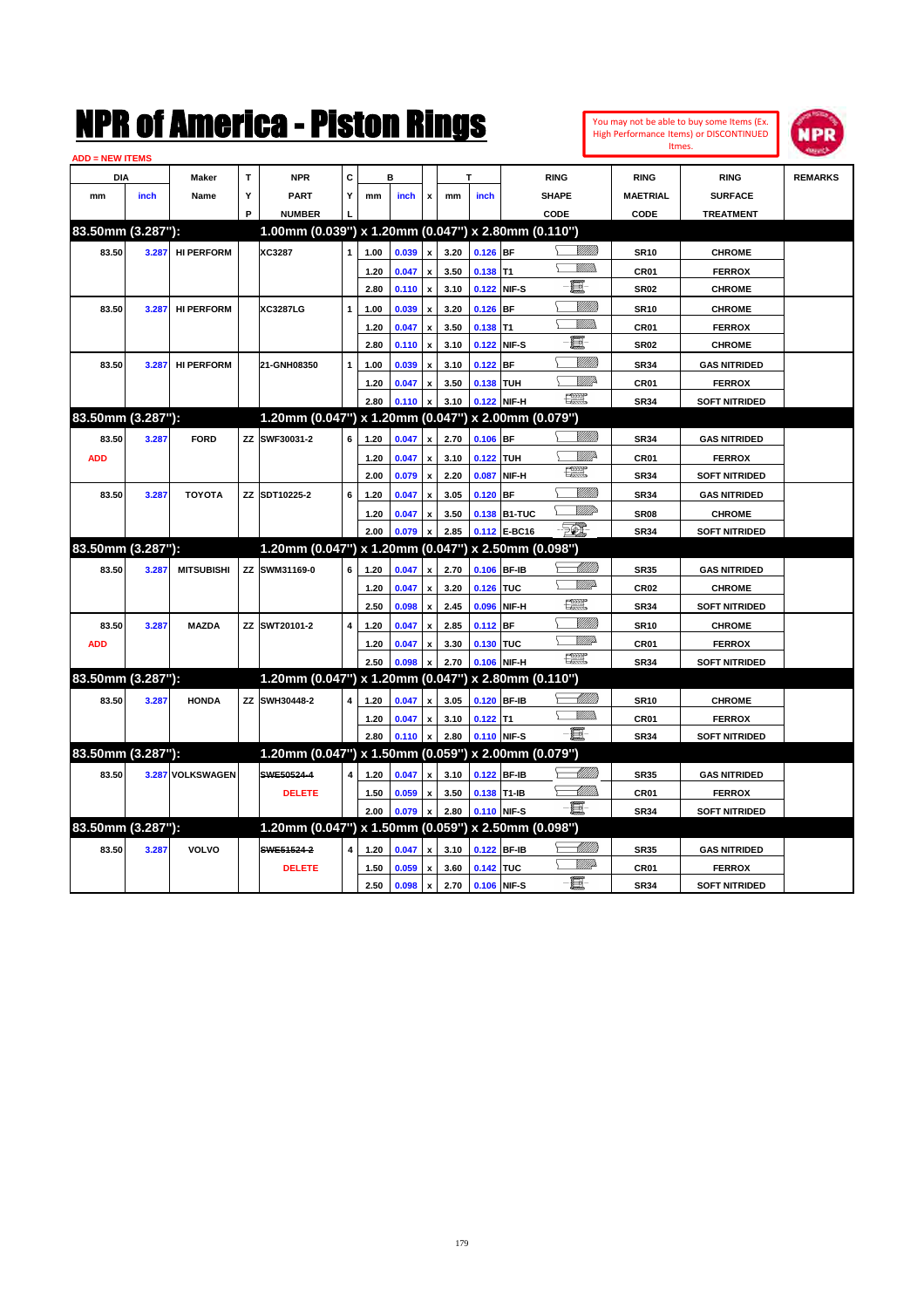You may not be able to buy some Items (Ex. High Performance Items) or DISCONTINUED Itmes.



| <b>ADD = NEW ITEMS</b> |       |                   |   |                                                     |                         |      |       |                           |      |             |              |                      |                  |                      |                |
|------------------------|-------|-------------------|---|-----------------------------------------------------|-------------------------|------|-------|---------------------------|------|-------------|--------------|----------------------|------------------|----------------------|----------------|
| DIA                    |       | Maker             | Т | <b>NPR</b>                                          | C                       |      | в     |                           |      |             |              | <b>RING</b>          | <b>RING</b>      | <b>RING</b>          | <b>REMARKS</b> |
| mm                     | inch  | Name              | Y | <b>PART</b>                                         | Υ                       | mm   | inch  | $\pmb{\mathsf{x}}$        | mm   | inch        |              | <b>SHAPE</b>         | <b>MAETRIAL</b>  | <b>SURFACE</b>       |                |
|                        |       |                   | P | <b>NUMBER</b>                                       |                         |      |       |                           |      |             |              | CODE                 | CODE             | <b>TREATMENT</b>     |                |
| 83.50mm (3.287"):      |       |                   |   | 1.20mm (0.047") x 1.50mm (0.059") x 3.00mm (0.118") |                         |      |       |                           |      |             |              |                      |                  |                      |                |
| 83.50                  | 3.287 | <b>FORD</b>       |   | ZZ SWF30001-2                                       | 4                       | 1.20 | 0.047 | $\mathbf{x}$              | 3.10 | 0.122 BF-IB |              | <u>UMB</u>           | <b>SR35</b>      | <b>GAS NITRIDED</b>  |                |
|                        |       |                   |   | (SWL02311-2)                                        |                         | 1.50 | 0.059 | $\boldsymbol{x}$          | 3.60 | 0.142 TUC   |              | VMD-                 | <b>CR01</b>      | <b>FERROX</b>        |                |
|                        |       |                   |   |                                                     |                         | 3.00 | 0.118 | $\pmb{\mathsf{x}}$        | 3.20 |             | 0.126 NIF-S  | E                    | <b>SR02</b>      | <b>CHROME</b>        |                |
| 83.50                  | 3.287 | <b>MITSUBISHI</b> |   | ZZ SWM31154-0                                       | 6                       | 1.20 | 0.047 | $\boldsymbol{\mathsf{x}}$ | 2.85 | $0.112$ BF  |              | VMM)                 | <b>SR10</b>      | <b>CHROME</b>        |                |
|                        |       |                   |   |                                                     |                         | 1.50 | 0.059 | $\boldsymbol{x}$          | 3.50 | $0.138$ T1  |              | .<br>VMDo            | <b>CR01</b>      | <b>FERROX</b>        |                |
|                        |       |                   |   |                                                     |                         | 3.00 | 0.118 | $\boldsymbol{\mathsf{x}}$ | 2.85 | 0.112 NIF-S |              | E                    | <b>SR02</b>      | <b>CHROME</b>        |                |
| 83.50                  | 3.287 | <b>MAZDA</b>      |   | ZZ SWT20078-2                                       | $\overline{\mathbf{4}}$ | 1.20 | 0.047 |                           | 3.10 |             | 0.122 BF-IB  |                      | <b>SR10</b>      | <b>CHROME</b>        |                |
|                        |       |                   |   |                                                     |                         | 1.50 | 0.059 | $\pmb{\mathsf{x}}$        | 3.60 | 0.142 TUC   |              | \ <i>\\\\\\\\\</i> } | CR01             | <b>FERROX</b>        |                |
|                        |       |                   |   |                                                     |                         | 3.00 | 0.118 | $\pmb{\mathsf{x}}$        | 3.20 | 0.126 NIF-S |              | - 8                  | <b>SR02</b>      | <b>CHROME</b>        |                |
| 83.50                  | 3.287 | <b>CHRYSLER</b>   |   | ZZ SWC10009-0                                       | 6                       | 1.20 | 0.047 | $\mathbf{x}$              | 2.85 | 0.112 BF    |              | <u>VIIII</u>         | <b>SR10</b>      | <b>CHROME</b>        |                |
|                        |       |                   |   |                                                     |                         | 1.50 | 0.059 |                           | 3.50 | $0.138$ T1  |              | VM).                 | CR <sub>01</sub> | <b>FERROX</b>        |                |
|                        |       |                   |   |                                                     |                         | 3.00 | 0.118 |                           | 2.85 |             | 0.122 NIF-S  | - 8                  | <b>SR02</b>      | <b>CHROME</b>        |                |
| 83.50mm (3.287"):      |       |                   |   | 1.20mm (0.047") x 1.50mm (0.059") x 4.00mm (0.157") |                         |      |       |                           |      |             |              |                      |                  |                      |                |
| 83.50                  | 3.287 | <b>SUBARU</b>     |   | ZZ SWF20032-2                                       | 4                       | 1.20 | 0.047 | $\pmb{\mathsf{x}}$        | 3.30 | 0.130 BF    |              | <u>Willib</u>        | <b>SR10</b>      | <b>CHROME</b>        |                |
|                        |       |                   |   |                                                     |                         | 1.50 | 0.059 | x                         | 3.60 | $0.142$ T1  |              | <u>MMs</u>           | CR01             | <b>FERROX</b>        |                |
|                        |       |                   |   |                                                     |                         | 4.00 | 0.157 |                           | 3.60 |             | 0.142 NIF-S  | - 8                  | <b>SR02</b>      | <b>CHROME</b>        |                |
| 83.50mm (3.287"):      |       |                   |   | 1.20mm (0.047") x 1.50mm (0.059") x 2.50mm (0.098") |                         |      |       |                           |      |             |              |                      |                  |                      |                |
| 83.50                  |       | 3.287 VOLKSWAGEN  |   | SWE50555-4                                          | 5                       | 1.20 | 0.047 | $\mathbf{x}$              | 3.20 |             | 0.126 BF-IB  | <u> UMB</u>          | <b>SR35</b>      | <b>GAS NITRIDED</b>  |                |
|                        |       |                   |   | <b>DELETE</b>                                       |                         | 1.75 | 0.069 | x                         | 3.40 | 0.134 TUC   |              | <u>WW</u> A          | <b>CR01</b>      | <b>FERROX</b>        |                |
|                        |       |                   |   |                                                     |                         | 3.00 | 0.118 |                           | 2.90 |             | 0.114 E-BC16 | -561                 | <b>SR10</b>      | <b>CHROME</b>        |                |
| 83.50mm (3.287"):      |       |                   |   | 1.50mm (0.059") x 1.50mm (0.059")                   |                         |      |       |                           |      |             |              | x 2.00mm (0.079")    |                  |                      |                |
| 83.50                  |       | 3.287 VOLKSWAGEN  |   | SWE50544-4                                          | 4                       | 1.50 | 0.059 | $\mathbf{v}$              | 3.10 | 0.122 BF-IB |              | <u>UMB</u>           | <b>SR10</b>      | <b>CHROME</b>        |                |
|                        |       |                   |   | <b>DELETE</b>                                       |                         | 1.50 | 0.059 | $\mathbf{x}$              | 3.50 | 0.138 TUC   |              | .<br>Willia          | <b>CR01</b>      | <b>FERROX</b>        |                |
|                        |       |                   |   |                                                     |                         | 2.00 | 0.079 | $\mathbf{x}$              | 2.80 | 0.110 NIF-S |              | $-\blacksquare$      | <b>SR02</b>      | <b>CHROME</b>        |                |
| 83.50mm (3.287"):      |       |                   |   | 1.50mm (0.059") x 1.50mm (0.059") x 2.80mm (0.110") |                         |      |       |                           |      |             |              |                      |                  |                      |                |
| 83.50                  | 3.287 | <b>NISSAN</b>     |   | SWN30077-2                                          | 4                       | 1.50 | 0.059 |                           | 2.90 | 0.114 BF    |              | <u>VIIII)</u>        | <b>SR10</b>      | <b>CHROME</b>        |                |
|                        |       |                   |   | <b>DELETE</b>                                       |                         | 1.50 | 0.059 | $\pmb{\mathsf{x}}$        | 3.60 | $0.142$ T1  |              | <u>MMs</u>           | CR <sub>02</sub> | <b>CHROME</b>        |                |
|                        |       |                   |   |                                                     |                         | 2.80 | 0.110 |                           | 3.10 |             | 0.122 NIF-S  | - 8                  | <b>SR02</b>      | <b>CHROME</b>        |                |
| 83.50                  | 3.287 | <b>NISSAN</b>     |   | ZZ SWN30090-2                                       | $\overline{4}$          | 1.50 | 0.059 | $\mathbf{x}$              | 2.90 | $0.114$ BF  |              | <u>MMB</u>           | <b>SR10</b>      | <b>CHROME</b>        |                |
|                        |       |                   |   |                                                     |                         | 1.50 | 0.059 | $\mathbf{x}$              | 3.60 | $0.142$ T1  |              | VM).                 | <b>CR02</b>      | <b>CHROME</b>        |                |
|                        |       |                   |   |                                                     |                         | 2.80 | 0.110 |                           | 2.80 |             | 0.110 NIF-S  | -8                   | <b>SR34</b>      | <b>SOFT NITRIDED</b> |                |
| 83.50mm (3.287"):      |       |                   |   | 1.50mm (0.059") x 1.50mm (0.059") x 3.00mm (0.118") |                         |      |       |                           |      |             |              |                      |                  |                      |                |
|                        |       |                   |   |                                                     |                         |      |       |                           |      |             |              |                      |                  |                      |                |
|                        |       |                   |   |                                                     |                         | 1.50 | 0.059 | $\pmb{\mathsf{x}}$        | 3.50 | $0.138$ T1  |              | <u>Willib</u>        | <b>CR02</b>      | <b>CHROME</b>        |                |
|                        |       |                   |   |                                                     |                         | 3.00 | 0.118 | $\pmb{\mathsf{x}}$        | 2.85 | 0.112 NIF-S |              | E                    | <b>SR34</b>      | <b>SOFT NITRIDED</b> |                |
| 83.50                  | 3.287 | <b>MAZDA</b>      |   | ZZ SWT20066-2                                       | 4                       | 1.50 | 0.059 | $\boldsymbol{x}$          | 3.30 | 0.130 BF-IB |              | -97777               | <b>SR10</b>      | <b>CHROME</b>        |                |
|                        |       |                   |   |                                                     |                         | 1.50 | 0.059 | $\pmb{\mathsf{x}}$        | 3.60 | 0.142 TUC   |              | <u>WW</u> A          | CR01             | <b>FERROX</b>        |                |
|                        |       |                   |   |                                                     |                         | 3.00 | 0.118 | $\pmb{\mathsf{x}}$        | 2.80 | 0.110 NIF-S |              | $-\Xi$ -             | <b>SR34</b>      | <b>SOFT NITRIDED</b> |                |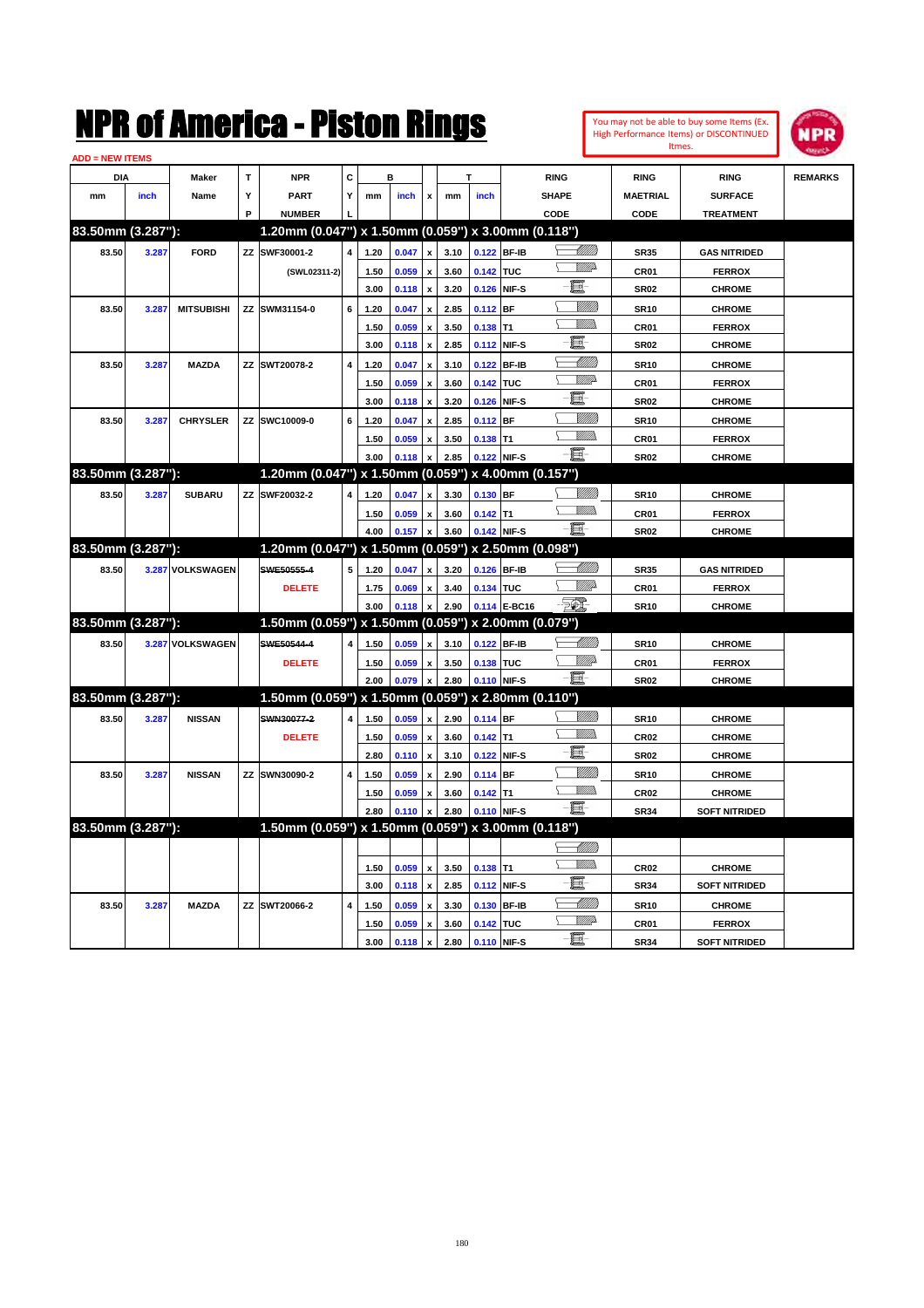You may not be able to buy some Items (Ex. High Performance Items) or DISCONTINUED Itmes.



| <b>ADD = NEW ITEMS</b> |       |                  |   |                                                      |             |      |       |                    |                                 |            |              |                 |                  |                                      |                |
|------------------------|-------|------------------|---|------------------------------------------------------|-------------|------|-------|--------------------|---------------------------------|------------|--------------|-----------------|------------------|--------------------------------------|----------------|
| DIA                    |       | Maker            | т | <b>NPR</b>                                           | С           |      | в     |                    |                                 | т          |              | <b>RING</b>     | <b>RING</b>      | <b>RING</b>                          | <b>REMARKS</b> |
| mm                     | inch  | Name             | Υ | <b>PART</b>                                          | Y           | mm   | inch  | x                  | mm                              | inch       |              | <b>SHAPE</b>    | <b>MAETRIAL</b>  | <b>SURFACE</b>                       |                |
|                        |       |                  | P | <b>NUMBER</b>                                        |             |      |       |                    |                                 |            |              | CODE            | CODE             | <b>TREATMENT</b>                     |                |
| 83.50mm (3.287"):      |       |                  |   | 1.50mm (0.059") x 1.50mm (0.059") x 4.00mm (0.157")  |             |      |       |                    |                                 |            |              |                 |                  |                                      |                |
| 83.50                  | 3.287 | <b>NISSAN</b>    |   | ZZ SWN30056-2                                        | 4           | 1.50 | 0.059 | x                  | 2.90                            | 0.114 BF   |              | <u> UMB</u>     | <b>SR35</b>      | <b>GAS NITRIDED</b>                  |                |
|                        |       |                  |   |                                                      |             | 1.50 | 0.059 |                    | 3.60                            | $0.142$ T1 |              | VMM)            | <b>CR02</b>      | <b>CHROME</b>                        |                |
|                        |       |                  |   |                                                      |             | 4.00 | 0.157 | x                  | 3.05                            |            | 0.120 NIF-S  | E               | <b>SR02</b>      | <b>CHROME</b>                        |                |
| 83.50                  | 3.287 | <b>NISSAN</b>    |   | SWN30065-2                                           | 6           | 1.50 | 0.059 |                    | 3.60                            | $0.142$ T1 |              | VMM)            | CR01             | <b>FERROX</b>                        |                |
|                        |       |                  |   | <b>DELETE</b>                                        |             | 1.50 | 0.059 |                    | 3.60                            | $0.142$ T1 |              | UM)             | CR01             | <b>FERROX</b>                        |                |
|                        |       |                  |   |                                                      |             | 4.00 | 0.157 | x                  | 3.05                            |            | 0.120 NIF-S  | e               | <b>SR02</b>      | <b>CHROME</b>                        |                |
| 83.50                  | 3.287 | <b>TOYOTA</b>    |   | ZZ SWT10123-4                                        | 4           | 1.50 | 0.059 |                    | 3.10                            | $0.122$ BF |              | <u>Milli</u>    | <b>SR10</b>      | <b>CHROME</b>                        |                |
|                        |       |                  |   |                                                      |             | 1.50 | 0.059 | x                  | 3.80                            | $0.150$ T1 |              | .<br>VMD        | CR01             | <b>FERROX</b>                        |                |
|                        |       |                  |   |                                                      |             | 4.00 | 0.157 | x                  | 2.90                            |            | 0.114 NIF-S  | e               | <b>SR02</b>      | <b>CHROME</b>                        |                |
| 83.50                  | 3.287 | <b>TOYOTA</b>    |   | ZZ SWT10079-2                                        | 6           | 1.50 | 0.059 |                    | 3.30                            | 0.130 BF   |              | <u>Milli</u>    | <b>SR10</b>      | <b>CHROME</b>                        |                |
|                        |       |                  |   |                                                      |             | 1.50 | 0.059 | x                  | 3.80                            | $0.150$ T1 |              | <u>MMW</u>      | CR01             | <b>FERROX</b>                        |                |
|                        |       |                  |   |                                                      |             | 4.00 | 0.157 | x                  | 2.90                            |            | 0.114 NIF-S  | E               | <b>SR02</b>      | <b>CHROME</b>                        |                |
| 83.50                  | 3.287 | <b>TOYOTA</b>    |   | ZZ SWT10115-2                                        | 6           | 1.50 | 0.059 |                    | 3.30                            | 0.130 BF   |              | <u>MMM</u>      | <b>SR10</b>      | <b>CHROME</b>                        |                |
|                        |       |                  |   |                                                      |             | 1.50 | 0.059 |                    | 3.70                            |            | 0.146 ES-TUC | ₩₩              | <b>CR10</b>      | <b>CHROME</b>                        |                |
|                        |       |                  |   |                                                      |             | 4.00 | 0.157 |                    | 2.85                            |            | 0.112 NIF-S  | E-              | <b>SR34</b>      | <b>SOFT NITRIDED</b>                 |                |
| 83.50mm (3.287"):      |       |                  |   | 1.50mm (0.059") x 1.75mm (0.069") x 3.00mm (0.118")  |             |      |       |                    |                                 |            |              |                 |                  |                                      |                |
| 83.50                  |       | 3.287 VOLKSWAGEN |   | SWE50535-4                                           | 5           | 1.50 | 0.059 |                    | 3.10                            |            | 0.122 BF-IB  | <u> UMM</u>     | <b>SR10</b>      | <b>CHROME</b>                        |                |
|                        |       |                  |   | <b>DELETE</b>                                        |             | 1.75 | 0.069 | x                  | 3.50                            | 0.138 TUC  |              | <u>MMP</u>      | CR01             | <b>FERROX</b>                        |                |
|                        |       |                  |   |                                                      |             | 3.00 | 0.118 |                    | 3.00                            |            | 0.118 NIF-S  | $-\blacksquare$ | <b>SR02</b>      | <b>CHROME</b>                        |                |
| 83.50mm (3.287"):      |       |                  |   | 1.50mm (0.059") x 2.00mm (0.079") x 4.00mm (0.157")  |             |      |       |                    |                                 |            |              |                 |                  |                                      |                |
| 83.50                  | 3.287 | <b>NISSAN</b>    |   | ZZ SWN30064-2                                        | 6           | 1.50 | 0.059 | x                  | 3.60                            | $0.142$ T1 |              | <u>MMW</u>      | <b>CR10</b>      | <b>CHROME</b>                        |                |
|                        |       |                  |   |                                                      |             | 2.00 | 0.079 | x                  | 3.90                            |            | 0.154 ES-TUC | ₩₩              | CR01             | <b>FERROX</b>                        |                |
|                        |       |                  |   |                                                      |             | 4.00 | 0.157 |                    | 3.05                            |            | 0.120 NIF-S  | E               | <b>SR02</b>      | <b>CHROME</b>                        |                |
| 83.50mm (3.287"):      |       |                  |   | 1.75mm (0.069") x 2.00mm (0.079") x 3.00mm (0.118")  |             |      |       |                    |                                 |            |              |                 |                  |                                      |                |
| 83.50                  | 3.287 | <b>AUDI</b>      |   | SWE50906-2                                           | 6           | 1.75 | 0.069 | x                  | 3.30                            | 0.130 BF   |              | <u>Milli</u>    | <b>SR10</b>      | <b>CHROME</b>                        |                |
|                        |       |                  |   | <b>DELETE</b>                                        |             | 2.00 | 0.079 | x                  | 3.40                            |            | 0.134 T1-RC  | <u>Sillin</u>   | CR01             | <b>FERROX</b>                        |                |
|                        |       |                  |   |                                                      |             | 3.00 | 0.118 |                    | 3.70                            |            | 0.146 E-BC16 | - 50)           | <b>SR10</b>      | <b>CHROME</b>                        |                |
| 83.50mm (3.287"):      |       |                  |   | 2.00mm (0.079") x 1.50mm (0.059") x 3.00mm (0.118")  |             |      |       |                    |                                 |            |              |                 |                  |                                      |                |
| 83.50                  | 3.287 | <b>NISSAN</b>    |   | ZZ SWN30083-2                                        | 4           | 2.00 | 0.079 |                    | 2.90                            |            | 0.114 BF-IB  | <u> UMM</u>     | <b>SR10</b>      | <b>TIN PLATED</b>                    |                |
|                        |       |                  |   |                                                      |             | 1.50 | 0.059 |                    | 3.60                            | $0.142$ T1 |              | <br>Mar         | <b>CR02</b>      | <b>CHROME</b>                        |                |
|                        |       |                  |   |                                                      |             | 3.00 | 0.118 | x                  | 3.00                            |            | 0.118 NIF-S  | -8              | <b>SR02</b>      | <b>CHROME</b>                        |                |
| 83.50mm (3.287"):      |       |                  |   | 2.00mm (0.079") x 2.00mm (0.079"") x 3.00mm (0.118") |             |      |       |                    |                                 |            |              |                 |                  |                                      |                |
| 83.50                  | 3.287 | <b>TOYOTA</b>    |   | ZZ SWT10110-2                                        |             |      |       |                    | 4 2.00 0.079 x 3.10 0.122 BF-K2 |            |              | <u>Milli</u> b  | <b>SR35</b>      |                                      |                |
|                        |       |                  |   |                                                      |             | 2.00 |       |                    | 3.50                            | 0.138 TUC  |              | <u>WW</u> A     | CR02             | <b>GAS NITRIDED</b><br><b>CHROME</b> |                |
|                        |       |                  |   |                                                      |             | 3.00 | 0.079 | x                  | 3.25                            |            | 0.128 NIF-S  | -8              |                  | <b>SOFT NITRIDED</b>                 |                |
| 83.50mm (3.287"):      |       |                  |   | 2.00mm (0.079") x 2.00mm (0.079") x 4.00mm (0.157")  |             |      | 0.118 | x                  |                                 |            |              |                 | SR34             |                                      |                |
|                        |       |                  |   |                                                      |             |      |       |                    |                                 |            |              | <u>Willib</u>   |                  |                                      |                |
| 83.50                  | 3.287 | <b>NISSAN</b>    |   | ZZ SWN30014-2                                        | 4           | 2.00 | 0.079 | x                  | 3.60                            | $0.142$ T1 |              | <u>Willib</u>   | CR02             | <b>CHROME</b>                        |                |
|                        |       |                  |   |                                                      |             | 2.00 | 0.079 | $\pmb{\mathsf{x}}$ | 3.80                            | $0.150$ T1 |              | E               | CR01             | <b>FERROX</b>                        |                |
|                        |       |                  |   |                                                      |             | 4.00 | 0.157 | $\pmb{\mathsf{x}}$ | 3.75                            |            | 0.148 NIF-S  | <u>VMM)</u>     | <b>SR02</b>      | <b>CHROME</b>                        |                |
| 83.50                  | 3.287 | <b>NISSAN</b>    |   | ZZ SWN30034-2                                        | 6           | 2.00 | 0.079 | x                  | 3.50                            | $0.138$ T1 |              | <u>Willib</u>   | CR10             | <b>CHROME</b>                        |                |
|                        |       |                  |   |                                                      |             | 2.00 | 0.079 | x                  | 3.80                            | $0.150$ T1 | 0.148 NIF-S  | E-              | CR01             | <b>FERROX</b>                        |                |
|                        |       |                  |   |                                                      |             | 4.00 | 0.157 | $\pmb{\mathsf{x}}$ | 3.75                            |            |              | <u>MMS</u>      | <b>SR02</b>      | <b>CHROME</b>                        |                |
| 83.50                  | 3.287 | <b>TOYOTA</b>    |   | SXT10017-2                                           | $\mathbf 2$ | 2.00 | 0.079 | x                  | 3.80                            | $0.150$ T1 |              | <u>VM</u> A     | CR <sub>02</sub> | <b>4 CHROME</b>                      |                |
|                        |       |                  |   | <b>DELETE</b>                                        |             | 2.00 | 0.079 |                    | 3.80                            | 0.150 TUC  |              | - E             | CR <sub>02</sub> | <b>CHROME</b>                        |                |
|                        |       |                  |   |                                                      |             | 4.00 | 0.157 | $\pmb{\mathsf{x}}$ | 3.75                            |            | 0.148 NIF-S  |                 | <b>SR02</b>      | <b>CHROME</b>                        |                |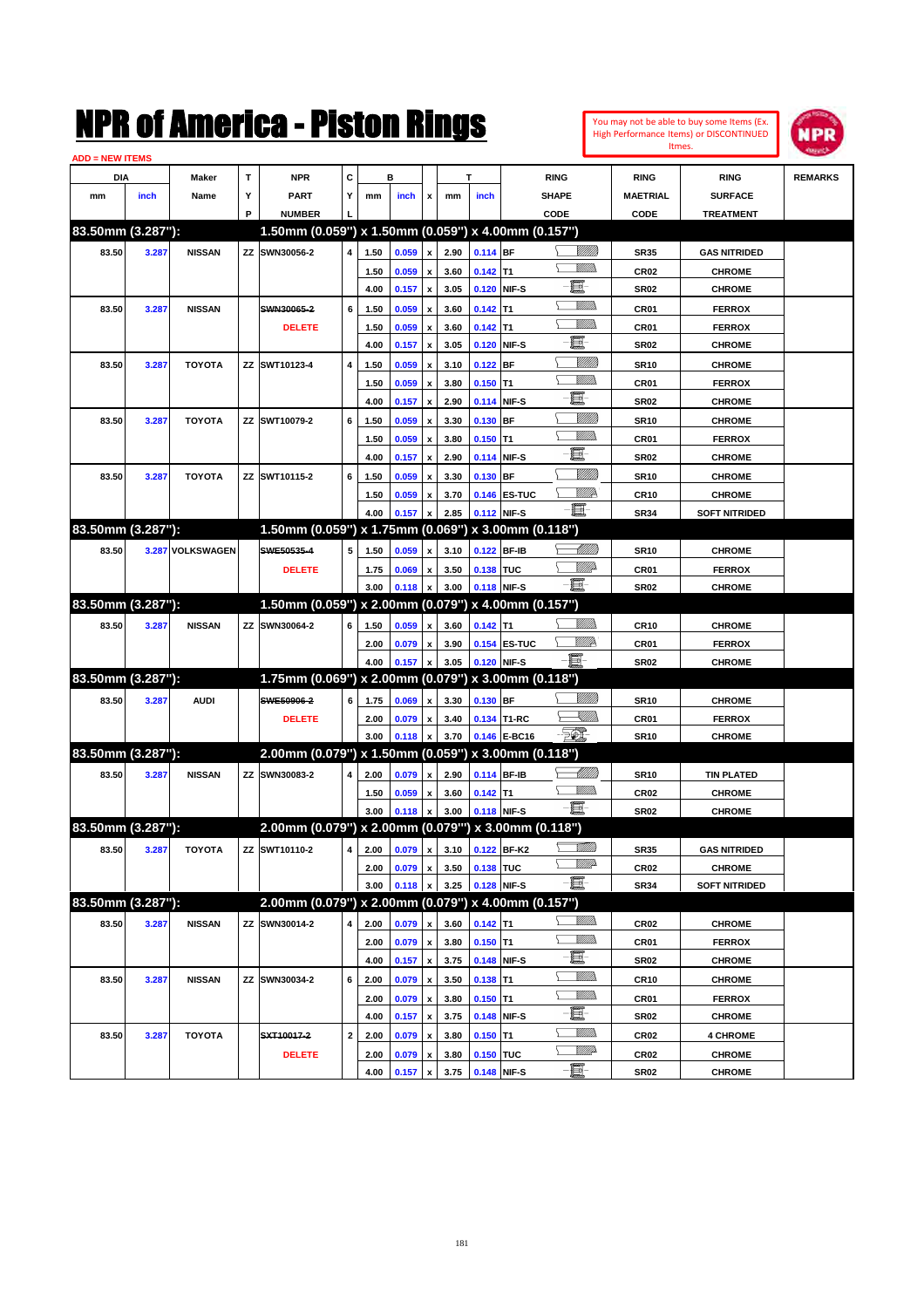| You may not be able to buy some Items (Ex.     |
|------------------------------------------------|
| <b>High Performance Items) or DISCONTINUED</b> |
| Itmes.                                         |



| <b>ADD = NEW ITEMS</b> |       |                                |    |                                                     |    |                                   |       |                           |      |            |                   |                                |                  |                      |                |
|------------------------|-------|--------------------------------|----|-----------------------------------------------------|----|-----------------------------------|-------|---------------------------|------|------------|-------------------|--------------------------------|------------------|----------------------|----------------|
| <b>DIA</b>             |       | Maker                          | т  | <b>NPR</b>                                          | С  |                                   | в     |                           |      | т          |                   | <b>RING</b>                    | <b>RING</b>      | <b>RING</b>          | <b>REMARKS</b> |
| mm                     | inch  | Name                           | Υ  | <b>PART</b>                                         | Y  | mm                                | inch  | x                         | mm   | inch       |                   | <b>SHAPE</b>                   | <b>MAETRIAL</b>  | <b>SURFACE</b>       |                |
|                        |       |                                | P  | <b>NUMBER</b>                                       | L  |                                   |       |                           |      |            |                   | CODE                           | <b>CODE</b>      | <b>TREATMENT</b>     |                |
| 83.50                  | 3.287 | <b>TOYOTA</b>                  |    | SXT10072-2                                          | 6  | 2.00                              | 0.079 | x                         | 3.80 | $0.150$ BF |                   | <br>Viited                     | <b>CR02</b>      | <b>4 CHROME</b>      |                |
|                        |       |                                |    | <b>DELETE</b>                                       |    | 2.00                              | 0.079 | x                         | 3.80 | $0.150$ T1 |                   | <u>MMs</u>                     | <b>CR01</b>      | <b>FERROX</b>        |                |
|                        |       |                                |    |                                                     |    | 4.00                              | 0.157 | x                         | 3.80 |            | 0.150 NIF-S       | 且                              | <b>SR02</b>      | <b>CHROME</b>        |                |
| 83.50                  | 3.287 | <b>TOYOTA</b>                  |    | ZX SWT10072-2                                       | 6  | 2.00                              | 0.079 | x                         | 3.05 | $0.120$ BF |                   |                                | <b>SR10</b>      | <b>CHROME</b>        |                |
|                        |       |                                |    |                                                     |    | 2.00                              | 0.079 | x                         | 3.80 | $0.150$ T1 |                   | <u>MMS</u>                     | <b>CR01</b>      | <b>FERROX</b>        |                |
|                        |       |                                |    |                                                     |    | 4.00                              | 0.157 |                           | 3.30 |            | 0.130 NIF-S       | ·圓                             | <b>SR02</b>      | <b>CHROME</b>        |                |
| 83.60mm (3.291"):      |       |                                |    | 1.20mm (0.047") x 1.00mm (0.039") x 2.00mm (0.079") |    |                                   |       |                           |      |            |                   |                                |                  |                      |                |
| 83.60                  | 3.291 | <b>BENZ</b>                    |    | SWE125412-4                                         | 12 | 1.20                              | 0.047 | x                         | 3.00 |            | 0.118 BF-IB       |                                | <b>SR35</b>      | <b>GAS NITRIDED</b>  |                |
|                        |       |                                |    | <b>DELETE</b>                                       |    | 1.00                              | 0.039 | x                         | 3.10 | $0.122$ T1 |                   | <u>MMD</u>                     | <b>CR01</b>      | <b>FERROX</b>        |                |
|                        |       |                                |    |                                                     |    | 2.00                              | 0.079 |                           | 2.90 |            | 0.114 NIF-S       | -日                             | <b>SR34</b>      | <b>SOFT NITRIDED</b> |                |
| 83.65mm (3.293"):      |       |                                |    | 1.50mm (0.059") x 1.75mm (0.069") x 3.00mm (0.118") |    |                                   |       |                           |      |            |                   |                                |                  |                      |                |
| 83.65                  | 3.293 | <b>BENZ</b>                    |    | SWE10536-3                                          | 6  | 1.50                              | 0.059 | x                         | 3.10 |            | 0.122 BF-IB       |                                | <b>SR10</b>      | <b>CHROME</b>        |                |
|                        |       |                                |    | <b>DELETE</b>                                       |    | 1.75                              | 0.069 | x                         | 3.50 | 0.138 TUC  |                   | ₩₩                             | <b>CR01</b>      | <b>FERROX</b>        |                |
|                        |       |                                |    |                                                     |    | 3.00                              | 0.118 |                           | 3.60 |            | 0.142 E-BC16      | - 50)                          | <b>SR10</b>      | <b>CHROME</b>        |                |
| 83.70mm (3.295"):      |       |                                |    | 1.50mm (0.059") x 1.50mm (0.059") x 4.00mm (0.157") |    |                                   |       |                           |      |            |                   |                                |                  |                      |                |
| 83.70                  | 3.295 | <b>HONDA</b>                   |    | ZZ SWH30366-4                                       | 4  | 1.50                              | 0.059 | $\boldsymbol{\mathsf{x}}$ | 3.10 | $0.122$ BF |                   | <u>MMS</u>                     | <b>SR35</b>      | <b>GAS NITRIDED</b>  |                |
|                        |       |                                |    |                                                     |    | 1.50                              | 0.059 | x                         | 3.20 | $0.126$ T1 |                   | <u>Millis</u>                  | <b>CR01</b>      | <b>FERROX</b>        |                |
|                        |       |                                |    |                                                     |    | 4.00                              | 0.157 | x                         | 3.25 |            | 0.128 NIF-S       | 量                              | <b>SR02</b>      | <b>CHROME</b>        |                |
| 83.70                  | 3.295 | <b>HONDA</b>                   | ΖZ | SWH30386-4                                          | 4  | 1.50                              | 0.059 | x                         | 3.10 | $0.122$ BF |                   | <u>VMM</u>                     | <b>SR35</b>      | <b>GAS NITRIDED</b>  |                |
|                        |       |                                |    |                                                     |    | 1.50                              | 0.059 | x                         | 3.50 | 0.138 TUC  |                   | <u>MM</u> D                    | <b>CR01</b>      | <b>FERROX</b>        |                |
|                        |       |                                |    |                                                     |    | 4.00                              | 0.157 |                           | 3.20 |            | 0.126 NIF-S       | -日                             | <b>SR02</b>      | <b>CHROME</b>        |                |
| 83.75mm (3.297"):      |       |                                |    | 1.00mm (0.039") x 1.00mm (0.039") x 2.00mm (0.079") |    |                                   |       |                           |      |            |                   |                                |                  |                      |                |
| 83.75                  | 3.297 | <b>MAZDA</b>                   |    | ZZ SWT20102-1                                       | 4  | 1.00                              | 0.039 | x                         | 2.50 |            | 0.098 BF-IB       | <u>- Millitt</u>               | <b>SR34</b>      | <b>GAS NITRIDED</b>  |                |
| <b>ADD</b>             |       |                                |    |                                                     |    | 1.00                              | 0.039 | x                         | 2.50 | 0.098 TUC  |                   | <u>VMD</u>                     | <b>SR08</b>      | <b>FERROX</b>        |                |
|                        |       |                                |    |                                                     |    | 2.00                              | 0.079 |                           | 2.45 |            | 0.096 NIF-H       | $f_{\rm max}^{\rm exp}$        | <b>SR02</b>      | <b>CHROME</b>        |                |
| 83.75mm (3.297"):      |       |                                |    | 1.20mm (0.047") x 1.20mm (0.047") x 2.00mm (0.079") |    |                                   |       |                           |      |            |                   |                                |                  |                      |                |
| 83.75                  | 3.297 | <b>FORD</b>                    |    | ZZ SWF30031-3                                       | 6  | 1.20                              | 0.047 | $\pmb{\mathsf{x}}$        | 2.70 | $0.106$ BF |                   |                                | <b>SR34</b>      | <b>GAS NITRIDED</b>  |                |
| <b>ADD</b>             |       |                                |    |                                                     |    | 1.20                              | 0.047 | x                         | 3.10 | 0.122      | <b>TUH</b>        |                                | <b>CR01</b>      | <b>FERROX</b>        |                |
|                        |       |                                |    |                                                     |    | 2.00                              | 0.079 | x                         | 2.20 | 0.087      | NIF-H             | $\mathbb{R}$                   | <b>SR34</b>      | <b>SOFT NITRIDED</b> |                |
| 83.75                  | 3.297 | <b>TOYOTA</b>                  |    | ZZ SDT10225-3                                       | 6  | 1.20                              | 0.047 | x                         | 3.05 | $0.120$ BF |                   | <br>Viited                     | <b>SR34</b>      | <b>GAS NITRIDED</b>  |                |
|                        |       |                                |    |                                                     |    | 1.20                              | 0.047 | x                         | 3.50 |            | 0.138 B1-TUC      | MMP                            | <b>SR08</b>      | <b>CHROME</b>        |                |
|                        |       |                                |    |                                                     |    | 2.00                              | 0.079 |                           | 2.85 |            | 0.112 E-BC16      | - 50)                          | <b>SR34</b>      | <b>SOFT NITRIDED</b> |                |
| 83.75mm (3.297"):      |       |                                |    | 1.20mm (0.047") x 1.20mm (0.047") x 2.50mm (0.098") |    |                                   |       |                           |      |            |                   |                                |                  |                      |                |
| 83.75                  |       | 3.297 MITSUBISHI ZZ SWM31169-1 |    |                                                     |    | $6$ 1.20 0.047 x 2.70 0.106 BF-IB |       |                           |      |            |                   | <u>-1777))</u>                 | <b>SR35</b>      | <b>GAS NITRIDED</b>  |                |
|                        |       |                                |    |                                                     |    | 1.20                              | 0.047 | $\pmb{\mathsf{x}}$        | 3.20 | 0.126 TUC  |                   | <u>VMB</u>                     | CR <sub>02</sub> | <b>CHROME</b>        |                |
|                        |       |                                |    |                                                     |    | 2.50                              | 0.098 | $\pmb{\mathsf{x}}$        | 2.45 |            | 0.096 NIF-H       | $f_{\text{max}}^{\text{comp}}$ | <b>SR34</b>      | <b>SOFT NITRIDED</b> |                |
| 83.75                  | 3.297 | <b>MAZDA</b>                   |    | ZZ SWT20101-3                                       | 4  | 1.20                              | 0.047 | $\pmb{\mathsf{x}}$        | 2.85 | 0.112 BF   |                   | <u>Villida</u>                 | <b>SR10</b>      | <b>CHROME</b>        |                |
| <b>ADD</b>             |       |                                |    |                                                     |    | 1.20                              | 0.047 | x                         | 3.30 | 0.130 TUC  |                   | <u>VMP</u>                     | CR01             | <b>FERROX</b>        |                |
|                        |       |                                |    |                                                     |    | 2.50                              | 0.098 |                           | 2.70 |            | 0.106 NIF-H       | $f_{\text{max}}^{\text{max}}$  | <b>SR34</b>      | <b>SOFT NITRIDED</b> |                |
| 83.75mm (3.297"):      |       |                                |    | 1.20mm (0.047") x 1.20mm (0.047")                   |    |                                   |       |                           |      |            | x 2.80mm (0.110") |                                |                  |                      |                |
| 83.75                  | 3.297 | <b>HONDA</b>                   |    | ZZ SWH30448-3                                       | 4  | 1.20                              | 0.047 | x                         | 3.05 |            | 0.120 BF-IB       | <u>— Millito</u>               | SR10             | <b>CHROME</b>        |                |
|                        |       |                                |    |                                                     |    | 1.20                              | 0.047 | $\pmb{\mathsf{x}}$        | 3.10 | $0.122$ T1 |                   | <u>MMs</u>                     | CR01             | <b>FERROX</b>        |                |
|                        |       |                                |    |                                                     |    | 2.80                              | 0.110 |                           | 2.80 |            | 0.110 NIF-S       | -日                             | <b>SR34</b>      | <b>SOFT NITRIDED</b> |                |
| 83.75mm (3.297"):      |       |                                |    | 1.20mm (0.047") x 1.50mm (0.059") x 2.50mm (0.098") |    |                                   |       |                           |      |            |                   |                                |                  |                      |                |
| 83.75                  | 3.297 | <b>VOLVO</b>                   |    | SWE51524-3                                          | 4  | 1.20                              | 0.047 | x                         | 3.10 |            | 0.122 BF-IB       | <u>— Milli</u> b               | <b>SR35</b>      | <b>GAS NITRIDED</b>  |                |
|                        |       |                                |    | <b>DELETE</b>                                       |    | 1.50                              | 0.059 | x                         | 3.60 | 0.142 TUC  |                   | <u>Willia</u>                  | CR01             | <b>FERROX</b>        |                |
|                        |       |                                |    |                                                     |    | 2.50                              | 0.098 | $\pmb{\mathsf{x}}$        | 2.70 |            | 0.106 NIF-S       | -8                             | <b>SR34</b>      | <b>SOFT NITRIDED</b> |                |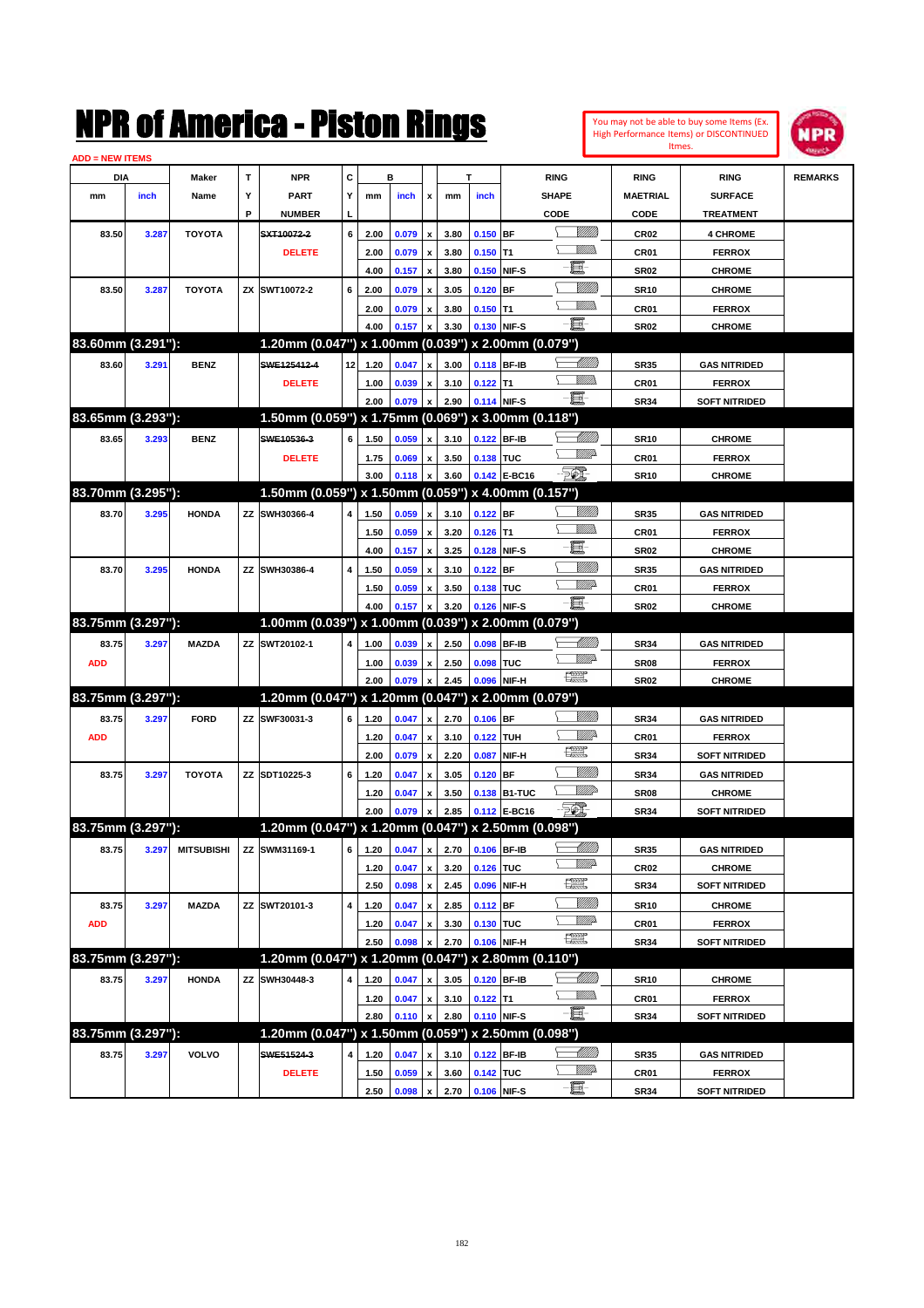| You may not be able to buy some Items (Ex. |
|--------------------------------------------|
| High Performance Items) or DISCONTINUED    |
| Itmes.                                     |



| <b>ADD = NEW ITEMS</b> |       |                   |   |                                                     |   |      |       |                           |      |             |              |                  |                  |                      |                |
|------------------------|-------|-------------------|---|-----------------------------------------------------|---|------|-------|---------------------------|------|-------------|--------------|------------------|------------------|----------------------|----------------|
| DIA                    |       | Maker             | т | <b>NPR</b>                                          | С |      | в     |                           | т    |             |              | <b>RING</b>      | <b>RING</b>      | <b>RING</b>          | <b>REMARKS</b> |
| mm                     | inch  | Name              | Υ | PART                                                | Y | mm   | inch  | x                         | mm   | inch        |              | <b>SHAPE</b>     | <b>MAETRIAL</b>  | <b>SURFACE</b>       |                |
|                        |       |                   | P | <b>NUMBER</b>                                       |   |      |       |                           |      |             |              | CODE             | CODE             | <b>TREATMENT</b>     |                |
| 83.75mm (3.297"):      |       |                   |   | 1.20mm (0.047") x 1.50mm (0.059") x 3.00mm (0.118") |   |      |       |                           |      |             |              |                  |                  |                      |                |
| 83.75                  | 3.297 | <b>FORD</b>       |   | ZZ SWF30001-3                                       | 4 | 1.20 | 0.047 | $\pmb{\mathsf{x}}$        | 3.10 | 0.122 BF-IB |              | <u> Millill</u>  | <b>SR35</b>      | <b>GAS NITRIDED</b>  |                |
|                        |       |                   |   | (SWL02311-3)                                        |   | 1.50 | 0.059 | x                         | 3.60 | 0.142 TUC   |              | <u>VMD</u>       | <b>CR01</b>      | <b>FERROX</b>        |                |
|                        |       |                   |   |                                                     |   | 3.00 | 0.118 | $\pmb{\mathsf{x}}$        | 3.20 | 0.126       | NIF-S        | e.               | <b>SR02</b>      | <b>CHROME</b>        |                |
| 83.75                  | 3.297 | <b>MITSUBISHI</b> |   | ZZ SWM31154-1                                       | 6 | 1.20 | 0.047 | x                         | 2.85 | 0.112       | <b>BF</b>    |                  | <b>SR10</b>      | <b>CHROME</b>        |                |
|                        |       |                   |   |                                                     |   | 1.50 | 0.059 | х                         | 3.50 | 0.138       | IT1          | <br>Milli        | CR <sub>01</sub> | <b>FERROX</b>        |                |
|                        |       |                   |   |                                                     |   | 3.00 | 0.118 | $\pmb{\mathsf{x}}$        | 2.85 | 0.112       | NIF-S        | e.               | <b>SR02</b>      | <b>CHROME</b>        |                |
| 83.75                  | 3.297 | <b>MAZDA</b>      |   | ZZ SWT20078-3                                       | 4 | 1.20 | 0.047 | x                         | 3.10 | 0.122       | <b>BF-IB</b> | <u> Milli</u> ll | <b>SR10</b>      | <b>CHROME</b>        |                |
|                        |       |                   |   |                                                     |   | 1.50 | 0.059 | $\boldsymbol{\mathsf{x}}$ | 3.60 | 0.142 TUC   |              | <u>VMD</u>       | CR <sub>01</sub> | <b>FERROX</b>        |                |
|                        |       |                   |   |                                                     |   | 3.00 | 0.118 | $\pmb{\mathsf{x}}$        | 3.20 | 0.126       | NIF-S        | e.               | <b>SR02</b>      | <b>CHROME</b>        |                |
| 83.75                  | 3.297 | <b>CHRYSLER</b>   |   | ZZ SWC10009-1                                       | 6 | 1.20 | 0.047 | x                         | 2.85 | 0.112       | <b>BF</b>    | VIII))           | <b>SR10</b>      | <b>CHROME</b>        |                |
|                        |       |                   |   |                                                     |   | 1.50 | 0.059 | x                         | 3.50 | $0.138$ T1  |              | 97777)           | <b>CR01</b>      | <b>FERROX</b>        |                |
|                        |       |                   |   |                                                     |   | 3.00 | 0.118 | x                         | 2.85 | 0.122 NIF-S |              | ·ii              | SR <sub>02</sub> | <b>CHROME</b>        |                |
| 83.75mm (3.297"):      |       |                   |   | 1.20mm (0.047") x 1.50mm (0.059") x 4.00mm (0.157") |   |      |       |                           |      |             |              |                  |                  |                      |                |
| 83.75                  | 3.297 | <b>SUBARU</b>     |   | ZZ SWF20032-3                                       | 4 | 1.20 | 0.047 | x                         | 3.30 | 0.130 BF    |              |                  | <b>SR10</b>      | <b>CHROME</b>        |                |
|                        |       |                   |   |                                                     |   | 1.50 | 0.059 | $\boldsymbol{\mathsf{x}}$ | 3.60 | $0.142$ T1  |              |                  | CR <sub>01</sub> | <b>FERROX</b>        |                |
|                        |       |                   |   |                                                     |   | 4.00 | 0.157 | $\pmb{\mathsf{x}}$        | 3.60 | 0.142 NIF-S |              | $-\blacksquare$  | SR <sub>02</sub> | <b>CHROME</b>        |                |
| 83.75mm (3.297"):      |       |                   |   | 1.50mm (0.059") x 1.50mm (0.059") x 2.80mm (0.110") |   |      |       |                           |      |             |              |                  |                  |                      |                |
| 83.75                  | 3.297 | <b>NISSAN</b>     |   | SWN30077-3                                          | 4 | 1.50 | 0.059 | x                         | 2.90 | 0.114 BF    |              |                  | <b>SR10</b>      | <b>CHROME</b>        |                |
|                        |       |                   |   | <b>DELETE</b>                                       |   | 1.50 | 0.059 | x                         | 3.60 | $0.142$ T1  |              | .<br>Milli       | <b>CR02</b>      | <b>CHROME</b>        |                |
|                        |       |                   |   |                                                     |   | 2.80 | 0.110 | $\pmb{\mathsf{x}}$        | 3.10 | 0.122       | NIF-S        | đ.               | SR <sub>02</sub> | <b>CHROME</b>        |                |
| 83.75                  | 3.297 | <b>NISSAN</b>     |   | ZZ SWN30090-3                                       | 4 | 1.50 | 0.059 | x                         | 2.90 | 0.114       | <b>BF</b>    |                  | <b>SR10</b>      | <b>CHROME</b>        |                |
|                        |       |                   |   |                                                     |   | 1.50 | 0.059 | x                         | 3.60 | $0.142$ T1  |              | <br>Milli        | CR <sub>02</sub> | <b>CHROME</b>        |                |
|                        |       |                   |   |                                                     |   | 2.80 | 0.110 |                           | 2.80 | 0.110 NIF-S |              | $-\blacksquare$  | <b>SR34</b>      | <b>SOFT NITRIDED</b> |                |
| 83.75mm (3.297"):      |       |                   |   | 1.50mm (0.059") x 1.50mm (0.059") x 3.00mm (0.118") |   |      |       |                           |      |             |              |                  |                  |                      |                |
| 83.75                  | 3.297 | <b>MAZDA</b>      |   | ZZ SWT20066-3                                       | 4 | 1.50 | 0.059 | x                         | 3.30 | 0.130 BF-IB |              | <u> MM)</u>      | <b>SR10</b>      | <b>CHROME</b>        |                |
|                        |       |                   |   |                                                     |   | 1.50 | 0.059 | x                         | 3.60 | 0.142 TUC   |              | <u>WW</u> A      | <b>CR01</b>      | <b>FERROX</b>        |                |
|                        |       |                   |   |                                                     |   | 3.00 | 0.118 |                           | 2.80 | 0.110       | NIF-S        | $-\blacksquare$  | <b>SR34</b>      | <b>SOFT NITRIDED</b> |                |
| 83.75mm (3.297"):      |       |                   |   | 1.50mm (0.059") x 1.50mm (0.059") x 4.00mm (0.157") |   |      |       |                           |      |             |              |                  |                  |                      |                |
| 83.75                  | 3.297 | <b>NISSAN</b>     |   | ZZ SWN30056-3                                       | 4 | 1.50 | 0.059 | $\pmb{\mathsf{x}}$        | 2.90 | 0.114 BF    |              |                  | <b>SR35</b>      | <b>GAS NITRIDED</b>  |                |
|                        |       |                   |   |                                                     |   | 1.50 | 0.059 | x                         | 3.60 | $0.142$ T1  |              | .<br>VMD         | <b>CR02</b>      | <b>CHROME</b>        |                |
|                        |       |                   |   |                                                     |   | 4.00 | 0.157 | $\pmb{\mathsf{x}}$        | 3.05 | 0.120       | NIF-S        | e.               | SR <sub>02</sub> | <b>CHROME</b>        |                |
| 83.75                  | 3.297 | <b>NISSAN</b>     |   | SWN30065-3                                          | 6 | 1.50 | 0.059 | $\boldsymbol{\mathsf{x}}$ | 3.60 | $0.142$ T1  |              |                  | <b>CR01</b>      | <b>FERROX</b>        |                |
|                        |       |                   |   | <b>DELETE</b>                                       |   | 1.50 | 0.059 | $\pmb{\mathsf{x}}$        | 3.60 | $0.142$ T1  |              |                  | CR01             | <b>FERROX</b>        |                |
|                        |       |                   |   |                                                     |   | 4.00 | 0.157 | $\boldsymbol{\mathsf{x}}$ | 3.05 | 0.120       | NIF-S        | -買-              | SR <sub>02</sub> | <b>CHROME</b>        |                |
| 83.75                  | 3.297 | <b>TOYOTA</b>     |   | ZZ SWT10079-3                                       | 6 | 1.50 | 0.059 | x                         | 3.30 | 0.130       | BF           | <u>MMM</u>       | <b>SR10</b>      | <b>CHROME</b>        |                |
|                        |       |                   |   |                                                     |   | 1.50 | 0.059 | $\pmb{\mathsf{x}}$        | 3.80 | $0.150$ T1  |              | <u>WMW</u>       | CR01             | <b>FERROX</b>        |                |
|                        |       |                   |   |                                                     |   | 4.00 | 0.157 | $\pmb{\mathsf{x}}$        | 2.90 | 0.114       | NIF-S        | $-\Xi$ -         | SR <sub>02</sub> | <b>CHROME</b>        |                |
| 83.75                  | 3.297 | <b>TOYOTA</b>     |   | ZZ SWT10115-3                                       | 6 | 1.50 | 0.059 | x                         | 3.30 | 0.130       | BF           | <u>VIIII</u> )   | <b>SR10</b>      | <b>CHROME</b>        |                |
|                        |       |                   |   |                                                     |   | 1.50 | 0.059 | x                         | 3.70 |             | 0.146 ES-TUC | ₩₩               | CR <sub>10</sub> | <b>CHROME</b>        |                |
|                        |       |                   |   |                                                     |   | 4.00 | 0.157 | x                         | 2.85 | 0.112 NIF-S |              | E-               | <b>SR34</b>      | <b>SOFT NITRIDED</b> |                |
| 83.75mm (3.297"):      |       |                   |   | 1.50mm (0.059") x 2.00mm (0.079") x 4.00mm (0.157") |   |      |       |                           |      |             |              |                  |                  |                      |                |
| 83.75                  | 3.297 | <b>NISSAN</b>     |   | ZZ SWN30064-3                                       | 6 | 1.50 | 0.059 | x                         | 3.60 | $0.142$ T1  |              | <u>WMs</u>       | <b>CR10</b>      | <b>CHROME</b>        |                |
|                        |       |                   |   |                                                     |   | 2.00 | 0.079 | $\pmb{\mathsf{x}}$        | 3.90 |             | 0.154 ES-TUC | ₩₩               | CR01             | <b>FERROX</b>        |                |
|                        |       |                   |   |                                                     |   | 4.00 | 0.157 | $\pmb{\mathsf{x}}$        | 3.05 | 0.120 NIF-S |              | E-               | <b>SR02</b>      | <b>CHROME</b>        |                |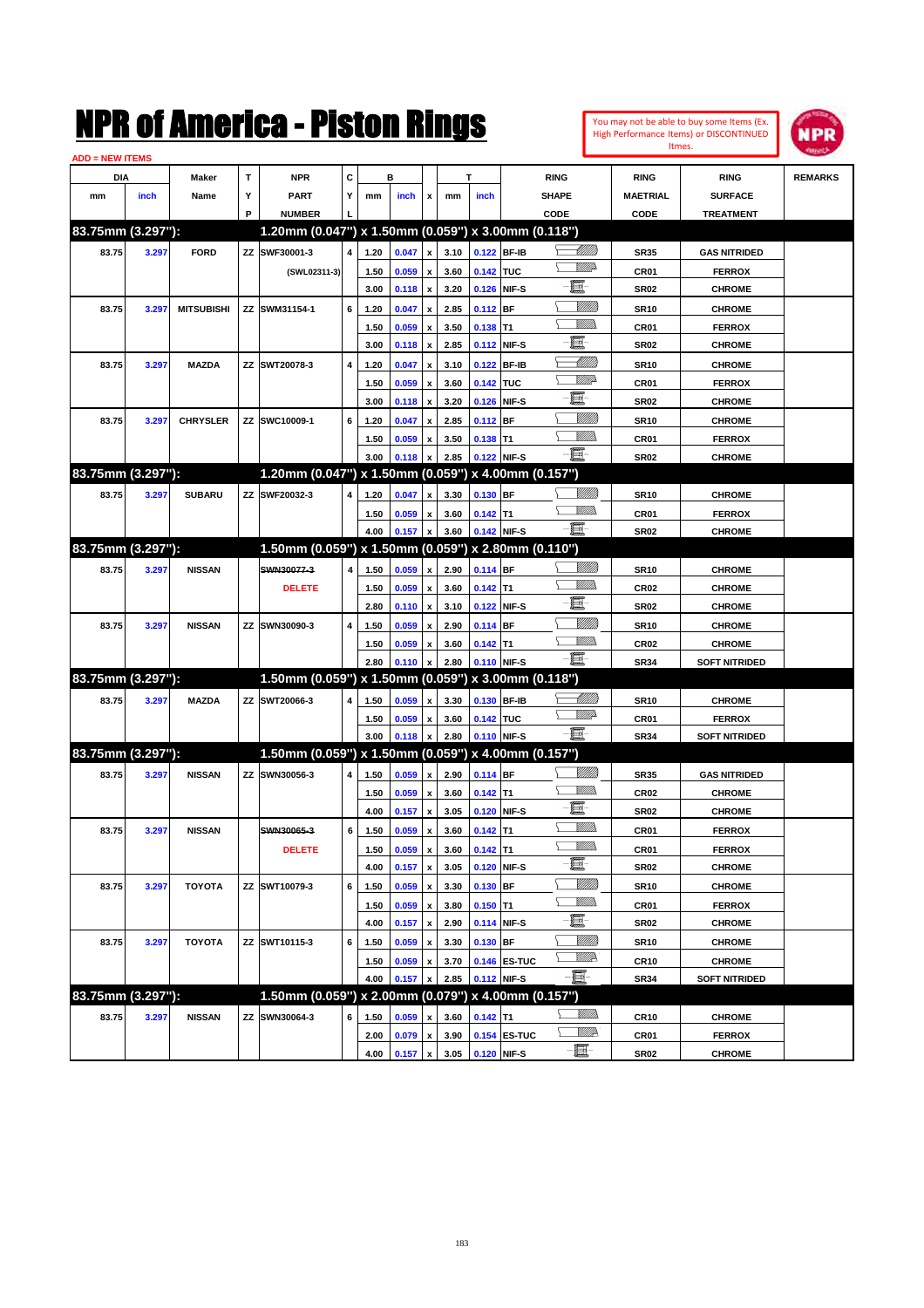|                        |       |                   |   | NMK OI AINCrica - Miston Kings                       |                         |              |           |                                          |              |            |                             |                               |                 |                  | You may not be able to buy some Items (Ex.<br>High Performance Items) or DISCONTINUED | IPR            |
|------------------------|-------|-------------------|---|------------------------------------------------------|-------------------------|--------------|-----------|------------------------------------------|--------------|------------|-----------------------------|-------------------------------|-----------------|------------------|---------------------------------------------------------------------------------------|----------------|
| <b>ADD = NEW ITEMS</b> |       |                   |   |                                                      |                         |              |           |                                          |              |            |                             |                               |                 | Itmes.           |                                                                                       |                |
| DIA                    |       | Maker             | T | <b>NPR</b>                                           | c                       |              | в         |                                          |              | т          |                             | <b>RING</b>                   |                 | <b>RING</b>      | <b>RING</b>                                                                           | <b>REMARKS</b> |
| mm                     | inch  | Name              | Υ | <b>PART</b>                                          | Y                       | mm           | inch      | x                                        | mm           | inch       |                             | <b>SHAPE</b>                  |                 | <b>MAETRIAL</b>  | <b>SURFACE</b>                                                                        |                |
|                        |       |                   | P | <b>NUMBER</b>                                        |                         |              |           |                                          |              |            |                             | CODE                          |                 | CODE             | <b>TREATMENT</b>                                                                      |                |
| 83.75mm (3.297"):      |       |                   |   | 1.75mm (0.069") x 2.00mm (0.079") x 3.00mm (0.118")  |                         |              |           |                                          |              |            |                             |                               |                 |                  |                                                                                       |                |
| 83.75                  | 3.297 | <b>AUDI</b>       |   | SWE50906-3                                           | 6                       | 1.75         | 0.069     | x                                        | 3.30         | 0.130 BF   |                             |                               | <u> UMB</u>     | <b>SR10</b>      | <b>CHROME</b>                                                                         |                |
|                        |       |                   |   | <b>DELETE</b>                                        |                         | 2.00         | 0.079     | $\pmb{\mathsf{x}}$                       | 3.40         |            | 0.134 T1-RC                 |                               | <u>Sillin</u>   | CR01             | <b>FERROX</b>                                                                         |                |
|                        |       |                   |   |                                                      |                         | 3.00         | 0.118     | x                                        | 3.70         |            | 0.146 E-BC16                | $\mathbb{Z}$                  |                 | <b>SR10</b>      | <b>CHROME</b>                                                                         |                |
| 83.75mm (3.297"):      |       |                   |   | 2.00mm (0.079") x 1.50mm (0.059")                    |                         |              |           |                                          |              |            | x 3.00mm (0.118")           |                               |                 |                  |                                                                                       |                |
| 83.75                  | 3.297 | <b>NISSAN</b>     |   | ZZ SWN30083-3                                        | 4                       | 2.00         | 0.079     | x                                        | 2.90         |            | 0.114 BF-IB                 |                               | <u> Milli</u>   | <b>SR10</b>      | <b>TIN PLATED</b>                                                                     |                |
|                        |       |                   |   |                                                      |                         | 1.50         | 0.059     | x                                        | 3.60         | $0.142$ T1 |                             |                               | CM)             | CR <sub>02</sub> | <b>CHROME</b>                                                                         |                |
|                        |       |                   |   |                                                      |                         | 3.00         | 0.118     | x                                        | 3.00         |            | 0.118 NIF-S                 | -80                           |                 | <b>SR02</b>      | <b>CHROME</b>                                                                         |                |
| 83.75mm (3.297"):      |       |                   |   | 2.00mm (0.079") x 2.00mm (0.079"") x 3.00mm (0.118") |                         |              |           |                                          |              |            |                             |                               |                 |                  |                                                                                       |                |
| 83.75                  | 3.297 | <b>TOYOTA</b>     |   | ZZ SWT10110-3                                        | 4                       | 2.00         | 0.079     | $\mathbf{x}$                             | 3.10         |            | 0.122 BF-K2                 |                               | <u> Villill</u> | <b>SR35</b>      | <b>GAS NITRIDED</b>                                                                   |                |
|                        |       |                   |   |                                                      |                         | 2.00         | 0.079     | $\pmb{\mathsf{x}}$                       | 3.50         | 0.138 TUC  |                             |                               | <u>MM</u> D     | CR <sub>02</sub> | <b>CHROME</b>                                                                         |                |
|                        |       |                   |   |                                                      |                         | 3.00         | 0.118     | x                                        | 3.25         |            | 0.128 NIF-S                 | -8                            |                 | <b>SR34</b>      | <b>SOFT NITRIDED</b>                                                                  |                |
| 83.75mm (3.297"):      |       |                   |   | 2.00mm (0.079") x 2.00mm (0.079") x 4.00mm (0.157")  |                         |              |           |                                          |              |            |                             |                               |                 |                  |                                                                                       |                |
| 83.75                  | 3.297 | <b>NISSAN</b>     |   | ZZ SWN30014-3                                        | 4                       | 2.00         | 0.079     | x                                        | 3.60         | $0.142$ T1 |                             |                               | VMM)            | CR <sub>02</sub> | <b>CHROME</b>                                                                         |                |
|                        |       |                   |   |                                                      |                         | 2.00         | 0.079     | $\boldsymbol{\mathsf{x}}$                | 3.80         | $0.150$ T1 |                             |                               | CM)             | CR01             | <b>FERROX</b>                                                                         |                |
|                        |       |                   |   |                                                      |                         | 4.00         | 0.157     | $\pmb{\mathsf{x}}$                       | 3.75         | 0.148      | NIF-S                       | E.                            |                 | <b>SR02</b>      | <b>CHROME</b>                                                                         |                |
| 83.75                  | 3.297 | <b>NISSAN</b>     |   | ZZ SWN30034-3                                        | 6                       | 2.00         | 0.079     | $\boldsymbol{\mathsf{x}}$                | 3.50         | $0.138$ T1 |                             |                               | CM)             | <b>CR10</b>      | <b>CHROME</b>                                                                         |                |
|                        |       |                   |   |                                                      |                         | 2.00         | 0.079     | x                                        | 3.80         | $0.150$ T1 |                             |                               | .<br>VMD        | CR01             | <b>FERROX</b>                                                                         |                |
|                        |       |                   |   |                                                      |                         | 4.00         | 0.157     | $\boldsymbol{\mathsf{x}}$                | 3.75         | 0.148      | NIF-S                       | E.                            |                 | <b>SR02</b>      | <b>CHROME</b>                                                                         |                |
| 83.75                  | 3.297 | <b>TOYOTA</b>     |   | SXT10017-3                                           | $\overline{\mathbf{2}}$ | 2.00         | 0.079     | x                                        | 3.80         | $0.150$ T1 |                             |                               | CM)             | CR <sub>02</sub> | <b>4 CHROME</b>                                                                       |                |
|                        |       |                   |   | <b>DELETE</b>                                        |                         | 2.00         | 0.079     | x                                        | 3.80         | 0.150      | <b>TUC</b>                  |                               | <u>MM</u> D     | CR <sub>02</sub> | <b>CHROME</b>                                                                         |                |
|                        |       |                   |   |                                                      |                         | 4.00         | 0.157     | x                                        | 3.75         | 0.148      | NIF-S                       | e.                            |                 | <b>SR02</b>      | <b>CHROME</b>                                                                         |                |
| 83.75                  | 3.297 | <b>TOYOTA</b>     |   | SXT10072-3                                           | 6                       | 2.00         | 0.079     | x                                        | 3.80         | 0.150      | <b>BF</b>                   |                               | <u>VMM</u>      | CR <sub>02</sub> | <b>4 CHROME</b>                                                                       |                |
|                        |       |                   |   | <b>DELETE</b>                                        |                         | 2.00         | 0.079     | x                                        | 3.80         | $0.150$ T1 |                             |                               | CM)             | CR01             | <b>FERROX</b>                                                                         |                |
|                        |       |                   |   |                                                      |                         | 4.00         | 0.157     | x                                        | 3.80         | 0.150      | NIF-S                       | E                             |                 | <b>SR02</b>      | <b>CHROME</b>                                                                         |                |
| 83.75                  | 3.297 | <b>TOYOTA</b>     |   | ZX SWT10072-3                                        | 6                       | 2.00         | 0.079     | x                                        | 3.05         | $0.120$ BF |                             |                               | <u>VIIII</u>    | <b>SR10</b>      | <b>CHROME</b>                                                                         |                |
|                        |       |                   |   |                                                      |                         | 2.00         | 0.079     | x                                        | 3.80         | $0.150$ T1 |                             |                               | .<br>VMD        | CR01             | <b>FERROX</b>                                                                         |                |
|                        |       |                   |   |                                                      |                         | 4.00         | 0.157     | x                                        | 3.30         |            | 0.130 NIF-S                 | -00                           |                 | <b>SR02</b>      | <b>CHROME</b>                                                                         |                |
| 83.90mm (3.303"):      |       |                   |   | 1.50mm (0.059") x 1.75mm (0.069")                    |                         |              |           |                                          |              |            | x 3.00mm (0.118")           |                               |                 |                  |                                                                                       |                |
| 83.90                  | 3.303 | <b>BENZ</b>       |   | SWE10536-4                                           | 6                       | 1.50         | 0.059     | x                                        | 3.10         |            | 0.122 BF-IB                 |                               | <u> Milli</u>   | <b>SR10</b>      | <b>CHROME</b>                                                                         |                |
|                        |       |                   |   | <b>DELETE</b>                                        |                         | 1.75         | 0.069     | x                                        | 3.50         | 0.138 TUC  |                             |                               | <u>VMD</u>      | CR01             | <b>FERROX</b>                                                                         |                |
|                        |       |                   |   |                                                      |                         | 3.00         | $0.118$ x |                                          | 3.60         |            | 0.142 E-BC16                | $\overline{\mathbb{E}}$       |                 | <b>SR10</b>      | <b>CHROME</b>                                                                         |                |
| 84.00mm (3.307"):      |       |                   |   | 1.00mm (0.039") x 1.00mm (0.039") x 2.00mm (0.079")  |                         |              |           |                                          |              |            |                             |                               |                 |                  |                                                                                       |                |
| 84.00                  | 3.307 | <b>SUBARU</b>     |   | ZZ SWF20073-0                                        | $\mathbf{1}$            | 1.00         | 0.039     | $\pmb{\mathsf{x}}$                       | 2.67         |            | 0.105 BF-IB                 |                               | <u> UMB</u>     | <b>SR10</b>      | <b>CHROME</b>                                                                         |                |
|                        |       |                   |   |                                                      |                         |              |           | $\pmb{\mathsf{x}}$                       | 2.70         | 0.106 TUC  |                             |                               | <u>VMP</u>      |                  | <b>FERROX</b>                                                                         |                |
|                        |       |                   |   |                                                      |                         | 1.00         | 0.039     |                                          |              |            | NIF-H                       | R                             |                 | CR01             | <b>CHROME</b>                                                                         |                |
|                        |       | <b>MAZDA</b>      |   | ZZ SWT20102-2                                        | 4                       | 2.00         | 0.079     | $\pmb{\mathsf{x}}$                       | 2.45         | 0.096      |                             |                               | <u> MM/B</u>    | SR <sub>02</sub> | <b>GAS NITRIDED</b>                                                                   |                |
| 84.00                  | 3.307 |                   |   |                                                      |                         | 1.00         | 0.039     | $\pmb{\mathsf{x}}$                       | 2.50         | 0.098 TUC  | 0.098 BF-IB                 |                               | ₩₩              | <b>SR34</b>      |                                                                                       |                |
| <b>ADD</b>             |       |                   |   |                                                      |                         | 1.00         | 0.039     | $\pmb{\mathsf{x}}$                       | 2.50         |            |                             | $f_{\text{max}}^{\text{max}}$ |                 | SR08             | <b>FERROX</b>                                                                         |                |
| 84.00mm (3.307"):      |       |                   |   | 1.00mm (0.039") x 1.20mm (0.047") x 2.00mm (0.079")  |                         | 2.00         | 0.079     | x                                        | 2.45         |            | 0.096 NIF-H                 |                               |                 | <b>SR02</b>      | <b>CHROME</b>                                                                         |                |
|                        |       |                   |   |                                                      |                         |              |           |                                          |              |            |                             |                               | <u>VIIII)</u>   |                  |                                                                                       |                |
| 84.00                  | 3.307 | <b>HI PERFORM</b> |   | 21-GRN08400ES                                        | 1                       | 1.00         | 0.039     | X                                        | 3.10         | 0.122 BF   |                             |                               | <u>WW</u>       | <b>SR34</b>      | <b>GAS NITRIDED</b>                                                                   |                |
|                        |       |                   |   |                                                      |                         | 1.20<br>2.00 | 0.047     | $\pmb{\mathsf{x}}$<br>$\pmb{\mathsf{x}}$ | 3.50<br>2.80 |            | 0.138 ES-TUC<br>0.110 NIF-H | æ                             |                 | CR01             | <b>FERROX</b><br><b>SOFT NITRIDED</b>                                                 |                |
|                        |       |                   |   |                                                      |                         |              | 0.079     |                                          |              |            |                             |                               |                 | <b>SR34</b>      |                                                                                       |                |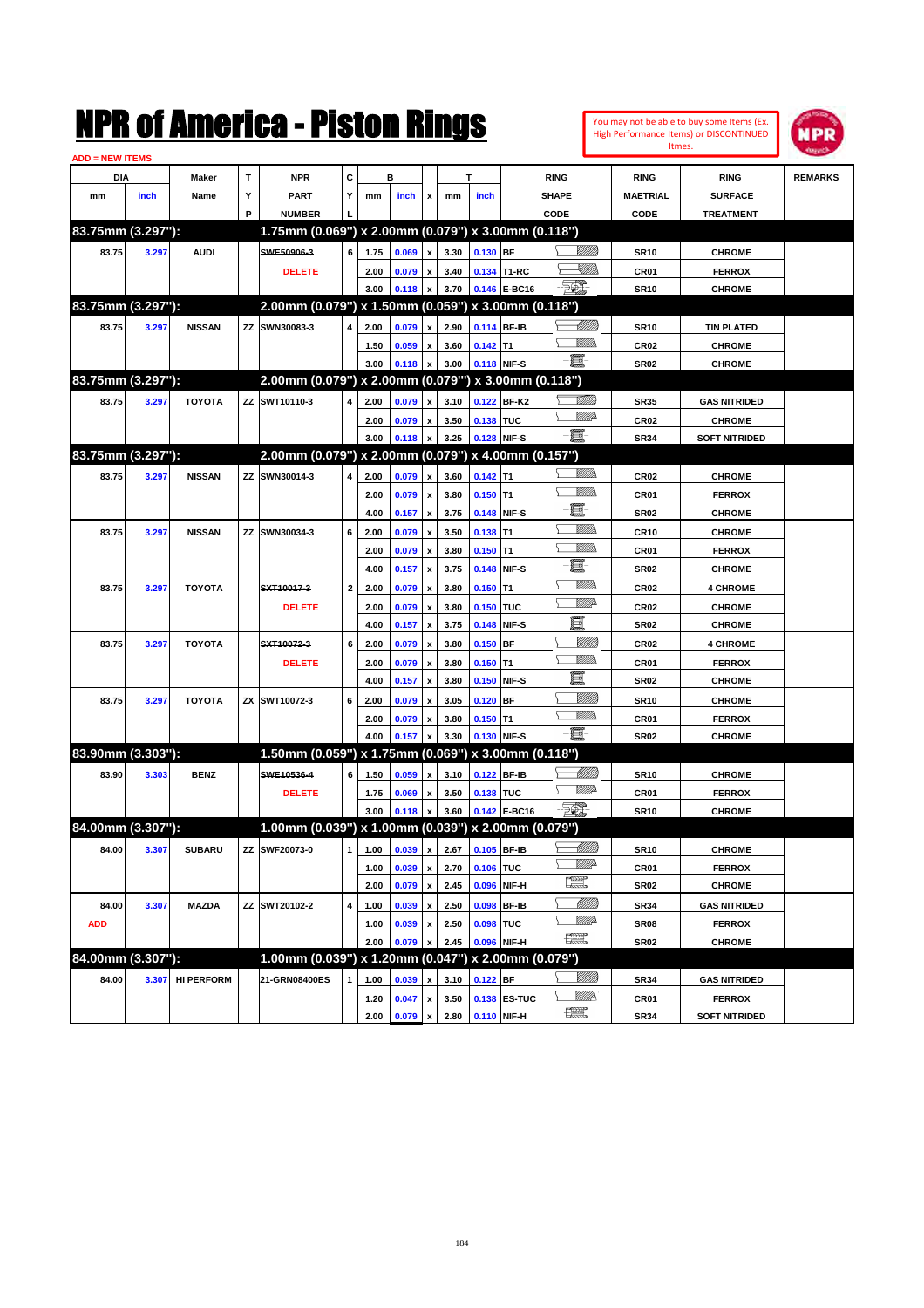| You may not be able to buy some Items (Ex.     |
|------------------------------------------------|
| <b>High Performance Items) or DISCONTINUED</b> |
| Itmes.                                         |



| <b>ADD = NEW ITEMS</b> |       |                   |   |                                                     |                         |      |       |                           |      |            |              |                |                  |                      |                |
|------------------------|-------|-------------------|---|-----------------------------------------------------|-------------------------|------|-------|---------------------------|------|------------|--------------|----------------|------------------|----------------------|----------------|
| DIA                    |       | <b>Maker</b>      | T | <b>NPR</b>                                          | C                       |      | в     |                           |      | т          |              | <b>RING</b>    | <b>RING</b>      | <b>RING</b>          | <b>REMARKS</b> |
| mm                     | inch  | Name              | Υ | <b>PART</b>                                         | Y                       | mm   | inch  | x                         | mm   | inch       |              | <b>SHAPE</b>   | <b>MAETRIAL</b>  | <b>SURFACE</b>       |                |
|                        |       |                   | P | <b>NUMBER</b>                                       |                         |      |       |                           |      |            |              | CODE           | CODE             | <b>TREATMENT</b>     |                |
| 84.00mm (3.307"):      |       |                   |   | 1.00mm (0.039") x 1.20mm (0.047") x 2.80mm (0.110") |                         |      |       |                           |      |            |              |                |                  |                      |                |
| 84.00                  | 3.307 | <b>HI PERFORM</b> |   | 21-GNH08400                                         | $\mathbf{1}$            | 1.00 | 0.039 | $\boldsymbol{\mathsf{x}}$ | 3.10 | $0.122$ BF |              |                | <b>SR34</b>      | <b>GAS NITRIDED</b>  |                |
|                        |       |                   |   |                                                     |                         | 1.20 | 0.047 | $\pmb{\mathsf{x}}$        | 3.50 | 0.138 TUH  |              | ₩₩             | CR <sub>01</sub> | <b>FERROX</b>        |                |
|                        |       |                   |   |                                                     |                         | 2.80 | 0.110 | $\pmb{\mathsf{x}}$        | 3.10 | 0.122      | NIF-H        | R              | <b>SR34</b>      | <b>SOFT NITRIDED</b> |                |
| 84.00                  | 3.307 | <b>HI PERFORM</b> |   | XC3307                                              | 1                       | 1.00 | 0.039 | $\pmb{\mathsf{x}}$        | 3.20 | $0.126$ BF |              | <u> UMB</u>    | <b>SR10</b>      | <b>CHROME</b>        |                |
|                        |       |                   |   |                                                     |                         | 1.20 | 0.047 | $\pmb{\mathsf{x}}$        | 3.50 | $0.138$ T1 |              | <br>Militar    | <b>CR01</b>      | <b>FERROX</b>        |                |
|                        |       |                   |   |                                                     |                         | 2.80 | 0.110 | $\boldsymbol{\mathsf{x}}$ | 3.10 | 0.122      | NIF-S        | e.             | <b>SR02</b>      | <b>CHROME</b>        |                |
| 84.00                  | 3.307 | <b>HI PERFORM</b> |   | <b>XC3307LG</b>                                     | 1                       | 1.00 | 0.039 | $\pmb{\mathsf{x}}$        | 3.20 | $0.126$ BF |              | VIIII          | <b>SR10</b>      | <b>CHROME</b>        |                |
|                        |       |                   |   |                                                     |                         | 1.20 | 0.047 | x                         | 3.50 | $0.138$ T1 |              | VMM)           | CR01             | <b>FERROX</b>        |                |
|                        |       |                   |   |                                                     |                         | 2.80 | 0.110 | $\pmb{\mathsf{x}}$        | 3.10 |            | 0.122 NIF-S  |                | <b>SR02</b>      | <b>CHROME</b>        |                |
| 84.00mm (3.307"):      |       |                   |   | 1.20mm (0.047") x 1.20mm (0.047") x 2.00mm (0.079") |                         |      |       |                           |      |            |              |                |                  |                      |                |
| 84.00                  | 3.307 | <b>HI PERFORM</b> |   | 21-PVH08400                                         | 1                       | 1.20 | 0.047 | x                         | 2.95 | $0.116$ BF |              | <u>Villida</u> | <b>SR35</b>      | $GN + PVD$           |                |
|                        |       |                   |   |                                                     |                         | 1.20 | 0.047 | $\pmb{\mathsf{x}}$        | 2.90 | 0.114 TUH  |              | ₩₩             | <b>SR08</b>      | <b>FERROX</b>        |                |
|                        |       |                   |   |                                                     |                         | 2.00 | 0.079 | $\pmb{\mathsf{x}}$        | 3.05 | 0.120      | NIF-H        | R              | <b>SR34</b>      | <b>SOFT NITRIDED</b> |                |
| 84.00                  | 3.307 | <b>FORD</b>       |   | ZZ SWF30031-4                                       | 6                       | 1.20 | 0.047 | x                         | 2.70 | 0.106      | <b>BF</b>    | <u> UMB</u>    | <b>SR34</b>      | <b>GAS NITRIDED</b>  |                |
| <b>ADD</b>             |       |                   |   |                                                     |                         | 1.20 | 0.047 | $\pmb{\mathsf{x}}$        | 3.10 | 0.122 TUH  |              | ₩₩             | <b>CR01</b>      | <b>FERROX</b>        |                |
|                        |       |                   |   |                                                     |                         | 2.00 | 0.079 | $\pmb{\mathsf{x}}$        | 2.20 | 0.087      | NIF-H        | R              | <b>SR34</b>      | <b>SOFT NITRIDED</b> |                |
| 84.00                  | 3.307 | <b>NISSAN</b>     |   | ZZ SWN30154-0                                       | 4                       | 1.20 | 0.047 | x                         | 2.65 | $0.104$ BF |              | <u> UMB</u>    | <b>SR10</b>      | <b>CHROME</b>        |                |
|                        |       |                   |   |                                                     |                         | 1.20 | 0.047 | x                         | 3.00 | 0.118 TUC  |              | <u>MMP</u>     | CR <sub>01</sub> | <b>FERROX</b>        |                |
|                        |       |                   |   |                                                     |                         | 2.00 | 0.079 | X                         | 2.55 | 0.100      | NIF-H        | R              | <b>SR34</b>      | <b>SOFT NITRIDED</b> |                |
| 84.00                  | 3.307 | <b>NISSAN</b>     |   | ZZ SWN30166-0                                       | 4                       | 1.20 | 0.047 | x                         | 2.65 | $0.104$ BF |              | <u> UMB</u>    | <b>SR34</b>      | <b>GAS NITRIDED</b>  |                |
|                        |       |                   |   |                                                     |                         | 1.20 | 0.047 | x                         | 3.00 | 0.118 TUC  |              | <u>MMP</u>     | <b>CR02</b>      | <b>CHROME</b>        |                |
|                        |       |                   |   |                                                     |                         | 2.00 | 0.079 | X                         | 2.58 | 0.102      | NIF-H        | R              | <b>SR34</b>      | <b>SOFT NITRIDED</b> |                |
| 84.00                  | 3.307 | <b>NISSAN</b>     |   | ZZ SWN30188-0                                       | 4                       | 1.20 | 0.047 | x                         | 2.75 | 0.108      | <b>BF-IB</b> | <u> UMM</u>    | <b>SR34</b>      | <b>GAS NITRIDED</b>  |                |
|                        |       |                   |   |                                                     |                         | 1.20 | 0.047 | $\pmb{\mathsf{x}}$        | 3.00 | 0.118 TUC  |              | <u>MMP</u>     | CR <sub>01</sub> | <b>FERROX</b>        |                |
|                        |       |                   |   |                                                     |                         | 2.00 | 0.079 | $\boldsymbol{\mathsf{x}}$ | 2.55 | 0.100      | NIF-H        | R              | <b>SR34</b>      | <b>SOFT NITRIDED</b> |                |
| 84.00                  | 3.307 | <b>TOYOTA</b>     |   | ZZ SDT10225-4                                       | 6                       | 1.20 | 0.047 | x                         | 3.05 | $0.120$ BF |              | <u> UMB</u>    | <b>SR34</b>      | <b>GAS NITRIDED</b>  |                |
|                        |       |                   |   |                                                     |                         | 1.20 | 0.047 | x                         | 3.50 |            | 0.138 B1-TUC | MMP            | <b>SR08</b>      | <b>CHROME</b>        |                |
|                        |       |                   |   |                                                     |                         | 2.00 | 0.079 | X                         | 2.85 |            | 0.112 E-BC16 | $\mathbb{Z}$   | <b>SR34</b>      | <b>SOFT NITRIDED</b> |                |
| 84.00mm (3.307"):      |       |                   |   | 1.20mm (0.047") x 1.20mm (0.047") x 2.50mm (0.098") |                         |      |       |                           |      |            |              |                |                  |                      |                |
| 84.00                  | 3.307 | <b>MITSUBISHI</b> |   | ZZ SWM31169-2                                       | 6                       | 1.20 | 0.047 | $\pmb{\mathsf{x}}$        | 2.70 |            | 0.106 BF-IB  | <u> MMB</u>    | <b>SR35</b>      | <b>GAS NITRIDED</b>  |                |
|                        |       |                   |   |                                                     |                         | 1.20 | 0.047 | x                         | 3.20 | 0.126 TUC  |              | <u>Willia</u>  | <b>CR02</b>      | <b>CHROME</b>        |                |
|                        |       |                   |   |                                                     |                         | 2.50 | 0.098 | $\pmb{\mathsf{x}}$        | 2.45 | 0.096      | NIF-H        | <u>rom</u>     | <b>SR34</b>      | <b>SOFT NITRIDED</b> |                |
| 84.00                  | 3.307 | <b>SUZUKI</b>     |   | ZZ SWS20216-0                                       | $\overline{\mathbf{4}}$ | 1.20 | 0.047 | $\boldsymbol{x}$          | 2.50 |            | 0.098 BF-IB  | <u> MM/B</u>   | <b>SR35</b>      | <b>GAS NITRIDED</b>  |                |
|                        |       |                   |   |                                                     |                         | 1.20 | 0.047 | $\pmb{\mathsf{x}}$        | 3.00 | 0.118 TUC  |              | <u>MM</u>      | <b>CR02</b>      | <b>CHROME</b>        |                |
|                        |       |                   |   |                                                     |                         | 2.50 | 0.098 | $\pmb{\mathsf{x}}$        | 2.45 | 0.096      | NIF-H        | æ              | <b>SR34</b>      | <b>SOFT NITRIDED</b> |                |
| 84.00                  | 3.307 | MAZDA             |   | ZZ SWT20101-4                                       | 4                       | 1.20 | 0.047 | $\pmb{\mathsf{x}}$        | 2.85 | 0.112 BF   |              | <u>Villida</u> | <b>SR10</b>      | <b>CHROME</b>        |                |
| <b>ADD</b>             |       |                   |   |                                                     |                         | 1.20 | 0.047 | x                         | 3.30 | 0.130 TUC  |              | <u>WW</u> A    | CR01             | <b>FERROX</b>        |                |
|                        |       |                   |   |                                                     |                         | 2.50 | 0.098 | X                         | 2.70 |            | 0.106 NIF-H  | æ              | <b>SR34</b>      | <b>SOFT NITRIDED</b> |                |
| 84.00mm (3.307"):      |       |                   |   | 1.20mm (0.047") x 1.20mm (0.047") x 2.80mm (0.110") |                         |      |       |                           |      |            |              |                |                  |                      |                |
| 84.00                  | 3.307 | <b>HONDA</b>      |   | ZZ SWH30437-0                                       | 4                       | 1.20 | 0.047 | x                         | 2.90 |            | 0.114 BF-IB  | <u>-1777)</u>  | <b>SR35</b>      | <b>GAS NITRIDED</b>  |                |
|                        |       |                   |   |                                                     |                         | 1.20 | 0.047 | $\pmb{\mathsf{x}}$        | 3.40 | $0.134$ T1 |              | <u>WMW</u>     | CR01             | <b>FERROX</b>        |                |
|                        |       |                   |   |                                                     |                         | 2.80 | 0.110 | $\pmb{\mathsf{x}}$        | 2.60 |            | 0.102 NIF-S  | e.             | <b>SR34</b>      | <b>SOFT NITRIDED</b> |                |
| 84.00                  | 3.307 | <b>HONDA</b>      |   | ZZ SWH30448-4                                       | 4                       | 1.20 | 0.047 | X                         | 3.05 |            | 0.120 BF-IB  | <u> MMM</u>    | <b>SR10</b>      | <b>CHROME</b>        |                |
|                        |       |                   |   |                                                     |                         | 1.20 | 0.047 | $\pmb{\mathsf{x}}$        | 3.10 | $0.122$ T1 |              | <u>VMM)</u>    | CR01             | <b>FERROX</b>        |                |
|                        |       |                   |   |                                                     |                         | 2.80 | 0.110 | X                         | 2.80 |            | 0.110 NIF-S  |                | <b>SR34</b>      | <b>SOFT NITRIDED</b> |                |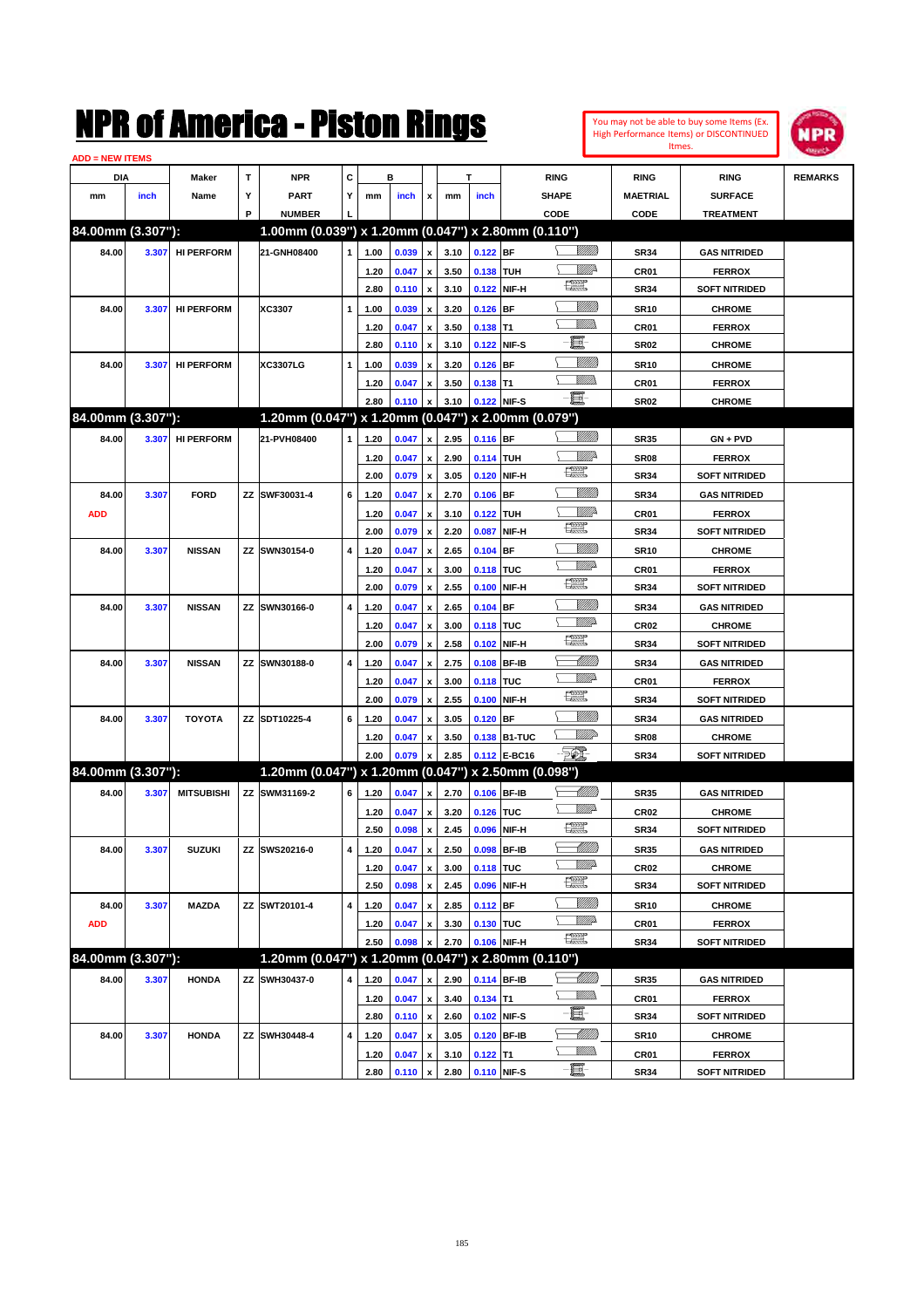|                        |       |                   |             | NMK OT AINCrica - Miston Kings                      |                         |      |                |                           |      |             |              |               |                         |                  | You may not be able to buy some Items (Ex.<br>High Performance Items) or DISCONTINUED | NPR            |
|------------------------|-------|-------------------|-------------|-----------------------------------------------------|-------------------------|------|----------------|---------------------------|------|-------------|--------------|---------------|-------------------------|------------------|---------------------------------------------------------------------------------------|----------------|
| <b>ADD = NEW ITEMS</b> |       |                   |             |                                                     |                         |      |                |                           |      |             |              |               |                         | Itmes.           |                                                                                       |                |
| DIA                    |       | Maker             | $\mathbf T$ | <b>NPR</b>                                          | C                       |      | в              |                           |      | т           |              | <b>RING</b>   |                         | <b>RING</b>      | <b>RING</b>                                                                           | <b>REMARKS</b> |
| mm                     | inch  | Name              | Υ           | <b>PART</b>                                         | Υ                       | mm   | inch           | x                         | mm   | inch        |              | SHAPE         |                         | <b>MAETRIAL</b>  | <b>SURFACE</b>                                                                        |                |
|                        |       |                   | P           | <b>NUMBER</b>                                       |                         |      |                |                           |      |             |              | CODE          |                         | CODE             | <b>TREATMENT</b>                                                                      |                |
| 84.00mm (3.307"):      |       |                   |             | 1.20mm (0.047") x 1.20mm (0.047") x 4.00mm (0.157") |                         |      |                |                           |      |             |              |               |                         |                  |                                                                                       |                |
| 84.00                  | 3.307 | <b>HONDA</b>      |             | ZZ SWH30369-0                                       | 6                       | 1.20 | 0.047          | $\pmb{\mathsf{x}}$        | 3.10 | 0.122 BF-IB |              |               | <u> UMB</u>             | <b>SR10</b>      | <b>CHROME</b>                                                                         |                |
|                        |       |                   |             |                                                     |                         | 1.20 | 0.047          | $\pmb{\mathsf{x}}$        | 3.60 | 0.142 T1-IB |              |               | <u>UMM</u>              | CR01             | <b>FERROX</b>                                                                         |                |
|                        |       |                   |             |                                                     |                         | 4.00 | 0.157          | $\boldsymbol{\mathsf{x}}$ | 3.25 | 0.128 NIF-S |              | E.            |                         | <b>SR02</b>      | <b>CHROME</b>                                                                         |                |
| 84.00mm (3.307"):      |       |                   |             | 1.20mm (0.047") x 1.50mm (0.059") x 2.00mm (0.079") |                         |      |                |                           |      |             |              |               |                         |                  |                                                                                       |                |
| 84.00                  | 3.307 | <b>BMW</b>        |             | SWE07486-0                                          | 6                       | 1.20 | 0.047          | $\pmb{\mathsf{x}}$        | 3.00 | 0.118 BF-IB |              |               |                         | <b>SR35</b>      | <b>GAS NITRIDED</b>                                                                   |                |
|                        |       |                   |             | <b>DELETE</b>                                       |                         | 1.50 | 0.059          | $\pmb{\mathsf{x}}$        | 3.10 | 0.122 TUC   |              |               | <u>MM</u> D             | CR01             | <b>FERROX</b>                                                                         |                |
|                        |       |                   |             |                                                     |                         | 2.00 | 0.079          | $\pmb{\mathsf{x}}$        | 2.50 | 0.112 NIF-S |              | E.            |                         | <b>SR34</b>      | <b>SOFT NITRIDED</b>                                                                  |                |
| 84.00                  |       | 3.307 VOLKSWAGEN  |             | SWE50596-0                                          | 6                       | 1.20 | 0.047          | $\pmb{\mathsf{x}}$        | 3.10 | $0.122$ BF  |              |               | <u>MMW</u>              | <b>SR35</b>      | <b>GAS NITRIDED</b>                                                                   |                |
|                        |       |                   |             | <b>DELETE</b>                                       |                         | 1.50 | 0.059          | $\pmb{\mathsf{x}}$        | 3.30 | 0.130 TUC   |              |               | <u>MM</u> D             | CR01             | <b>FERROX</b>                                                                         |                |
|                        |       |                   |             |                                                     |                         | 2.00 | 0.079          | $\boldsymbol{\mathsf{x}}$ | 2.90 | 0.114 NIF-S |              | E             |                         | <b>SR34</b>      | <b>SOFT NITRIDED</b>                                                                  |                |
| 84.00                  |       | 3.307 VOLKSWAGEN  |             | SWE50946-0                                          | 6                       | 1.20 | 0.047          | $\pmb{\mathsf{x}}$        | 3.10 | $0.122$ BF  |              |               | <u>MMW</u>              | <b>SR35</b>      | <b>GAS NITRIDED</b>                                                                   |                |
|                        |       |                   |             | <b>DELETE</b>                                       |                         | 1.50 |                | $\pmb{\mathsf{x}}$        | 3.30 | 0.130 TUC   |              |               | <u>MM</u> D             | CR01             | <b>FERROX</b>                                                                         |                |
|                        |       |                   |             |                                                     |                         | 2.00 | 0.059<br>0.079 | $\pmb{\mathsf{x}}$        | 2.90 | 0.114 NIF-S |              | $-\mathbf{H}$ |                         | <b>SR34</b>      | <b>SOFT NITRIDED</b>                                                                  |                |
| 84.00mm (3.307"):      |       |                   |             | 1.20mm (0.047") x 1.50mm (0.059") x 2.50mm (0.098") |                         |      |                |                           |      |             |              |               |                         |                  |                                                                                       |                |
|                        |       |                   |             | SWE109712-0                                         |                         |      |                |                           |      |             |              |               | <u> Millil</u>          |                  |                                                                                       |                |
| 84.00                  | 3.307 | <b>BENZ</b>       |             |                                                     | 12                      | 1.20 | 0.047          | $\pmb{\mathsf{x}}$        | 3.10 | 0.122 BF-IB |              |               | <u>MM</u> D             | <b>SR35</b>      | <b>GAS NITRIDED</b>                                                                   |                |
|                        |       |                   |             | <b>DELETE</b>                                       |                         | 1.50 | 0.059          | $\pmb{\mathsf{x}}$        | 3.50 | 0.138 TUC   |              | E.            |                         | CR01             | <b>FERROX</b>                                                                         |                |
|                        |       |                   |             |                                                     |                         | 2.50 | 0.098          | $\pmb{\mathsf{x}}$        | 2.80 | 0.110 NIF-S |              |               | <u> UMM</u>             | <b>SR34</b>      | <b>SOFT NITRIDED</b>                                                                  |                |
| 83.75                  | 3.297 | <b>VOLVO</b>      |             | SWE51524-3                                          | $\overline{\mathbf{4}}$ | 1.20 | 0.047          | $\pmb{\mathsf{x}}$        | 3.10 | 0.122 BF-IB |              |               | .<br>Willia             | <b>SR35</b>      | <b>GAS NITRIDED</b>                                                                   |                |
|                        |       |                   |             | <b>DELETE</b>                                       |                         | 1.50 | 0.059          | $\pmb{\mathsf{x}}$        | 3.60 | 0.142 TUC   |              | E             |                         | CR01             | <b>FERROX</b>                                                                         |                |
|                        |       |                   |             |                                                     |                         | 2.50 | 0.098          | $\pmb{\mathsf{x}}$        | 2.70 | 0.106 NIF-S |              |               |                         | <b>SR34</b>      | <b>SOFT NITRIDED</b>                                                                  |                |
| 84.00                  | 3.307 | <b>SUZUKI</b>     |             | ZZ SWS20178-0                                       | 4                       | 1.20 | 0.047          | $\pmb{\mathsf{x}}$        | 2.90 | 0.114 BF-IB |              |               | <u> MM</u><br><u>WW</u> | <b>SR35</b>      | <b>GAS NITRIDED</b>                                                                   |                |
|                        |       |                   |             |                                                     |                         | 1.50 | 0.059          | $\pmb{\mathsf{x}}$        | 3.55 |             | 0.140 ES-TUC |               |                         | CR <sub>02</sub> | <b>CHROME</b>                                                                         |                |
|                        |       |                   |             |                                                     |                         | 2.50 | 0.098          | $\boldsymbol{\mathsf{x}}$ | 2.85 | 0.112 NIF-S |              | E             |                         | <b>SR34</b>      | <b>SOFT NITRIDED</b>                                                                  |                |
| 84.00                  | 3.307 | <b>SUZUKI</b>     |             | ZZ SWS20207-0                                       | 6                       | 1.20 | 0.047          | $\pmb{\mathsf{x}}$        | 2.90 | 0.114 BF-IB |              |               | <u> MM</u>              | <b>SR35</b>      | <b>GAS NITRIDED</b>                                                                   |                |
|                        |       |                   |             |                                                     |                         | 1.50 | 0.059          | $\pmb{\mathsf{x}}$        | 3.55 |             | 0.140 ES-TUC |               | <u>WW</u>               | CR <sub>02</sub> | <b>CHROME</b>                                                                         |                |
|                        |       |                   |             |                                                     |                         | 2.50 | 0.098          | $\pmb{\mathsf{x}}$        | 2.85 | 0.112 NIF-S |              | $-\mathbf{E}$ |                         | <b>SR34</b>      | <b>SOFT NITRIDED</b>                                                                  |                |
| 84.00mm (3.307"):      |       |                   |             | 1.20mm (0.047") x 1.50mm (0.059") x 3.00mm (0.118") |                         |      |                |                           |      |             |              |               |                         |                  |                                                                                       |                |
| 84.00                  | 3.307 | <b>FORD</b>       | ΖZ          | SWF30001-4                                          | 4                       | 1.20 | 0.047          | $\pmb{\mathsf{x}}$        | 3.10 | 0.122 BF-IB |              |               | <u> Millil</u>          | <b>SR35</b>      | <b>GAS NITRIDED</b>                                                                   |                |
|                        |       |                   |             | (SWL02311-4)                                        |                         | 1.50 | 0.059          | $\pmb{\mathsf{x}}$        | 3.60 | 0.142 TUC   |              |               | <u>MM</u> D             | CR01             | <b>FERROX</b>                                                                         |                |
|                        |       |                   |             |                                                     |                         | 3.00 | 0.118          | $\boldsymbol{\mathsf{x}}$ | 3.20 | 0.126 NIF-S |              | E             |                         | <b>SR02</b>      | <b>CHROME</b>                                                                         |                |
| 84.00                  | 3.307 | <b>MITSUBISHI</b> |             | ZZ SWM31154-2                                       | 6                       | 1.20 | 0.047          | $\pmb{\mathsf{x}}$        | 2.85 | $0.112$ BF  |              |               | WMM)                    | <b>SR10</b>      | <b>CHROME</b>                                                                         |                |
|                        |       |                   |             |                                                     |                         | 1.50 | 0.059          | $\pmb{\mathsf{x}}$        | 3.50 | $0.138$ T1  |              |               | <u>Willib</u>           | CR01             | <b>FERROX</b>                                                                         |                |
|                        |       |                   |             |                                                     |                         | 3.00 | 0.118          | $\pmb{\mathsf{x}}$        | 2.85 | 0.112 NIF-S |              | E             |                         | SR02             | <b>CHROME</b>                                                                         |                |
| 84.00                  | 3.307 | <b>MAZDA</b>      |             | ZZ SWT20078-4                                       | 4                       | 1.20 | 0.047          | $\pmb{\mathsf{x}}$        | 3.10 | 0.122 BF-IB |              |               | <u> MM//</u>            | <b>SR10</b>      | <b>CHROME</b>                                                                         |                |
|                        |       |                   |             |                                                     |                         | 1.50 | 0.059          | $\pmb{\mathsf{x}}$        | 3.60 | 0.142 TUC   |              |               | <u>VMP</u>              | CR01             | <b>FERROX</b>                                                                         |                |
|                        |       |                   |             |                                                     |                         | 3.00 | 0.118          | $\mathbf{x}$              | 3.20 | 0.126 NIF-S |              | E.            |                         | SR02             | <b>CHROME</b>                                                                         |                |
| 84.00                  | 3.307 | <b>CHRYSLER</b>   |             | ZZ SWC10009-2                                       | 6                       | 1.20 | 0.047          | $\pmb{\mathsf{x}}$        | 2.85 | $0.112$ BF  |              |               | <u>VMM</u>              | <b>SR10</b>      | <b>CHROME</b>                                                                         |                |
|                        |       |                   |             |                                                     |                         | 1.50 | 0.059          | $\pmb{\mathsf{x}}$        | 3.50 | $0.138$ T1  |              |               | <u>VMM</u>              | CR01             | <b>FERROX</b>                                                                         |                |
|                        |       |                   |             |                                                     |                         | 3.00 | 0.118          | x                         | 2.85 | 0.122 NIF-S |              | 買             |                         | <b>SR02</b>      | <b>CHROME</b>                                                                         |                |
| 84.00mm (3.307"):      |       |                   |             | 1.20mm (0.047") x 1.50mm (0.059") x 4.00mm (0.157") |                         |      |                |                           |      |             |              |               |                         |                  |                                                                                       |                |
| 84.00                  | 3.307 | <b>SUBARU</b>     |             | ZZ SWF20032-4                                       | 4                       | 1.20 | 0.047          | $\pmb{\mathsf{x}}$        | 3.30 | $0.130$ BF  |              |               | <u>MMS</u>              | <b>SR10</b>      | <b>CHROME</b>                                                                         |                |
|                        |       |                   |             |                                                     |                         | 1.50 | 0.059          | $\pmb{\mathsf{x}}$        | 3.60 | $0.142$ T1  |              |               | <u>WMW</u>              | CR01             | <b>FERROX</b>                                                                         |                |
|                        |       |                   |             |                                                     |                         | 4.00 | $0.157 \, x$   |                           | 3.60 | 0.142 NIF-S |              | e.            |                         | <b>SR02</b>      | <b>CHROME</b>                                                                         |                |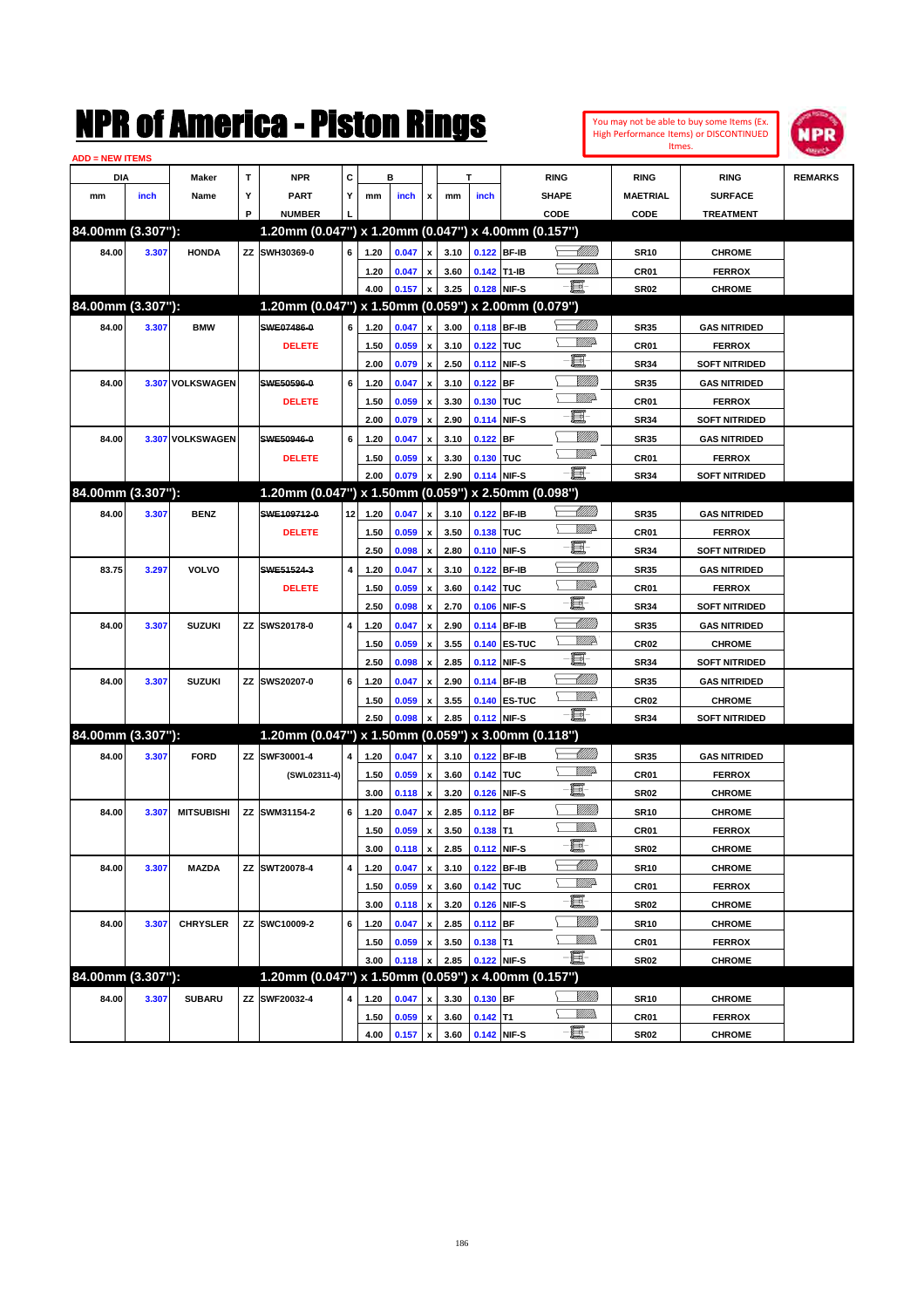You may not be able to buy some Items (Ex. High Performance Items) or DISCONTINUED Itmes.



| <b>ADD = NEW ITEMS</b> |       |               |   |                                                     |           |              |       |                                                 |      |             |              |                           |                 |                      |                |
|------------------------|-------|---------------|---|-----------------------------------------------------|-----------|--------------|-------|-------------------------------------------------|------|-------------|--------------|---------------------------|-----------------|----------------------|----------------|
| DIA                    |       | <b>Maker</b>  | T | <b>NPR</b>                                          | C         |              | в     |                                                 |      | т           |              | <b>RING</b>               | <b>RING</b>     | <b>RING</b>          | <b>REMARKS</b> |
| mm                     | inch  | Name          | Υ | <b>PART</b>                                         | Y         | mm           | inch  | x                                               | mm   | inch        |              | <b>SHAPE</b>              | <b>MAETRIAL</b> | <b>SURFACE</b>       |                |
|                        |       |               | P | <b>NUMBER</b>                                       |           |              |       |                                                 |      |             |              | CODE                      | CODE            | <b>TREATMENT</b>     |                |
| 84.00mm (3.307"):      |       |               |   | 1.50mm (0.059") x 1.50mm (0.059") x 2.00mm (0.079") |           |              |       |                                                 |      |             |              |                           |                 |                      |                |
| 84.00                  | 3.307 | <b>BMW</b>    |   | SWE07034-0                                          | 4         | 1.50         | 0.059 | $\boldsymbol{\mathsf{x}}$                       | 3.10 |             | 0.122 BF-IB  | <u> Millitt</u>           | <b>SR35</b>     | <b>GAS NITRIDED</b>  |                |
|                        |       |               |   | <b>DELETE</b>                                       |           | 1.50         | 0.059 | $\pmb{\mathsf{x}}$                              | 3.60 | 0.142 TUC   |              | <u>MMP</u>                | <b>CR01</b>     | <b>FERROX</b>        |                |
|                        |       |               |   |                                                     |           | 2.00         | 0.079 | $\boldsymbol{\mathsf{x}}$                       | 2.85 |             | 0.122 NIF-S  | e                         | <b>SR34</b>     | <b>SOFT NITRIDED</b> |                |
| 84.00                  | 3.307 | <b>BMW</b>    |   | SWE07216-0                                          | 6         | 1.50         | 0.059 | x                                               | 3.20 |             | 0.126 BF-IB  | <u> UMM</u>               | <b>SR35</b>     | <b>GAS NITRIDED</b>  |                |
|                        |       |               |   | <b>DELETE</b>                                       |           | 1.50         | 0.059 | x                                               | 3.60 | 0.142 TUC   |              | <u>MM</u> 2               | <b>CR01</b>     | <b>FERROX</b>        |                |
|                        |       |               |   |                                                     |           | 2.00         | 0.079 | x                                               | 2.85 | 0.122 NIF-S |              | -8                        | <b>SR34</b>     | <b>SOFT NITRIDED</b> |                |
| 84.00mm (3.307"):      |       |               |   | 1.50mm (0.059") x 1.50mm (0.059") x 2.50mm (0.098") |           |              |       |                                                 |      |             |              |                           |                 |                      |                |
| 84.00                  | 3.307 | <b>BMW</b>    |   | SWE07426-0                                          | 6         | 1.50         | 0.059 | x                                               | 3.20 |             | 0.126 BF-IB  | <u> MMM</u>               | <b>SR35</b>     | <b>GAS NITRIDED</b>  |                |
|                        |       |               |   | <b>DELETE</b>                                       |           | 1.50         | 0.059 | x                                               | 3.60 | 0.142 TUC   |              | <u>MM</u> 2               | <b>CR01</b>     | <b>FERROX</b>        |                |
|                        |       |               |   |                                                     |           | 2.50         | 0.098 | $\boldsymbol{\mathsf{x}}$                       | 2.85 |             | 0.122 NIF-S  | -8                        | <b>SR34</b>     | <b>SOFT NITRIDED</b> |                |
| 84.00mm (3.307"):      |       |               |   | 1.50mm (0.059") x 1.50mm (0.059") x 2.80mm (0.110") |           |              |       |                                                 |      |             |              |                           |                 |                      |                |
| 84.00                  | 3.307 | <b>NISSAN</b> |   | SWN30077-4                                          | 4         | 1.50         | 0.059 | x                                               | 2.90 | $0.114$ BF  |              |                           | <b>SR10</b>     | <b>CHROME</b>        |                |
|                        |       |               |   | <b>DELETE</b>                                       |           |              | 0.059 |                                                 | 3.60 | $0.142$ T1  |              | <br>Mad                   | <b>CR02</b>     | <b>CHROME</b>        |                |
|                        |       |               |   |                                                     |           | 1.50<br>2.80 |       | $\pmb{\mathsf{x}}$<br>$\boldsymbol{\mathsf{x}}$ | 3.10 |             | 0.122 NIF-S  | e                         | <b>SR02</b>     | <b>CHROME</b>        |                |
|                        |       |               |   |                                                     |           |              | 0.110 |                                                 |      |             |              | VIII))                    |                 |                      |                |
| 84.00                  | 3.307 | <b>NISSAN</b> |   | ZZ SWN30090-4                                       | 4         | 1.50         | 0.059 | x                                               | 2.90 | 0.114 BF    |              | 7777).                    | <b>SR10</b>     | <b>CHROME</b>        |                |
|                        |       |               |   |                                                     |           | 1.50         | 0.059 | x                                               | 3.60 | $0.142$ T1  |              | -8                        | <b>CR02</b>     | <b>CHROME</b>        |                |
| 84.00mm (3.307"):      |       |               |   |                                                     |           | 2.80         | 0.110 | $\boldsymbol{\mathsf{x}}$                       | 2.80 | 0.110 NIF-S |              |                           | <b>SR34</b>     | <b>SOFT NITRIDED</b> |                |
|                        |       |               |   | 1.50mm (0.059") x 1.50mm (0.059") x 3.00mm (0.118") |           |              |       |                                                 |      |             |              |                           |                 |                      |                |
| 84.00                  | 3.307 | <b>BMW</b>    |   | SWE07088-0                                          | 8         | 1.50         | 0.059 | $\boldsymbol{\mathsf{x}}$                       | 3.20 |             | 0.126 BF-IB  | <u> UMB</u><br><u>VMD</u> | <b>SR35</b>     | <b>GAS NITRIDED</b>  |                |
|                        |       |               |   | <b>DELETE</b>                                       |           | 1.50         | 0.059 | $\pmb{\mathsf{x}}$                              | 3.60 | 0.142 TUC   |              | e                         | <b>CR01</b>     | <b>FERROX</b>        |                |
|                        |       |               |   |                                                     |           | 3.00         | 0.118 | $\boldsymbol{\mathsf{x}}$                       | 2.85 |             | 0.122 NIF-S  |                           | <b>SR34</b>     | <b>SOFT NITRIDED</b> |                |
| 84.00                  | 3.307 | <b>MAZDA</b>  |   | ZZ SWT20066-4                                       | 4         | 1.50         | 0.059 | x                                               | 3.30 |             | 0.130 BF-IB  | MMM)<br><u>WW</u> A       | <b>SR10</b>     | <b>CHROME</b>        |                |
|                        |       |               |   |                                                     |           | 1.50         | 0.059 | x                                               | 3.60 | 0.142 TUC   |              |                           | <b>CR01</b>     | <b>FERROX</b>        |                |
|                        |       |               |   |                                                     |           | 3.00         | 0.118 | $\boldsymbol{\mathsf{x}}$                       | 2.80 | 0.110 NIF-S |              | -8                        | <b>SR34</b>     | <b>SOFT NITRIDED</b> |                |
| 84.00mm (3.307"):      |       |               |   | 1.50mm (0.059") x 1.50mm (0.059") x 4.00mm (0.157") |           |              |       |                                                 |      |             |              |                           |                 |                      |                |
| 84.00                  | 3.307 | <b>ISUZU</b>  |   | ZZ SWI10098-0                                       | 4         | 1.50         | 0.059 | $\boldsymbol{\mathsf{x}}$                       | 3.50 | 0.138 BF    |              | VIII))                    | <b>SR10</b>     | <b>CHROME</b>        |                |
|                        |       |               |   |                                                     |           | 1.50         | 0.059 | $\pmb{\mathsf{x}}$                              | 3.80 | $0.150$ T1  |              | 7777).                    | <b>CR02</b>     | <b>CHROME</b>        |                |
|                        |       |               |   |                                                     |           | 4.00         | 0.157 | $\boldsymbol{\mathsf{x}}$                       | 3.25 |             | 0.128 NIF-S  | e                         | <b>SR02</b>     | <b>CHROME</b>        |                |
| 84.00                  | 3.307 | <b>NISSAN</b> |   | ZZ SWN30056-4                                       | 4         | 1.50         | 0.059 | x                                               | 2.90 | $0.114$ BF  |              | <u>MMM</u>                | <b>SR35</b>     | <b>GAS NITRIDED</b>  |                |
|                        |       |               |   |                                                     |           | 1.50         | 0.059 | x                                               | 3.60 | $0.142$ T1  |              | <br>Villida               | <b>CR02</b>     | <b>CHROME</b>        |                |
|                        |       |               |   |                                                     |           | 4.00         | 0.157 | x                                               | 3.05 |             | 0.120 NIF-S  | e                         | <b>SR02</b>     | <b>CHROME</b>        |                |
| 84.00                  | 3.307 | <b>NISSAN</b> |   | SWN30065-4                                          | 6         | 1.50         | 0.059 | $\pmb{\mathsf{x}}$                              | 3.60 | $0.142$ T1  |              | <br>Mad                   | CR01            | <b>FERROX</b>        |                |
|                        |       |               |   | <b>DELETE</b>                                       |           | 1.50         | 0.059 | $\pmb{\mathsf{x}}$                              | 3.60 | $0.142$ T1  |              | <br>Mad                   | CR01            | <b>FERROX</b>        |                |
|                        |       |               |   |                                                     |           | 4.00         | 0.157 | $\pmb{\mathsf{x}}$                              | 3.05 |             | 0.120 NIF-S  | e                         | <b>SR02</b>     | <b>CHROME</b>        |                |
| 84.00                  | 3.307 | TOYOTA        |   | ZZ SWT10079-4                                       | 6         | 1.50         | 0.059 | $\pmb{\mathsf{x}}$                              | 3.30 | $0.130$ BF  |              |                           | <b>SR10</b>     | <b>CHROME</b>        |                |
|                        |       |               |   |                                                     |           | 1.50         | 0.059 | $\pmb{\mathsf{x}}$                              | 3.80 | $0.150$ T1  |              | <u>Willib</u>             | CR01            | <b>FERROX</b>        |                |
|                        |       |               |   |                                                     |           | 4.00         | 0.157 | $\pmb{\mathsf{x}}$                              | 2.90 |             | 0.114 NIF-S  | E-                        | <b>SR02</b>     | <b>CHROME</b>        |                |
| 84.00                  | 3.307 | TOYOTA        |   | ZZ SWT10115-4                                       | 6         | 1.50         | 0.059 | $\pmb{\mathsf{x}}$                              | 3.30 | 0.130 BF    |              | VIII))                    | <b>SR10</b>     | <b>CHROME</b>        |                |
|                        |       |               |   |                                                     |           | 1.50         | 0.059 | $\pmb{\mathsf{x}}$                              | 3.70 |             | 0.146 ES-TUC | ₩₩                        | <b>CR10</b>     | <b>CHROME</b>        |                |
|                        |       |               |   |                                                     |           | 4.00         | 0.157 | $\pmb{\mathsf{x}}$                              | 2.85 |             | 0.112 NIF-S  | E                         | <b>SR34</b>     | <b>SOFT NITRIDED</b> |                |
| 84.00                  | 3.307 | TOYOTA        |   | ZZ SWT10088-0                                       | 4         | 1.50         | 0.059 | x                                               | 3.50 | 0.138 BF    |              | VIII))                    | <b>SR10</b>     | <b>4 CHROME</b>      |                |
|                        |       |               |   |                                                     |           | 1.50         | 0.059 | x                                               | 3.80 | $0.150$ T1  |              | <u>Willis</u>             | CR01            | <b>FERROX</b>        |                |
|                        |       |               |   |                                                     |           | 4.00         | 0.157 | $\pmb{\mathsf{x}}$                              | 3.30 |             | 0.130 NIF-S  | E-                        | <b>SR02</b>     | <b>CHROME</b>        |                |
| 84.00                  | 3.307 | <b>TOYOTA</b> |   | ZZ SWT10102-0                                       | $\pmb{4}$ | 1.50         | 0.059 | x                                               | 3.10 | $0.122$ BF  |              |                           | <b>SR35</b>     | <b>GAS NITRIDED</b>  |                |
|                        |       |               |   |                                                     |           | 1.50         | 0.059 | x                                               | 3.80 | $0.150$ T1  |              | <u>Willib</u>             | CR02            | <b>CHROME</b>        |                |
|                        |       |               |   |                                                     |           | 4.00         | 0.157 | x                                               | 3.05 | 0.120 NIF-S |              | e.                        | SR34            | <b>SOFT NITRIDED</b> |                |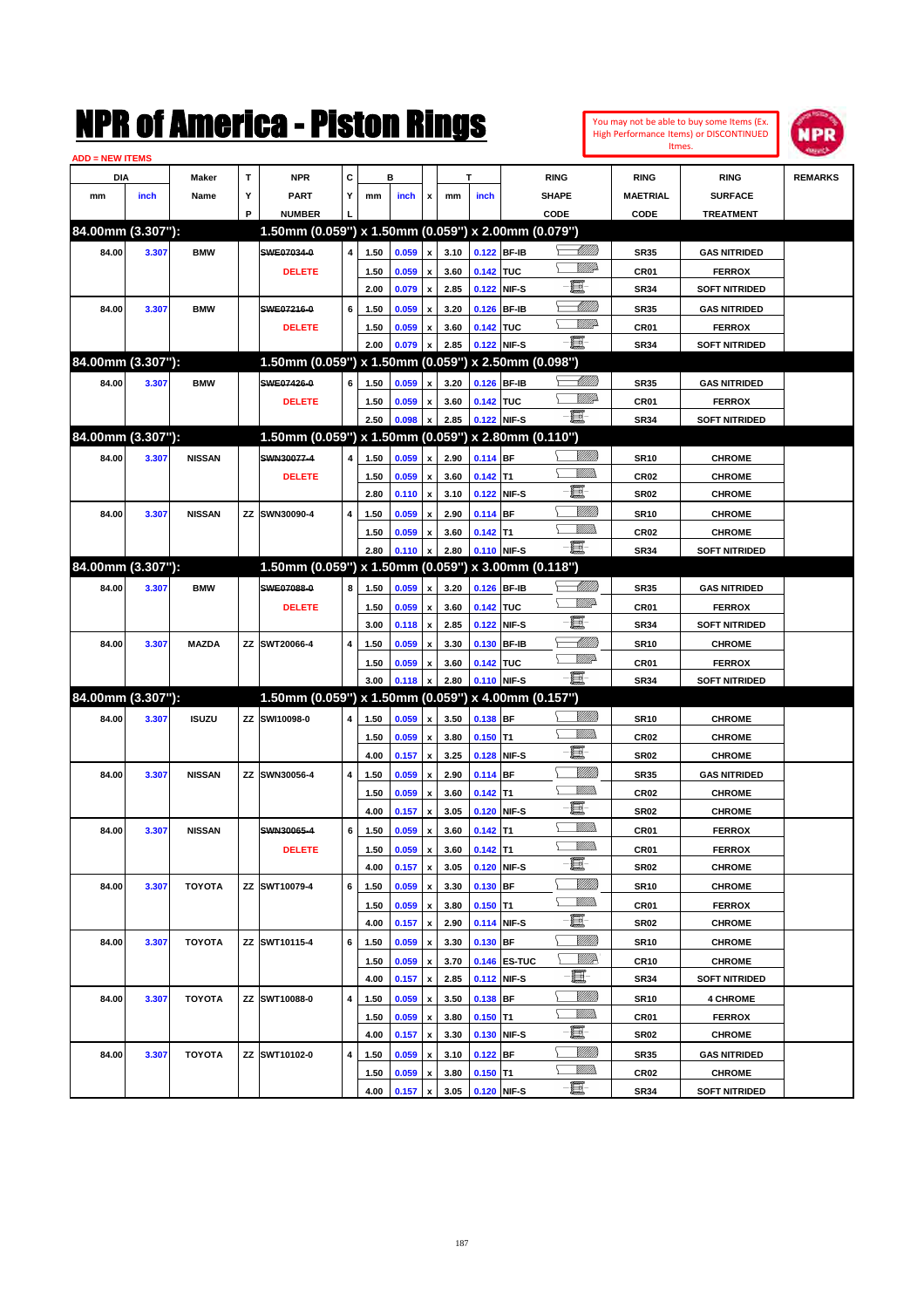|                        | NMK OI AINCrica - Miston Kings |                   |   |                                                     |                 |      |       |                    |      |               |              |             |                                |                  | You may not be able to buy some Items (Ex.<br><b>High Performance Items) or DISCONTINUED</b> | <b>MPR</b>     |
|------------------------|--------------------------------|-------------------|---|-----------------------------------------------------|-----------------|------|-------|--------------------|------|---------------|--------------|-------------|--------------------------------|------------------|----------------------------------------------------------------------------------------------|----------------|
| <b>ADD = NEW ITEMS</b> |                                |                   |   |                                                     |                 |      |       |                    |      |               |              |             |                                |                  | Itmes.                                                                                       |                |
| DIA                    |                                | Maker             | т | <b>NPR</b>                                          | C               |      | в     |                    |      | т             |              | <b>RING</b> |                                | <b>RING</b>      | <b>RING</b>                                                                                  | <b>REMARKS</b> |
| mm                     | inch                           | Name              | Υ | <b>PART</b>                                         | Y               | mm   | inch  | x                  | mm   | inch          |              | SHAPE       |                                | <b>MAETRIAL</b>  | <b>SURFACE</b>                                                                               |                |
|                        |                                |                   | P | <b>NUMBER</b>                                       |                 |      |       |                    |      |               |              | CODE        |                                | CODE             | <b>TREATMENT</b>                                                                             |                |
| 84.00mm (3.307"):      |                                |                   |   | 1.50mm (0.059") x 1.75mm (0.069") x 3.00mm (0.118") |                 |      |       |                    |      |               |              |             |                                |                  |                                                                                              |                |
| 84.00                  | 3.307                          | <b>BMW</b>        |   | SWE07176-0                                          | 6               | 1.50 | 0.059 | $\pmb{\mathsf{x}}$ | 3.20 |               | 0.126 BF-IB  |             | <u>UMB</u>                     | <b>SR35</b>      | <b>GAS NITRIDED</b>                                                                          |                |
|                        |                                |                   |   | <b>DELETE</b>                                       |                 | 1.75 | 0.069 | x                  | 3.30 | 0.130 TUC     |              |             | VM)                            | CR01             | <b>FERROX</b>                                                                                |                |
|                        |                                |                   |   |                                                     |                 | 3.00 | 0.118 | X                  | 2.85 | 0.112 NIF-S   |              | E           |                                | <b>SR02</b>      | <b>CHROME</b>                                                                                |                |
| 84.00mm (3.307"):      |                                |                   |   | 1.50mm (0.059") x 2.00mm (0.079") x 4.00mm (0.157") |                 |      |       |                    |      |               |              |             |                                |                  |                                                                                              |                |
| 84.00                  | 3.307                          | <b>BMW</b>        |   | SWE07186-0                                          | 6               | 1.50 | 0.059 | X                  | 3.10 |               | 0.122 BF-IB  |             |                                | <b>SR35</b>      | <b>GAS NITRIDED</b>                                                                          |                |
|                        |                                |                   |   | <b>DELETE</b>                                       |                 | 2.00 | 0.079 | $\pmb{\mathsf{x}}$ | 3.70 | 0.146 PUC     |              |             | <u>VIII</u> Id                 | CR01             | <b>FERROX</b>                                                                                |                |
|                        |                                |                   |   |                                                     |                 | 4.00 | 0.157 | $\pmb{\mathsf{x}}$ | 3.20 |               | 0.126 NIF-S  | E           |                                | <b>SR02</b>      | <b>CHROME</b>                                                                                |                |
| 84.00                  | 3.307                          | <b>NISSAN</b>     |   | ZZ SWN30064-4                                       | 6               | 1.50 | 0.059 | x                  | 3.60 | $0.142$ T1    |              |             | <u>UMB</u>                     | <b>CR10</b>      | <b>CHROME</b>                                                                                |                |
|                        |                                |                   |   |                                                     |                 | 2.00 | 0.079 | X                  | 3.90 |               | 0.154 ES-TUC |             | WW                             | CR01             | <b>FERROX</b>                                                                                |                |
|                        |                                |                   |   |                                                     |                 | 4.00 | 0.157 | X                  | 3.05 |               | 0.120 NIF-S  | E           |                                | <b>SR02</b>      | <b>CHROME</b>                                                                                |                |
| 84.00                  | 3.307                          | TOYOTA            |   | ZZ SWT10076-0                                       | 4               | 1.50 | 0.059 | x                  | 3.50 | $0.138$ BF    |              |             | <u>VMM</u>                     | <b>SR10</b>      | <b>CHROME</b>                                                                                |                |
|                        |                                |                   |   |                                                     |                 | 2.00 | 0.079 | x                  | 4.00 | $0.157$ T1    |              |             | .<br>VMD                       | CR <sub>02</sub> | <b>CHROME</b>                                                                                |                |
|                        |                                |                   |   |                                                     |                 | 4.00 | 0.157 | X                  | 3.25 | 0.128 NIF-S   |              | E-          |                                | <b>SR02</b>      | <b>CHROME</b>                                                                                |                |
| 84.00mm (3.307"):      |                                |                   |   | 1.75mm (0.069") x 1.75mm (0.069") x 3.00mm (0.118") |                 |      |       |                    |      |               |              |             |                                |                  |                                                                                              |                |
| 84.00                  | 3.307                          | <b>BMW</b>        |   | SWE070712-0                                         | 12 <sub>1</sub> | 1.75 | 0.069 | $\boldsymbol{x}$   | 3.20 |               | 0.126 BF-IB  |             | <u>UMB</u>                     | <b>CR10</b>      | <b>CHROME</b>                                                                                |                |
|                        |                                |                   |   | <b>DELETE</b>                                       |                 | 1.75 | 0.069 | x                  | 3.30 | 0.130 TUC     |              |             | <u>WWA</u>                     | CR01             | <b>FERROX</b>                                                                                |                |
|                        |                                |                   |   |                                                     |                 | 3.00 | 0.118 | X                  | 3.20 | 0.126 NIF-S   |              | e.          |                                | <b>SR02</b>      | <b>CHROME</b>                                                                                |                |
| 84.00mm (3.307"):      |                                |                   |   | 1.75mm (0.069") x 2.00mm (0.079") x 3.00mm (0.118") |                 |      |       |                    |      |               |              |             |                                |                  |                                                                                              |                |
| 84.00                  | 3.307                          | <b>AUDI</b>       |   | SWE50906-4                                          | 6               | 1.75 | 0.069 | x                  | 3.30 | 0.130 BF      |              |             | <u>Milli</u> k                 | <b>SR10</b>      | <b>CHROME</b>                                                                                |                |
|                        |                                |                   |   | <b>DELETE</b>                                       |                 | 2.00 | 0.079 | $\pmb{\mathsf{x}}$ | 3.40 |               | 0.134 T1-RC  |             | <u>Sillin</u>                  | CR01             | <b>FERROX</b>                                                                                |                |
|                        |                                |                   |   |                                                     |                 | 3.00 | 0.118 | $\pmb{\mathsf{x}}$ | 3.70 |               | 0.146 E-BC16 | <b>FIL</b>  |                                | <b>SR10</b>      | <b>CHROME</b>                                                                                |                |
| 84.00mm (3.307"):      |                                |                   |   | 2.00mm (0.079") x 1.50mm (0.059") x 3.00mm (0.118") |                 |      |       |                    |      |               |              |             |                                |                  |                                                                                              |                |
| 84.00                  | 3.307                          | <b>NISSAN</b>     |   | ZZ SWN30083-4                                       | 4               | 2.00 | 0.079 | $\mathbf{x}$       | 2.90 |               | 0.114 BF-IB  |             | <u>UMB</u>                     | <b>SR10</b>      | <b>TIN PLATED</b>                                                                            |                |
|                        |                                |                   |   |                                                     |                 | 1.50 | 0.059 | x                  | 3.60 | $0.142$ T1    |              |             | <br>Villida                    | CR <sub>02</sub> | <b>CHROME</b>                                                                                |                |
|                        |                                |                   |   |                                                     |                 | 3.00 | 0.118 | X                  | 3.00 | 0.118 NIF-S   |              | e.          |                                | <b>SR02</b>      | <b>CHROME</b>                                                                                |                |
| 84.00mm (3.307"):      |                                |                   |   | 2.00mm (0.079") x 2.00mm (0.079") x 3.00mm (0.118") |                 |      |       |                    |      |               |              |             |                                |                  |                                                                                              |                |
| 84.00                  | 3.307                          | <b>TOYOTA</b>     |   | ZZ SWT10110-4                                       | 4               | 2.00 | 0.079 | x                  | 3.10 |               | 0.122 BF-K2  |             | <u> Tillilli</u>               | <b>SR35</b>      | <b>GAS NITRIDED</b>                                                                          |                |
|                        |                                |                   |   |                                                     |                 | 2.00 | 0.079 | x                  | 3.50 | 0.138 TUC     |              |             | <u>VM</u> D                    | CR <sub>02</sub> | <b>CHROME</b>                                                                                |                |
|                        |                                |                   |   |                                                     |                 | 3.00 | 0.118 | x                  | 3.25 | 0.128 NIF-S   |              | -00         |                                | <b>SR34</b>      | <b>SOFT NITRIDED</b>                                                                         |                |
| 84.00mm (3.307"):      |                                |                   |   | 2.00mm (0.079") x 2.00mm (0.079") x 4.00mm (0.157") |                 |      |       |                    |      |               |              |             |                                |                  |                                                                                              |                |
| 84.00                  | 3.307                          | <b>ISUZU</b>      |   | ZZ SCI10052-0                                       | 4               | 2.00 | 0.079 | $\mathbf{x}$       |      | 4.00 0.157 T1 |              |             | <u>Willis</u>                  | CR <sub>02</sub> | <b>UNIFRON</b>                                                                               |                |
|                        |                                |                   |   |                                                     |                 | 2.00 | 0.079 | $\pmb{\mathsf{x}}$ | 4.00 |               | 0.157 ES-TUC |             | <u>VM</u> D-                   | CR02             | <b>UNIFRON</b>                                                                               |                |
|                        |                                |                   |   |                                                     |                 | 4.00 | 0.157 | $\pmb{\mathsf{x}}$ | 4.00 | 0.157 BC3     |              | $\Xi$       |                                | CR <sub>02</sub> | <b>UNIFRON</b>                                                                               |                |
| 84.00                  | 3.307                          | <b>ISUZU</b>      |   | ZZ SWI10056-0                                       | 4               | 2.00 |       | $\pmb{\mathsf{x}}$ | 4.00 | $0.157$ T1    |              |             | <u>MMs</u>                     | CR <sub>02</sub> | <b>UNIFRON</b>                                                                               |                |
|                        |                                |                   |   |                                                     |                 |      | 0.079 |                    |      |               |              |             | <u>Willib</u>                  |                  | <b>FERROX</b>                                                                                |                |
|                        |                                |                   |   |                                                     |                 | 2.00 | 0.079 | $\pmb{\mathsf{x}}$ | 4.00 | $0.157$ T1    |              | e-          |                                | CR01             |                                                                                              |                |
|                        |                                |                   |   |                                                     |                 | 4.00 | 0.157 | $\pmb{\mathsf{x}}$ | 3.80 |               | 0.150 NIF-S  |             | <u>VIIII)</u>                  | SR02             | <b>CHROME</b>                                                                                |                |
| 84.00                  | 3.307                          | <b>ISUZU</b>      |   | ZZ SWI10087-0                                       | 4               | 2.00 | 0.079 | $\pmb{\mathsf{x}}$ | 3.80 | $0.150$ BF    |              |             | <u>Willib</u>                  | CR02             | <b>CHROME</b>                                                                                |                |
|                        |                                |                   |   |                                                     |                 | 2.00 | 0.079 | $\pmb{\mathsf{x}}$ | 3.80 | $0.150$ T1    |              | e-          |                                | CR <sub>02</sub> | <b>CHROME</b>                                                                                |                |
|                        |                                |                   |   |                                                     |                 | 4.00 | 0.157 | $\pmb{\mathsf{x}}$ | 3.80 |               | 0.150 NIF-S  |             |                                | SR02             | <b>CHROME</b>                                                                                |                |
| 84.00                  | 3.307                          | <b>MITSUBISHI</b> |   | ZZ SWM30074-0                                       | 4               | 2.00 | 0.079 | $\pmb{\mathsf{x}}$ | 3.60 | $0.142$ BF    |              |             | <u>VIIII)</u><br><u>Willib</u> | <b>CR10</b>      | <b>CHROME</b>                                                                                |                |
|                        |                                |                   |   |                                                     |                 | 2.00 | 0.079 | $\pmb{\mathsf{x}}$ | 3.70 | $0.146$ T1    |              | e-          |                                | CR <sub>02</sub> | <b>CHROME</b>                                                                                |                |
|                        |                                |                   |   |                                                     |                 | 4.00 | 0.157 | $\pmb{\mathsf{x}}$ | 3.80 |               | 0.150 NIF-S  |             | <u>Willib</u>                  | SR02             | <b>CHROME</b>                                                                                |                |
| 84.00                  | 3.307                          | <b>NISSAN</b>     |   | ZZ SWN30014-4                                       | 4               | 2.00 | 0.079 | X                  | 3.60 | $0.142$ T1    |              |             | <u>Willib</u>                  | CR02             | <b>CHROME</b>                                                                                |                |
|                        |                                |                   |   |                                                     |                 | 2.00 | 0.079 | x                  | 3.80 | $0.150$ T1    |              | E-          |                                | CR01             | <b>FERROX</b>                                                                                |                |
|                        |                                |                   |   |                                                     |                 | 4.00 | 0.157 | $\pmb{\mathsf{x}}$ | 3.75 | 0.148 NIF-S   |              |             |                                | SR02             | <b>CHROME</b>                                                                                |                |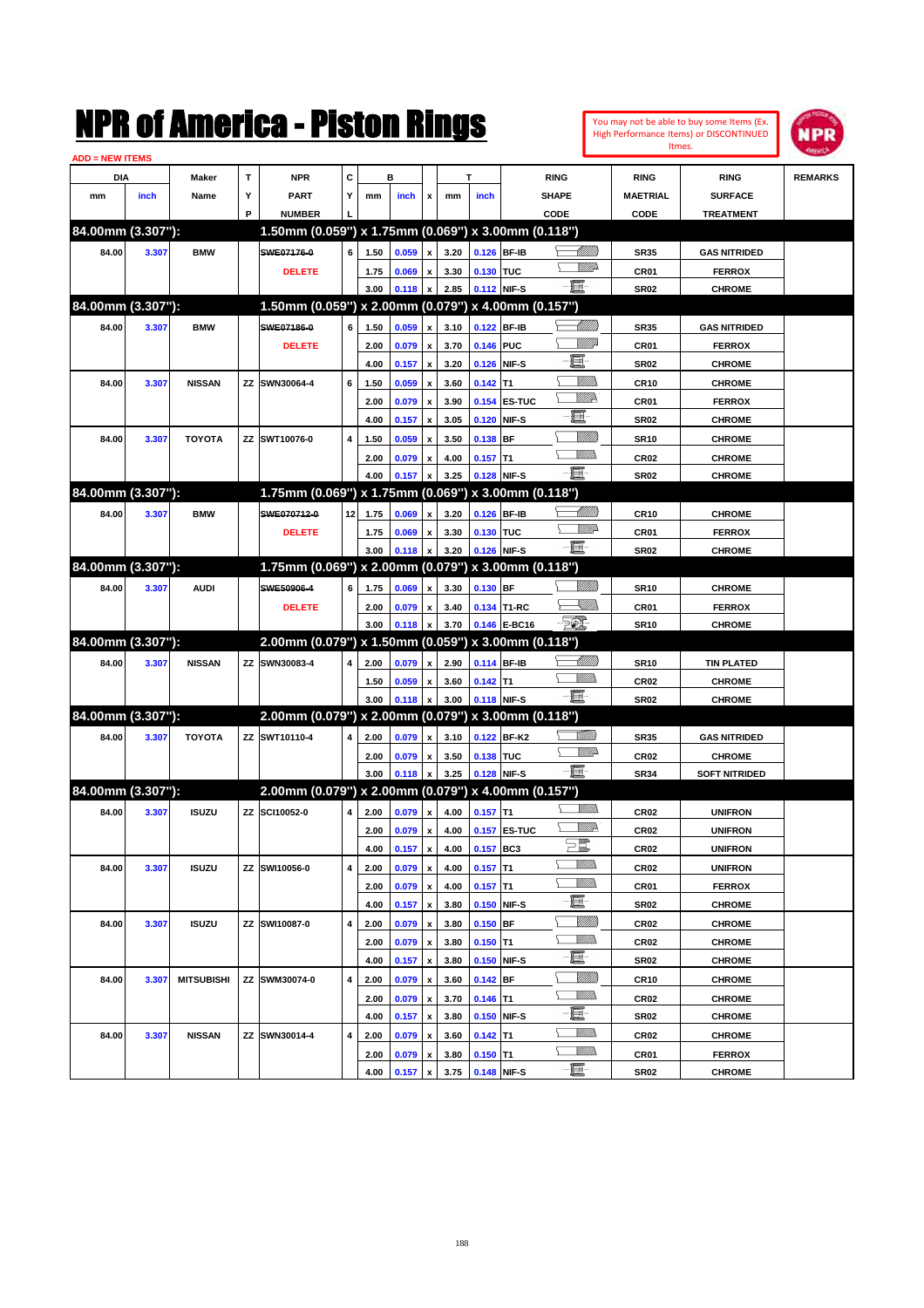| You may not be able to buy some Items (Ex.     |
|------------------------------------------------|
| <b>High Performance Items) or DISCONTINUED</b> |
| Itmes.                                         |



| <b>ADD = NEW ITEMS</b>     |       |                   |    |                                                                      |              |              |                |                           |              |                           |             |                                     |                     |                                       |                |
|----------------------------|-------|-------------------|----|----------------------------------------------------------------------|--------------|--------------|----------------|---------------------------|--------------|---------------------------|-------------|-------------------------------------|---------------------|---------------------------------------|----------------|
| DIA                        |       | Maker             | т  | NPR                                                                  | С            |              | в              |                           |              | т                         |             | <b>RING</b>                         | <b>RING</b>         | <b>RING</b>                           | <b>REMARKS</b> |
| mm                         | inch  | Name              | Y  | <b>PART</b>                                                          | Y            | mm           | inch           | x                         | mm           | inch                      |             | <b>SHAPE</b>                        | <b>MAETRIAL</b>     | <b>SURFACE</b>                        |                |
|                            |       |                   | P  | <b>NUMBER</b>                                                        | L            |              |                |                           |              |                           |             | CODE                                | CODE                | <b>TREATMENT</b>                      |                |
| 84.00                      | 3.307 | <b>NISSAN</b>     | ΖZ | SWN30034-4                                                           | 6            | 2.00         | 0.079          | x                         | 3.50         | $0.138$ T1                |             | <br>Militar                         | <b>CR10</b>         | <b>CHROME</b>                         |                |
|                            |       |                   |    |                                                                      |              | 2.00         | 0.079          | $\boldsymbol{\mathsf{x}}$ | 3.80         | $0.150$ T1                |             |                                     | CR <sub>01</sub>    | <b>FERROX</b>                         |                |
|                            |       |                   |    |                                                                      |              | 4.00         | 0.157          | x                         | 3.75         |                           | 0.148 NIF-S | E                                   | <b>SR02</b>         | <b>CHROME</b>                         |                |
| 84.00                      | 3.307 | <b>TOYOTA</b>     |    | SXT10017-4                                                           | $\mathbf{2}$ | 2.00         | 0.079          | x                         | 3.80         | $0.150$ T1                |             | <br>Militar                         | CR <sub>02</sub>    | <b>4 CHROME</b>                       |                |
|                            |       |                   |    | <b>DELETE</b>                                                        |              | 2.00         | 0.079          | x                         | 3.80         | 0.150 TUC                 |             | <u>VMD</u>                          | CR <sub>02</sub>    | <b>CHROME</b>                         |                |
|                            |       |                   |    |                                                                      |              | 4.00         | 0.157          | x                         | 3.75         |                           | 0.148 NIF-S | E.                                  | <b>SR02</b>         | <b>CHROME</b>                         |                |
| 84.00                      | 3.307 | <b>TOYOTA</b>     |    | SXT10072-4                                                           | 6            | 2.00         | 0.079          | x                         | 3.80         | $0.150$ BF                |             | <u>Milli</u>                        | CR <sub>02</sub>    | <b>4 CHROME</b>                       |                |
|                            |       |                   |    | <b>DELETE</b>                                                        |              | 2.00         | 0.079          | x                         | 3.80         | $0.150$ T1                |             | .<br>VMD                            | CR <sub>01</sub>    | <b>FERROX</b>                         |                |
|                            |       |                   |    |                                                                      |              | 4.00         | 0.157          | x                         | 3.80         |                           | 0.150 NIF-S | e                                   | <b>SR02</b>         | <b>CHROME</b>                         |                |
| 84.00                      | 3.307 | <b>TOYOTA</b>     |    | ZX SWT10072-4                                                        | 6            | 2.00         | 0.079          | x                         | 3.05         | $0.120$ BF                |             | <u>Milli</u>                        | <b>SR10</b>         | <b>CHROME</b>                         |                |
|                            |       |                   |    |                                                                      |              | 2.00         | 0.079          | x                         | 3.80         | $0.150$ T1                |             | .<br>VMD                            | CR <sub>01</sub>    | <b>FERROX</b>                         |                |
|                            |       |                   |    |                                                                      |              | 4.00         | 0.157          | x                         | 3.30         |                           | 0.130 NIF-S | e                                   | <b>SR02</b>         | <b>CHROME</b>                         |                |
| 84.00                      | 3.307 | <b>TOYOTA</b>     |    | ZZ SXT10067-0                                                        | 4            | 2.00         | 0.079          | x                         | 4.00         | $0.157$ BF                |             | <u>Milli</u>                        | <b>SR10</b>         | <b>4 CHROME</b>                       |                |
|                            |       |                   |    |                                                                      |              | 2.00         | 0.079          | x                         | 4.00         | $0.157$ T1                |             | <br>Milita                          | CR <sub>02</sub>    | <b>CHROME</b>                         |                |
|                            |       |                   |    |                                                                      |              | 4.00         | 0.157          | x                         | 3.25         |                           | 0.128 NIF-S | -日                                  | <b>SR02</b>         | <b>CHROME</b>                         |                |
| 84.25mm (3.317"):          |       |                   |    | 1.00mm (0.039") x 1.00mm (0.039") x 2.00mm (0.079")                  |              |              |                |                           |              |                           |             |                                     |                     |                                       |                |
| 84.25                      | 3.317 | <b>SUBARU</b>     |    | ZZ SWF20073-1                                                        | 1            | 1.00         | 0.039          | x                         | 2.67         |                           | 0.105 BF-IB | <u> UMB</u>                         | <b>SR10</b>         | <b>CHROME</b>                         |                |
|                            |       |                   |    |                                                                      |              | 1.00         | 0.039          | $\boldsymbol{\mathsf{x}}$ | 2.70         | 0.106 TUC                 |             | <u>VMD</u>                          | CR <sub>01</sub>    | <b>FERROX</b>                         |                |
|                            |       |                   |    |                                                                      |              | 2.00         | 0.079          | x                         | 2.45         | 0.096                     | NIF-H       | 鱱                                   | <b>SR02</b>         | <b>CHROME</b>                         |                |
| 84.25                      | 3.317 | <b>MAZDA</b>      |    | ZZ SWT20102-3                                                        | 4            | 1.00         | 0.039          | x                         | 2.50         |                           | 0.098 BF-IB | <u>UMB</u>                          | <b>SR34</b>         | <b>GAS NITRIDED</b>                   |                |
| <b>ADD</b>                 |       |                   |    |                                                                      |              | 1.00         | 0.039          | x                         | 2.50         | 0.098 TUC                 |             | <u>VMD</u>                          | SR <sub>08</sub>    | <b>FERROX</b>                         |                |
|                            |       |                   |    |                                                                      |              |              |                |                           |              |                           |             | $f_{\rm max}^{\rm exp}$             |                     |                                       |                |
|                            |       |                   |    |                                                                      |              | 2.00         | 0.079          |                           | 2.45         | 0.096 NIF-H               |             |                                     | <b>SR02</b>         | <b>CHROME</b>                         |                |
| 84.25mm (3.317"):          |       |                   |    | 1.00mm (0.039") x 1.20mm (0.047") x 2.80mm (0.110")                  |              |              |                |                           |              |                           |             |                                     |                     |                                       |                |
| 84.25                      | 3.317 | <b>HI PERFORM</b> |    | 21-GNH08425                                                          | 1            | 1.00         | 0.039          | x                         | 3.10         | 0.122 BF                  |             | <u>Villida</u>                      | <b>SR34</b>         | <b>GAS NITRIDED</b>                   |                |
|                            |       |                   |    |                                                                      |              | 1.20         | 0.047          | x                         | 3.50         | 0.138 TUH                 |             | <u>Mille</u>                        | CR <sub>01</sub>    | <b>FERROX</b>                         |                |
|                            |       |                   |    |                                                                      |              | 2.80         | 0.110          | x                         | 3.10         |                           | 0.122 NIF-H | 鱱                                   | <b>SR34</b>         | <b>SOFT NITRIDED</b>                  |                |
|                            |       |                   |    |                                                                      |              |              |                |                           |              |                           |             |                                     |                     |                                       |                |
| 84.25mm (3.317"):<br>84.25 |       | <b>NISSAN</b>     |    | 1.20mm (0.047") x 1.20mm (0.047") x 2.00mm (0.079")<br>ZZ SWN30154-1 | 4            |              |                | x                         |              |                           |             | <u>Villida</u>                      |                     |                                       |                |
|                            | 3.317 |                   |    |                                                                      |              | 1.20         | 0.047          | x                         | 2.65         | 0.104 BF                  |             | <u>MM</u>                           | <b>SR10</b>         | <b>CHROME</b>                         |                |
|                            |       |                   |    |                                                                      |              | 1.20         | 0.047          | x                         | 3.00         | 0.118 TUC                 |             | 鱱                                   | CR <sub>01</sub>    | <b>FERROX</b>                         |                |
|                            |       |                   |    |                                                                      |              | 2.00         | 0.079          | x                         | 2.55         |                           | 0.100 NIF-H | <u> UMB</u>                         | <b>SR34</b>         | <b>SOFT NITRIDED</b>                  |                |
| 84.25                      | 3.317 | <b>NISSAN</b>     |    | ZZ SWN30166-1                                                        | 4            | 1.20         | 0.047          |                           | 2.65         | $0.104$ BF                |             | <u>VMD</u>                          | <b>SR34</b>         | <b>GAS NITRIDED</b>                   |                |
|                            |       |                   |    |                                                                      |              | 1.20         | 0.047          | x                         | 3.00         | 0.118 TUC                 |             | 鱱                                   | CR <sub>02</sub>    | <b>CHROME</b>                         |                |
|                            |       |                   |    |                                                                      |              | 2.00         | 0.079          | x                         | 2.58         |                           | 0.102 NIF-H |                                     | <b>SR34</b>         | <b>SOFT NITRIDED</b>                  |                |
| 84.25                      | 3.317 | <b>NISSAN</b>     |    | ZZ SWN30188-1                                                        | 4            | 1.20         | 0.047          | x                         | 2.75         | 0.108 BF-IB               |             | <u> MMM</u><br><u>WW</u> A          | <b>SR34</b>         | <b>GAS NITRIDED</b>                   |                |
|                            |       |                   |    |                                                                      |              | 1.20         | 0.047          | x                         | 3.00         | 0.118 TUC                 |             |                                     | CR01                | <b>FERROX</b>                         |                |
|                            |       |                   |    |                                                                      |              | 2.00         | 0.079          |                           | 2.55         |                           | 0.100 NIF-H | R                                   | SR34                | <b>SOFT NITRIDED</b>                  |                |
| 84.25mm (3.317"):          |       |                   |    | 1.20mm (0.047") x 1.20mm (0.047") x 2.50mm (0.098")                  |              |              |                |                           |              |                           |             |                                     |                     |                                       |                |
| 84.25                      | 3.317 | <b>MITSUBISHI</b> | ΖZ | SWM31169-3                                                           | 6            | 1.20         | 0.047          | x                         | 2.70         | 0.106 BF-IB               |             | <u> MM)</u>                         | SR35                | <b>GAS NITRIDED</b>                   |                |
|                            |       |                   |    |                                                                      |              | 1.20         | 0.047          | x                         | 3.20         | 0.126 TUC                 |             | ₩₩                                  | <b>CR02</b>         | <b>CHROME</b>                         |                |
|                            |       |                   |    |                                                                      |              | 2.50         | 0.098          | $\pmb{\mathsf{x}}$        | 2.45         |                           | 0.096 NIF-H | $\frac{\text{const}}{\text{const}}$ | SR34                | <b>SOFT NITRIDED</b>                  |                |
| 84.25                      | 3.317 | <b>SUZUKI</b>     |    | ZZ SWS20216-1                                                        | 4            | 1.20         | 0.047          | x                         | 2.50         |                           | 0.098 BF-IB | <u> UMB</u>                         | SR35                | <b>GAS NITRIDED</b>                   |                |
|                            |       |                   |    |                                                                      |              | 1.20         | 0.047          | x                         | 3.00         | 0.118 TUC                 |             | ₩₩                                  | CR <sub>02</sub>    | <b>CHROME</b>                         |                |
|                            |       |                   |    |                                                                      |              | 2.50         | 0.098          |                           | 2.45         |                           | 0.096 NIF-H | R                                   | SR34                | <b>SOFT NITRIDED</b>                  |                |
| 84.25mm (3.317"):          |       |                   |    | 1.20mm (0.047") x 1.20mm (0.047") x 2.80mm (0.110")                  |              |              |                |                           |              |                           |             |                                     |                     |                                       |                |
| 84.25                      | 3.317 | <b>HONDA</b>      |    | ZZ SWH30437-1                                                        | 4            | 1.20         | 0.047          | x                         | 2.90         | 0.114 BF-IB               |             |                                     | SR35                | <b>GAS NITRIDED</b>                   |                |
|                            |       |                   |    |                                                                      |              | 1.20<br>2.80 | 0.047<br>0.110 | x<br>$\pmb{\mathsf{x}}$   | 3.40<br>2.60 | $0.134$ T1<br>0.102 NIF-S |             | <u>MM)</u><br>$-\Xi$ -              | CR01<br><b>SR34</b> | <b>FERROX</b><br><b>SOFT NITRIDED</b> |                |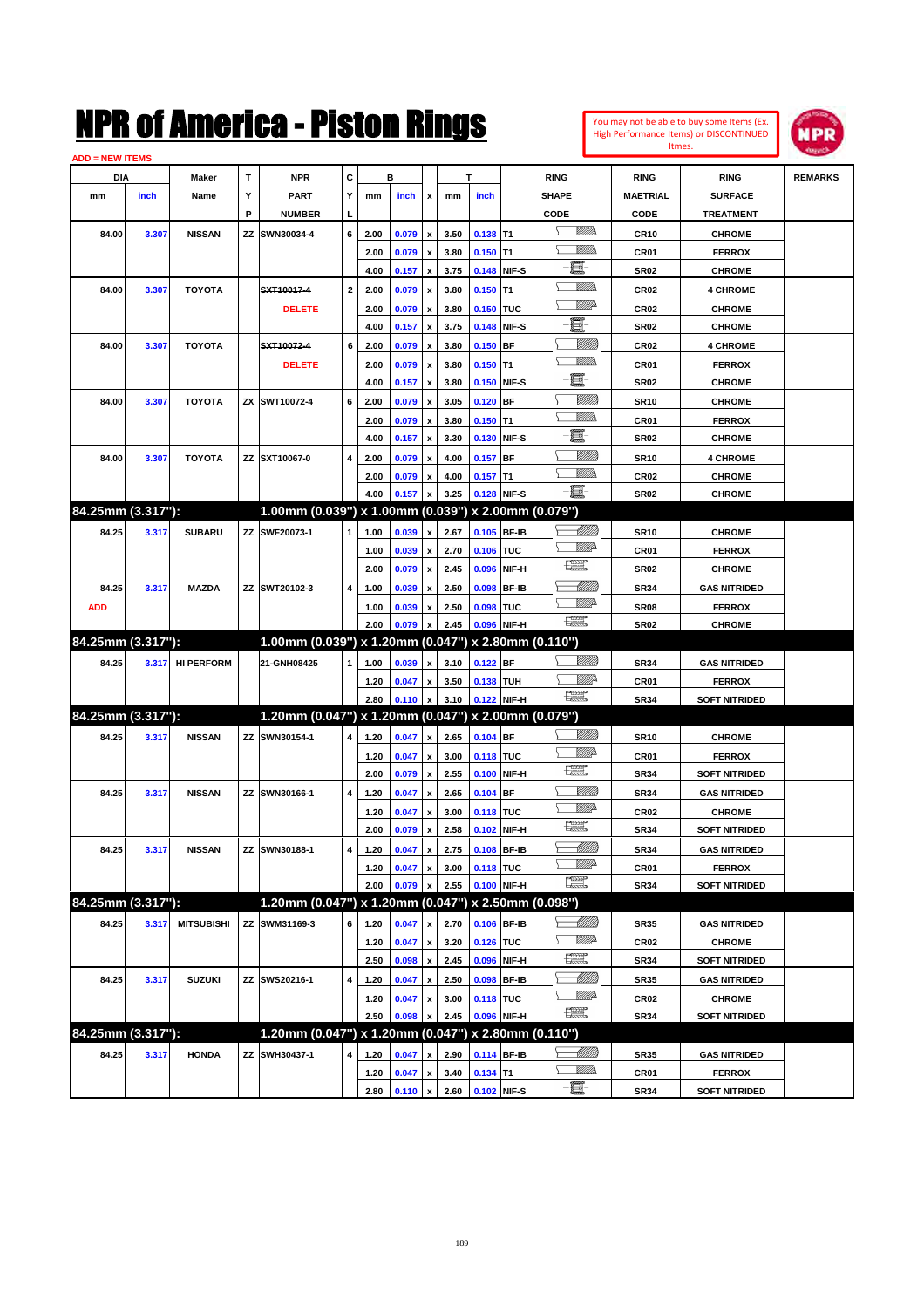|                         |       |                   |   | NMK OI AMCMICA - MISTON KINGS                       |                   |      |                |                           |      |             |                   |             |                 |                  | You may not be able to buy some Items (Ex.<br>High Performance Items) or DISCONTINUED | NPR            |
|-------------------------|-------|-------------------|---|-----------------------------------------------------|-------------------|------|----------------|---------------------------|------|-------------|-------------------|-------------|-----------------|------------------|---------------------------------------------------------------------------------------|----------------|
| <u> ADD = NEW ITEMS</u> |       |                   |   |                                                     |                   |      |                |                           |      |             |                   |             |                 |                  | Itmes.                                                                                |                |
| DIA                     |       | Maker             | т | <b>NPR</b>                                          | C                 |      | в              |                           |      | Т           |                   | <b>RING</b> |                 | <b>RING</b>      | <b>RING</b>                                                                           | <b>REMARKS</b> |
| mm                      | inch  | Name              | Y | <b>PART</b>                                         | Y                 | mm   | inch           | x                         | mm   | inch        |                   | SHAPE       |                 | <b>MAETRIAL</b>  | <b>SURFACE</b>                                                                        |                |
|                         |       |                   | P | <b>NUMBER</b>                                       |                   |      |                |                           |      |             |                   | CODE        |                 | CODE             | <b>TREATMENT</b>                                                                      |                |
| 84.25mm (3.317"):       |       |                   |   | 1.20mm (0.047") x 1.20mm (0.047") x 4.00mm (0.157") |                   |      |                |                           |      |             |                   |             |                 |                  |                                                                                       |                |
| 84.25                   | 3.317 | <b>HONDA</b>      |   | ZZ SWH30369-1                                       | 6                 | 1.20 | 0.047          | x                         | 3.10 |             | 0.122 BF-IB       |             | <u> UMM</u>     | <b>SR10</b>      | <b>CHROME</b>                                                                         |                |
|                         |       |                   |   |                                                     |                   | 1.20 | 0.047          | x                         | 3.60 | 0.142 T1-IB |                   |             | <u>UMB</u>      | CR <sub>01</sub> | <b>FERROX</b>                                                                         |                |
|                         |       |                   |   |                                                     |                   | 4.00 | 0.157          | $\pmb{\mathsf{x}}$        | 3.25 |             | 0.128 NIF-S       | - 8         |                 | <b>SR02</b>      | <b>CHROME</b>                                                                         |                |
| 84.25mm (3.317"):       |       |                   |   | 1.20mm (0.047") x 1.50mm (0.059") x 2.00mm (0.079") |                   |      |                |                           |      |             |                   |             |                 |                  |                                                                                       |                |
| 84.25                   | 3.317 | <b>BMW</b>        |   | SWE07486-1                                          | 6                 | 1.20 | 0.047          | x                         | 3.00 |             | 0.118 BF-IB       |             | <u> Millill</u> | <b>SR35</b>      | <b>GAS NITRIDED</b>                                                                   |                |
|                         |       |                   |   | <b>DELETE</b>                                       |                   | 1.50 | 0.059          | $\boldsymbol{\mathsf{x}}$ | 3.10 | 0.122 TUC   |                   |             | <u>MMD</u>      | CR <sub>01</sub> | <b>FERROX</b>                                                                         |                |
|                         |       |                   |   |                                                     |                   | 2.00 | 0.079          | $\boldsymbol{\mathsf{x}}$ | 2.50 |             | 0.112 NIF-S       | E.          |                 | <b>SR34</b>      | <b>SOFT NITRIDED</b>                                                                  |                |
| 84.25                   |       | 3.317 VOLKSWAGEN  |   | SWE50596-1                                          | 6                 | 1.20 | 0.047          | x                         | 3.10 | $0.122$ BF  |                   |             | <u>Millil</u>   | <b>SR35</b>      | <b>GAS NITRIDED</b>                                                                   |                |
|                         |       |                   |   | <b>DELETE</b>                                       |                   | 1.50 | 0.059          | x                         | 3.30 | 0.130 TUC   |                   |             | <u>MM</u> D     | CR01             | <b>FERROX</b>                                                                         |                |
|                         |       |                   |   |                                                     |                   | 2.00 | 0.079          | $\boldsymbol{\mathsf{x}}$ | 2.90 |             | 0.114 NIF-S       | E.          |                 | <b>SR34</b>      | <b>SOFT NITRIDED</b>                                                                  |                |
| 84.00                   |       | 3.307 VOLKSWAGEN  |   | SWE50946-1                                          | 6                 | 1.20 | 0.047          | x                         | 3.10 | $0.122$ BF  |                   |             | <u>Millil</u>   | <b>SR35</b>      | <b>GAS NITRIDED</b>                                                                   |                |
|                         |       |                   |   | <b>DELETE</b>                                       |                   | 1.50 | 0.059          | x                         | 3.30 | 0.130 TUC   |                   |             | <u>MMP</u>      | CR01             | <b>FERROX</b>                                                                         |                |
|                         |       |                   |   |                                                     |                   | 2.00 | 0.079          | x                         | 2.90 |             | 0.114 NIF-S       | - 8         |                 | <b>SR34</b>      | <b>SOFT NITRIDED</b>                                                                  |                |
| 84.25mm (3.317"):       |       |                   |   | 1.20mm (0.047") x 1.50mm (0.059")                   |                   |      |                |                           |      |             | x 2.50mm (0.098") |             |                 |                  |                                                                                       |                |
| 84.25                   | 3.317 | <b>BENZ</b>       |   | SWE109712-1                                         | $12 \overline{ }$ | 1.20 | 0.047          | x                         | 3.10 |             | 0.122 BF-IB       |             | <u> Millill</u> | <b>SR35</b>      | <b>GAS NITRIDED</b>                                                                   |                |
|                         |       |                   |   | <b>DELETE</b>                                       |                   | 1.50 | 0.059          | x                         | 3.50 | 0.138 TUC   |                   |             | <u>MM</u> D     | CR01             | <b>FERROX</b>                                                                         |                |
|                         |       |                   |   |                                                     |                   | 2.50 | 0.098          | $\pmb{\mathsf{x}}$        | 2.80 |             | 0.110 NIF-S       | E.          |                 | <b>SR34</b>      | <b>SOFT NITRIDED</b>                                                                  |                |
| 84.25                   | 3.317 | <b>SUZUKI</b>     |   | ZZ SWS20178-1                                       | 4                 | 1.20 | 0.047          | x                         | 2.90 |             | 0.114 BF-IB       |             | <u> UMM</u>     | <b>SR35</b>      | <b>GAS NITRIDED</b>                                                                   |                |
|                         |       |                   |   |                                                     |                   | 1.50 | 0.059          | x                         | 3.55 |             | 0.140 ES-TUC      |             | <u>VMP</u>      | CR <sub>02</sub> | <b>CHROME</b>                                                                         |                |
|                         |       |                   |   |                                                     |                   | 2.50 | 0.098          | x                         | 2.85 |             | 0.112 NIF-S       | E.          |                 | <b>SR34</b>      | <b>SOFT NITRIDED</b>                                                                  |                |
| 84.25                   | 3.317 | <b>SUZUKI</b>     |   | ZZ SWS20207-1                                       | 6                 | 1.20 | 0.047          | x                         | 2.90 |             | 0.114 BF-IB       |             | <u> UMM</u>     | <b>SR35</b>      | <b>GAS NITRIDED</b>                                                                   |                |
|                         |       |                   |   |                                                     |                   | 1.50 | 0.059          | x                         | 3.55 |             | 0.140 ES-TUC      |             | <u>Willia</u>   | CR <sub>02</sub> | <b>CHROME</b>                                                                         |                |
|                         |       |                   |   |                                                     |                   | 2.50 | 0.098          | x                         | 2.85 |             | 0.112 NIF-S       | -60         |                 | <b>SR34</b>      | <b>SOFT NITRIDED</b>                                                                  |                |
| 84.25mm (3.317"):       |       |                   |   | 1.20mm (0.047") x 1.50mm (0.059")                   |                   |      |                |                           |      |             | x 3.00mm (0.118") |             |                 |                  |                                                                                       |                |
| 84.25                   | 3.317 | <b>CHRYSLER</b>   |   | ZZ SWC10009-3                                       | 6                 | 1.20 | 0.047          | x                         | 2.85 | $0.112$ BF  |                   |             | <u>Milli</u> k  | <b>SR10</b>      | <b>CHROME</b>                                                                         |                |
|                         |       |                   |   |                                                     |                   | 1.50 | 0.059          | $\boldsymbol{\mathsf{x}}$ | 3.50 | $0.138$ T1  |                   |             | VMM)            | CR <sub>01</sub> | <b>FERROX</b>                                                                         |                |
|                         |       |                   |   |                                                     |                   | 3.00 | 0.118          | $\boldsymbol{\mathsf{x}}$ | 2.85 |             | 0.122 NIF-S       | E           |                 | <b>SR02</b>      | <b>CHROME</b>                                                                         |                |
| 84.25                   | 3.317 | <b>MITSUBISHI</b> |   | ZZ SWM31154-3                                       | 6                 | 1.20 | 0.047          | x                         | 2.85 | $0.112$ BF  |                   |             | <u>VMM</u>      | <b>SR10</b>      | <b>CHROME</b>                                                                         |                |
|                         |       |                   |   |                                                     |                   | 1.50 | 0.059          | x                         | 3.50 | $0.138$ T1  |                   |             | CM)             | CR <sub>01</sub> | <b>FERROX</b>                                                                         |                |
|                         |       |                   |   |                                                     |                   | 3.00 | 0.118          | x                         | 2.85 |             | 0.112 NIF-S       | - 1         |                 | <b>SR02</b>      | <b>CHROME</b>                                                                         |                |
| 84.25mm (3.317"):       |       |                   |   | 1.50mm (0.059") x 1.50mm (0.059") x 2.00mm (0.079") |                   |      |                |                           |      |             |                   |             |                 |                  |                                                                                       |                |
| 84.25                   | 3.317 | <b>BMW</b>        |   | SWE07034-1                                          | 4                 | 1.50 | 0.059          | $\pmb{\mathsf{x}}$        | 3.10 |             | 0.122 BF-IB       |             | <u> MMM</u>     | <b>SR35</b>      | <b>GAS NITRIDED</b>                                                                   |                |
|                         |       |                   |   | <b>DELETE</b>                                       |                   | 1.50 | 0.059          | $\pmb{\mathsf{x}}$        | 3.60 | 0.142 TUC   |                   |             | <u>MM</u> D     | CR01             | <b>FERROX</b>                                                                         |                |
|                         |       |                   |   |                                                     |                   | 2.00 | 0.079 x        |                           | 2.85 |             | 0.122 NIF-S       | e.          |                 | <b>SR34</b>      | <b>SOFT NITRIDED</b>                                                                  |                |
| 84.25                   | 3.317 | <b>BMW</b>        |   | SWE07216-1                                          | 6                 | 1.50 | 0.059          | $\pmb{\mathsf{x}}$        | 3.20 |             | 0.126 BF-IB       |             | <u> MMM</u>     | <b>SR35</b>      | <b>GAS NITRIDED</b>                                                                   |                |
|                         |       |                   |   | <b>DELETE</b>                                       |                   | 1.50 | 0.059          | $\pmb{\mathsf{x}}$        | 3.60 | 0.142 TUC   |                   |             | <u>MM</u> 2     | CR01             | <b>FERROX</b>                                                                         |                |
|                         |       |                   |   |                                                     |                   | 2.00 | 0.079          | x                         | 2.85 |             | 0.122 NIF-S       | $-\Xi$      |                 | SR34             | <b>SOFT NITRIDED</b>                                                                  |                |
| 84.25mm (3.317"):       |       |                   |   | 1.50mm (0.059") x 1.50mm (0.059") x 2.50mm (0.098") |                   |      |                |                           |      |             |                   |             |                 |                  |                                                                                       |                |
| 84.25                   | 3.317 | <b>BMW</b>        |   | SWE07426-1                                          | 6                 | 1.50 | 0.059          | X                         | 3.20 |             | 0.126 BF-IB       |             | <u> UMB</u>     | <b>SR35</b>      | <b>GAS NITRIDED</b>                                                                   |                |
|                         |       |                   |   | <b>DELETE</b>                                       |                   | 1.50 | 0.059          | $\pmb{\mathsf{x}}$        | 3.60 | 0.142 TUC   |                   |             | ₩₩              | CR01             | <b>FERROX</b>                                                                         |                |
|                         |       |                   |   |                                                     |                   | 2.50 | 0.098          | $\pmb{\mathsf{x}}$        | 2.85 |             | 0.122 NIF-S       | $-\Xi$      |                 | <b>SR34</b>      | <b>SOFT NITRIDED</b>                                                                  |                |
| 84.25mm (3.317"):       |       |                   |   | 1.50mm (0.059") x 1.50mm (0.059") x 3.00mm (0.118") |                   |      |                |                           |      |             |                   |             |                 |                  |                                                                                       |                |
| 84.25                   | 3.317 | <b>BMW</b>        |   | SWE07088-1                                          | 8                 | 1.50 | 0.059          | x                         | 3.20 |             | 0.126 BF-IB       |             | <u>-1777)</u>   | <b>SR35</b>      | <b>GAS NITRIDED</b>                                                                   |                |
|                         |       |                   |   | <b>DELETE</b>                                       |                   | 1.50 | 0.059          | $\pmb{\mathsf{x}}$        | 3.60 | 0.142 TUC   |                   |             | <u>WW</u> A     | CR01             | <b>FERROX</b>                                                                         |                |
|                         |       |                   |   |                                                     |                   | 3.00 | $0.118$ x 2.85 |                           |      | 0.122 NIF-S |                   | -8          |                 | <b>SR34</b>      | <b>SOFT NITRIDED</b>                                                                  |                |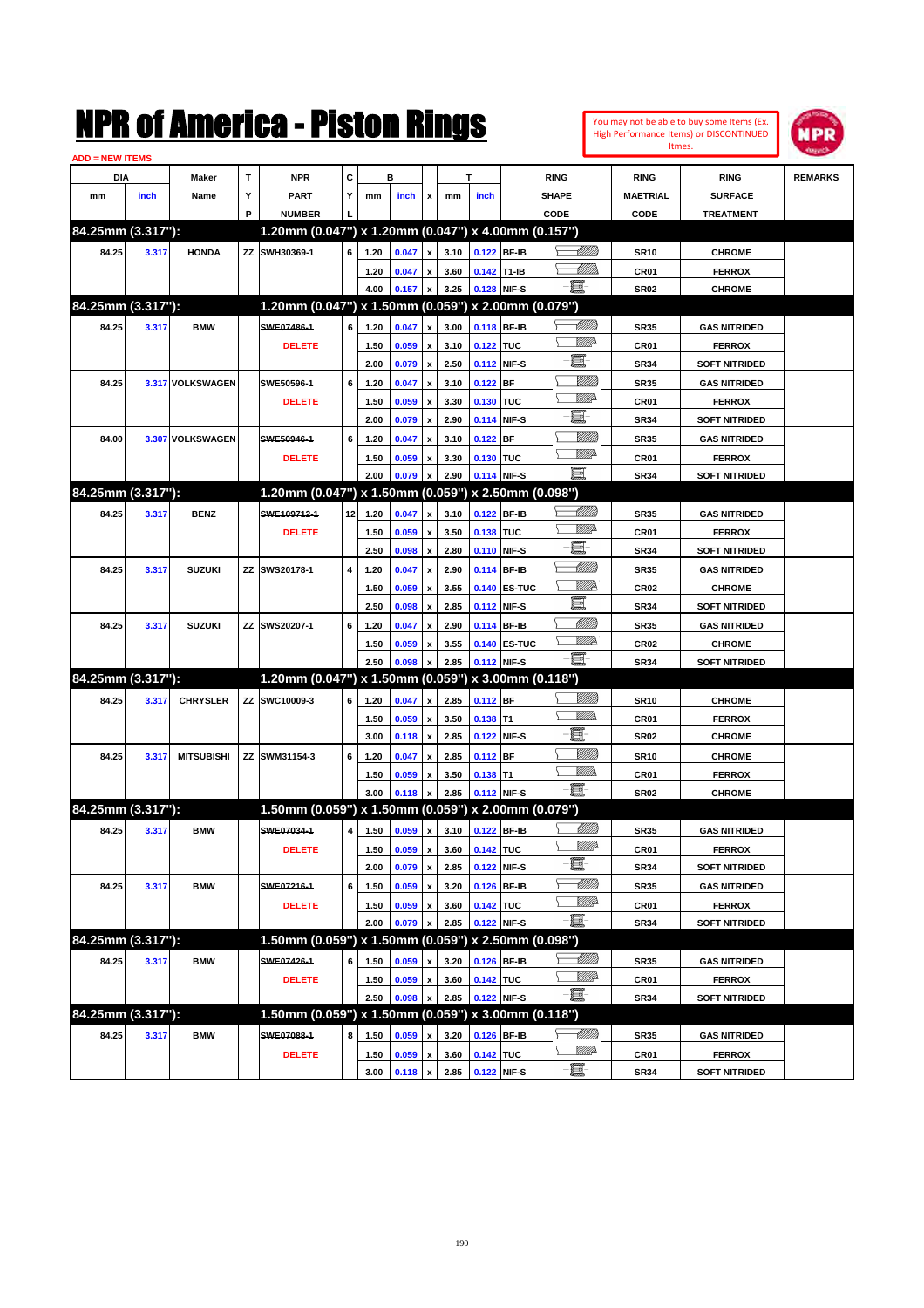| You may not be able to buy some Items (Ex.     |
|------------------------------------------------|
| <b>High Performance Items) or DISCONTINUED</b> |
| Itmes.                                         |



| <b>ADD = NEW ITEMS</b> |       |                   |    |                                                     |              |      |       |                           |      |            |              |                                   |                  |                      |                |
|------------------------|-------|-------------------|----|-----------------------------------------------------|--------------|------|-------|---------------------------|------|------------|--------------|-----------------------------------|------------------|----------------------|----------------|
| DIA                    |       | <b>Maker</b>      | T  | <b>NPR</b>                                          | С            |      | в     |                           |      | т          |              | <b>RING</b>                       | <b>RING</b>      | <b>RING</b>          | <b>REMARKS</b> |
| mm                     | inch  | Name              | Υ  | <b>PART</b>                                         | Y            | mm   | inch  | x                         | mm   | inch       |              | <b>SHAPE</b>                      | <b>MAETRIAL</b>  | <b>SURFACE</b>       |                |
|                        |       |                   | P  | <b>NUMBER</b>                                       |              |      |       |                           |      |            |              | CODE                              | CODE             | <b>TREATMENT</b>     |                |
| 84.25mm (3.317"):      |       |                   |    | 1.50mm (0.059") x 1.50mm (0.059") x 4.00mm (0.157") |              |      |       |                           |      |            |              |                                   |                  |                      |                |
| 84.25                  | 3.317 | <b>ISUZU</b>      |    | ZZ SWI10098-1                                       | 4            | 1.50 | 0.059 | x                         | 3.50 | 0.138 BF   |              | <u> UMB</u>                       | <b>SR10</b>      | <b>CHROME</b>        |                |
|                        |       |                   |    |                                                     |              | 1.50 | 0.059 |                           | 3.80 | $0.150$ T1 |              | <br>Mad                           | <b>CR02</b>      | <b>CHROME</b>        |                |
|                        |       |                   |    |                                                     |              | 4.00 | 0.157 | $\boldsymbol{\mathsf{x}}$ | 3.25 |            | 0.128 NIF-S  | e                                 | <b>SR02</b>      | <b>CHROME</b>        |                |
| 84.25                  | 3.317 | <b>TOYOTA</b>     |    | ZZ SWT10088-1                                       | 4            | 1.50 | 0.059 | x                         | 3.50 | $0.138$ BF |              | <u>Milli</u> k                    | <b>SR10</b>      | <b>4 CHROME</b>      |                |
|                        |       |                   |    |                                                     |              | 1.50 | 0.059 | x                         | 3.80 | $0.150$ T1 |              | .<br>VMD                          | CR <sub>01</sub> | <b>FERROX</b>        |                |
|                        |       |                   |    |                                                     |              | 4.00 | 0.157 | x                         | 3.30 |            | 0.130 NIF-S  | e                                 | <b>SR02</b>      | <b>CHROME</b>        |                |
| 84.25                  | 3.317 | <b>TOYOTA</b>     |    | ZZ SWT10102-1                                       | 4            | 1.50 | 0.059 |                           | 3.10 | $0.122$ BF |              | <u>Milli</u> k                    | <b>SR35</b>      | <b>GAS NITRIDED</b>  |                |
|                        |       |                   |    |                                                     |              | 1.50 | 0.059 |                           | 3.80 | $0.150$ T1 |              | .<br>VMD                          | <b>CR02</b>      | <b>CHROME</b>        |                |
|                        |       |                   |    |                                                     |              | 4.00 | 0.157 |                           | 3.05 |            | 0.120 NIF-S  | -日                                | <b>SR34</b>      | <b>SOFT NITRIDED</b> |                |
| 84.25mm (3.317"):      |       |                   |    | 1.50mm (0.059") x 1.75mm (0.069") x 3.00mm (0.118") |              |      |       |                           |      |            |              |                                   |                  |                      |                |
| 84.25                  | 3.317 | <b>BMW</b>        |    | SWE07176-1                                          | 6            | 1.50 | 0.059 | x                         | 3.20 |            | 0.126 BF-IB  | MMB                               | <b>SR35</b>      | <b>GAS NITRIDED</b>  |                |
|                        |       |                   |    | <b>DELETE</b>                                       |              | 1.75 | 0.069 | x                         | 3.30 | 0.130 TUC  |              | <u>WW</u>                         | <b>CR01</b>      | <b>FERROX</b>        |                |
|                        |       |                   |    |                                                     |              | 3.00 | 0.118 | x                         | 2.85 |            | 0.112 NIF-S  | -日                                | <b>SR02</b>      | <b>CHROME</b>        |                |
| 84.25mm (3.317"):      |       |                   |    | 1.50mm (0.059") x 2.00mm (0.079") x 4.00mm (0.157") |              |      |       |                           |      |            |              |                                   |                  |                      |                |
| 84.25                  | 3.317 | <b>BMW</b>        |    | SWE07186-2                                          | 6            | 1.50 | 0.059 | x                         | 3.10 |            | 0.122 BF-IB  | <u>UMB</u>                        | <b>SR35</b>      | <b>GAS NITRIDED</b>  |                |
|                        |       |                   |    | <b>DELETE</b>                                       |              | 2.00 | 0.079 | x                         | 3.70 | 0.146 PUC  |              | <u>VIII</u> Id                    | CR <sub>01</sub> | <b>FERROX</b>        |                |
|                        |       |                   |    |                                                     |              | 4.00 | 0.157 | $\boldsymbol{\mathsf{x}}$ | 3.20 |            | 0.126 NIF-S  | E                                 | <b>SR02</b>      | <b>CHROME</b>        |                |
| 84.25                  | 3.317 | <b>TOYOTA</b>     |    | ZZ SWT10076-1                                       | 4            | 1.50 | 0.059 |                           | 3.50 | $0.138$ BF |              | <u>Milli</u> k                    | <b>SR10</b>      | <b>CHROME</b>        |                |
|                        |       |                   |    |                                                     |              | 2.00 | 0.079 | x                         | 4.00 | $0.157$ T1 |              | .<br>VMD                          | <b>CR02</b>      | <b>CHROME</b>        |                |
|                        |       |                   |    |                                                     |              | 4.00 | 0.157 |                           | 3.25 |            | 0.128 NIF-S  | -8                                | <b>SR02</b>      | <b>CHROME</b>        |                |
| 84.25mm (3.317"):      |       |                   |    | 1.75mm (0.069") x 1.75mm (0.069") x 3.00mm (0.118") |              |      |       |                           |      |            |              |                                   |                  |                      |                |
| 84.25                  | 3.317 | <b>BMW</b>        |    | SWE070712-1                                         | 12           | 1.75 | 0.069 | x                         | 3.20 |            | 0.126 BF-IB  | <u>UMB</u>                        | <b>CR10</b>      | <b>CHROME</b>        |                |
|                        |       |                   |    | <b>DELETE</b>                                       |              | 1.75 | 0.069 | x                         | 3.30 | 0.130 TUC  |              | <u>WW</u>                         | <b>CR01</b>      | <b>FERROX</b>        |                |
|                        |       |                   |    |                                                     |              | 3.00 | 0.118 | x                         | 3.20 |            | 0.126 NIF-S  | -日                                | <b>SR02</b>      | <b>CHROME</b>        |                |
| 84.25mm (3.317"):      |       |                   |    | 2.00mm (0.079") x 2.00mm (0.079") x 4.00mm (0.157") |              |      |       |                           |      |            |              |                                   |                  |                      |                |
| 84.25                  | 3.317 | <b>ISUZU</b>      |    | ZZ SCI10052-1                                       | 4            | 2.00 | 0.079 | x                         | 4.00 | $0.157$ T1 |              |                                   | <b>CR02</b>      | <b>UNIFRON</b>       |                |
|                        |       |                   |    |                                                     |              | 2.00 | 0.079 | x                         | 4.00 |            | 0.157 ES-TUC | ₩₩                                | <b>CR02</b>      | <b>UNIFRON</b>       |                |
|                        |       |                   |    |                                                     |              | 4.00 | 0.157 | $\boldsymbol{\mathsf{x}}$ | 4.00 | 0.157 BC3  |              | $\Xi^{\hspace{-0.1cm}\textit{m}}$ | CR <sub>02</sub> | <b>UNIFRON</b>       |                |
| 84.25                  | 3.317 | <b>ISUZU</b>      | ΖZ | SWI10056-1                                          | 4            | 2.00 | 0.079 | x                         | 4.00 | $0.157$ T1 |              |                                   | <b>CR02</b>      | <b>UNIFRON</b>       |                |
|                        |       |                   |    |                                                     |              | 2.00 | 0.079 | x                         | 4.00 | $0.157$ T1 |              | <br>Militar                       | <b>CR01</b>      | <b>FERROX</b>        |                |
|                        |       |                   |    |                                                     |              | 4.00 | 0.157 | x                         | 3.80 |            | 0.150 NIF-S  | e.                                | <b>SR02</b>      | <b>CHROME</b>        |                |
| 84.25                  | 3.317 | <b>ISUZU</b>      | ΖZ | SWI10087-1                                          | 4            | 2.00 | 0.079 | x                         | 3.80 | 0.150 BF   |              | <u>MMM</u>                        | CR <sub>02</sub> | <b>CHROME</b>        |                |
|                        |       |                   |    |                                                     |              | 2.00 | 0.079 | x                         | 3.80 | $0.150$ T1 |              | <br>Mad                           | CR02             | <b>CHROME</b>        |                |
|                        |       |                   |    |                                                     |              | 4.00 | 0.157 | $\pmb{\mathsf{x}}$        | 3.80 |            | 0.150 NIF-S  | e                                 | <b>SR02</b>      | <b>CHROME</b>        |                |
| 84.25                  | 3.317 | <b>MITSUBISHI</b> |    | ZZ SWM30074-1                                       | 4            | 2.00 | 0.079 | x                         | 3.60 | $0.142$ BF |              | <u>Milli</u> h                    | <b>CR10</b>      | <b>CHROME</b>        |                |
|                        |       |                   |    |                                                     |              | 2.00 | 0.079 | x                         | 3.70 | $0.146$ T1 |              | <u>WMW</u>                        | CR <sub>02</sub> | <b>CHROME</b>        |                |
|                        |       |                   |    |                                                     |              | 4.00 | 0.157 | $\pmb{\mathsf{x}}$        | 3.80 |            | 0.150 NIF-S  | e.                                | SR02             | <b>CHROME</b>        |                |
| 84.25                  | 3.317 | <b>TOYOTA</b>     |    | ZZ SXT10067-1                                       | 4            | 2.00 | 0.079 | x                         | 4.00 | $0.157$ BF |              | <u>MMM</u>                        | <b>SR10</b>      | <b>4 CHROME</b>      |                |
|                        |       |                   |    |                                                     |              | 2.00 | 0.079 | x                         | 4.00 | $0.157$ T1 |              | <u>Willib</u>                     | CR02             | <b>CHROME</b>        |                |
|                        |       |                   |    |                                                     |              | 4.00 | 0.157 | x                         | 3.25 |            | 0.128 NIF-S  | -買-                               | SR02             | <b>CHROME</b>        |                |
| 84.50mm (3.327"):      |       |                   |    | 1.00mm (0.039") x 1.00mm (0.039") x 2.00mm (0.079") |              |      |       |                           |      |            |              |                                   |                  |                      |                |
| 84.50                  | 3.327 | <b>SUBARU</b>     |    | ZZ SWF20073-2                                       | $\mathbf{1}$ | 1.00 | 0.039 | x                         | 2.67 |            | 0.105 BF-IB  | <u> UMB</u>                       | SR10             | <b>CHROME</b>        |                |
|                        |       |                   |    |                                                     |              | 1.00 | 0.039 | x                         | 2.70 | 0.106 TUC  |              | ₩₩                                | CR01             | <b>FERROX</b>        |                |
|                        |       |                   |    |                                                     |              | 2.00 | 0.079 | $\pmb{\mathsf{x}}$        | 2.45 | 0.096      | NIF-H        | <b>The Second</b>                 | SR02             | <b>CHROME</b>        |                |
| 84.50                  | 3.327 | <b>MAZDA</b>      |    | ZZ SWT20102-4                                       | 4            | 1.00 | 0.039 | x                         | 2.50 | 0.098      | <b>BF-IB</b> | <u> UMB</u>                       | SR34             | <b>GAS NITRIDED</b>  |                |
| <b>ADD</b>             |       |                   |    |                                                     |              | 1.00 | 0.039 | x                         | 2.50 | 0.098 TUC  |              | <u>VMP</u>                        | SR08             | <b>FERROX</b>        |                |
|                        |       |                   |    |                                                     |              | 2.00 | 0.079 | $\pmb{\mathsf{x}}$        | 2.45 |            | 0.096 NIF-H  | R                                 | SR02             | <b>CHROME</b>        |                |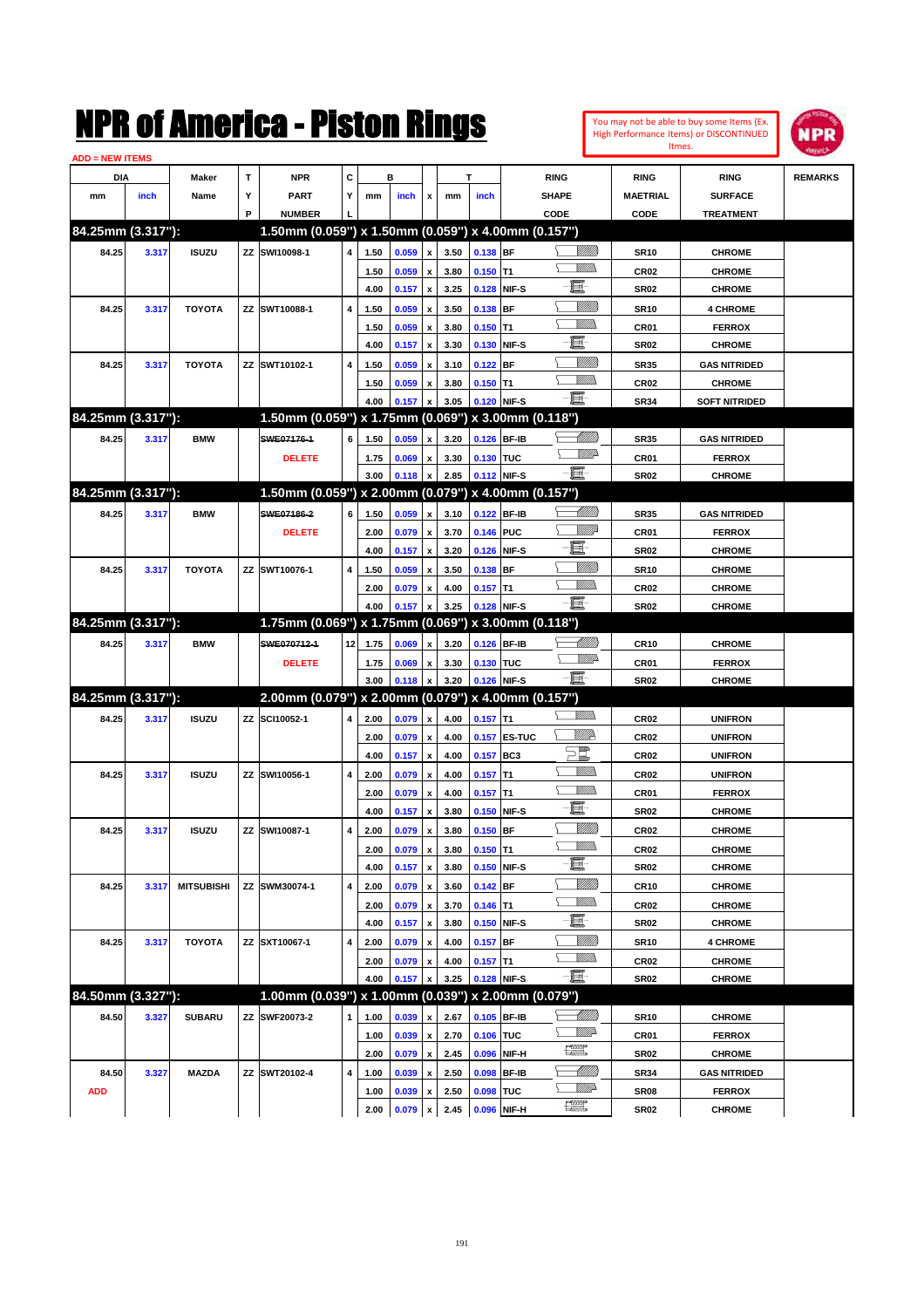| You may not be able to buy some Items (Ex. |
|--------------------------------------------|
| High Performance Items) or DISCONTINUED    |
| Itmes.                                     |



| <b>ADD = NEW ITEMS</b> |       |                   |   |                                                     |              |              |                |                                          |              |             |              |                                                                                                                                                                                                                                                                                                                                                                                             |                     |                                       |                |
|------------------------|-------|-------------------|---|-----------------------------------------------------|--------------|--------------|----------------|------------------------------------------|--------------|-------------|--------------|---------------------------------------------------------------------------------------------------------------------------------------------------------------------------------------------------------------------------------------------------------------------------------------------------------------------------------------------------------------------------------------------|---------------------|---------------------------------------|----------------|
| DIA                    |       | Maker             | т | <b>NPR</b>                                          | С            |              | в              |                                          |              | т           |              | <b>RING</b>                                                                                                                                                                                                                                                                                                                                                                                 | <b>RING</b>         | <b>RING</b>                           | <b>REMARKS</b> |
| mm                     | inch  | Name              | Υ | PART                                                | Y            | mm           | inch           | x                                        | mm           | inch        |              | <b>SHAPE</b>                                                                                                                                                                                                                                                                                                                                                                                | <b>MAETRIAL</b>     | <b>SURFACE</b>                        |                |
|                        |       |                   | P | <b>NUMBER</b>                                       |              |              |                |                                          |              |             |              | CODE                                                                                                                                                                                                                                                                                                                                                                                        | CODE                | <b>TREATMENT</b>                      |                |
| 84.50mm (3.327"):      |       |                   |   | 1.00mm (0.039") x 1.20mm (0.047") x 2.80mm (0.110") |              |              |                |                                          |              |             |              |                                                                                                                                                                                                                                                                                                                                                                                             |                     |                                       |                |
| 84.50                  | 3.327 | <b>HI PERFORM</b> |   | XC3327                                              | $\mathbf{1}$ | 1.00         | 0.039          | x                                        | 3.20         | $0.126$ BF  |              | <u>Sillilli</u>                                                                                                                                                                                                                                                                                                                                                                             | <b>SR10</b>         | <b>CHROME</b>                         |                |
|                        |       |                   |   |                                                     |              | 1.20         | 0.047          | x                                        | 3.50         | 0.138 T1    |              | UM)                                                                                                                                                                                                                                                                                                                                                                                         | CR01                | <b>FERROX</b>                         |                |
|                        |       |                   |   |                                                     |              | 2.80         | 0.110          | $\pmb{\mathsf{x}}$                       | 3.10         |             | 0.122 NIF-S  | E                                                                                                                                                                                                                                                                                                                                                                                           | <b>SR02</b>         | <b>CHROME</b>                         |                |
| 84.50                  | 3.327 | <b>HI PERFORM</b> |   | <b>XC3327LG</b>                                     | 1            | 1.00         | 0.039          | x                                        | 3.20         | $0.126$ BF  |              | <u>Sillilli</u>                                                                                                                                                                                                                                                                                                                                                                             | <b>SR10</b>         | <b>CHROME</b>                         |                |
|                        |       |                   |   |                                                     |              | 1.20         | 0.047          | x                                        | 3.50         | $0.138$ T1  |              | UM)                                                                                                                                                                                                                                                                                                                                                                                         | CR01                | <b>FERROX</b>                         |                |
|                        |       |                   |   |                                                     |              | 2.80         | 0.110          | x                                        | 3.10         |             | 0.122 NIF-S  | E                                                                                                                                                                                                                                                                                                                                                                                           | <b>SR02</b>         | <b>CHROME</b>                         |                |
| 84.50                  | 3.327 | <b>HI PERFORM</b> |   | 21-GNH08450                                         | $\mathbf{1}$ | 1.00         | 0.039          |                                          | 3.10         | $0.122$ BF  |              | <u>Sillilli</u>                                                                                                                                                                                                                                                                                                                                                                             | <b>SR34</b>         | <b>GAS NITRIDED</b>                   |                |
|                        |       |                   |   |                                                     |              | 1.20         | 0.047          | x                                        | 3.50         | 0.138 TUH   |              | ₩₩                                                                                                                                                                                                                                                                                                                                                                                          | CR01                | <b>FERROX</b>                         |                |
|                        |       |                   |   |                                                     |              | 2.80         | 0.110          | x                                        | 3.10         |             | 0.122 NIF-H  | 鱱                                                                                                                                                                                                                                                                                                                                                                                           | <b>SR34</b>         | <b>SOFT NITRIDED</b>                  |                |
| 84.50mm (3.327"):      |       |                   |   | 1.20mm (0.047") x 1.20mm (0.047") x 2.00mm (0.079") |              |              |                |                                          |              |             |              |                                                                                                                                                                                                                                                                                                                                                                                             |                     |                                       |                |
| 84.50                  | 3.327 | <b>HI PERFORM</b> |   | 21-PVH08450                                         | 1            | 1.20         | 0.047          | x                                        | 2.95         | 0.116 BF    |              | <u>Sillilli</u>                                                                                                                                                                                                                                                                                                                                                                             | <b>SR35</b>         | $GN + PVD$                            |                |
|                        |       |                   |   |                                                     |              | 1.20         | 0.047          | x                                        | 2.90         | 0.114 TUH   |              | ₩₩                                                                                                                                                                                                                                                                                                                                                                                          | <b>SR08</b>         | <b>FERROX</b>                         |                |
|                        |       |                   |   |                                                     |              | 2.00         | 0.079          | x                                        | 3.05         |             | 0.120 NIF-H  | 鱱                                                                                                                                                                                                                                                                                                                                                                                           | <b>SR34</b>         | <b>SOFT NITRIDED</b>                  |                |
| 84.50                  | 3.327 | <b>NISSAN</b>     |   | ZZ SWN30154-2                                       | 4            | 1.20         | 0.047          | x                                        | 2.65         | $0.104$ BF  |              | <u>Sillilli</u>                                                                                                                                                                                                                                                                                                                                                                             | <b>SR10</b>         | <b>CHROME</b>                         |                |
|                        |       |                   |   |                                                     |              | 1.20         | 0.047          | x                                        | 3.00         | 0.118 TUC   |              | WMD-                                                                                                                                                                                                                                                                                                                                                                                        | CR01                | <b>FERROX</b>                         |                |
|                        |       |                   |   |                                                     |              | 2.00         | 0.079          | x                                        | 2.55         | 0.100       | NIF-H        | 鱱                                                                                                                                                                                                                                                                                                                                                                                           | <b>SR34</b>         | <b>SOFT NITRIDED</b>                  |                |
| 84.50                  | 3.327 | <b>NISSAN</b>     |   | ZZ SWN30166-2                                       | 4            | 1.20         | 0.047          | x                                        | 2.65         | $0.104$ BF  |              | <u>Sillilli</u>                                                                                                                                                                                                                                                                                                                                                                             | <b>SR34</b>         | <b>GAS NITRIDED</b>                   |                |
|                        |       |                   |   |                                                     |              | 1.20         | 0.047          | x                                        | 3.00         | 0.118 TUC   |              | <u>WW</u> A                                                                                                                                                                                                                                                                                                                                                                                 | CR <sub>02</sub>    | <b>CHROME</b>                         |                |
|                        |       |                   |   |                                                     |              | 2.00         | 0.079          | x                                        | 2.58         |             | 0.102 NIF-H  | 鱱                                                                                                                                                                                                                                                                                                                                                                                           | <b>SR34</b>         | <b>SOFT NITRIDED</b>                  |                |
| 84.50                  | 3.327 | <b>NISSAN</b>     |   | ZZ SWN30188-2                                       | 4            | 1.20         | 0.047          | x                                        | 2.75         |             | 0.108 BF-IB  | MMM                                                                                                                                                                                                                                                                                                                                                                                         | <b>SR34</b>         | <b>GAS NITRIDED</b>                   |                |
|                        |       |                   |   |                                                     |              | 1.20         | 0.047          | x                                        | 3.00         | 0.118 TUC   |              | <u>WW</u> A                                                                                                                                                                                                                                                                                                                                                                                 | CR01                | <b>FERROX</b>                         |                |
|                        |       |                   |   |                                                     |              | 2.00         | 0.079          |                                          | 2.55         |             | 0.100 NIF-H  | $\frac{1}{2}$                                                                                                                                                                                                                                                                                                                                                                               | <b>SR34</b>         | <b>SOFT NITRIDED</b>                  |                |
| 84.50mm (3.327"):      |       |                   |   | 1.20mm (0.047") x 1.20mm (0.047") x 2.50mm (0.098") |              |              |                |                                          |              |             |              |                                                                                                                                                                                                                                                                                                                                                                                             |                     |                                       |                |
| 84.50                  | 3.327 | <b>MITSUBISHI</b> |   | ZZ SWM31169-4                                       | 6            | 1.20         | 0.047          | x                                        | 2.70         |             | 0.106 BF-IB  |                                                                                                                                                                                                                                                                                                                                                                                             | <b>SR35</b>         | <b>GAS NITRIDED</b>                   |                |
|                        |       |                   |   |                                                     |              | 1.20         | 0.047          | x                                        | 3.20         | 0.126 TUC   |              | <u>Willia</u>                                                                                                                                                                                                                                                                                                                                                                               | CR <sub>02</sub>    | <b>CHROME</b>                         |                |
|                        |       |                   |   |                                                     |              | 2.50         | 0.098          | x                                        | 2.45         | 0.096       | NIF-H        | $f_{\text{max}}^{\text{opp}}$                                                                                                                                                                                                                                                                                                                                                               | <b>SR34</b>         | <b>SOFT NITRIDED</b>                  |                |
| 84.50                  | 3.327 | <b>SUZUKI</b>     |   | ZZ SWS20216-2                                       | 4            | 1.20         | 0.047          | x                                        | 2.50         | 0.098       | <b>BF-IB</b> | <u>UMB</u>                                                                                                                                                                                                                                                                                                                                                                                  | <b>SR35</b>         | <b>GAS NITRIDED</b>                   |                |
|                        |       |                   |   |                                                     |              | 1.20         | 0.047          | x                                        | 3.00         | 0.118 TUC   |              | <u>Willi</u> da                                                                                                                                                                                                                                                                                                                                                                             | CR <sub>02</sub>    | <b>CHROME</b>                         |                |
|                        |       |                   |   |                                                     |              | 2.50         | 0.098          |                                          | 2.45         |             | 0.096 NIF-H  | $\begin{picture}(20,20) \put(0,0){\dashbox{0.5}(20,0){ }} \put(15,0){\circle{10}} \put(25,0){\circle{10}} \put(25,0){\circle{10}} \put(25,0){\circle{10}} \put(25,0){\circle{10}} \put(25,0){\circle{10}} \put(25,0){\circle{10}} \put(25,0){\circle{10}} \put(25,0){\circle{10}} \put(25,0){\circle{10}} \put(25,0){\circle{10}} \put(25,0){\circle{10}} \put(25,0){\circle{10}} \put(25,$ | <b>SR34</b>         | <b>SOFT NITRIDED</b>                  |                |
| 84.50mm (3.327"):      |       |                   |   | 1.20mm (0.047") x 1.20mm (0.047") x 2.80mm (0.110") |              |              |                |                                          |              |             |              |                                                                                                                                                                                                                                                                                                                                                                                             |                     |                                       |                |
| 84.50                  | 3.327 | <b>HONDA</b>      |   | ZZ SWH30437-2                                       | 4            | 1.20         | 0.047          | x                                        | 2.90         |             | 0.114 BF-IB  | MMB                                                                                                                                                                                                                                                                                                                                                                                         | <b>SR35</b>         | <b>GAS NITRIDED</b>                   |                |
|                        |       |                   |   |                                                     |              | 1.20         | 0.047          | x                                        | 3.40         | $0.134$ T1  |              |                                                                                                                                                                                                                                                                                                                                                                                             | CR01                | <b>FERROX</b>                         |                |
|                        |       |                   |   |                                                     |              | 2.80         | 0.110          | $\pmb{\mathsf{x}}$                       | 2.60         | 0.102 NIF-S |              | -6                                                                                                                                                                                                                                                                                                                                                                                          | SR34                | <b>SOFT NITRIDED</b>                  |                |
| 84.50mm (3.327"):      |       |                   |   | 1.20mm (0.047") x 1.20mm (0.047") x 3.00mm (0.118") |              |              |                |                                          |              |             |              |                                                                                                                                                                                                                                                                                                                                                                                             |                     |                                       |                |
| 84.50                  | 3.327 | <b>HONDA</b>      |   | ZZ SWH30369-2                                       | 6            | 1.20         | 0.047          | x                                        | 3.10         |             | 0.122 BF-IB  | <u> MMM</u>                                                                                                                                                                                                                                                                                                                                                                                 | <b>SR10</b>         | <b>CHROME</b>                         |                |
|                        |       |                   |   |                                                     |              | 1.20         | 0.047          | $\pmb{\mathsf{x}}$                       | 3.60         | 0.142 T1-IB |              | — Willia                                                                                                                                                                                                                                                                                                                                                                                    | CR01                | <b>FERROX</b>                         |                |
|                        |       |                   |   |                                                     |              | 4.00         | 0.157          |                                          | 3.25         |             | 0.128 NIF-S  | $-\Xi$                                                                                                                                                                                                                                                                                                                                                                                      | <b>SR02</b>         | <b>CHROME</b>                         |                |
| 84.50mm (3.327"):      |       |                   |   | 1.20mm (0.047") x 1.50mm (0.059") x 2.00mm (0.079") |              |              |                |                                          |              |             |              |                                                                                                                                                                                                                                                                                                                                                                                             |                     |                                       |                |
| 84.50                  | 3.327 | <b>BMW</b>        |   | SWE07486-2                                          | 6            | 1.20         | 0.047          | x                                        | 3.00         | 0.118 BF-IB |              |                                                                                                                                                                                                                                                                                                                                                                                             | <b>SR35</b>         | <b>GAS NITRIDED</b>                   |                |
|                        |       |                   |   | <b>DELETE</b>                                       |              |              | 0.059          |                                          | 3.10         | 0.122 TUC   |              | <u>Villid</u> a                                                                                                                                                                                                                                                                                                                                                                             |                     | <b>FERROX</b>                         |                |
|                        |       |                   |   |                                                     |              | 1.50<br>2.00 | 0.079          | $\pmb{\mathsf{x}}$<br>$\pmb{\mathsf{x}}$ | 2.50         |             | 0.112 NIF-S  | e.                                                                                                                                                                                                                                                                                                                                                                                          | CR01<br><b>SR34</b> | <b>SOFT NITRIDED</b>                  |                |
|                        |       |                   |   |                                                     |              |              |                |                                          |              |             |              | <u>MMM</u>                                                                                                                                                                                                                                                                                                                                                                                  |                     |                                       |                |
| 84.50                  |       | 3.327 VOLKSWAGEN  |   | SWE50596-2                                          | 6            | 1.20         | 0.047          | x                                        | 3.10         | $0.122$ BF  |              | <u>WW</u> A                                                                                                                                                                                                                                                                                                                                                                                 | <b>SR35</b>         | <b>GAS NITRIDED</b>                   |                |
|                        |       |                   |   | <b>DELETE</b>                                       |              | 1.50<br>2.00 | 0.059<br>0.079 | x<br>$\pmb{\mathsf{x}}$                  | 3.30<br>2.90 | 0.130 TUC   | 0.114 NIF-S  | e de la contrada de la contrada de la contrada de la contrada de la contrada de la contrada de la contrada de<br>Del contrada de la contrada de la contrada de la contrada de la contrada de la contrada de la contrada de la c                                                                                                                                                             | CR01<br><b>SR34</b> | <b>FERROX</b><br><b>SOFT NITRIDED</b> |                |
|                        |       |                   |   |                                                     | 6            |              |                |                                          |              | $0.122$ BF  |              | <u>MMM</u>                                                                                                                                                                                                                                                                                                                                                                                  |                     |                                       |                |
| 84.50                  |       | 3.327 VOLKSWAGEN  |   | SWE50946-2                                          |              | 1.20         | 0.047          | x                                        | 3.10         |             |              | <u>WW</u> A                                                                                                                                                                                                                                                                                                                                                                                 | <b>SR35</b>         | <b>GAS NITRIDED</b>                   |                |
|                        |       |                   |   | <b>DELETE</b>                                       |              | 1.50         | 0.059          | x                                        | 3.30         | 0.130 TUC   | 0.114 NIF-S  | -8                                                                                                                                                                                                                                                                                                                                                                                          | CR01                | <b>FERROX</b>                         |                |
|                        |       |                   |   |                                                     |              | 2.00         | 0.079          |                                          | 2.90         |             |              |                                                                                                                                                                                                                                                                                                                                                                                             | <b>SR34</b>         | <b>SOFT NITRIDED</b>                  |                |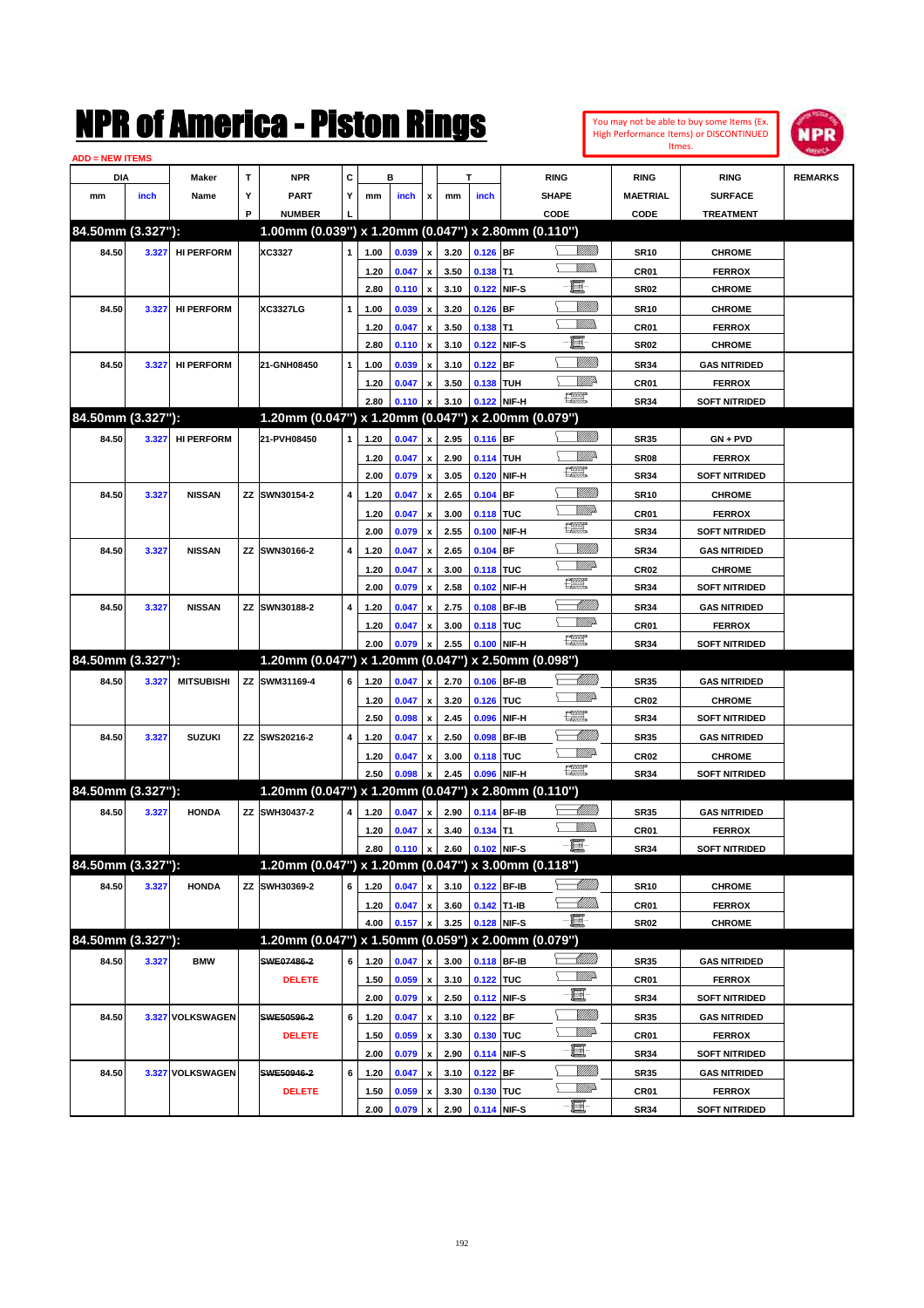|                        |       |                   |    | NMK OI AINCrica - Miston Kings                      |    |      |              |                           |      |                  |              |                 |                               |                  | You may not be able to buy some Items (Ex.<br><b>High Performance Items) or DISCONTINUED</b> | <b>NPR</b>     |
|------------------------|-------|-------------------|----|-----------------------------------------------------|----|------|--------------|---------------------------|------|------------------|--------------|-----------------|-------------------------------|------------------|----------------------------------------------------------------------------------------------|----------------|
| <b>ADD = NEW ITEMS</b> |       |                   |    |                                                     |    |      |              |                           |      |                  |              |                 |                               |                  | Itmes.                                                                                       |                |
| DIA                    |       | Maker             | T  | <b>NPR</b>                                          | C  |      | в            |                           |      | т                |              | <b>RING</b>     |                               | <b>RING</b>      | <b>RING</b>                                                                                  | <b>REMARKS</b> |
| mm                     | inch  | Name              | Υ  | PART                                                | Υ  | mm   | inch         | x                         | mm   | inch             |              | <b>SHAPE</b>    |                               | <b>MAETRIAL</b>  | <b>SURFACE</b>                                                                               |                |
|                        |       |                   | P  | <b>NUMBER</b>                                       |    |      |              |                           |      |                  |              | CODE            |                               | CODE             | <b>TREATMENT</b>                                                                             |                |
| 84.50                  | 3.327 | <b>AUDI</b>       |    | SWE50916-0                                          | 6  | 1.20 | 0.047        | $\pmb{\mathsf{x}}$        | 3.10 | $0.122$ BF       |              |                 | <u>VIIII)</u>                 | <b>SR35</b>      | <b>GAS NITRIDED</b>                                                                          |                |
|                        |       |                   |    | <b>DELETE</b>                                       |    | 1.50 | 0.059        | $\pmb{\mathsf{x}}$        | 3.50 | 0.138 TUC        |              |                 | <u>MM</u>                     | CR01             | <b>FERROX</b>                                                                                |                |
|                        |       |                   |    |                                                     |    | 2.00 | 0.079        | X                         | 2.80 |                  | 0.110 E-BC16 | EQ)             |                               | <b>SR34</b>      | <b>SOFT NITRIDED</b>                                                                         |                |
| 84.50mm (3.327"):      |       |                   |    | 1.20mm (0.047") x 1.50mm (0.059") x 2.50mm (0.098") |    |      |              |                           |      |                  |              |                 |                               |                  |                                                                                              |                |
| 84.50                  | 3.327 | <b>BENZ</b>       |    | SWE109712-2                                         | 12 | 1.20 | 0.047        | $\pmb{\mathsf{x}}$        | 3.10 | 0.122 BF-IB      |              |                 | <u> Millil</u>                | <b>SR35</b>      | <b>GAS NITRIDED</b>                                                                          |                |
|                        |       |                   |    | <b>DELETE</b>                                       |    | 1.50 | 0.059        | $\pmb{\mathsf{x}}$        | 3.50 | 0.138            | TUC          |                 | <u>MM</u>                     | CR01             | <b>FERROX</b>                                                                                |                |
|                        |       |                   |    |                                                     |    | 2.50 | 0.098        | X                         | 2.80 |                  | 0.110 NIF-S  | E               |                               | <b>SR34</b>      | <b>SOFT NITRIDED</b>                                                                         |                |
| 84.50                  | 3.327 | <b>SUZUKI</b>     | ZZ | SWS20178-2                                          | 4  | 1.20 | 0.047        | $\pmb{\mathsf{x}}$        | 2.90 | 0.114            | <b>BF-IB</b> | <u> Millill</u> |                               | <b>SR35</b>      | <b>GAS NITRIDED</b>                                                                          |                |
|                        |       |                   |    |                                                     |    | 1.50 | 0.059        | X                         | 3.55 |                  | 0.140 ES-TUC |                 | <u>Willik</u>                 | CR02             | <b>CHROME</b>                                                                                |                |
|                        |       |                   |    |                                                     |    | 2.50 | 0.098        | X                         | 2.85 | 0.112            | NIF-S        | E               |                               | <b>SR34</b>      | <b>SOFT NITRIDED</b>                                                                         |                |
| 84.50                  | 3.327 | <b>SUZUKI</b>     | ZZ | SWS20207-2                                          | 6  | 1.20 | 0.047        | $\pmb{\mathsf{x}}$        | 2.90 |                  | 0.114 BF-IB  |                 | Millil                        | <b>SR35</b>      | <b>GAS NITRIDED</b>                                                                          |                |
|                        |       |                   |    |                                                     |    | 1.50 | 0.059        | x                         | 3.55 |                  | 0.140 ES-TUC |                 | <u>WW</u> A                   | CR02             | <b>CHROME</b>                                                                                |                |
|                        |       |                   |    |                                                     |    | 2.50 | 0.098        | X                         | 2.85 |                  | 0.112 NIF-S  | E.              |                               | <b>SR34</b>      | <b>SOFT NITRIDED</b>                                                                         |                |
| 84.50mm (3.327"):      |       |                   |    | 1.20mm (0.047") x 1.50mm (0.059") x 3.00mm (0.118") |    |      |              |                           |      |                  |              |                 |                               |                  |                                                                                              |                |
| 84.50                  | 3.327 | <b>CHRYSLER</b>   | ZZ | SWC10009-4                                          | 6  | 1.20 | 0.047        | $\pmb{\mathsf{x}}$        | 2.85 | 0.112 BF         |              |                 | VIII))                        | <b>SR10</b>      | <b>CHROME</b>                                                                                |                |
|                        |       |                   |    |                                                     |    | 1.50 | 0.059        | $\pmb{\mathsf{x}}$        | 3.50 | $0.138$ T1       |              |                 | <br>Milli                     | CR01             | <b>FERROX</b>                                                                                |                |
|                        |       |                   |    |                                                     |    | 3.00 | 0.118        | $\pmb{\mathsf{x}}$        | 2.85 | 0.122            | NIF-S        | E               |                               | <b>SR02</b>      | <b>CHROME</b>                                                                                |                |
| 84.50                  | 3.327 | <b>AUDI</b>       |    | SWE50828-0                                          | 8  | 1.20 | 0.047        | $\pmb{\mathsf{x}}$        | 3.10 | 0.122            | <b>BF-IB</b> |                 | <u> UMM</u>                   | <b>SR35</b>      | <b>GAS NITRIDED</b>                                                                          |                |
|                        |       |                   |    | <b>DELETE</b>                                       |    | 1.50 | 0.059        | $\pmb{\mathsf{x}}$        | 3.50 | 0.138            | <b>TUC</b>   |                 | <u>MM</u>                     | CR01             | <b>FERROX</b>                                                                                |                |
|                        |       |                   |    |                                                     |    | 3.00 | 0.118        | X                         | 3.20 | 0.126            | E-BC16       | FØ.             |                               | <b>SR34</b>      | <b>SOFT NITRIDED</b>                                                                         |                |
| 84.50                  | 3.327 | <b>MITSUBISHI</b> | ΖZ | SWM31154-4                                          | 6  | 1.20 | 0.047        | X                         | 2.85 | $0.112$ BF       |              |                 | <u>Milli</u> k                | <b>SR10</b>      | <b>CHROME</b>                                                                                |                |
|                        |       |                   |    |                                                     |    | 1.50 | 0.059        | $\pmb{\mathsf{x}}$        | 3.50 | $0.138$ T1       |              |                 | <br>Mar                       | CR01             | <b>FERROX</b>                                                                                |                |
|                        |       |                   |    |                                                     |    | 3.00 | 0.118        | X                         | 2.85 |                  | 0.112 NIF-S  | $-\mathbf{H}$   |                               | <b>SR02</b>      | <b>CHROME</b>                                                                                |                |
| 84.50mm (3.327"):      |       |                   |    | 1.50mm (0.059") x 1.50mm (0.059") x 2.00mm (0.079") |    |      |              |                           |      |                  |              |                 |                               |                  |                                                                                              |                |
| 84.50                  | 3.327 | <b>BMW</b>        |    | SWE07034-2                                          | 4  | 1.50 | 0.059        | $\pmb{\mathsf{x}}$        | 3.10 | 0.122 BF-IB      |              |                 | <u> Millitt</u>               | <b>SR35</b>      | <b>GAS NITRIDED</b>                                                                          |                |
|                        |       |                   |    | <b>DELETE</b>                                       |    | 1.50 | 0.059        | $\pmb{\mathsf{x}}$        | 3.60 | 0.142            | TUC          |                 | WM 2                          | CR01             | <b>FERROX</b>                                                                                |                |
|                        |       |                   |    |                                                     |    | 2.00 | 0.079        | $\pmb{\mathsf{x}}$        | 2.85 | 0.122            | NIF-S        | E.              |                               | <b>SR34</b>      | <b>SOFT NITRIDED</b>                                                                         |                |
| 84.50                  | 3.327 | <b>BMW</b>        |    | SWE07216-2                                          | 6  | 1.50 | 0.059        | X                         | 3.20 | 0.126            | <b>BF-IB</b> |                 | <u> UMM)</u>                  | <b>SR35</b>      | <b>GAS NITRIDED</b>                                                                          |                |
|                        |       |                   |    | <b>DELETE</b>                                       |    | 1.50 | 0.059        | x                         | 3.60 | 0.142            | TUC          | E.              | <u>VIIIA</u>                  | CR01             | <b>FERROX</b>                                                                                |                |
|                        |       |                   |    |                                                     |    | 2.00 | 0.079        | X                         | 2.85 |                  | 0.122 NIF-S  |                 |                               | <b>SR34</b>      | <b>SOFT NITRIDED</b>                                                                         |                |
| 84.50mm (3.327"):      |       |                   |    | 1.50mm (0.059") x 1.50mm (0.059") x 2.50mm (0.098") |    |      |              |                           |      |                  |              |                 |                               |                  |                                                                                              |                |
| 84.50                  | 3.327 | <b>BMW</b>        |    | SWE07426-2                                          | 6  | 1.50 | 0.059        | $\boldsymbol{\mathsf{x}}$ | 3.20 | 0.126 BF-IB      |              |                 | <u> UMM</u>                   | <b>SR35</b>      | <b>GAS NITRIDED</b>                                                                          |                |
|                        |       |                   |    | <b>DELETE</b>                                       |    | 1.50 | 0.059        | x                         | 3.60 | 0.142 TUC        |              | e e             | WWP-                          | CR01             | <b>FERROX</b>                                                                                |                |
|                        |       |                   |    |                                                     |    | 2.50 | 0.098        |                           | 2.85 |                  | 0.122 NIF-S  |                 |                               | <b>SR34</b>      | <b>SOFT NITRIDED</b>                                                                         |                |
| 84.50mm (3.327"):      |       |                   |    | 1.50mm (0.059") x 1.50mm (0.059") x 3.00mm (0.118") |    |      |              |                           |      |                  |              |                 |                               |                  |                                                                                              |                |
| 84.50                  | 3.327 | <b>BMW</b>        |    | SWE07088-2                                          | 8  | 1.50 | 0.059        | $\pmb{\mathsf{x}}$        | 3.20 |                  | 0.126 BF-IB  |                 | <u>-MM)</u><br><u>WW</u> A    | SR35             | <b>GAS NITRIDED</b>                                                                          |                |
|                        |       |                   |    | <b>DELETE</b>                                       |    | 1.50 | 0.059        | $\pmb{\mathsf{x}}$        | 3.60 | 0.142 TUC        |              | E               |                               | CR01             | <b>FERROX</b>                                                                                |                |
|                        |       |                   |    |                                                     |    | 3.00 | 0.118        | $\pmb{\mathsf{x}}$        | 2.85 |                  | 0.122 NIF-S  |                 |                               | <b>SR34</b>      | <b>SOFT NITRIDED</b>                                                                         |                |
| 84.50mm (3.327"):      |       |                   |    | 1.50mm (0.059") x 1.50mm (0.059") x 2.80mm (0.110") |    |      |              |                           |      |                  |              |                 |                               |                  |                                                                                              |                |
| 84.50                  | 3.327 | <b>NISSAN</b>     | ΖZ | SWN30121-0                                          | 4  | 1.50 | 0.059        | $\pmb{\mathsf{x}}$        | 3.10 | $0.122$ BF       |              |                 | <u>Milli</u> n<br><u>VMM)</u> | SR35             | <b>GAS NITRIDED</b>                                                                          |                |
|                        |       |                   |    |                                                     |    | 1.50 | 0.059        | $\pmb{\mathsf{x}}$        | 3.70 | $0.146$ T1       |              | E               |                               | CR <sub>02</sub> | <b>CHROME</b>                                                                                |                |
| 84.50mm (3.327"):      |       |                   |    |                                                     |    | 2.80 | 0.110        | $\pmb{\mathsf{x}}$        | 2.85 |                  | 0.112 NIF-S  |                 |                               | <b>SR34</b>      | SOFTNITRIDED                                                                                 |                |
|                        |       |                   |    | 1.50mm (0.059") x 1.50mm (0.059") x 3.00mm (0.118") |    |      |              |                           |      |                  |              |                 |                               |                  |                                                                                              |                |
| 84.50                  | 3.327 | <b>MAZDA</b>      |    | ZZ SWT20073-0                                       | 6  | 1.50 | 0.059        | x                         | 3.05 | $0.120$ BF       |              |                 | <u>Milli</u> n<br><u>WW</u> A | <b>SR10</b>      | <b>CHROME</b>                                                                                |                |
|                        |       |                   |    |                                                     |    | 1.50 | 0.059        | $\pmb{\mathsf{x}}$        | 3.60 | 0.142 TUC        |              | $-\Xi$          |                               | CR01             | <b>FERROX</b>                                                                                |                |
|                        |       |                   |    |                                                     |    | 3.00 | $0.118 \, x$ |                           |      | 2.90 0.114 NIF-S |              |                 |                               | <b>SR02</b>      | <b>CHROME</b>                                                                                |                |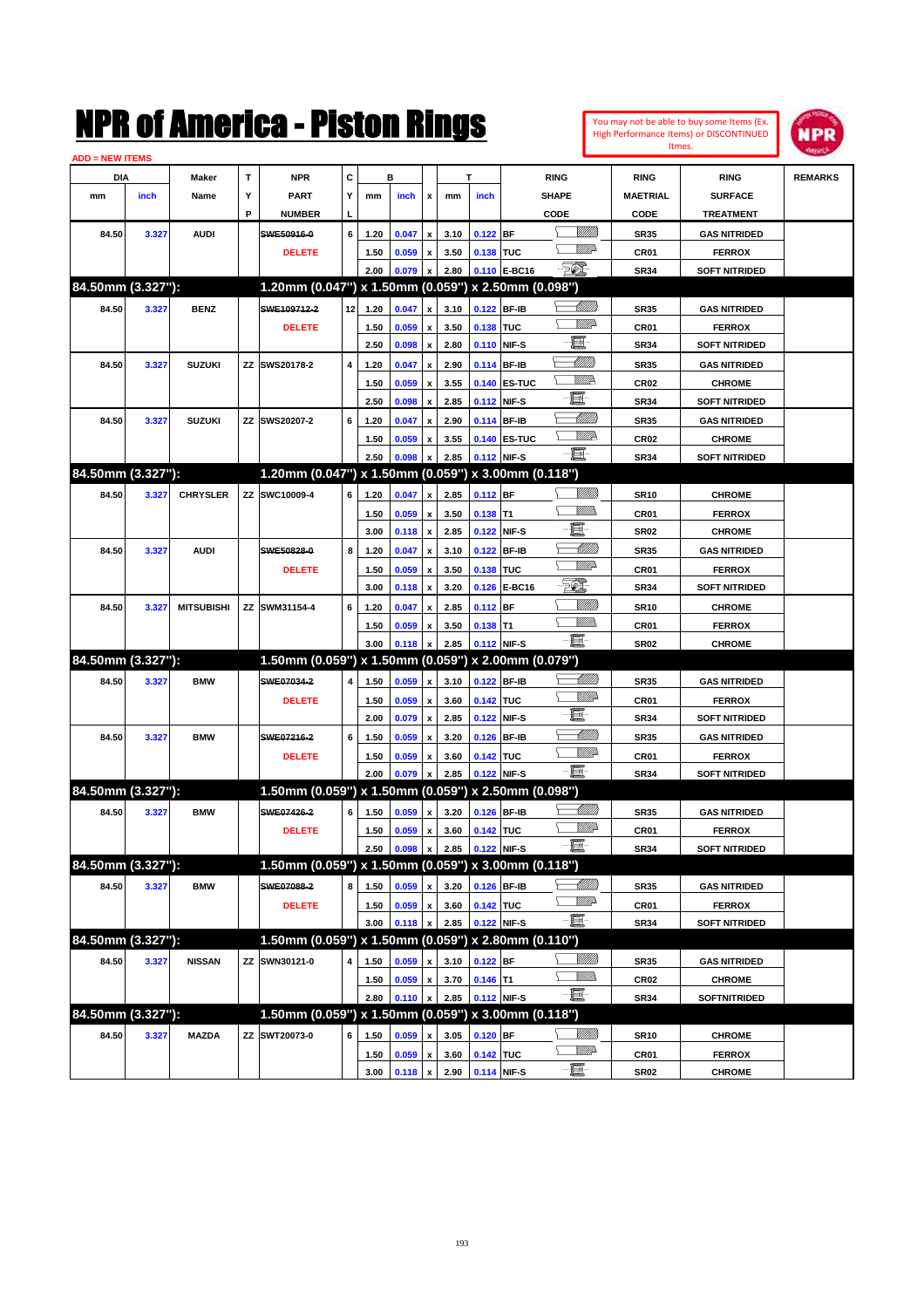| You may not be able to buy some Items (Ex. |
|--------------------------------------------|
| High Performance Items) or DISCONTINUED    |
| Itmes.                                     |



| <b>ADD = NEW ITEMS</b> |       |               |    |                                                     |                |              |       |                         |              |             |              |                                         |                          |                                  |                |
|------------------------|-------|---------------|----|-----------------------------------------------------|----------------|--------------|-------|-------------------------|--------------|-------------|--------------|-----------------------------------------|--------------------------|----------------------------------|----------------|
| DIA                    |       | Maker         | T  | <b>NPR</b>                                          | C              |              | в     |                         |              | т           |              | <b>RING</b>                             | <b>RING</b>              | <b>RING</b>                      | <b>REMARKS</b> |
| mm                     | inch  | Name          | Υ  | <b>PART</b>                                         | Y              | mm           | inch  | x                       | mm           | inch        |              | <b>SHAPE</b>                            | <b>MAETRIAL</b>          | <b>SURFACE</b>                   |                |
|                        |       |               | P  | <b>NUMBER</b>                                       |                |              |       |                         |              |             |              | CODE                                    | CODE                     | <b>TREATMENT</b>                 |                |
| 84.50mm (3.327"):      |       |               |    | 1.50mm (0.059") x 1.50mm (0.059") x 4.00mm (0.157") |                |              |       |                         |              |             |              |                                         |                          |                                  |                |
| 84.50                  | 3.327 | <b>ISUZU</b>  |    | ZZ SWI10098-2                                       | 4              | 1.50         | 0.059 | x                       | 3.50         | 0.138 BF    |              | <u> UMB</u>                             | <b>SR10</b>              | <b>CHROME</b>                    |                |
|                        |       |               |    |                                                     |                | 1.50         | 0.059 |                         | 3.80         | $0.150$ T1  |              | <br>Mad                                 | <b>CR02</b>              | <b>CHROME</b>                    |                |
|                        |       |               |    |                                                     |                | 4.00         | 0.157 | $\pmb{\mathsf{x}}$      | 3.25         |             | 0.128 NIF-S  | -ei                                     | <b>SR02</b>              | <b>CHROME</b>                    |                |
| 84.50                  | 3.327 | <b>NISSAN</b> |    | ZZ SWN30053-0                                       | 4              | 1.50         | 0.059 |                         | 3.10         | $0.122$ BF  |              | <u>Milli</u> k                          | <b>SR35</b>              | <b>GAS NITRIDED</b>              |                |
|                        |       |               |    |                                                     |                | 1.50         | 0.059 | x                       | 3.70         | $0.146$ T1  |              | .<br>VMD                                | <b>CR02</b>              | <b>CHROME</b>                    |                |
|                        |       |               |    |                                                     |                | 4.00         | 0.157 | x                       | 3.05         |             | 0.120 NIF-S  | e                                       | <b>SR02</b>              | <b>CHROME</b>                    |                |
| 84.50                  | 3.327 | <b>NISSAN</b> |    | SWN30063-0                                          | 4              | 1.50         | 0.059 |                         | 3.45         | 0.136 BF    |              | <u>Milli</u>                            | <b>SR10</b>              | <b>CHROME</b>                    |                |
|                        |       |               |    | <b>DELETE</b>                                       |                | 1.50         | 0.059 | x                       | 3.90         | $0.154$ T1  |              | .<br>VMD                                | <b>CR02</b>              | <b>CHROME</b>                    |                |
|                        |       |               |    |                                                     |                | 4.00         | 0.157 | x                       | 3.20         |             | 0.126 NIF-S  | e                                       | <b>SR02</b>              | <b>CHROME</b>                    |                |
| 84.50                  | 3.327 | <b>TOYOTA</b> |    | ZZ SWT10088-2                                       | $\overline{4}$ | 1.50         | 0.059 | x                       | 3.50         | 0.138 BF    |              | <u>MMM</u>                              | <b>SR10</b>              | <b>4 CHROME</b>                  |                |
|                        |       |               |    |                                                     |                | 1.50         | 0.059 | x                       | 3.80         | $0.150$ T1  |              | .<br>VMD                                | CR01                     | <b>FERROX</b>                    |                |
|                        |       |               |    |                                                     |                | 4.00         | 0.157 | x                       | 3.30         |             | 0.130 NIF-S  | E                                       | <b>SR02</b>              | <b>CHROME</b>                    |                |
| 84.50                  | 3.327 | <b>TOYOTA</b> |    | ZZ SWT10102-2                                       | 4              | 1.50         | 0.059 | x                       | 3.10         | $0.122$ BF  |              | <u>MMM</u>                              | <b>SR35</b>              | <b>GAS NITRIDED</b>              |                |
|                        |       |               |    |                                                     |                | 1.50         | 0.059 |                         | 3.80         | $0.150$ T1  |              | .<br>VMD                                | <b>CR02</b>              | <b>CHROME</b>                    |                |
|                        |       |               |    |                                                     |                | 4.00         | 0.157 | X                       | 3.05         |             | 0.120 NIF-S  | -8                                      | <b>SR34</b>              | <b>SOFT NITRIDED</b>             |                |
| 84.50mm (3.327"):      |       |               |    | 1.50mm (0.059") x 1.75mm (0.069") x 3.00mm (0.118") |                |              |       |                         |              |             |              |                                         |                          |                                  |                |
| 84.50                  | 3.327 | <b>BMW</b>    |    | SWE07176-2                                          | 6              | 1.50         | 0.059 |                         | 3.20         |             | 0.126 BF-IB  | <u> Millitt</u>                         | <b>SR35</b>              | <b>GAS NITRIDED</b>              |                |
|                        |       |               |    | <b>DELETE</b>                                       |                | 1.75         | 0.069 | x                       | 3.30         | 0.130 TUC   |              | <u>WWA</u>                              | CR01                     | <b>FERROX</b>                    |                |
|                        |       |               |    |                                                     |                | 3.00         | 0.118 |                         | 2.85         |             | 0.112 NIF-S  | -8                                      | <b>SR02</b>              | <b>CHROME</b>                    |                |
| 84.50mm (3.327"):      |       |               |    | 1.50mm (0.059") x 2.00mm (0.079") x 4.00mm (0.157") |                |              |       |                         |              |             |              |                                         |                          |                                  |                |
| 84.50                  | 3.327 | <b>BMW</b>    |    | SWE07186-2                                          | 6              | 1.50         | 0.059 | x                       | 3.10         |             | 0.122 BF-IB  | <u>UMB</u>                              | <b>SR35</b>              | <b>GAS NITRIDED</b>              |                |
|                        |       |               |    | <b>DELETE</b>                                       |                | 2.00         | 0.079 | x                       | 3.70         | 0.146 PUC   |              | <u>VMW</u>                              | CR01                     | <b>FERROX</b>                    |                |
|                        |       |               |    |                                                     |                | 4.00         | 0.157 | $\pmb{\mathsf{x}}$      | 3.20         |             | 0.126 NIF-S  | e.                                      | <b>SR02</b>              | <b>CHROME</b>                    |                |
| 84.50                  | 3.327 | <b>TOYOTA</b> |    | ZZ SWT10076-2                                       | 4              | 1.50         | 0.059 |                         | 3.50         | 0.138 BF    |              | <u>MMM</u>                              | <b>SR10</b>              | <b>CHROME</b>                    |                |
|                        |       |               |    |                                                     |                | 2.00         | 0.079 | x                       | 4.00         | $0.157$ T1  |              | .<br>VMD                                | <b>CR02</b>              | <b>CHROME</b>                    |                |
|                        |       |               |    |                                                     |                | 4.00         | 0.157 |                         | 3.25         |             | 0.128 NIF-S  | -8                                      | <b>SR02</b>              | <b>CHROME</b>                    |                |
| 84.50mm (3.327"):      |       |               |    | 1.75mm (0.069") x 1.75mm (0.069") x 3.00mm (0.118") |                |              |       |                         |              |             |              |                                         |                          |                                  |                |
| 84.50                  | 3.327 | <b>BMW</b>    |    | SWE070712-2                                         | 12             | 1.75         | 0.069 | x                       | 3.20         |             | 0.126 BF-IB  | <u>UMB</u>                              | <b>CR10</b>              | <b>CHROME</b>                    |                |
|                        |       |               |    | <b>DELETE</b>                                       |                | 1.75         | 0.069 | x                       | 3.30         | 0.130 TUC   |              | <u>WWA</u>                              | CR01                     | <b>FERROX</b>                    |                |
|                        |       |               |    |                                                     |                | 3.00         | 0.118 | x                       | 3.20         |             | 0.126 NIF-S  | E                                       | <b>SR02</b>              | <b>CHROME</b>                    |                |
| 84.50                  | 3.327 | <b>AUDI</b>   |    | SWE50568-0                                          | 8              | 1.75         | 0.069 |                         | 3.30         |             | 0.130 BF-IB  | MMM)                                    | <b>CR10</b>              | <b>CHROME</b>                    |                |
|                        |       |               |    | <b>DELETE</b>                                       |                | 1.75         | 0.069 | x                       | 3.30         | 0.130 TUC   |              | <u>MMP</u>                              | CR01                     | <b>FERROX</b>                    |                |
|                        |       |               |    |                                                     |                | 3.00         | 0.118 | $\pmb{\mathsf{x}}$      | 3.50         |             | 0.138 E-BC16 | $\overline{50}$                         | <b>SR34</b>              | <b>SOFT NITRIDED</b>             |                |
| 84.50mm (3.327"):      |       |               |    | 2.00mm (0.079") x 1.50mm (0.059") x 2.80mm (0.110") |                |              |       |                         |              |             |              |                                         |                          |                                  |                |
| 84.50                  | 3.327 | <b>NISSAN</b> |    | ZZ SWN30075-0                                       | 4              | 2.00         | 0.079 | $\pmb{\mathsf{x}}$      | 2.90         |             | 0.114 BF-IB  | <u> UMB</u>                             | <b>SR35</b>              | <b>GAS NITRIDED</b>              |                |
|                        |       |               |    |                                                     |                | 1.50         | 0.059 | $\pmb{\mathsf{x}}$      | 3.70         | $0.146$ T1  |              | <u>MM)</u>                              | CR02                     | <b>CHROME</b>                    |                |
|                        |       |               |    |                                                     |                | 2.80         | 0.110 | $\pmb{\mathsf{x}}$      | 3.00         |             | 0.118 NIF-S  | -買-                                     | <b>SR02</b>              | <b>CHROME</b>                    |                |
| 84.50mm (3.327"):      |       |               |    | 2.00mm (0.079") x 2.00mm (0.079") x 4.00mm (0.157") |                |              |       |                         |              |             |              |                                         |                          |                                  |                |
|                        |       |               |    | ZZ SCI10052-2                                       |                |              |       |                         |              |             |              | <u>Willib</u>                           |                          |                                  |                |
| 84.50                  | 3.327 | <b>ISUZU</b>  |    |                                                     | 4              | 2.00         | 0.079 | X                       | 4.00         | $0.157$ T1  |              | <u>VIIIA</u>                            | CR02                     | <b>UNIFRON</b>                   |                |
|                        |       |               |    |                                                     |                | 2.00<br>4.00 | 0.079 | x<br>$\pmb{\mathsf{x}}$ | 4.00<br>4.00 | 0.157 BC3   | 0.157 ES-TUC | $\Xi^{\hspace{-0.4mm}[\hspace{0.3mm}]}$ | CR <sub>02</sub><br>CR02 | <b>UNIFRON</b><br><b>UNIFRON</b> |                |
|                        |       |               |    |                                                     |                |              | 0.157 |                         |              |             |              | <u>MMS</u>                              |                          |                                  |                |
| 84.50                  | 3.327 | <b>ISUZU</b>  | ΖZ | SWI10056-2                                          | 4              | 2.00         | 0.079 | x                       | 4.00         | $0.157$ T1  |              | <u>MMS</u>                              | CR <sub>02</sub>         | <b>UNIFRON</b>                   |                |
|                        |       |               |    |                                                     |                | 2.00         | 0.079 | x                       | 4.00         | $0.157$ T1  |              | -8                                      | CR01                     | <b>FERROX</b>                    |                |
|                        |       |               |    |                                                     |                | 4.00         | 0.157 | $\pmb{\mathsf{x}}$      | 3.80         |             | 0.150 NIF-S  | <u>Millit</u>                           | <b>SR02</b>              | <b>CHROME</b>                    |                |
| 84.50                  | 3.327 | <b>ISUZU</b>  | ΖZ | SWI10087-2                                          | 4              | 2.00         | 0.079 | x                       | 3.80         | $0.150$ BF  |              | <u>MM)</u>                              | CR02                     | <b>CHROME</b>                    |                |
|                        |       |               |    |                                                     |                | 2.00         | 0.079 | x                       | 3.80         | $0.150$ T1  |              | $-\Xi$ -                                | CR02                     | <b>CHROME</b>                    |                |
|                        |       |               |    |                                                     |                | 4.00         | 0.157 | $\pmb{\mathsf{x}}$      | 3.80         | 0.150 NIF-S |              |                                         | <b>SR02</b>              | <b>CHROME</b>                    |                |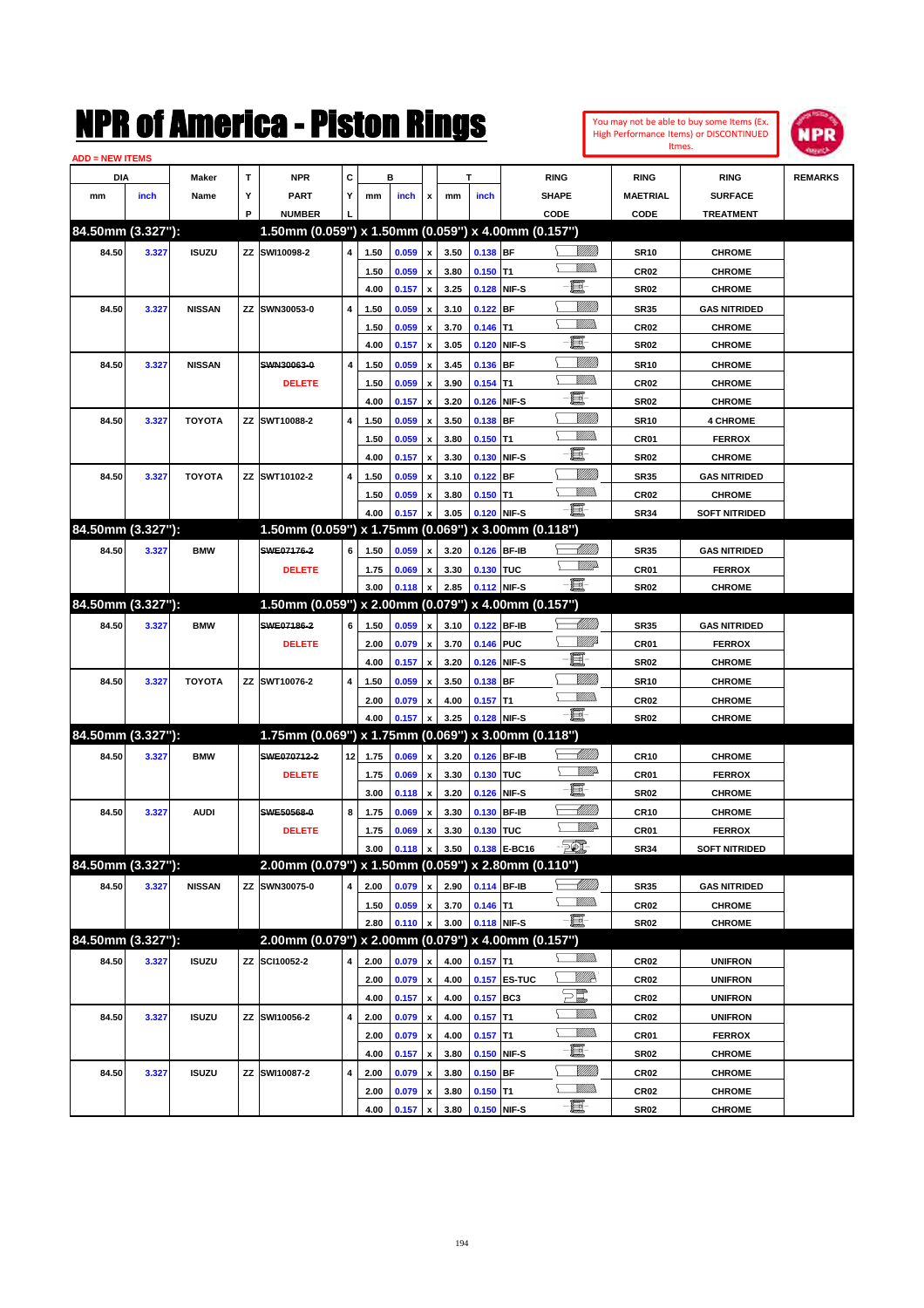|                        |       |                   |    | NMK OI AINCrica - Miston Kings                      |   |      |         |                           |      |             |              |                                                                                                                                                                                                                                                                                                                                                                                             |                            |                  | You may not be able to buy some Items (Ex.<br>High Performance Items) or DISCONTINUED<br>Itmes. | IPR            |
|------------------------|-------|-------------------|----|-----------------------------------------------------|---|------|---------|---------------------------|------|-------------|--------------|---------------------------------------------------------------------------------------------------------------------------------------------------------------------------------------------------------------------------------------------------------------------------------------------------------------------------------------------------------------------------------------------|----------------------------|------------------|-------------------------------------------------------------------------------------------------|----------------|
| <b>ADD = NEW ITEMS</b> |       |                   |    |                                                     |   |      |         |                           |      |             |              |                                                                                                                                                                                                                                                                                                                                                                                             |                            |                  |                                                                                                 |                |
| DIA                    |       | Maker             | T  | <b>NPR</b>                                          | C |      | в       |                           |      | T           |              | <b>RING</b>                                                                                                                                                                                                                                                                                                                                                                                 |                            | <b>RING</b>      | <b>RING</b>                                                                                     | <b>REMARKS</b> |
| mm                     | inch  | Name              | Υ  | <b>PART</b>                                         | Y | mm   | inch    | x                         | mm   | inch        |              | <b>SHAPE</b>                                                                                                                                                                                                                                                                                                                                                                                |                            | <b>MAETRIAL</b>  | <b>SURFACE</b>                                                                                  |                |
|                        |       |                   | P  | <b>NUMBER</b>                                       |   |      |         |                           |      |             |              | CODE                                                                                                                                                                                                                                                                                                                                                                                        |                            | CODE             | <b>TREATMENT</b>                                                                                |                |
| 84.50                  | 3.327 | <b>MITSUBISHI</b> | ΖZ | SWM30074-2                                          | 4 | 2.00 | 0.079   | $\boldsymbol{\mathsf{x}}$ | 3.60 | $0.142$ BF  |              |                                                                                                                                                                                                                                                                                                                                                                                             | <br>Milita                 | CR10             | <b>CHROME</b>                                                                                   |                |
|                        |       |                   |    |                                                     |   | 2.00 | 0.079   | $\boldsymbol{\mathsf{x}}$ | 3.70 | 0.146       | lT1          | E.                                                                                                                                                                                                                                                                                                                                                                                          |                            | CR <sub>02</sub> | <b>CHROME</b>                                                                                   |                |
|                        |       |                   |    |                                                     |   | 4.00 | 0.157   | x                         | 3.80 |             | 0.150 NIF-S  |                                                                                                                                                                                                                                                                                                                                                                                             | <u>MMM</u>                 | <b>SR02</b>      | <b>CHROME</b>                                                                                   |                |
| 84.50                  | 3.327 | <b>TOYOTA</b>     |    | ZZ SXT10067-2                                       | 4 | 2.00 | 0.079   | $\boldsymbol{\mathsf{x}}$ | 4.00 | $0.157$ BF  |              |                                                                                                                                                                                                                                                                                                                                                                                             | 9777)                      | <b>SR10</b>      | <b>4 CHROME</b>                                                                                 |                |
|                        |       |                   |    |                                                     |   | 2.00 | 0.079   | $\pmb{\mathsf{x}}$        | 4.00 | $0.157$ T1  |              | e.                                                                                                                                                                                                                                                                                                                                                                                          |                            | CR <sub>02</sub> | <b>CHROME</b>                                                                                   |                |
| 84.75mm (3.337"):      |       |                   |    | 1.00mm (0.039") x 1.00mm (0.039") x 2.00mm (0.079") |   | 4.00 | 0.157   | x                         | 3.25 |             | 0.128 NIF-S  |                                                                                                                                                                                                                                                                                                                                                                                             |                            | <b>SR02</b>      | <b>CHROME</b>                                                                                   |                |
|                        |       |                   |    |                                                     |   |      |         |                           |      |             |              |                                                                                                                                                                                                                                                                                                                                                                                             | <u>UMB</u>                 |                  |                                                                                                 |                |
| 84.75                  | 3.337 | <b>SUBARU</b>     |    | ZZ SWF20073-3                                       | 1 | 1.00 | 0.039   | x                         | 2.67 | 0.105 BF-IB |              |                                                                                                                                                                                                                                                                                                                                                                                             | <u>VMP</u>                 | <b>SR10</b>      | <b>CHROME</b>                                                                                   |                |
|                        |       |                   |    |                                                     |   | 1.00 | 0.039   | $\pmb{\mathsf{x}}$        | 2.70 | 0.106       | <b>TUC</b>   | 漂                                                                                                                                                                                                                                                                                                                                                                                           |                            | CR01             | <b>FERROX</b>                                                                                   |                |
| 84.75mm (3.337"):      |       |                   |    | 1.20mm (0.047") x 1.20mm (0.047") x 2.00mm (0.079") |   | 2.00 | 0.079   | X                         | 2.45 | 0.096       | NIF-H        |                                                                                                                                                                                                                                                                                                                                                                                             |                            | <b>SR02</b>      | <b>CHROME</b>                                                                                   |                |
|                        |       |                   |    |                                                     |   |      |         |                           |      |             |              |                                                                                                                                                                                                                                                                                                                                                                                             | <u>Sillilli</u>            |                  |                                                                                                 |                |
| 84.75                  | 3.337 | <b>NISSAN</b>     |    | ZZ SWN30154-3                                       | 4 | 1.20 | 0.047   | x                         | 2.65 | $0.104$ BF  |              |                                                                                                                                                                                                                                                                                                                                                                                             | <u>MMP</u>                 | <b>SR10</b>      | <b>CHROME</b>                                                                                   |                |
|                        |       |                   |    |                                                     |   | 1.20 | 0.047   | $\pmb{\mathsf{x}}$        | 3.00 | 0.118 TUC   |              | $f_{\text{max}}^{\text{comp}}$                                                                                                                                                                                                                                                                                                                                                              |                            | CR01             | <b>FERROX</b>                                                                                   |                |
|                        |       |                   |    |                                                     |   | 2.00 | 0.079   | $\boldsymbol{\mathsf{x}}$ | 2.55 | 0.100       | NIF-H        |                                                                                                                                                                                                                                                                                                                                                                                             |                            | <b>SR34</b>      | <b>SOFT NITRIDED</b>                                                                            |                |
| 84.75                  | 3.337 | <b>NISSAN</b>     |    | ZZ SWN30166-3                                       | 4 | 1.20 | 0.047   | $\pmb{\mathsf{x}}$        | 2.65 | 0.104       | IBF          |                                                                                                                                                                                                                                                                                                                                                                                             | VIIII)<br><u>Villid</u>    | <b>SR34</b>      | <b>GAS NITRIDED</b>                                                                             |                |
|                        |       |                   |    |                                                     |   | 1.20 | 0.047   | $\pmb{\mathsf{x}}$        | 3.00 | 0.118       | <b>TUC</b>   | $\begin{picture}(20,20) \put(0,0){\dashbox{0.5}(20,0){ }} \put(15,0){\circle{10}} \put(25,0){\circle{10}} \put(25,0){\circle{10}} \put(25,0){\circle{10}} \put(25,0){\circle{10}} \put(25,0){\circle{10}} \put(25,0){\circle{10}} \put(25,0){\circle{10}} \put(25,0){\circle{10}} \put(25,0){\circle{10}} \put(25,0){\circle{10}} \put(25,0){\circle{10}} \put(25,0){\circle{10}} \put(25,$ |                            | CR <sub>02</sub> | <b>CHROME</b>                                                                                   |                |
|                        |       |                   |    |                                                     |   | 2.00 | 0.079   | x                         | 2.58 | 0.102       | NIF-H        |                                                                                                                                                                                                                                                                                                                                                                                             |                            | <b>SR34</b>      | <b>SOFT NITRIDED</b>                                                                            |                |
| 84.75                  | 3.337 | <b>NISSAN</b>     |    | ZZ SWN30188-3                                       | 4 | 1.20 | 0.047   | $\pmb{\mathsf{x}}$        | 2.75 | 0.108       | <b>BF-IB</b> |                                                                                                                                                                                                                                                                                                                                                                                             | MMM<br><u>VMP</u>          | <b>SR34</b>      | <b>GAS NITRIDED</b>                                                                             |                |
|                        |       |                   |    |                                                     |   | 1.20 | 0.047   | $\pmb{\mathsf{x}}$        | 3.00 | 0.118 TUC   |              | 漂                                                                                                                                                                                                                                                                                                                                                                                           |                            | CR01             | <b>FERROX</b>                                                                                   |                |
|                        |       |                   |    |                                                     |   | 2.00 | 0.079   | x                         | 2.55 |             | 0.100 NIF-H  |                                                                                                                                                                                                                                                                                                                                                                                             |                            | <b>SR34</b>      | <b>SOFT NITRIDED</b>                                                                            |                |
| 84.75mm (3.337"):      |       |                   |    | 1.20mm (0.047") x 1.20mm (0.047") x 2.50mm (0.098") |   |      |         |                           |      |             |              |                                                                                                                                                                                                                                                                                                                                                                                             |                            |                  |                                                                                                 |                |
| 84.75                  | 3.337 | <b>SUZUKI</b>     |    | ZZ SWS20216-3                                       | 4 | 1.20 | 0.047   | x                         | 2.50 | 0.098       | <b>BF-IB</b> |                                                                                                                                                                                                                                                                                                                                                                                             | <u> UMM</u><br>VM)         | <b>SR35</b>      | <b>GAS NITRIDED</b>                                                                             |                |
|                        |       |                   |    |                                                     |   | 1.20 | 0.047   | $\pmb{\mathsf{x}}$        | 3.00 | 0.118 TUC   |              | $\begin{picture}(20,20) \put(0,0){\dashbox{0.5}(20,0){ }} \put(15,0){\circle{10}} \put(25,0){\circle{10}} \put(25,0){\circle{10}} \put(25,0){\circle{10}} \put(25,0){\circle{10}} \put(25,0){\circle{10}} \put(25,0){\circle{10}} \put(25,0){\circle{10}} \put(25,0){\circle{10}} \put(25,0){\circle{10}} \put(25,0){\circle{10}} \put(25,0){\circle{10}} \put(25,0){\circle{10}} \put(25,$ |                            | CR <sub>02</sub> | <b>CHROME</b>                                                                                   |                |
| 84.75mm (3.337"):      |       |                   |    | 1.20mm (0.047") x 1.20mm (0.047") x 2.80mm (0.110") |   | 2.50 | 0.098   | X                         | 2.45 |             | 0.096 NIF-H  |                                                                                                                                                                                                                                                                                                                                                                                             |                            | <b>SR34</b>      | <b>SOFT NITRIDED</b>                                                                            |                |
|                        |       |                   |    |                                                     |   |      |         |                           |      |             |              |                                                                                                                                                                                                                                                                                                                                                                                             |                            |                  |                                                                                                 |                |
| 84.75                  | 3.337 | <b>HONDA</b>      |    | ZZ SWH30437-3                                       | 4 | 1.20 | 0.047   | x                         | 2.90 | 0.114 BF-IB |              |                                                                                                                                                                                                                                                                                                                                                                                             | <u> UMM</u><br>.<br>Villid | <b>SR35</b>      | <b>GAS NITRIDED</b>                                                                             |                |
|                        |       |                   |    |                                                     |   | 1.20 | 0.047   | $\pmb{\mathsf{x}}$        | 3.40 | $0.134$ T1  |              | E                                                                                                                                                                                                                                                                                                                                                                                           |                            | CR01             | <b>FERROX</b>                                                                                   |                |
|                        |       |                   |    |                                                     |   | 2.80 | 0.110   | $\boldsymbol{\mathsf{x}}$ | 2.60 |             | 0.102 NIF-S  |                                                                                                                                                                                                                                                                                                                                                                                             |                            | <b>SR34</b>      | <b>SOFT NITRIDED</b>                                                                            |                |
| 84.75mm (3.337"):      |       |                   |    | 1.20mm (0.047") x 1.20mm (0.047") x 4.00mm (0.157") |   |      |         |                           |      |             |              |                                                                                                                                                                                                                                                                                                                                                                                             |                            |                  |                                                                                                 |                |
| 84.75                  | 3.337 | <b>HONDA</b>      |    | ZZ SWH30369-3                                       | 6 | 1.20 | 0.047   | x                         | 3.10 | 0.122 BF-IB |              |                                                                                                                                                                                                                                                                                                                                                                                             | <u> UMM)</u>               | <b>SR10</b>      | <b>CHROME</b>                                                                                   |                |
|                        |       |                   |    |                                                     |   | 1.20 | 0.047   | $\pmb{\mathsf{x}}$        | 3.60 | 0.142 T1-IB |              | E                                                                                                                                                                                                                                                                                                                                                                                           | <u> UMM</u>                | CR01             | <b>FERROX</b>                                                                                   |                |
|                        |       |                   |    |                                                     |   | 4.00 | 0.157 x |                           | 3.25 | 0.128 NIF-S |              |                                                                                                                                                                                                                                                                                                                                                                                             |                            | <b>SR02</b>      | <b>CHROME</b>                                                                                   |                |
| 84.75mm (3.337"):      |       |                   |    | 1.20mm (0.047") x 1.50mm (0.059") x 2.00mm (0.079") |   |      |         |                           |      |             |              |                                                                                                                                                                                                                                                                                                                                                                                             |                            |                  |                                                                                                 |                |
| 84.75                  | 3.337 | <b>BMW</b>        |    | SWE07486-3                                          | 6 | 1.20 | 0.047   | $\pmb{\mathsf{x}}$        | 3.00 |             | 0.118 BF-IB  |                                                                                                                                                                                                                                                                                                                                                                                             | WMA                        | <b>SR35</b>      | <b>GAS NITRIDED</b>                                                                             |                |
|                        |       |                   |    | <b>DELETE</b>                                       |   | 1.50 | 0.059   | $\pmb{\mathsf{x}}$        | 3.10 | 0.122 TUC   |              |                                                                                                                                                                                                                                                                                                                                                                                             |                            | CR01             | <b>FERROX</b>                                                                                   |                |
|                        |       |                   |    |                                                     |   | 2.00 | 0.079 x |                           | 2.50 |             | 0.112 NIF-S  | e de la comparabilidad de la comparabilidad de la comparabilidad de la comparabilidad de la comparabilidad de<br>Del comparabilidad de la comparabilidad de la comparabilidad de la comparabilidad de la comparabilidad de la c<br>D                                                                                                                                                        |                            | SR34             | <b>SOFT NITRIDED</b>                                                                            |                |
| 84.75                  |       | 3.337 VOLKSWAGEN  |    | SWE50596-3                                          | 6 | 1.20 | 0.047   | $\pmb{\mathsf{x}}$        | 3.10 | $0.122$ BF  |              |                                                                                                                                                                                                                                                                                                                                                                                             | <u>VIIII)</u>              | SR35             | <b>GAS NITRIDED</b>                                                                             |                |
|                        |       |                   |    | <b>DELETE</b>                                       |   | 1.50 | 0.059   | $\pmb{\mathsf{x}}$        | 3.30 | 0.130 TUC   |              | ⊾                                                                                                                                                                                                                                                                                                                                                                                           | <u>WW</u>                  | CR01             | <b>FERROX</b>                                                                                   |                |
|                        |       |                   |    |                                                     |   | 2.00 | 0.079   | $\pmb{\mathsf{x}}$        | 2.90 |             | 0.114 NIF-S  | E-                                                                                                                                                                                                                                                                                                                                                                                          |                            | SR34             | <b>SOFT NITRIDED</b>                                                                            |                |
| 84.75                  |       | 3.337 VOLKSWAGEN  |    | SWE50946-3                                          | 6 | 1.20 | 0.047   | $\pmb{\mathsf{x}}$        | 3.10 | $0.122$ BF  |              |                                                                                                                                                                                                                                                                                                                                                                                             | <u>Millit</u>              | SR35             | <b>GAS NITRIDED</b>                                                                             |                |
|                        |       |                   |    | <b>DELETE</b>                                       |   | 1.50 | 0.059   | $\pmb{\mathsf{x}}$        | 3.30 | 0.130 TUC   |              |                                                                                                                                                                                                                                                                                                                                                                                             | <u>WW</u> A                | CR01             | <b>FERROX</b>                                                                                   |                |
|                        |       |                   |    |                                                     |   | 2.00 | 0.079   | $\pmb{\mathsf{x}}$        | 2.90 |             | 0.114 NIF-S  | E-                                                                                                                                                                                                                                                                                                                                                                                          |                            | SR34             | <b>SOFT NITRIDED</b>                                                                            |                |
| 84.75                  | 3.337 | <b>AUDI</b>       |    | SWE50916-1                                          | 6 | 1.20 | 0.047   | $\pmb{\mathsf{x}}$        | 3.10 | $0.122$ BF  |              |                                                                                                                                                                                                                                                                                                                                                                                             | <u>Millit</u>              | <b>SR35</b>      | <b>GAS NITRIDED</b>                                                                             |                |
|                        |       |                   |    | <b>DELETE</b>                                       |   | 1.50 | 0.059   | $\pmb{\mathsf{x}}$        | 3.50 | 0.138 TUC   |              |                                                                                                                                                                                                                                                                                                                                                                                             | <u>WW</u> A                | CR01             | <b>FERROX</b>                                                                                   |                |
|                        |       |                   |    |                                                     |   | 2.00 | 0.079 x |                           | 2.80 |             | 0.110 E-BC16 | $\mathbb{Z}$                                                                                                                                                                                                                                                                                                                                                                                |                            | SR34             | <b>SOFT NITRIDED</b>                                                                            |                |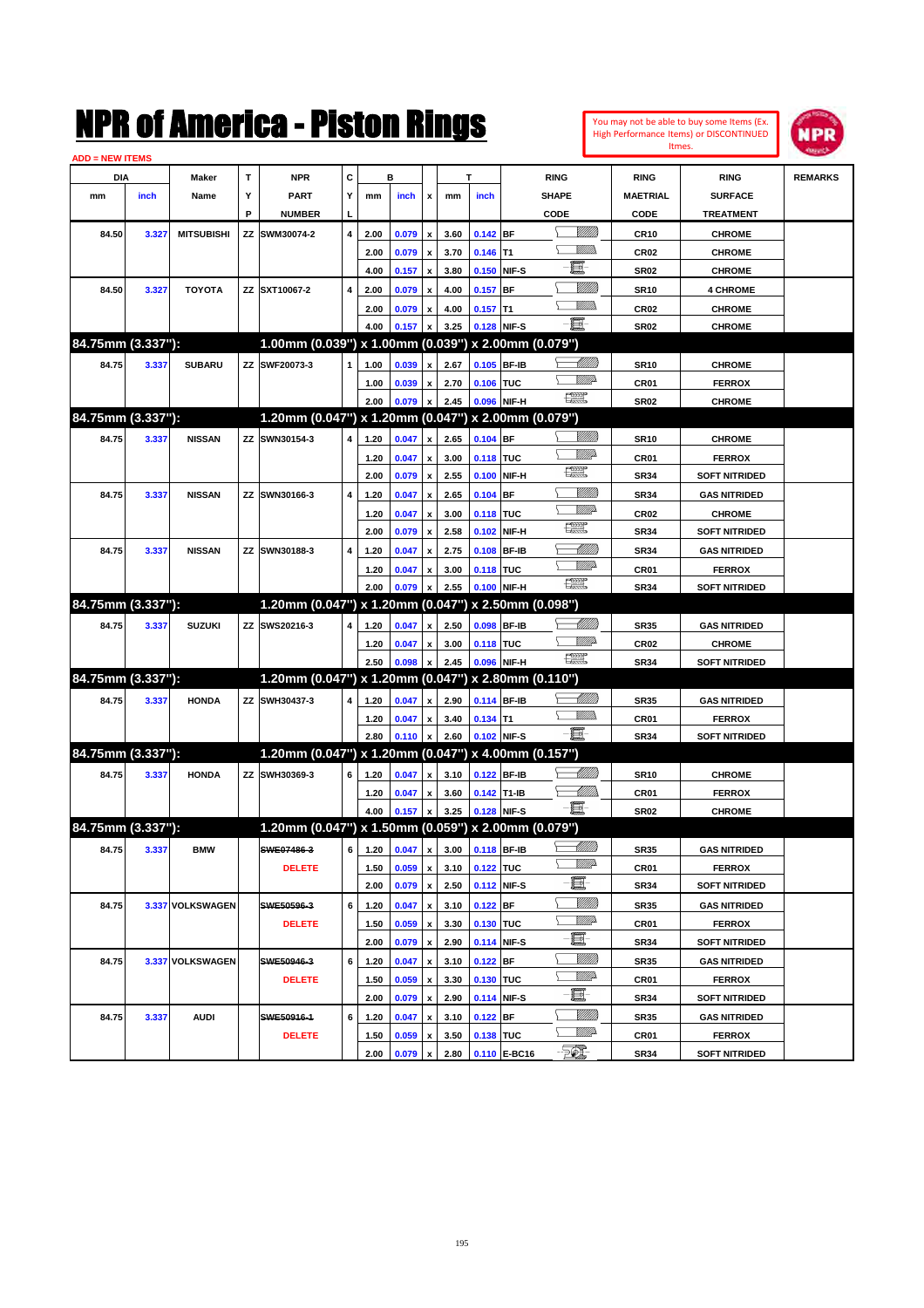| You may not be able to buy some Items (Ex. |
|--------------------------------------------|
| High Performance Items) or DISCONTINUED    |
| Itmes.                                     |



| <b>ADD = NEW ITEMS</b> |       |               |    |                                                     |           |      |       |                    |      |            |                   |                 |                  |                      |                |
|------------------------|-------|---------------|----|-----------------------------------------------------|-----------|------|-------|--------------------|------|------------|-------------------|-----------------|------------------|----------------------|----------------|
| DIA                    |       | <b>Maker</b>  | T  | <b>NPR</b>                                          | C         |      | в     |                    |      | т          |                   | <b>RING</b>     | <b>RING</b>      | <b>RING</b>          | <b>REMARKS</b> |
| mm                     | inch  | Name          | Υ  | <b>PART</b>                                         | Y         | mm   | inch  | x                  | mm   | inch       |                   | <b>SHAPE</b>    | <b>MAETRIAL</b>  | <b>SURFACE</b>       |                |
|                        |       |               | P  | <b>NUMBER</b>                                       |           |      |       |                    |      |            |                   | CODE            | CODE             | <b>TREATMENT</b>     |                |
| 84.75mm (3.337"):      |       |               |    | 1.20mm (0.047") x 1.50mm (0.059") x 2.50mm (0.098") |           |      |       |                    |      |            |                   |                 |                  |                      |                |
| 84.75                  | 3.337 | <b>BENZ</b>   |    | SWE109712-3                                         | 12        | 1.20 | 0.047 | x                  | 3.10 |            | 0.122 BF-IB       | <u> Millil</u>  | <b>SR35</b>      | <b>GAS NITRIDED</b>  |                |
|                        |       |               |    | <b>DELETE</b>                                       |           | 1.50 | 0.059 |                    | 3.50 | 0.138 TUC  |                   | <u>MMP</u>      | <b>CR01</b>      | <b>FERROX</b>        |                |
|                        |       |               |    |                                                     |           | 2.50 | 0.098 | x                  | 2.80 |            | 0.110 NIF-S       | e.              | <b>SR34</b>      | <b>SOFT NITRIDED</b> |                |
| 84.75                  | 3.337 | <b>SUZUKI</b> |    | ZZ SWS20178-3                                       | 4         | 1.20 | 0.047 | x                  | 2.90 |            | 0.114 BF-IB       | <u> UMM)</u>    | <b>SR35</b>      | <b>GAS NITRIDED</b>  |                |
|                        |       |               |    |                                                     |           | 1.50 | 0.059 | x                  | 3.55 |            | 0.140 ES-TUC      | ₩₩              | <b>CR02</b>      | <b>CHROME</b>        |                |
|                        |       |               |    |                                                     |           | 2.50 | 0.098 | x                  | 2.85 |            | 0.112 NIF-S       | E.              | <b>SR34</b>      | <b>SOFT NITRIDED</b> |                |
| 84.75                  | 3.337 | <b>SUZUKI</b> |    | ZZ SWS20207-3                                       | 6         | 1.20 | 0.047 | x                  | 2.90 |            | 0.114 BF-IB       | <u> MMN</u>     | <b>SR35</b>      | <b>GAS NITRIDED</b>  |                |
|                        |       |               |    |                                                     |           | 1.50 | 0.059 |                    | 3.55 |            | 0.140 ES-TUC      | WMP             | <b>CR02</b>      | <b>CHROME</b>        |                |
|                        |       |               |    |                                                     |           | 2.50 | 0.098 |                    | 2.85 |            | 0.112 NIF-S       | e.              | <b>SR34</b>      | <b>SOFT NITRIDED</b> |                |
| 84.75mm (3.337"):      |       |               |    | 1.20mm (0.047") x 1.50mm (0.059") x 3.00mm (0.118") |           |      |       |                    |      |            |                   |                 |                  |                      |                |
| 84.75                  | 3.337 | <b>AUDI</b>   |    | SWE50828-1                                          | 8         | 1.20 | 0.047 | x                  | 3.10 |            | 0.122 BF-IB       | <u> UMM)</u>    | <b>SR35</b>      | <b>GAS NITRIDED</b>  |                |
|                        |       |               |    | <b>DELETE</b>                                       |           | 1.50 | 0.059 | x                  | 3.50 | 0.138 TUC  |                   | <u>MMP</u>      | <b>CR01</b>      | <b>FERROX</b>        |                |
|                        |       |               |    |                                                     |           | 3.00 | 0.118 | X                  | 3.20 |            | 0.126 E-BC16      | $\mathbb{Z}$    | <b>SR34</b>      | <b>SOFT NITRIDED</b> |                |
| 84.75mm (3.337"):      |       |               |    | 1.50mm (0.059") x 1.50mm (0.059") x 2.00mm (0.079") |           |      |       |                    |      |            |                   |                 |                  |                      |                |
| 84.75                  | 3.337 | <b>BMW</b>    |    | SWE07034-3                                          | 4         | 1.50 | 0.059 | x                  | 3.10 |            | 0.122 BF-IB       | <u> Millitt</u> | <b>SR35</b>      | <b>GAS NITRIDED</b>  |                |
|                        |       |               |    | <b>DELETE</b>                                       |           | 1.50 | 0.059 | x                  | 3.60 | 0.142 TUC  |                   | <u>MMP</u>      | <b>CR01</b>      | <b>FERROX</b>        |                |
|                        |       |               |    |                                                     |           | 2.00 | 0.079 | x                  | 2.85 |            | 0.122 NIF-S       | 圓               | <b>SR34</b>      | <b>SOFT NITRIDED</b> |                |
| 84.75                  | 3.337 | <b>BMW</b>    |    | SWE07216-3                                          | 6         | 1.50 | 0.059 |                    | 3.20 |            | 0.126 BF-IB       | <u> UMM)</u>    | <b>SR35</b>      | <b>GAS NITRIDED</b>  |                |
|                        |       |               |    | <b>DELETE</b>                                       |           | 1.50 | 0.059 | x                  | 3.60 | 0.142 TUC  |                   | <u>MMP</u>      | <b>CR01</b>      | <b>FERROX</b>        |                |
|                        |       |               |    |                                                     |           | 2.00 | 0.079 |                    | 2.85 |            | 0.122 NIF-S       | -8              | <b>SR34</b>      | <b>SOFT NITRIDED</b> |                |
| 84.75mm (3.337"):      |       |               |    | 1.50mm (0.059") x 1.50mm (0.059")                   |           |      |       |                    |      |            | x 2.50mm (0.098") |                 |                  |                      |                |
| 84.75                  | 3.337 | <b>BMW</b>    |    | SWE07426-3                                          | 6         | 1.50 | 0.059 | x                  | 3.20 |            | 0.126 BF-IB       | <u> MMM</u>     | <b>SR35</b>      | <b>GAS NITRIDED</b>  |                |
|                        |       |               |    | <b>DELETE</b>                                       |           | 1.50 | 0.059 | x                  | 3.60 | 0.142 TUC  |                   | <u>MMP</u>      | <b>CR01</b>      | <b>FERROX</b>        |                |
|                        |       |               |    |                                                     |           | 2.50 | 0.098 |                    | 2.85 |            | 0.122 NIF-S       | -8              | <b>SR34</b>      | <b>SOFT NITRIDED</b> |                |
| 84.75mm (3.337"):      |       |               |    | 1.50mm (0.059") x 1.50mm (0.059") x 3.00mm (0.118") |           |      |       |                    |      |            |                   |                 |                  |                      |                |
| 84.75                  | 3.337 | <b>BMW</b>    |    | SWE07088-3                                          | 8         | 1.50 | 0.059 | x                  | 3.20 |            | 0.126 BF-IB       | <u> MMM</u>     | <b>SR35</b>      | <b>GAS NITRIDED</b>  |                |
|                        |       |               |    | <b>DELETE</b>                                       |           | 1.50 | 0.059 | x                  | 3.60 | 0.142 TUC  |                   | <u>WW</u> A     | <b>CR01</b>      | <b>FERROX</b>        |                |
|                        |       |               |    |                                                     |           | 3.00 | 0.118 |                    | 2.85 |            | 0.122 NIF-S       | -8              | <b>SR34</b>      | <b>SOFT NITRIDED</b> |                |
| 84.75mm (3.337"):      |       |               |    | 1.50mm (0.059") x 1.50mm (0.059") x 2.80mm (0.110") |           |      |       |                    |      |            |                   |                 |                  |                      |                |
| 84.75                  | 3.337 | <b>NISSAN</b> |    | ZZ SWN30121-1                                       | 4         | 1.50 | 0.059 | x                  | 3.10 | $0.122$ BF |                   |                 | <b>SR35</b>      | <b>GAS NITRIDED</b>  |                |
|                        |       |               |    |                                                     |           | 1.50 | 0.059 | x                  | 3.70 | $0.146$ T1 |                   | <br>Mar         | <b>CR02</b>      | <b>CHROME</b>        |                |
|                        |       |               |    |                                                     |           | 2.80 | 0.110 | $\pmb{\mathsf{x}}$ | 2.85 |            | 0.112 NIF-S       | -日              | <b>SR34</b>      | SOFTNITRIDED         |                |
| 84.75mm (3.337"):      |       |               |    | 1.50mm (0.059") x 1.50mm (0.059") x 3.00mm (0.118") |           |      |       |                    |      |            |                   |                 |                  |                      |                |
| 84.75                  | 3.337 | <b>MAZDA</b>  |    | ZZ SWT20073-1                                       | 6         | 1.50 | 0.059 | $\pmb{\mathsf{x}}$ | 3.05 | $0.120$ BF |                   | <u>Milli</u> h  | <b>SR10</b>      | <b>CHROME</b>        |                |
|                        |       |               |    |                                                     |           | 1.50 | 0.059 | x                  | 3.60 | 0.142 TUC  |                   | <u>MMP</u>      | CR01             | <b>FERROX</b>        |                |
|                        |       |               |    |                                                     |           | 3.00 | 0.118 |                    | 2.90 |            | 0.114 NIF-S       |                 | SR02             | <b>CHROME</b>        |                |
| 84.75mm (3.337"):      |       |               |    | 1.50mm (0.059") x 1.50mm (0.059") x 4.00mm (0.157") |           |      |       |                    |      |            |                   |                 |                  |                      |                |
| 84.75                  | 3.337 | <b>ISUZU</b>  | ΖZ | SWI10098-3                                          | 4         | 1.50 | 0.059 | X                  | 3.50 | $0.138$ BF |                   | <u>Milli</u> n  | SR10             | <b>CHROME</b>        |                |
|                        |       |               |    |                                                     |           | 1.50 | 0.059 | x                  | 3.80 | $0.150$ T1 |                   | <u>WMWs</u>     | CR02             | <b>CHROME</b>        |                |
|                        |       |               |    |                                                     |           | 4.00 | 0.157 | $\pmb{\mathsf{x}}$ | 3.25 |            | 0.128 NIF-S       | e.              | SR02             | <b>CHROME</b>        |                |
| 84.75                  | 3.337 | <b>NISSAN</b> |    | ZZ SWN30053-1                                       | 4         | 1.50 | 0.059 |                    | 3.10 | $0.122$ BF |                   | <u>Millit</u>   | SR35             | <b>GAS NITRIDED</b>  |                |
|                        |       |               |    |                                                     |           | 1.50 | 0.059 | x<br>x             | 3.70 | $0.146$ T1 |                   | <u>Willib</u>   | CR <sub>02</sub> | <b>CHROME</b>        |                |
|                        |       |               |    |                                                     |           | 4.00 | 0.157 | $\pmb{\mathsf{x}}$ | 3.05 |            | 0.120 NIF-S       | e               | SR02             | <b>CHROME</b>        |                |
| 84.75                  | 3.337 | <b>NISSAN</b> |    | SWN30063-1                                          | $\pmb{4}$ | 1.50 | 0.059 | x                  | 3.45 | 0.136 BF   |                   | <u>Millit</u>   | SR10             | <b>CHROME</b>        |                |
|                        |       |               |    | <b>DELETE</b>                                       |           | 1.50 | 0.059 |                    | 3.90 | $0.154$ T1 |                   | <u>WMWs</u>     | CR <sub>02</sub> | <b>CHROME</b>        |                |
|                        |       |               |    |                                                     |           | 4.00 | 0.157 | X                  | 3.20 |            | 0.126 NIF-S       | -E-             | SR02             | <b>CHROME</b>        |                |
|                        |       |               |    |                                                     |           |      |       |                    |      |            |                   |                 |                  |                      |                |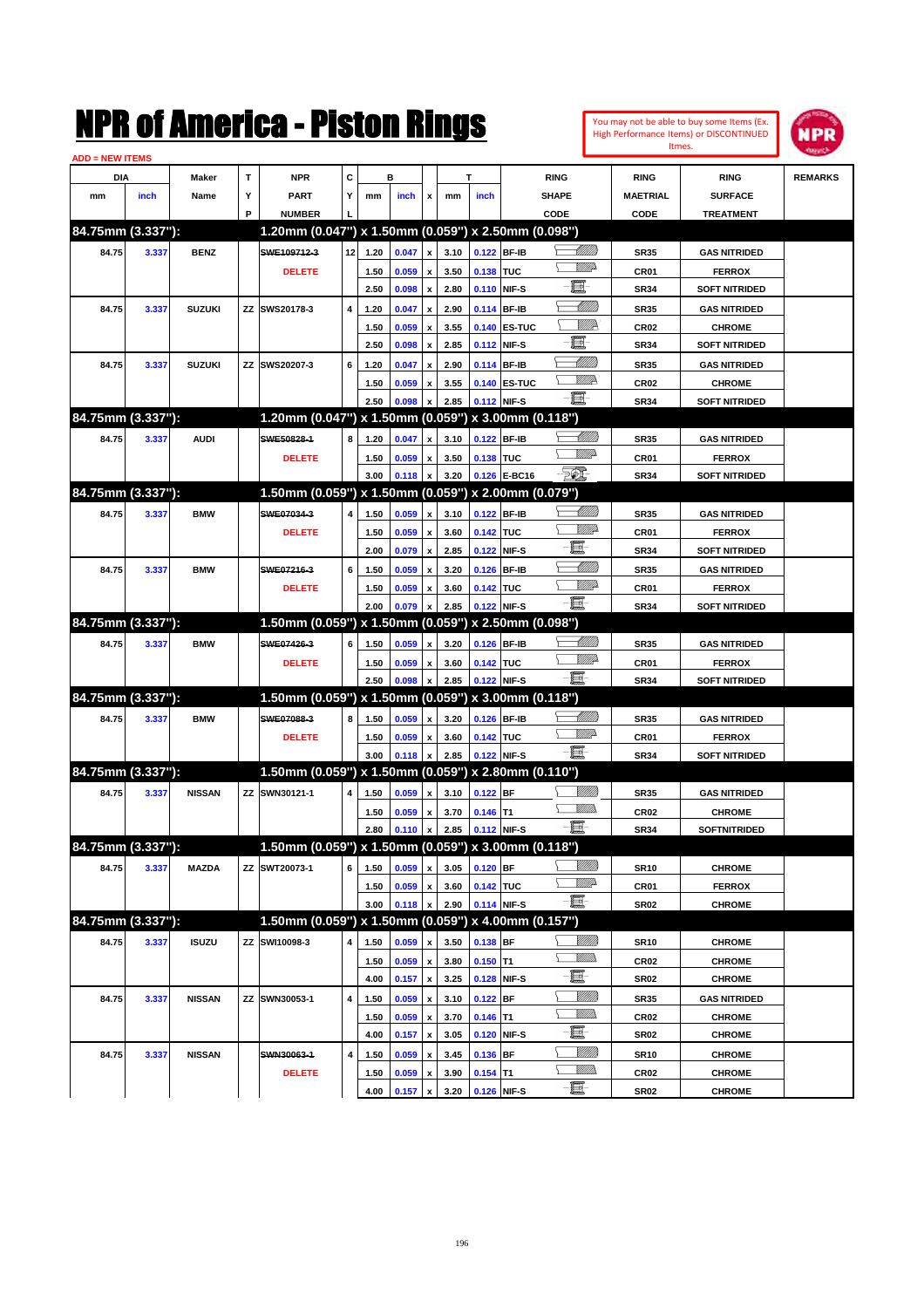|                   |       |                   |    | K OI AMICTICA - PISLON KINGS                        |                         |      |       |                           |      |             |                                                         |                 |                  | You may not be able to buy some Items (Ex.<br>High Performance Items) or DISCONTINUED | <b>NPR</b>     |
|-------------------|-------|-------------------|----|-----------------------------------------------------|-------------------------|------|-------|---------------------------|------|-------------|---------------------------------------------------------|-----------------|------------------|---------------------------------------------------------------------------------------|----------------|
| ADD = NEW ITEMS   |       |                   |    |                                                     |                         |      |       |                           |      |             |                                                         |                 | Itmes.           |                                                                                       |                |
| DIA               |       | Maker             | т  | <b>NPR</b>                                          | C                       |      | в     |                           |      | T           | <b>RING</b>                                             |                 | <b>RING</b>      | <b>RING</b>                                                                           | <b>REMARKS</b> |
| mm                | inch  | Name              | Υ  | <b>PART</b>                                         | Y                       | mm   | inch  | x                         | mm   | inch        | <b>SHAPE</b>                                            |                 | MAETRIAL         | <b>SURFACE</b>                                                                        |                |
|                   |       |                   | Ρ  | <b>NUMBER</b>                                       |                         |      |       |                           |      |             | CODE                                                    |                 | CODE             | <b>TREATMENT</b>                                                                      |                |
| 84.75             | 3.337 | <b>TOYOTA</b>     |    | ZZ SWT10088-3                                       | 4                       | 1.50 | 0.059 | x                         | 3.50 | 0.138 BF    |                                                         | <u>MMM</u>      | <b>SR10</b>      | <b>4 CHROME</b>                                                                       |                |
|                   |       |                   |    |                                                     |                         | 1.50 | 0.059 | $\boldsymbol{x}$          | 3.80 | $0.150$ T1  |                                                         | VM))            | CR01             | <b>FERROX</b>                                                                         |                |
|                   |       |                   |    |                                                     |                         | 4.00 | 0.157 | $\boldsymbol{\mathsf{x}}$ | 3.30 | 0.130 NIF-S | E                                                       |                 | <b>SR02</b>      | <b>CHROME</b>                                                                         |                |
| 84.75             | 3.337 | <b>TOYOTA</b>     |    | ZZ SWT10102-3                                       | $\overline{\mathbf{4}}$ | 1.50 | 0.059 | $\boldsymbol{x}$          | 3.10 | $0.122$ BF  |                                                         | <u>MMW</u>      | <b>SR35</b>      | <b>GAS NITRIDED</b>                                                                   |                |
|                   |       |                   |    |                                                     |                         | 1.50 | 0.059 | $\boldsymbol{x}$          | 3.80 | $0.150$ T1  |                                                         | <u>Milli</u>    | CR <sub>02</sub> | <b>CHROME</b>                                                                         |                |
|                   |       |                   |    |                                                     |                         | 4.00 | 0.157 | x                         | 3.05 | 0.120 NIF-S | E.                                                      |                 | <b>SR34</b>      | <b>SOFT NITRIDED</b>                                                                  |                |
| 84.75mm (3.337"): |       |                   |    | 1.50mm (0.059") x 1.75mm (0.069")                   |                         |      |       |                           |      |             | x 3.00mm (0.118")                                       |                 |                  |                                                                                       |                |
| 84.75             | 3.337 | <b>BMW</b>        |    | SWE07176-3                                          | 6                       | 1.50 | 0.059 | x                         | 3.20 | 0.126 BF-IB |                                                         | <u> UMM</u>     | <b>SR35</b>      | <b>GAS NITRIDED</b>                                                                   |                |
|                   |       |                   |    | <b>DELETE</b>                                       |                         | 1.75 | 0.069 | $\pmb{\mathsf{x}}$        | 3.30 | 0.130 TUC   |                                                         | <u>VMD</u>      | CR01             | <b>FERROX</b>                                                                         |                |
|                   |       |                   |    |                                                     |                         | 3.00 | 0.118 | $\mathbf{x}$              | 2.85 | 0.112 NIF-S | E                                                       |                 | <b>SR02</b>      | <b>CHROME</b>                                                                         |                |
| 84.75mm (3.337"): |       |                   |    | 1.50mm (0.059") x 2.00mm (0.079")                   |                         |      |       |                           |      |             | x 4.00mm (0.157")                                       |                 |                  |                                                                                       |                |
| 84.75             | 3.337 | <b>BMW</b>        |    | SWE07186-3                                          | 6                       | 1.50 | 0.059 | x                         | 3.10 | 0.122       | BF-IB                                                   | <u>UMB</u>      | <b>SR35</b>      | <b>GAS NITRIDED</b>                                                                   |                |
|                   |       |                   |    | <b>DELETE</b>                                       |                         | 2.00 | 0.079 | $\boldsymbol{x}$          | 3.70 | 0.146 PUC   |                                                         | <u>VIII</u> D   | CR01             | <b>FERROX</b>                                                                         |                |
|                   |       |                   |    |                                                     |                         | 4.00 | 0.157 | $\boldsymbol{\mathsf{x}}$ | 3.20 | 0.126 NIF-S |                                                         | E               | <b>SR02</b>      | <b>CHROME</b>                                                                         |                |
| 84.75             | 3.337 | <b>TOYOTA</b>     |    | ZZ SWT10076-3                                       | 4                       | 1.50 | 0.059 | $\boldsymbol{x}$          | 3.50 | 0.138 BF    |                                                         | <u>MMW</u>      | <b>SR10</b>      | <b>CHROME</b>                                                                         |                |
|                   |       |                   |    |                                                     |                         | 2.00 | 0.079 | $\pmb{\mathsf{x}}$        | 4.00 | $0.157$ T1  |                                                         | .<br>Villid     | <b>CR02</b>      | <b>CHROME</b>                                                                         |                |
|                   |       |                   |    |                                                     |                         | 4.00 | 0.157 | $\boldsymbol{x}$          | 3.25 | 0.128 NIF-S | 買                                                       |                 | <b>SR02</b>      | <b>CHROME</b>                                                                         |                |
| 84.75mm (3.337"): |       |                   |    | 1.75mm (0.069") x 1.75mm (0.069")                   |                         |      |       |                           |      |             | x 3.00mm (0.118")                                       |                 |                  |                                                                                       |                |
| 84.75             | 3.337 | <b>BMW</b>        |    | SWE070712-3                                         | 12                      | 1.75 | 0.069 | x                         | 3.20 | 0.126       | <b>BF-IB</b>                                            | MMB             | <b>CR10</b>      | <b>CHROME</b>                                                                         |                |
|                   |       |                   |    | <b>DELETE</b>                                       |                         | 1.75 | 0.069 | $\boldsymbol{x}$          | 3.30 | 0.130 TUC   |                                                         | <u>MM</u>       | CR01             | <b>FERROX</b>                                                                         |                |
|                   |       |                   |    |                                                     |                         | 3.00 | 0.118 | $\boldsymbol{\mathsf{x}}$ | 3.20 | 0.126 NIF-S |                                                         | E               | <b>SR02</b>      | <b>CHROME</b>                                                                         |                |
| 84.75             | 3.337 | <b>AUDI</b>       |    | SWE50568-1                                          | 8                       | 1.75 | 0.069 | $\boldsymbol{x}$          | 3.30 | 0.130       | <b>BF-IB</b>                                            | <u> UMM</u>     | <b>CR10</b>      | <b>CHROME</b>                                                                         |                |
|                   |       |                   |    | <b>DELETE</b>                                       |                         | 1.75 | 0.069 | x                         | 3.30 | 0.130 TUC   |                                                         | <u>VMD</u>      | CR01             | <b>FERROX</b>                                                                         |                |
|                   |       |                   |    |                                                     |                         | 3.00 | 0.118 | x                         | 3.50 |             | <b>Feb.</b><br>0.138 E-BC16                             |                 | <b>SR34</b>      | <b>SOFT NITRIDED</b>                                                                  |                |
| 84.75mm (3.337"): |       |                   |    | 2.00mm (0.079") x 1.50mm (0.059")                   |                         |      |       |                           |      |             | x 2.80mm (0.110")                                       |                 |                  |                                                                                       |                |
| 84.75             | 3.337 | <b>NISSAN</b>     |    | ZZ SWN30075-1                                       | 4                       | 2.00 | 0.079 | x                         | 2.90 | 0.114 BF-IB |                                                         | <u> Millitt</u> | <b>SR35</b>      | <b>GAS NITRIDED</b>                                                                   |                |
|                   |       |                   |    |                                                     |                         | 1.50 | 0.059 | $\boldsymbol{x}$          | 3.70 | $0.146$ T1  |                                                         | .<br>VMD        | <b>CR02</b>      | <b>CHROME</b>                                                                         |                |
|                   |       |                   |    |                                                     |                         | 2.80 | 0.110 | $\pmb{\mathsf{x}}$        | 3.00 | 0.118 NIF-S | -8                                                      |                 | <b>SR02</b>      | <b>CHROME</b>                                                                         |                |
| 84.75mm (3.337"): |       |                   |    | 2.00mm (0.079") x 2.00mm (0.079") x 4.00mm (0.157") |                         |      |       |                           |      |             |                                                         |                 |                  |                                                                                       |                |
| 84.75             | 3.337 | <b>ISUZU</b>      |    | ZZ SCI10052-3                                       | 4                       | 2.00 | 0.079 | $\boldsymbol{\mathsf{x}}$ | 4.00 | $0.157$ T1  |                                                         | <u>UMB</u>      | CR <sub>02</sub> | <b>UNIFRON</b>                                                                        |                |
|                   |       |                   |    |                                                     |                         | 2.00 | 0.079 | $\pmb{\mathsf{x}}$        | 4.00 |             | <b>0.157 ES-TUC</b>                                     | <u>MM</u>       | CR <sub>02</sub> | <b>UNIFRON</b>                                                                        |                |
|                   |       |                   |    |                                                     |                         | 4.00 | 0.157 | $\mathbf{x}$              | 4.00 | 0.157 BC3   | $\sum_{\ell\!\ell\!\ell\!\ell\!\ell\!\ell\!\ell\!\ell}$ |                 | <b>CR02</b>      | <b>UNIFRON</b>                                                                        |                |
| 84.75             | 3.337 | <b>ISUZU</b>      |    | ZZ SWI10056-3                                       | 4                       | 2.00 | 0.079 | $\pmb{\mathsf{x}}$        | 4.00 | $0.157$ T1  |                                                         | <u>UMB</u>      | CR <sub>02</sub> | <b>UNIFRON</b>                                                                        |                |
|                   |       |                   |    |                                                     |                         | 2.00 | 0.079 | $\pmb{\mathsf{x}}$        | 4.00 | $0.157$ T1  |                                                         | <u>Millib</u>   | CR01             | <b>FERROX</b>                                                                         |                |
|                   |       |                   |    |                                                     |                         | 4.00 | 0.157 | $\pmb{\mathsf{x}}$        | 3.80 | 0.150 NIF-S |                                                         | E               | <b>SR02</b>      | <b>CHROME</b>                                                                         |                |
| 84.75             | 3.337 | <b>ISUZU</b>      |    | ZZ SWI10087-3                                       | 4                       | 2.00 | 0.079 | $\pmb{\mathsf{x}}$        | 3.80 | $0.150$ BF  |                                                         | <u>VIIII)</u>   | CR <sub>02</sub> | <b>CHROME</b>                                                                         |                |
|                   |       |                   |    |                                                     |                         | 2.00 | 0.079 | $\pmb{\mathsf{x}}$        | 3.80 | $0.150$ T1  |                                                         | <u>VMM)</u>     | CR <sub>02</sub> | <b>CHROME</b>                                                                         |                |
|                   |       |                   |    |                                                     |                         | 4.00 | 0.157 | x                         | 3.80 | 0.150 NIF-S |                                                         | E               | <b>SR02</b>      | <b>CHROME</b>                                                                         |                |
| 84.75             | 3.337 | <b>MITSUBISHI</b> |    | ZZ SWM30074-3                                       | 4                       | 2.00 | 0.079 | $\pmb{\mathsf{x}}$        | 3.60 | $0.142$ BF  |                                                         | <u>Millit</u>   | <b>CR10</b>      | <b>CHROME</b>                                                                         |                |
|                   |       |                   |    |                                                     |                         | 2.00 | 0.079 | $\pmb{\mathsf{x}}$        | 3.70 | $0.146$ T1  |                                                         | <u>MM)</u>      | CR <sub>02</sub> | <b>CHROME</b>                                                                         |                |
|                   |       |                   |    |                                                     |                         | 4.00 | 0.157 | $\pmb{\mathsf{x}}$        | 3.80 | 0.150 NIF-S |                                                         | E               | <b>SR02</b>      | <b>CHROME</b>                                                                         |                |
| 84.75             | 3.337 | <b>TOYOTA</b>     |    | ZZ SXT10067-3                                       | 4                       | 2.00 | 0.079 | x                         | 4.00 | $0.157$ BF  |                                                         | <u>VIIII)</u>   | <b>SR10</b>      | <b>4 CHROME</b>                                                                       |                |
|                   |       |                   |    |                                                     |                         | 2.00 | 0.079 | $\pmb{\mathsf{x}}$        | 4.00 | $0.157$ T1  |                                                         | <u>Villida</u>  | CR <sub>02</sub> | <b>CHROME</b>                                                                         |                |
|                   |       |                   |    |                                                     |                         | 4.00 | 0.157 | $\pmb{\mathsf{x}}$        | 3.25 | 0.128 NIF-S | e.                                                      |                 | <b>SR02</b>      | <b>CHROME</b>                                                                         |                |
| 84.80mm (3.339"): |       |                   |    | 1.50mm (0.059") x 1.75mm (0.069") x 3.00mm (0.118") |                         |      |       |                           |      |             |                                                         |                 |                  |                                                                                       |                |
| 84.80             | 3.339 | <b>FORD</b>       | ΖZ | SWF30002-0                                          | 4                       | 1.50 | 0.059 | x                         | 3.05 | $0.120$ BF  |                                                         | <u>VIIII</u> )  | <b>SR10</b>      | <b>CHROME</b>                                                                         |                |
|                   |       |                   |    | (SWL03061-0)                                        |                         | 1.75 | 0.069 | $\pmb{\mathsf{x}}$        | 3.90 | 0.154 TUC   |                                                         | <u>VMP</u>      | CR01             | <b>FERROX</b>                                                                         |                |
|                   |       |                   |    |                                                     |                         | 3.00 | 0.118 | $\mathbf{x}$              | 3.20 | 0.126 NIF-S |                                                         | e.              | <b>SR02</b>      | <b>CHROME</b>                                                                         |                |

**3.00 0.118 x 3.20 0.126 NIF-S CHROME**